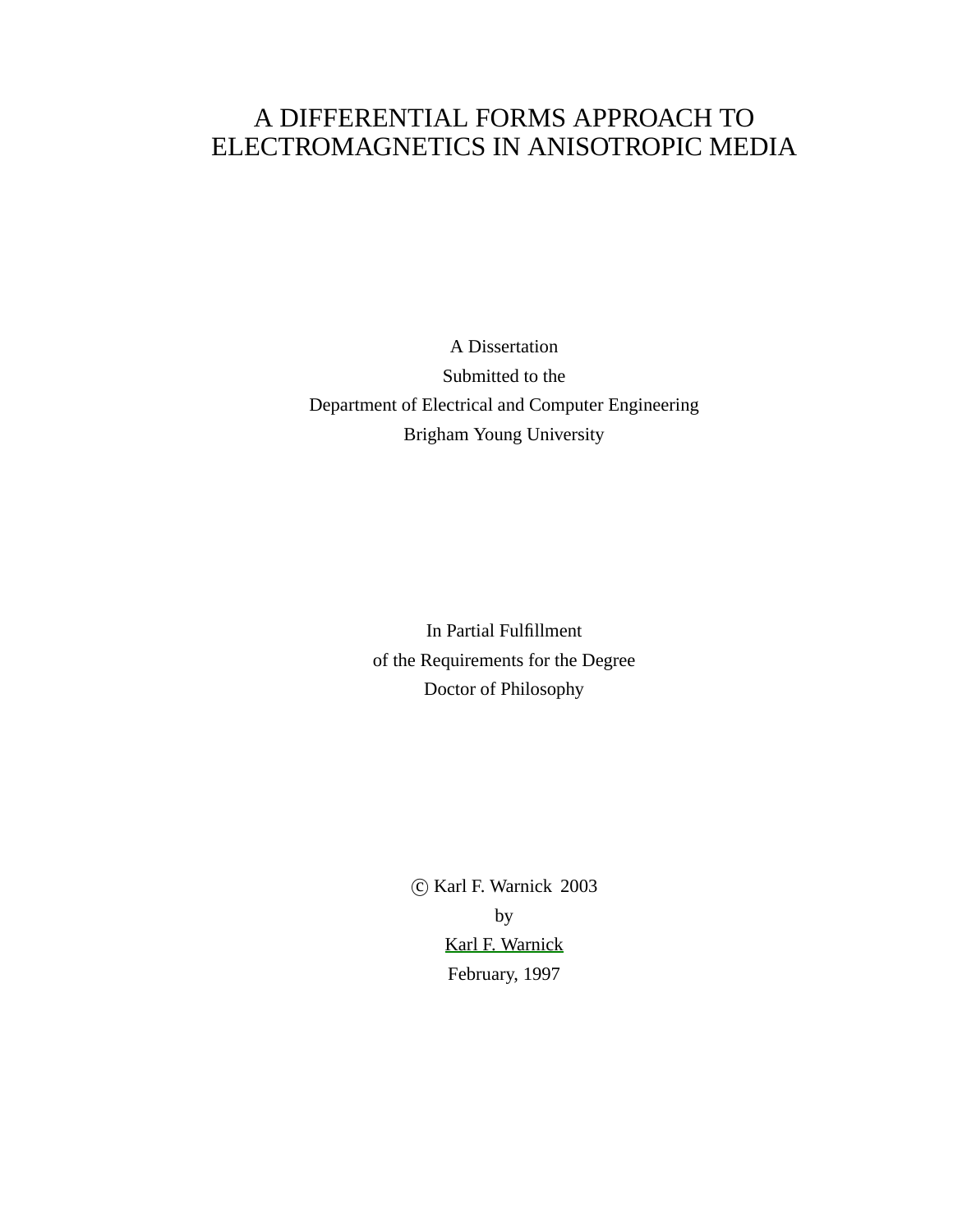## A DIFFERENTIAL FORMS APPROACH TO ELECTROMAGNETICS IN ANISOTROPIC MEDIA

#### Karl F. Warnick

## Department of Electrical and Computer Engineering Ph.D. Degree, February, 1997

#### ABSTRACT

The behavior of electromagnetic fields in an inhomogeneous, anisotropic medium can be characterized by a tensor Green function for the electric field. In this dissertation, a new formalism for tensor Green functions using the calculus of differential forms is proposed. Using this formalism, the scalar Green function for isotropic media is generalized to an anisotropic, inhomogeneous medium. An integral equation is obtained relating this simpler Green function to the desired Green function for the electric field, generalizing the standard technique for construction of the Green function for the isotropic case from the scalar Green function. This treatment also leads to a new integral equation for the electric field which is a direct generalization of a standard free space result. For the special case of a biaxial medium, a paraxial approximation for the Green function is used to obtain the Gaussian beam solutions. A straightforward analysis breaks down for beams propagating along two singular directions, or optical axes, so these directions are investigated specially. The associated phenomenon of internal conical refraction is known to yield a circular intensity pattern with a dark ring in its center; this analysis predicts the appearence of additional dark rings in the pattern.

COMMITTEE APPROVAL:

David V. Arnold, Committee Chairman

Richard H. Selfridge, Committee Member

David G. Long, Committee Member

Michael A. Jensen, Committee Member

B. Kent Harrison, Committee Member

Michael D. Rice, Graduate Coordinator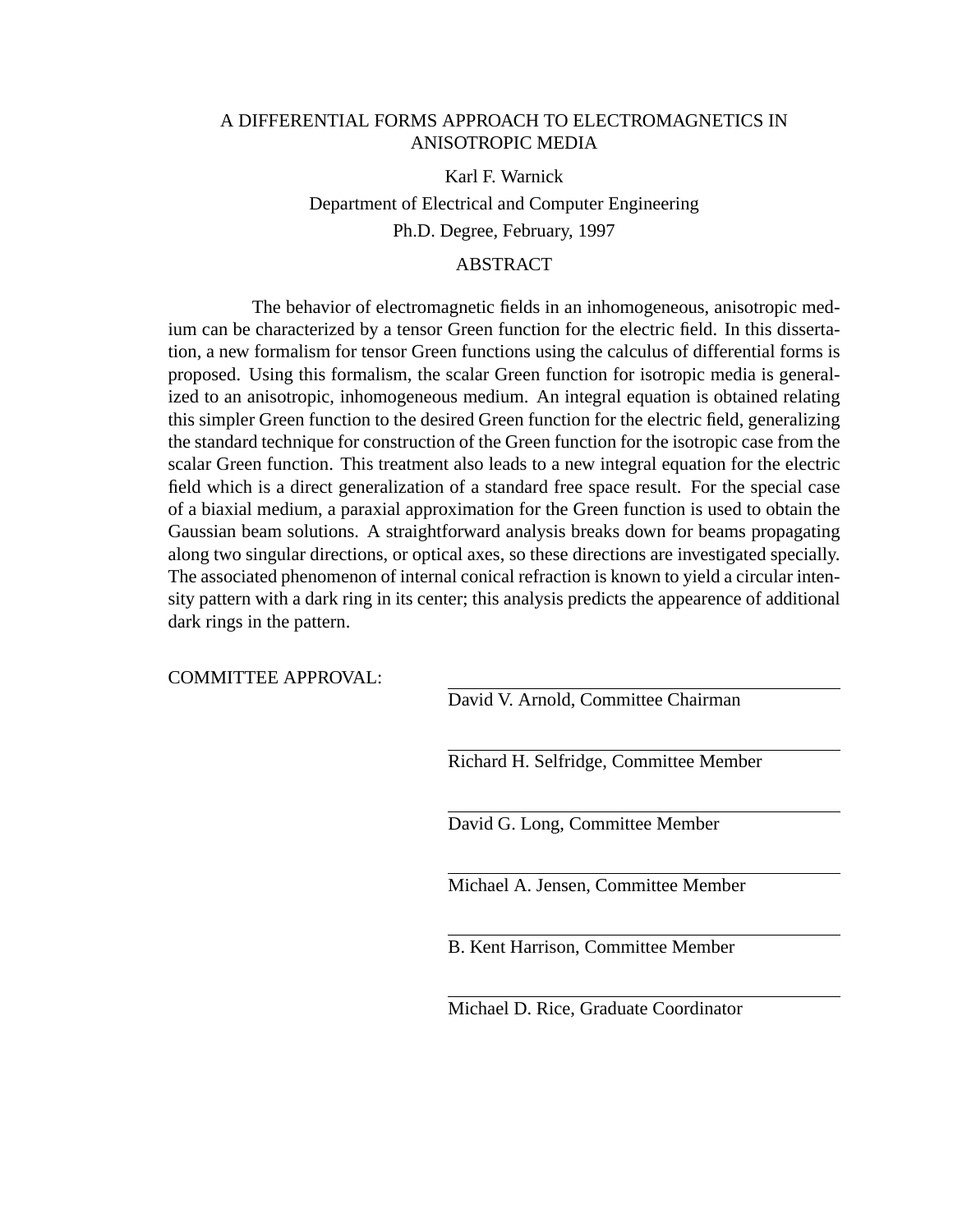This dissertation by Karl F. Warnick is accepted in its present form by the Department of Electrical and Computer Engineering of Brigham Young University as satisfying the dissertation requirement for the degree of Doctor of Philosophy.

David V. Arnold, Committee Chairman

Richard H. Selfridge, Committee Member

David G. Long, Committee Member

Michael A. Jensen, Committee Member

B. Kent Harrison, Committee Member

Date Michael D. Rice, Graduate Coordinator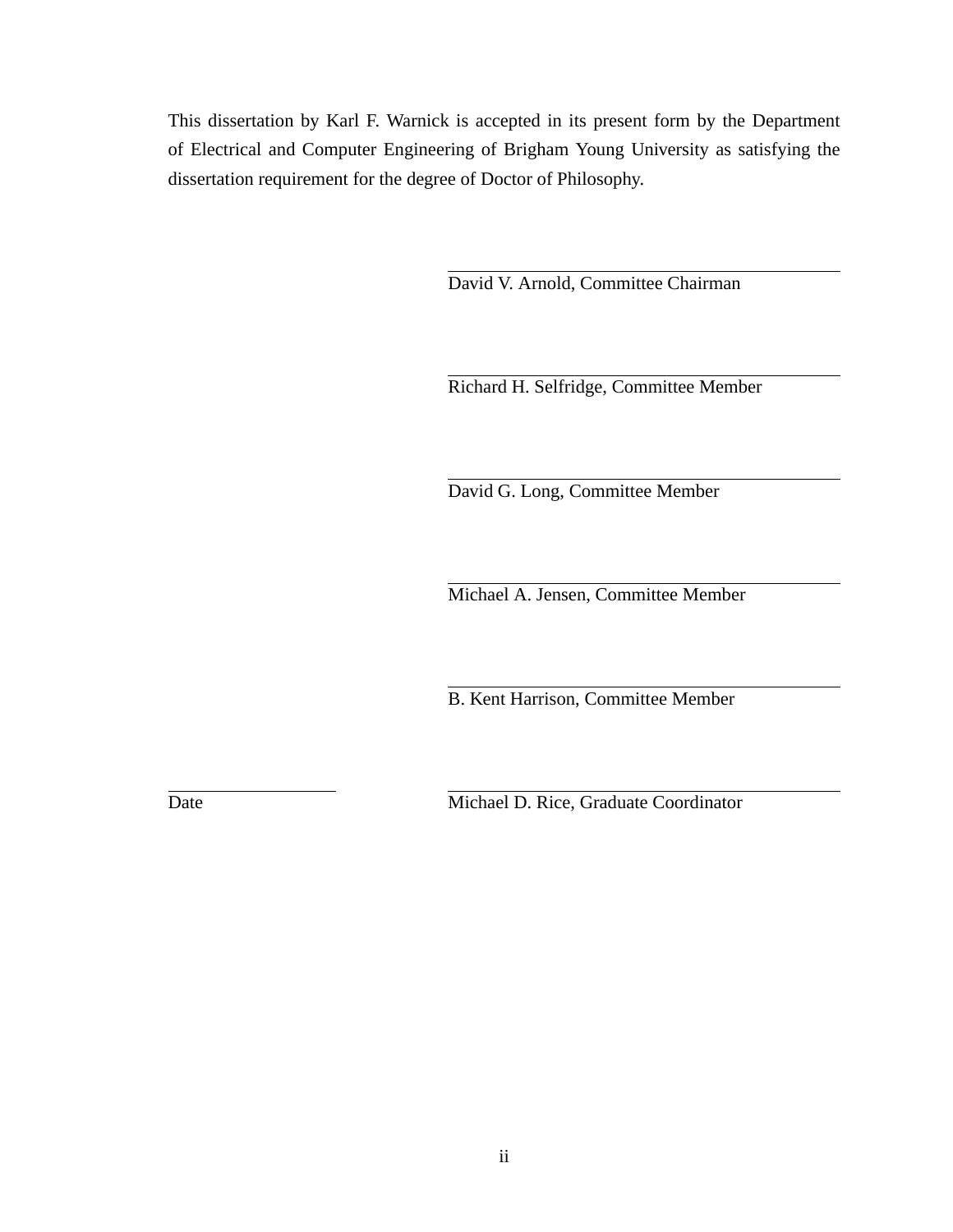# **DEDICATION**

To my wife Shauna for her support and faith in me.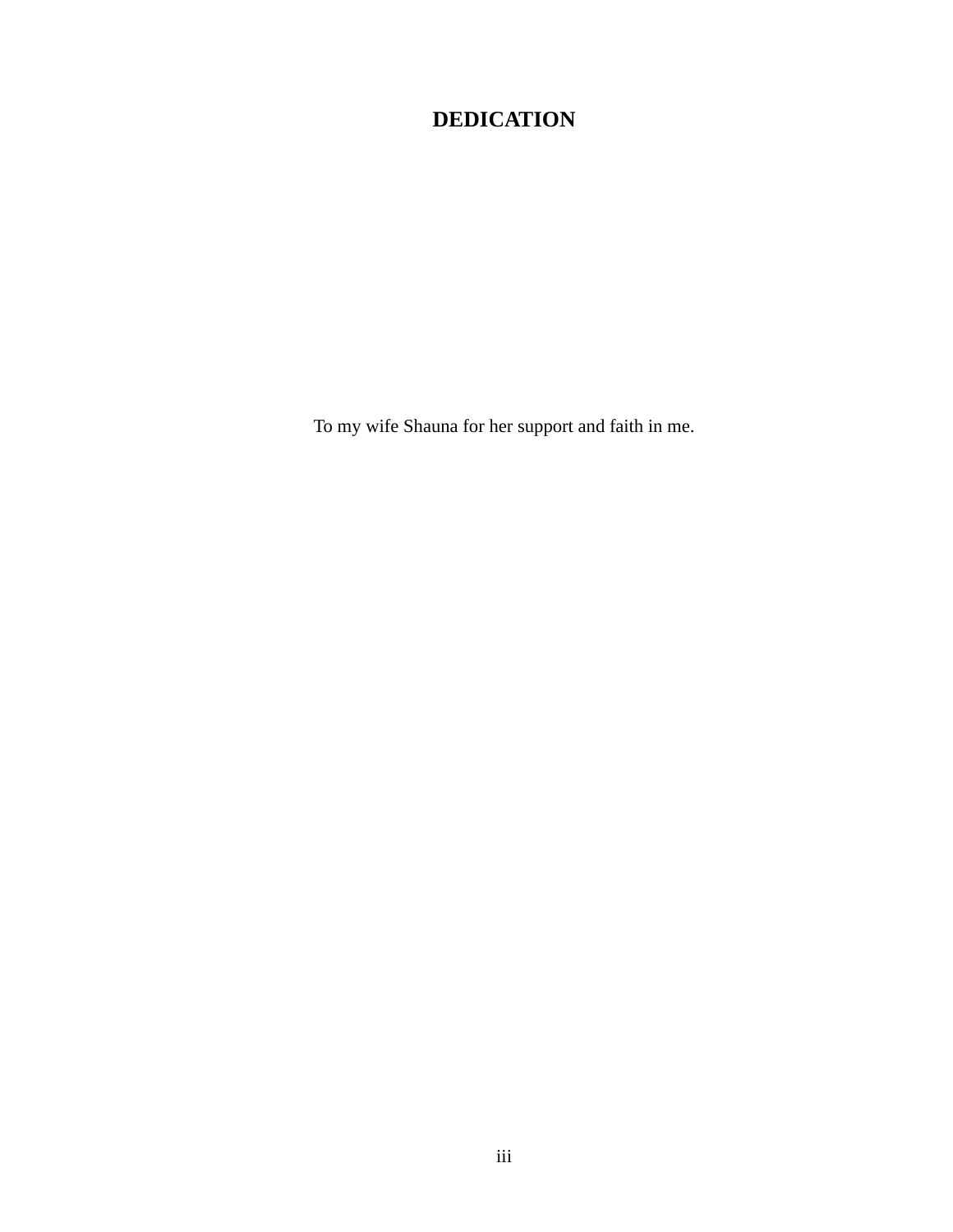## **ACKNOWLEDGMENTS**

I would like to thank especially Dr. David V. Arnold, for his encouragement, support, and friendship. His insights provided the foundation for many of the results of this dissertation. Dr. Richard H. Selfridge was the first in the Department of Electrical and Computer Engineering to become interested in differential forms, and helped in obtaining results and understanding on which this work is based. I thank him for many discussions and insights and for his support of my efforts. I thank also Dr. David Long, Dr. Gayle Miner, Dr. Kent Harrison, and Dr. Michael Jensen for assisting my work and taking time to discuss issues and questions that came up in connection with this research. I am grateful to all of the department faculty and staff for providing a pleasant and supportive environment during my time at Brigham Young University. Finally, I acknowledge the National Science Foundation for funding this research through a Graduate Fellowship.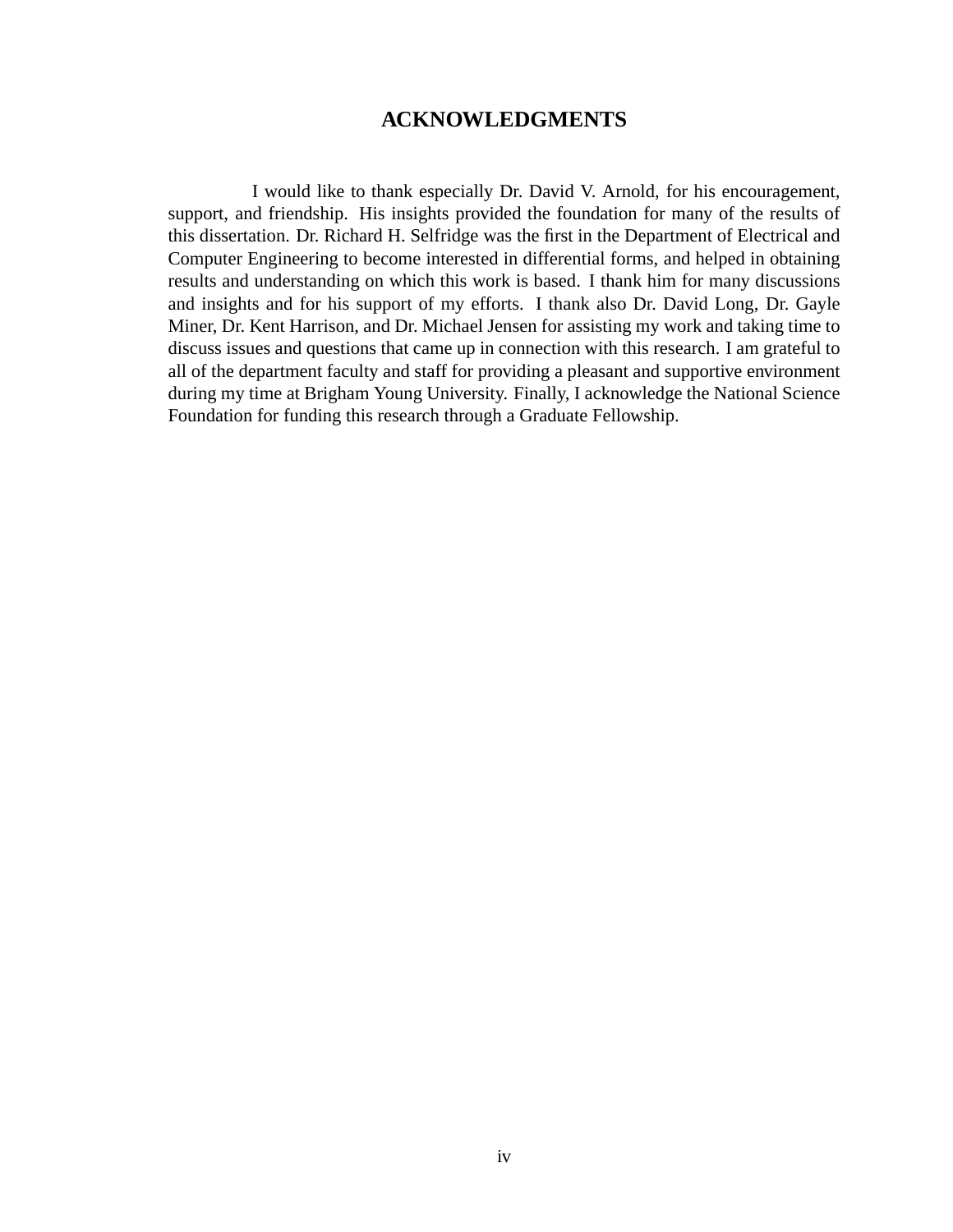# **Contents**

|              | <b>Dedication</b>   |                                                                   | iii            |  |  |  |
|--------------|---------------------|-------------------------------------------------------------------|----------------|--|--|--|
|              |                     | <b>Acknowledgments</b>                                            | iv             |  |  |  |
| 1            | <b>Introduction</b> |                                                                   |                |  |  |  |
| 2            |                     | <b>Background</b>                                                 | $\overline{1}$ |  |  |  |
|              | 2.1                 | Green Function Methods for Complex Media                          | $\overline{7}$ |  |  |  |
|              | 2.2                 |                                                                   | 8              |  |  |  |
|              | 2.3                 |                                                                   | 9              |  |  |  |
|              | 2.4                 | Introduction to the Calculus of Differential Forms                | 11             |  |  |  |
|              |                     | Degree of a Differential Form; Exterior Product<br>2.4.1          | 11             |  |  |  |
|              |                     | 2.4.2                                                             | 13             |  |  |  |
|              |                     | The Hodge Star Operator and the Constitutive Relations<br>2.4.3   | 14             |  |  |  |
|              |                     | The Exterior Derivative and Maxwell's Laws in Point Form<br>2.4.4 | 14             |  |  |  |
|              |                     | 2.4.5<br>The Interior Product and Boundary Conditions             | 16             |  |  |  |
|              |                     | 2.4.6                                                             | 18             |  |  |  |
|              | 2.5                 |                                                                   | 19             |  |  |  |
| $\mathbf{3}$ |                     | <b>Green Forms for Anisotropic, Inhomogeneous Media</b>           | <u>20</u>      |  |  |  |
|              | 3.1                 | The Hodge Star Operator for a Complex Medium                      | 21             |  |  |  |
|              | 3.2                 |                                                                   | 27             |  |  |  |
|              |                     | 3.2.1                                                             | 30             |  |  |  |
|              |                     | Symmetry and Self-Adjointness Conditions<br>3.2.2                 | 32             |  |  |  |
|              | 3.3                 | Green Form for the Anisotropic Helmholtz Equation                 | 35             |  |  |  |
|              |                     | Integral Relationship Between G and $\tilde{g}$<br>3.3.1          | 36             |  |  |  |
|              |                     | 3.3.2                                                             | 37             |  |  |  |
|              | 3.4                 |                                                                   | 38             |  |  |  |
|              | 3.5                 |                                                                   | 38             |  |  |  |
|              |                     | 3.5.1 Exact Solution for the Helmholtz Green Form                 | 40             |  |  |  |
|              | 3.6                 |                                                                   | 43             |  |  |  |
| 4            |                     | <b>Electric Field Integral Equation</b>                           | <u>45</u>      |  |  |  |
|              | 4.1                 |                                                                   | 45             |  |  |  |
|              |                     | 4.1.1                                                             | 46             |  |  |  |
|              |                     | 4.1.2                                                             | 47             |  |  |  |
|              | 4.2                 |                                                                   | 50             |  |  |  |
|              |                     | 4.2.1                                                             | 55             |  |  |  |
|              | 4.3                 |                                                                   | 55             |  |  |  |
|              | 4.4                 |                                                                   | 58             |  |  |  |
|              |                     |                                                                   |                |  |  |  |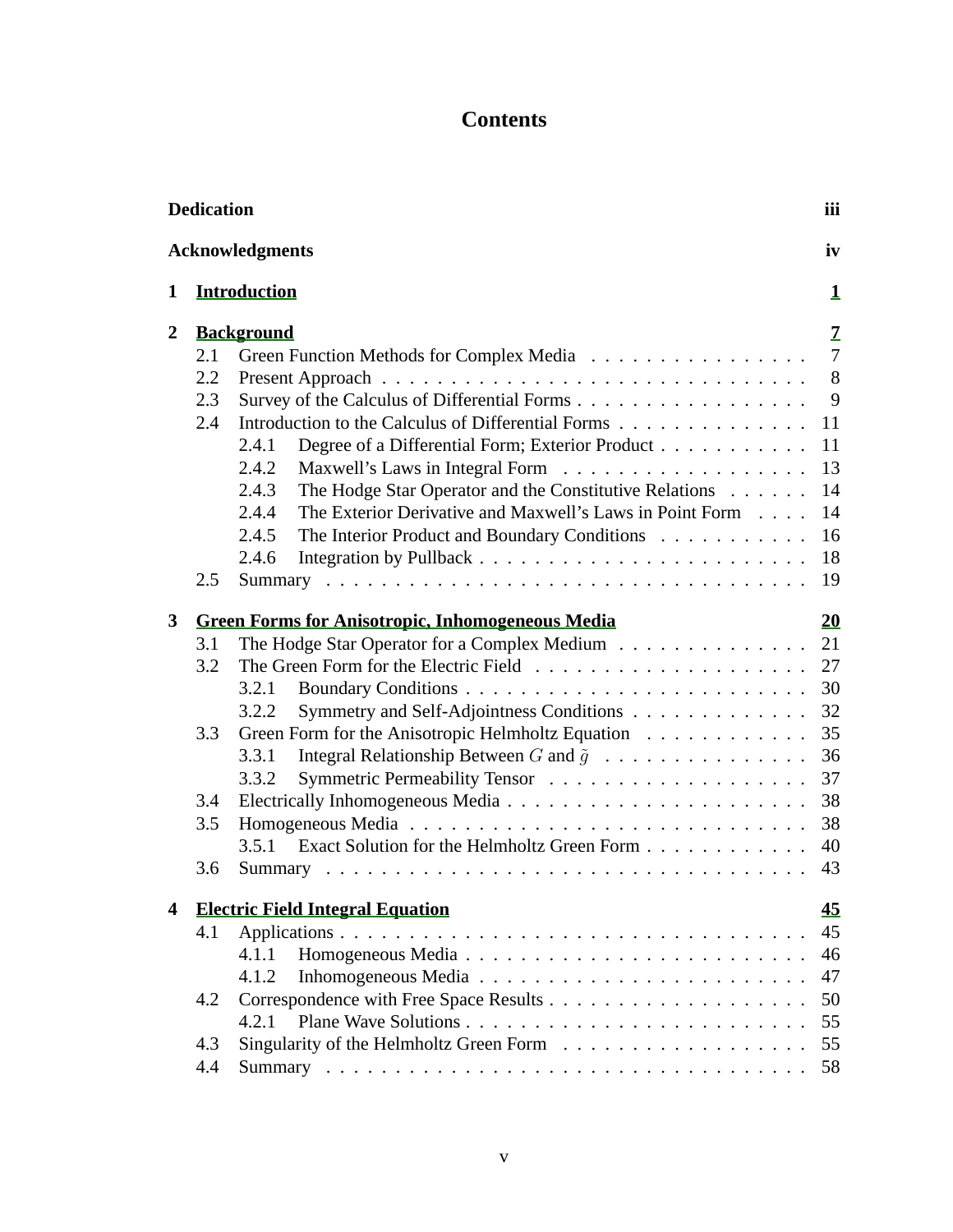| 5 |     | <b>Gaussian Beams in Biaxial Media</b>              |                                                                       | 60         |
|---|-----|-----------------------------------------------------|-----------------------------------------------------------------------|------------|
|   | 5.1 |                                                     |                                                                       | 60         |
|   | 5.2 |                                                     |                                                                       | 61         |
|   | 5.3 |                                                     |                                                                       | 63         |
|   | 5.4 |                                                     |                                                                       | 66         |
| 6 |     | <b>Internal Conical Refraction</b>                  |                                                                       | 69         |
|   | 6.1 |                                                     |                                                                       | 69         |
|   | 6.2 |                                                     |                                                                       | 71         |
|   | 6.3 |                                                     | Numerical Validation and Interpretation of Results                    | 78         |
|   | 6.4 |                                                     |                                                                       | 82         |
| 7 |     | <b>Conclusion</b>                                   |                                                                       | <u>83</u>  |
|   | 7.1 |                                                     |                                                                       | 84         |
| A |     | <b>Boundary Conditions Using Differential Forms</b> |                                                                       | 94         |
|   | A.1 |                                                     |                                                                       | 94         |
|   |     | A.1.1                                               |                                                                       | 94         |
|   |     | A.1.2                                               |                                                                       | 95         |
|   |     | A.1.3                                               |                                                                       | 97         |
|   |     |                                                     | A.2 Boundary Decomposition of Forms                                   | 98         |
|   |     |                                                     |                                                                       |            |
| B |     |                                                     | <b>Teaching Electromagnetic Field Theory Using Differential Forms</b> | <b>101</b> |
|   | B.1 |                                                     |                                                                       |            |
|   |     | <b>B.1.1</b>                                        | Development of Differential Forms 102                                 |            |
|   |     | B.1.2                                               | Differential Forms in EM Theory 102                                   |            |
|   |     | <b>B.1.3</b>                                        | Pedagogical Advantages of Differential Forms 104                      |            |
|   |     | <b>B.1.4</b>                                        |                                                                       |            |
|   | B.2 |                                                     | Differential Forms and the Electromagnetic Field 105                  |            |
|   |     | B.2.1                                               | Representing the Electromagnetic Field with Differential Forms 106    |            |
|   |     | B.2.2                                               |                                                                       |            |
|   |     | B.2.3                                               | 2-Forms; Flux Density and Current Density 110                         |            |
|   |     | B.2.4                                               |                                                                       |            |
|   |     | B.2.5                                               |                                                                       |            |
|   |     | B.2.6                                               |                                                                       |            |
|   | B.3 |                                                     |                                                                       |            |
|   |     | <b>B.3.1</b>                                        |                                                                       |            |
|   |     | <b>B.3.2</b>                                        |                                                                       |            |
|   |     | <b>B.3.3</b>                                        | Constitutive Relations and the Star Operator 115                      |            |
|   |     | <b>B.3.4</b>                                        |                                                                       |            |
|   |     | <b>B.3.5</b>                                        |                                                                       |            |
|   | B.4 |                                                     |                                                                       |            |
|   |     | B.4.1                                               |                                                                       |            |
|   |     | <b>B.4.2</b>                                        |                                                                       |            |
|   |     | <b>B.4.3</b>                                        | Generalized Orthogonal Coordinates 123                                |            |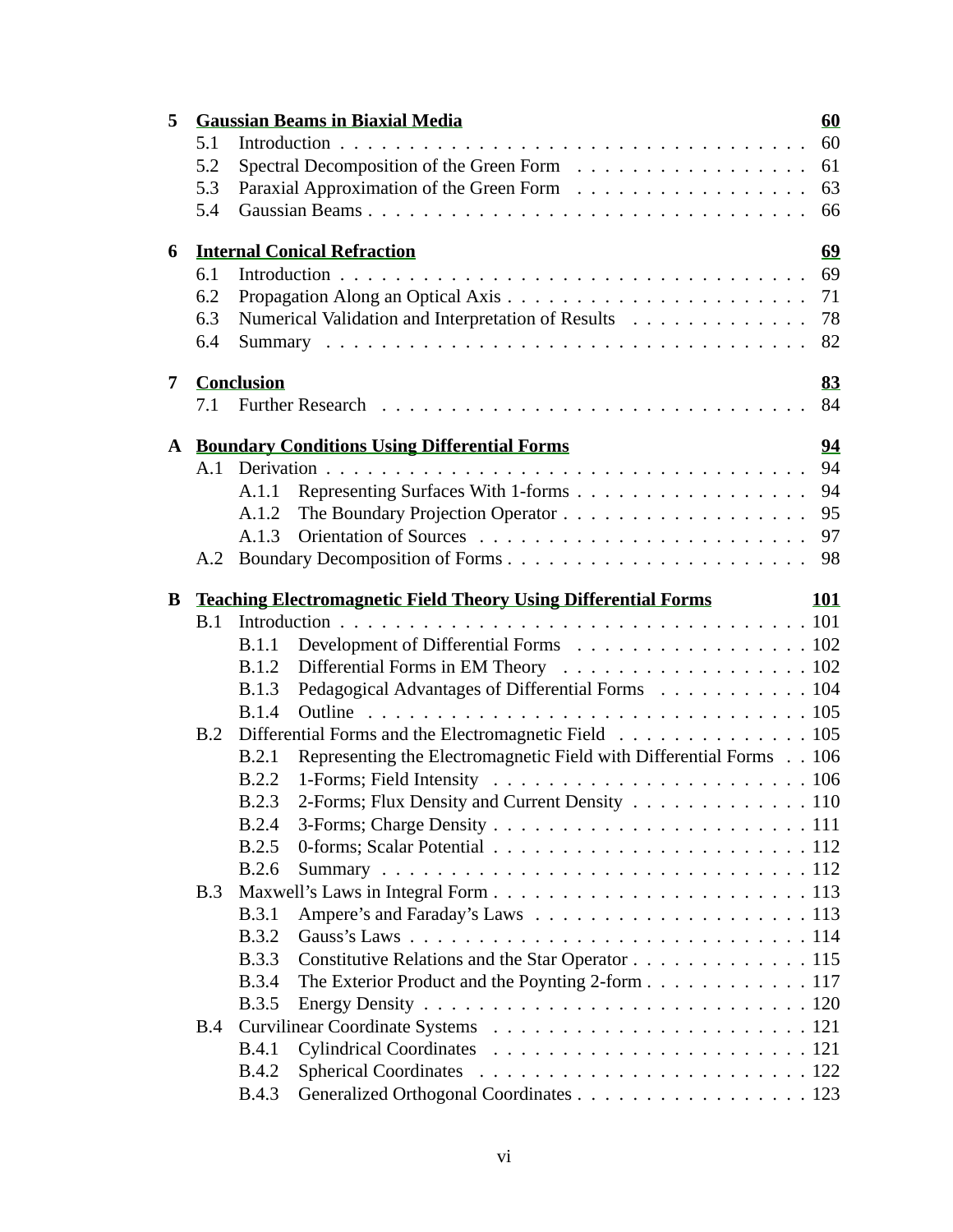| <b>B.5</b> |              |                                                                                         |
|------------|--------------|-----------------------------------------------------------------------------------------|
|            | <b>B.5.1</b> |                                                                                         |
|            | B.5.2        |                                                                                         |
|            | B.5.3        |                                                                                         |
| B.6        |              | The Exterior Derivative and Maxwell's Laws in Point Form 127                            |
|            | <b>B.6.1</b> |                                                                                         |
|            | <b>B.6.2</b> |                                                                                         |
|            | <b>B.6.3</b> |                                                                                         |
|            | <b>B.6.4</b> | Properties of the Exterior Derivative 129                                               |
|            | B.6.5        |                                                                                         |
|            | <b>B.6.6</b> | Faraday's and Ampere's Laws in Point Form 132                                           |
|            | <b>B.6.7</b> |                                                                                         |
|            | <b>B.6.8</b> | Poynting's Theorem $\ldots \ldots \ldots \ldots \ldots \ldots \ldots \ldots \ldots 133$ |
|            | <b>B.6.9</b> |                                                                                         |
|            |              | B.6.10 Existence of Graphical Representations 136                                       |
|            |              |                                                                                         |
| B.7        |              | The Interior Product and Boundary Conditions 137                                        |
|            | <b>B.7.1</b> | The Interior Product $\ldots \ldots \ldots \ldots \ldots \ldots \ldots \ldots \ldots$   |
|            | <b>B.7.2</b> |                                                                                         |
|            | <b>B.7.3</b> |                                                                                         |
|            | B.7.4        |                                                                                         |
| <b>B.8</b> | Conclusion   |                                                                                         |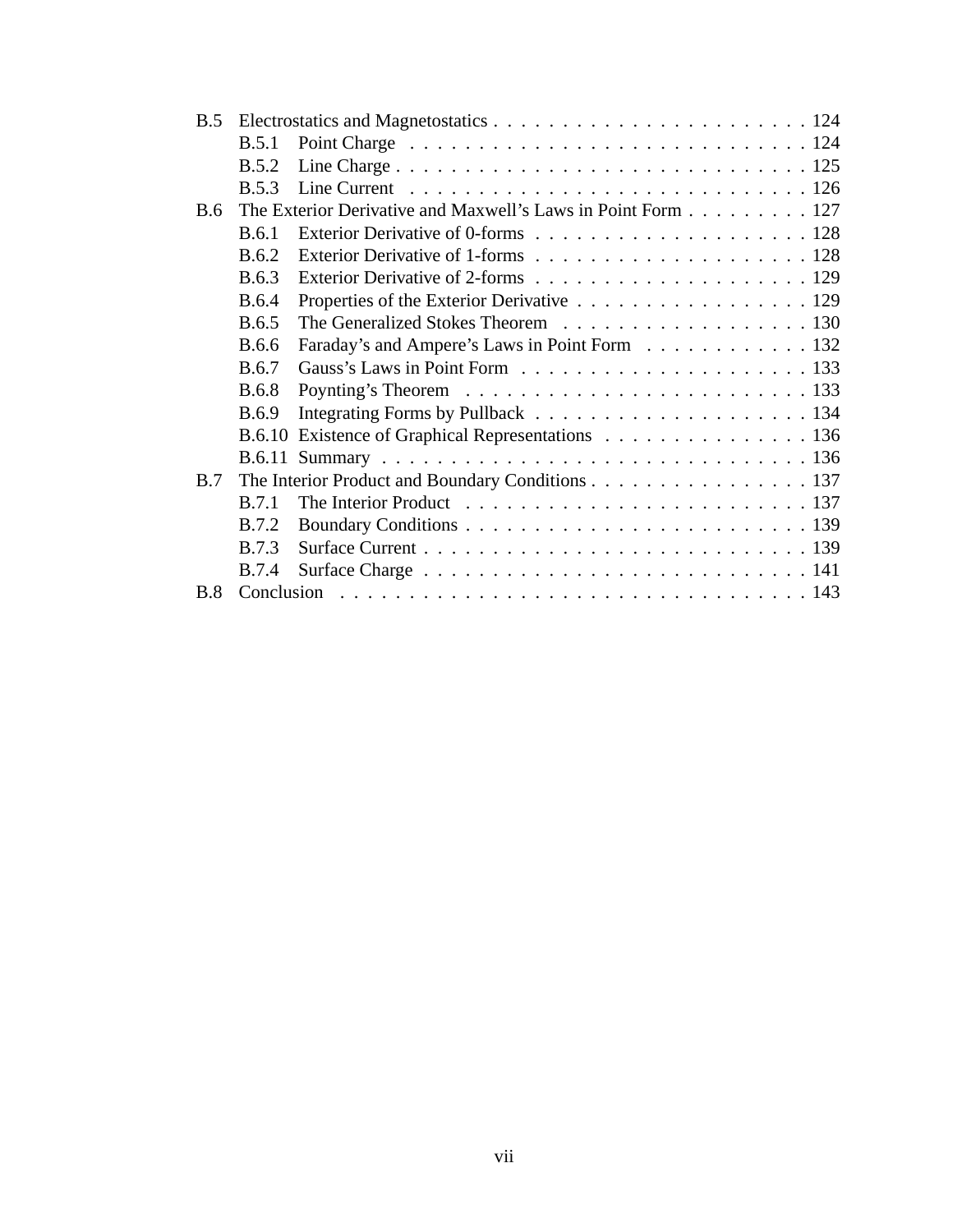## **List of Tables**

| B.2 The differential forms that represent fields and sources. 107 |  |  |  |  |  |  |
|-------------------------------------------------------------------|--|--|--|--|--|--|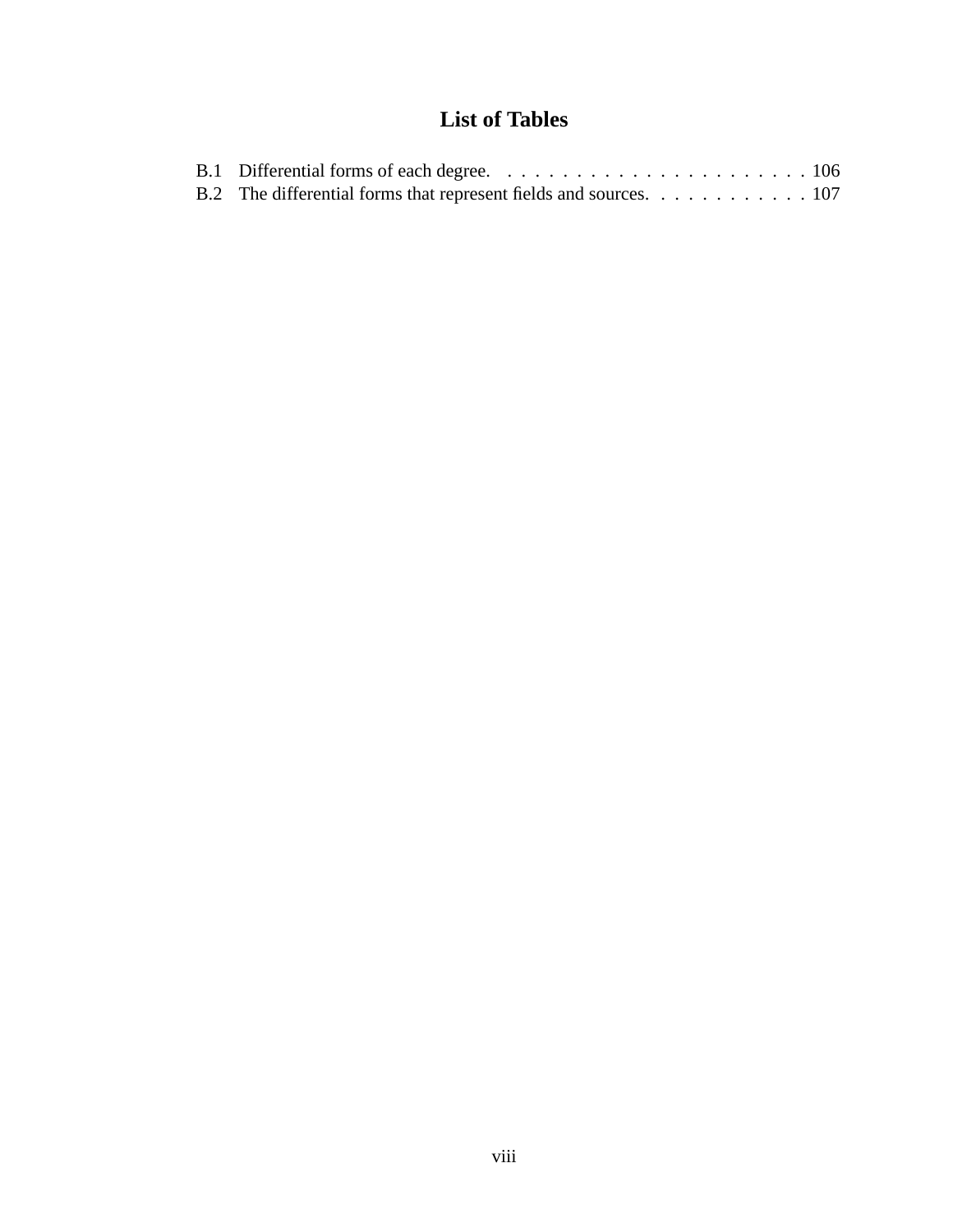# **List of Figures**

| 2.1 | (a) The 1-form dx. (b) The 2-form $dy\,dz$ . Tubes in the z direction are                          |    |
|-----|----------------------------------------------------------------------------------------------------|----|
|     | formed by the superposition of the surfaces of $dy$ and the surfaces of $dz$ .                     |    |
|     | (c) The 3-form $dx dy dz$ , with three sets of surfaces that create boxes.                         | 11 |
| 2.2 | (a) Gauss's law: boxes of electric charge produce tubes of electric flux. (b)                      |    |
|     | Ampere's law: tubes of current produce magnetic field surfaces. (c) Tubes                          |    |
|     | of D are perpendicular to surfaces of E, since $D = \epsilon_0 \star E$ .                          | 13 |
| 2.3 | (a) The field discontinuity $H_1 - H_2$ , which has the same intersection with                     |    |
|     | the boundary as $J_s$ . (b) The exterior product $n \wedge [H_1 - H_2]$ yields tubes               |    |
|     | running along the boundary, with sides perpendicular to the boundary. (c)                          |    |
|     | The interior product with $n$ removes the surfaces parallel to the boundary,                       |    |
|     | leaving surfaces that intersect the boundary along the lines representing the                      |    |
|     | 1-form $J_s$ .                                                                                     | 17 |
| 6.1 | Geometry of internal conical refraction. The $z$ direction is an optical axis.                     |    |
|     | Normals to the wave surface at the singular point generate the cone of re-                         |    |
|     | fraction                                                                                           | 72 |
| 6.2 | A circular cross section of the cone of refraction. $b_1$ is the distance from                     |    |
|     |                                                                                                    | 77 |
| 6.3 | Magnitude of $E/E_0$ for Aragonite, $z = 10$ cm, beam waist 34 $\mu$ m, and                        |    |
|     | wavelength .6328 $\mu$ m. The solid line is computed by numerical integration.                     |    |
|     | On the same scale the percentage error is shown as a dashed line. Incident                         |    |
|     | polarization is in the $x$ direction. The cone of refraction intersects the $x$                    |    |
|     |                                                                                                    | 78 |
| 6.4 | Magnitude of $F(1 + iq, b)$ . The local minimum along the $b = 0$ axis pro-                        |    |
|     | duces the dark ring in the intensity pattern of conical refraction. $b > 0$                        |    |
|     | corresponds to the interior of the cone and $b < 0$ to the exterior.                               | 79 |
| 6.5 | Magnitude of $E/E_0$ for Aragonite, $z = 1$ cm, $w_0 = 18 \mu$ m, and $\lambda =$                  |    |
|     | .6328 $\mu$ m. The singularity of (6.27) at the center of the cone of refraction                   |    |
|     | appears at $x = -0.175$ mm. Incident polarization is in the x direction.                           | 79 |
| 6.6 | Same as Fig. 6.3, except that dashed lines are magnitudes of the internal and                      |    |
|     | external contributions taken separately and the solid line is total intensity                      |    |
|     | as given by Eq. $(6.27)$ . $\ldots$ $\ldots$ $\ldots$ $\ldots$ $\ldots$ $\ldots$ $\ldots$ $\ldots$ | 81 |
| B.1 | (a) The 1-form $dx$ , with surfaces perpendicular to the x axis and infinite in                    |    |
|     | the y and z directions. (b) The 1-form $2 dz$ , with surfaces perpendicular to                     |    |
|     | the $z$ -axis and spaced two per unit distance in the $z$ direction. (c) A more                    |    |
|     | general 1-form, with curved surfaces and surfaces that end or meet each                            |    |
|     | other.                                                                                             |    |
| B.2 | A path piercing four surfaces of a 1-form. The integral of the 1-form over                         |    |
|     |                                                                                                    |    |
| B.3 | (a) The 2-form $dx dy$ , with tubes in the z direction. (b) Four tubes of a                        |    |
|     | 2-form pass through a surface, so that the integral of the 2-form over the                         |    |
|     | surface is four.                                                                                   |    |
|     |                                                                                                    |    |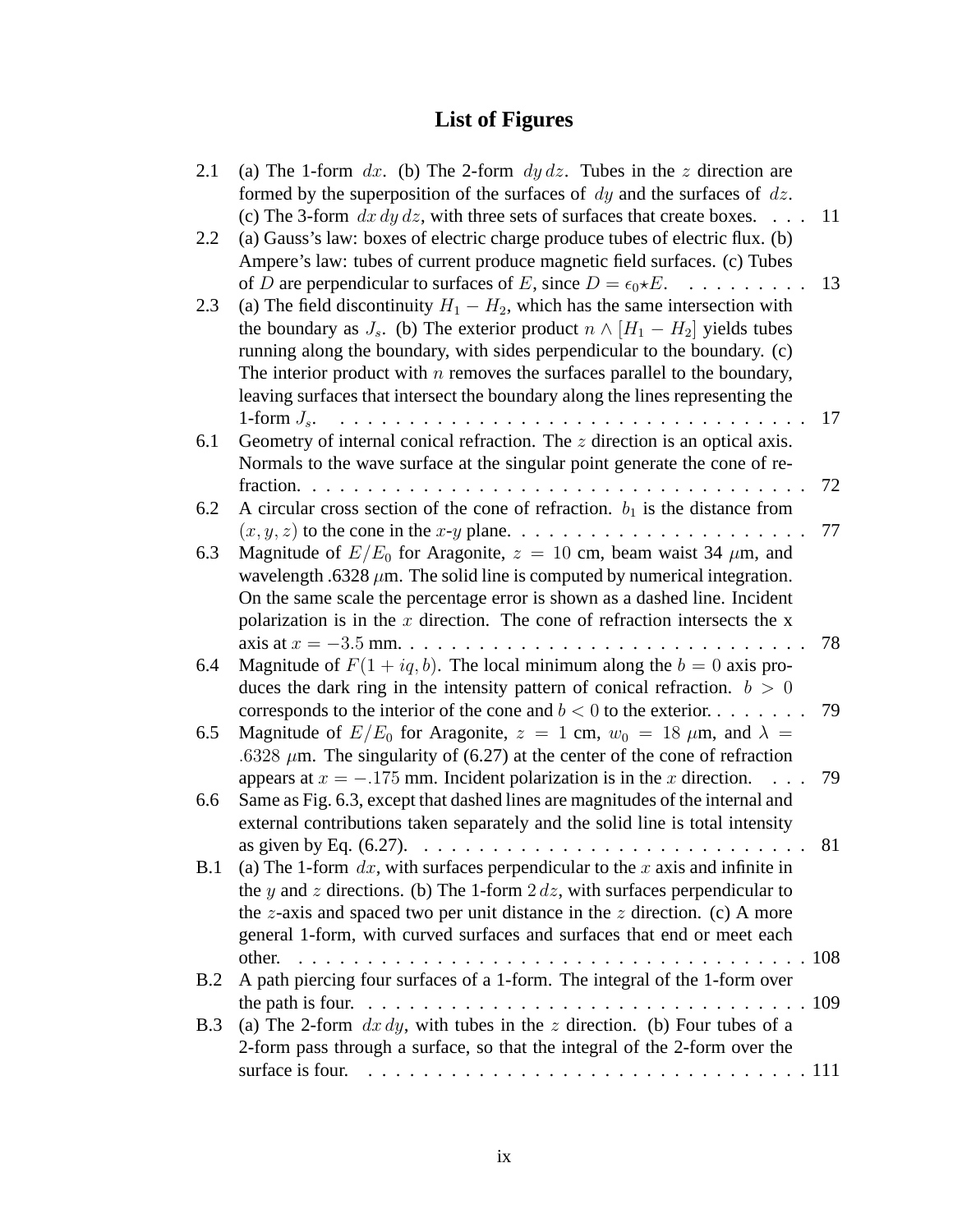| B.4        | The 3-form $dx dy dz$ , with cubes of side equal to one. The cubes fill all                                     |              |
|------------|-----------------------------------------------------------------------------------------------------------------|--------------|
|            | space.<br><u>and a straight and a straight</u>                                                                  | $\ldots$ 112 |
| B.5        | (a) A graphical representation of Ampere's law: tubes of current produce                                        |              |
|            | surfaces of magnetic field intensity. Any loop around the three tubes of $J$                                    |              |
|            | must pierce three surfaces of $H$ . (b) A cross section of the same magnetic                                    |              |
|            | field using vectors. The vector field appears to "curl" everywhere, even                                        |              |
|            | though the field has nonzero curl only at the location of the current.<br>$\ldots$ . 114                        |              |
| <b>B.6</b> | A graphical representation of Gauss's law for the electric flux density:                                        |              |
|            |                                                                                                                 |              |
| B.7        | The star operator relates 1-form surfaces to perpendicular 2-form tubes. 116                                    |              |
| B.8        | The Poynting power flow 2-form $S = E \wedge H$ . Surfaces of the 1-forms E                                     |              |
|            | and $H$ are the sides of the tubes of $S$ .                                                                     |              |
| B.9        | The 3-form $2w$ due to fields inside a parallel plate capacitor with oppositely                                 |              |
|            | charged plates. The surfaces of $E$ are parallel to the top and bottom plates.                                  |              |
|            | The tubes of $D$ extend vertically from charges on one plate to opposite                                        |              |
|            | charges on the other. The tubes and surfaces intersect to form cubes of $2\omega$ ,                             |              |
|            | one of which is outlined in the figure.                                                                         |              |
|            | B.10 Surfaces of (a) $d\rho$ , (b) $d\phi$ scaled by $3/\pi$ , and (c) $dz$ . 122                               |              |
|            | B.11 Surfaces of (a) dr, (b) $d\theta$ scaled by $10/\pi$ , and (c) $d\phi$ scaled by $3/\pi$ . 123             |              |
|            | B.12 Electric flux density due to a point charge. Tubes of $D$ extend away from                                 |              |
|            | the charge.                                                                                                     |              |
|            | B.13 Electric flux density due to a line charge. Tubes of $D$ extend radially away                              |              |
|            | from the vertical line of charge.                                                                               |              |
|            | B.14 Magnetic field intensity $H$ due to a line current. 127                                                    |              |
|            | B.15 The Stokes theorem for $\omega$ a 1-form. (a) The loop bd M pierces three of the                           |              |
|            | surfaces of $\omega$ . (b) Three tubes of $d\omega$ pass through any surface M bounded                          |              |
|            | by the loop $bd M$ .                                                                                            |              |
|            | B.16 Stokes theorem for $\omega$ a 2-form. (a) Four tubes of the 2-form $\omega$ pass through                   |              |
|            | a surface. (b) The same number of boxes of the 3-form $d\omega$ lie inside the                                  |              |
|            | surface. $\ldots$<br>$\ldots$ . 132<br>.<br>$\sim 10^{-1}$<br>$\mathbf{L}$<br>$\mathbb{R}^2$ and $\mathbb{R}^2$ |              |
|            | B.17 (a) The 1-form $H_1 - H_2$ . (b) The 2-form $n \wedge (H_1 - H_2)$ . (c) The 1-form                        |              |
|            | $J_s$ , represented by lines on the boundary. Current flows along the lines. 140                                |              |
|            | B.18 (a) The 2-form $D_1 - D_2$ . (b) The 3-form $n \wedge (D_1 - D_2)$ , with sides per-                       |              |
|            | pendicular to the boundary. (c) The 2-form $\rho_s$ , represented by boxes on the                               |              |
|            |                                                                                                                 |              |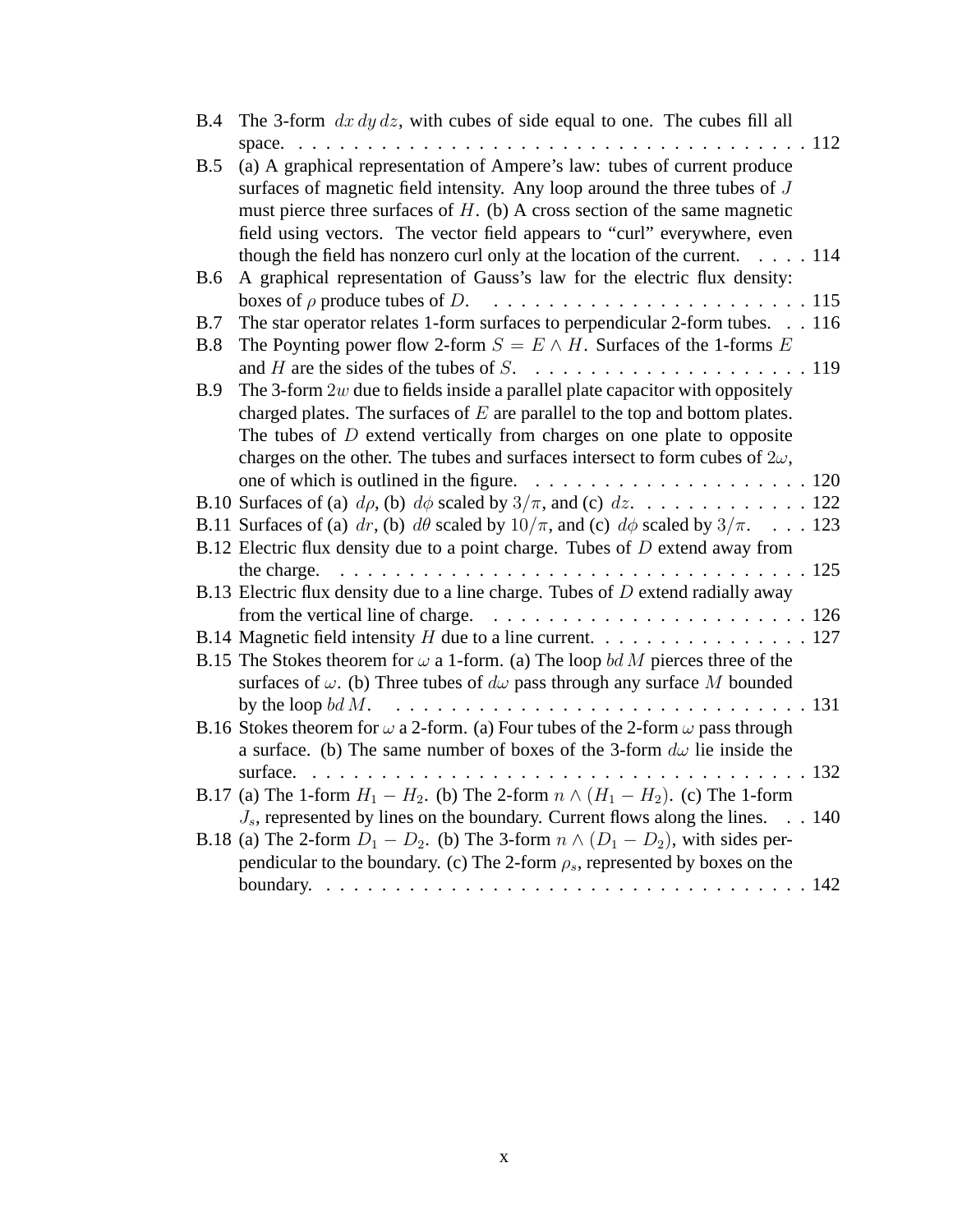#### Chapter 1

## **INTRODUCTION**

<span id="page-11-0"></span>Electromagnetic fields interact with the materials in which they exist. On the atomic scale, the interactions between fields and particles can be extremely complex, but on a macroscopic scale, the influence of a medium on fields can be modelled by modifying the constitutive relations between the electric and magnetic field intensity and the associated flux densities. These constitutive relations, together with Maxwell's laws, govern the propagation of fields in materials. A medium for which the relationship between field and flux density depends on the direction of field intensity is an anisotropic medium. If the constitutive relations depend on position, then the medium is inhomogeneous. A bianisotropic medium is one in which electric and magnetic fields are coupled by the constitutive relations. In this dissertation I consider the behavior of electromagnetic fields in an anisotropic, inhomogeneous medium. Bianisotropic, nonlinear, and spatially dispersive media are not considered. The term complex media is often used to denote the class of materials of the most general type, but "complex media" or "general media" will be used here to denote the limited category under consideration. The most general constitutive relation to be treated are possibly position dependent, linear relationships of the form  $D_i = \epsilon_{ij}(\mathbf{r})E_j$  and  $B_i = \mu_{ij}(\mathbf{r})H_j$ , where  $\epsilon_{ij}$  is the permittivity tensor and  $\mu_{ij}$  is the permeability tensor. In the general derivations of Chapters 3 and 4, the only restriction placed on the constitutive tensors is that they must be non–singular. Special cases are treated thereafter. Chapters 5 and 6 deal with biaxial materials, which are homogeneous, magnetically isotropic, and have a diagonalizable permittivity tensor with three unique eigenvalues. I consider only time–harmonic  $(e^{-i\omega t})$  fields, so that effects due to temporal dispersion are neglected. Although many of the general results given in this dissertation are coordinate–free, I employ rectangular coordinates almost exclusively when dealing with expressions in component form.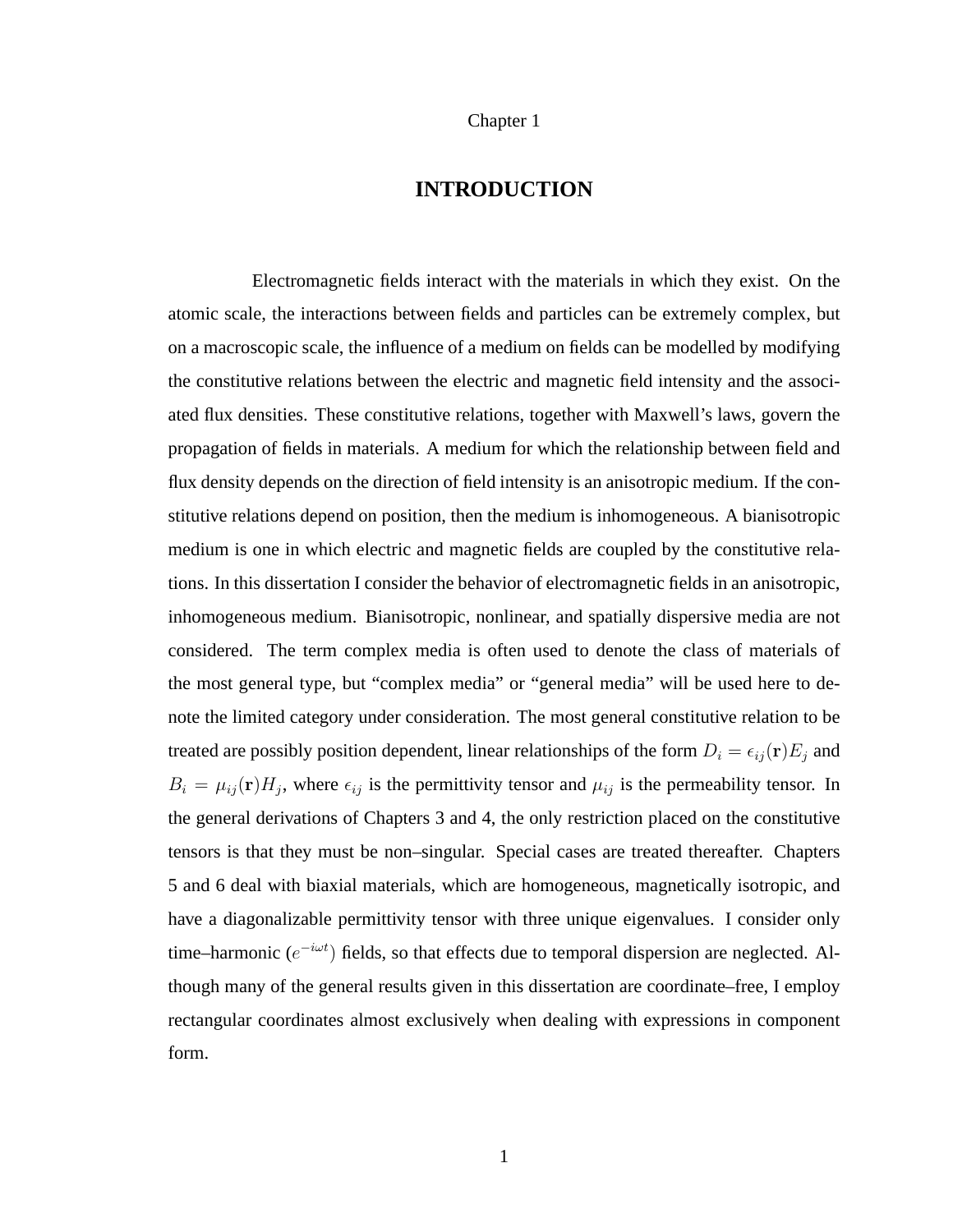Numerous types of materials fall into the class treated in this dissertation. Anisotropic media are employed in electromagnetic devices for modulation and control of signals, especially those materials for which the anisotropy can be influenced by application of a static or slowly varying electric field and devices which employ polarization–dependent effects to control microwave and optical signals. Anisotropic effects of the ionosphere must be studied in order to understand the behavior of radio waves for which transmission is affected by this region of the atmosphere. Problems involving inhomogeneous media are ubiquitous, and range from investigations of interaction between a biological object and a radiating antenna to statistical analysis of effects on signal propagation due to random fluctuation of atmospheric properties. Inhomogeneous media arise in a variety of remote sensing applications, and their effects must be quantified in order to effectively evaluate and interpret data obtained by detection of signals radiated or scattered by natural or artificial materials. Inhomogeneous materials such as graded index fibers are often employed in optical systems. Problems for which the medium could be considered both inhomogeneous and anisotropic include the scattering problem for bounded anisotropic materials of various shapes, layered anisotropic media, or anisotropic coatings.

Methods for analysis of fields in complex media are manifold. Possible approaches include computational algorithms for solving differential and integral equations as well as analytical approaches specialized to particular problems. The particular method to be extended and applied here is the theory of the tensor Green function for the electric field. Maxwell's laws can be solved for an arbitrary source configuration and a specified boundary condition if an appropriate tensor Green function is available. The tensor Green function essentially represents the electric field produced by an infinitesimal current source of arbitrary orientation and location. If this Green function is known, then the fields due to a given source can be obtained by direct integration, so that the Green function can be thought of as completely characterizing the electromagnetic properties of a particular medium.

For a general medium, a closed form representation of the Green function has not been obtained. For an inhomogeneous medium, the problem of determining the Green function is especially difficult, since information about the variation of the medium over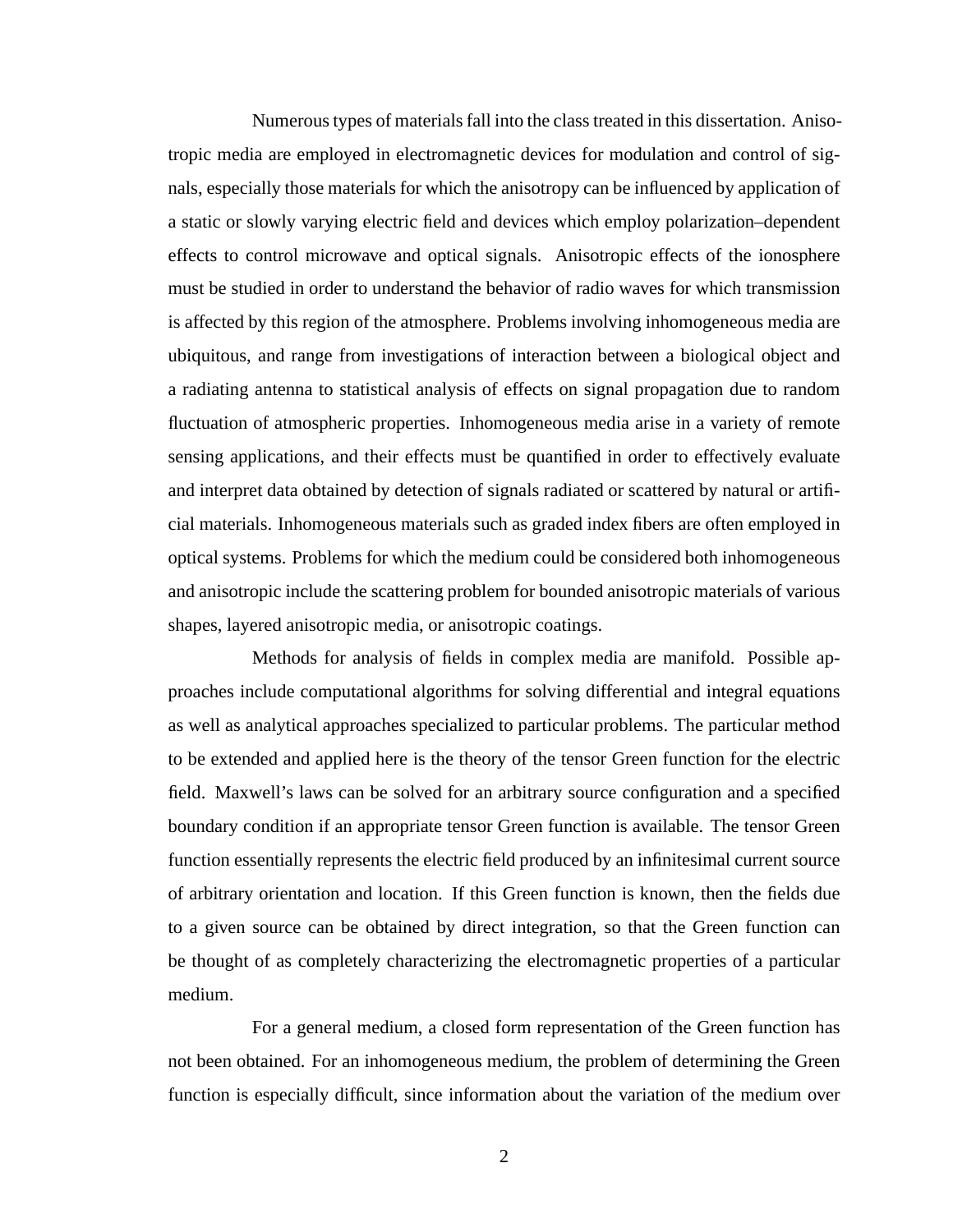the entire region of interest must be incorporated into the Green function. Even for a biaxial medium, the Green function can only be given in closed form asymptotically. The present understanding of Green functions for complex media is far from complete, and the research reported in this dissertation is intended to advance this area of electromagnetic field theory.

Chapter 2 is devoted to a study of previous work on Green functions for complex media and an introduction to the primary tool used in this dissertation, the calculus of differential forms. The power of differential forms as a tool for electromagnetics is the foundation of the results of this dissertation. As outlined briefly in Chap. 2 and in detail in Appendix B and Ref. [1], the calculus of differential forms offers both algebraic and geometrical advantages over traditional vector analysis. With differential forms, many vector identities and theorems are reduced to simple, algebraic properties. This makes differential forms ideal in searching for new theoretical approaches, since manipulations are often more transparent and less tedious than they would be if the usual notation were employed. Differential forms also allow field quantities and the laws they obey to be visualized in an intuitive manner. This is valuable in research since problems can be understood and solved first visually and then mathematically. The geometrical representation for electromagnetic boundary conditions given in Chap. 2, for example, is naturally related to the mathematical expression derived in Ref. [2] and Appendix A.

In order to employ the calculus of differential forms to treat the theory of electromagnetic Green functions, I represent the tensor Green function as a double differential form, rather than as a dyadic. The utility of double forms for the case of free space has been demonstrated in Ref. [3], where it is shown that differential forms make key expressions more concise and easier to apply in some respects than their dyadic formulations. In order to treat a general medium, I construct in Chap. 3 Hodge star operators from the permittivity and permeability tensors. The new formalism arising from the use of these star operators yields two benefits: first, the same few fundamental theorems and algebraic properties of the calculus of differential forms which are used to treat electromagnetics in free space can be employed for complex media with only minor modification. Second, expressions extend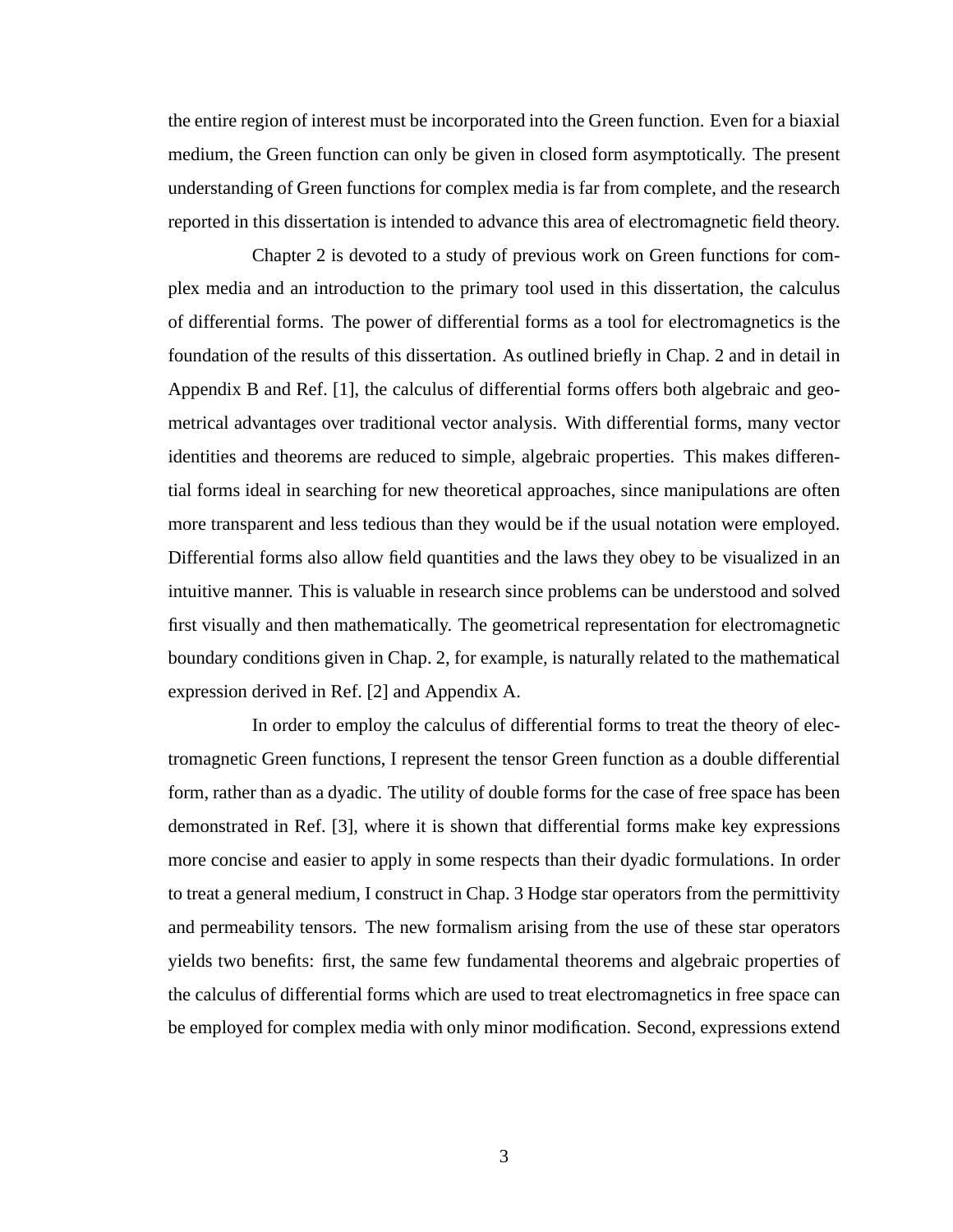in a more obvious way to the inhomogeneous, anisotropic case, facilitating the generalization of free space results to complex media. Some results generalize to a complex medium simply by reinterpreting the star operators which are already present in the expressions.

After using this formalism to define the Green form for the electric field, I recover known results for the electric field in terms of the Green form, impressed sources, and boundary values of the fields due to sources external to the region of interest. Unlike previous treatments, this derivation follows the pattern of the standard, formal theory of Green functions by obtaining key results from a generalization of Green's theorem. With the derivation cast into this form, the origins of symmetry and self–adjointness properties of the Green form and the associated differential operator become clear. The treatment also elucidates the role of boundary conditions in determining the properties of the Green function and the associated differential operator.

For a homogeneous, isotropic medium, the tensor Green function can be constructed from a simpler Green function associated with the scalar Helmholtz equation. Similar techniques have been sought for anisotropic media with limited success in certain special cases, as will be reviewed in Chap. 2. The primary intent of Chapter 3 is to generalize this type of construction. While I do not obtain a closed form solution for the Green function, the treatment does yield a result that is a rather direct generalization of the free space method. Using the wave operator of the calculus of differential forms, I generalize to a complex medium the scalar Helmholtz equation and the associated free space Green function. The associated Green function is a double form rather than a scalar quantity, but is still simpler than the Green form for the electric field. This Helmholtz Green form can be obtained analytically for an unbounded, homogeneous, anisotropic medium. For an isotropic medium, it reduces to a double form with the usual scalar Green function as the diagonal component. Following introduction of the Helmholtz Green form, the central result of this work is derived: a relationship between the Helmholtz Green form and the Green form for the electric field. In free space, the Green form for the electric field can be expressed in terms of the scalar Green function and its derivatives. For a complex medium, this relationship becomes an integral equation. Although the integral equation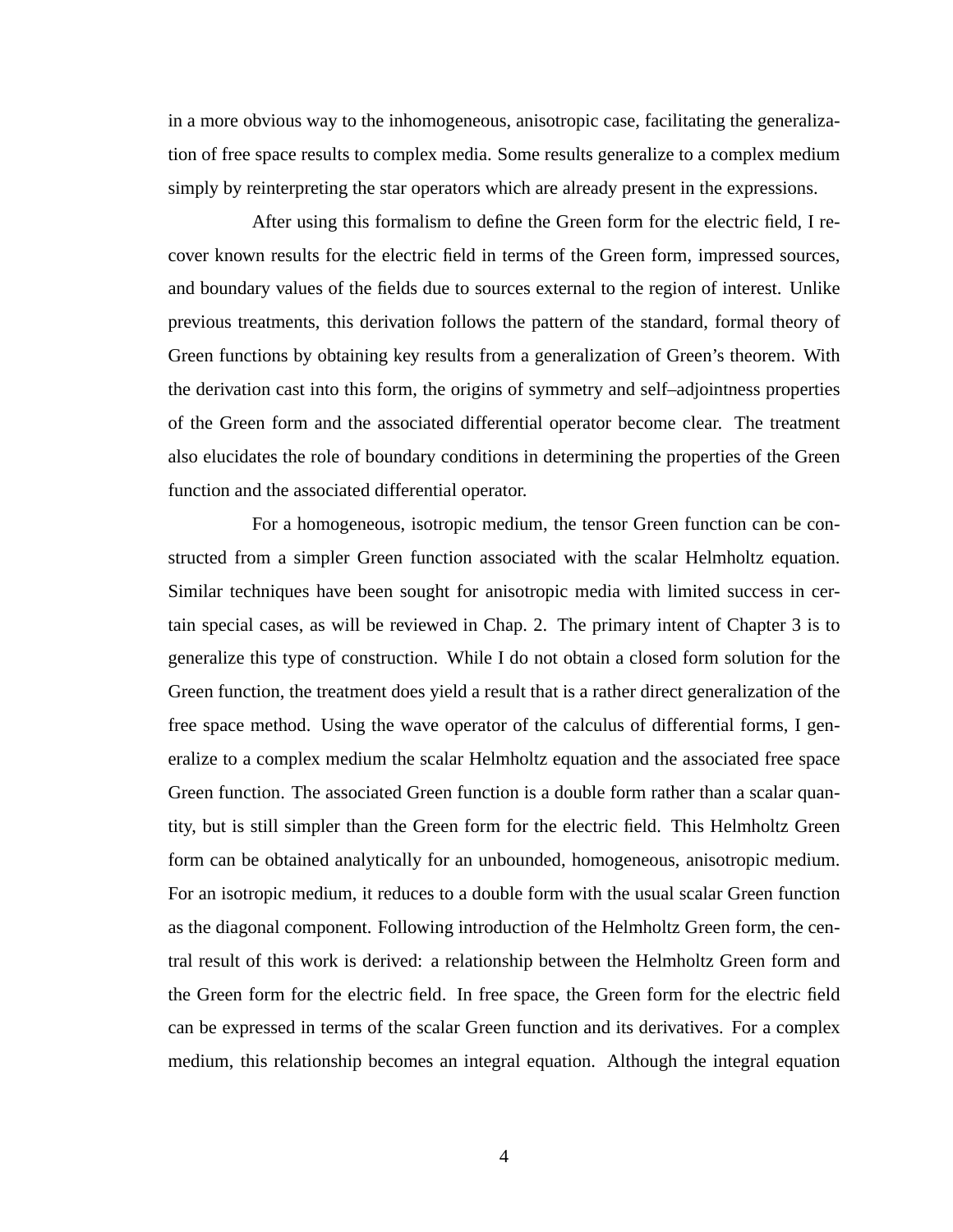does not reduce directly to the free space expression, the two constructions are very similar in form. The work contained in Chap. 3 has been reported in Ref. [4].

Chapter 4 treats in more detail an integral equation for the electric field in terms of the Helmholtz Green form of the previous chapter. The equivalence of this integral equation with a standard result for the electric field due to sources in an isotropic, homogeneous medium is demonstrated. The isotropic expression is manipulated into a form that generalizes directly to the case of a complex medium. I contrast this integral equation with the usual integral equation method for complex media, and discuss cases where the present approach may have advantage over the usual method. I also give a principal value interpretation for integrals involving derivatives of the Helmholtz Green form, which is required in order to implement the integral equation numerically.

Following these general considerations, I specialize to the case of a biaxial medium. Chapter 5 treats the propagation of Gaussian beams in biaxial media. I give the beam solutions and parameters in terms of the direction of propagation and the permittivity of the medium. There are two singular directions, or optical axes, for which the results of Chap. 5 break down. Narrow beams in these directions spread into a hollow cone. This phenomenon is known as internal conical refraction. In Chap. 6, I give a special analysis of beams for these directions, obtaining an expression for field intensities that yields new features of internal conical refraction not discerned by previous theories. The material in this chapter is also reported in Ref. [5]. It has long been known that the characteristic, annular intensity pattern produced by internal conical refraction of a narrow beam exhibits in its center a fine, dark ring. This dark ring has been observed and explained theoretically. The analysis presented here indicates the existence of secondary dark rings concentric to the primary dark ring on the interior of the intensity pattern. For a biaxial medium, these secondary fringes have apparently not been observed or predicted, although similar dark rings have been reported for an optically active crystal [6]. I give quantitative results for the field intensity at various parameter values and specify the parameter regime for which this effect should appear.

In summary, the contributions of this dissertation to electromagnetic field theory in general and the study of electromagnetic propagation in complex media are: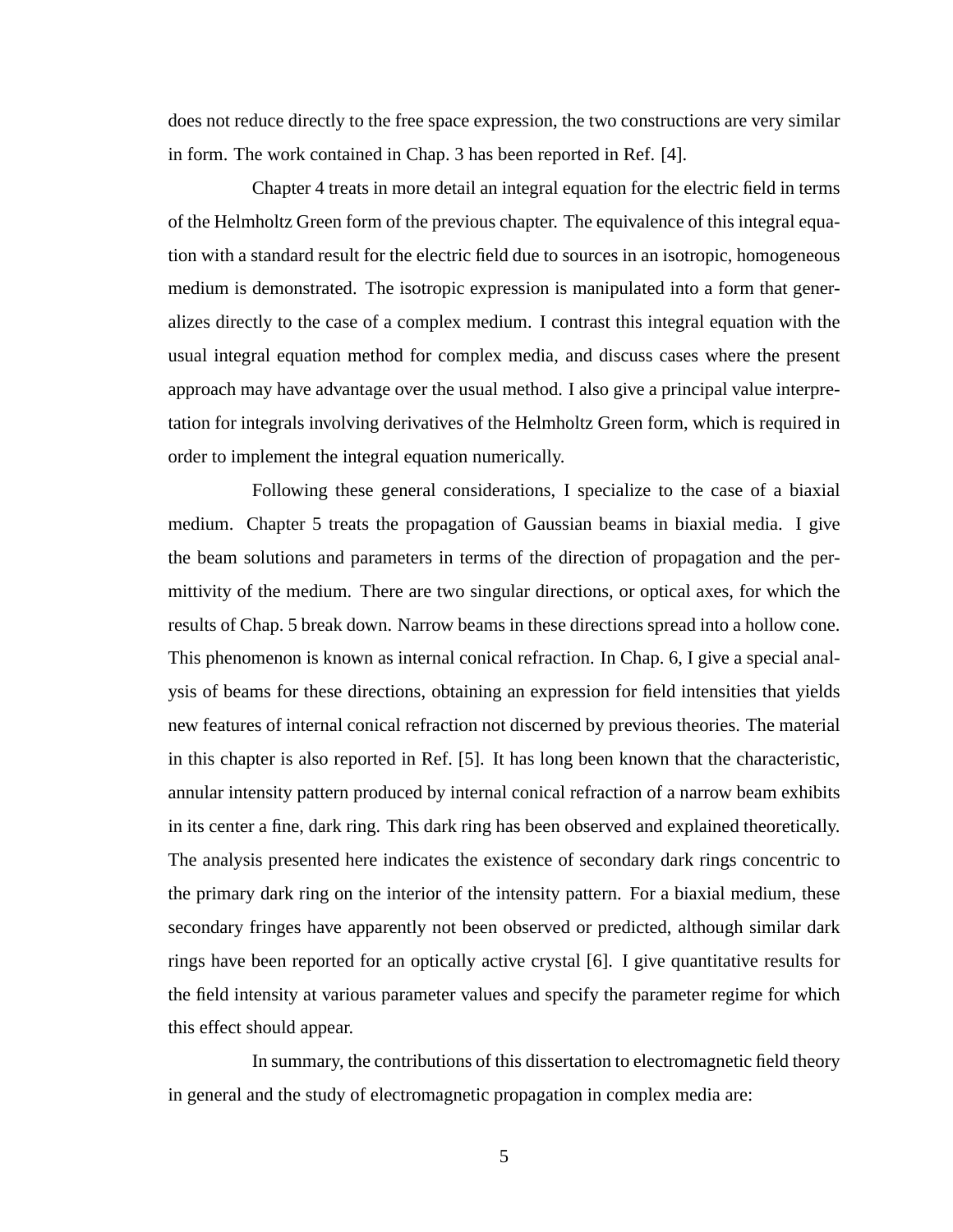- A new formalism based on the Hodge star operator for electromagnetic Green functions in complex media;
- A generalization of the Helmholtz equation to anisotropic, inhomogeneous media, the definition of the associated Green form, and the solution for the Helmholtz Green form for the case of a homogeneous, anisotropic medium;
- An integral equation relating the Green form for the electric field to the Helmholtz Green form which generalizes the standard construction for the free space Green function;
- A new electric field integral equation with kernel related to the Helmholtz Green form which is a direct generalization of a standard free space result;
- A generalization of the free space Stratton–Chu formula to complex media;
- Explicit representation of Gaussian beam solutions for generic propagation directions in a biaxial medium;
- A precise analysis of internal conical refraction of a Gaussian beam with wave direction along an optical axes of a biaxial medium, and the prediction of new structure in the associated intensity pattern.

The results of this research include not only the solution of specific problems, but also a new theoretical approach to the theory of anisotropic, inhomogeneous media, with the definition of the Helmholtz Green form and integral equation relating the Green form for the electric field to the Helmholtz Green form. There are many special cases for which approximate or exact methods of solutions for this integral equation might be sought. Numerical methods based on this equation might also be developed. In the conclusion to this dissertation, several of the more obvious avenues for further work are noted.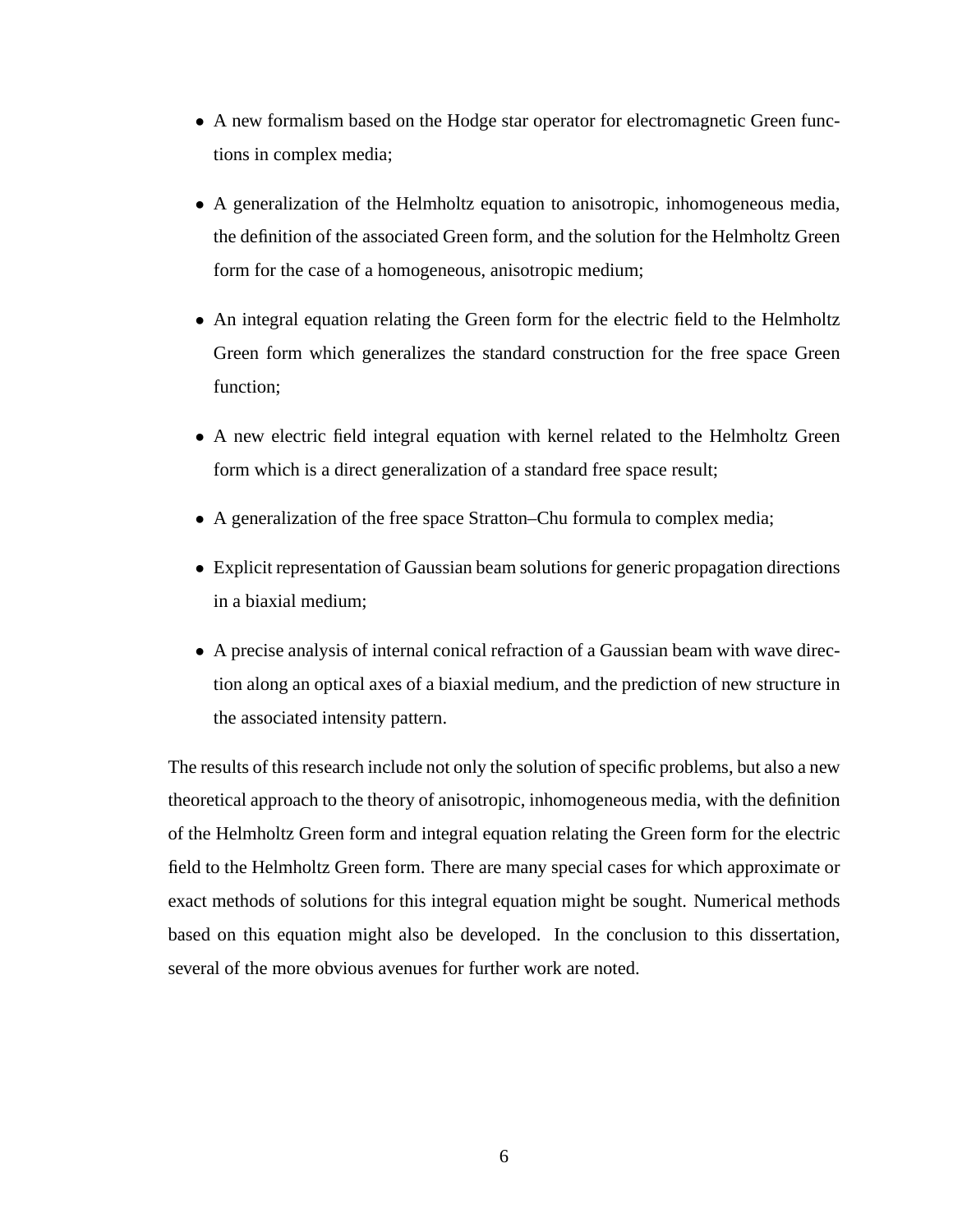Chapter 2

## **BACKGROUND**

<span id="page-17-0"></span>The problem of electromagnetic propagation in anisotropic media has a long history [7], and some aspects of the theory are well understood. The plane wave solutions in a biaxial medium are known [8], as are the plane wave solutions in a general homogeneous medium [9]. The existence and uniqueness of solutions to the general problem of Maxwell's laws with specified sources and boundary condition and arbitrary constitutive relations have been treated in the mathematics literature [10, 11]. For types of fields other than the plane waves in a complex medium, however, exact solutions are difficult to obtain. Since wave solutions for an arbitrary source can be determined from the tensor Green function by direct integration, much of the work on fields in complex media has been directed towards the search for exact or asymptotic representations of the Green function. In this chapter, I will review past contributions to the theory of tensor Green function for complex media. I will then give a brief introduction to the calculus of differential forms and its applications in electromagnetics, since this is the primary tool used in this dissertation to treat Green functions.

#### **2.1 Green Function Methods for Complex Media**

The primary intent of the research effort reported in this dissertation is to develop a new theoretical method for the treatment of propagation in complex media which will lead to an exact representation of the Green function for such materials. For a uniaxial medium, the tensor Green function has been given in closed form [14]. For a biaxial medium, the near field limit of the tensor Green function is known [15], as well as the far field limit for generic directions in the medium [16]. The singular behavior of fields in the medium propagating in certain directions necessitates a more careful analysis, but for the far field limit, this analysis has been completed [17]. A series solution for the Green form of a biaxial medium has also been found in terms of vector wave functions [18], but an exact, closed form solution is not known. For an inhomogeneous medium, the problem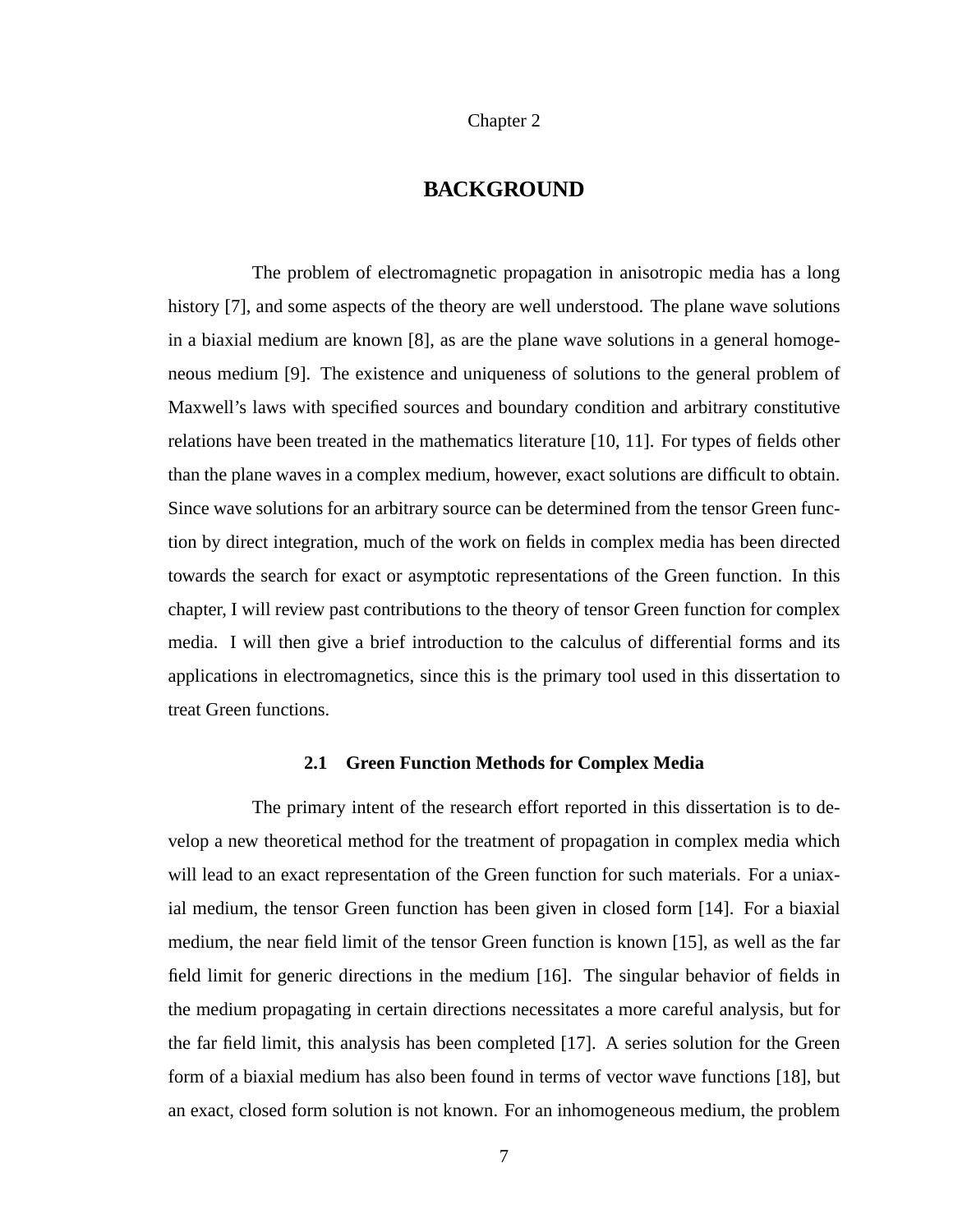of finding the Green function is even more difficult than for a homogeneous, anisotropic medium. Closed form representations must be sought using methods specialized to particular types of inhomogeneity, although general numerical methods for determination of the Green function for inhomogeneous media are available [19].

As noted in the introduction, the main result of this dissertation is a generalization of the free space construction of the tensor Green function for the electric field in terms of a simpler Green function which can be obtained exactly. This type of representation has been sought by other researchers, with success for certain limits or types of materials. Weiglhofer gives the tensor Green function for a uniaxial medium in closed form in terms of scalar Green functions [14]. The Green function for an isotropic, inhomogeneous medium has also been represented in terms of two simpler quantities satisfying coupled partial differential equations [20]. The coupled equations can be solved for media varying only in one dimension and in the limit of a weakly inhomogeneous medium. The far field limit of the Green function for a biaxial medium can be expressed in terms of scalar quantities which have the same form as the free space scalar Green function [16]. For a general complex medium, however, a representation of this type for the tensor Green function has not been has not been obtained in the past.

#### **2.2 Present Approach**

The theory developed in the following chapters relies on a new notation for electromagnetics in complex media based on the calculus of differential forms. The tensor Green function is represented as a double differential form, or Green form, as done for free space by Thirring [12] in the spacetime representation and Ref. [3] in the  $3 + 1$  representation. This approach can be extended to the case of a complex medium by embedding the permittivity and permeability tensors into the Hodge star operator, rather than employing them directly as tensor quantities. The use of the Hodge star operator to characterize material properties was suggested in passing by Bamberg and Sternberg [13]. This new notation allows the the identities and theorems of the calculus of differential forms which are used for electromagnetics in free space to be applied to the theory of complex media.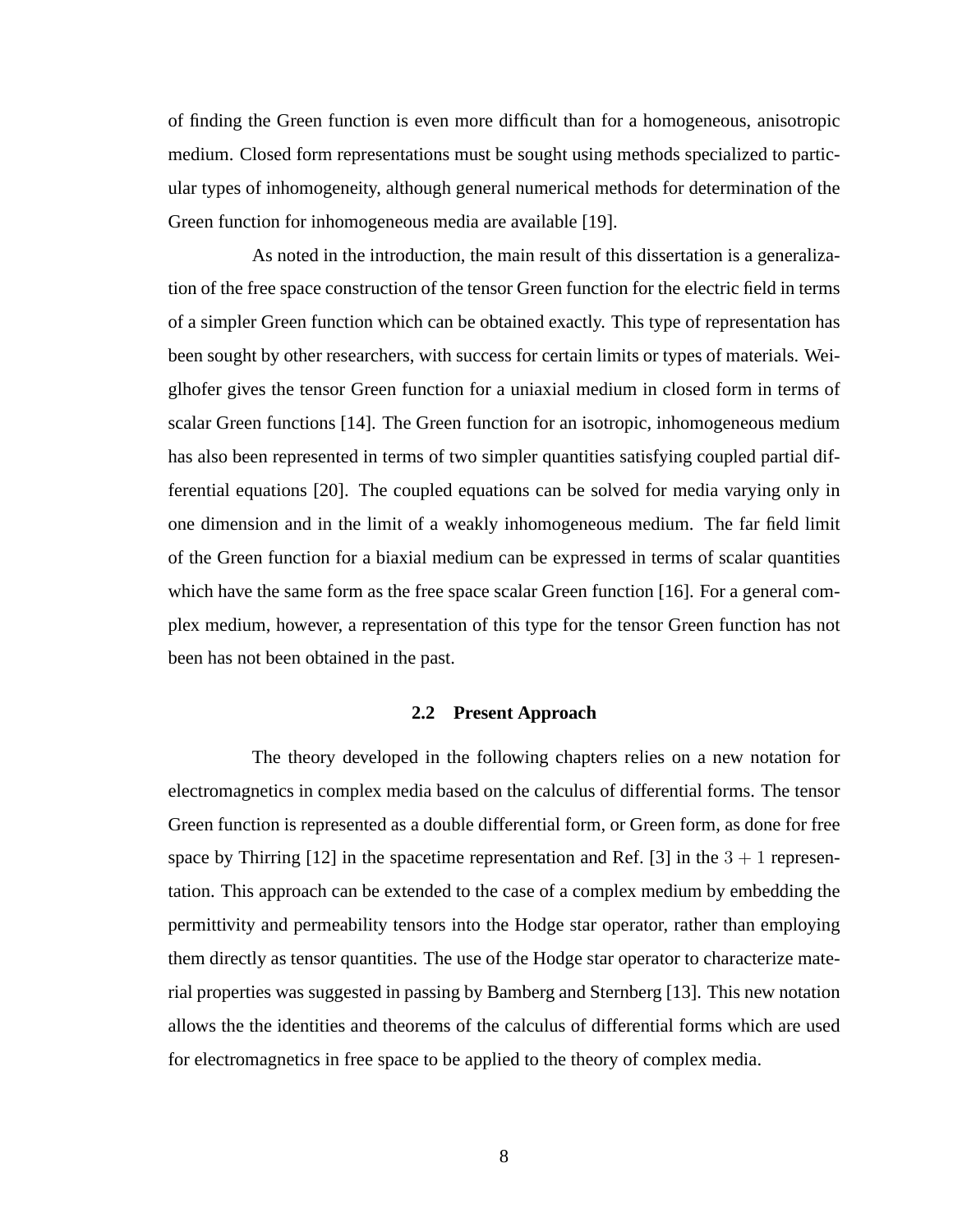The calculus of differential forms is widely used in various fields of physics and mathematics, and its advantages over traditional vector and tensor methods have been noted by many authors. In Sec. 2.3, I give a brief outline of some areas in which differential forms are used, and then survey in more detail applications within the field of electromagnetics. In order to provide background for the following chapters, Sec. 2.4 gives a brief introduction to the quantities, operators, and key theorems of the calculus of differential forms, including the exterior product, exterior derivative, the generalized Stokes theorem, and the interior product. Maxwell's laws, the free space constitutive relations, and boundary conditions are represented using differential forms. These and other topics are treated in greater detail in the Appendices.

#### **2.3 Survey of the Calculus of Differential Forms**

A differential form is a quantity that can be integrated, including differentials. More precisely, a differential form is a fully covariant, fully antisymmetric tensor [21, 22]. The calculus of differential forms was developed from the exterior algebra of Grassman by Cartan, Poincaré and others in the early 1900's, and like vector analysis is a self–contained subset of tensor analysis.

Differential forms are used regularly in fields of physics such as general relativity [23], quantum field theory [24], thermodynamics [13], and mechanics [25]. A section on differential forms is commonplace in mathematical physics texts [26, 27]. Differential forms have been applied to control theory by Hermann [28] and others. Systems of differential forms are currently a prominent method in nonlinear control theory, and differential forms methods are used to search for symmetries of nonlinear differential equations [29]. In applied electromagnetics, however, vector analysis was already entrenched by the time the calculus of differential forms became widely known. In spite of this, a number of authors have employed differential forms to treat various aspects of EM theory.

Aside from early papers in which Maxwell's laws were originally written using differential forms, the general relativity text by Misner, Thorne and Wheeler [23] is one of the first works to emphasize the use of differential forms in electromagnetics. Since the focus of the work is gravitation, applications of EM theory are not treated. Burke [30]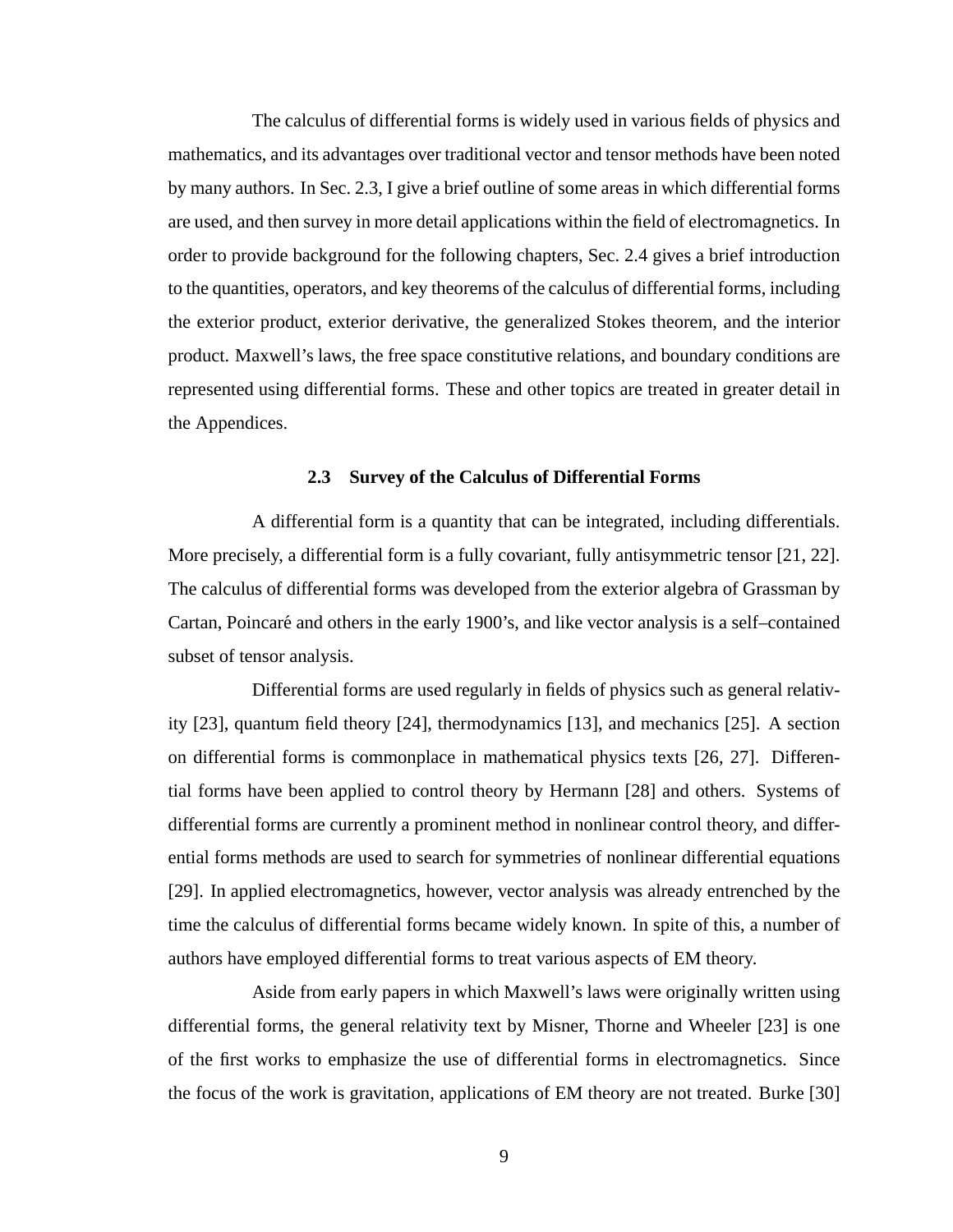treats a range of mathematical physics topics. The chapter on electromagnetics gives an elegant formulation of electromagnetic boundary conditions. Bamberg and Sternberg [13] also develop various topics of mathematical physics. Maxwell's equations appear as the continuous limit of the laws of circuit theory expressed using discrete differential forms.

Other works include that of Ingarden and Jamiołkowksi [31], an electrodynamics text using a mix of vectors and differential forms, and the advanced electrodynamics text by Parrott [32]. Thirring [12] is a classical field theory text which treats general relativity in addition to electromagnetics, but certain applied topics such as waveguides are included. Thirring represents an electromagnetic Green function as a double differential form, and derives a result analogous to that of Sec. 3.2 for free space in the spacetime formulation. Flanders [25] is a standard reference on the mathematical aspects and applications of differential forms.

Deschamp was among the first to suggest the use of differential forms in engineering. His article [33] considers briefly several applications, such as Huygen's principle and reciprocity. The papers [34], [35], [36], [37], [38], [39], [40] are essentially similar to previous treatments, with additional applications such as Čerenkov radiation  $[36]$ or the Hertz potentials [39]. Reference [41] advocates a variational technique derived using differential forms for numerical solution of electromagnetics problems, and Ref. [42] suggests a numerical method for computation of fields in elastic, conducting media based on a method for the discretization of electromagnetic field and source differential forms. Sasaki and Kasai [43] review the algebraic topology of the differential forms representing the electromagnetic field. Burke also gives an interesting discussion of electromagnetics using twisted differential forms [44], so that parity invariance is explicit and a "right–hand rule" is not required. The papers [45, 46] employ differential forms to treat the relativistic rotation of a charged particle in an electromagnetic field.

More recent work includes that of Kotiuga, who uses differential forms to solve the problem of making cuts for magnetic scalar potentials in multiply connected regions [47] and to provide a metric–independent functional for the variational solution of electromagnetic inverse problems. Baldwin has investigated the use of Clebsch potentials to represent field quantities [48] and classified the principle linearly polarized electromagnetic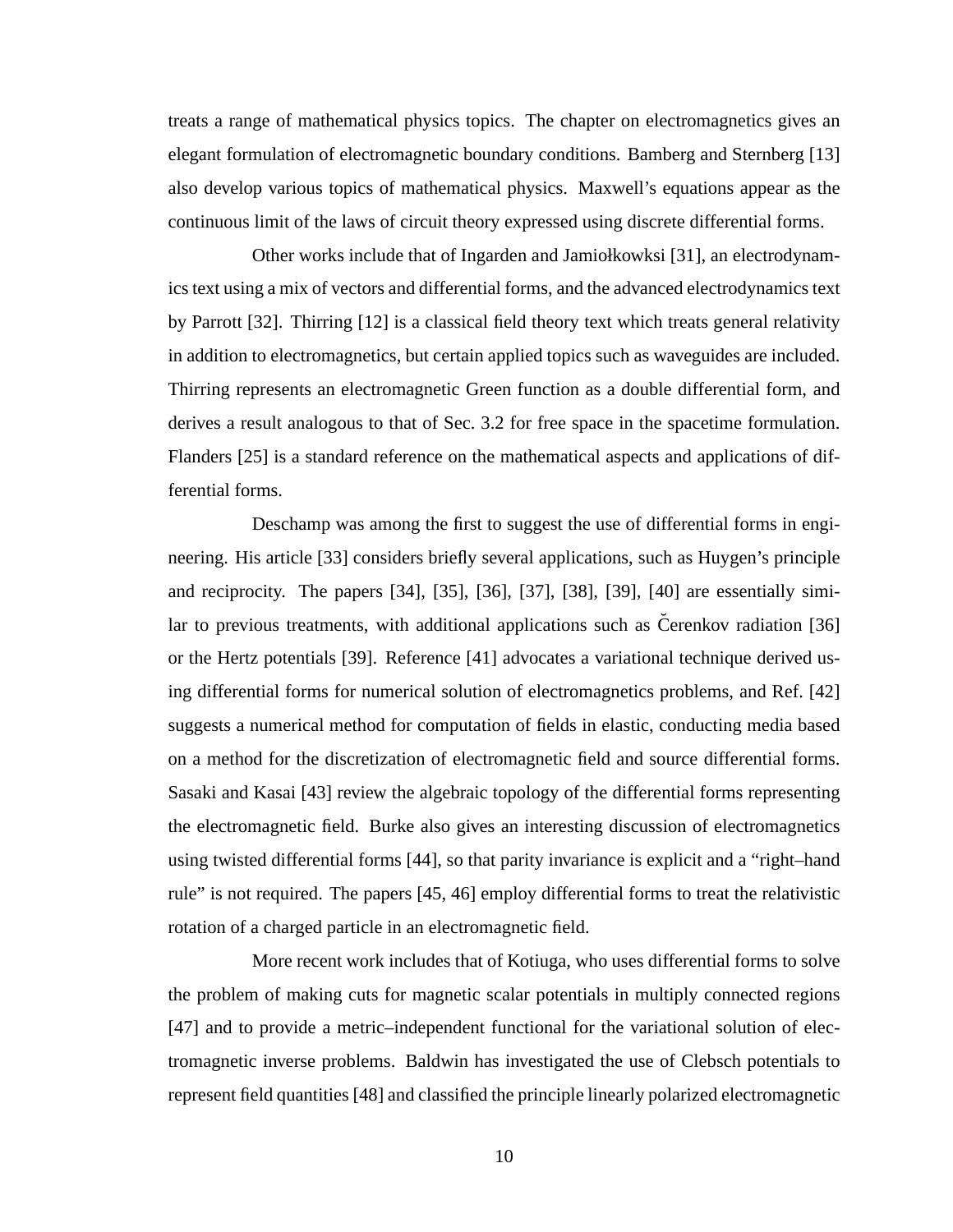waves [49]. References [1] and [50] describe the intuitive geometrical viewpoint which differential forms provide for the principles of electromagnetics; this material is included in Appendix B.

#### **2.4 Introduction to the Calculus of Differential Forms**

This section provides a brief, elementary introduction to the calculus of differential forms. A more comprehensive treatment also at an elementary level can be found in Ref. [1] and Appendix B. The references noted above offer more advanced and rigorous discussions.

#### **2.4.1 Degree of a Differential Form; Exterior Product**

The calculus of differential forms is the calculus of quantities that can be integrated. The degree of a form is the dimension of the region over which it is integrated. For the remainder of this section we restrict attention to differential forms in three dimensions, so that there exist 0-forms, 1-forms, 2-forms, and 3-forms. 0-forms are simply functions, and are "integrated" by evaluation at a point.



Figure 2.1: (a) The 1-form dx. (b) The 2-form  $dy\,dz$ . Tubes in the z direction are formed by the superposition of the surfaces of  $dy$  and the surfaces of dz. (c) The 3-form  $dx dy dz$ , with three sets of surfaces that create boxes.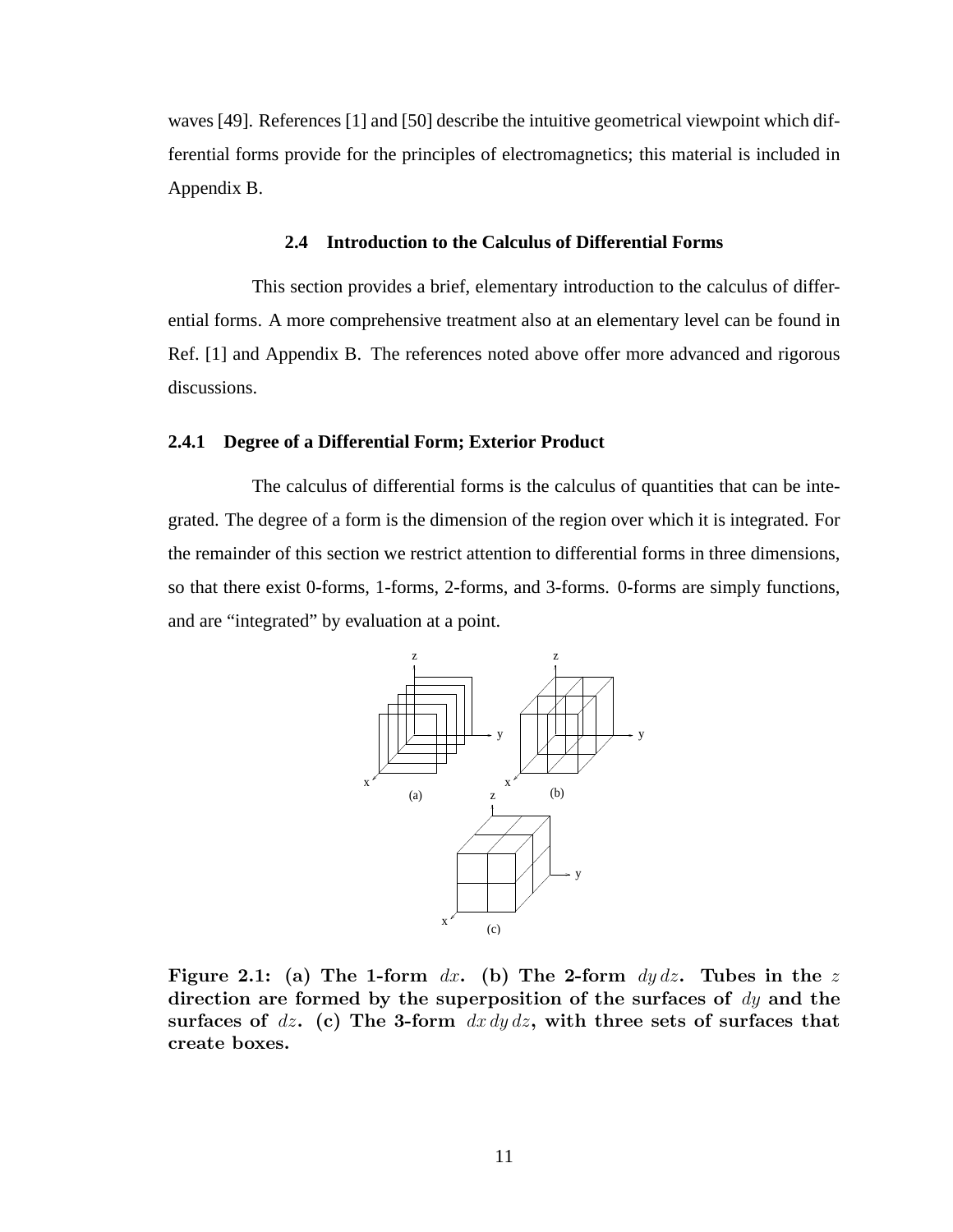A 1-form is integrated over a path, and under the condition given in Sec. 2.4.4 can be represented graphically by surfaces, as in Fig. 2.1a. The surfaces of a 1-form have an associated orientation, represented by a choice of one of the two normals of each surface. The general 1-form  $a(x, y, z) dx + b(x, y, z) dy + c(x, y, z) dz$  is said to be *dual* to the vector field  $a(x, y, z)\hat{\mathbf{x}} + b(x, y, z)\hat{\mathbf{y}} + c(x, y, z)\hat{\mathbf{z}}$  in the euclidean metric. The integral of a 1-form over a path is the number of surfaces pierced by the path, taking into account the orientation of the surfaces and the direction of integration.

2-forms are integrated over surfaces. The general 2-form  $a(x, y, z) dy \wedge dz +$  $b(x, y, z) dz \wedge dx + c(x, y, z) dx \wedge dy$  is dual to the vector field  $a(x, y, z)\hat{\mathbf{x}} + b(x, y, z)\hat{\mathbf{y}} +$  $c(x, y, z)\hat{z}$  in the euclidean metric. The wedge  $\wedge$  between differentials represents the exterior product, which for 1-forms is anticommutative, so that  $dx \wedge dy = -dy \wedge dx$  and  $dx \wedge dx = 0$ . Wedges are often dropped for compactness. The exterior product is the antisymmetrized tensor product, so that  $A \wedge B = A \otimes B - A \otimes B$ , where A and B are rank one tensors.

Graphically, 2-forms can be represented by tubes (Fig. 2.1b). As the coefficients of a 2-form increase, the tubes become denser. The tubes are oriented in the direction of the associated dual vector. The integral of a 2-form over a surface is equal to the number of tubes passing through the surface, where each tube contributes a positive or negative value depending on the relative orientations of the tube and the surface.

A 3-form is a volume element, represented by boxes (Fig. 2.1c). The greater the magnitude of a 3-form's coefficient, the smaller and more closely spaced are the boxes. The integral of a 3-form over a volume is the number of boxes inside the volume, where each box is weighted by the sign of the 3-form. The general 3-form  $q(x, y, z) dx dy dz$  is dual to its coefficient  $q(x, y, z)$ . Forms of degree greater than three vanish by the anticommutativity of the exterior product.

The electric and magnetic field intensities  $E$  and  $H$  are 1-forms; their surfaces represent equipotentials if the fields are conservative. The electric and magnetic flux densities  $D$  and  $B$  are 2-forms, as well as the electric current density  $J$ . The electric charge density  $\rho$  is a 3-form with coefficient equal to the usual charge density scalar. Each box of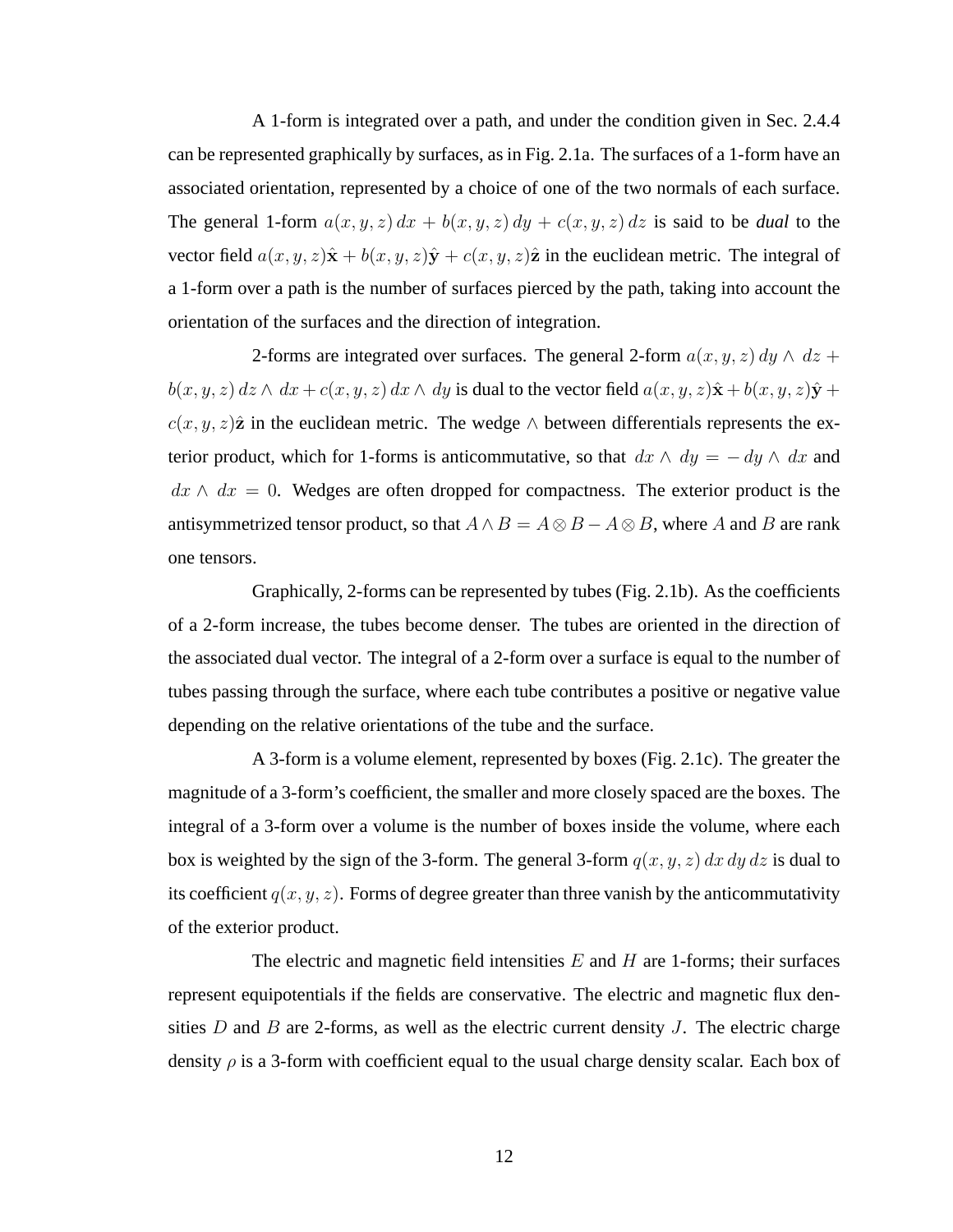the 3-form represents a certain amount of charge. Each of these differential forms is dual to the corresponding vector or scalar quantity.

#### **2.4.2 Maxwell's Laws in Integral Form**

Using the differential forms for field and source quantities defined above, Maxwell's laws can be written as

$$
\oint_{P} E = -\frac{d}{dt} \int_{A} B
$$
\n
$$
\oint_{P} H = \frac{d}{dt} \int_{A} D + \int_{A} J
$$
\n
$$
\oint_{S} D = \int_{V} \rho
$$
\n
$$
\oint_{S} B = 0
$$
\n(2.1)

where  $A$  is a surface bounded by a path  $P$  and  $V$  is a volume bounded by a surface  $S$ . As discussed in Appendix B, the units of  $E$  and  $H$  are  $V$  and  $A$ ,  $D$  and  $B$  have units  $C$  and Wb, and the sources J and  $\rho$  have units of A and C, since the differentials in these forms are considered to have units of length.



Figure 2.2: (a) Gauss's law: boxes of electric charge produce tubes of electric flux. (b) Ampere's law: tubes of current produce magnetic field surfaces. (c) Tubes of D are perpendicular to surfaces of E, since  $D =$  $\epsilon_0 \star E$ .

Gauss's law for the electric field shows that a closed surface containing a certain number of boxes of the electric charge density 3-form must be pierced by a like number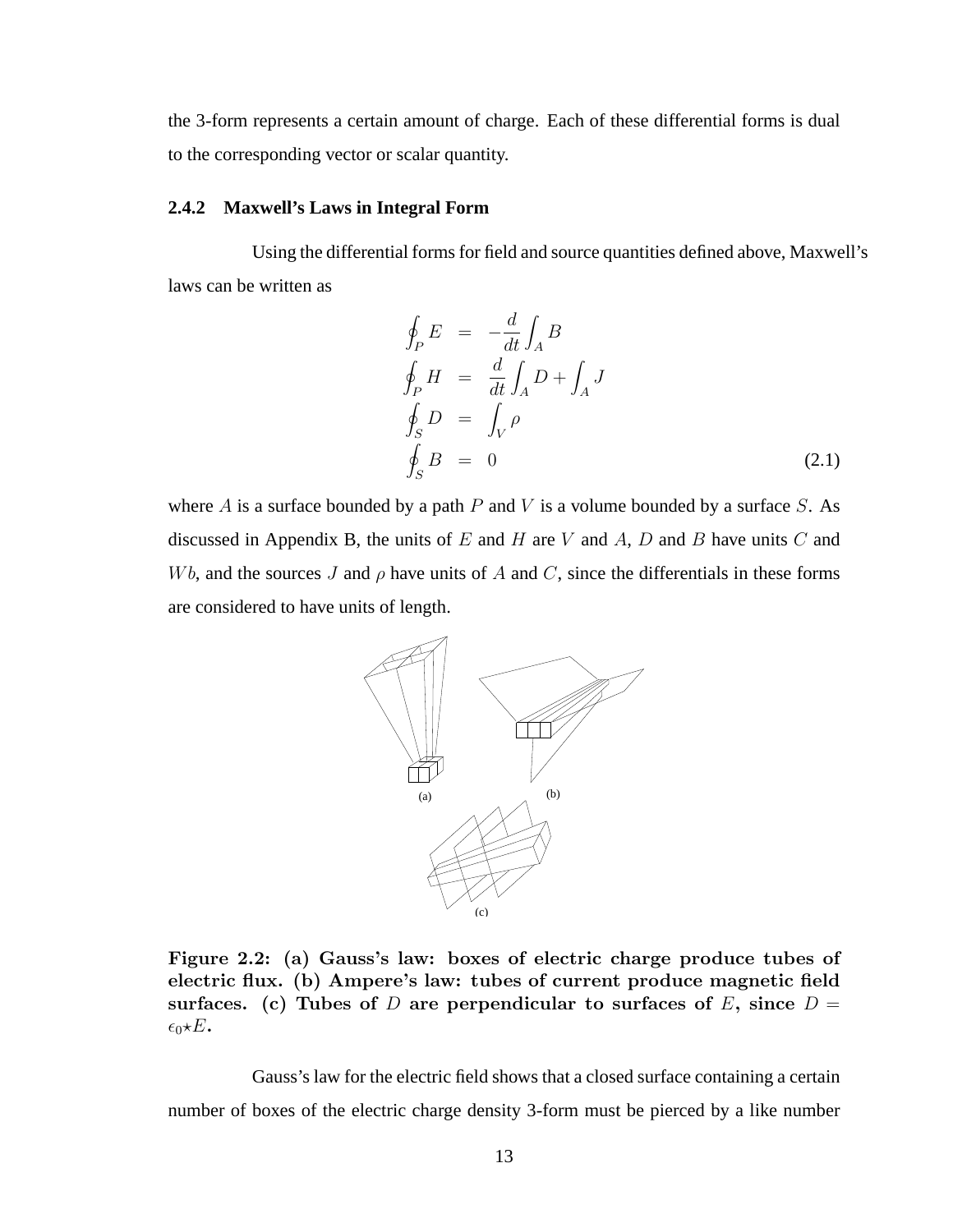of tubes of the electric flux density 2-form. Thus, it has the geometrical interpretation that tubes of electric flux emanate from boxes of electric charge, as illustrated by Fig. 2.2a. Gauss's law for the magnetic field requires that tubes of magnetic flux density never end.

Ampere's law shows that in a similar way tubes of electric current or time– varying electric flux produce magnetic field intensity surfaces (Fig. 2.2b). Each closed path through which tubes of electric current or time–varying electric flux pass must pierce the same number of surfaces of the magnetic field intensity 1-form. With vectors, Ampere's law and the curl operator are not as intuitive as Gauss's law and the divergence, but with differential forms, Ampere's and Faraday's laws obtain a geometrical meaning that is as simple as that of Gauss's law. These graphical representations are discussed more fully in Appendix B.

#### **2.4.3 The Hodge Star Operator and the Constitutive Relations**

The Hodge star operator is a set of isomorphisms between p-forms and  $(n-p)$ forms, where  $n$  is the dimension of the underlying space. The star operator is dependent on a metric, as will be discussed further in Chap. 3. In  $R<sup>3</sup>$  with the euclidean metric,

$$
\star dx = dy dz, \ \star dy = dz dx, \ \star dz = dx dy
$$

and  $\star 1 = dx dy dz$ . Also,  $\star \star = 1$ , so that the euclidean star operator is its own inverse. The constitutive relations in free space are  $D = \epsilon_0 \star E$  and  $B = \mu_0 \star H$ , where  $\epsilon_0$  is the permittivity and  $\mu_0$  is the permeability of the vacuum. Graphically, tubes of flux are perpendicular to surfaces of field intensity, as depicted in Fig. 2.2c. For the anisotropic star operator which will be used in Chap. 3, tubes of flux are skew to surfaces of field intensity.

#### **2.4.4 The Exterior Derivative and Maxwell's Laws in Point Form**

The exterior derivative can be written formally as

$$
d = \left(\frac{\partial}{\partial x} dx + \frac{\partial}{\partial y} dy + \frac{\partial}{\partial z} dz\right) \wedge \tag{2.2}
$$

and acts like the vector gradient operator on 0-forms, the curl on 1-forms, and the divergence on 2-forms. In practice, the computational rule for the exterior derivative can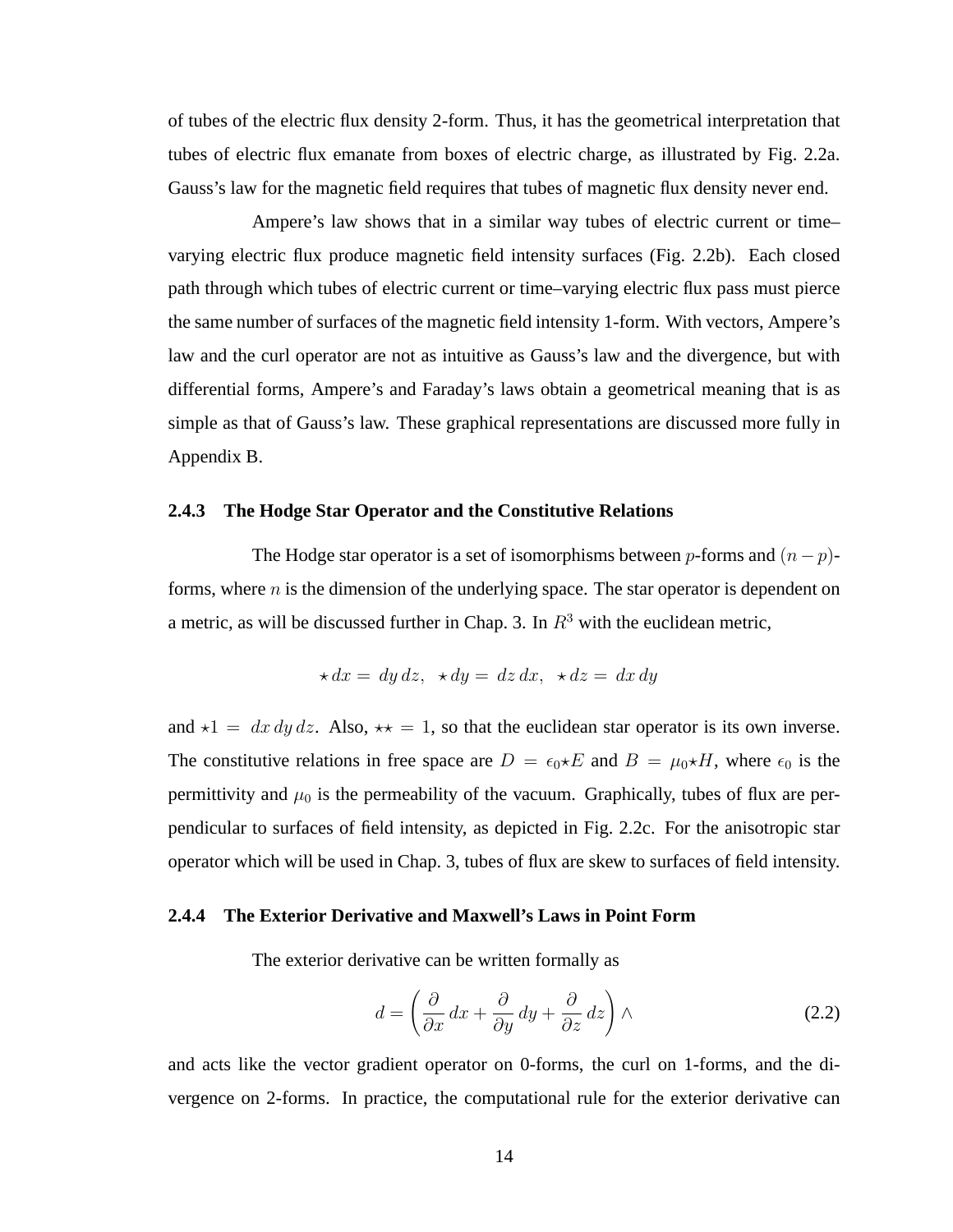be stated simply as "take the partial derivative of a quantity by each coordinate and add the corresponding differential from the left." The exterior derivative of  $f dx$ , for example, is  $f_x dx dx + f_y dy dx + f_z dz dx = f_z dz dx - f_y dx dy$ , where subscripts represent partial derivatives. The exterior derivative of a product of differential forms expands as  $d(\alpha \wedge \beta) = (d\alpha) \wedge \beta + (-1)^p \alpha \wedge d\beta$ , where p is the degree of  $\alpha$ .

The exterior derivative allows a condition to be given for the existence of the geometrical representation of 1-forms given in Sec. 2.4.1. In  $\mathbb{R}^3$ , the solution to Pfaff's problem [51] shows this type of geometrical representation exists for a 1-form  $\omega$  provided that  $\omega \wedge d\omega = 0$ . If  $\omega \wedge d\omega \neq 0$ , then there exist coordinates for which  $\omega = du + v dw$ , so that  $\omega$  is the sum of two differential forms which can be represented individually by surfaces. In  $\mathbb{R}^2$  each 1-form can be represented graphically by lines.

An arbitrary, smooth 2-form in R<sup>3</sup> can be written locally in the form  $f dg \wedge dh$ [22], so that in the coordinates  $(f, g, h)$  the 2-form can be represented as tubes of  $dg \wedge dh$ scaled by  $f$ .

The generalized Stokes theorem is

$$
\int_{M} d\omega = \int_{\partial M} \omega \tag{2.3}
$$

where  $\omega$  is a p-form and M is a  $(p + 1)$ -dimensional region with boundary  $\partial M$ . This relationship is equivalent to the fundamental theorem of calculus if  $\omega$  is a 0-form, the vector Stokes theorem if  $\omega$  is a 1-form, and the divergence theorem if  $\omega$  is a 2-form.

Using the exterior derivative and the generalized Stokes theorem, Maxwell's laws can be written as

$$
dE = -\frac{\partial B}{\partial t} \tag{2.4a}
$$

$$
dH = \frac{\partial D}{\partial t} + J \tag{2.4b}
$$

$$
dD = \rho \tag{2.4c}
$$

$$
dB = 0. \t(2.4d)
$$

The physical nature of each field quantity is no longer contained in the type of derivative operator acting on it, but rather is expressed solely by the degree of the differential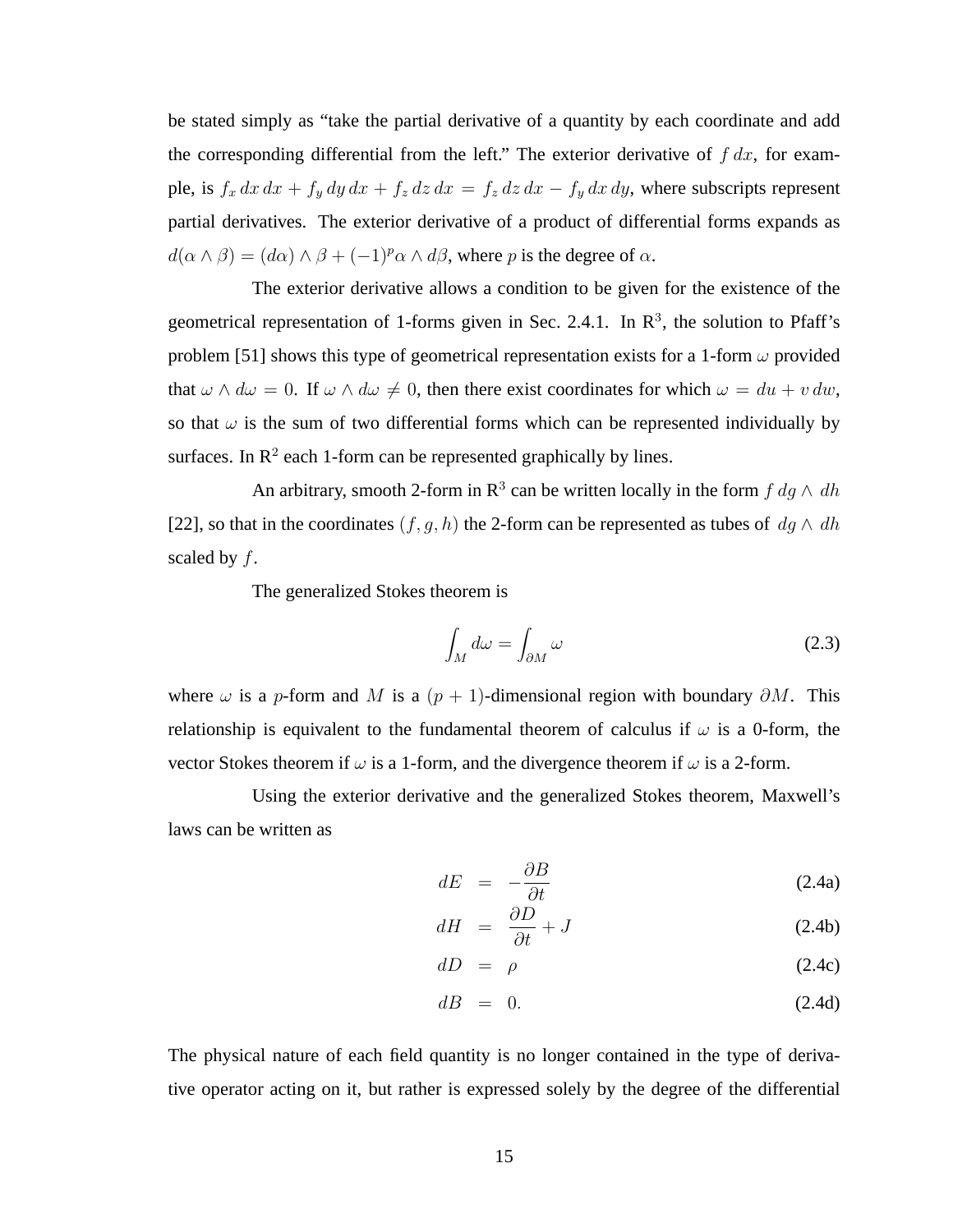form representing the quantity. Derivations are often more straightforward with differential forms than they are when vectors are employed, since the algebraic properties of the exterior derivative and other operators are largely independent of the degrees of the forms involved and so a small number of theorems and identities suffice for most manipulations.

#### **2.4.5 The Interior Product and Boundary Conditions**

The interior product of a vector and a differential form is the usual tensor contraction. With the use of a metric, the interior product of differential forms can be defined, by raising the tensor indices of the first form to make it a vector or multivector and then contracting it with the left–most index or indices of the second form. In this dissertation, the same symbol  $\perp$  will be used for both the contraction of a vector and a form as well as the metric–dependent interior product of two differential forms.

In the the euclidean metric, the interior product of differential forms reduces to a few simple relationships. For pairs of 1-forms,  $dx \perp dx = dy \perp dy = dz \perp dz = 1$  and all other combinations vanish. For the interior product of a 1-form and a 2-form,

$$
dz \Box (dz \wedge dx) = -dy \Box (dx \wedge dy) = dx
$$

$$
dx \Box (dx \wedge dy) = -dz \Box (dy \wedge dz) = dy
$$

$$
dy \Box (dy \wedge dz) = -dx \Box (dz \wedge dx) = dz
$$

and  $dx \perp ( dy \wedge dz ) = dy \perp ( dz \wedge dx ) = dz \perp ( dx \wedge dy ) = 0$ . The interior product can also be written in terms of the star operator:

$$
a \,\exists b = \star(\star b \land a). \tag{2.5}
$$

Graphically, the interior product removes the surfaces of the first form from those of the second.

Boundary conditions on the electromagnetic field can be written using the operator  $n \ln \wedge$ , where n is the normalized exterior derivative  $df/|df|$  of a function  $f(x, y, z)$ which vanishes along a boundary surface. In Appendix A and Ref. [2] it is shown that

$$
n \,\mathsf{J}(n \wedge [E_1 - E_2]) = 0
$$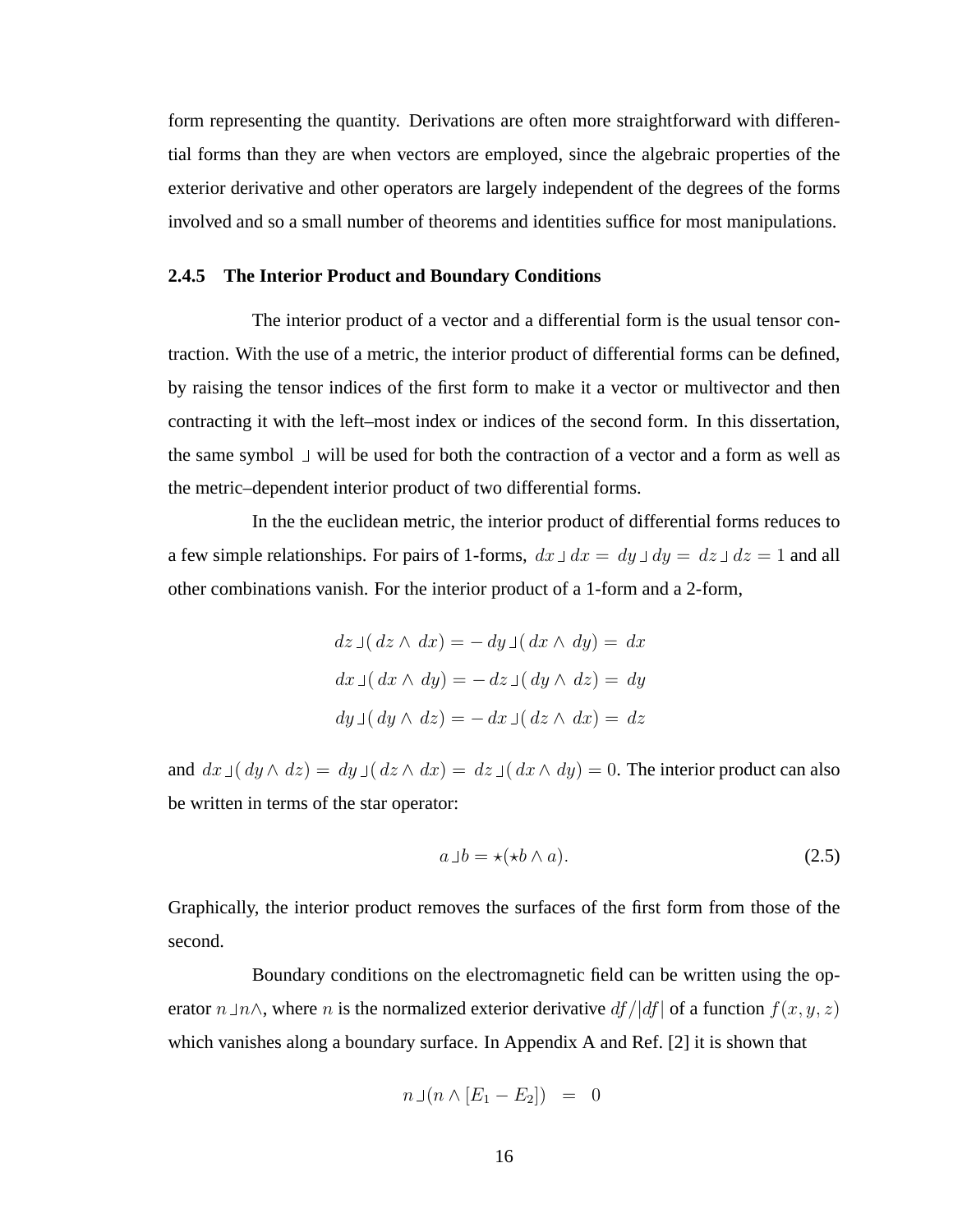$$
n \mathbin{\sqcup} (n \land [H_1 - H_2]) = J_s
$$
  

$$
n \mathbin{\sqcup} (n \land [D_1 - D_2]) = \rho_s
$$
  

$$
n \mathbin{\sqcup} (n \land [B_1 - B_2]) = 0
$$

where  $J_s$  is the surface current density 1-form,  $\rho_s$  is the surface charge density 2-form, and the subscript 1 represents field values above  $(f > 0)$  and the subscript 2 below  $(f < 0)$  the boundary.

These expressions for boundary conditions have a simple geometric interpretation. The discontinuity  $H_1 - H_2$ , for example, is a 1-form with surfaces that intersect the boundary along the lines of the 1-form  $J_s$  (Fig. 2.3a). Thus, restricted to the boundary,  $H_1 - H_2$  is equal to  $J_s$ . The operator  $n \ln \wedge$  simply removes the component of the field which has zero restriction to the boundary. In the expression for  $J_s$ , the exterior product  $n \wedge (H_1 - H_2)$  creates tubes with sides perpendicular to the boundary (Fig. 2.3b). The interior product  $n \ln \left(\frac{n}{1 - H_2}\right)$  removes the surfaces that were added by the exterior product, as shown in Fig. 2.3c. The total effect of the operator  $n \ln \wedge$  is to select the component of  $H_1 - H_2$  with surfaces perpendicular to the boundary.



Figure 2.3: (a) The field discontinuity  $H_1 - H_2$ , which has the same intersection with the boundary as  $J_s$ . (b) The exterior product  $n \wedge [H_1 - H_2]$ yields tubes running along the boundary, with sides perpendicular to the boundary. (c) The interior product with  $n$  removes the surfaces parallel to the boundary, leaving surfaces that intersect the boundary along the lines representing the 1-form  $J_s$ .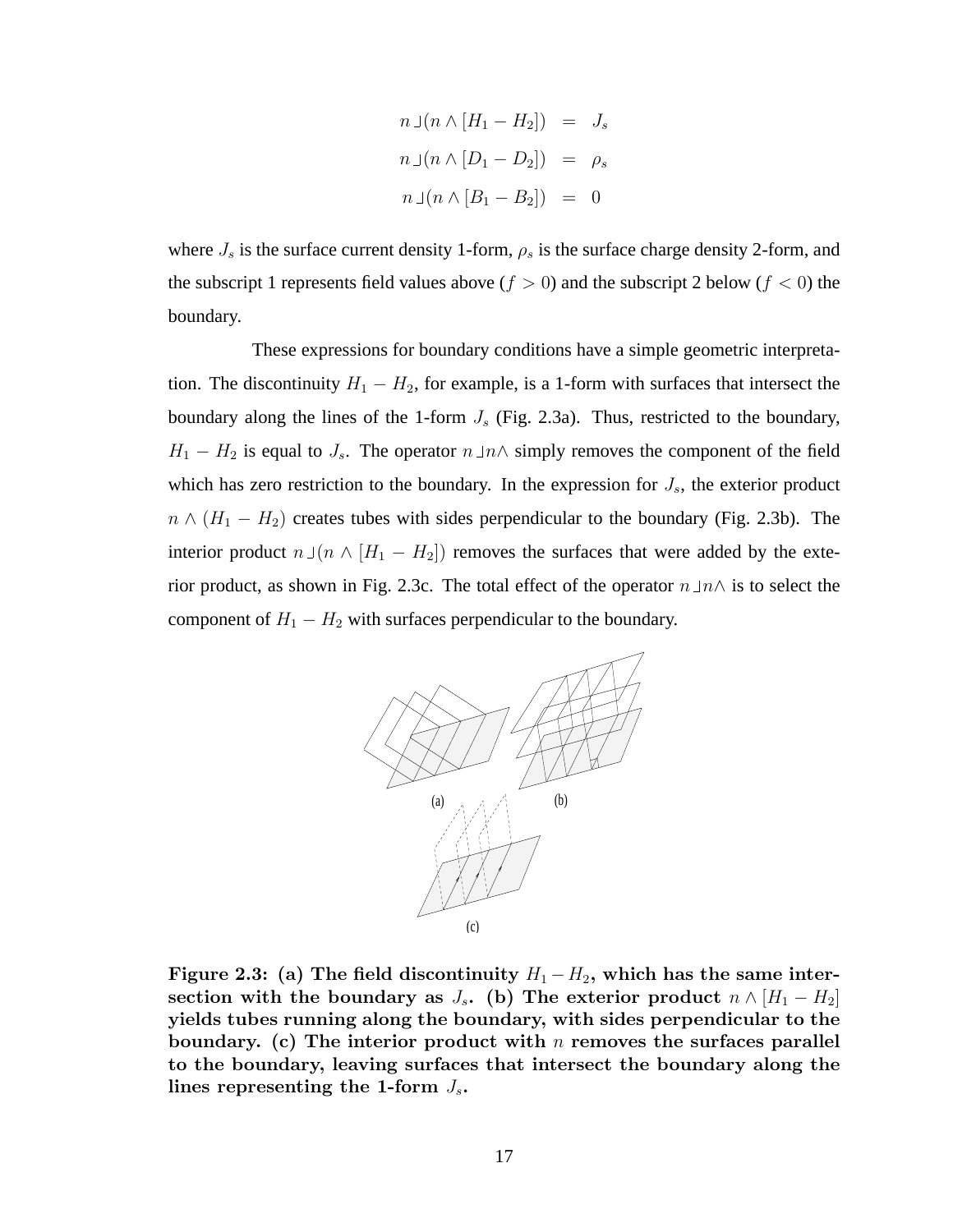Unlike other differential forms of electromagnetics,  $J_s$  is not dual to the usual surface current density vector  $J_s$ . The expression for current through a path P is

$$
I = \int_{P} \mathbf{J}_{\mathbf{s}} \cdot (\hat{\mathbf{n}} \times d\hat{\mathbf{s}})
$$
 (2.6)

where  $\hat{\bf n}$  is a surface normal and  $\hat{\bf s}$  is tangent to the path. Using the 1-form  $J_s$ , this simplifies to

$$
I = \int_{P} J_s \tag{2.7}
$$

which is the obvious definition for a surface current quantity.

#### **2.4.6 Integration by Pullback**

Integrals of differential forms can be evaluated in a straightforward manner using the method of pullback. A vector field must be converted to a differential form before it can be integrated. This accounts for the presence of an inner product in the path or surface integral of vector field. The method of pullback is more natural, since neither a metric nor a differential vector is required to evaluate an integral of a form. To integrate a 1-form  $\omega$  over a path P parameterized as  $(u(s), v(s), w(s))$  in an arbitrary coordinate system  $(u, v, w)$ , the coordinates u, v and w in the arguments of the coefficients as well as the differentials of  $\omega$ are replaced with  $u(s)$ ,  $v(s)$  and  $w(s)$ . Jacobian factors enter automatically when the exterior derivatives  $du(s)$ ,  $dv(s)$ , and  $dw(s)$  are computed. The result of the pullback operation is a new 1-form which can be written as  $q(s) ds$ . This 1-form is the pullback of  $\omega$  to the path P, and is integrated over the limits of the parameter s of the path. If  $\omega$  is the 1-form  $f(x, y, z) dx$ , for example, then the integral of  $\omega$  over the path P is

$$
\int_{P} \omega = \int_{P} f(x, y, z) dx
$$
  
= 
$$
\int_{b}^{a} f(u(s), v(s), w(s)) du(s)
$$
  
= 
$$
\int_{b}^{a} f(u(s), v(s), w(s)) \frac{\partial u}{\partial s} ds.
$$

Integration of a 2-form over a surface proceeds similarly, except that two parameters s and t are necessary and the final integrand is a 2-form in  $ds \wedge dt$ .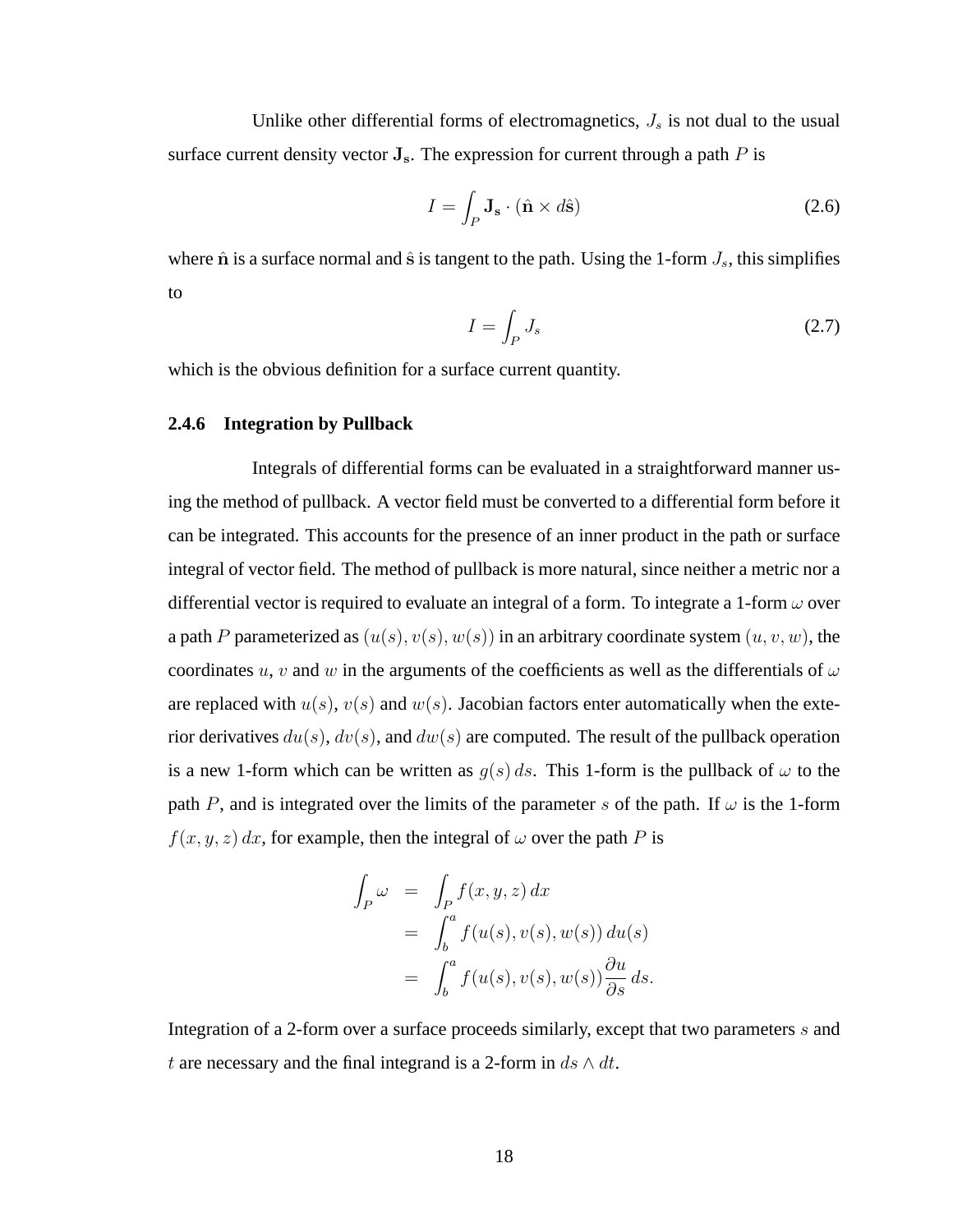#### **2.5 Summary**

In this chapter, I have given a survey of various results contained in the literature on the theory of electromagnetic Green functions which relate to the work reported in this dissertation. I have also outlined the calculus of differential forms, since this will be the primary tool to be employed in the following chapters. Chapter 3, which constitutes the core of this dissertation, begins by generalizing the euclidean star operator of Sec. 2.4.3 to an asymmetric, complex metric, so that the star operator can be used to express the constitutive relations for materials with arbitrary permeability and permittivity tensors. This formalism enables other operators and theorems of the calculus of differential forms to be used in obtaining the key result of this research: a new representation for the Green function for the electric field for anisotropic, inhomogeneous media.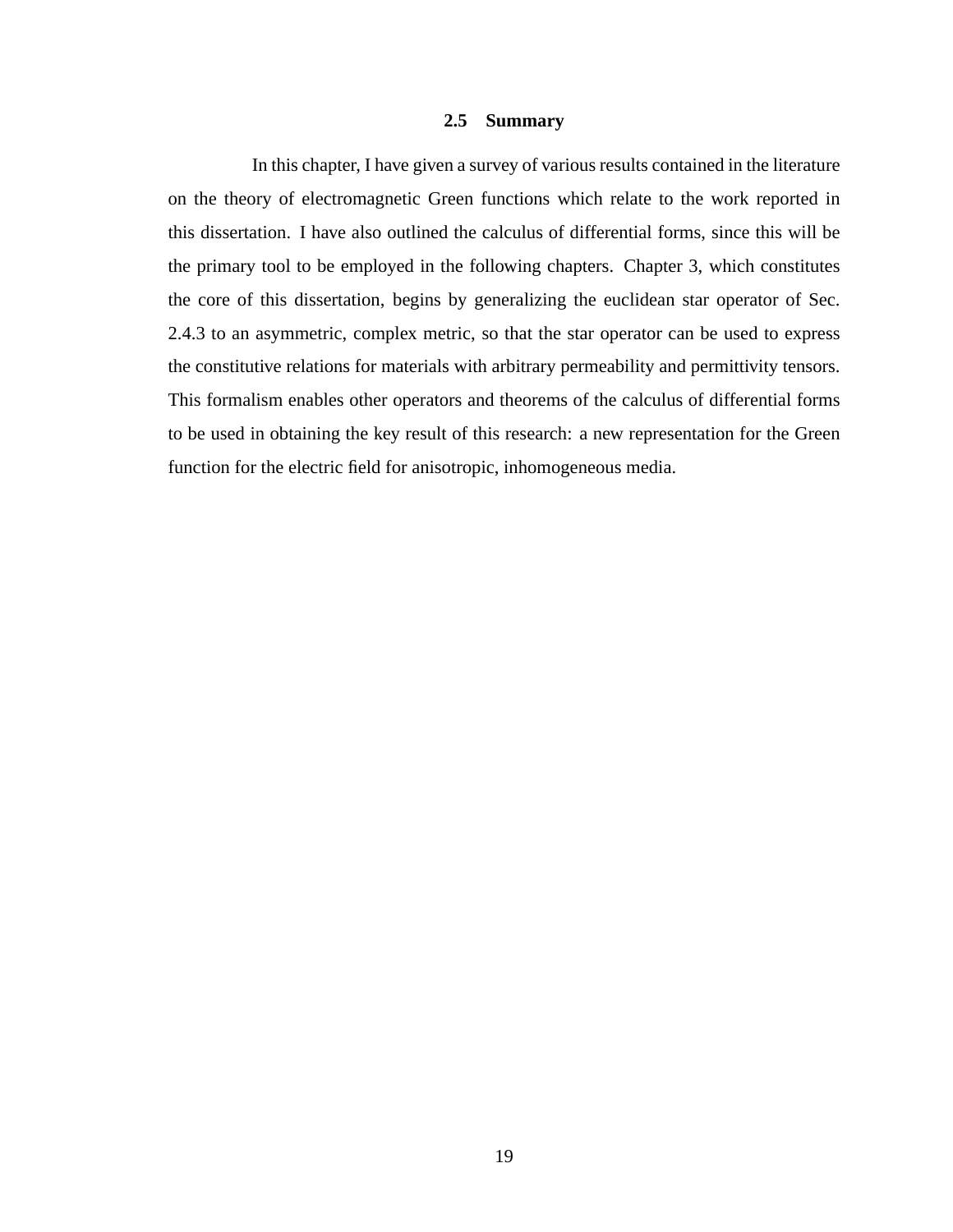#### Chapter 3

# <span id="page-30-0"></span>**GREEN FORMS FOR ANISOTROPIC, INHOMOGENEOUS MEDIA**

The goal of this chapter is to represent the tensor Green function for a complex medium in terms of a simpler Green function which can be obtained exactly, generalizing the standard construction method for the tensor Green function in free space. The material given here is also contained in Ref. [4].

In order to derive this result, the tensor Green function is represented as a double differential form. This method is employed to treat the special case of free space in Ref. [3]. For the general case, in Sec. 3.1 material properties as characterized by the permittivity and permeability tensors are embedded into the Hodge star operator. The usual definition of the Hodge star operator must be modified for material tensors with negative or complex determinants. In addition, the metric tensor from which the Hodge star operator is defined is by definition symmetric. In order to employ the star operator to characterize media with nonsymmetric material tensors  $\epsilon_{ij}$  and  $\mu_{ij}$ , the definition of the Hodge star operator must be extended in a formal manner. Fortunately, this new operator retains many of the same properties as the usual, symmetric Hodge star operator, as demonstrated in Sec. 3.1. As far as the derivations of this chapter are concerned, the primary difference between the symmetric and nonsymmetric star operators is that the nonsymmetric star operator is not proportional to its own inverse.

Following these preparatory derivations, in Sec. 3.2 I define the Green form for the electric field and recover known results [52] for the electric field in terms of the Green form and current sources. The derivation presented in this chapter is analogous to the standard treatment of the general theory of Green functions [27]. As a result, the origins of conventions used in the definition of the Green form and symmetry and self–adjointness properties of the Green form and the associated partial differential operator become clear.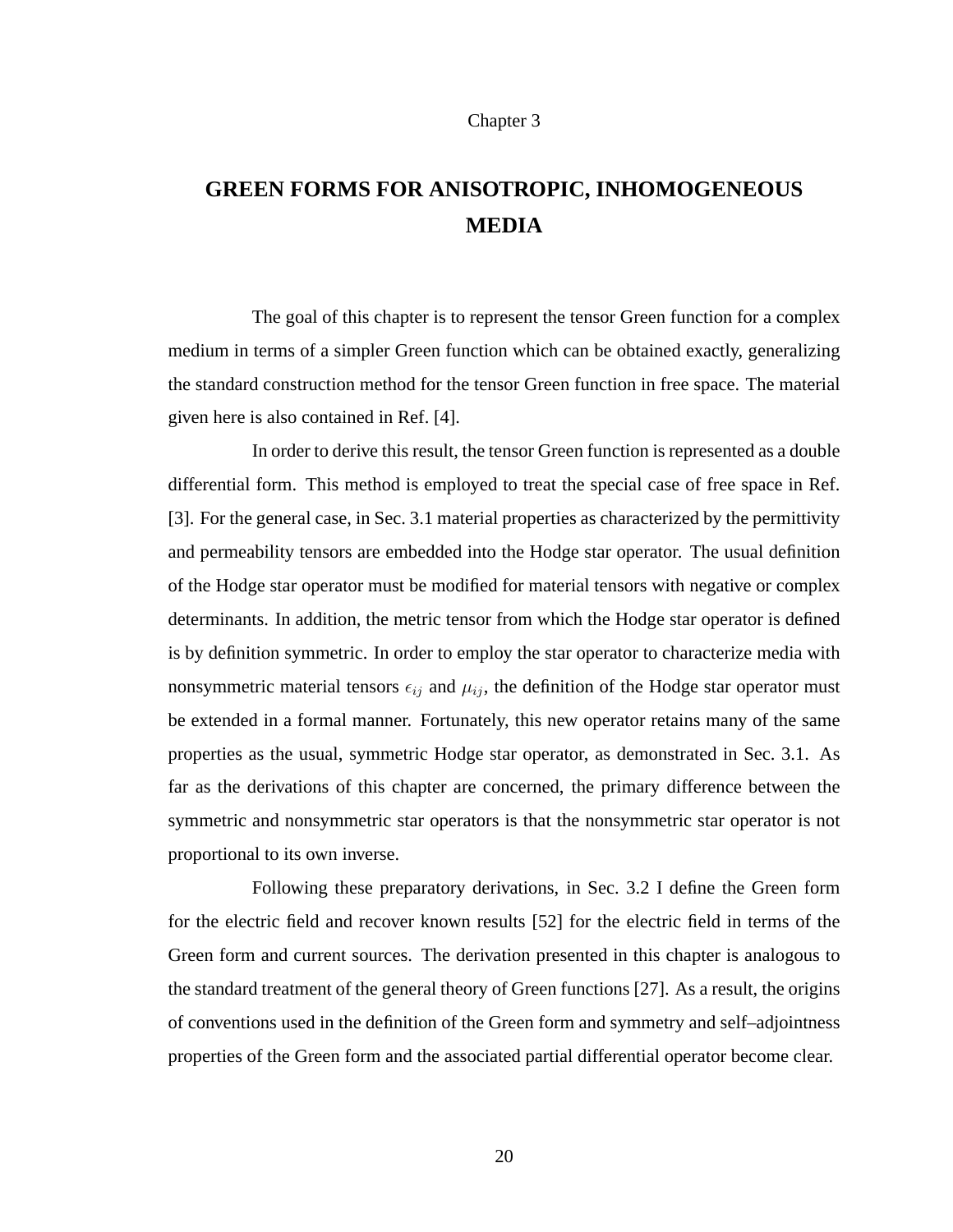The reformulation of the tensor Green function as a double differential form and the use of the Hodge star operator to express constitutive relations lead to a natural generalization of the Helmholtz equation to anisotropic media. Unlike the Green form for the electric field, the Green form for this generalized Helmholtz equation can be found exactly for an important class of media, those which are homogeneous and anisotropic. This class is quite general, since it includes biaxial media, lossy media, and nonreciprocal media such as gyrotropic plasma. For an isotropic medium, the Helmholtz Green form essentially reduces to the usual scalar Green function.

In Sec. 3.3 the main result of this chapter is given: an integral equation relating the Green form for the electric field to the Helmholtz Green form. The kernel of this integral equation consists of second order partial derivatives of the Helmholtz Green form. The expression obtained in this chapter does not reduce directly to the usual result for free space, since the usual result gives the electric field directly from the sources, while the expression given here remains an integral equation even for free space. The integral equation and the free space relationship, however, are very similar in form and have a clear connection. The correspondence between the treatment of this chapter and standard free space results is treated in Chap. 4.

By specializing to a homogeneous medium, this integral equation can be transformed into the wavevector representation, leading to known expressions for the Fresnel equation and the Fourier transform of the Green form for the electric field. The Neumann series solution for the integral equation in the wavevector representation can be resummed, yielding another type of representation for the Green form.

#### **3.1 The Hodge Star Operator for a Complex Medium**

In Sec. 2.4.3, the Hodge star operator was used to express the free space constitutive relations. It was noted there that the Hodge star operator depends on a metric. If this metric is related in the proper way to the permittivity and permeability tensors, the free space constitutive relations of Sec. 2.4.3 can be generalized to the case of a complex medium. In order to treat media which have nonsymmetric permittivity or permeability tensors, however, the standard definition of the Hodge star operator must be extended in a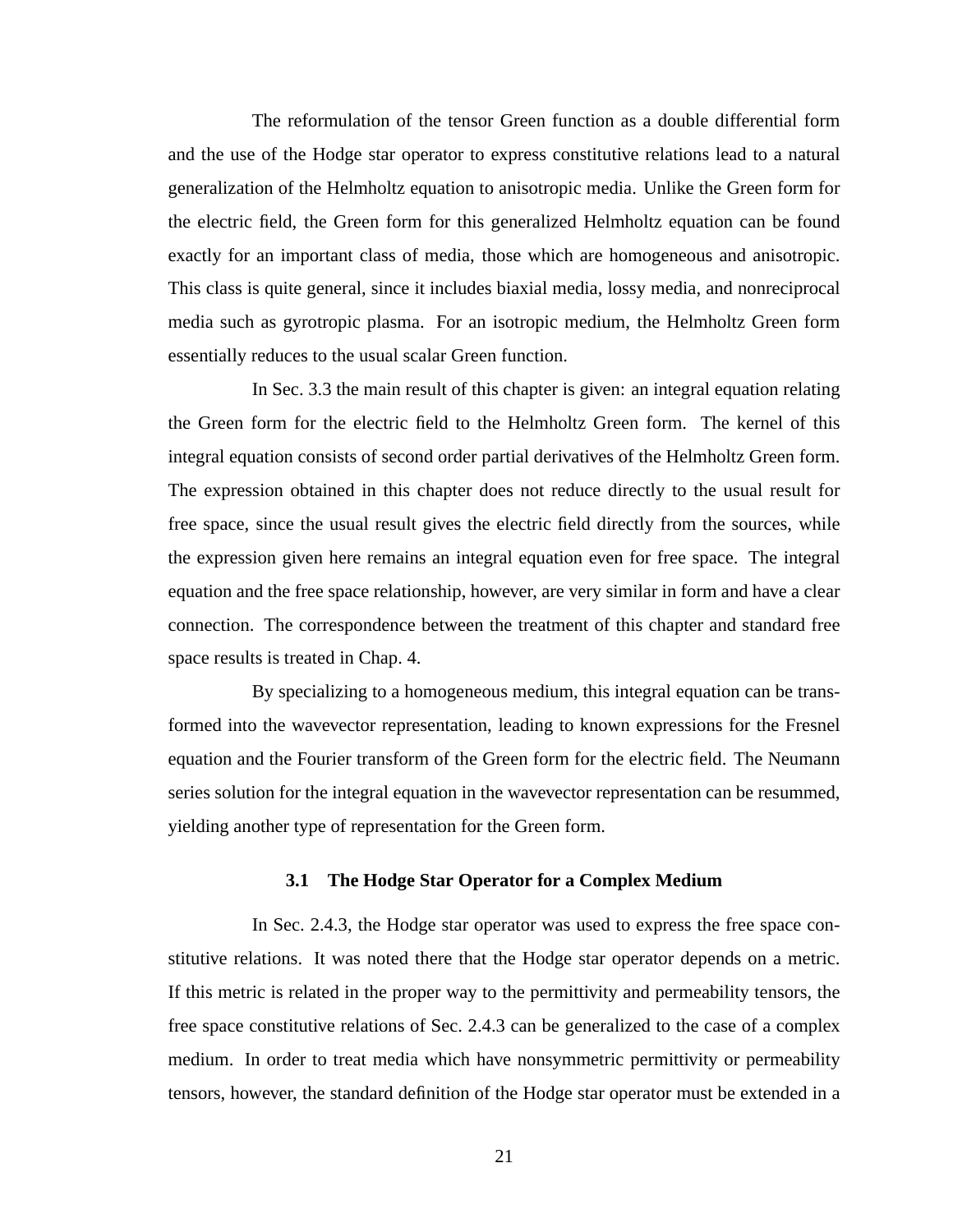formal manner. The standard definition must also be modified if the determinants of the material tensors are not real and positive, as can occur if a medium is lossy. After making the necessary generalizations, I determine the inverse of the star operator, prove the theorem  $\nu \wedge \star \lambda = \star^{-1} \nu \wedge \lambda$  for *p*-forms  $\nu$  and  $\lambda$ , and define the Laplace–de Rham or wave operator.

The most commonly used definition for the Hodge star operator is that given by Flanders [25] and Bamberg and Sternberg [13],

$$
\lambda \wedge \nu = (\star \lambda, \nu)\sigma \tag{3.1}
$$

where  $\nu$  is a p-form,  $\lambda$  is an  $(n-p)$ -form,  $\sigma$  is the volume element  $\star 1 \equiv$  $\mathcal{L}_{\mathcal{A}}$  $|g| dx^1 \wedge \cdots \wedge dx^n$ and  $($ ,  $)$  denotes the inner product of p-forms induced by the metric tensor  $g_{ij}$ . Thirring [12] gives an alternate definition,

$$
\star \lambda = \lambda \, \text{for} \tag{3.2}
$$

where  $\perp$  denotes the interior product on differential forms induced by the metric  $g_{ij}$ . These two definitions can be shown to be equivalent using the relationship  $\lambda \wedge \star \omega = (\lambda \perp \omega) \sigma$ where  $\lambda$  and  $\omega$  are p-forms. Let  $\nu = \star \omega$ . Then by making use of  $\star \star \omega = (-1)^{p(n-p)+s} \omega$ , Eq. (3.1) becomes

$$
\lambda \wedge \nu = (-1)^{p(n-p)+s} (\lambda \perp \star \nu) \sigma. \tag{3.3}
$$

Thirring shows that  $(-1)^{p(n-p)+s}(\lambda \perp \star \nu)$  is equal to the inner product of the p-forms  $\star \lambda$ and  $\nu$ , so that this expression reduces to the definition (3.1). The text [23] on p. 97 also defines a duality between p-forms and  $(n - p)$ -vectors. If the metric is used to lower the indices of the  $(n - p)$ -vector, the resulting  $(n - p)$ -form is equivalent to that obtained by applying the star operator to the original p-form (note that the tensor  $\varepsilon$  used in Ref. [23] contains a factor of  $\sqrt{|g|}$ ).

For the purposes of this chapter, an explicit definition of the star operator in terms of a metric is most useful. For a simple  $p$ -form,

$$
\star dx^{i_1} \wedge \ldots \wedge dx^{i_p} = g^{i_1 j_1} \ldots g^{i_p j_p} \varepsilon_{j_1 \ldots j_n} \frac{\sqrt{|g|}}{(n-p)!} dx^{j_{p+1}} \wedge \cdots \wedge dx^{j_n}
$$
 (3.4)

where  $\varepsilon$  is the Levi-Civita tensor, g is the determinant of the metric tensor, n is the dimension of space, and  $g^{ij}$  is the inverse metric. The derivation of this expression from (3.2) is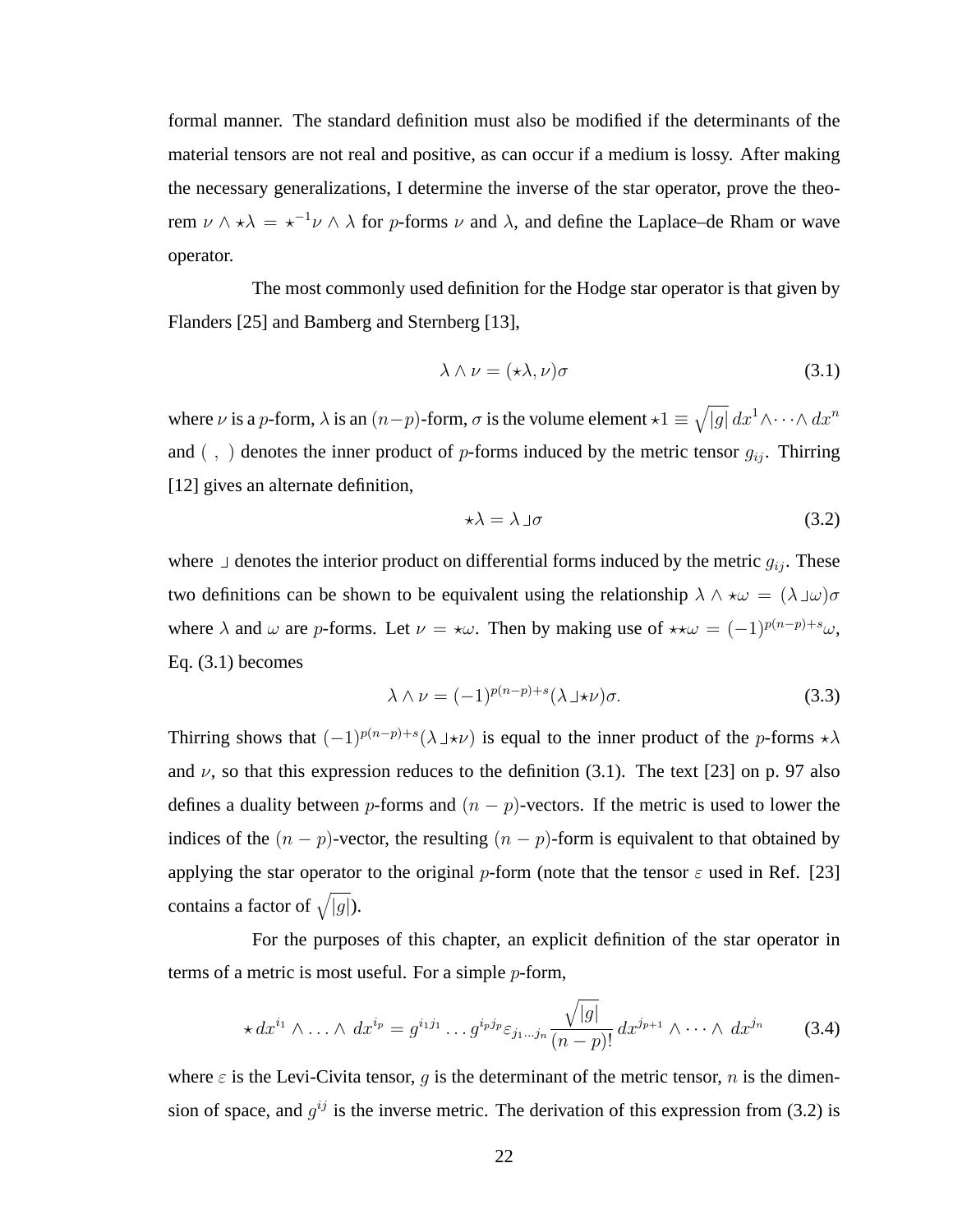given as an exercise in Ref. [12]. For the euclidean metric  $\delta_{ij}$ , we recover the result given in Sec. 2.4.3, that  $\star dx = dy dz$ ,  $\star dy = dz dx$ ,  $\star dz = dx dy$ , and  $\star 1 = dx dy dz$ .

For symmetric, positive definite permittivity and permeability tensors, I define  $\star_e$  using (3.4) with the inverse metric  $g^{ij} = \epsilon_{ji}/(\det \epsilon_{ij})$  and  $\star_h$  with  $g^{ij} = \mu_{ji}/(\det \mu_{ij})$ . The constitutive relations can then be written as

$$
D = \star_e E \tag{3.5a}
$$

$$
B = \star_h H. \tag{3.5b}
$$

Since a metric tensor is by definition symmetric, the definition (3.4) produces a true Hodge star operator only if  $g^{ij} = g^{ji}$ . By employing the expression formally with a nonsymmetric  $g^{ij}$ , however, an operator is obtained which retains many of the useful properties of the Hodge star operator. This allows the treatment given in this chapter to apply to nonreciprocal media, for which the material tensors are nonsymmetric.

Due to the presence of the absolute value in the factor  $\sqrt{|g|}$  of Eq. (3.4), the definition of the star operator must also be modified if the determinants of the material tensors are not positive and real. I therefore define the star operator employed in this chapter according to

$$
\star dx^{i_1} \wedge \ldots \wedge dx^{i_p} = g^{i_1 j_1} \ldots g^{i_p j_p} \varepsilon_{j_1 \ldots j_n} \frac{\sqrt{g}}{(n-p)!} dx^{j_{p+1}} \wedge \cdots \wedge dx^{j_n}.
$$
 (3.6)

Using this definition, the constitutive relations  $(3.5)$  are valid for an anisotropic, inhomogeneous, nonbianisotropic, and linear medium. The operator obtained using the modified definition, as well as its formal extension to a nonsymmetric tensor  $g^{ij}$ , is still referred to as a star operator and given the same symbol  $\star$  throughout this dissertation.

In rectangular coordinates, from Eq. (3.6) the star operator  $\star_e$  acts on an arbitrary 1-form in the obvious way, so that

$$
\star_e(E_1 dx + E_2 dy + E_3 dz) = (\epsilon_{11} E_1 + \epsilon_{12} E_2 + \epsilon_{13} E_3) dy dz +
$$
  
\n
$$
(\epsilon_{21} E_1 + \epsilon_{22} E_2 + \epsilon_{23} E_3) dz dx +
$$
  
\n
$$
(\epsilon_{31} E_1 + \epsilon_{32} E_2 + \epsilon_{33} E_3) dx dy
$$
\n(3.7)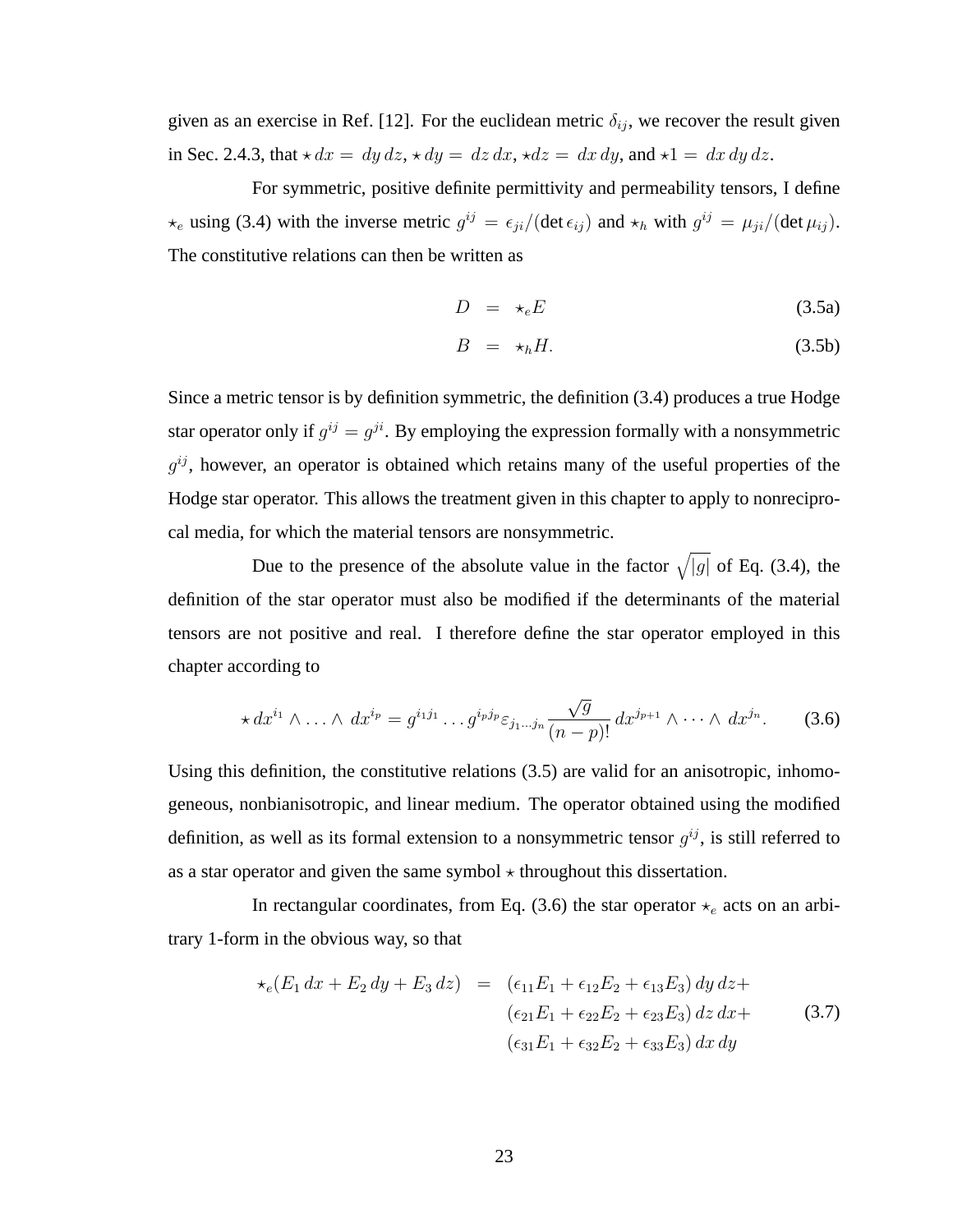where wedges between differentials are omitted. If the star operator  $\star_e$  is applied to a 2-form,

$$
\star_e(D_1 dy dz + D_2 dz dx + D_3 dx dy) = (\epsilon^{11} D_1 + \epsilon^{21} D_2 + \epsilon^{31} D_3) dx +
$$
  
\n
$$
(\epsilon^{12} D_1 + \epsilon^{22} D_2 + \epsilon^{32} D_3) dy +
$$
  
\n
$$
(\epsilon^{13} D_1 + \epsilon^{23} D_2 + \epsilon^{33} D_3) dz
$$
\n(3.8)

where the  $\epsilon^{ij}$  are components of  $\epsilon^{-1}$ . On 1-forms and 3-forms,

$$
\star_e 1 = (\det \epsilon_{ij}) dx dy dz.
$$
 (3.9)

The magnetic star operator  $\star_h$  behaves similarly.

For media with symmetric permeability and permittivity tensors,  $\star_e = \star_e^{-1}$  and  $\star_h = \star_h^{-1}$ . As can be seen by inspection of Eq. (3.8), in the nonsymmetric case the star operator is no longer equal to its own inverse. As will be shown below, the inverse of the star operator must in general be defined using (3.6) with  $g^{ij}$  replaced by its transpose  $g^{ji}$ . I give this transposed star operator the symbol  $\tilde{\star}$ . The inverse star operator  $\star_e^{-1} = \tilde{\star}_e$  is thus obtained from (3.6) with  $g^{ij} = \epsilon_{ij}/(\det \epsilon_{ij})$  and  $\star_h^{-1} = \tilde{\star}_h$  with  $g^{ij} = \mu_{ij}/(\det \mu_{ij})$ .

I now prove that  $\tilde{\star}$  is proportional to  $\star^{-1}$  for a nonsymmetric  $g^{ij}$  by demonstrating the result for a simple  $p$ -form. The general case follows by linearity of the star operator. Applying the definition (3.6) and using the shorthand notation  $dx^{i_1} \wedge \cdots \wedge dx^{i_p} = dx^{i_1...i_p}$ ,

$$
\tilde{\star} \star dx^{i_1...i_p} = \frac{g}{p!(n-p)!} g^{k_{p+1}j_{p+1}} \cdots g^{k_n j_n} g^{i_1 j_1} \cdots g^{i_p j_p} \varepsilon_{k_{p+1}...k_n k_1...k_p} \varepsilon_{j_1...j_n} dx^{k_1...k_p}.
$$

Raising the indices of  $\varepsilon_{j_1...j_n}$  and using the expression  $(1/g)\delta^{i_1...i_n}_{j_1...j_n} = \varepsilon_{j_1...j_n}\varepsilon^{i_1...i_n}$  for the permutation tensor  $\delta$  in terms of the Levi–Civita tensor gives

$$
\tilde{\star} \star dx^{i_1...i_p} = \frac{1}{p!(n-p)!} g^{k_{p+1}j_{p+1}} \cdots g^{k_n j_n} g_{j_{p+1}l_{p+1}} \cdots g_{j_n l_n} \delta^{i_1...i_p l_{p+1}...l_n}_{k_{p+1}...k_n} dx^{k_1...k_p}.
$$

Using the definition  $g_{ij}g^{jk} = \delta_i^k$  of the inverse metric  $g^{jk}$  and permuting the indices  $k_1 \ldots k_n$ , this becomes

$$
\tilde{\star} \star dx^{i_1...i_p} = \frac{1}{p!(n-p)!} \delta_{l_{p+1}}^{k_{p+1}} \cdots \delta_{l_n}^{k_n} (-1)^{p(n-p)} \delta_{k_1...k_n}^{i_1...i_p l_{p+1}...l_n} dx^{k_1...k_p}.
$$

Summing the indices  $l_{p+1} \ldots l_n$  gives

$$
\tilde{\star} \star dx^{i_1...i_p} = \frac{1}{p!(n-p)!} (-1)^{p(n-p)} \delta_{k_1...k_n}^{i_1...i_p k_{p+1}...k_n} dx^{k_1...k_p}.
$$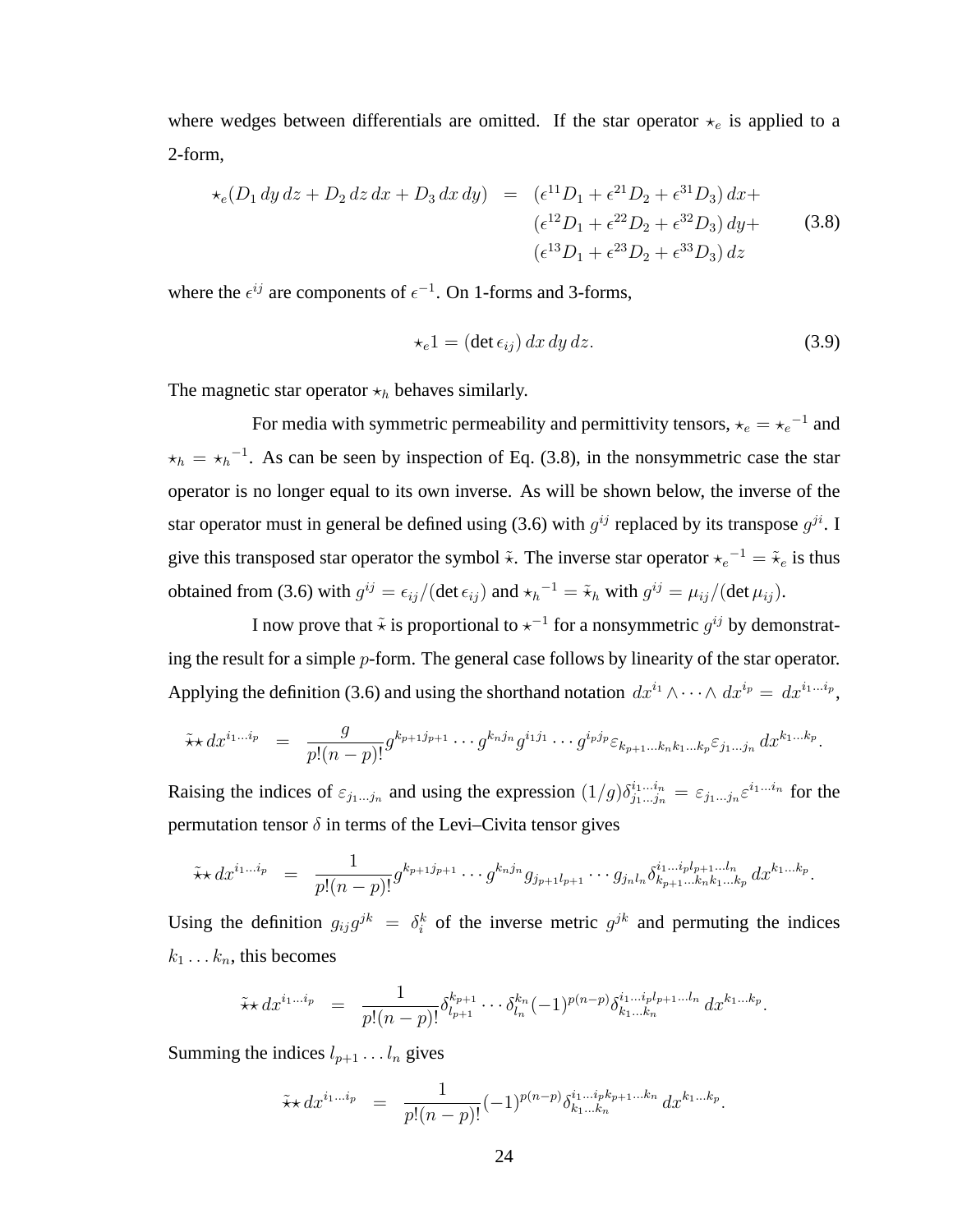Due to the antisymmetry of the permutation tensor, the quantity  $\delta_{k_1...k_n}^{i_1...i_p k_{p+1}...k_n}$  $a_1...a_p$ <sub> $k_1...k_n$ </sub> vanishes if  $k_n$  is equal to any of  $i_1, \ldots, i_p$ . Thus, there are  $n-p$  possible values for  $k_n$  which contribute to the summation over  $k_n$ , so that the summation introduces a factor of  $(n - p)$ . If  $k_{n-1}$  is equal to  $k_n$  or any of  $i_1, \ldots, i_p$ , the quantity also vanishes, so  $k_{n-1}$  has  $n - p - 1$  possible values and the  $k_{n-1}$  summation yields a factor of  $(n - p - 1)$ . By similar reasoning, after summing over  $k_{p+1}$  through  $k_{n-2}$ , we have

$$
\tilde{\star} \star dx^{i_1...i_p} = \frac{1}{p!(n-p)!} (-1)^{p(n-p)} (n-p)! \delta_{k_1...k_p}^{1_1...i_p} dx^{k_1...k_p}.
$$

Since both the permutation tensor and  $dx^{k_1...k_p}$  are antisymmetric in the indices  $k_1...k_p$ , the right–hand side consists of p! copies of  $(1/p!)(-1)^{p(n-p)} dx^{k_1...k_p}$ , so that we have finally

$$
\tilde{\star}\star dx^{i_1...i_p} = (-1)^{p(n-p)} dx^{i_1...i_p}.
$$

This proves the relationship

$$
\star^{-1} = (-1)^{p(n-p)} \tilde{\star} \tag{3.10}
$$

so that in  $\mathbb{R}^3$ ,  $\star^{-1} = \tilde{\star}$ .

The identity  $\nu \wedge \star \lambda = \star^{-1} \nu \wedge \lambda$  for *p*-forms  $\nu$  and  $\lambda$  is required for the derivations in Sections 3.2 and 3.3. Thirring [12] proves the result for a symmetric star operator; I generalize to the nonsymmetric case. The proof is given for simple forms and extends to the general case by linearity. By the definition (3.6) of the star operator,

$$
dx^{i_1...i_p} \wedge \star dx^{j_1...j_p} = \frac{\sqrt{g}}{(n-p)!} g^{j_1k_1} \cdots g^{j_p k_p} \varepsilon_{k_1...k_n} dx^{i_1...i_p k_{p+1}...k_n}.
$$
 (3.11)

By rearranging the differentials using the antisymmetry of the exterior product of 1-forms,

$$
dx^{i_1\ldots i_p} \wedge \star dx^{j_1\ldots j_p} = \frac{\sqrt{g}}{(n-p)!} g^{j_1k_1}\cdots g^{j_pk_p} \varepsilon_{k_1\ldots k_n} \varepsilon^{i_1\ldots i_p k_{p+1}\ldots k_n} dx^{1\ldots n}.
$$

This can be rewritten using the permutation tensor  $\delta$ ,

$$
dx^{i_1...i_p} \wedge \star dx^{j_1...j_p} = \frac{\sqrt{g}}{(n-p)!} g^{j_1k_1} \cdots g^{j_p k_p} \frac{(n-p)!}{g} \delta^{i_1...i_p}_{k_1...k_p} dx^{1...n}.
$$

Using an explicit representation [27] for  $\delta$ , Eq. (3.11) becomes

$$
dx^{i_1...i_p} \wedge \star dx^{j_1...j_p} = \frac{1}{\sqrt{g}} \sum_{\pi} g^{j_1 i_{\pi(1)}} \cdots g^{j_p i_{\pi(p)}} \text{sgn}(\pi) dx^{1...n}
$$
 (3.12)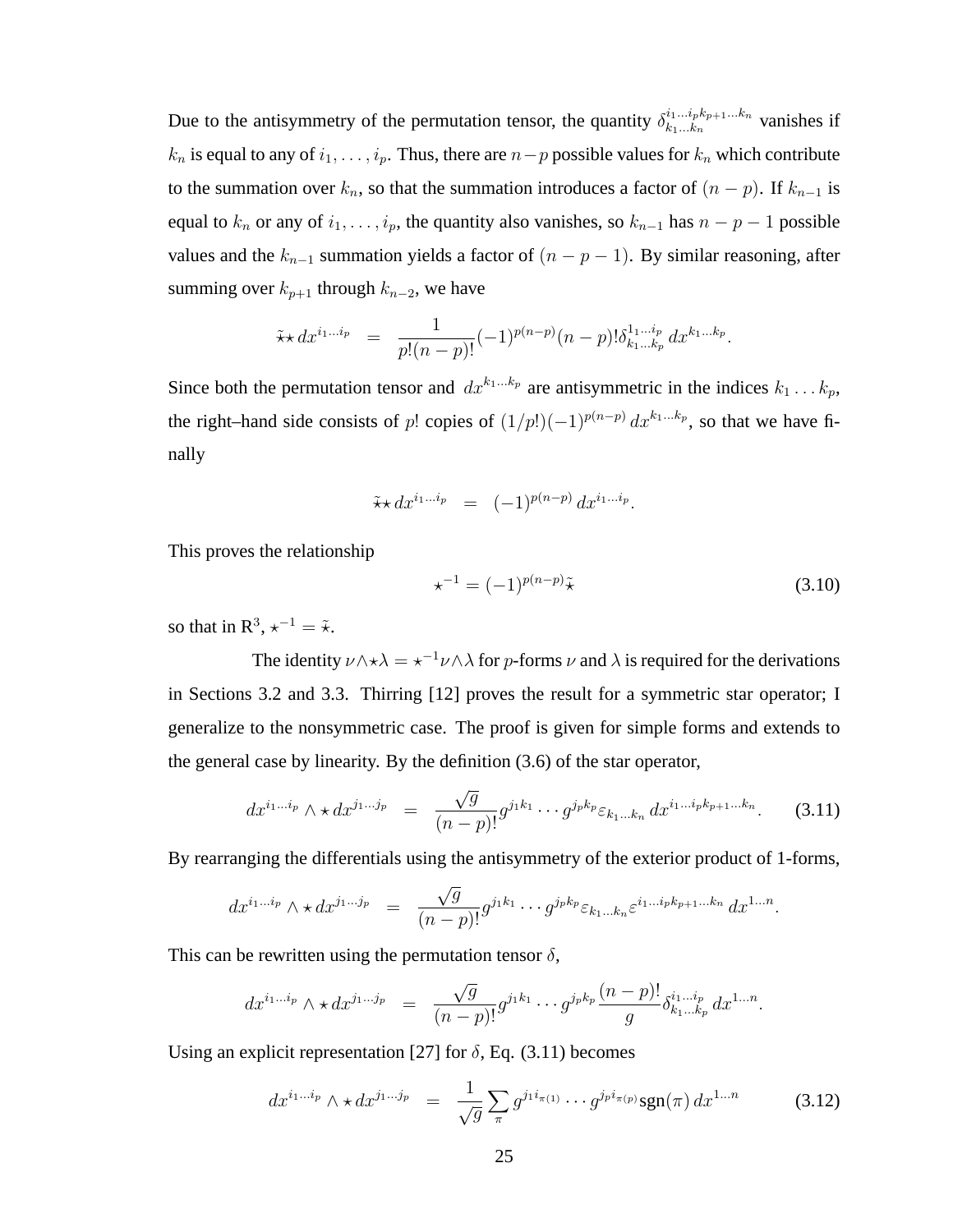where  $\pi$  represents a permutation of p objects. By rearranging the order of the  $g^{j_k i_{\pi(k)}}$ , this can be transformed into

$$
dx^{i_1...i_p} \wedge \star dx^{j_1...j_p} = \frac{1}{\sqrt{g}} \sum_{\pi} g^{j_{\pi(1)}i_1} \cdots g^{j_{\pi(p)}i_p} \text{sgn}(\pi) dx^{1...n}
$$

since for each permutation  $\pi$ , the inverse permutation is also included in the summation. Reversing the steps leading to Eq. (3.12), we find that

$$
dx^{i_1...i_p} \wedge \star dx^{j_1...j_p} = \frac{\sqrt{g}}{(n-p)!} g^{k_1 i_1...k_p i_p} \varepsilon_{k_1...k_n} dx^{j_1...j_p k_{p+1}...k_n}
$$
  

$$
= \frac{\sqrt{g}}{(n-p)!} g^{k_1 i_1...k_p i_p} \varepsilon_{k_1...k_n} (-1)^{p(n-p)} dx^{k_{p+1}...k_n j_1...j_p}.
$$

Using Eq. (3.10) together with the definition of  $\tilde{\star}$  shows that

$$
dx^{i_1...i_p} \wedge \star dx^{j_1...j_p} = \star^{-1} dx^{i_1...i_p} \wedge dx^{j_1...j_p}.
$$
 (3.13)

In R<sup>3</sup> the inverse star operator in this expression can be replaced with  $\tilde{\star}$ .

Finally, I extend the definition of the Laplace–de Rham or wave operator  $\Delta$ to allow use of the nonsymmetric star operator.  $\Delta$  is a generalization of the Laplacian. Variation in sign conventions for  $\Delta$  exists in the literature; the two alternatives are found in Bamberg and Sternberg [13] and Thirring [12]. I choose Thirring's definition, since it agrees with the sign of the usual vector Laplacian. Accordingly, I define

$$
\Delta \alpha = (-1)^{n(p+1)} \left[ (-1)^n \star d \tilde{\star} d + d \tilde{\star} d \star \right] \alpha \tag{3.14}
$$

where  $\alpha$  is a p-form. This is equivalent to Thirring's definition for a positive definite metric, and for a constant metric with real eigenvalues it differs by the sign  $|g|/g = (-1)^s$ , where s is the signature of  $g_{ij}$ . For a constant but otherwise arbitrary tensor  $g^{ij}$ , in a particular coordinate system (3.14) reduces to

$$
\Delta(\omega \, dx^{i_1 \dots i_p}) = g^{ij} \frac{\partial^2 \omega}{\partial x_i \partial x_j} \, dx^{i_1 \dots i_p} \tag{3.15}
$$

which becomes the usual expression for the Laplacian in the euclidean metric  $g_{ij} = g^{ij} =$  $\delta_{ij}$ .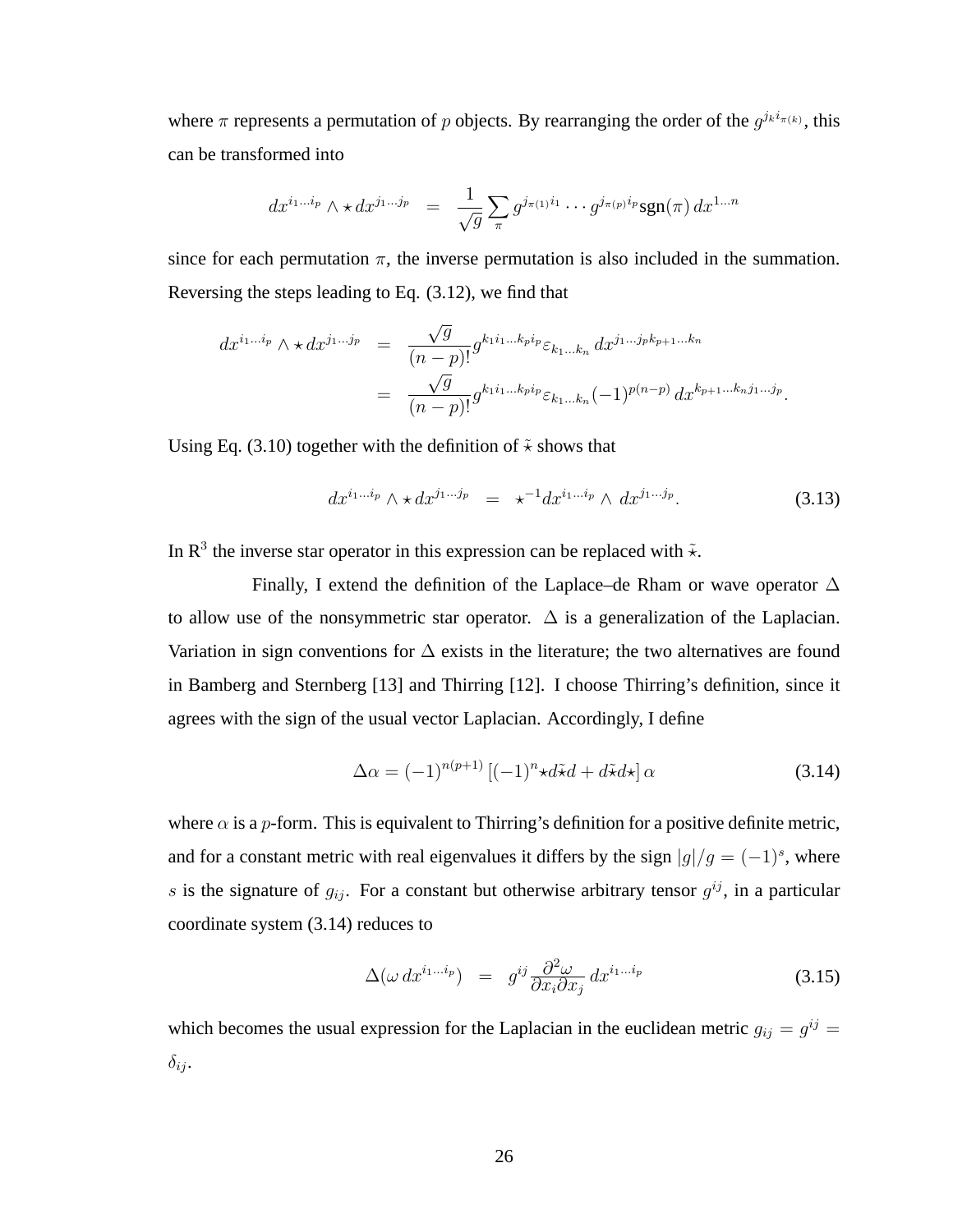### **3.2 The Green Form for the Electric Field**

In this section, I define the Green form for the electric field, and derive an expression for the observed electric field due to sources and external fields in terms of the operator transpose of the Green form. I consider a linear, nonbianisotropic medium with macroscopic electromagnetic properties characterized by invertible permittivity and permeability tensors  $\epsilon_{ij}(\mathbf{r})$  and  $\mu_{ij}(\mathbf{r})$ . Maxwell's laws are

$$
dE = i\omega B \tag{3.16a}
$$

$$
dH = -i\omega D + J \tag{3.16b}
$$

$$
dD = \rho \tag{3.16c}
$$

$$
dB = 0 \tag{3.16d}
$$

where  $E$  and  $H$  are the electric and magnetic field intensity 1–forms,  $D$  and  $B$  are the electric and magnetic flux density 2–forms, J is the electric current density 2–form, and  $\rho$ is the electric charge density 3–form. The constitutive relations are  $D = \star_e E$  and  $B = \star_h H$ where the star operators  $\star_e$  and  $\star_h$  are defined in the previous section.

By applying the operator  $\star_h d\tilde{\star}_h$  to Faraday's law and making use of the constitutive relations and Ampere's law, it can be shown that the electric field  $E$  satisfies

$$
(-\star_h d\tilde{\star}_h d + \omega^2 \star_h \star_e) E = -i\omega \star_h J \tag{3.17}
$$

where the field quantities and the star operators are evaluated at the same point. The natural Green double  $1 \otimes 1$  form G for this system of partial differential equations obeys the same equation, but with  $i\omega J$  replaced by an elementary or delta function source:

$$
(-\star_h d\tilde{\star}_h d + \omega^2 \star_h \star_e) G(\mathbf{r}_1, \mathbf{r}_2) = -\star_h \delta(\mathbf{r}_1 - \mathbf{r}_2) I
$$
\n(3.18)

where I is the unit 2  $\otimes$  1 form  $dy_1 dz_1 \otimes dx_2 + dz_1 dx_1 \otimes dy_2 + dx_1 dy_1 \otimes dz_2$  and  $\otimes$ denotes the tensor product. In rectangular coordinates, the Green form G has components

$$
G(\mathbf{r}_1, \mathbf{r}_2) = G_{11} dx_1 \otimes dx_2 + G_{12} dx_1 \otimes dy_2 + G_{13} dx_1 \otimes dz_2 +
$$
  
\n
$$
G_{21} dy_1 \otimes dx_2 + G_{22} dy_1 \otimes dy_2 + G_{23} dy_1 \otimes dz_2 +
$$
  
\n
$$
G_{31} dz_1 \otimes dx_2 + G_{32} dz_1 \otimes dy_2 + G_{33} dz_1 \otimes dz_2.
$$
\n(3.19)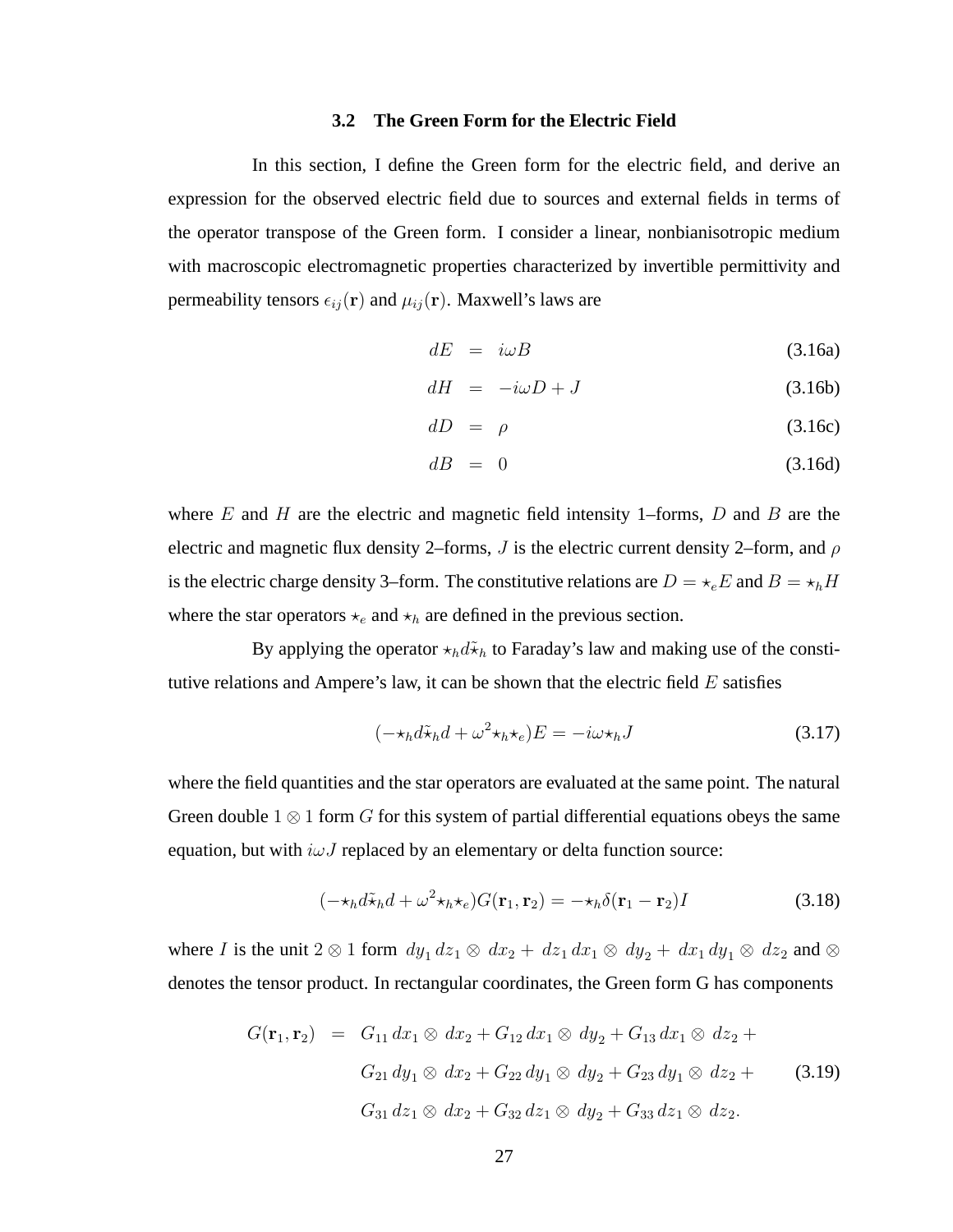where the coefficients  $G_{ij}$  are functions of  $\mathbf{r}_1$  and  $\mathbf{r}_2$ . The tensor product ⊗ is explicitly included in these expressions to show that there is no exterior product between the differentials of the  $r_1$  and  $r_2$  coordinate systems.

For an isotropic medium, the definition of  $G$  becomes

$$
\left(-\frac{1}{\mu}\star d\frac{1}{\mu}\star d + \frac{\omega^2\epsilon}{\mu}\right)G(\mathbf{r}_1, \mathbf{r}_2) = -\frac{1}{\mu}\delta(\mathbf{r}_1 - \mathbf{r}_2)I\tag{3.20}
$$

where  $\epsilon(\mathbf{r})$  and  $\mu(\mathbf{r})$  are the scalar permittivity and permeability,  $\star$  is the euclidean star operator, and I is the unit 1⊗1 form  $dx_1 \otimes dx_2 + dy_1 \otimes dy_2 + dz_1 \otimes dz_2$ . The  $\star_h$  operator acting from the left on both sides of  $(3.18)$  does not affect the definition of  $G$  but is retained since  $-\star_h d\tilde{\star}_h d$  is part of the Laplace-de Rham operator to be employed in Sec. 3.3.

In Eq.  $(3.18)$  and other expressions throughout this chapter, operators act on the  $r_1$  coordinates unless otherwise noted. The star operator is in general a function of position, and is evaluated at the position vector of the coordinate system corresponding to the differentials on which it operates. Although  $r_1$  in the definition (3.18) represents observation coordinates and  $r<sub>2</sub>$  represents source coordinates, the standard approach to Green function theory employed in this chapter naturally leads to a reversal of the roles of the two coordinates. For reciprocal or lossless media, the symmetry relations for the Green form obtained in Sec. 3.2.2 allow the coordinates to be interchanged.

I note here an important difference between this notation for double differential forms and the usual dyadic formulation. With double forms, the coordinate system to which each differential belongs is explicitly specified. With dyadics, the unit vectors of each component are not associated with a particular coordinate system. The information contained in the coordinate dependence of the differentials is for dyadics contained in the ordering of dot products with other quantities. With double forms, the ordering of factors is not important as far as the coordinate dependence is concerned. Thus, with double differential forms the order of exterior products can be interchanged with a possible sign change depending on the degrees of the forms. The operation corresponding to the transpose of a dyadic becomes interchange of the coordinate dependence of the coefficients of a double form, since the differentials are explicitly associated with the coordinate systems of the arguments of the double form.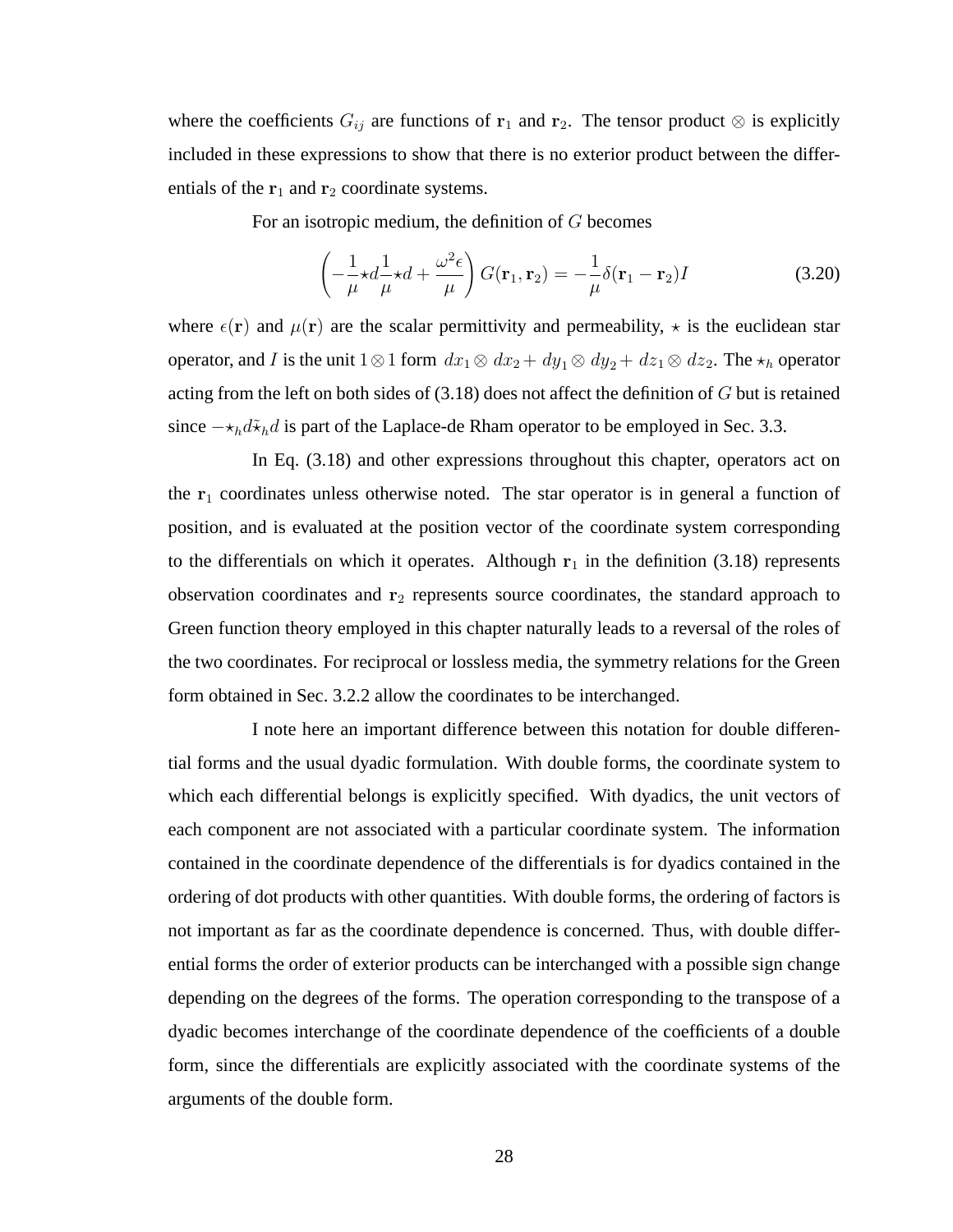I define the formal transpose of G to be the 1  $\otimes$  1 double form  $\tilde{G}$  satisfying

$$
(-\tilde{\star}_h d\star_h d + \omega^2 \tilde{\star}_h \tilde{\star}_e) \tilde{G}(\mathbf{r}_1, \mathbf{r}_2) = -\tilde{\star}_h \delta(\mathbf{r}_1 - \mathbf{r}_2) I.
$$
 (3.21)

This definition for  $\tilde{G}$  differs from Chew's [52] definition for the dyadic Green function for an anisotropic, inhomogeneous medium due to the presence of the operator  $\tilde{\star}_h$  on the left– hand side of (3.21). In general,  $\tilde{G}$  is not the coordinate transpose of the double form  $G$ , although in Sec. 3.2.1 it is shown that  $\tilde{G}(\mathbf{r}_1, \mathbf{r}_2) = G(\mathbf{r}_2, \mathbf{r}_1)$  for certain types of boundary conditions.

Let L and  $\tilde{L}$  represent the operators on the left hand sides of Eqs. (3.18) and (3.21) respectively. In order to obtain the electric field in terms of  $\tilde{G}$ , L and  $\tilde{L}$  must be such that a relationship of the form

$$
E_1 \wedge (\tilde{\star}_h \mathcal{L} E_2) - E_2 \wedge (\star_h \tilde{\mathcal{L}} E_1) = dP \tag{3.22}
$$

holds for arbitrary  $E_1$  and  $E_2$ . This equation will lead to a generalized Green theorem, from which symmetry and self–adjointness properties of  $G$  for reciprocal and lossless media as well as the solution for the electric field in terms of sources can be conveniently obtained.

The product rule for the exterior derivative [25],  $d(\alpha \wedge \beta) = (d\alpha) \wedge \beta + (-1)^p \alpha \wedge$  $d\beta$ , where  $\alpha$  is a p-form, and the relationship  $\nu \wedge \star \lambda = \tilde{\star} \nu \wedge \lambda$  for p-forms  $\nu$  and  $\lambda$  obtained in the previous section can be used to show that

$$
d(E_1 \wedge \tilde{\star}_h dE_2 + \star_h dE_1 \wedge E_2) = d\star_h dE_1 \wedge E_2 - E_1 \wedge d\tilde{\star}_h dE_2. \tag{3.23}
$$

Applying this identity to  $(3.22)$  and using the definitions of L and  $\tilde{L}$  yields

$$
P = E_1 \wedge \tilde{\star}_h dE_2 + \star_h dE_1 \wedge E_2 \tag{3.24}
$$

for the conjunct of  $E_1$  and  $E_2$ . Note that star operators cannot be moved across the exterior products in this expression since  $E_1$  and  $E_2$  do not have the same degree as  $dE_2$  and  $dE_1$ . Integrating Eq.  $(3.22)$  over a volume  $V_1$  and applying the generalized Stokes theorem

$$
\int_{\partial V} \omega = \int_{V} d\omega \tag{3.25}
$$

yields a generalization of Green's theorem for the operators  $L$  and  $\tilde{L}$ ,

$$
\int_{V_1} E_1 \wedge (\tilde{\star}_h L E_2) - \int_{V_1} E_2 \wedge (\star_h \tilde{L} E_1) = \int_{\partial V_1} P \tag{3.26}
$$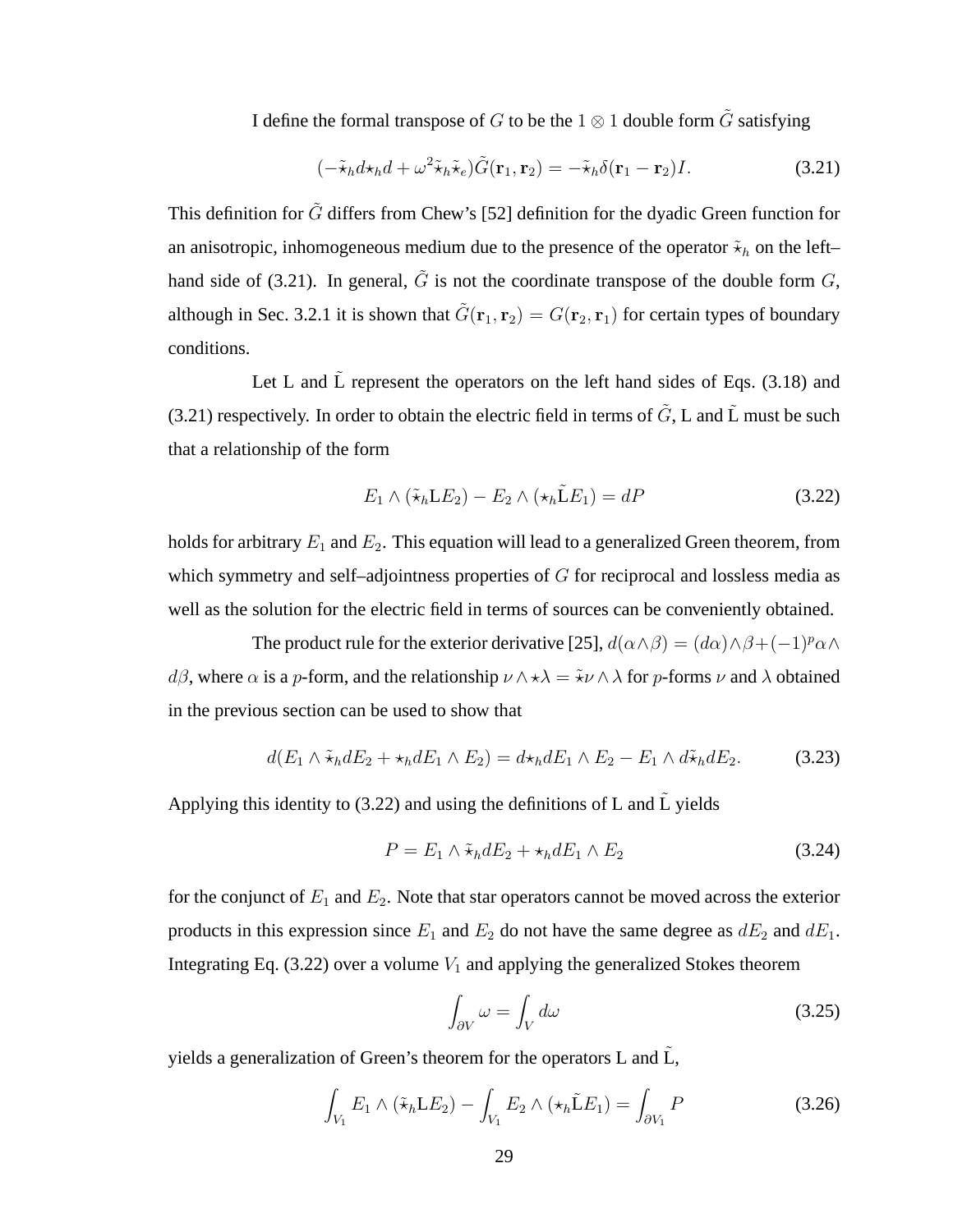where  $\partial V_1$  denotes the boundary of  $V_1$ . This relationship shows that  $\tilde{L}$  is the formal transpose of L with respect to the inner product

$$
\langle E_1, E_2 \rangle = \int_V E_1 \wedge \tilde{\star}_h E_2. \tag{3.27}
$$

If the surface term vanishes, then Eq.  $(3.26)$  becomes for L and  $\tilde{L}$  the definition of operator transpose with respect to the inner product  $(3.27)$ . The term formal refers to the possibility that  $L$  and  $L$  may have different domains; the spaces of functions on which they act may, for example, satisfy different boundary conditions.

I now wish to replace  $E_1(\mathbf{r}_1)$  with  $\tilde{G}(\mathbf{r}_1, \mathbf{r}_2)$  in (3.26). Yaghjian [53] shows that for the case of an isotropic, homogeneous medium, the identity (3.26) with this substitution is not valid if  $r_1 = r_2$ , since  $\tilde{G}(r_1, r_2)$  does not have continuous and unique second derivatives at  $r_1 = r_2$ . This is due to ambiguity in the interpretation of the elementary source  $\delta I$ . The resulting inconsistency can be resolved by employing an appropriate principal value interpretation for volume integrals involving  $\tilde{G}$ .

Proceeding with the substitution and applying the definition (3.21) produces the generalized Huygens principle for anisotropic, inhomogeneous media,

$$
E(\mathbf{r}_2) = i\omega \int_{V_1} \tilde{G}(\mathbf{r}_1, \mathbf{r}_2) \wedge J(\mathbf{r}_1) + \int_{\partial V_1} \left[ \tilde{G}(\mathbf{r}_1, \mathbf{r}_2) \wedge \tilde{\star}_h dE(\mathbf{r}_1) + \star_h d\tilde{G}(\mathbf{r}_1, \mathbf{r}_2) \wedge E(\mathbf{r}_1) \right].
$$
\n(3.28)

This is equivalent to the dyadic result given in [52]. Note the absence of surface normal vectors in this expression. Normal components of the fields naturally do not contribute to the surface integral term of (3.28).

### **3.2.1 Boundary Conditions**

In this section, I seek to determine boundary conditions on  $E_1$  and  $E_2$  and the Green forms such that the surface terms on the right–hand sides of (3.26) and (3.28) vanish. I assume here that  $G(\mathbf{r}_1, \mathbf{r}_2)$  as a function of  $\mathbf{r}_1$  satisfies the same boundary condition as  $E_1$ and  $G(\mathbf{r}_1, \mathbf{r}_2)$  as a function of  $\mathbf{r}_1$  satisfies the same boundary condition as  $E_2$ . If the surface contribution is zero, then replacing  $E_1(\mathbf{r}_1)$  with  $\tilde{G}(\mathbf{r}_1, \mathbf{r}_2)$  and  $E_2(\mathbf{r}_1)$  with  $G(\mathbf{r}_1, \mathbf{r}_3)$  in (3.26) shows that

$$
\tilde{G}(\mathbf{r}_3, \mathbf{r}_2) = G(\mathbf{r}_2, \mathbf{r}_3). \tag{3.29}
$$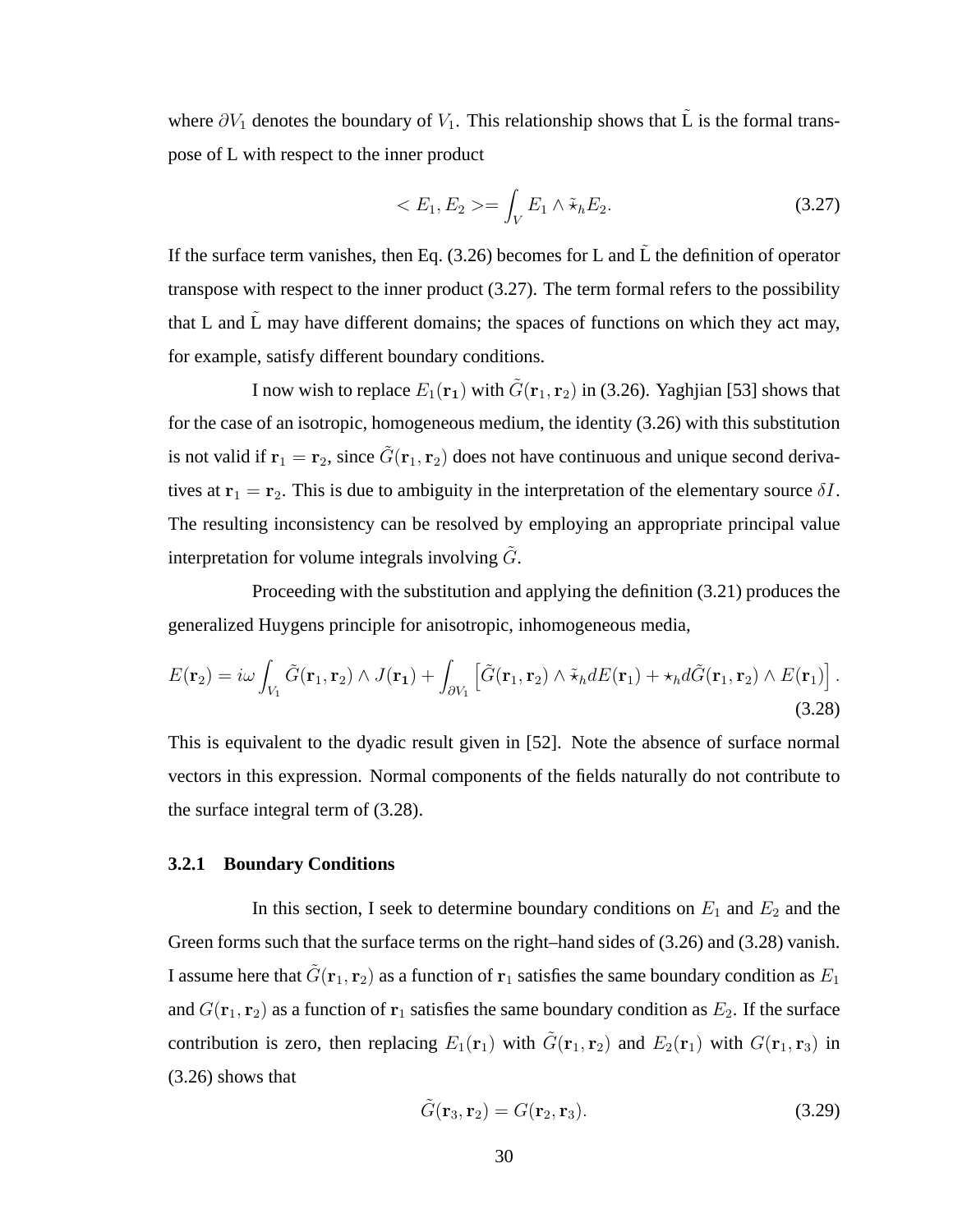Thus, for properly chosen boundary conditions,  $\tilde{G}$  is the coordinate transpose of G. In addition, the electric field as given by (3.28) will satisfy the same boundary condition as  $\tilde{G}(\mathbf{r}_1, \mathbf{r}_2)$  as a function of  $\mathbf{r}_2$ . By Eq. (3.29), the electric field will then satisfy the same boundary condition as  $G(\mathbf{r}_1, \mathbf{r}_2)$  as a function of  $\mathbf{r}_1$ . Boundary conditions for which the surface contribution vanishes include radiation, Neumann (magnetically conducting), and Dirichlet (electrically conducting). There are other boundary conditions for which the surface term of (3.28) vanishes; this section treats only the simplest types.

Suppose that  $E_2$  has the asymptotic behavior

$$
\lim_{r \to \infty} r \left[ dE_2 - ik_2 dr \wedge E_2 \right] = 0 \tag{3.30a}
$$

$$
\lim_{r \to \infty} r(\star_h dr) \wedge E_2 = 0 \tag{3.30b}
$$

$$
\lim_{r \to \infty} r |E_2| \leq C \tag{3.30c}
$$

where  $k_2$  is a bounded function of r and C is a constant. Let  $E_1$  have the same behavior but with  $k_2$  replaced with  $k_1$  in (3.30a) and  $\star_h$  replaced with  $\tilde{\star}_h$  in (3.30b). If ∂V is a sphere with radius  $r$ , then

$$
\lim_{r \to \infty} \left| \int_{\partial V} E_1 \wedge \tilde{\star}_h \left[ dE_2 - ik_2 dr \wedge E_2 \right] \right| \leq \lim_{r \to \infty} 4\pi r^2 \sup_{\partial V} |E_1| \sup_{\partial V} |dE_2 - ik_2 dr \wedge E_2|
$$

which vanishes by conditions (3.30a) and (3.30c). Using this result, we have that

$$
\lim_{r \to \infty} \int_{\partial V} P = \lim_{r \to \infty} \int_{\partial V} \left[ E_1 \wedge ik_2 \tilde{\star}_h \left( dr \wedge E_2 \right) + ik_1 \star_h \left( dr \wedge E_1 \right) \wedge E_2 \right]. \tag{3.31}
$$

Using (2.5), the integrand can be rewritten using the interior product as

$$
-ik_2\tilde{\star}_h[E_1\tilde{\mathbf{I}}(dr\wedge E_2)] + ik_1\star_h[E_2\mathbf{I}(dr\wedge E_1)]
$$

where  $\perp$  is the interior product induced by the metric of  $\star_h$  and  $\tilde{\perp}$  is induced by  $\tilde{\star}_h$ . The interior products expand by (A.7) to become

$$
-ik_2(E_1\tilde{\mathbf{I}}\,dr)\tilde{\star}_hE_2+ik_1(E_2\mathbf{I}\,dr)\star_hE_1+ik_2(E_1\tilde{\mathbf{I}}E_2)\tilde{\star}_h\,dr-ik_1(E_2\mathbf{I}E_1)\star_hdr.
$$

By making use again of (2.5), this becomes

$$
-ik_2[\tilde{\star}_h(\tilde{\star}_h dr \wedge E_1)]\tilde{\star}_h E_2 + ik_1[\star_h(\star_h dr \wedge E_2)]\star_h E_1
$$
  
+
$$
+ik_2[\tilde{\star}_h(\tilde{\star}_h E_2 \wedge E_1)]\tilde{\star}_h dr - ik_1[\star_h(\star_h E_1 \wedge E_2)]\star_h dr.
$$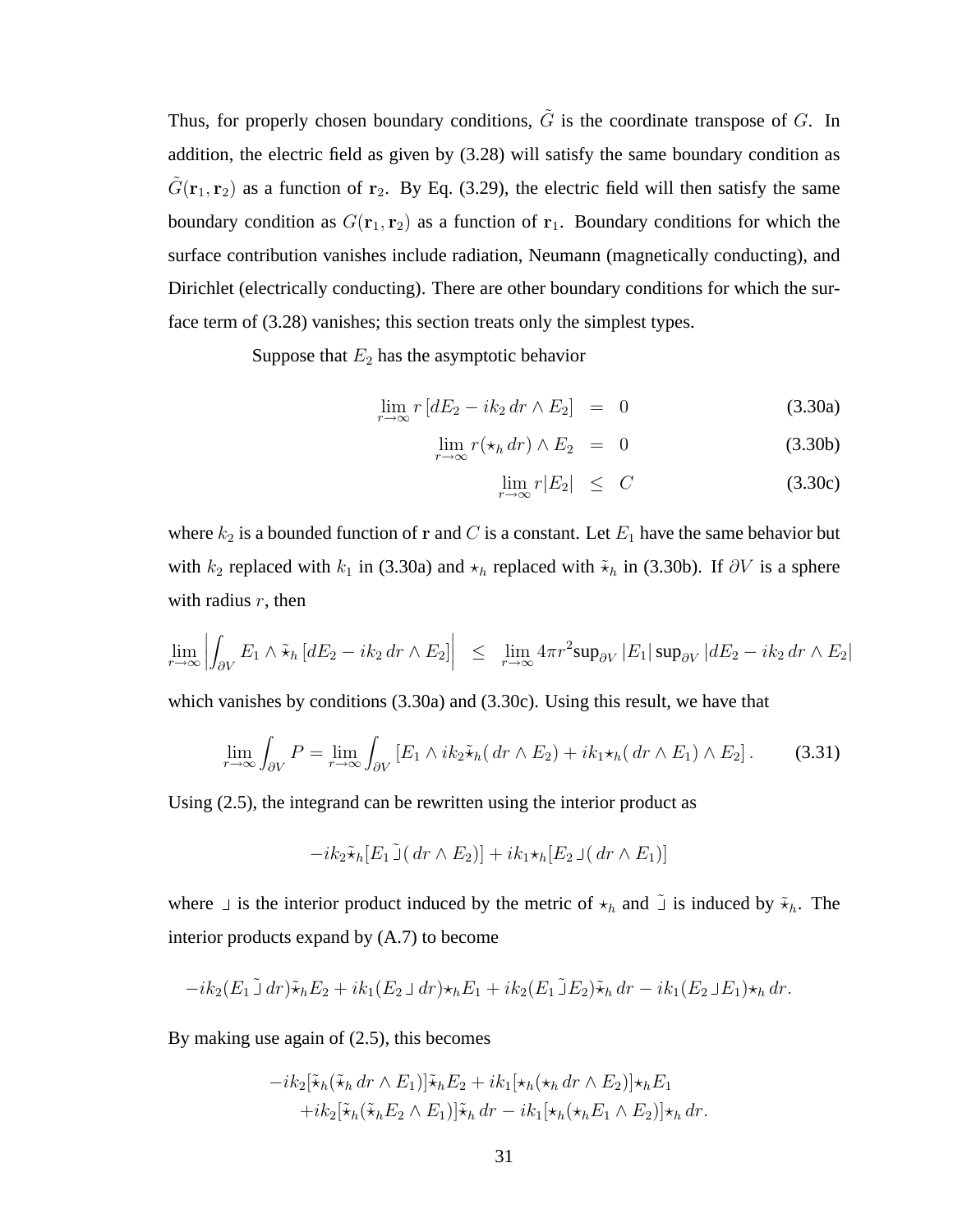The first two terms of this expression vanish in the limit when integrated over  $\partial V$  due to the conditions  $(3.30b)$  and  $(3.30c)$ , by an argument similar to that used in arriving at  $(3.31)$ . The second pair of terms can be written using (3.13) and (2.5) as

$$
i(E_2 \,\lrcorner\, E_1)(k_2 \tilde{\star}_h - k_1 \star_h) \, dr.
$$

In order for this to vanish, we must have that the permeability tensor is symmetric. We must also have that the asymptotic forms of  $E_1$  and  $E_2$  as expressed by (3.30a) be identical. A sufficient condition for this is that the permittivity tensor be symmetric. Thus, for a medium with symmetric permeability and permittivity tensors and outgoing fields satisfying the conditions (3.30), the surface contribution to (3.26) vanishes. It remains to show for specific types of media that the fields behave according to (3.30).

For electrically conducting boundary conditions, the 1-forms  $E_1$  and  $E_2$  are oriented perpendicular to the boundary, so that if  $n$  is a coordinate normal to the boundary, then  $E_1$  and  $E_2$  are proportional to dn. The 2-forms  $E_1 \wedge \tilde{\star}_h dE_2$  and  $\star_h dE_1 \wedge E_2$  therefore must each contain a factor of  $dn$ . Since the surface integration is over all coordinates except  $n$ , the boundary term of Eq. (3.26) vanishes.

For magnetically conducting boundary conditions, the 1-form  $H_2$  is oriented perpendicular to the boundary, so that  $H_2$  must be proportional to  $dn$ . We have from Faraday's law and the constitutive relation for B that  $\tilde{\star}_h dE_2 = i\omega H_2$ , so that  $\tilde{\star}_h dE_2$  is also proportional to dn. In general,  $E_1$  need not satisfy the same boundary condition as  $E_2$  (physically,  $E_2$  satisfies Maxwell's laws with constitutive relations as given by (3.5), whereas  $E_1$  satisfies Maxwell's laws with the magnetic constitutive relation  $B = \tilde{\star}_h H$ ). If we require that  $\star_h dE_1$  be oriented perpendicular to the boundary, then this 1-form contains a factor of dn as well. For these conditions on  $E_1$  and  $E_2$ , the boundary term of Eq. (3.26) vanishes.

### **3.2.2 Symmetry and Self-Adjointness Conditions**

The reaction of a field  $E$  and source  $J$  is

$$
\langle E, J \rangle_R = \int_V E \wedge J \tag{3.32}
$$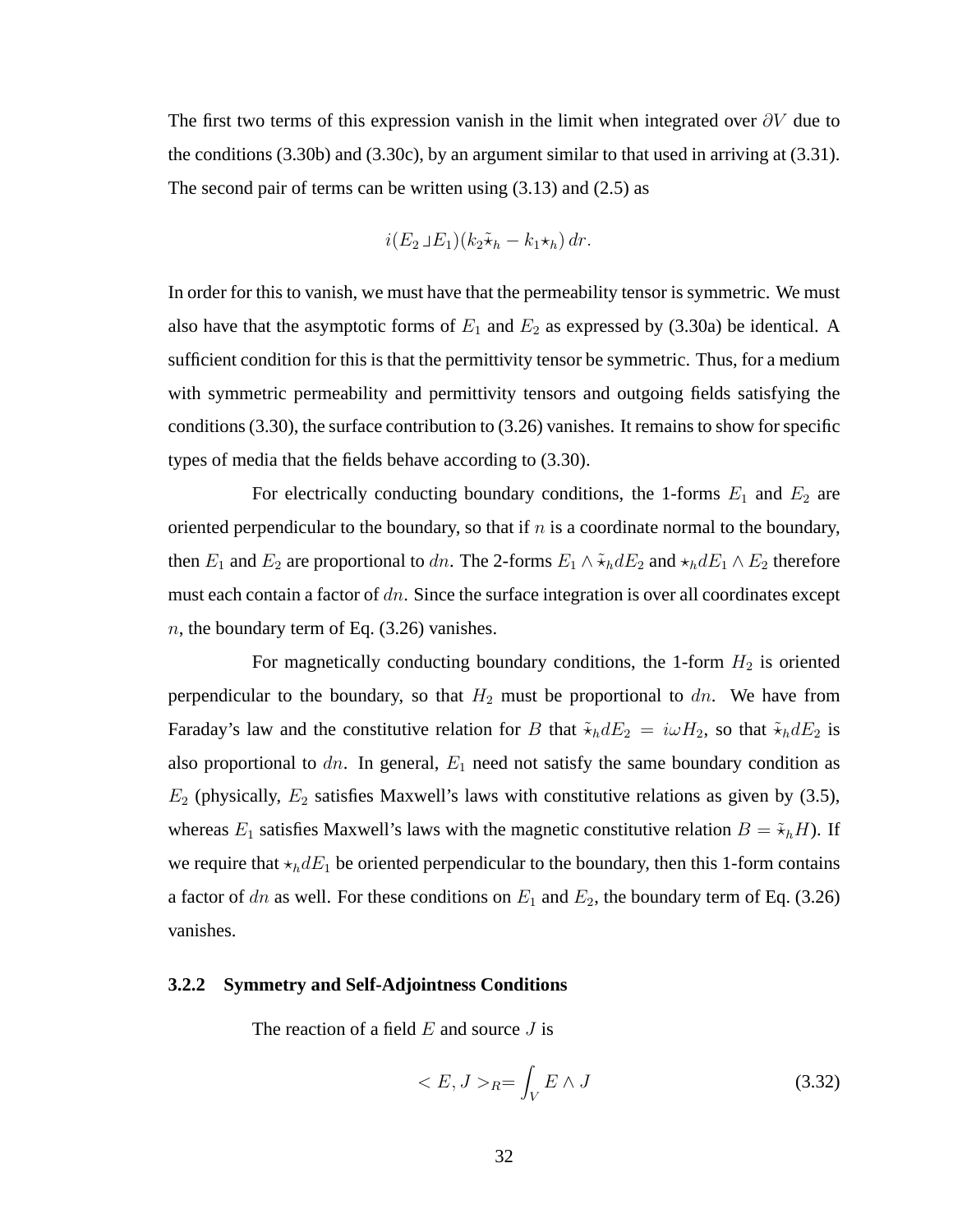where  $E$  is a 1-form and  $J$  is a 2-form. The derivation of Eq. (3.26) together with the relationship (3.17) show that if  $\star_h = \tilde{\star}_h$  and  $\star_e = \tilde{\star}_e$ , then

$$
\langle E_2, J_1 \rangle_R - \langle E_1, J_2 \rangle_R = \int_{\partial V} (E_1 \wedge H_2 + H_1 \wedge E_2) \tag{3.33}
$$

where  $E_1$  and  $E_2$  here are solutions of (3.17) with sources  $J_1$  and  $J_2$  respectively. This is the Lorentz reciprocity theorem. For boundary conditions such that the right–hand side vanishes, Eq. (3.33) reduces to the definition of reciprocity,  $\langle E_2, J_1 \rangle_R = \langle E_1, J_2 \rangle_R$ . Thus, we recover the result that a medium is reciprocal if  $\star_h$  and  $\star_e$  are symmetric and the fields satisfy boundary conditions such that the surface contribution of Eq. (3.33) vanishes. Making use again of (3.17), we find from the definition of reciprocity that

$$
\int_{V_1} E_1 \wedge (\star_h \mathcal{L} E_2) = \int_{V_1} E_2 \wedge (\star_h \mathcal{L} E_1)
$$
\n(3.34)

which shows that L is symmetric with respect to the inner product (3.27). Replacing  $E_1$ with  $G(\mathbf{r}_1, \mathbf{r}_2)$  and  $E_2$  with  $G(\mathbf{r}_1, \mathbf{r}_3)$  in Eq. (3.34) gives the reciprocity relation [52]

$$
G(\mathbf{r}_3, \mathbf{r}_2) = G(\mathbf{r}_2, \mathbf{r}_3) \tag{3.35}
$$

for a medium with symmetric permittivity and permeability tensors and fields satisfying boundary conditions such that the surface contribution of Eq. (3.33) vanishes.

The energy imparted to the field  $E$  by the source  $J$  is

$$
\langle E, J \rangle_E = \int_V E^* \wedge J. \tag{3.36}
$$

By slightly modifying the derivation of (3.26), one can show that if  $\star_e = \tilde{\star}_e^*$  and  $\star_h = \tilde{\star}_h^*$ , then

$$
\langle E_1, J_2 \rangle_E + \langle E_2, J_1 \rangle_E^* = \int_{\partial V} (H_1^* \wedge E_2 - E_1^* \wedge H_2).
$$
 (3.37)

The superscript \* on  $\tilde{\star}_e^*$  and  $\tilde{\star}_h^*$  denotes complex conjugation of the coefficients of the permittivity and permeability tensors employed in the definitions of the star operators. For a given source J and associated field E, setting  $J_1 = J_2 = J$  and  $E_1 = E_2 = E$  in (3.37) yields

$$
\text{Re} < E, J >_{E} = -\text{Re} \int_{\partial V} E \wedge H^*.
$$
\n(3.38)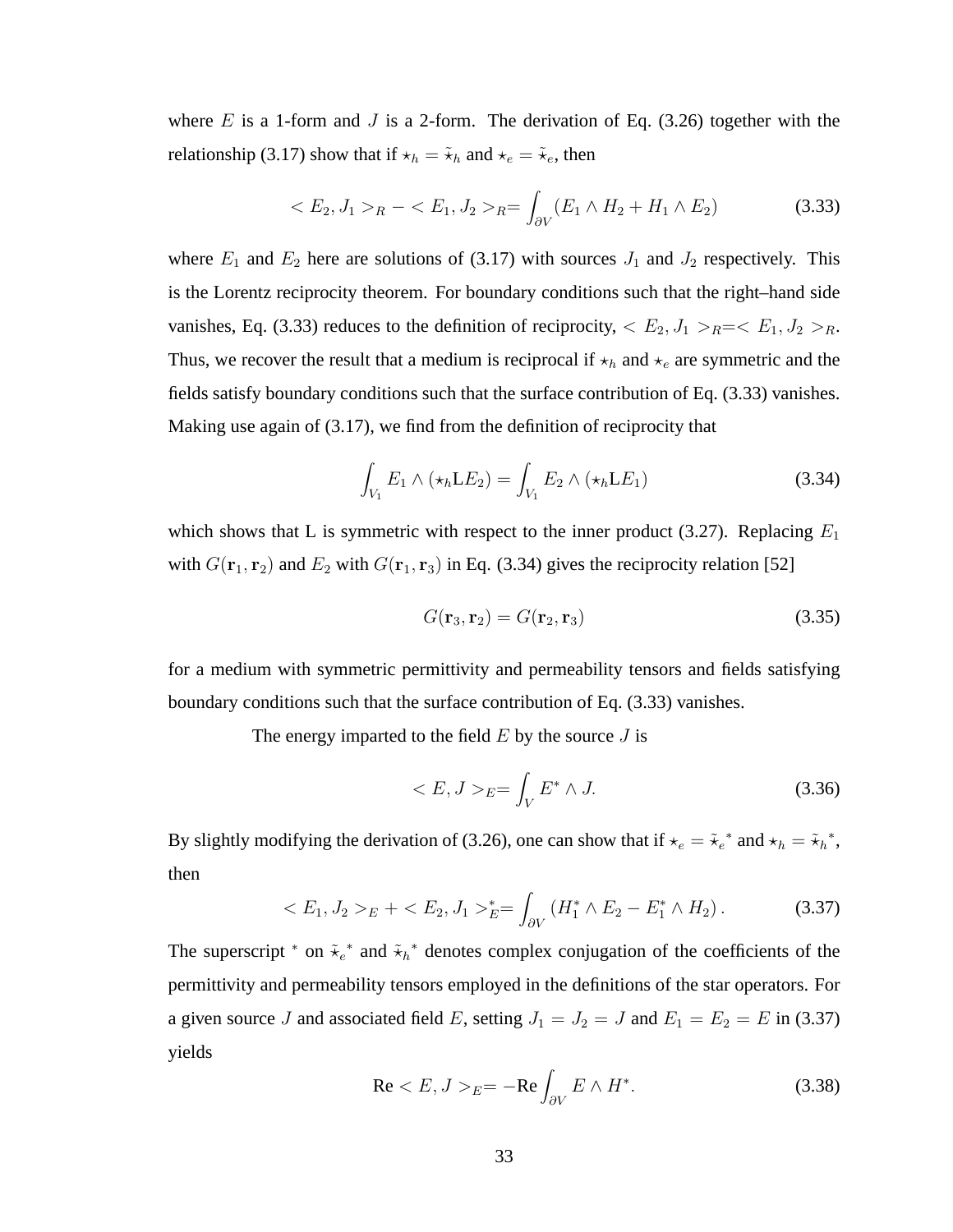This equation represents a balance between energy imparted to the field by the source J and the power flow through the boundary of  $V$ , so that the material in the region  $V$  must be lossless (note that this expression is the real part of Poynting's theorem for a lossless medium).

If in addition the boundary conditions are assumed to be such that the right– hand side of  $(3.37)$  vanishes (so that no real power flows through the boundary of V), then we have that

$$
\langle E_1, J_2 \rangle_E = -\langle E_2, J_1 \rangle_E^* \,. \tag{3.39}
$$

For boundary conditions of this type, (3.39) can be taken as the definition of losslessness, in the same way that  $\langle E_2, J_1 \rangle_R = \langle E_1, J_2 \rangle_R$  is the definition of reciprocity.

For a resonant frequency of a bounded region, (3.39) leads to an apparent contradiction. At a resonance, the electric field E associated with a source J is not uniquely defined by Eq. (3.17). For  $J_1 = J_2 = J$ ,  $E_1 = E$ , and  $E_2 = E + E_0$ , where  $E_0$  is a homogeneous solution to (3.17), Eq. (3.39) leads to the result that  $2\text{Re} < E$ ,  $J \ge -\frac{1}{2}$ ,  $J \ge -\frac{1}{2}$ . But (3.39) with  $E_1 = E_2 = E$  also requires that Re  $\lt E, J \gt 0$ , so that  $\lt E_0, J \gt 0$ must vanish. The quantity  $\langle E_0, J \rangle$ , however, is in general not zero, since the current  $J$  is arbitrary. The resolution of the contradiction lies in the observation that if  $J$  is not orthogonal to all resonant modes of  $V$ , power will continually be supplied to the field and the assumption of steady state fields upon which the results of this section depend becomes invalid.

Using the definition of L, Eq. (3.39) leads to

$$
\int_{V} E_1^* \wedge (\tilde{\star}_h \mathcal{L} E_2) = \left[ \int_{V} E_2^* \wedge (\tilde{\star}_h \mathcal{L} E_1) \right]^*.
$$
\n(3.40)

Thus, L is self–adjoint with respect to the inner product

$$
\langle E_1, E_2 \rangle = \int_V E_1^* \wedge \tilde{\star}_h E_2 \tag{3.41}
$$

as has been shown by Chew [52]. Replacing  $E_1$  with  $G(\mathbf{r}_1, \mathbf{r}_2)$  and  $E_2$  with  $G(\mathbf{r}_1, \mathbf{r}_3)$  in (3.40) then yields

$$
G^*(\mathbf{r}_3, \mathbf{r}_2) = G(\mathbf{r}_2, \mathbf{r}_3) \tag{3.42}
$$

so that the Green form for a lossless medium is hermitian if it satisfies boundary conditions such that the surface contribution of Eq. (3.37) vanishes.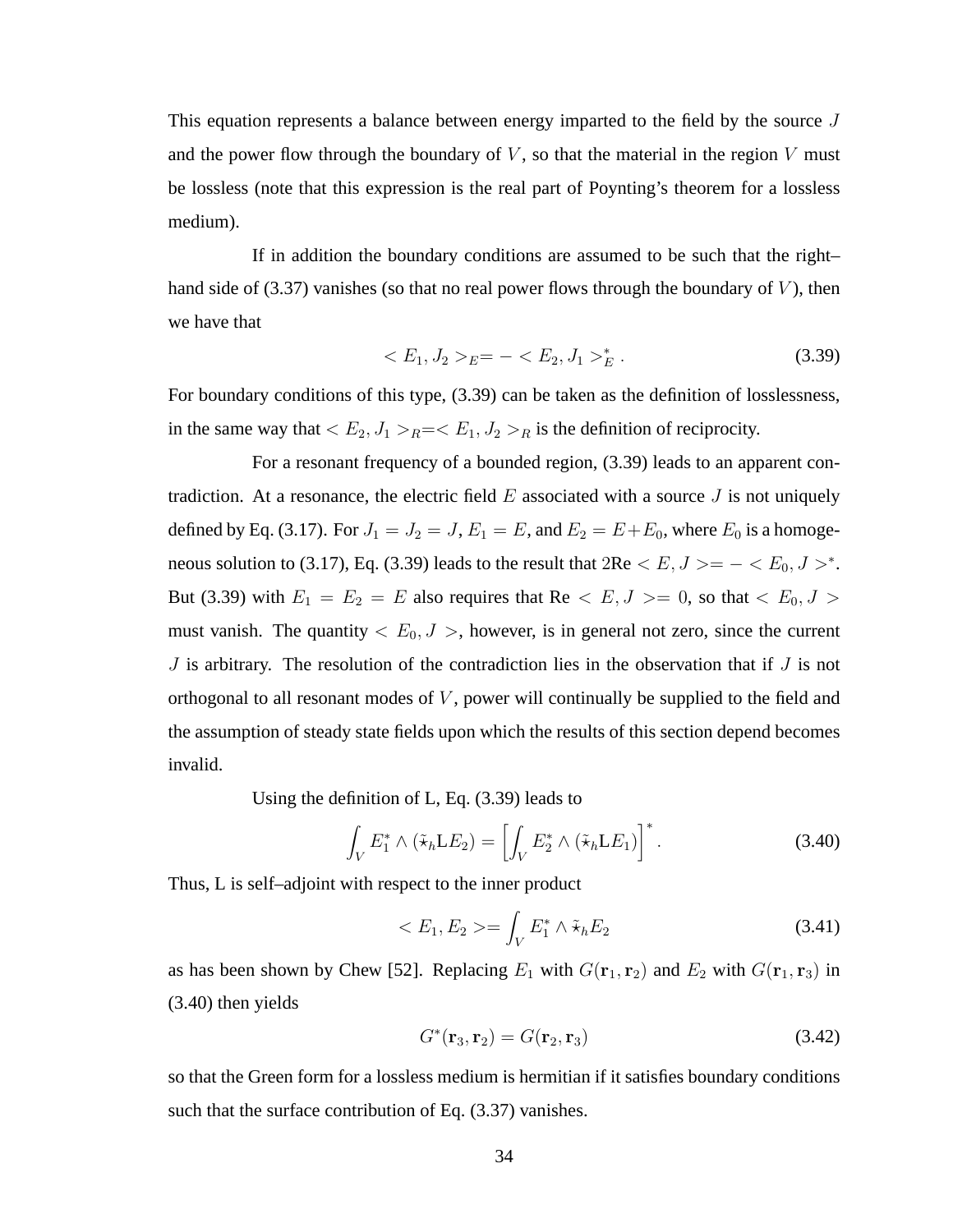### **3.3 Green Form for the Anisotropic Helmholtz Equation**

The derivative operator of Eq. (3.17) is not diagonal, making the solution for the Green form G difficult to obtain. Adding  $d\tilde{x}_h d\star_h E$  to both sides of Eq. (3.17) yields

$$
(\Delta_h + \omega^2 \star_h \star_e) E = -i\omega \star_h J + d\tilde{\star}_h d\star_h E \tag{3.43}
$$

where  $\Delta_h$  is the wave operator in the metric due to the permeability of the medium and is defined using Eq. (3.14) to be  $-\star_h d\tilde{\star} d + d\tilde{\star}_h d\star_h$ . For a constant permeability tensor, the operator  $\Delta_h$  is diagonal and therefore simpler than the derivative operator of Eq. (3.17). Since the operator on the left–hand side reduces in free space essentially to the Helmholtz operator, I refer to (3.43) as the anisotropic Helmholtz equation. The corresponding Green  $1 \otimes 1$  form q satisfies

$$
(\Delta_h + \omega^2 \star_h \star_e) g(\mathbf{r}_1, \mathbf{r}_2) = -\delta(\mathbf{r}_1 - \mathbf{r}_2) I
$$
\n(3.44)

where operators act on the  $r_1$  coordinate and I is the unit  $1 \otimes 1$  form. The Green form g can be found in closed form for certain types of media for which no exact solution for G is known. In free space,  $g = \mu_0^2 g_0 I$ , where  $g_0 = e^{ik_0 r}/(4\pi r)$  is the usual scalar Green function.

In Eq. (3.44) I have not included the  $\star_h$  operator on the right–hand side as was done in Eq. (3.18). Since  $\Delta_h$  is symmetric for constant  $\star_h$ , the additional  $\star_h$  operator does not simplify the derivations of this section as it did in Sec. 3.2. The formal transpose of  $q$ is defined to be the  $2 \otimes 1$  Green form  $\tilde{g}$  which satisfies

$$
(\Delta_h + \omega^2 \tilde{\star}_e \tilde{\star}_h) \tilde{g}(\mathbf{r}_1, \mathbf{r}_2) = -\delta(\mathbf{r}_1 - \mathbf{r}_2)I
$$
\n(3.45)

where I is the unit  $2 \otimes 1$  form. Note that the same derivative operator is employed in the definitions of g and  $\tilde{g}$ .

With the operators  $M = (\Delta_h + \omega^2 \star_h \star_e)$  and  $\tilde{M} = (\Delta_h + \omega^2 \tilde{\star}_e \tilde{\star}_h)$  appearing in the definitions of g and  $\tilde{q}$ , I seek to obtain a relationship of the form

$$
C_1 \wedge \mathbf{M} E_2 - E_2 \wedge \tilde{\mathbf{M}} C_1 = dQ \tag{3.46}
$$

where  $E_2$  is an arbitrary 1-form and  $C_1$  is an arbitrary 2-form. The conjunct Q of  $E_2$  and  $C_1$  defined by (3.46) can be shown to be

$$
Q = \tilde{\star}_h C_1 \wedge \tilde{\star}_h dE_2 + \star_h d\tilde{\star}_h C_1 \wedge E_2 + C_1 \wedge \tilde{\star}_h d\star_h E_2 - \star_h dC_1 \wedge \star_h E_2. \tag{3.47}
$$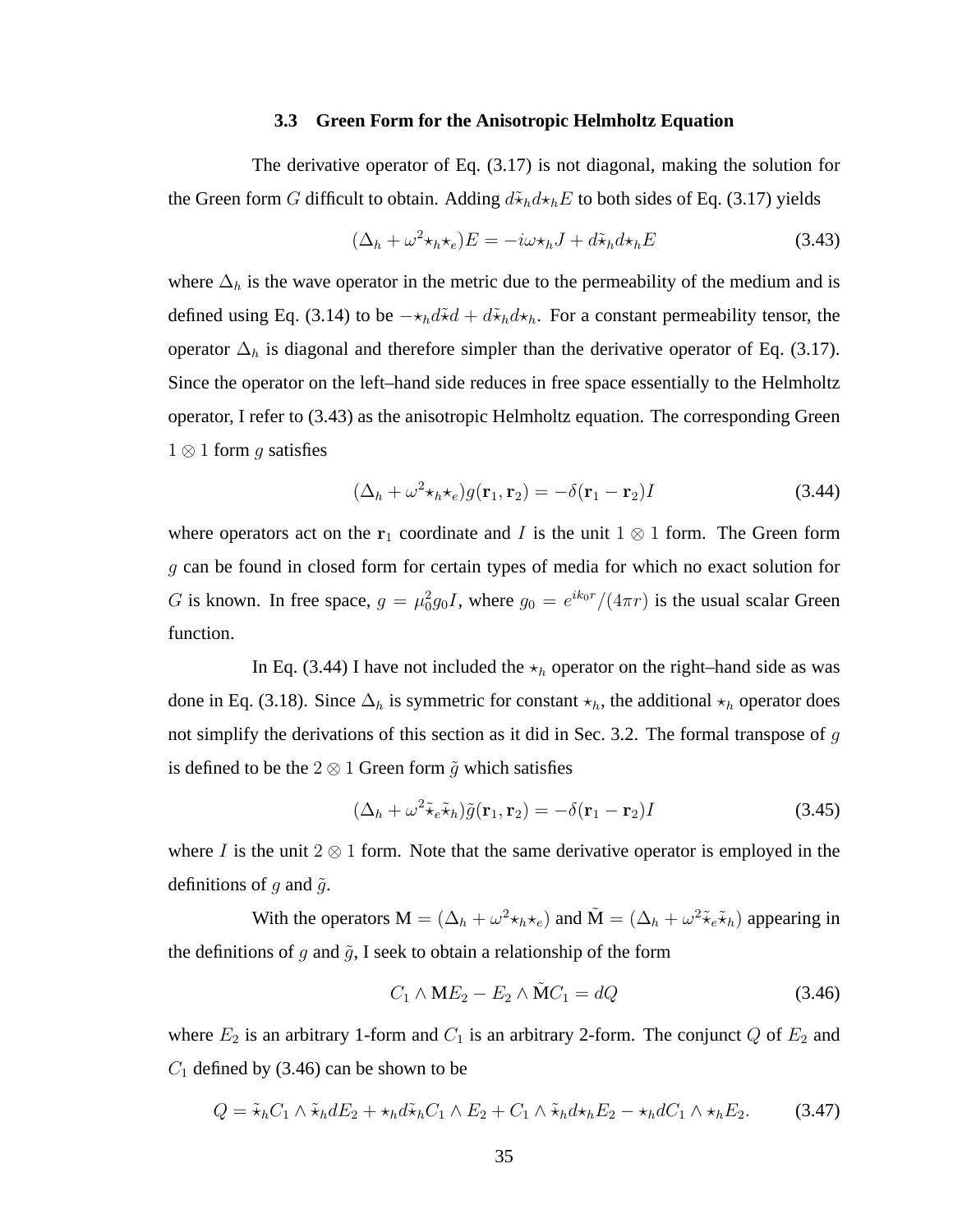Integrating  $(3.46)$  over a volume V and applying the generalized Stokes theorem yields

$$
\int_{V} C_1 \wedge \mathbf{M} E_2 - \int_{V} E_2 \wedge \tilde{\mathbf{M}} C_1 = \int_{\partial V} Q.
$$
\n(3.48)

Substituting  $\tilde{g}(\mathbf{r}_1, \mathbf{r}_2)$  for  $C_1(\mathbf{r})$  and using Eqs. (3.43) and (3.45), we have

$$
E(\mathbf{r}_2) = i\omega \int_{V_1} \tilde{g}(\mathbf{r}_1, \mathbf{r}_2) \wedge \star_h J(\mathbf{r}_1) - \int_{V_1} \tilde{g}(\mathbf{r}_1, \mathbf{r}_2) \wedge d\tilde{\star}_h d\star_h E(\mathbf{r}_1) + \int_{\partial V_1} R \qquad (3.49)
$$

where  $R$  is

$$
R = \tilde{\star}_{h}\tilde{g}(\mathbf{r}_{1},\mathbf{r}_{2}) \wedge \tilde{\star}_{h} dE(\mathbf{r}_{1}) + \star_{h} d\tilde{\star}_{h}\tilde{g}(\mathbf{r}_{1},\mathbf{r}_{2}) \wedge E(\mathbf{r}_{1}) + \tilde{g}(\mathbf{r}_{1},\mathbf{r}_{2}) \wedge \tilde{\star}_{h} d\star_{h} E(\mathbf{r}_{1}) - \star_{h} d\tilde{g}(\mathbf{r}_{1},\mathbf{r}_{2}) \wedge \star_{h} E(\mathbf{r}_{1}).
$$
\n(3.50)

Integrating the second term on the right–hand side of (3.49) twice by parts cancels two of the terms of  $R$ , leaving

$$
E(\mathbf{r}_2) = i\omega \int_{V_1} \tilde{g}(\mathbf{r}_1, \mathbf{r}_2) \wedge \star_h J(\mathbf{r}_1) - \int_{V_1} \tilde{\star}_h d\star_h d\tilde{g}(\mathbf{r}_1, \mathbf{r}_2) \wedge E(\mathbf{r}_1) + \int_{\partial V_1} R_1 \qquad (3.51)
$$

where the operator  $\tilde{\star}_{h}d\tilde{\star}_{h}d$  acts on the  $r_1$  part of  $\tilde{g}$  and

$$
R_1 = \tilde{\star}_h \tilde{g}(\mathbf{r}_1, \mathbf{r}_2) \wedge \tilde{\star}_h dE(\mathbf{r}_1) + \star_h d\tilde{\star}_h \tilde{g}(\mathbf{r}_1, \mathbf{r}_2) \wedge E(\mathbf{r}_1)
$$
(3.52)

is the integrand of the surface contribution.

If  $\tilde{\star}_{h} \tilde{g}$  and E satisfy boundary conditions such as those described in Sec. 3.2.1, so that the surface integral term of (3.51) vanishes, then we obtain the relationship

$$
E(\mathbf{r}_2) = i\omega \int_{V_1} \tilde{g}(\mathbf{r}_1, \mathbf{r}_2) \wedge \star_h J(\mathbf{r}_1) - \int_{V_1} \tilde{\star}_h d\star_h d\tilde{g}(\mathbf{r}_1, \mathbf{r}_2) \wedge E(\mathbf{r}_1).
$$
 (3.53)

This is a Fredholm integral equation of the second kind for the electric field in terms of the source J. As will be discussed in the following chapter, it may be possible to employ this equation as a basis for numerical techniques for treating scattering problems in complex media.

### **3.3.1 Integral Relationship Between** G and  $\tilde{q}$

Substituting  $\tilde{g}(\mathbf{r}_1, \mathbf{r}_2)$  for  $C_1$  and  $G(\mathbf{r}_1, \mathbf{r}_3)$  for  $E_2$  in Eq. (3.48) and following a procedure similar to the derivation of (3.51), I obtain the integral equation

$$
G(\mathbf{r}_1, \mathbf{r}_2) = \tilde{\star}_h \tilde{g}(\mathbf{r}_2, \mathbf{r}_1) - \int_{V_3} \tilde{\star}_h d\star_h d\tilde{g}(\mathbf{r}_3, \mathbf{r}_1) \wedge G(\mathbf{r}_3, \mathbf{r}_2)
$$
(3.54)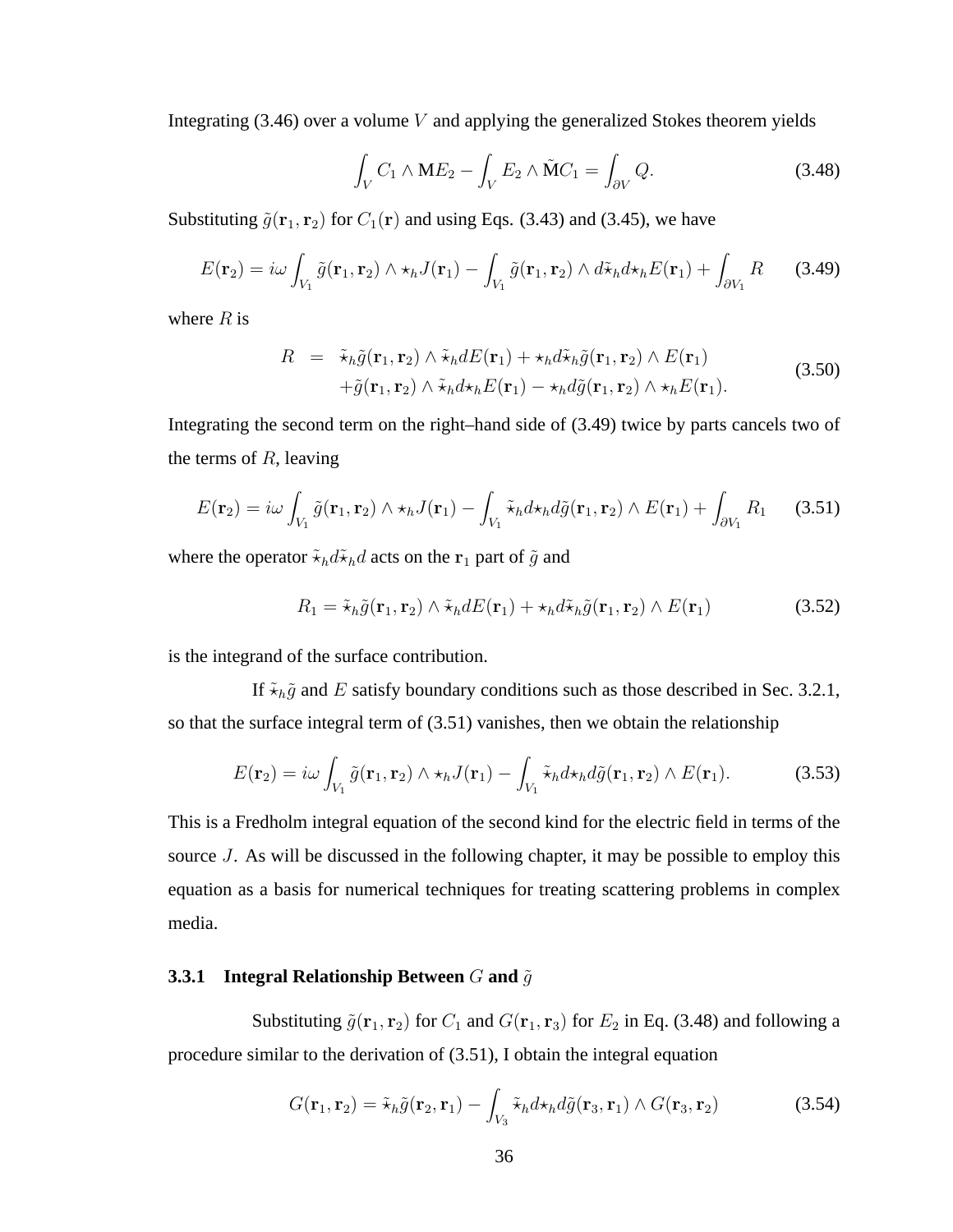where the derivatives act on the  $r_3$  coordinates of  $\tilde{g}$  and surface terms have been neglected. This expression generalizes to complex media the usual relationship between the scalar Green function and the Green form for isotropic, homogeneous media [3].

By repeated substitution on  $(3.54)$  I obtain a formal series solution for  $G$ ,

$$
G = \tilde{\star}_h \tilde{g} - \int \tilde{\star}_h d\star_h d\tilde{g} \wedge \tilde{\star}_h \tilde{g} + \int \int \tilde{\star}_h d\star_h d\tilde{g} \wedge \tilde{\star}_h d\star_h d\tilde{g} \wedge \tilde{\star}_h \tilde{g} - \cdots
$$
 (3.55)

where coordinate dependence is suppressed. For free space, up to factors of  $\mu_0$  the second term has components equal to the second partial derivatives of  $e^{ikr}/(8\pi i k)$ . Beyond the second term, increasingly high powers of  $r$  appear, so that for large  $r$  the series diverges. For a homogeneous medium, however, the wavevector representation of this series can be resummed, as will be shown in Sec. 3.5.

### **3.3.2 Symmetric Permeability Tensor**

For a symmetric permeability tensor, one can simplify expressions (3.51) and (3.54) by absorbing a star operator  $\star_h$  into the definition of  $\tilde{g}$ . I therefore employ the modified definitions

$$
(\Delta_h + \omega^2 \star_h \star_e)g = -\star_h \delta I \tag{3.56a}
$$

$$
(\Delta_h + \omega^2 \star_h \tilde{\star}_e) \tilde{g} = -\star_h \delta I \tag{3.56b}
$$

where q and  $\tilde{q}$  are  $1 \otimes 1$  forms and I is the unit  $2 \otimes 1$  form. One can now obtain an identity of the form

$$
E_1 \wedge \star_h \mathbf{M}' E_2 - E_2 \wedge \star_h \tilde{\mathbf{M}}' E_1 = dQ'
$$
 (3.57)

which replaces Eq.  $(3.46)$ . By altering slightly the derivation given in the previous section, one can show that Eq. (3.51) simplifies to

$$
E(\mathbf{r}_2) = i\omega \int_{V_1} \tilde{g}(\mathbf{r}_1, \mathbf{r}_2) \wedge J(\mathbf{r}_1) - \int_{V_1} \star_h d\star_h d\star_h \tilde{g}(\mathbf{r}_1, \mathbf{r}_2) \wedge E(\mathbf{r}_1).
$$
 (3.58)

The integral equation (3.54) becomes

$$
\tilde{G}(\mathbf{r}_1, \mathbf{r}_2) = \tilde{g}(\mathbf{r}_1, \mathbf{r}_2) - \int_{V_3} \star_h d\star_h d\star_h \tilde{g}(\mathbf{r}_3, \mathbf{r}_2) \wedge \tilde{G}(\mathbf{r}_1, \mathbf{r}_3)
$$
\n(3.59)

for a symmetric  $\star_h$  operator and the modified definitions (3.56).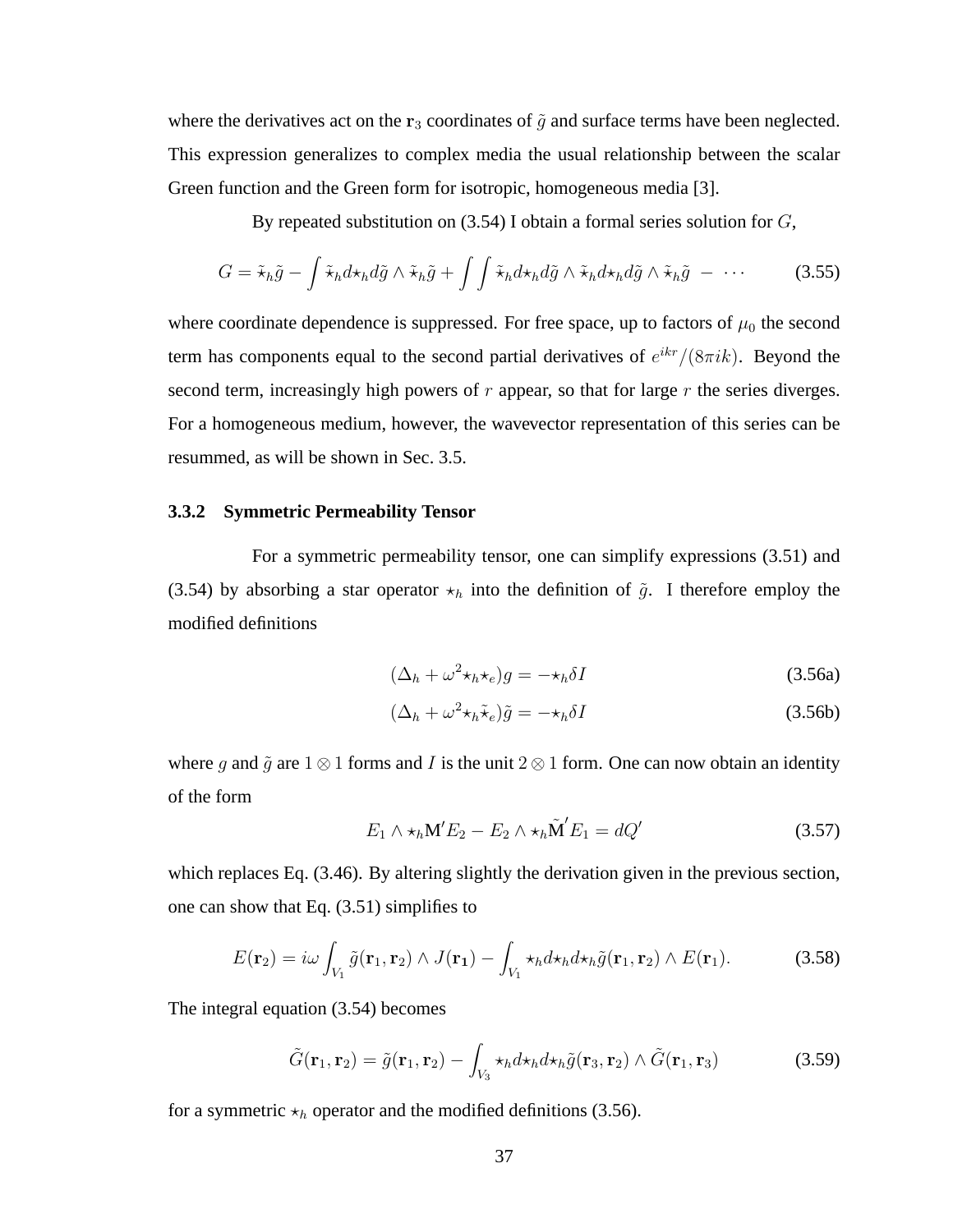#### **3.4 Electrically Inhomogeneous Media**

The representation for the Green form (3.54), as well as the electric field integral equation (3.53), connect scalar scattering by an isotropic, magnetically homogeneous, electrically inhomogeneous medium with the electromagnetic scattering problem for the same medium. Solution of Eq. (3.44) for the Helmholtz Green form reduces to the determination of the usual scalar Green function  $g_s$  for the Helmholtz equation,

$$
[\Delta + k^2(\mathbf{r}_1)]g_s(\mathbf{r}_1, \mathbf{r}_2) = -\delta(\mathbf{r}_1 - \mathbf{r}_2)
$$
\n(3.60)

where  $k^2(\mathbf{r}) = \omega^2 \mu_0 \epsilon(\mathbf{r})$ . If the left-hand side of the definition (3.44) is multiplied by  $\mu_0^2$ , the Helmholtz Green form g is then equal to  $g_sI$ . The scalar Green function can be found analytically for certain types of inhomogeneous profiles, including the one–dimensional variation  $k^2(\mathbf{r}) = k_0^2(1 + az)$  [54] and the spherical profile  $k^2(\mathbf{r}) = k_0^2(1 + ar^2)$  [55], leading to exact, closed form solutions for the Helmholtz Green form. If the Helmholtz Green form is available in closed form, then the kernel of the integral equation (3.54) is known and the integral equation becomes an exact representation of the Green form for the electric field. The electric field integral equation (3.51) for electrically inhomogeneous media will be discussed further in the following chapter.

### **3.5 Homogeneous Media**

For a homogeneous medium, by spatial symmetry the components of  $g$  are shift–invariant functions  $g_{ij}(\mathbf{r}_1 - \mathbf{r}_2)$ . The integral in (3.54) becomes a convolution, so that the Fourier transform of the integral is the product of the transforms of  $\tilde{\star}_h d\star_h d\tilde{g}$  and G. The following transform relations can be used to obtain the wavevector representation of  $\tilde{\star}_h d\star_h d\tilde{g}$ . If  $a(\mathbf{r}_1, \mathbf{r}_2)$  is a 2  $\otimes$  1 form,  $b(\mathbf{r}_1, \mathbf{r}_2)$  is a 1  $\otimes$  1 form, and  $c(\mathbf{r}_1, \mathbf{r}_2)$  is a 0-form in the  $r_1$  coordinates, then

$$
da(\mathbf{r}_1, \mathbf{r}_2) \longleftrightarrow ik^T a(\mathbf{k})
$$
  

$$
\tilde{\star}_h b(\mathbf{r}_1, \mathbf{r}_2) \longleftrightarrow \mu^T b(\mathbf{k})
$$
  

$$
dc(\mathbf{r}_1, \mathbf{r}_2) \longleftrightarrow ikc(\mathbf{k})
$$

where k is the wavevector and derivatives act on the  $r_1$  coordinates. The coefficients of the forms are functions of  $r_1 - r_2$ , and the spatial Fourier transform is taken with respect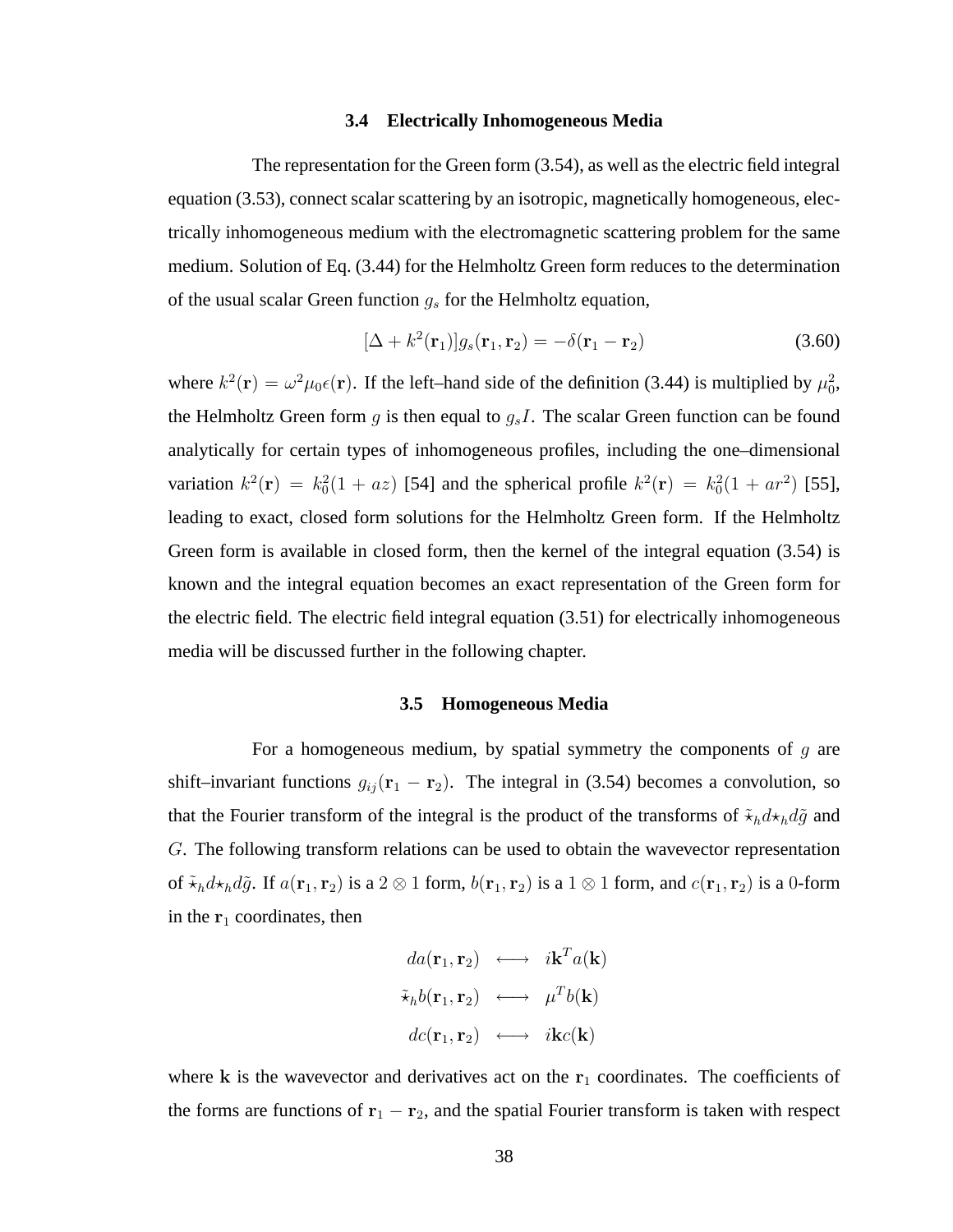to this quantity. Throughout this section, the Fourier transforms of double forms will be represented for convenience as matrices, and the same symbol used for both the physical space representation of a double form and the matrix of the transforms of its components. Matrix components are ordered according to Eq. (3.19).

The Fourier transform of  $\tilde{\star}_h d \star_h d\tilde{g}$  becomes  $-(1/\det \mu) \mu^T \mathbf{k} \mathbf{k}^T \tilde{g}$ . Since the exterior product of this term with  $G$  acts on the first argument part rather than the second, the matrix must be transposed in order to obtain the transform of the product. The spatial Fourier transform of Eq. (3.54) is therefore

$$
G = \tilde{g}^T \mu^{-1} + \frac{1}{\det \mu} \tilde{g}^T \mathbf{k} \mathbf{k}^T \mu G.
$$
 (3.61)

Solving for  $G$ , we obtain

$$
G = \left[\mu \tilde{g}^{T-1} - \frac{1}{\det \mu} \mu \mathbf{k} \mathbf{k}^T \mu\right]^{-1}.
$$
 (3.62)

Similarly, the Fourier transform of Eq. (3.45) shows that

$$
\tilde{g} = \left[\frac{1}{\det \mu} (\mathbf{k}^T \mu \mathbf{k}) \mathbf{I} - \omega^2 \epsilon^T \mu^{T-1}\right]^{-1}
$$
\n(3.63)

where I is the identity matrix. Eq.  $(3.18)$  leads to an alternate expression for  $G$ ,

$$
G = \left[ -\Gamma \mu^{T-1} \Gamma - \omega^2 \epsilon \right]^{-1} \tag{3.64}
$$

where

$$
\Gamma = \begin{bmatrix} 0 & -k_z & k_y \\ k_z & 0 & -k_x \\ -k_y & k_x & 0 \end{bmatrix} .
$$
 (3.65)

Substituting (3.63) into (3.62) gives

$$
G = \left[ -\frac{1}{\det \mu} \mu \mathbf{k} \mathbf{k}^T \mu + \frac{1}{\det \mu} (\mathbf{k}^T \mu \mathbf{k}) \mu - \omega^2 \epsilon \right]^{-1}
$$
(3.66)

which is equivalent to the result obtained in Ref. [9]. The poles of  $G$  in the wavevector representation represent plane wave solutions to (3.17), so that

$$
\det \left[ -\frac{1}{\det \mu} \mathbf{k} \mathbf{k}^T \mu + \frac{1}{\det \mu} (\mathbf{k}^T \mu \mathbf{k}) \mathbf{I} - \omega^2 \mu^{-1} \epsilon \right] = 0 \tag{3.67}
$$

is the Fresnel equation [9, 56] for an arbitrary homogeneous medium.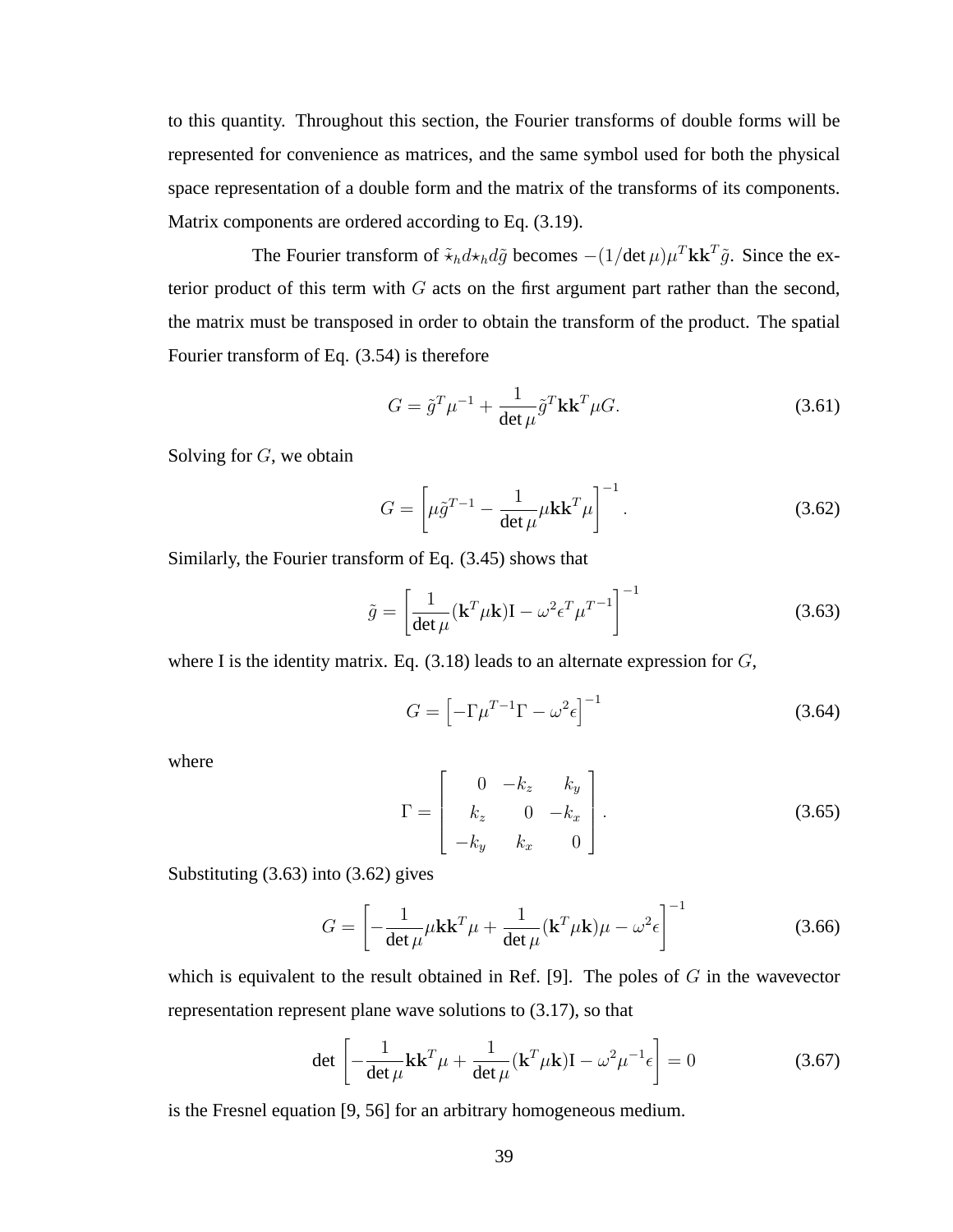Finally, if the wave operator  $\Delta_h$  is applied to a 1-form, the Fourier transform of the definition (3.14) becomes

$$
-\frac{1}{\det \mu}(\mathbf{k}^T \mu \mathbf{k})\mathbf{I} = \mu^{-1} \Gamma \mu^{T-1} \Gamma - \frac{1}{\det \mu} \mathbf{k} \mathbf{k}^T \mu.
$$
 (3.68)

This expression shows explicitly that the operator  $\Delta_h$  is diagonal for an arbitrary (constant) permeability tensor.

The wavevector representation of the series solution  $(3.55)$  for G can be resummed, leading to another representation for the Green form for the electric field. By resubstitution, Eq. (3.61) can be transformed into

$$
G = \tilde{g}^T \mu^{-1} + \frac{1}{\det \mu} \tilde{g}^T \mathbf{k} \mathbf{k}^T \mu \tilde{g}^T \mu^{-1} + \frac{1}{\det \mu} \tilde{g}^T \mathbf{k} \mathbf{k}^T \mu \frac{1}{\det \mu} \tilde{g}^T \mathbf{k} \mathbf{k}^T \mu \tilde{g}^T \mu^{-1} + \cdots
$$
 (3.69)

This can be rewritten as

$$
G = \tilde{g}^T \mu^{-1} + \frac{1}{\det \mu} \tilde{g}^T \mathbf{k} \left[ 1 + \frac{1}{\det \mu} \mathbf{k}^T \mu \tilde{g}^T \mathbf{k} + \left( \frac{1}{\det \mu} \mathbf{k}^T \mu \tilde{g}^T \mathbf{k} \right)^2 + \cdots \right] \mathbf{k}^T \mu \tilde{g}^T \mu^{-1}
$$
\n(3.70)

where the series is now scalar and geometric. Summing the series yields

$$
G = \tilde{g}^T \mu^{-1} + \frac{1}{\det \mu} \left[ \frac{\tilde{g}^T}{1 - \frac{1}{\det \mu} \mathbf{k}^T \mu \tilde{g}^T \mathbf{k}} \right] \mathbf{k} \mathbf{k}^T \mu \tilde{g}^T \mu^{-1}.
$$
 (3.71)

For free space, the quantity inside square brackets is equal to  $\mu_0^2 I/k_0^2$ , so that this expression in physical space reduces up to factors of  $\mu_0$  to the usual expression for the Green form for the electric field. The series in Eq.  $(3.70)$  is singular for values of k that represent allowed plane waves, so that

$$
\frac{1}{\det \mu} \mathbf{k}^T \mu \tilde{g}^T \mathbf{k} = 1 \tag{3.72}
$$

is equivalent to the Fresnel equation (3.67).

### **3.5.1 Exact Solution for the Helmholtz Green Form**

If  $\mu_{ij}$  is diagonalizable by a rotation, then the inverse transform of  $\tilde{g}(\mathbf{k})$  can be obtained in closed form. In this case, the kernel of the electric field integral equation (3.53) and the Green form integral relationship (3.54) is known exactly. From Eq. (3.63),

$$
\tilde{g}(\mathbf{r}_1, \mathbf{r}_2) = \frac{1}{(2\pi)^3} \int d\mathbf{k} e^{i\mathbf{k} \cdot \mathbf{r}} \left[ \frac{1}{\det \mu} (\mathbf{k}^T \mu \mathbf{k}) \mathbf{I} - \omega^2 \epsilon^T \mu^{T-1} \right]^{-1}
$$
(3.73)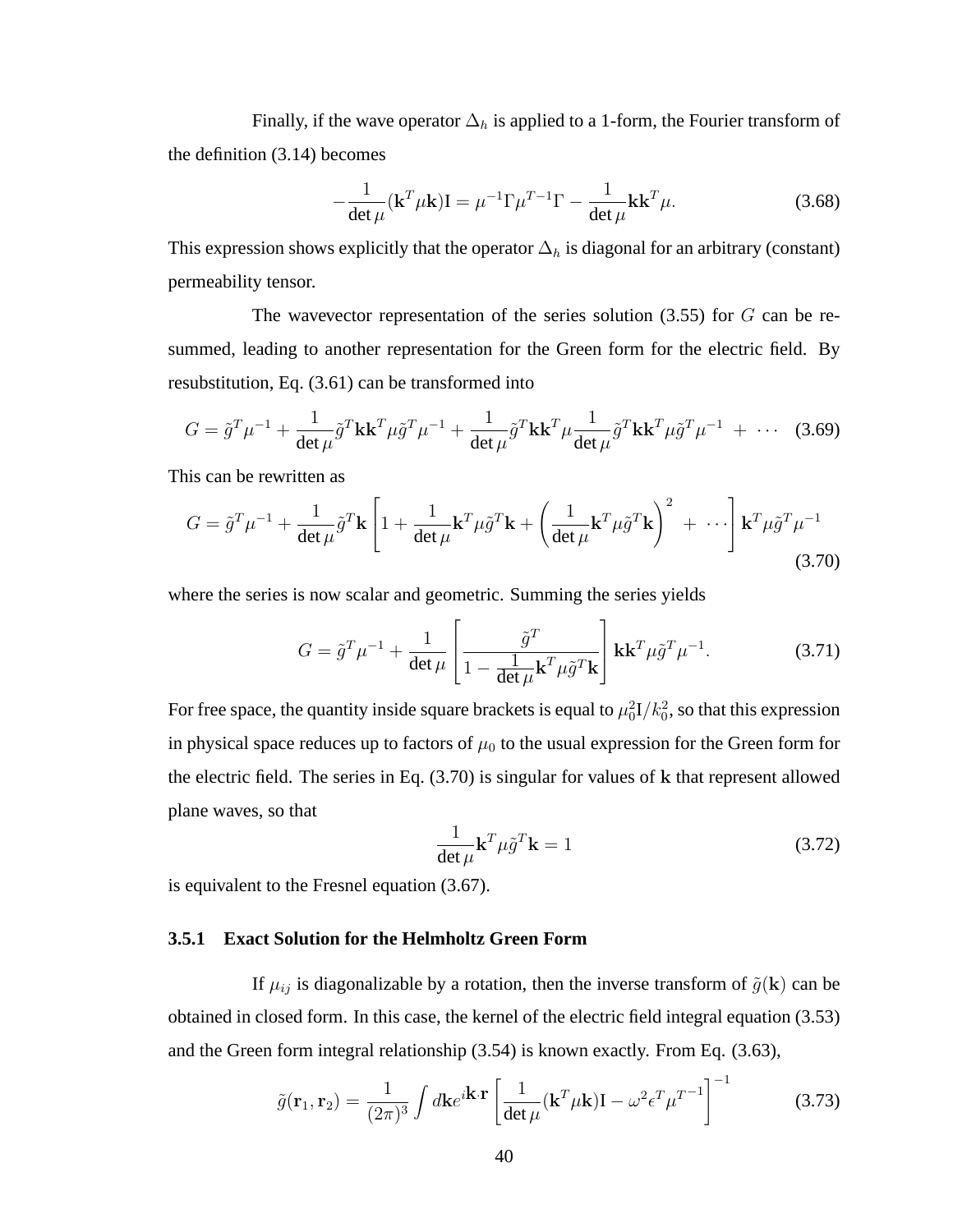where  $\mathbf{r} = \mathbf{r}_1 - \mathbf{r}_2$ . By rotating the coordinate system so that  $\mu_{ij}$  is diagonal and performing a further change of variables such that  $k'^2 = \mathbf{k}^T \mu \mathbf{k} / (\det \mu)$ , this simplifies to

$$
\tilde{g}(\mathbf{r}_1, \mathbf{r}_2) = \frac{\det \mu}{(2\pi)^3} \int d\mathbf{k}' e^{i\mathbf{k}' \cdot \tilde{\mathbf{r}}} \left[ k'^2 \mathbf{I} - \omega^2 \epsilon^T \mu^{T-1} \right]^{-1}
$$
(3.74)

where  $\tilde{\mathbf{r}} =$  $\sqrt{\det \mu} (\hat{\mathbf{x}}x/\sqrt{\mu_1} + \hat{\mathbf{y}}y/\sqrt{\mu_2} + \hat{\mathbf{z}}z/\sqrt{\mu_3})$ . Here, x, y, and z are the components of r and  $\mu_1$ ,  $\mu_2$ , and  $\mu_3$  are the eigenvalues of  $\mu_{ij}$ . I assume for convenience that the eigenvalues of  $\mu_{ij}$  are positive and real. Rotating k' so that  $k'_z$  is in the  $\tilde{\mathbf{r}}$  direction, we obtain

$$
\tilde{g}(\mathbf{r}_1, \mathbf{r}_2) = \frac{\det \mu}{(2\pi)^3} \int k'^2 \sin \theta \, dk' \, d\theta \, d\phi \, e^{ik'\tilde{r}\cos\theta} \left[ k'^2 \mathbf{I} - \omega^2 \epsilon^T \mu^{T-1} \right]^{-1} \tag{3.75}
$$

where  $\theta$  and  $\phi$  are the angles associated with **k**'. By integrating the angles,

$$
\tilde{g}(\mathbf{r}_1, \mathbf{r}_2) = \frac{\det \mu}{4i\pi^2 \tilde{r}} \int k' dk' \left( e^{ik'\tilde{r}} - e^{-ik'\tilde{r}} \right) \left[ k'^2 \mathbf{I} - \omega^2 \epsilon^T \mu^{T-1} \right]^{-1}.
$$
 (3.76)

The remaining k' integration can be performed if  $\epsilon^T \mu^{T-1}$  has a square root.

The matrix  $\epsilon^T \mu^{T-1}$  is not in general diagonalizable (see Ref. [9]), but it has a Jordan normal form  $SJS^{-1}$ . Consider one of the Jordan blocks of J, corresponding to the eigenvalue  $ae^{ib}$  where a and b are positive and real. For this block, I construct the square root

$$
\begin{bmatrix}\nae^{ib} & 1 & & & \\
& \ddots & \ddots & & \\
& & \ddots & 1 & \\
& & & ae^{ib}\n\end{bmatrix}^{1/2} = \pm \begin{bmatrix}\n\sqrt{a}e^{ib/2} & 1/(2\sqrt{a}e^{ib/2}) & & \\
& \ddots & \ddots & \ddots \\
& & & 1/(2\sqrt{a}e^{ib/2}) \\
& & & \sqrt{a}e^{ib/2}\n\end{bmatrix}
$$
\n(3.77)

where the sign is chosen so that Re $\{\pm\sqrt{a}e^{ib/2}\}\$ is positive. As with the case that  $\epsilon^T\mu^{T-1}$  is diagonalizable, the other root can be discarded by causality. (If the eigenvalues of  $\mu_{ij}$  are not positive and real, then determination of the outgoing solution is more difficult since  $\tilde{r}$ also becomes complex and nonunique.) The right–hand side of (3.77) exists since  $\epsilon_{ij}$  and  $\mu_{ij}$  are by assumption invertible, so that  $\epsilon^T \mu^{T-1}$  has no zero eigenvalues.

By proceeding in this manner for each block of  $J$ , I construct  $J^{1/2}$ , so that  $K = \omega SJ^{1/2}S^{-1}$  is a square root of  $\omega^2 \epsilon^T \mu^{T-1}$ . Equation (3.76) then becomes

$$
\tilde{g}(\mathbf{r}_1, \mathbf{r}_2) = \frac{\det \mu}{8i\pi^2 \tilde{r}} \int_0^\infty dk' \left( e^{ik'\tilde{r}} - e^{-ik'\tilde{r}} \right) \left[ \left( k'\mathbf{I} - K \right)^{-1} + \left( k'\mathbf{I} + K \right)^{-1} \right]. \tag{3.78}
$$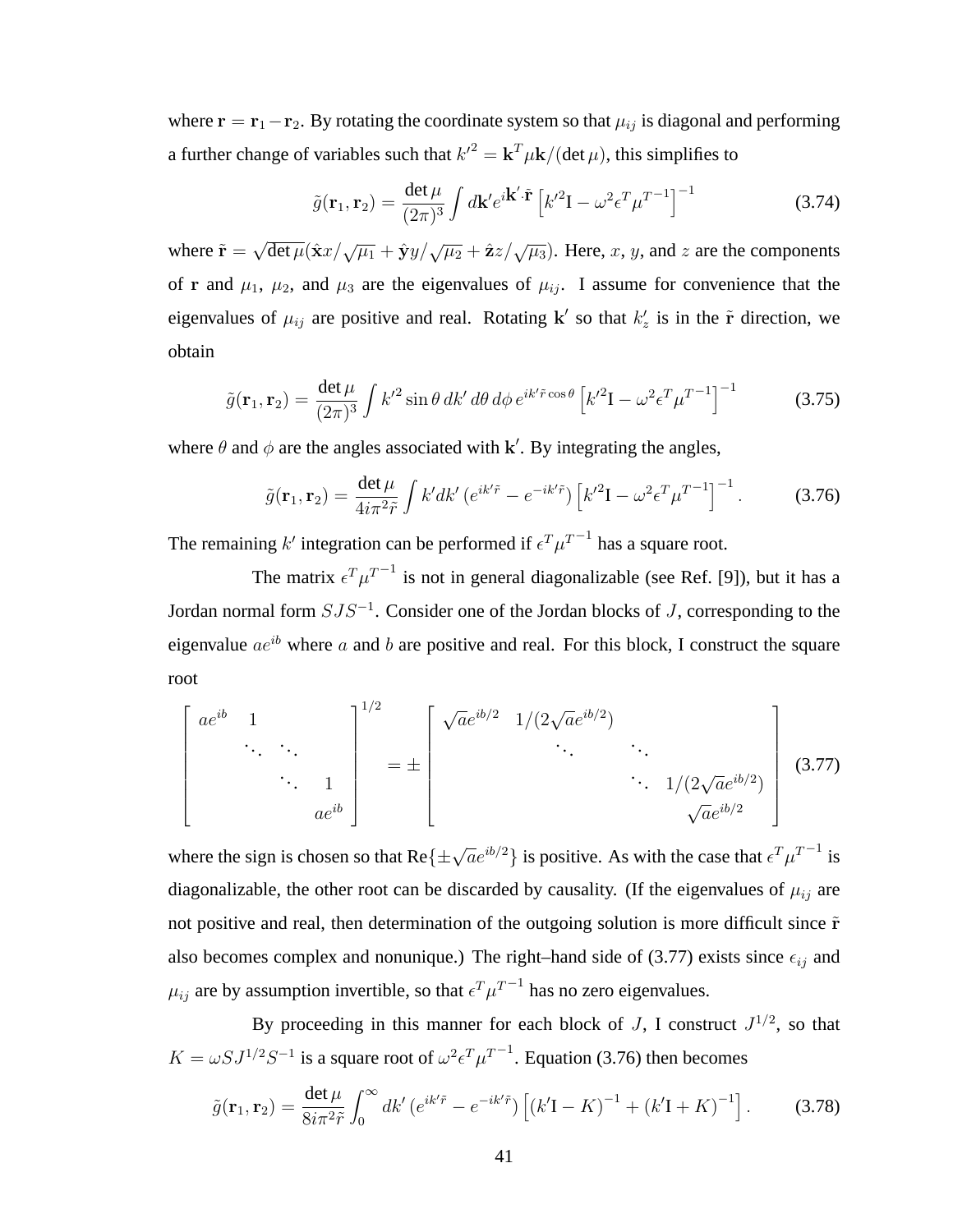This can be rewritten as

$$
\tilde{g}(\mathbf{r}_1, \mathbf{r}_2) = \frac{\det \mu}{8i\pi^2 \tilde{r}} \int_{-\infty}^{\infty} dk' e^{ik'\tilde{r}} \left[ \left( k'\mathbf{I} - K \right)^{-1} - \left( k'\mathbf{I} + K \right)^{-1} \right].
$$
 (3.79)

Since the eigenvalues of  $K$  have positive real part, the second term can be discarded by causality, and the final result is

$$
\tilde{g}(\mathbf{r}_1, \mathbf{r}_2) = (\det \mu) \frac{e^{iK\tilde{r}}}{4\pi\tilde{r}}
$$
\n(3.80)

for the transposed Helmholtz Green form with a radiation boundary condition. This can be seen to be a direct generalization of the free space scalar Green function  $e^{ikr}/(4\pi r)$ .

The matrix exponential in Eq. (3.80) can be computed in closed form from the Jordan normal form of K, so that  $\tilde{g}$  can be obtained explicitly. There are three possible cases for the normal form J, depending on the number of unique eigenvalues. If there is only one unique eigenvalue  $ae^{ib}$ , then  $J^{1/2}$  can be written as

$$
J^{1/2} = \begin{bmatrix} m & 1/(2m) \\ m & 1/(2m) \\ m \end{bmatrix}
$$
 (3.81)

where  $m = \pm$  $\sqrt{a}e^{ia/2}$  with the sign chosen as described above. The transposed Helmholtz Green form then has components

$$
\tilde{g} = (\det \mu) \frac{e^{im\tilde{r}}}{4\pi \tilde{r}} S \begin{bmatrix} 1 & 1/(2m) & 1/(8m^2) \\ & 1 & 1/(2m) \\ & & 1 \end{bmatrix} S^{-1}.
$$
 (3.82)

If  $\epsilon^T \mu^{T-1}$  has two unique eigenvalues,  $a_1 e^{ib_1}$  with multiplicity two and  $a_2 e^{ib_2}$  with multiplicity one, then  $\overline{r}$  $\overline{a}$ 

$$
J^{1/2} = \begin{bmatrix} m_1 & 1/(2m_1) \\ m_1 & \\ m_2 \end{bmatrix}
$$
 (3.83)

where  $m_1 = \pm \sqrt{a_1}e^{ia_1/2}$  and  $m_2 = \pm \sqrt{a_2}e^{ia_2/2}$  with the signs chosen individually so that  $m_1$  and  $m_2$  both have positive real part. In this case,  $\tilde{g}$  becomes

$$
\tilde{g} = (\det \mu) \frac{1}{4\pi \tilde{r}} S \left[ \begin{array}{ccc} e^{im_1 \tilde{r}} & e^{im_1 \tilde{r}} / (2m_1) \\ e^{im_1 \tilde{r}} & e^{im_2 \tilde{r}} \end{array} \right] S^{-1}.
$$
 (3.84)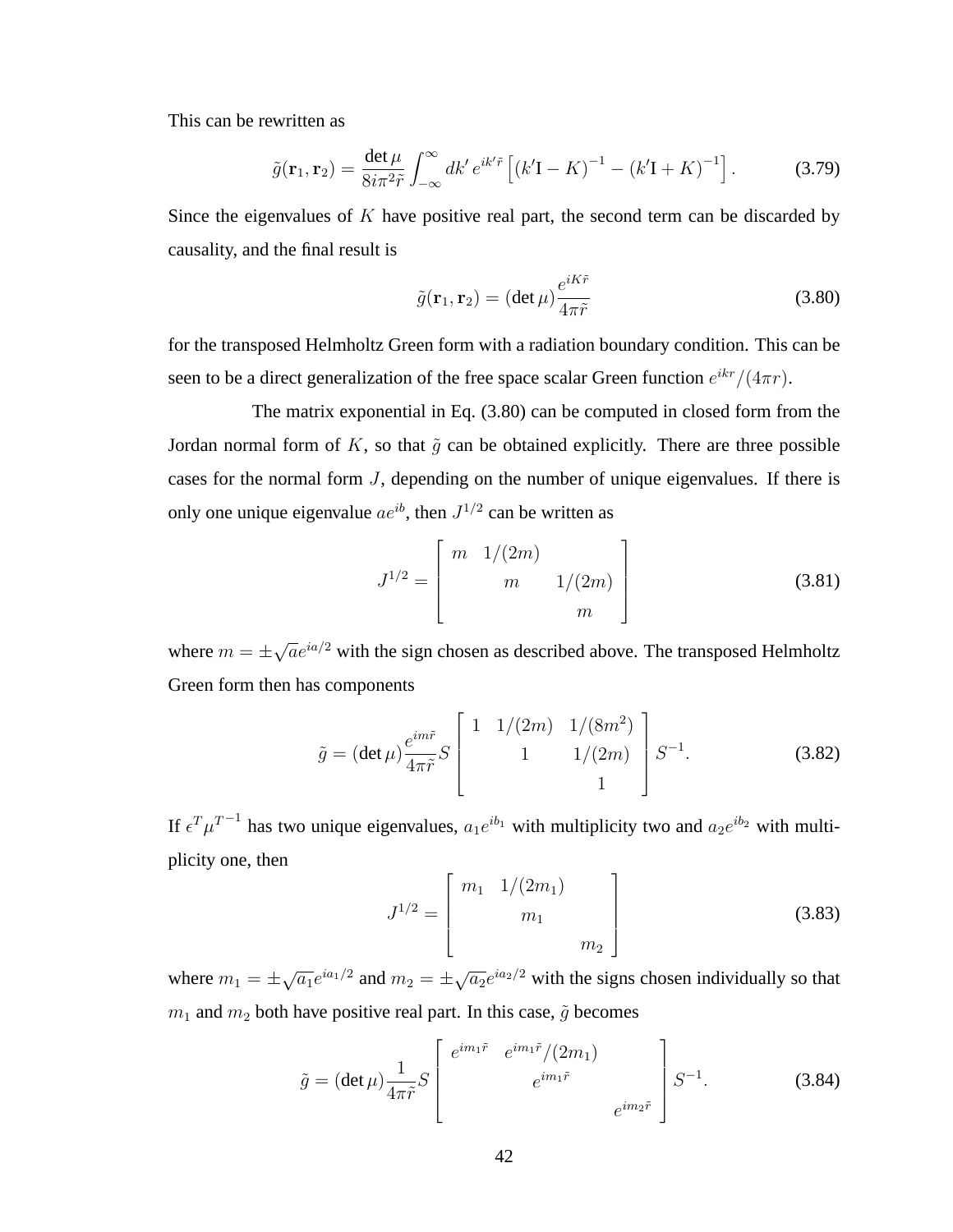Finally, if  $\epsilon^T \mu^{T-1}$  has three unique eigenvalues, there is a coordinate system for which  $\epsilon^T \mu^{T-1}$  is diagonal. In that coordinate system, we have that

$$
\tilde{g} = (\det \mu) \frac{1}{4\pi \tilde{r}} \begin{bmatrix} e^{im_1 \tilde{r}} & & \\ & e^{im_2 \tilde{r}} & \\ & & e^{im_3 \tilde{r}} \end{bmatrix} \tag{3.85}
$$

where  $m_1$ ,  $m_2$ , and  $m_3$  are the square roots of the eigenvalues with positive real part.

As we have just seen, if  $\epsilon^T \mu^{T-1}$  is diagonal, then  $\tilde{g}$  is also diagonal. For symmetric or hermitian  $\epsilon_{ij}$  and  $\mu_{ij}$ , this is equivalent to the simultaneous diagonalizability of  $\epsilon_{ij}$  and  $\mu_{ij}$ . A commonly encountered type of medium for which  $\epsilon^T \mu^{T-1}$  is diagonal is a biaxial material, which is a homogeneous, magnetically isotropic medium such that the permittivity tensor has unique eigenvalues. For convenience, I scale G by a factor of  $\mu_0$ and g by a factor of  $\mu_0^2$ . If the coordinates system is transformed so that the permittivity tensor is diagonal with eigenvalues  $\epsilon_i$ , then  $g(\mathbf{k})$  has the diagonal components

$$
g_{ii}(\mathbf{k}) = \frac{1}{k^2 - k_{0i}^2}
$$
 (3.86)

where  $k_{0i} = \omega \sqrt{\epsilon_i \mu_0}$  and other elements vanish. In physical space,

$$
g(\mathbf{r}_1, \mathbf{r}_2) = \frac{e^{ik_{01}r}}{4\pi r} dx_1 \otimes dx_2 + \frac{e^{ik_{02}r}}{4\pi r} dy_1 \otimes dy_2 + \frac{e^{ik_{03}r}}{4\pi r} dz_1 \otimes dz_2 \tag{3.87}
$$

where  $r = |\mathbf{r}_1 - \mathbf{r}_2|$ . The representation (3.71) of the Green form for the electric field becomes  $\overline{a}$ !<br>.

$$
G = g + \left(\frac{g}{1 - \mathbf{k}^T g \mathbf{k}}\right) \mathbf{k} \mathbf{k}^T g
$$
 (3.88)

and the Fresnel equation can be written as  $\mathbf{k}^T g \mathbf{k} = 1$  for a biaxial medium.

## **3.6 Summary**

In order to conveniently represent macroscopic electromagnetic properties of a medium, I have defined anisotropic Hodge star operators in which the permittivity and permeability tensors of the medium are embedded. The use of these operators along with other tools of the calculus of differential forms makes expressions concise and simplifies manipulations. Because the physical meaning of a quantity is contained in the degree of the differential form, rather than in the type of derivative operator acting on it, a few general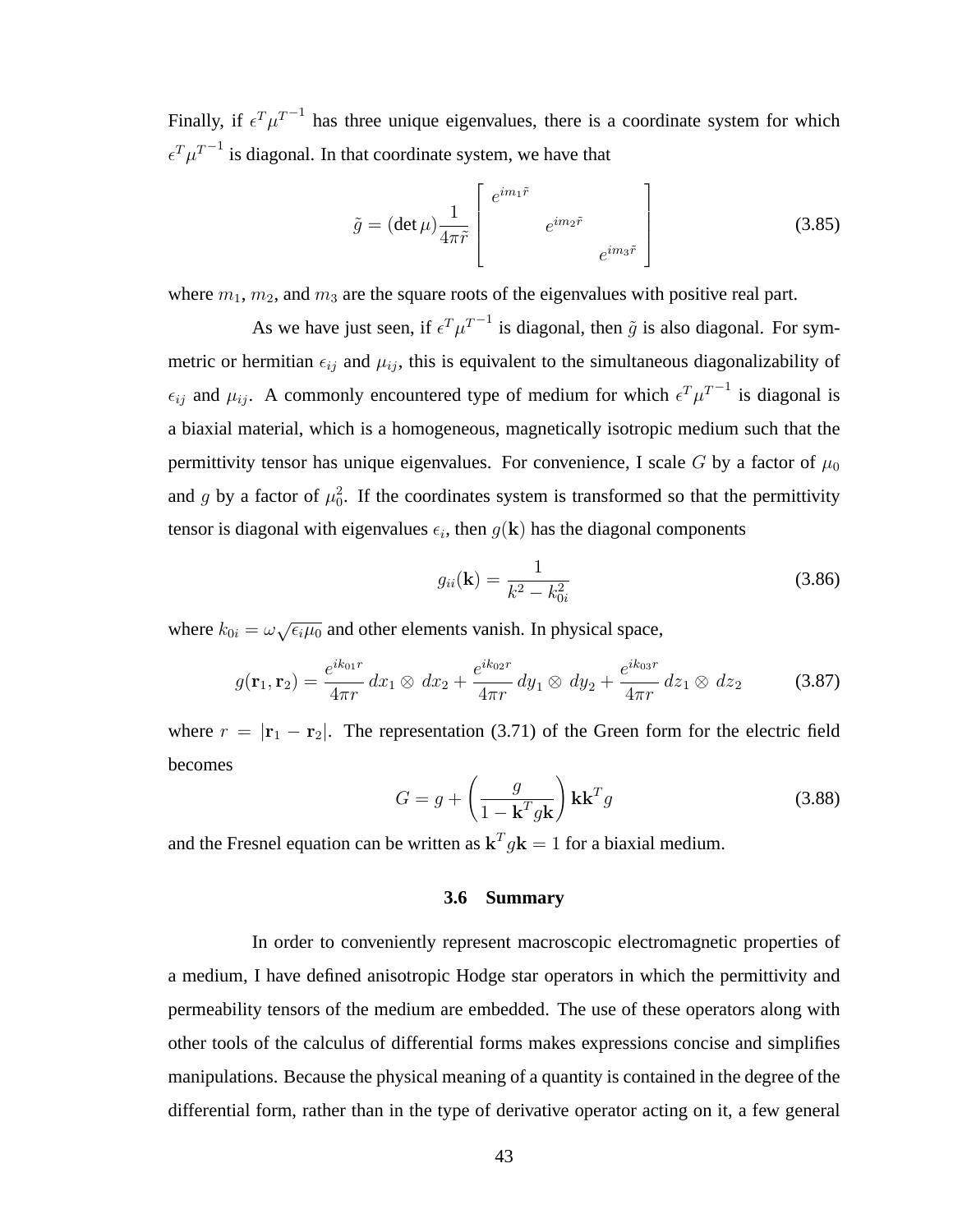properties and theorems suffice for the derivations given in this chapter. This strength is also a weakness, since final expressions with many exterior derivatives and star operators are impossible to interpret physically without knowing the degrees of the differential forms involved and keeping track of changes in degree as operators are applied. For derivations such as those performed in this chapter, however, differential forms are ideal.

The use of electric and magnetic star operators to express the constitutive relations leads to a natural generalization of the free space scalar Green function, which I have called the Helmholtz Green form. The main result of this chapter is an integral equation connecting the Helmholtz Green form to the Green form for the electric field. This integral equation extends to complex media the well–known construction of the free space tensor Green function from the scalar Green function. The Helmholtz Green form with a radiation boundary condition can be obtained exactly in physical space for a homogeneous medium with diagonalizable permittivity tensor, and is essentially equivalent to the scalar Green function for an isotropic, magnetically homogeneous medium. Also obtained is an integral equation for the electric field in terms of the Helmholtz Green form, which will be examined in greater detail in the next chapter.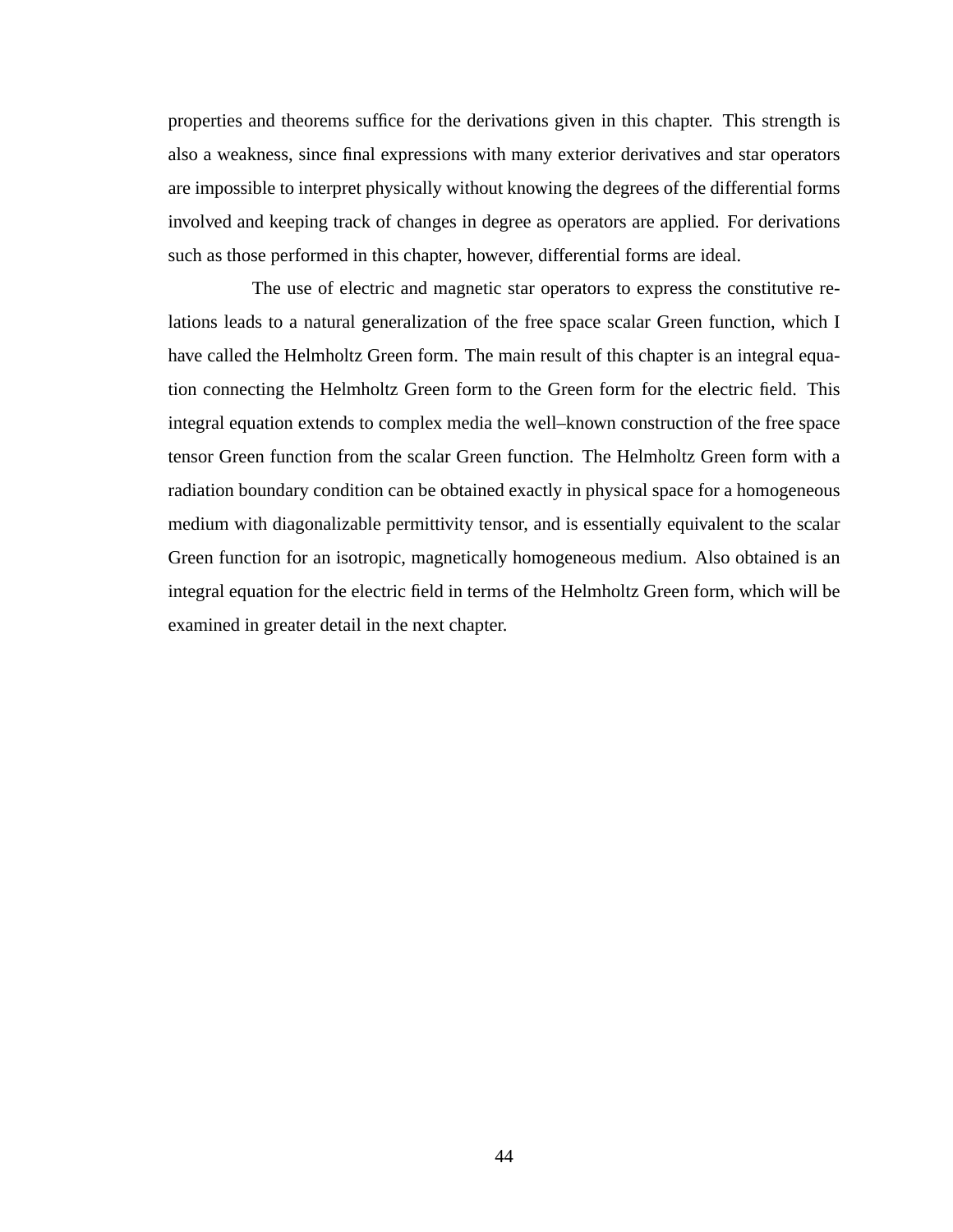### Chapter 4

# **ELECTRIC FIELD INTEGRAL EQUATION**

The integral equation obtained in the previous chapter for the electric field in terms of sources, field boundary values, and the Helmholtz Green form,

$$
E = i\omega \int_{V} \tilde{\star}_{h}\tilde{g} \wedge J - \int_{V} \tilde{\star}_{h}d\star_{h}d\tilde{g} \wedge E + \int_{\partial V} (\tilde{\star}_{h}\tilde{g} \wedge \tilde{\star}_{h}dE + \star_{h}d\tilde{\star}_{h}\tilde{g} \wedge E) \tag{4.1}
$$

is valid for an arbitrarily anisotropic, inhomogeneous medium. If boundary conditions are such that the surface integral term can be neglected, this is a Fredholm integral equation of the second kind. The integral equation may be useful as a basis for numerical methods for computing scattered fields or could provide theoretical insights for various problems if exact or asymptotic solution methods can be found. In this chapter, I examine this integral equation, its possible applications, and relationship to other representations for the electric field in free space and complex media.

Section 4.1 outlines possible applications of this integral equation and presents arguments as to problems for which it may be superior to the usual integral equation methods. In Sec. 4.2, the standard free space expression for the electric field in terms of a scalar Green function is manipulated into a form such that the integral equation (4.1) can be seen to be a direct generalization. A principal value interpretation for the volume integration of (4.1) is vital to its numerical evaluation. This is considered further in Sec. 4.3.

For clarity, coordinate dependence will be suppressed in nearly all expressions. Integrals are over the  $r_1$  coordinates unless otherwise noted. Any quantity under an integral which is not a double form will depend on the  $r_1$  coordinates. Operators under integrals generally act on the  $r_1$  coordinates. Those few operators appearing outside of integrals generally operate on quantities which are not double forms, and so there is no ambiguity.

## **4.1 Applications**

For a given geometry, medium, and boundary condition, the integral equation  $(4.1)$  can be applied directly only if the Helmholtz Green form g is known. As noted in the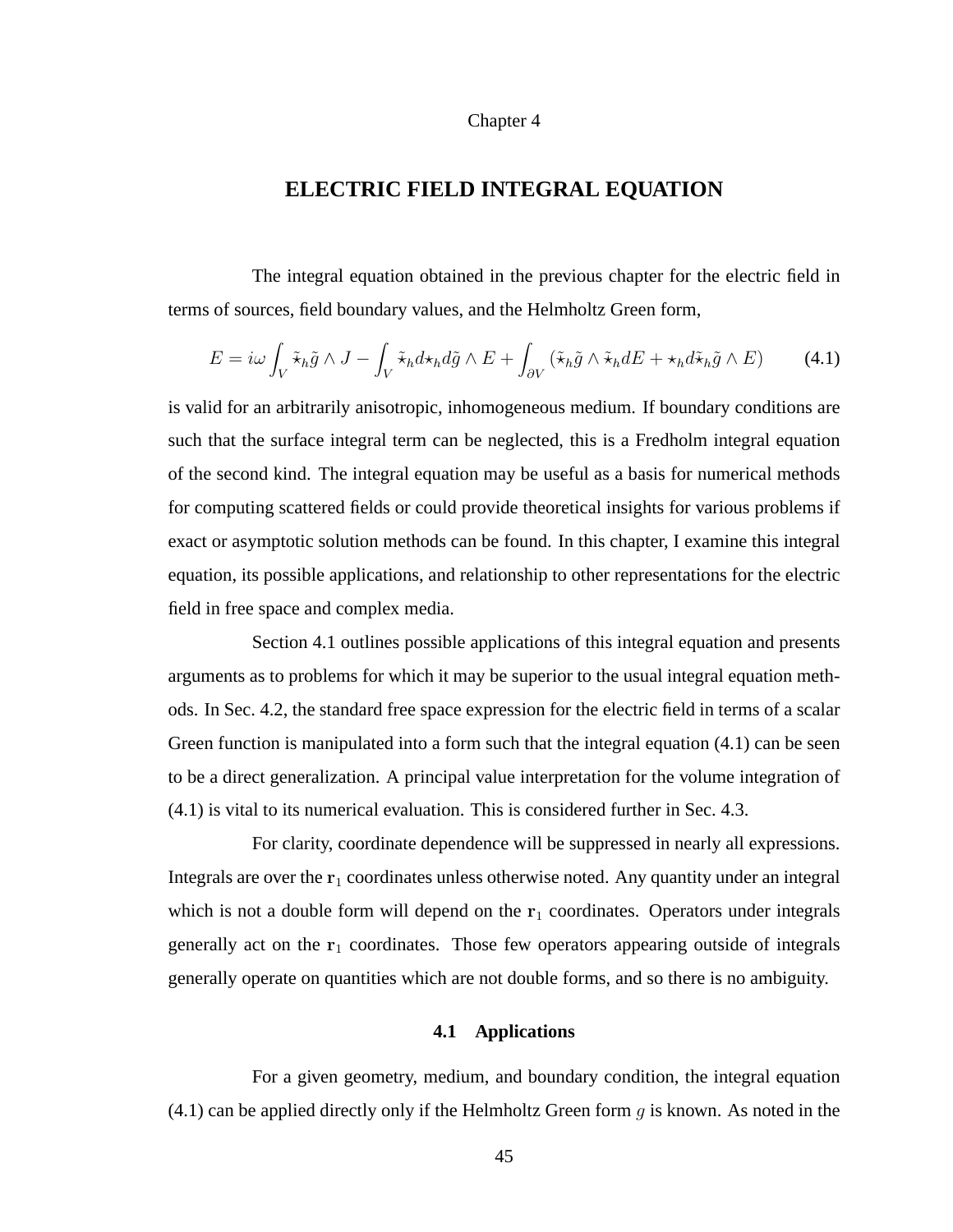previous chapter, the Helmholtz Green form can be found in closed form for an unbounded, homogeneous, anisotropic medium. For an electrically inhomogeneous, isotropic medium, the defining equation for the Helmholtz Green form essentially reduces to the usual scalar Helmholtz equation. These two classes of media include many of the types of problems which are of interest in applications, and will be discussed further in this section.

There are media which do not fall into these two groups, such as isotropic, magnetically inhomogeneous media and materials which are both anisotropic and homogeneous. The former case can be treated by duality, thereby reducing the problem to that of an electrically inhomogeneous medium. Media with spatially varying properties as well as anisotropy might be subdivided by types of symmetry, and methods of solving for the Helmholtz Green form based on the symmetries of the medium then sought.

### **4.1.1 Homogeneous Media**

For an unbounded, homogeneous, anisotropic medium with a radiation boundary condition, the exact solution (3.80) for the Helmholtz Green form leads to a closed form representation of the kernel of (4.1). If the radiation boundary condition is of the form of (3.30), the surface contribution of vanishes as well, so that (4.1) can in principle be employed to solve for the electric field due to a given source. For a bounded region, a solution for the Helmholtz Green form satisfying an appropriate boundary condition would be required in order to apply the integral equation.

Previous integral equation methods for scattering by electrically anisotropic media rely on the use of an equivalent source which depends on the electric field. For such media, the electric field satisfies

$$
(-\star d\star d + k_0^2)E = -i\omega\mu_0 \star J - \omega^2\mu_0 \star \star_e{}^{\prime}E
$$
\n(4.2)

where  $k_0^2 = \omega^2 \mu_0 \epsilon_0$  and  $\star_e'$  is defined similarly to  $\star_e$  but with the permittivity taken to be  $\epsilon_{ij}(\mathbf{r}) - \epsilon_0 \delta_{ij}$ . For a homogeneous, isotropic medium, the results of Sec. 3.2 for the electric field in terms of the Green form  $G$  simplify to [3]

$$
E = i\omega\mu_0 \int_V G_0 \wedge J + \int_{\partial V} (G_0 \wedge \star dE + \star dG_0 \wedge E) \tag{4.3}
$$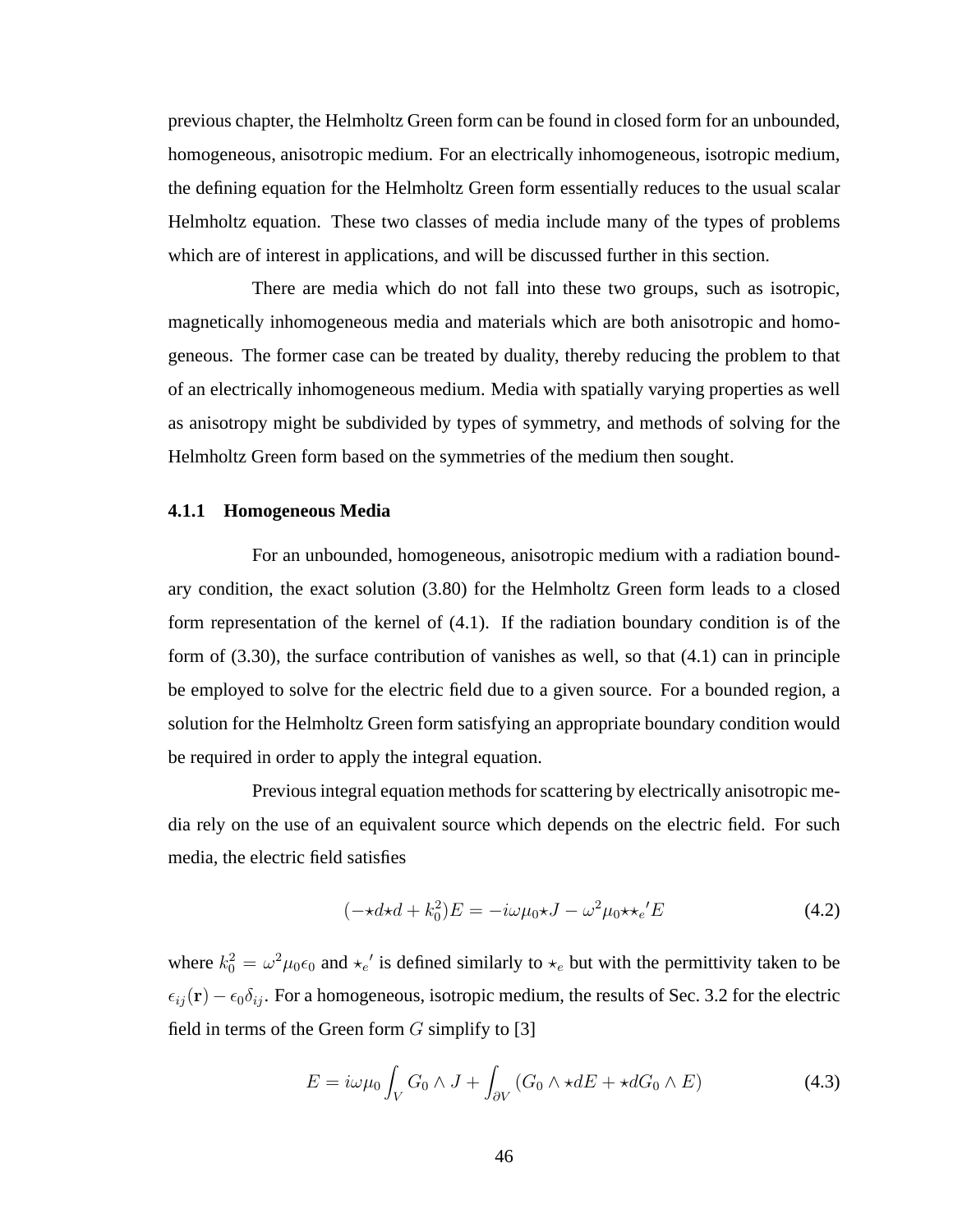where  $G_0$  is the double 1  $\otimes$  1 form given by

$$
G_0 = \left(1 + \frac{1}{k_0^2} d\star d\star\right) g_0 I. \tag{4.4}
$$

The equivalent source of Eq. (4.2) can be written  $J' = J - i\omega \star_e' E$ , so that the electric field satisfies the integral equation

$$
E = i\omega\mu_0 \int_V G_0 \wedge J - i\omega \int_V G_0 \wedge \star_e' E \tag{4.5}
$$

assuming boundary conditions such that the surface term vanishes. This integral equation has long been used as a numerical method for computation of fields in electrically anisotropic and inhomogeneous media [57, 58]. The first term on the right (the "incident field") becomes equal to the exact electric field as  $\epsilon_{ij}(\mathbf{r})$  approaches  $\epsilon_0 \delta_{ij}$ . Thus, for small anisotropy, (4.5) can be solved efficiently by using the first few terms of the Neumann series solution. For large anisotropy, the integral equation is more difficult to deal with.

For an electrically anisotropic medium, Eq. (4.1) can be simplified to

$$
E = i\omega\mu_0 \int_V g \wedge J - \int_V \star d\star d\star g \wedge E. \tag{4.6}
$$

For a biaxial medium with radiation boundary conditions, the incident field term gives the exact electric field if J represents a plane current oriented perpendicular to any of the three principal axes of the permittivity tensor. The corresponding term of (4.5) can produce the exact electric field for a plane wave propagating in at most one direction. In this sense, the incident field term of (4.6) is a more accurate approximation to the true electric field. In effect, the incident field term of (4.5) approximates the wave surface of the medium by a single sphere of radius  $k_0$ , while the incident field term of (4.6) implies a wave surface consisting of three spheres of radii  $k_{01}$ ,  $k_{02}$ , and  $k_{03}$ . The true wave surface consists of two sheets with portions lying near each of these three spheres [7]. This may lead to an advantage when solving (4.6) numerically for the case of large anisotropy.

### **4.1.2 Inhomogeneous Media**

As discussed in Sec. 3.4, finding the Helmholtz Green form for an electrically inhomogeneous, isotropic medium reduces to the determination of the Green function  $g_s$  for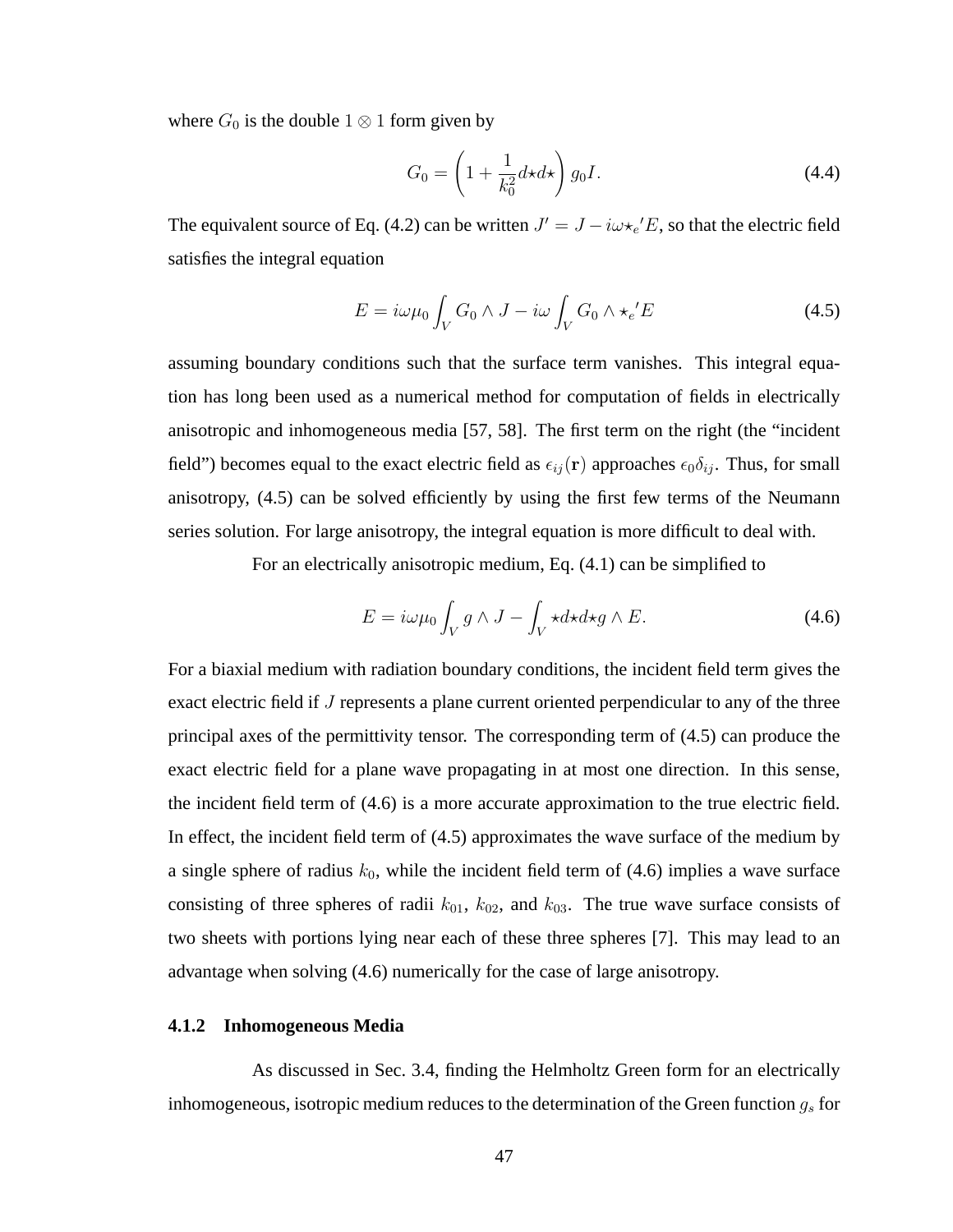the scalar Helmholtz equation. Thus, the integral equation (4.1) connects the scalar Green function for media of this type with the scattering problem for the electric field  $E$ , so that exact or asymptotic results for vector scattering can be obtained from a knowledge of the scalar scattering. Exact solutions for the scalar Green function are known for media with certain types of permittivity profiles; examples are given in Sec. 3.4. These solutions in turn yield exact representations for the kernel of the electric field integral equation (4.1). For a general permittivity profile, a numerical solution to the scalar problem could be employed to approximate the kernel of (4.1).

For a medium with slowly varying permittivity, the integral equation (4.1) may be more efficient as a solution method than the usual integral equation (4.5). In order to demonstrate this, we begin with the wave equation for the electric field in the form

$$
[\Delta + k^2(\mathbf{r})]E = -i\omega\mu_0 \star J + d\star d\star E. \tag{4.7}
$$

Gauss's law requires that

$$
\rho = d\epsilon(\mathbf{r}) \star E
$$
  
=  $(d\epsilon) \wedge \star E + \epsilon d \star E.$ 

If the spatial variation of the permittivity is much slower than the change in phase of the electric field, then the first term on the right–hand side of this expression can be neglected and we have that  $d \star E \simeq \rho/\epsilon$ . Equation (4.7) then shows that each component of the electric field in the slowly varying approximation satisfies the Helmholtz equation

$$
[\Delta + k^2(\mathbf{r})]E = -i\omega\mu_0 \star J'
$$
\n(4.8)

where  $J' = J - \star d \star [\rho/(\mathrm{i} \omega \mu_0 \epsilon)]$ . It would therefore be expected that the electric field can be approximated by an expression of the form  $E = i\omega\mu_0 \int g \wedge J'$ . This is indeed the case, as will be seen below.

Using the results of Sec. 3.3 specialized to an isotropic, magnetically homogeneous medium, we have from (3.49) that

$$
E = i\omega\mu_0 \int_V g \wedge J - \int_V g \wedge \star d\star d\star E + \int_{\partial V} [g \wedge \star dE + \star dg \wedge E + (\star d\star g) \star E - \star g (\star d\star E)] \tag{4.9}
$$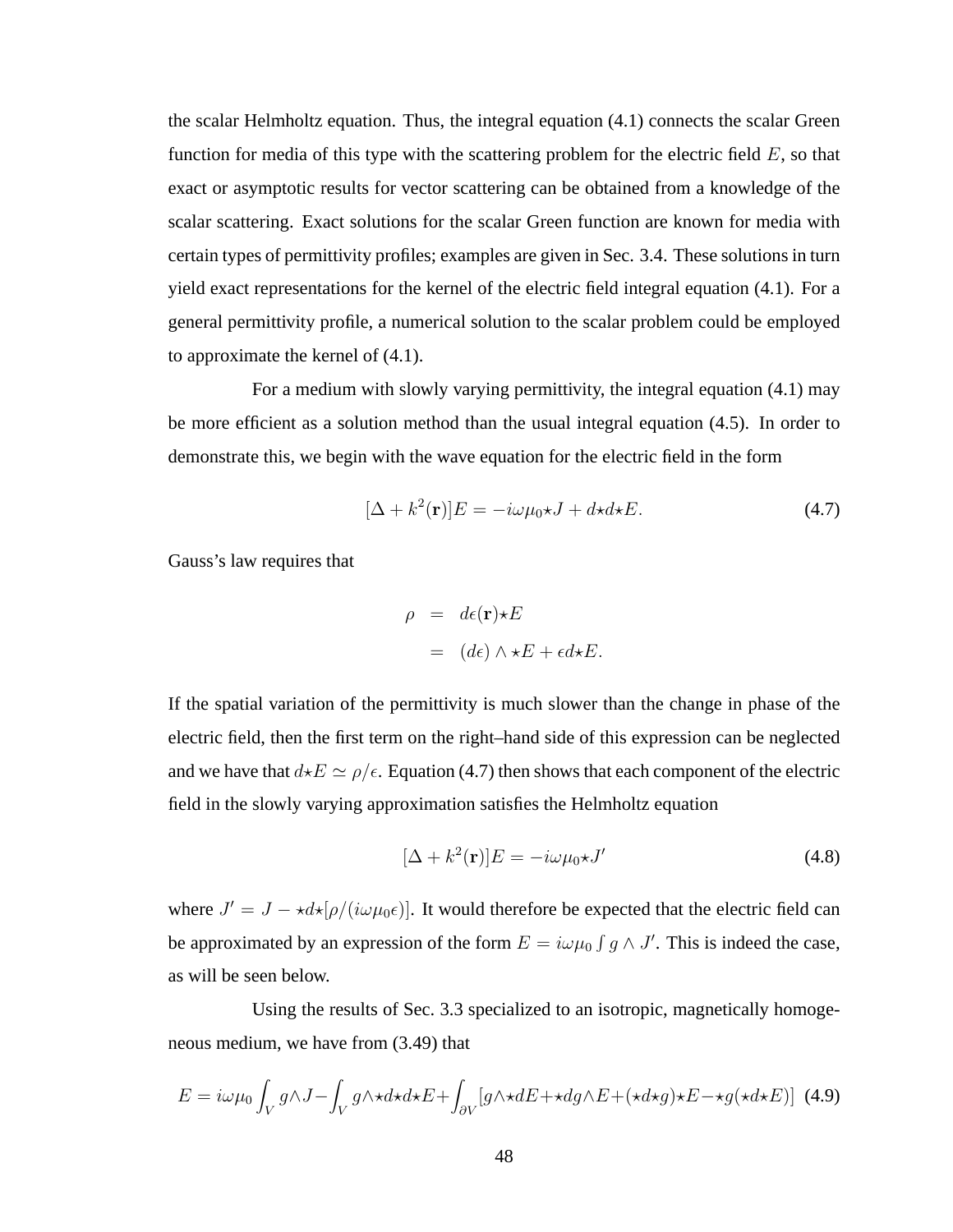where g is equal to  $g_sI$  with I the unit 1  $\otimes$  1 form. Integrating the second term on the right by parts yields

$$
E = i\omega\mu_0 \int_V g \wedge J + \int_V (\star d\star g) d\star E + \int_{\partial V} [g \wedge \star dE + \star dg \wedge E - (\star d\star g) \star E] \tag{4.10}
$$

Using Gauss's law and integration by parts, this can be rewritten as

$$
E = i\omega\mu_0 \int_V g \wedge J' + \int_V (\star d\star g) \left( \frac{d\epsilon}{\epsilon} \wedge \star E \right) + \int_{\partial V} [g \wedge \star dE + \star dg \wedge E - (\star d\star g) \star E + (\star g) \star \rho/\epsilon]. \tag{4.11}
$$

The first two terms of the surface contribution are zero for magnetically conducting, electrically conducting, or radiation boundary conditions. For magnetically conducting boundary conditions, the third surface term vanishes approximately for a slowly varying medium, since  $d \star g = d \star E \simeq \rho / \epsilon$  and  $\rho = 0$  on the boundary, and the fourth term vanishes exactly. The third and fourth terms also do not contribute for radiation boundary conditions as well, since  $\rho = 0$  at infinity. If in addition to the magnetically conducting or radiation boundary condition the medium is homogeneous near the boundary or at infinity, all of the surface terms vanish identically. If the boundary terms vanish, we obtain the integral equation

$$
E = i\omega\mu_0 \int_V g \wedge J' + \int_V (\star d\star g) \left(\frac{d\epsilon}{\epsilon} \wedge \star E\right)
$$
 (4.12)

for the electric field. Note that J' can be written as  $J + \star d \star (1/k^2(\mathbf{r})) dJ$ , so that if the medium is homogeneous, then Eq. (4.12) is equivalent up to boundary contributions to the usual result for the electric field in terms of the free space scalar Green function.

If the wavelength is much smaller than the scale of spatial variation of the medium, then the electric field is given approximately by the first term on the right of  $(4.12)$ . The volume integral term of  $(4.12)$  involving the unknown field E contributes only a small correction to the total electric field. Determination of the unknown field  $E$  from the source  $J$  thus requires inversion of a well–conditioned integral operator. The series solution for the integral equation will be rapidly convergent as well. By contrast, for a medium which is slowly varying but not weakly inhomogeneous, the incident field term of the usual integral equation method,  $i\omega\mu_0$   $\int_V G_0 \wedge J$ , is a poor approximation to the true field. The free space Green form  $G_0$  contains no information about the variation of the permittivity of the medium. Because of this, the integral equation (4.12) should be superior to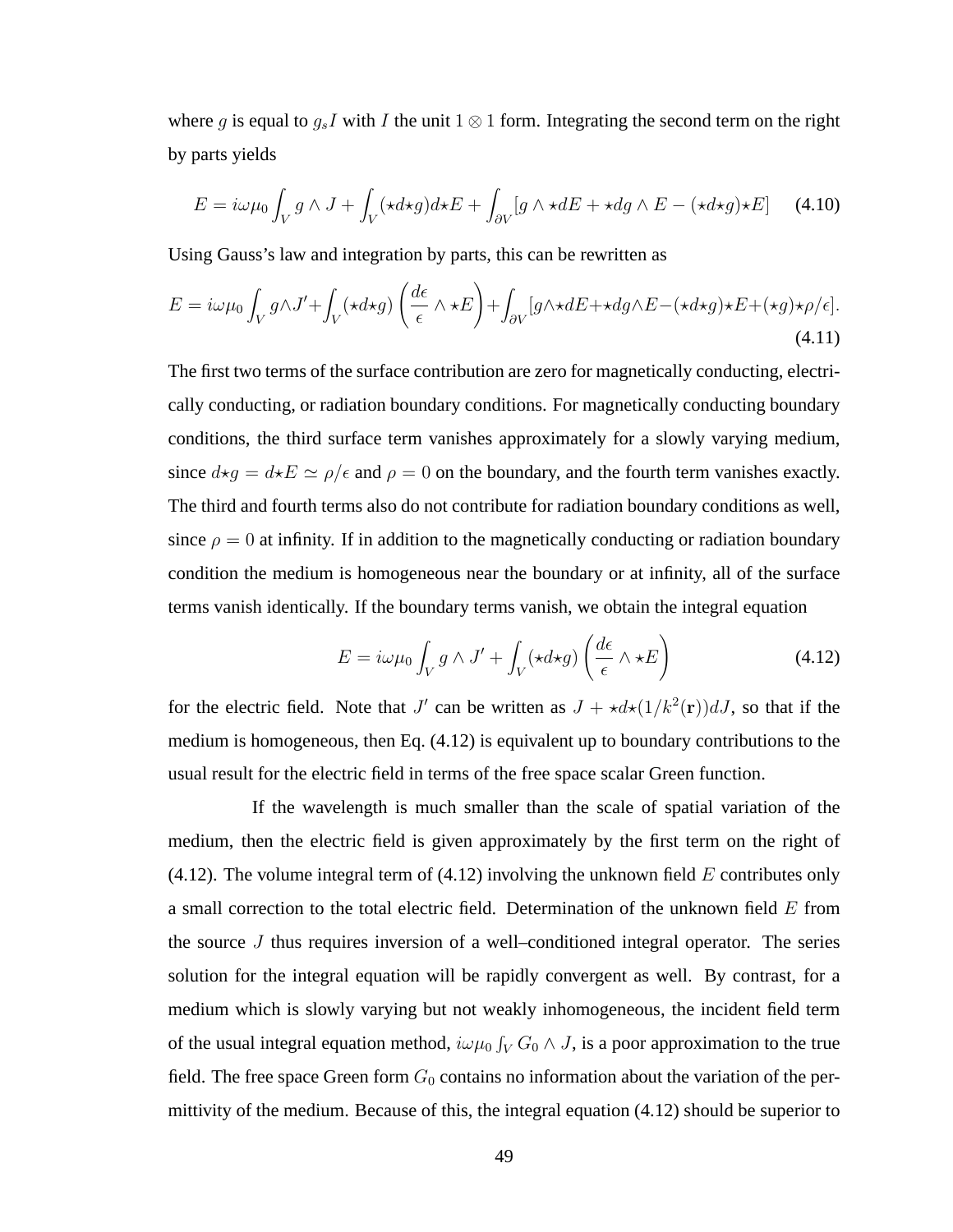the usual method for strongly varying dielectric profiles admitting an exact solution for the scalar Green function. Even for inhomogeneous media without an exact Green function, a two step approach in which the scalar Green function is first obtained numerically and Eq. (4.12) then solved to find the electric field could have advantage over direct use of the usual volume integral equation, since efficient computational methods for determination of the Green function for the scalar Helmholtz equation are available [19].

### **4.2 Correspondence with Free Space Results**

In this section, I show the relationship between the integral equation (4.1) and the well–known expression for the electric field in terms of the scalar Green function for an isotropic, homogeneous medium such as free space. In free space, the electric potential  $\phi$  in the Lorentz gauge  $\star d\star A = i\omega\epsilon_0\mu_0\phi$  satisfies

$$
(\Delta + k_0^2)\phi = -\star \rho/\epsilon_0 \tag{4.13}
$$

and the magnetic potential 1-form A satisfies

$$
(\Delta + k_0^2)A = -\mu_0 \star J \tag{4.14}
$$

where A is defined to be a 1-form such that  $B = dA$ ,  $\phi$  is a 0-form which satisfies  $E =$  $i\omega A - d\phi$ , and the constant  $k_0^2$  is equal to  $\omega^2 \epsilon_0 \mu_0$ .

These two expressions show that the electric potential and each component of A in rectangular coordinates obey a scalar Helmholtz equation of the form

$$
(\Delta + k_0^2)u(\mathbf{r}) = f(\mathbf{r}).\tag{4.15}
$$

In order to solve this differential equation, one defines a scalar Green function  $g_0$  such that

$$
(\Delta + k_0^2)g_0(\mathbf{r}_1, \mathbf{r}_2) = -\delta(\mathbf{r}_1 - \mathbf{r}_2). \tag{4.16}
$$

I will denote by  $M_0$  the differential operator on the left of this equation. From the definition of  $\Delta$ , if u is a 0-form, then  $\Delta u = \star d \star du$ . Using this result along with the product rule for the exterior derivative, we have for arbitrary 0-forms  $u_1$  and  $u_2$ ,

$$
\star u_1 \mathbf{M}_0 u_2 - \star u_2 \mathbf{M}_0 u_1 = u_1 d \star du_2 - u_2 \star d \star du_1
$$
  
= 
$$
d(u_1 \star du_2 - u_2 \star du_1).
$$
 (4.17)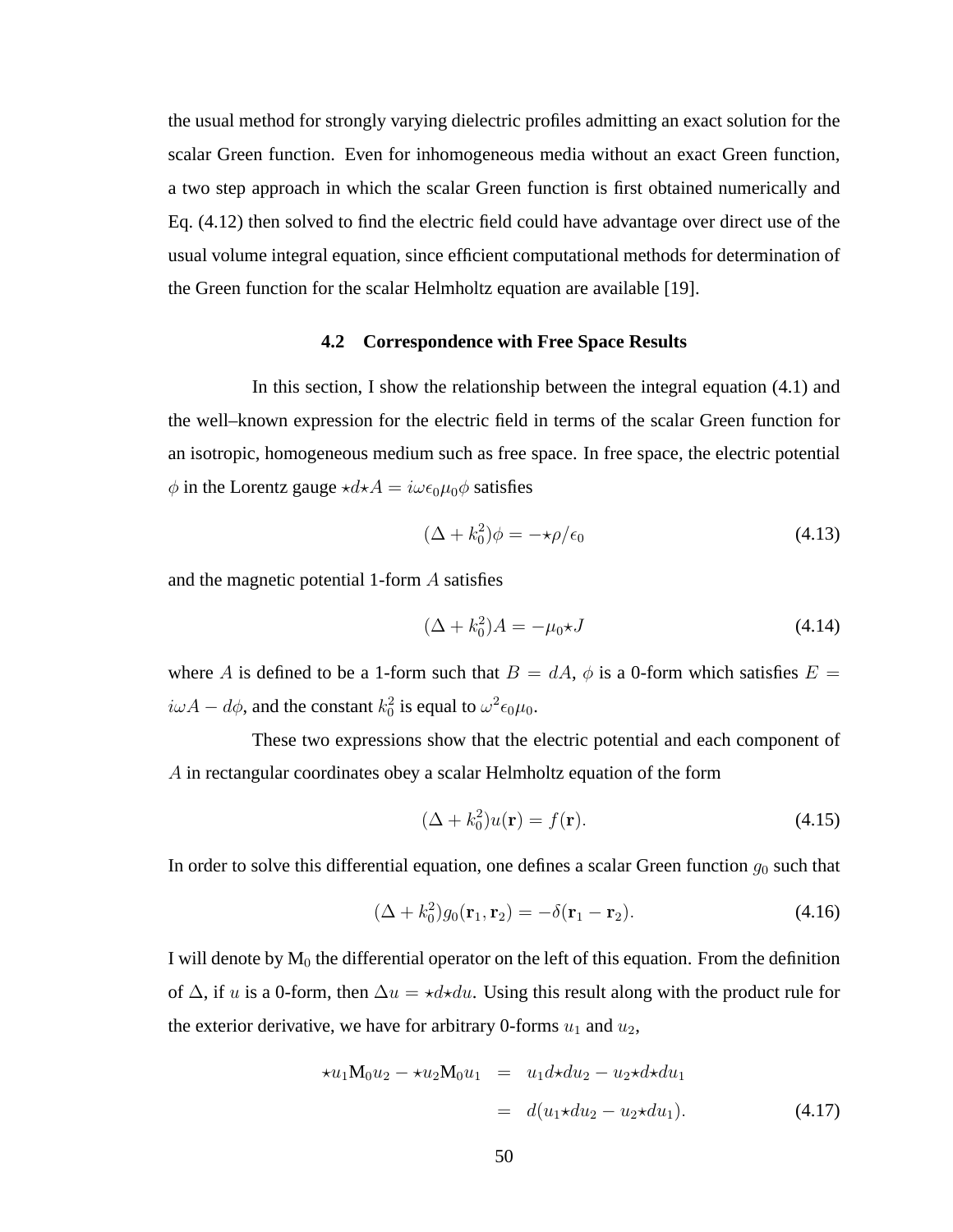This expression leads to a scalar form of Green's theorem for the operator  $M_0$ . By integrating  $(4.17)$  over a volume V and applying Stokes theorem, we obtain

$$
\int_{V} (\star u_1 \mathbf{M}_0 u_2 - \star u_2 \mathbf{M}_0 u_1) = \int_{\partial V} (u_1 \star du_2 - u_2 \star du_1).
$$
\n(4.18)

Setting  $u_1 = u(\mathbf{r}_1)$  and  $u_2 = g_0(\mathbf{r}_1, \mathbf{r}_2)$  in this expression yields the result

$$
u(\mathbf{r}_2) = -\int_{V_1} \star g_0(\mathbf{r}_1, \mathbf{r}_2) f(\mathbf{r}_1) + \int_{\partial V_1} \left[ u(\mathbf{r}_1) \star dg_0(\mathbf{r}_1, \mathbf{r}_2) - g_0(\mathbf{r}_1, \mathbf{r}_2) \star du(\mathbf{r}_1) \right]. \tag{4.19}
$$

Using this result, we can write that

$$
\phi = \int_{V} g_0 \rho / \epsilon_0 + \int_{\partial V} (g_0 \star d\phi - \phi \star dg_0) \tag{4.20}
$$

$$
A_i = \int_V \star g_0 \mu_0 J_i + \int_{\partial V} (g_0 \star dA_i - A_i \star dg_0) \tag{4.21}
$$

where the coordinate dependence is suppressed and the components  $A_i$  are treated as 0forms. The relationship  $E = i\omega A - d\phi$ , allows the electric field to be written in terms of (4.20) and (4.21), so that

$$
E = i\omega\mu_0 \int_V \star g_0 J_i - d \int_V g_0 \rho/\epsilon_0 + i\omega \int_{\partial V} (g_0 \star dA_i - A_i \star dg_0) - d \int_{\partial V} (g_0 \star d\phi - \phi \star dg_0)
$$
\n(4.22)

for the electric field in terms of the source J and the boundary values of  $\phi$  and A.

The expression (4.22) appears to be different from the isotropic reduction of (4.1), but I will demonstrate the equivalence of the two formulations. This can be done most conveniently by employing the intermediate step of expressing  $d\phi$  and A in terms of the Helmholtz Green form  $g$ , rather than the scalar Green function  $g_0$ . For free space, the definition (3.44) of the previous chapter can be simplified to

$$
(\Delta + k_0^2)g(\mathbf{r}_1, \mathbf{r}_2) = -\delta(\mathbf{r}_1 - \mathbf{r}_2)I
$$
\n(4.23)

where the derivative operator acts on the  $r_1$  coordinates and I is the unit double 1⊗1 forms. With this definition, g is equal to  $g_0I$ .

The relationship  $d_2g_0(\mathbf{r}_1, \mathbf{r}_2) = -\star_1 d_1 \star_1 g(\mathbf{r}_1, \mathbf{r}_2)$ , where subscripts on the operators indicate the coordinates on which the operators act, follows from the translational invariance of the free space Green function. Using this result together with (4.20) shows that  $d\phi$  can be written as

$$
d\phi = -\int_{V} (\star d\star g) \rho/\epsilon_0 - \int_{\partial V} \left[ (\star d\star g) \star d\phi - \phi \star d\star d\star g \right]. \tag{4.24}
$$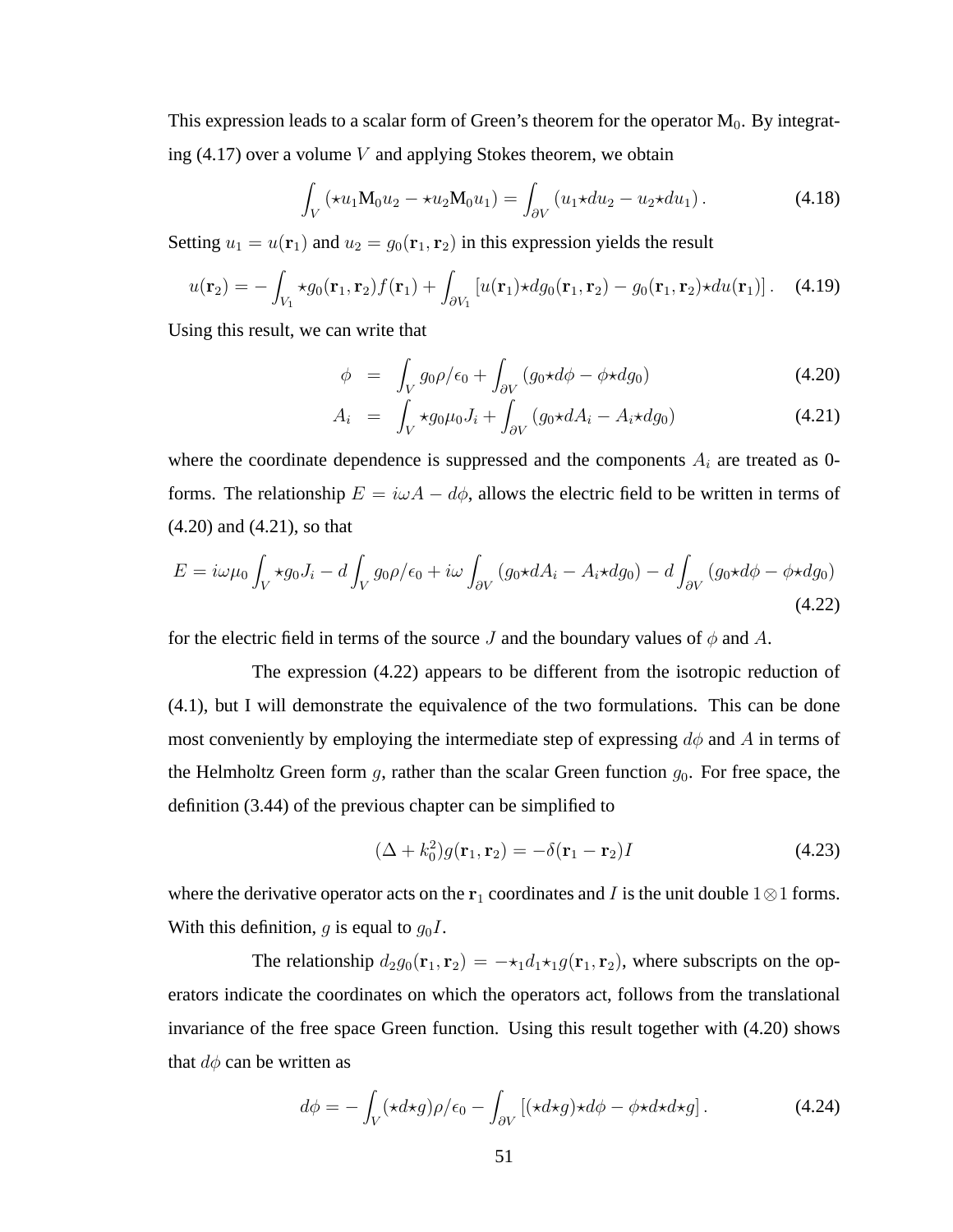The magnetic potential A satisfies Eq.  $(4.14)$ , which is similar in form to Eq.  $(3.43)$  of the previous chapter. The derivation of Sec. 3.3 therefore can be employed to show that

$$
A = \mu_0 \int_V g \wedge J + \int_{\partial V} \left[ g \wedge \star dA + \star dg \wedge A + (\star g) \star d\star A - (\star A) \star d\star g \right]. \tag{4.25}
$$

Combining this expression with (4.24) for  $d\phi$  shows that the electric field can be expressed as

$$
E = i\omega\mu_0 \int_V g \wedge J + \int_V (\star d\star g) \rho/\epsilon_0 + \int_{\partial V} S \tag{4.26}
$$

where the  $2 \otimes 1$  form S is given by

$$
S = i\omega g \wedge \star dA + i\omega \star dg \wedge A + i\omega(\star g) \star d\star A - i\omega(\star A) \star d\star g + (\star d\star g) \star d\phi - \phi \star d\star d\star g \tag{4.27}
$$

and represents the surface contribution. It remains to demonstrate that Eq.  $(4.22)$  is equivalent to this result and in turn that (4.26) is equivalent to the free space special case of the integral equation (4.1).

The volume integral terms of Eqs. (4.22) and (4.26) are easily seen to be equal. The surface integral terms involving  $\phi$  are also clearly identical. All that remains to compare between the two expressions are the surface integral terms involving A. Leaving out a factor of  $i\omega$ , the  $dx_2$  component of the surface integrand due to A of Eq. (4.22) is  $(g_0A_{1x} - A_1g_{0x}) dy_1 dz_1 + (g_0A_{1y} - A_1g_{0y}) dz_1 dx_1 + (g_0A_{1z} - A_1g_{0z}) dx_1 dy_1$ , where the subscripts x, y, and z denote partial derivatives by the  $r_1$  coordinates. By computation in coordinates, the  $dx_2$  component of the corresponding surface integrand of (4.26) differs from this by  $[(g_0 A_3)_z + (g_0 A_2)_y] dy_1 \, dz_1 - (g_0 A_2)_x \, dz_1 \, dx_1 - (g_0 A_3)_x \, dx_1 \, dy_1$ , which can be seen to be the  $dx_2$  component of  $d \star (g \wedge A)$ . Similar reasoning for the  $dy_2$  and  $dz_2$ components shows that the difference between Eqs. (4.22) and (4.26) is

$$
i\omega \int_{\partial V} d\star (g \wedge A) \tag{4.28}
$$

which vanishes since the integral of an exact differential over a closed region is zero, as can be verified by making use of the generalized Stokes theorem. Thus, the expression (4.22) for the electric field intensity in terms of the scalar Green function is equivalent to (4.26) in terms of the Helmholtz Green form.

Finally, I will show that the free space special case of the integral equation (4.1) can be derived from Eq. (4.26). This will complete the proof that for free space the results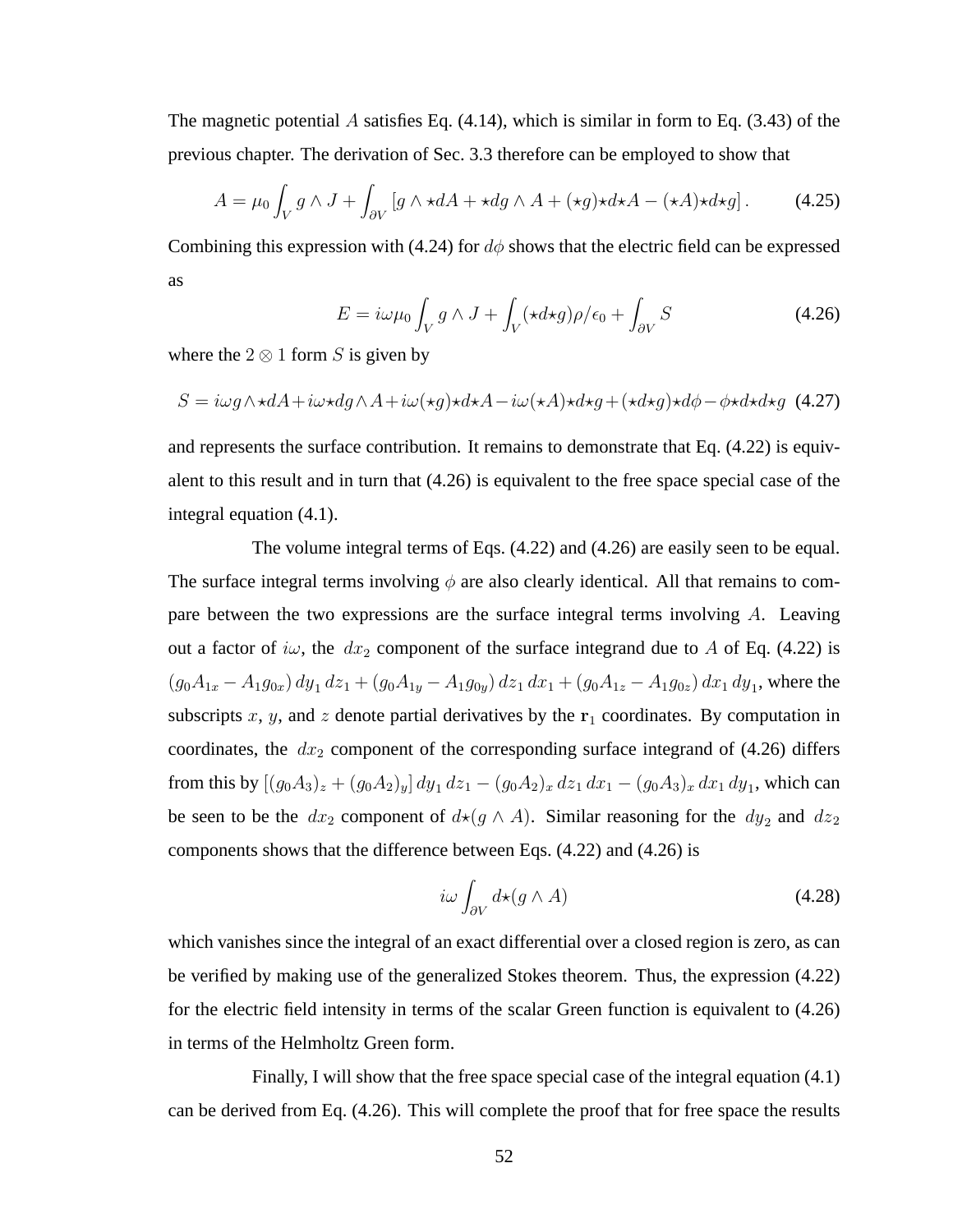of the previous chapter reduce to the usual expression (4.22) for the electric field in terms of the scalar Green function. Since  $E = i\omega A - d\phi$ , the integrand S of the surface contribution in Eq. (4.26) can be written as

$$
S = g \wedge \star dE + \star dg \wedge E - (\star d \star g) \star E + \star dg \wedge d\phi + i\omega(\star g) \star d\star A - \phi \star d\star d\star g. \tag{4.29}
$$

The first two terms of this expression are identical to the integrand of the surface contribution of Eq.  $(4.1)$ . By rearranging Eq.  $(4.26)$ ,

$$
E = i\omega\mu_0 \int_V g \wedge J + \int_V (\star d\star g) \rho/\epsilon_0 + \int_{\partial V} \left[ g \wedge \star dE + \star dg \wedge E - (\star d\star g) \star E \right] + \int_{\partial V} S' \tag{4.30}
$$

where  $S' = \star dg \wedge d\phi + i\omega(\star g)\star d\star A - \phi \star d\star d\star g$ . By using the Lorentz gauge  $\star d\star A =$  $i\omega\epsilon_0\mu_0\phi$ , S' can be transformed into

$$
S' = \star dg \wedge d\phi - \phi \star (d \star d \star + k_0^2) g. \tag{4.31}
$$

The definition (4.23) shows that this is equal to

$$
S' = \star dg \wedge d\phi - \phi \star (\star d \star dg - \delta I). \tag{4.32}
$$

The first two terms of S' are equal to the exact form  $-d(*\phi dg)$ , and so their integral over  $\partial V$  vanishes by Stokes theorem. The third term appears to lead to a singularity on  $\partial V$ , but the surface integral of  $S$  in the derivation of  $(4.26)$  originated from the volume integral of  $dS$ , so that the contribution of the third term in (4.32) is more precisely equal to

$$
\int_{V} d(\phi \delta \star I) \tag{4.33}
$$

which vanishes due to the identity

$$
\int f(x)\frac{\partial}{\partial x}\delta(x-a)\,dx = -\frac{\partial f}{\partial x}(a). \tag{4.34}
$$

Thus, the term containing  $S'$  vanishes and Eq. (4.30) simplifies to

$$
E = i\omega\mu_0 \int_V g \wedge J + \int_V (\star d\star g) \rho/\epsilon_0 + \int_{\partial V} \left[ g \wedge \star dE + \star dg \wedge E - (\star d\star g) \star E \right]. \tag{4.35}
$$

The surface integral term of this expression is equivalent to the Stratton–Chu formula [59].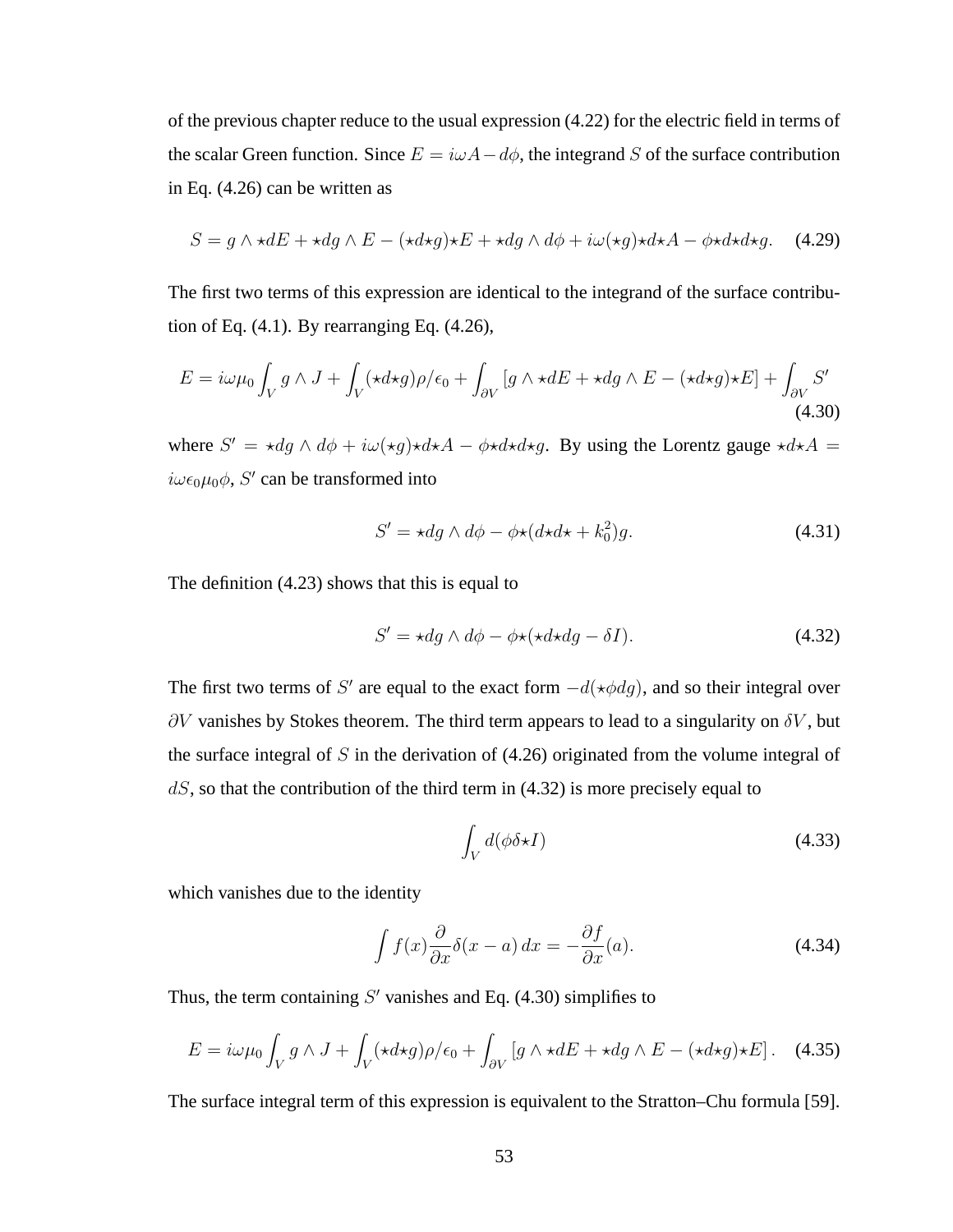Using the continuity equation  $dJ = i\omega \rho$ , Eq. (4.35) can be rewritten as

$$
E = i\omega\mu_0 \int_V g \wedge J + \int_V (\star d\star g) dJ / (i\omega\epsilon_0) + \int_{\partial V} \left[ g \wedge \star dE + \star dg \wedge E - (\star d\star g) \star E \right].
$$
 (4.36)

Integrating the second term by parts and using Ampere's law,

$$
E = i\omega\mu_0 \int_V g \wedge J - \int_V d\star d\star g \wedge J/(i\omega\epsilon_0) + \int_{\partial V} \left[ g \wedge \star dE + \star dg \wedge E + (\star d\star g) dH/(i\omega\epsilon_0) \right].
$$
\n(4.37)

The volume integral terms show that the Green form for the electric field can be written as

$$
G = \left(1 + \frac{1}{k_0^2} d \star d \star\right) g \tag{4.38}
$$

which is the usual result [3, 59] for an isotropic, homogeneous medium.

Gauss's law for the electric field can be used to replace  $\rho/\epsilon_0$  with  $d \star E$  in Eq. (4.35), so that the expression becomes a volume integral equation,

$$
E = i\omega\mu_0 \int_V g \wedge J + \int_V (\star d\star g) d\star E + \int_{\partial V} \left[ g \wedge \star dE + \star dg \wedge E - (\star d\star g) \star E \right] \tag{4.39}
$$

where the unknown field  $E$  appears under the volume integral on the right hand side. For the isotropic case, this reformulation is clearly not advantageous. By integrating the second term by parts, however, Eq. (4.39) can be written as

$$
E = i\omega\mu_0 \int_V g \wedge J - \int_V \star d\star d\star g \wedge E + \int_{\partial V} \left[ g \wedge \star dE + \star dg \wedge E \right]. \tag{4.40}
$$

For a homogeneous, isotropic medium, the integral equation (4.1) reduces essentially to this expression. If the free space Helmholtz Green form g in (4.40) is replaced with with  $\tilde{\star}_{h} \tilde{g}$ ,  $\star$ replaced with  $\tilde{\star}_h$  or  $\star_h$ , and the factors of  $\mu_0$  removed, then the equation becomes identical to (4.1). For the case of a medium with symmetric permeability tensor, the  $\tilde{\star}_h$  operator can be absorbed into the definition of  $\tilde{q}$  as was done in Sec. 3.3.2, and the correspondence between this expression and the general integral equation (4.1) becomes even closer. We have now obtained the purpose of this section, which is to demonstrate the connection between the usual free space expressions (4.20) and (4.21) and the integral equation derived in the previous chapter.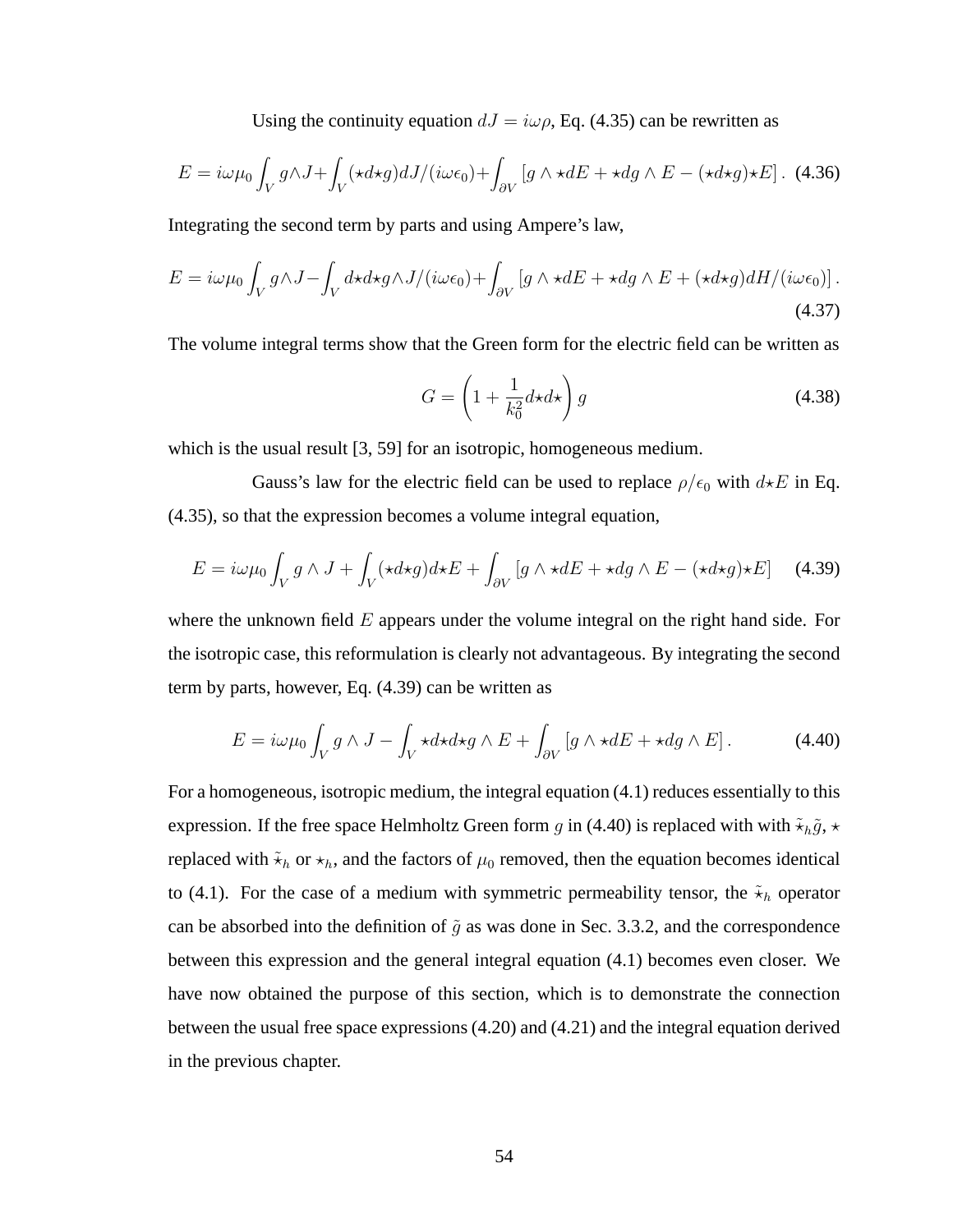### **4.2.1 Plane Wave Solutions**

In free space, plane wave solutions for the electric field correspond to poles of the Green form q. In spite of this, the second volume integral term of  $(4.40)$  remains finite even if  $E$  represents a plane wave and  $V$  is unbounded, due to the presence of the derivative operator  $\star d \star d \star$  and the constraint imposed by Gauss's law. This can be seen explicitly by considering a very simple example. If E is equal to  $E_0e^{ik_0z} dx$ , then the right–hand side of the integral equation (4.40) becomes

$$
-E_0 \int_{V_1} dx_1 dy_1 dz_1 e^{ik_0 z} \left( dx_2 \frac{\partial^2 g_0}{\partial x_1^2} + dy_2 \frac{\partial^2 g_0}{\partial x_1 \partial y_1} + dz_2 \frac{\partial^2 g_0}{\partial x_1 \partial z_1} \right) \tag{4.41}
$$

This integral can be evaluated as the inverse Fourier transform of the product of the transforms of  $e^{ikz}$  and  $g_0$ ,

$$
E_0 \frac{1}{8\pi^3} \int d\mathbf{k} \, e^{i\mathbf{k} \cdot \mathbf{r}_2} 8\pi^3 \delta(k_z - k_0) \delta(k_x) \delta(k_y) \left( dx_2 \frac{k_x^2}{k^2 - k_0^2} + dy_2 \frac{k_x k_y}{k^2 - k_0^2} + dz_2 \frac{k_x k_z}{k^2 - k_0^2} \right). \tag{4.42}
$$

After performing the  $k_z$  and  $k_y$  integrations, this becomes

$$
E_0 \int dk_z \,\delta(k_x) \, dx_2 e^{ik_z z_2} \frac{k_x^2}{k_x^2} = E_0 e^{ik_0 z_2}.\tag{4.43}
$$

so that the volume integration of  $(4.40)$  does yield  $E$ , as expected. Note that the integral in  $(4.40)$  becomes singular if E does not satisfy Gauss's law and the wavevector is not orthogonal to  $E$ .

For a general plane wave  $E_0e^{i\mathbf{l}\cdot\mathbf{r}}$ , where  $E_0 = E_1 dx + E_2 dy + E_3 dz$  is a constant 1-form, the inverse Fourier transform integral becomes

$$
\frac{1}{8\pi^3} \int d\mathbf{k} \, e^{i\mathbf{k} \cdot \mathbf{r}_2} 8\pi^3 \delta(\mathbf{k} - 1) \frac{\mathbf{k} \, \Box E_0}{k^2 - k_0^2} \left( k_x \, dx_2 + k_y \, dy_2 + k_z \, dz_2 \right) \tag{4.44}
$$

so that  $l$  and  $E_0$  must be orthogonal in order for the integral to converge. Also, as above the integrations in the plane of the wavevector space perpendicular to l must be performed before the integration in the l direction. A similar computation can also be performed for a plane wave propagating in a biaxial medium.

### **4.3 Singularity of the Helmholtz Green Form**

Due to the singularity of  $g(\mathbf{r}_1, \mathbf{r}_2)$  at  $\mathbf{r}_1 = \mathbf{r}_2$ , the derivation of (4.1) in the previous chapter was not strictly correct. As shown by Yaghjian [53] for the isotropic case,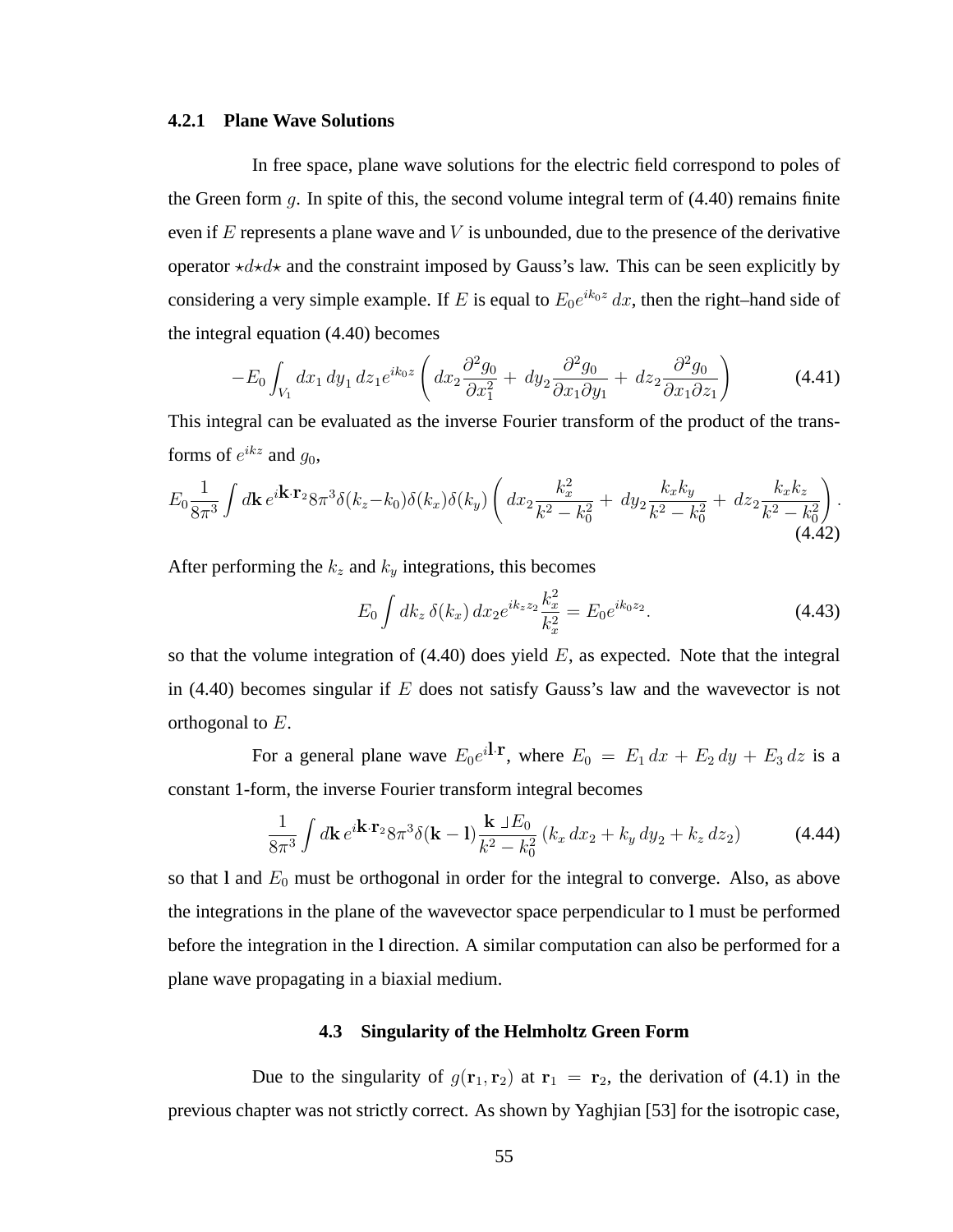however, the final result is valid if the proper principal value interpretation for integrals involving second order partial derivatives of  $q$  is employed. The result is also valid if the expression can be placed into a form such that only first order derivatives of  $q$  are present [52].

The second order derivatives of  $\tilde{g}$  can be eliminated from (4.1) by integrating the second volume integral term by parts, so that the integral equation becomes

$$
E = i\omega \int_{V} \tilde{g} \wedge \star_h J + \int_{V} \star_h d\tilde{g} \wedge d\star_h E + \int_{\partial V} \left[ \tilde{\star}_h \tilde{g} \wedge \tilde{\star}_h dE + \star_h d\tilde{\star}_h \tilde{g} \wedge E - (\star_h d\tilde{g}) \star_h E \right].
$$
\n(4.45)

This is a generalization of the Stratton–Chu formula [59]. In a free space region containing no sources, the Stratton–Chu formula is a surface integral equation, since  $d\star_hE$  =  $\mu_0 \rho/\epsilon_0 = 0$ . For a complex medium, this generalization of the Stratton–Chu formula is a volume integral equation, since  $d\star_h E$  is not related to  $d\star_e E = \rho$  in any simple manner.

For an arbitrary fundamental solution  $q$  of the anisotropic Helmholtz equation, the surface contribution of  $(4.45)$  does not vanish. In order for the solution E given by (4.45) to be physically meaningful, it must satisfy a specified boundary condition on  $\partial V$ . If the electric field E and  $g(\mathbf{r}_1, \mathbf{r}_2)$  as a function of  $\mathbf{r}_1$  satisfy a boundary condition such that the surface contribution to (4.45) vanishes, then the result given by (4.45) will satisfy the same boundary condition as  $g(\mathbf{r}_1, \mathbf{r}_2)$  as a function of  $\mathbf{r}_2$ . As shown in Sec. 3.2.1, the first two terms of the surface contribution do not contribute if  $g$  and  $E$  satisfy magnetically conducting, electrically conducting, or radiation boundary conditions. Unfortunately, the term  $(\star_h d\tilde{g})\star_h E$  in general does not vanish. In order to avoid the additional surface integral term, the integral equation (4.1) could be employed directly instead of (4.45). In order to do this, one must determine the correct principal value interpretation for the volume integral

$$
\int_{V_1} \tilde{\star}_h d\star_h d\tilde{g}(\mathbf{r}_1, \mathbf{r}_2) \wedge E(\mathbf{r}_1).
$$
\n(4.46)

Proper treatment of the integration is crucial, since  $E$  is in general nonzero over all of  $V$ and so evaluation of the integral term at  $r_2 = r_1$  cannot be avoided. For free space, a nontrivial principle value interpretation is required for the volume integral terms of (4.37) only if the value of the electric field is desired at a location for which  $J \neq 0$ .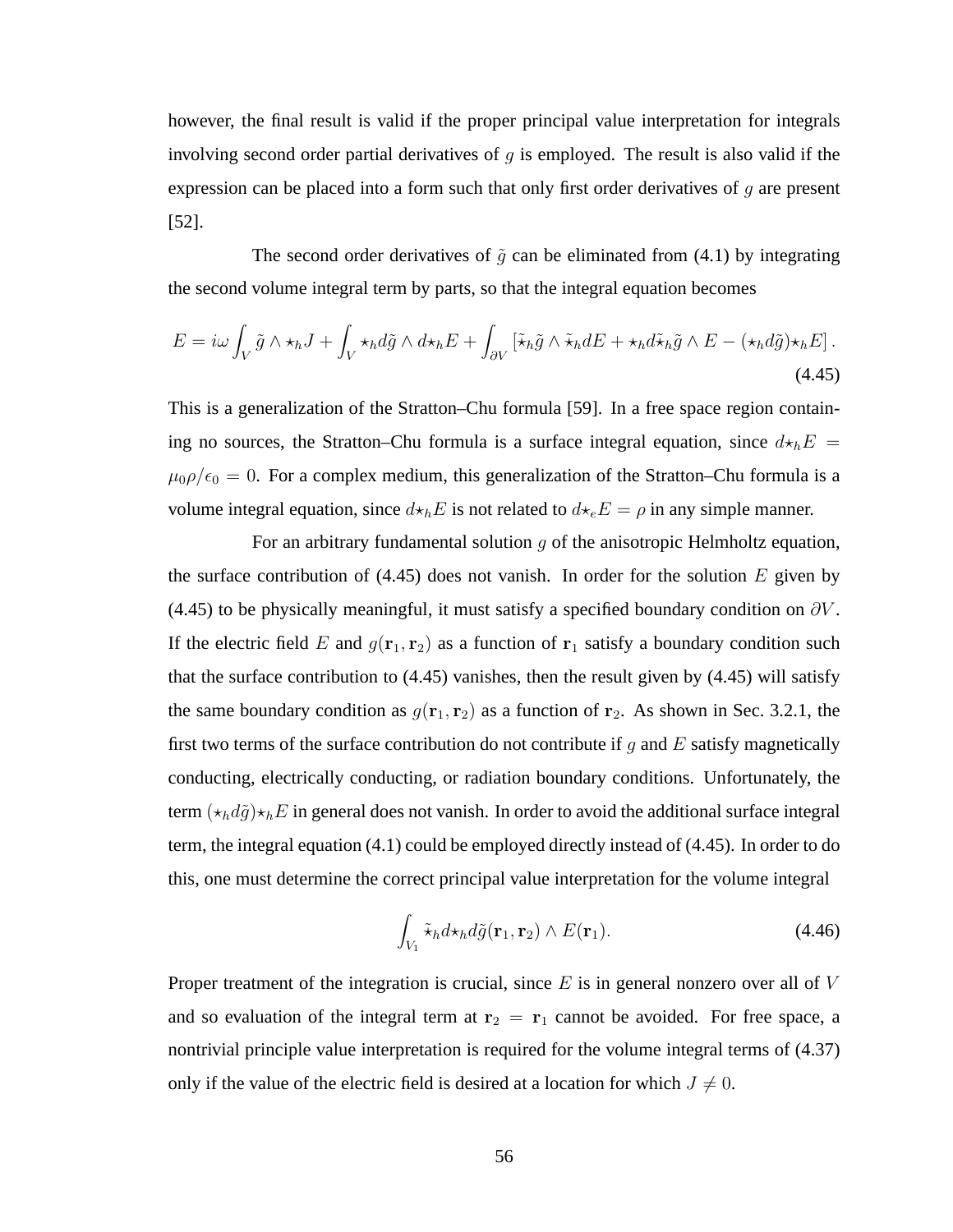I will determine the principal value interpretation for the case of a biaxial medium. In this case, Eq. (4.1) simplifies to (4.6). The Helmholtz Green form is a double  $1 \otimes 1$  form with diagonal elements  $e^{ik_{0i}r}/(4\pi r)$ . The volume integral term (4.46) becomes

$$
\int_{V} \star d\star d\star g(\mathbf{r}_1, \mathbf{r}_2) \wedge E(\mathbf{r}_1). \tag{4.47}
$$

I assume that  $E$  satisfies a Holder condition in the interior of  $V$ , so that loosely speaking, the value of  $E$  does not vary too much over any small region. With this condition, a principal value interpretation leading to a uniquely defined value for integrals of the form of (4.47) is known to exist [52]. The domain of the volume integration can be divided into two parts,  $V - V_\delta$  and  $V_\delta$ , where  $V_\delta$  contains the point r<sub>2</sub>. The volume integral of  $\star d\star d\star g \wedge E$  is then equal to

$$
\int_{V-V_{\delta}} d\star d\star g \wedge \star E + \int_{V_{\delta}} d\star d\star g \wedge \star E. \tag{4.48}
$$

Integrating the second term by parts and applying Stokes theorem yields

$$
\int_{V-V_{\delta}} d\star d\star g \wedge \star E + \int_{S_{\delta}} \star d\star g \wedge \star E - \int_{V_{\delta}} \star d\star g \wedge d\star E \tag{4.49}
$$

where  $S_{\delta}$  is the boundary of  $V_{\delta}$ . The first term represents the value which is obtained by numerical integration of Eq. (4.47) for the particular exclusion volume  $V_{\delta}$ . The second term represents a correction to this value such that the sum of the first two terms is independent of the choice of shape for  $V_{\delta}$ . The third term vanishes in the limit as the maximal dimension δ of  $V<sub>δ</sub>$  becomes small, since  $\star d \star g$  has a singularity which is only of order  $1/r<sup>2</sup>$ , where  $r = |{\bf r}_1 - {\bf r}_2|.$ 

It remains to compute the limit of the second term of Eq. (4.49) as  $\delta \rightarrow 0$ . In the limit,

$$
\star d\star g = g_{1x} dx_2 + g_{2y} dy_2 + g_{3z} dz_2
$$
  
=  $(ik_{01}r_x - \frac{r_x}{r}) \frac{e^{ik_{01}r}}{4\pi r} dx_2 + (ik_{02}r_y - \frac{r_y}{r}) \frac{e^{ik_{02}r}}{4\pi r} dy_2 + (ik_{03}r_z - \frac{r_z}{r}) \frac{e^{ik_{03}r}}{4\pi r} dz_2$   

$$
\approx -\frac{1}{4\pi r^2} (r_x dx_2 + r_y dy_2 + r_z dz_2)
$$
  
=  $\frac{d_2r}{4\pi r^2}$ 

where the subscript on  $d_2r$  indicates that the exterior derivative of  $r = |\mathbf{r}_1 - \mathbf{r}_2|$  is with respect to the  $r_2$  coordinates. By using this result, the surface integral term in (4.49) can be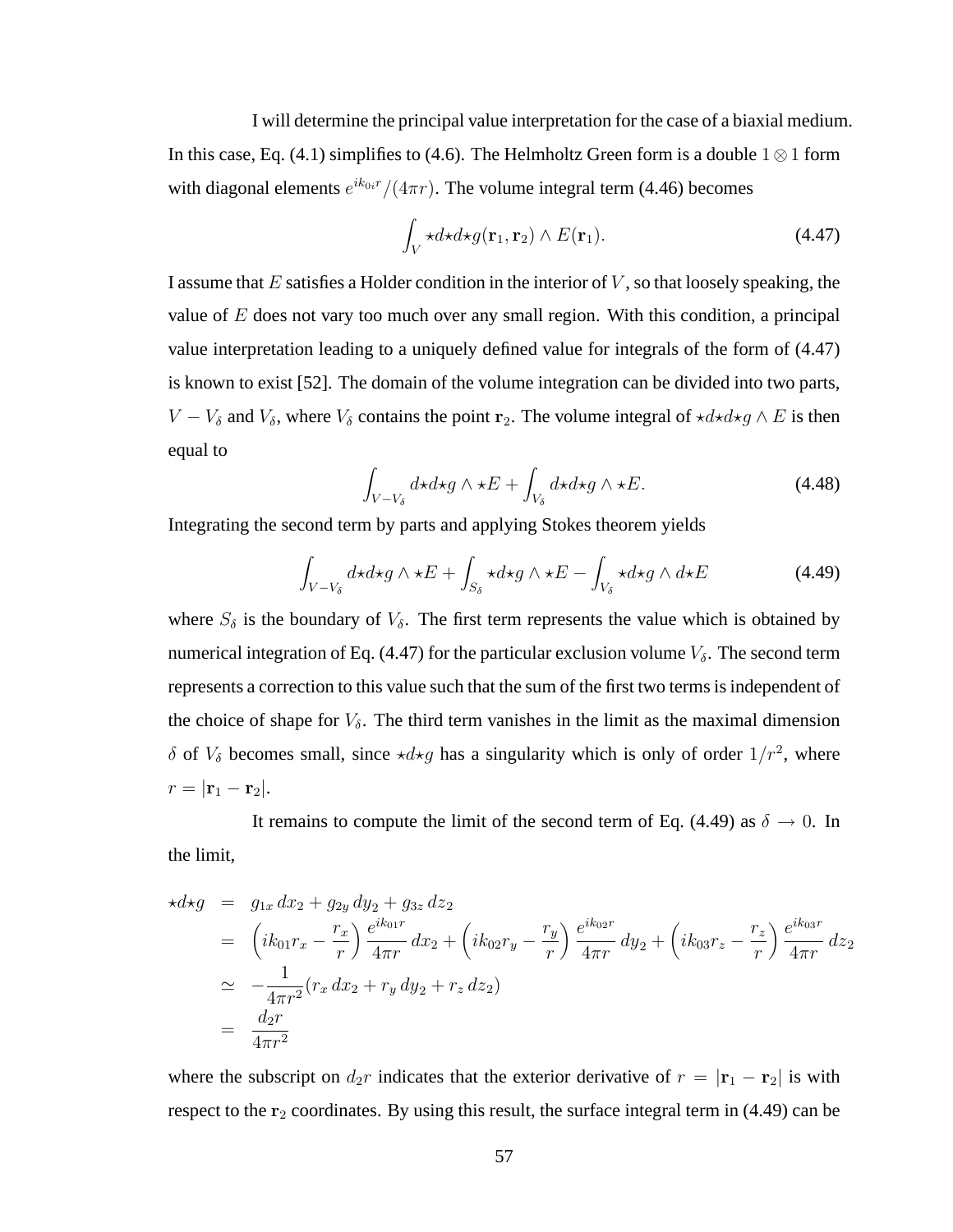written

$$
\lim_{\delta \to 0} \int_{S_{\delta}} \frac{d_2 r}{4\pi r^2} \star E(\mathbf{r}_1). \tag{4.50}
$$

The value of the integral becomes linear in components of  $E$  [52], so that using the double form

$$
L(\mathbf{r}_2, \mathbf{r}_1) = -\lim_{\delta \to 0} \int_{S_{\delta}} \frac{d_2 r}{4\pi r^2} I
$$
 (4.51)

where I here is the unit double form  $dy_3 dz_3 dx_1 + dz_3 dx_3 dy_1 + dx_3 dy_3 dz_1$ , and the integration is over the  $r_3$  coordinates. The pullbacks of the 2-form factors of I to  $S_\delta$  are components of the surface normal  $\hat{\mathbf{n}}$  of  $S_{\delta}$ , so that this result for L is equivalent to that obtained by Yaghjian [53] for free space. Yaghjian gives results for  $L$  corresponding to several commonly employed shapes for the exclusion volume.

In terms of this result for the double form  $L$ , the volume integral (4.47) is equal to

$$
\lim_{\delta \to 0} \int_{V - V_{\delta}} \star d\star d\star g \wedge E - L \sqcup E(\mathbf{r}_2)
$$
\n(4.52)

where the interior product acts on the  $r_1$  differentials of L and the  $r_2$  differentials of E. The clumsiness of the coordinate dependencies in this term is due to the fact that  $L$  would more naturally have the delta function coefficient  $\delta(\mathbf{r}_1 - \mathbf{r}_2)$  and be integrated against  $E(\mathbf{r}_1)$  over V. I have chosen to mimic the standard dyadic treatment, for which coordinate dependence is somewhat ambiguous and expressions such as (4.52) appear natural. Inserting this result into the integral equation (4.40) gives

$$
E = i\omega\mu_0 \int_V g \wedge J + \lim_{\delta \to 0} \int_{V - V_\delta} \star d\star d\star g \wedge E - L \perp E + \int_{\partial V} (g \wedge \star dE + \star dg \wedge E). \tag{4.53}
$$

A similar derivation can be performed for the more general homogeneous, anisotropic case. If the medium is magnetically anisotropic, then the components of  $L$  contain factors related to the value of the permeability tensor for the medium.

#### **4.4 Summary**

In this chapter, I have discussed several issues related to the application of the electric field integral equation which was derived in the previous chapter. I have compared this integral equation to the usual equivalent source formulation used for electrically inhomogeneous or anisotropic media, and pointed out cases where the present integral equation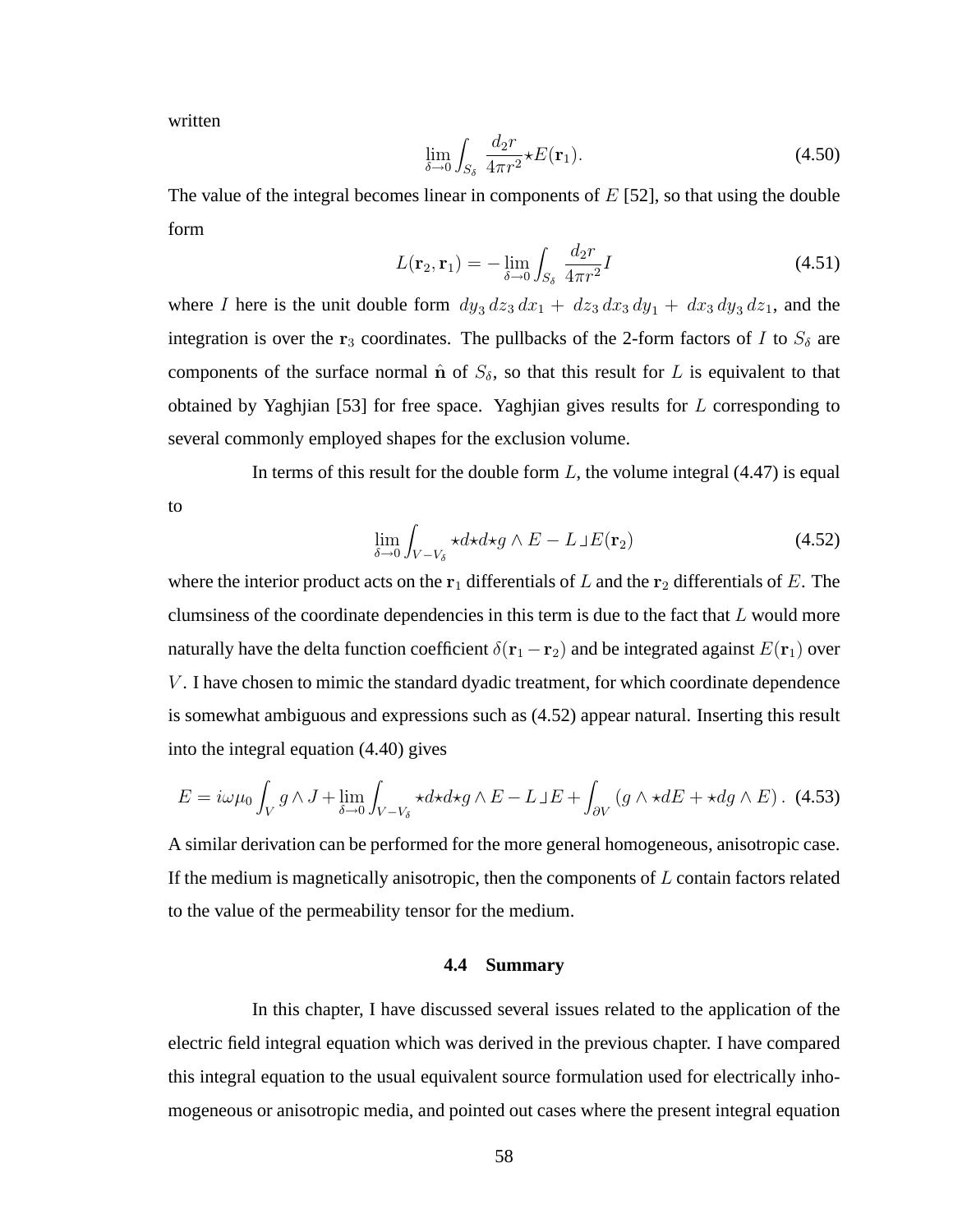may be superior as a basis for computational methods. Sec. 4.2 explored the connection between the results of the previous chapter and the usual solution for the electric field in terms of the scalar Green function for an isotropic, homogeneous medium. The magnetic vector potential A and the electric potential  $\phi$  can be written in terms of the scalar Green function, leading to an expression for the electric field. An equivalent formulation of this result can be obtained using the free space Helmholtz Green form. Although the Helmholtz Green form and the scalar Green function are trivially related for an isotropic, homogeneous medium, it is interesting to note that the proof of the equivalence of the two formulations given in Sec. 4.2 was not trivial. Once the standard free space result is expressed in terms of the Helmholtz Green form, its connection with the integral equation of the previous chapter becomes clear. The general integral equation (4.1) is a direct generalization of the free space result.

In Sec. 4.3, a principal value interpretation of the integrals in Eq. (4.1) was obtained for the case of a biaxial medium. Such an interpretation is required in order to implement this integral equation as a numerical algorithm. An additional term linear in  $E$ which depends on the geometry of a specified exclusion volume must be combined with the numerical value of the integral in order to give a result which is independent of the type of limiting process chosen in the numerical evaluation of the integral. For a biaxial medium, this term is the same as that obtained by previous authors for the homogeneous, isotropic case.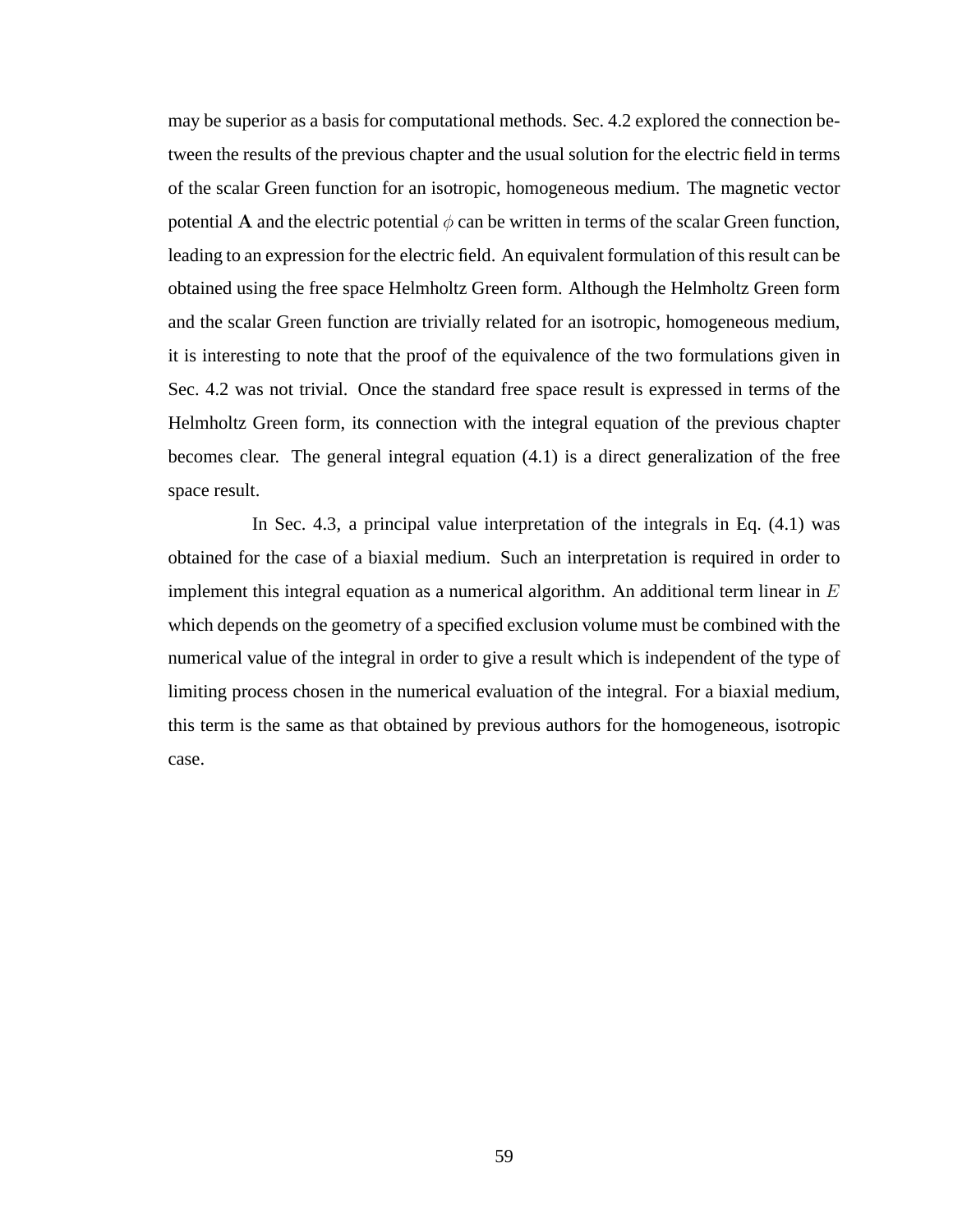### Chapter 5

# **GAUSSIAN BEAMS IN BIAXIAL MEDIA**

### **5.1 Introduction**

Some electromagnetic problems in homogeneous, anisotropic media, such as the analysis of optical devices relying on anisotropic effects, can be reduced to the study of narrow beams. In this chapter, I treat Gaussian beam solutions in a biaxial medium for directions of propagation away from the two optical axes of the medium. Propagation of beams with wave vector along an optical axis behave in a singular manner, and the associated phenomenon of internal conical refraction will be treated in the next chapter.

In order to compute the Gaussian beam solutions, a parabolic expansion for the wave surface will be employed. Such an expansion has been used by many authors, including Čtyroký [60] to give an integral formula for the Fresnel diffraction of a narrow beam, and Moskvin *et al.* [17] to obtain the far field limit of the tensor Green function for a biaxial medium. As shown in Chap. 3, the Green form for a biaxial, nonmagnetic medium can be expressed easily in the wavevector representation. The physical space representation can only be obtained in certain limits. To obtain the far field limit of the Green form itself, the inverse Fourier transform of the tensor Green function can be evaluated using stationary phase [16, 17]. A similar approach is employed in this chapter. I express the product of the Green form for the electric field and an equivalent Gaussian current source in the wavevector representation, and employ a parabolic wave surface expansion to obtain a paraxial approximation for the inverse Fourier transform of the product. This gives the electric field corresponding to a Gaussian beam with waist at the location of the equivalent current source.

Other approaches to the study of narrow beams in anisotropic media include that of Shin and Felsen [61], who make use of the free space scalar Green function with a complex position vector. This yields an exact solution to Maxwell's laws which reduces to a Gaussian beam in the paraxial limit. Using this method, Shin and Felsen give analytic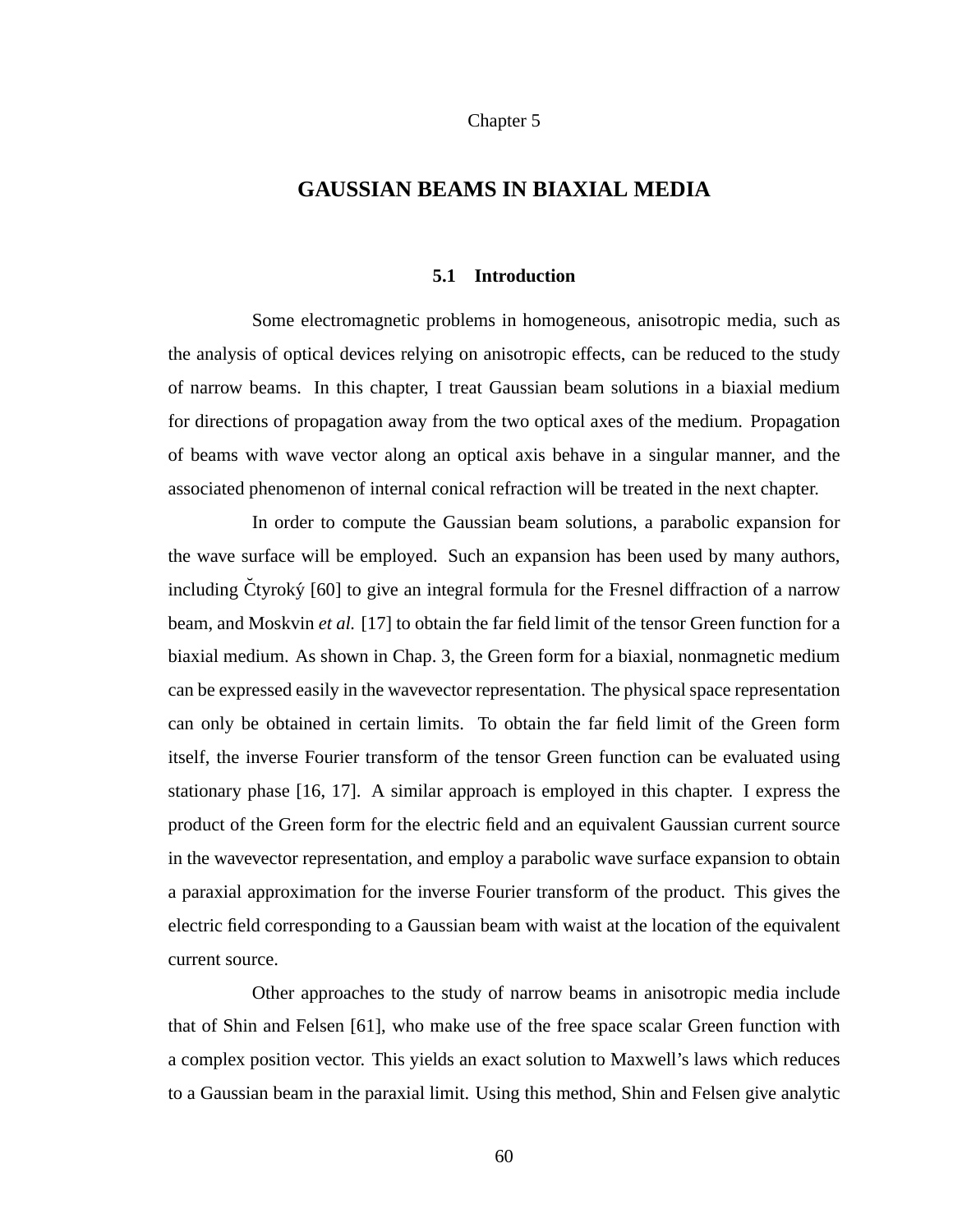results for the beam solutions for the special case of a uniaxial medium. Fleck and Feit [62] derive a paraxial wave equation in order to obtain the Gaussian beam solutions for a uniaxial medium. Ermert [63] derives another type of paraxial wave equation and gives the associated beam solutions for a biaxial medium, but these are only valid if certain conditions are placed on the principal permittivities of the medium.

### **5.2 Spectral Decomposition of the Green Form**

I begin with the wavevector representation (3.66) of the Green form for the electric field obtained in Chap. 3. Since a biaxial medium is magnetically isotropic, for convenience I scale the Green form by a factor of  $\mu_0$ , so that G becomes

$$
G = \left[ -\mathbf{k}\mathbf{k}^T + \mathbf{k}^T\mathbf{k}\mathbf{I} - \omega^2\mu_0 \overline{\overline{\epsilon}} \right]^{-1}.
$$
 (5.1)

where  $\bar{\bar{\epsilon}}$  is the real, symmetric permittivity tensor of the medium. By using the notation  $k = k\hat{n}$ , this can be rewritten as

$$
G(\mathbf{k}, \omega) = \left[k^2(\mathbf{I} - \hat{\mathbf{n}}\hat{\mathbf{n}}^T) - \omega^2 \mu_0 \overline{\overline{\epsilon}}\right]^{-1}.
$$
 (5.2)

As discussed in the previous chapter, the zeros of the denominator of the Green form lead to the Fresnel equation. When considered as a quadratic equation in  $k^2$ , the Fresnel equation has one zero solution and two nonzero solutions. These solutions define the wave surface for the medium. For each direction  $\hat{n}$ , the two corresponding values of k represents the distance from the origin to the wave surface. Since there are two roots for each direction, the wave surface consists of two parts, the internal part and the external parts. The external and internal parts meet at four points, and these points are in the directions of the two optical axes of the medium. Reference [7] contains an illustration of the wave surface for a biaxial medium.

Since parabolic approximations for the wave surface must be found for both the internal and external parts, a more convenient representation for the Green form is a spectral decomposition, so that  $G$  is separated into terms corresponding to each of the of roots of the Fresnel equation individually. This spectral decomposition is derived by Lax and Nelson [16]. Following their treatment, I define right eigenvectors  $v_j$  and eigenvalues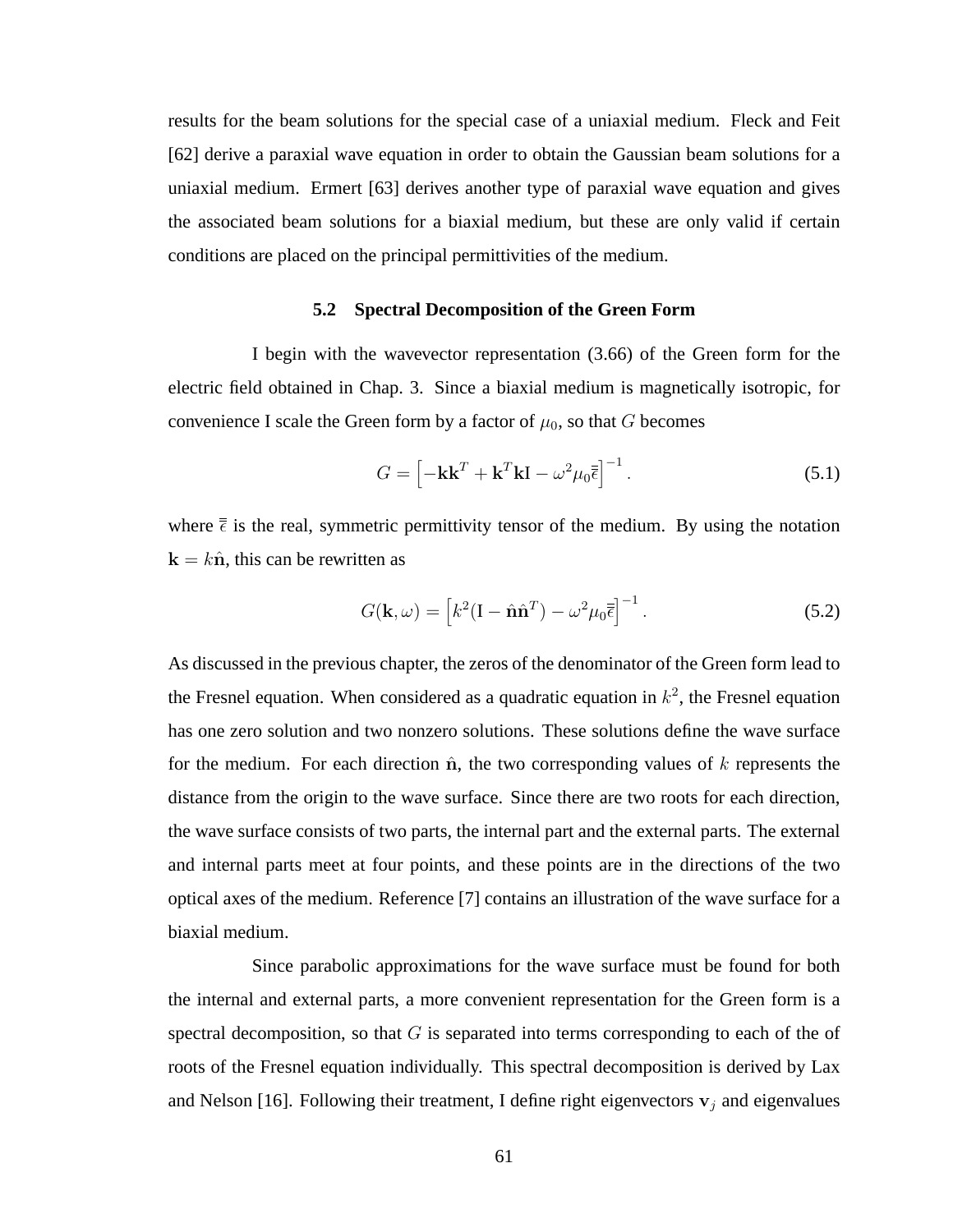$k_j^{-2}$  such that

$$
\overline{\overline{\epsilon}}^{-1}(\mathbf{I} - \hat{\mathbf{n}}\hat{\mathbf{n}}^{T})\mathbf{v}_{j} = \frac{\omega^{2}\mu_{0}}{k_{j}^{2}}\mathbf{v}_{j}.
$$
 (5.3)

The left eigenvectors of  $\bar{\epsilon}^{-1}(I - \hat{n}\hat{n}^T)$  are easily seen to be equal to  $\mathbf{v}^T_j \bar{\epsilon}$ . If the normalizations of the eigenvectors are chosen such that

$$
\mathbf{v}_j^T \overline{\overline{\epsilon}} \mathbf{v}_j = 1 \tag{5.4}
$$

then by the spectral decomposition theorem,

$$
\left[sI - \overline{\overline{\epsilon}}^{-1}(I - \hat{\mathbf{n}}\hat{\mathbf{n}}^{T})\right]^{-1} = \sum_{j=1}^{3} \frac{\mathbf{v}_{j}\mathbf{v}_{j}^{T}\overline{\overline{\epsilon}}}{s - \frac{\omega^{2}\mu_{0}}{k_{j}^{2}}}
$$
(5.5)

Setting  $s = \omega^2 \mu_0 / k^2$  and rearranging this expression gives

$$
G = \sum_{j=1}^{3} \frac{\mathbf{v}_j \mathbf{v}_j^T}{\omega^2 \mu_0 \left(\frac{k^2}{k_j^2} - 1\right)}.
$$
 (5.6)

The definition (5.3) shows that the eigenvectors satisfy  $\left[k_j^2 (I - \hat{n} \hat{n}^T) - \omega^2 \mu_0 \overline{\overline{\epsilon}}\right]$ i  $\mathbf{v}_j = 0.$ This is the Fourier transform of the wave equation satisfied by the electric field. The eigenvectors  $v_j$  therefore correspond to plane wave solutions with wavenumbers equal to  $k_j$ . The  $k_j$  are solutions of the Fresnel equation det  $\left[k^2(I - \hat{n}\hat{n}^T) - \omega^2 \mu_0 \overline{\overline{e}}\right]$ i  $= 0$ . In the principal coordinate system of the permittivity tensor, for which  $\bar{\bar{\epsilon}}$  has diagonal components  $\epsilon_i$ , the eigenvectors have components [16]

$$
\mathbf{v}_{jk} = M \frac{\hat{\mathbf{n}}_k}{k_j^2 - \omega^2 \mu_0 \epsilon_k} \tag{5.7}
$$

where  $M$  is chosen such that the normalization (5.4) holds. This expression is singular for wavevector directions lying on the principal axes, but the eigenvectors can be obtained for such directions by taking the limit as the wavevector approaches a principal axis. A nonsingular representation for the eigenvectors  $v_j$  in terms of the wavevector has also been obtained [17].

One of the  $\omega^2 \mu_0 / k_j$  is zero; the associated term of (5.8) represents the nonpropagating or static part of  $G$ . From  $(5.3)$ , the eigenvector corresponding to the zero eigenvalue is proportional to  $\hat{\mathbf{n}}$ , so that G can be rewritten as

$$
G = \sum_{j=1}^{2} \frac{\mathbf{v}_j \mathbf{v}_j^T}{\omega^2 \mu_0 \left(\frac{k^2}{k_j^2} - 1\right)} - \frac{\hat{\mathbf{n}} \hat{\mathbf{n}}^T}{\omega^2 \mu_0 \left(\hat{\mathbf{n}}^T \overline{\overline{\epsilon}} \hat{\mathbf{n}}\right)}
$$
(5.8)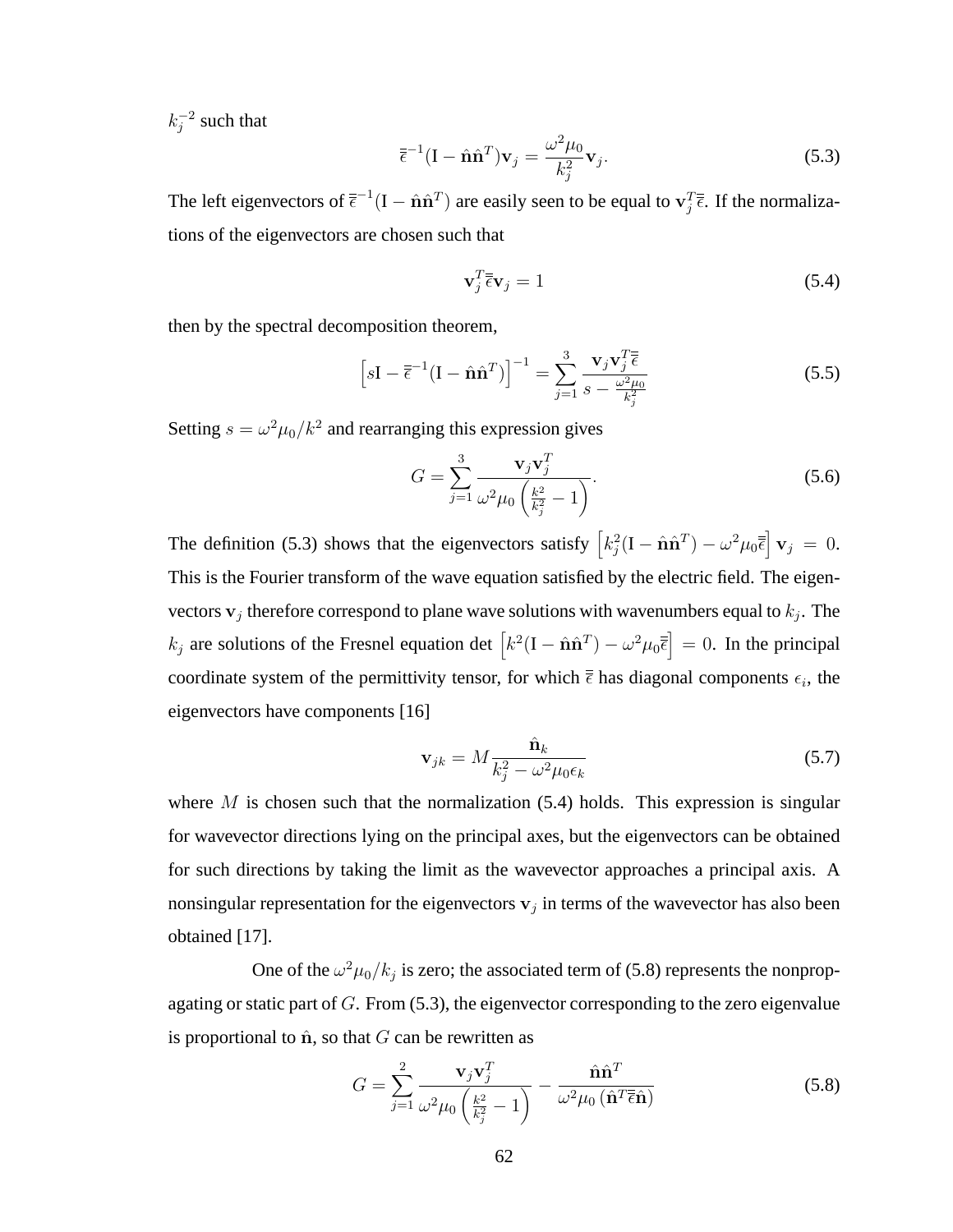where the summed terms correspond to the external and internal parts of the wave surface and the right–most term corresponds to the static root of the wave equation.

## **5.3 Paraxial Approximation of the Green Form**

A Gaussian beam consists of a narrow distribution of components with wavevectors spread about some central direction of wave propagation. The wave surface governs the propagation of the energy associated with each component. We must therefore expand the wave surface about the central direction of propagation of the beam. Let  $k'$  denote the wavevector in the principal coordinates of the permittivity tensor. Let k represent the wavevector in a rotated coordinate system such that the  $k_z$  axis is in the direction of the central wavevector of the beam. In the two coordinate systems, the components of the wavevector are related by

$$
\mathbf{k}' = A\mathbf{k} \tag{5.9}
$$

where A is the orthogonal matrix

$$
A = \begin{bmatrix} \cos \theta \cos \phi & -\sin \phi & \sin \theta \cos \phi \\ \cos \theta \sin \phi & \cos \phi & \sin \theta \sin \phi \\ -\sin \theta & 0 & \cos \theta \end{bmatrix}.
$$
 (5.10)

The angles  $\phi$  and  $\theta$  represent the direction of the central wavevector of the Gaussian beam in the principal coordinate system. The wave surface must then be expanded in terms of  $k_x$ and  $k_y$ , which give the deviation of the wavevector away from the central  $k_z$  direction.

In the principal coordinate system, the wave surface is given by the Fresnel equation  $F(k'_x, k'_y, k'_z) = 0$ , where

$$
F(k'_x, k'_y, k'_z) = -k'^2(k_{01}^2 k_x'^2 + k_{02}^2 k_y'^2 + k_{03}^2 k_z'^2) + k_x'^2 k_{01}^2 (k_{02}^2 + k_{03}^2) + k_y'^2 k_{02}^2 (k_{03}^2 + k_{01}^2) + k_z'^2 k_{03}^2 (k_{01}^2 + k_{02}^2) - k_{01}^2 k_{02}^2 k_{03}^2
$$
 (5.11)

and  $k_{0i}^2 = \omega^2 \mu_0 \epsilon_i$ . By using the relationship  $\mathbf{k}' = k' \hat{\mathbf{n}}'$ , the Fresnel equation can be rewritten so that it is biquadratic in  $k^2$ ,

$$
F(k'_x, k'_y, k'_z) = -k'^4(k_{01}^2 n_x'^2 + k_{02}^2 n_y'^2 + k_{03}^2 n_z'^2) + k'^2 \left[ n_x'^2 k_{01}^2 (k_{02}^2 + k_{03}^2) + n_y'^2 k_{02}^2 (k_{03}^2 + k_{01}^2) + n_z'^2 k_{03}^2 (k_{01}^2 + k_{02}^2) \right] - k_{01}^2 k_{02}^2 k_{03}^2.
$$
 (5.12)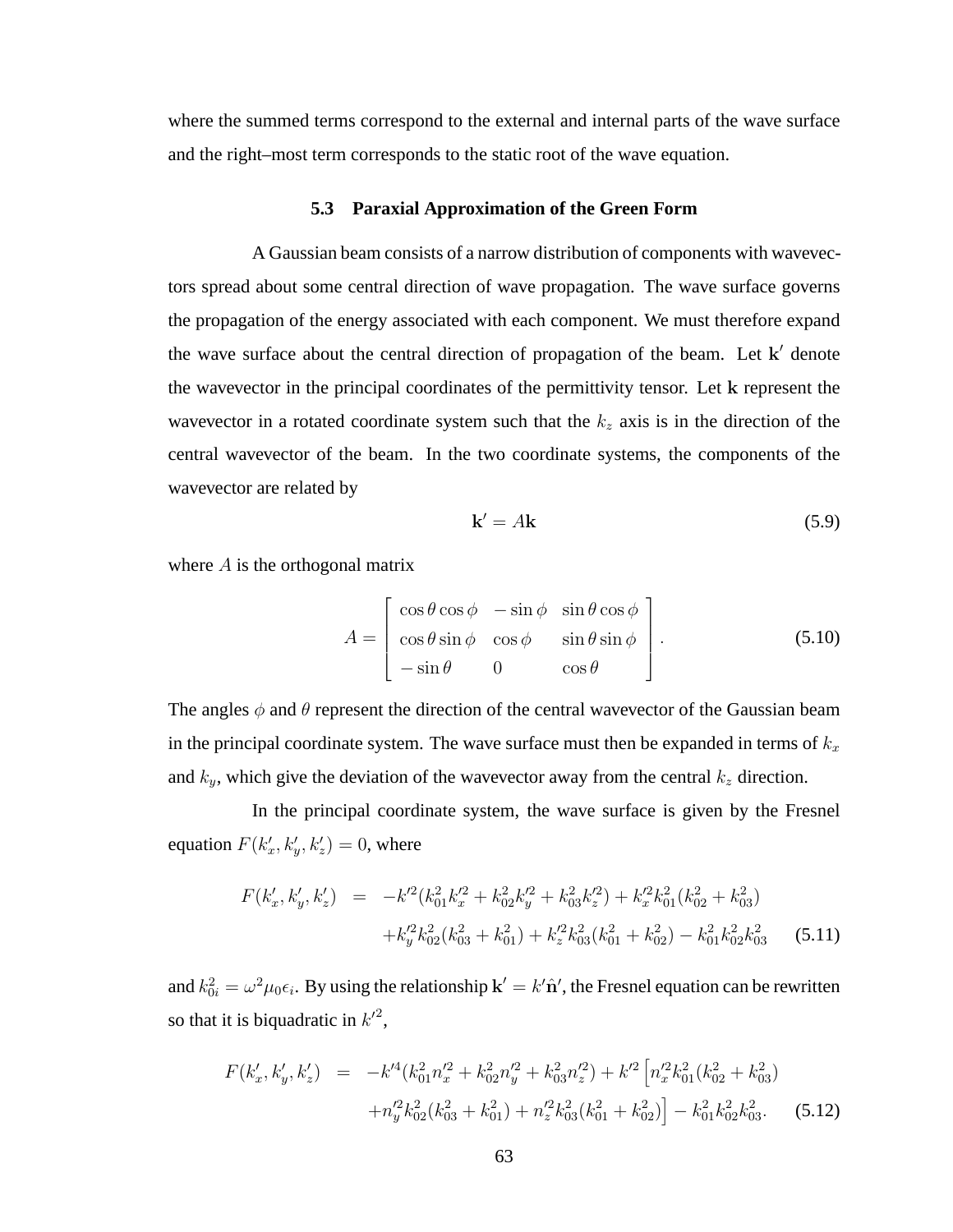In the rotated coordinate system, the Fresnel equation  $F(Ak)$  is no longer biquadratic, but the roots can still conveniently be expanded using the implicit function theorem. Let the function  $g(k_x, k_y)$  be defined such that  $F(A[k_x, k_y, g(k_x, k_y)]^T) = 0$ . The wave surface then can be written in the form  $k_z = g(k_x, k_y)$ . By expanding  $g(k_x, k_y)$  for small  $k_x$  and  $k_y$ , we obtain the parabolic approximation

$$
k_z \simeq \alpha_j + g_1 k_x + g_2 k_y + \frac{g_{11}}{2} k_x^2 + g_{12} k_x k_y + \frac{g_{22}}{2} k_y^2 \equiv T_j \tag{5.13}
$$

where  $\alpha_j$  is a solution to  $F(A[0,0,\alpha_j]) = 0$  and j indexes the components of the wave surface, so that  $j = 1$  corresponds to the external part and  $j = 2$  to the internal part. The subscripts on g denote partial derivatives by  $k_x$  and  $k_y$ , and all derivatives of g are evaluated at  $k_x = 0, k_y = 0$ .

The Fresnel equation in the form of (5.12) can be written as

$$
-k^4 P + k^2 Q - R = 0 \tag{5.14}
$$

where

$$
P = k_{01}^2 \sin^2 \theta \cos^2 \phi + k_{02}^2 \sin^2 \theta \sin^2 \phi + k_{03}^2 \cos^2 \theta
$$
  
\n
$$
Q = \sin^2 \theta \cos^2 \phi k_{01}^2 (k_{02}^2 + k_{03}^2) + \sin^2 \theta \sin^2 \phi k_{02}^2 (k_{03}^2 + k_{01}^2) + \cos^2 \theta k_{03}^2 (k_{01}^2 + k_{02}^2)
$$
  
\n
$$
R = k_{01}^2 k_{02}^2 k_{03}^2.
$$

The constant term of the wave surface expansion (5.13) is therefore

$$
\alpha_j^2 = \frac{Q - (-1)^j \sqrt{Q^2 - 4PR}}{2P}.
$$
\n(5.15)

The first order coefficients can be found using the implicit function theorem,

$$
g_m = -\frac{F_m(A\mathbf{k})}{F_3(A\mathbf{k})} \tag{5.16}
$$

where the subscripts denote partial derivatives by  $k_x$ ,  $k_y$ , and  $k_z$ . By applying the chain rule, this can be rewritten as

$$
g_m = -\frac{A_{l'm}F_{l'}(A\mathbf{k})}{A_{l'3}F_{l'}(A\mathbf{k})}
$$
\n(5.17)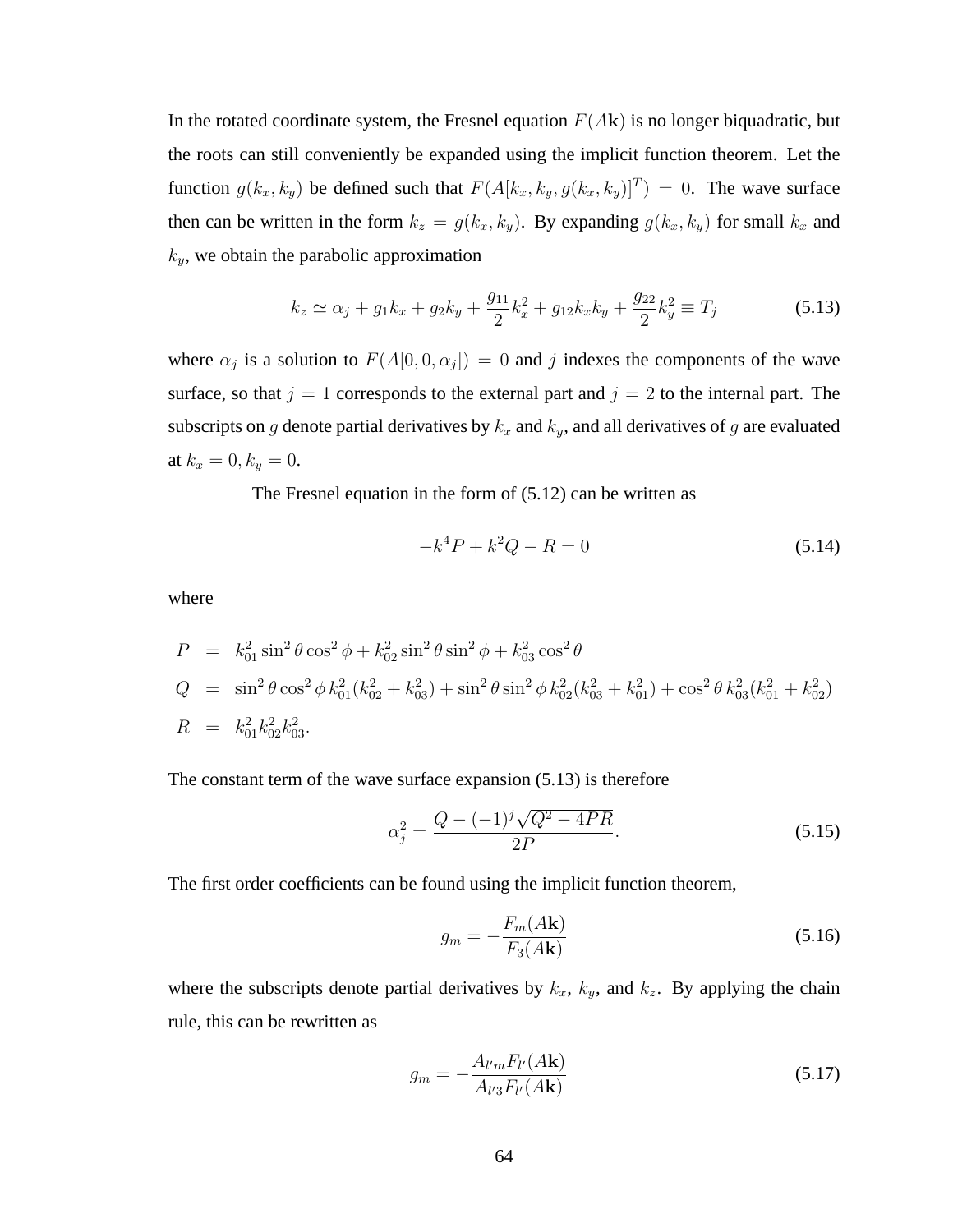where the index l' is summed and  $F_{l'}(A\mathbf{k})$  denotes the partial derivative of F by the l'th components of  $k'$ . The derivatives of F with respect to the principal coordinates can be obtained from (5.11),

$$
F_{l'}(k'_x, k'_y, k'_z) = -2k'_{l'}(k_{01}^2 k_x^{\prime 2} + k_{02}^2 k_y^{\prime 2} + k_{03}^2 k_z^{\prime 2}) - 2k_{0l'}^2 k'_{l'} k^{\prime 2} + 2k'_{l'} k_{0l'}^2 (k_0^2 - k_{0l'}^2). \tag{5.18}
$$

The expansion coefficients are obtained by evaluating (5.17) at the point  $\mathbf{k} = (0, 0, \alpha_j)$ , which corresponds to  $\mathbf{k}' = \alpha_j (\sin \theta \cos \phi, \sin \theta \sin \phi, \cos \theta)$  in the principal coordinate system.

The second–order coefficients can be obtained by taking partial derivatives of the  $g_j$ . They are

$$
g_{mn} = \frac{-F_{mn}F_3 + F_m F_{3n}}{F_3^2} \tag{5.19}
$$

where

$$
F_m = A_{l'm} F_{l'}(A\mathbf{k}) \tag{5.20}
$$

$$
F_{mn} = A_{l'm} A_{p'n} F_{l'p'}(A\mathbf{k}). \tag{5.21}
$$

The second derivatives of  $F$  in the principal coordinate system are

$$
F_{l'p'} = -4k'_{l'}k'_{p'}(k_{0p'}^2 + k_{0l'}^2) - 2\delta_{l'p'}\left[k_{01}^2k_x'^2 + k_{02}^2k_y'^2 + k_{03}^2k_z'^2 + k_{0l'}^2k'^2 - k_{0l'}^2(k_0^2 - k_{0l}^2)\right].
$$
\n(5.22)

When expanded, the expressions (5.17) and (5.19) contain numerous terms and can be simplified considerably, but this has been done adequately in Ref. [60].

I will give the coefficients explicitly for the special case of  $\phi = 0$ , for which the  $k_z$  axis lies in the  $x' - z'$  plane. In this plane, we have that  $\alpha_1^2$  is equal to the greater and  $\alpha_2^2$ is equal to the lesser of  $k_{02}^2$  and  $k_{01}^2 k_{03}^2/G$ , where  $G = k_{01}^2 \sin^2 \theta + k_{03}^2 \cos^2 \theta$ . For  $\alpha_j^2 = k_{02}^2$ , the coefficients of the expansion  $T_i$  become

$$
g_1 = g_2 = 0
$$
  
\n
$$
g_{11} = -\frac{1}{k_{02}}
$$
  
\n
$$
g_{12} = 0
$$
  
\n
$$
g_{22} = \frac{k_{02}(k_{02}^2 - k_{01}^2 \cos^2 \theta - k_{03}^2 \sin^2 \theta)}{k_{01}^2 k_{03}^2 - k_{02}^2 G}.
$$
\n(5.23)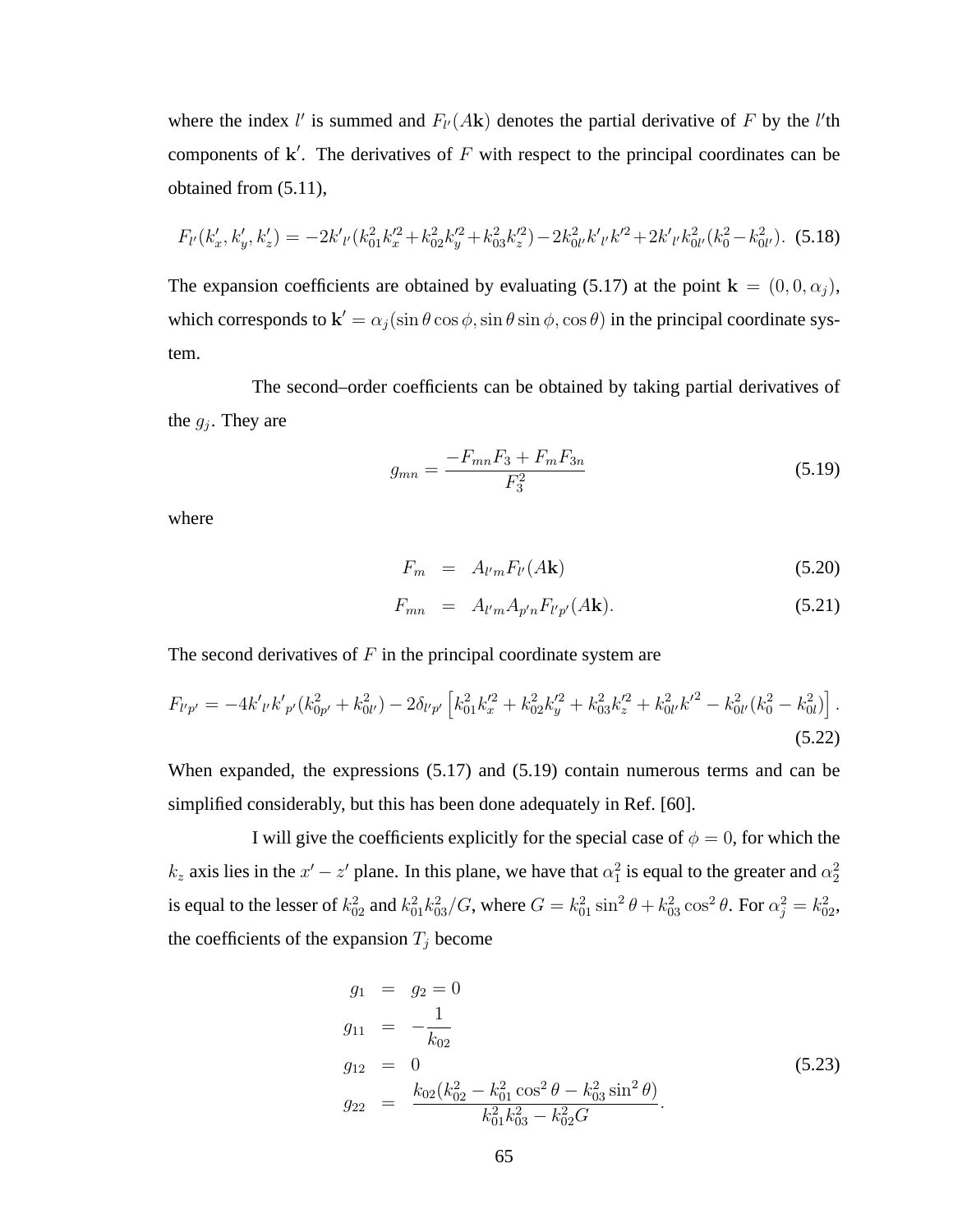For  $\alpha_j^2 = k_{01}^2 k_{03}^2/G$ , the coefficients are

$$
g_1 = \frac{\sin \theta \cos \theta (k_{03}^2 - k_{01}^2)}{G}
$$
  
\n
$$
g_2 = 0
$$
  
\n
$$
g_{11} = \frac{k_{01}k_{03}}{G^{3/2}} \left[ \frac{2(\sin \theta \cos \theta (k_{03}^2 - k_{01}^2))^2}{k_{01}^2 k_{03}^2 - k_{02}^2 G} - 1 \right]
$$
  
\n
$$
g_{12} = 0
$$
  
\n
$$
g_{22} = \frac{1}{k_{01}k_{03}\sqrt{G}} \left[ \frac{k_{02}^2(k_{01}^2 + k_{03}^2)G - k_{01}^2 k_{03}^2 G - k_{01}^2 k_{02}^2 k_{03}^2}{k_{01}^2 k_{03}^2 - k_{02}^2 G} \right].
$$
\n(5.24)

Note that  $g_{11}$  and  $g_{22}$  become singular at the two angles

$$
\tan \theta = \pm \sqrt{\frac{k_{03}^2 (k_{02}^2 - k_{01}^2)}{k_{01}^2 (k_{03}^2 - k_{02}^2)}}
$$
(5.25)

These angles correspond to the optical axes of the medium. In these directions the expansion (5.13) becomes invalid, and a more sophisticated treatment must be made, as will be done in Chap. 6.

### **5.4 Gaussian Beams**

Using the expansion for the wave surface (5.13), we find the propagating part of the Green form G to be

$$
G = \sum_{j=1}^{2} \frac{\alpha_j^2 \mathbf{v}_j \mathbf{v}_j^T}{\omega^2 \mu_0 (k_z^2 - T_j^2)}
$$
(5.26)

for small  $k_{\rho}$ . I place an equivalent surface current density  $J_s = \xi_0(\rho)p$  on the  $z = 0$  plane, where

$$
\xi_0(\rho) = \frac{2E_0}{\eta_0} e^{-\rho^2/w_0^2}
$$
\n(5.27)

and the constants are the free space impedance  $\eta_0 =$  $\mathcal{L}$  $\mu_0/\epsilon_0$  and the beam waist parameter  $w_0$ . p is a unit 1-form specifying the direction of the equivalent source. The electric field is then

$$
E(\mathbf{r}_2) = i\omega\mu_0 \int G(\mathbf{r}_1, \mathbf{r}_2) \wedge J(\mathbf{r}_1)
$$
 (5.28)

where the integration is over the  $z_1 = 0$  plane.

The integration in physical space of (5.28) becomes a product in the wavevector representation. The electric field in physical space is therefore equal to the inverse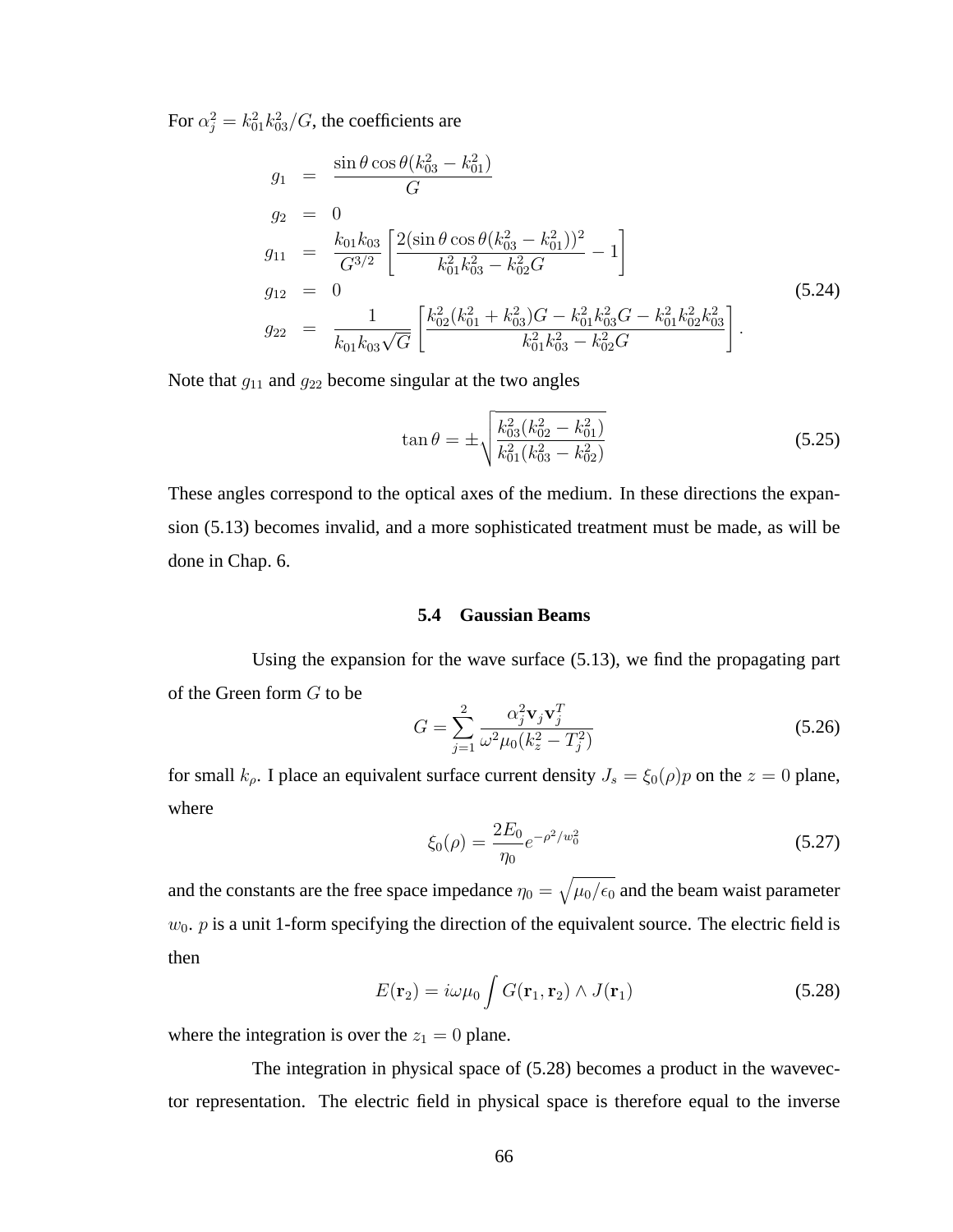Fourier transform of the product of the wavevector representations of the Green form and the equivalent source. The Fourier transform of the equivalent current is  $\xi_0(k_\rho)p =$  $(2E_0/\eta_0)\pi w_0^2 e^{-w_0^2 k_\rho^2/4}p$ , so that the electric field is

$$
E = \frac{i\omega\mu_0}{8\pi^3} \int d\mathbf{k} e^{i\mathbf{k}\cdot\mathbf{r}} \xi_0(k_\rho) \sum_{j=1}^2 \frac{\alpha_j^2 v_j(v_j \, \text{J} p)}{\omega^2 \mu_0(k_z^2 - T_j^2)} \tag{5.29}
$$

where the  $v_j$  are 1-forms dual to the polarization vectors  $v_j$  expressed in the rotated coordinate system. Integrating  $k_z$  by a countour closing in the upper–half plane gives

$$
E = \frac{\alpha_j}{16\pi^2 \omega} \int dk_x \, dk_y \, e^{ik_x x + ik_y y} \xi_0(k_\rho) \sum_{j=1}^2 e^{izT(\alpha_j)} v_j(v_j \, \exists p) \tag{5.30}
$$

for the outgoing solution. Substituting Eq. (5.13) for  $T_j$  and using the definition of  $\xi_0$  yields

$$
E_j = \frac{\alpha_j w_0^2 E_0 e^{i\alpha_j z}}{8\pi \omega \eta_0} \int dk_x dk_y e^R v_j(v_j \,\mathrm{J}p). \tag{5.31}
$$

where  $E_1$  represents the contribution due to the external sheet of the wave surface,  $E_2$ represents the internal contribution, and the exponent is

$$
R = ik_x(x + g_1 z) + ik_y(y + g_2 z) + k_x^2 \left(\frac{g_{11}}{2} - \frac{w_0^2}{4}\right) + k_x k_y g_{12} + k_y^2 \left(\frac{g_{22}}{2} - \frac{w_0^2}{4}\right).
$$

The remaining transverse integrations can be performed by rotating  $k_x$  and  $k_y$  to clear the  $k_x k_y$  term of the exponent in the integrand of (5.31). This yields

$$
E_j = \frac{\alpha_j w_0^2 E_0 e^{i\alpha_j z}}{8\pi \omega \eta_0} \int dk_x dk_y \exp\left[ik_x C + ik_y D - k_x^2 \left(\frac{w_0^2}{4} - A\right) - k_y^2 \left(\frac{w_0^2}{4} - B\right)\right] v_j(v_j \, \text{J}p) \tag{5.32}
$$

where

$$
A_j = \frac{1}{\alpha_j} \left( \frac{g_{11}}{2} \cos^2 \gamma + g_{12} \sin \gamma \cos \gamma + \frac{g_{22}}{2} \sin^2 \gamma \right)
$$
  
\n
$$
B_j = \frac{1}{\alpha_j} \left( \frac{g_{11}}{2} \sin^2 \gamma - g_{12} \sin \gamma \cos \gamma + \frac{g_{22}}{2} \cos^2 \gamma \right)
$$
  
\n
$$
C_j = (x + g_{1}z) \cos \gamma + (y + g_{2}z) \sin \gamma
$$
  
\n
$$
D_j = -(x + g_{1}z) \sin \gamma + (y + g_{2}z) \cos \gamma
$$
  
\n
$$
\cot 2\gamma = \frac{g_{11} - g_{22}}{2g_{12}}.
$$

The contributions from the two parts of the wave surface are then equal to

$$
E_j = \frac{\alpha_j w_0^2 E_0 e^{i\alpha_j z}}{2\omega \eta_0 \sqrt{w_0^2 - 4A_j} \sqrt{w_0^2 - 4B_j}} \exp\left[-\frac{C_j^2}{w_0^2 - 4A_j} - \frac{D_j^2}{w_0^2 - 4B_j}\right] v_j(v_j \,\exists p). \tag{5.33}
$$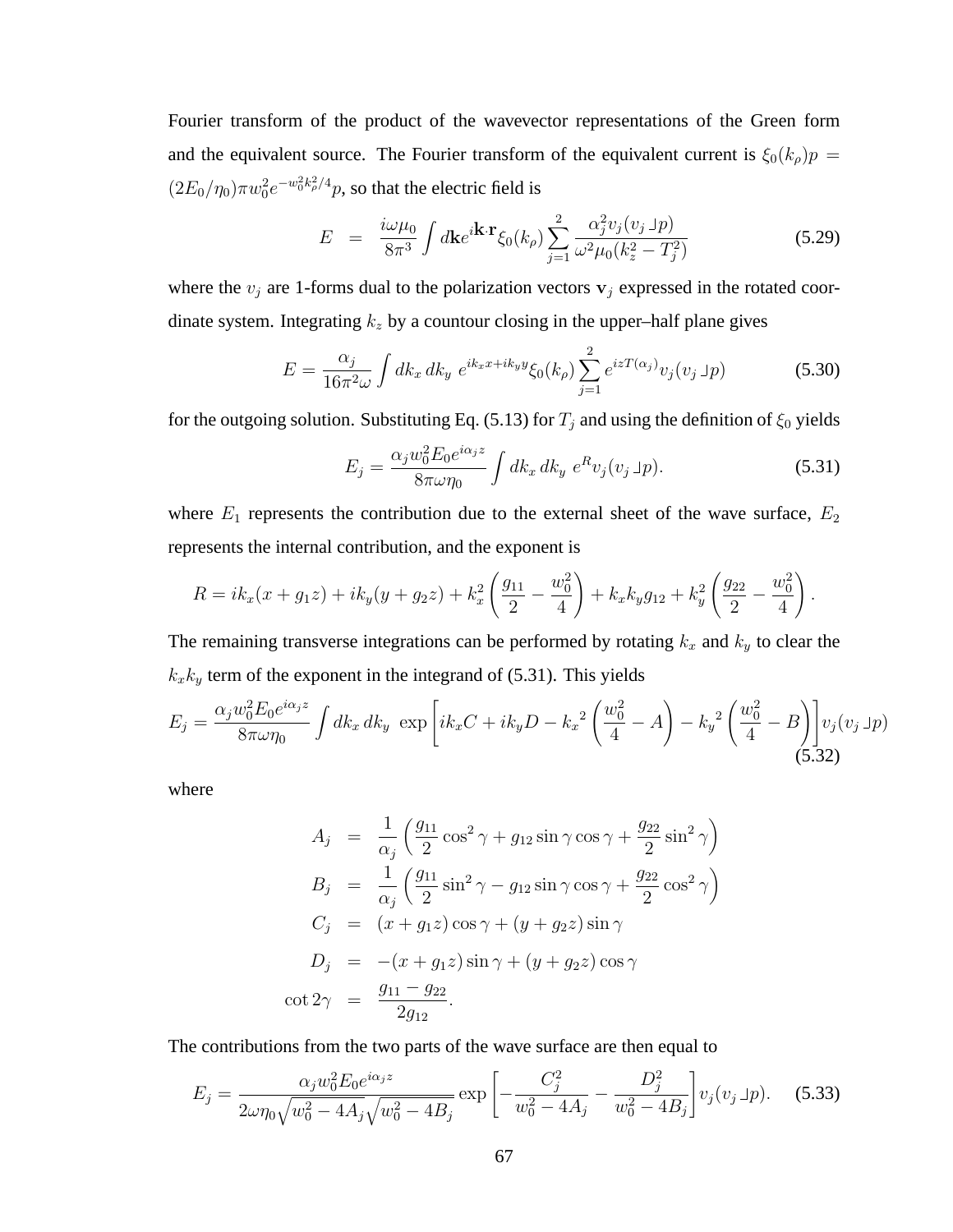If the wavevector lies in the  $y' = 0$  plane, then this expression simplifies to

$$
E_j = \frac{\alpha_j w_0^2 E_0 e^{i\alpha_j z}}{2\omega \eta_0 \sqrt{w_0^2 - 4g_{11}} \sqrt{w_0^2 - 4g_{22}}} \exp\left[ -\frac{(x + g_1 z)^2}{w_0^2 - 4g_{11}} - \frac{y^2}{w_0^2 - 4g_{22}} \right] v_j(v_j \,\lrcorner\, p) \tag{5.34}
$$

where the coefficients are given in Eq. (5.24).

In free space, the wave direction and the direction of the peak amplitude of a Gaussian beam coincide. For a biaxial medium, the coefficients appearing in the functions  $C_j$  and  $D_j$  are related to the angle of the ray direction away from the wave direction. The ray vector lies in the direction of the normal to the wave surface at the point  $(0, 0, \alpha_i)$ , and in general does not coincide with the wavevector. The functions  $C_j$  and  $D_j$  shift the peak of the Gaussian amplitude of the beam solution (5.33) so that it lies along the ray direction. Neglecting the complicated effects due to refraction at a face of a biaxial medium, the power contained in an incident beam splits into two parts, with the directions determined by normals to each sheet of the wave surface for the particular value of the wavevector of the incident beam.

If the wavevector coincides with one of the optical axes of the medium, the coefficients found in (5.34) become singular. As noted above, the treatment of this chapter is invalid for these directions. In the following chapter, the behavior of beams propagating along the optical axes are studied in detail.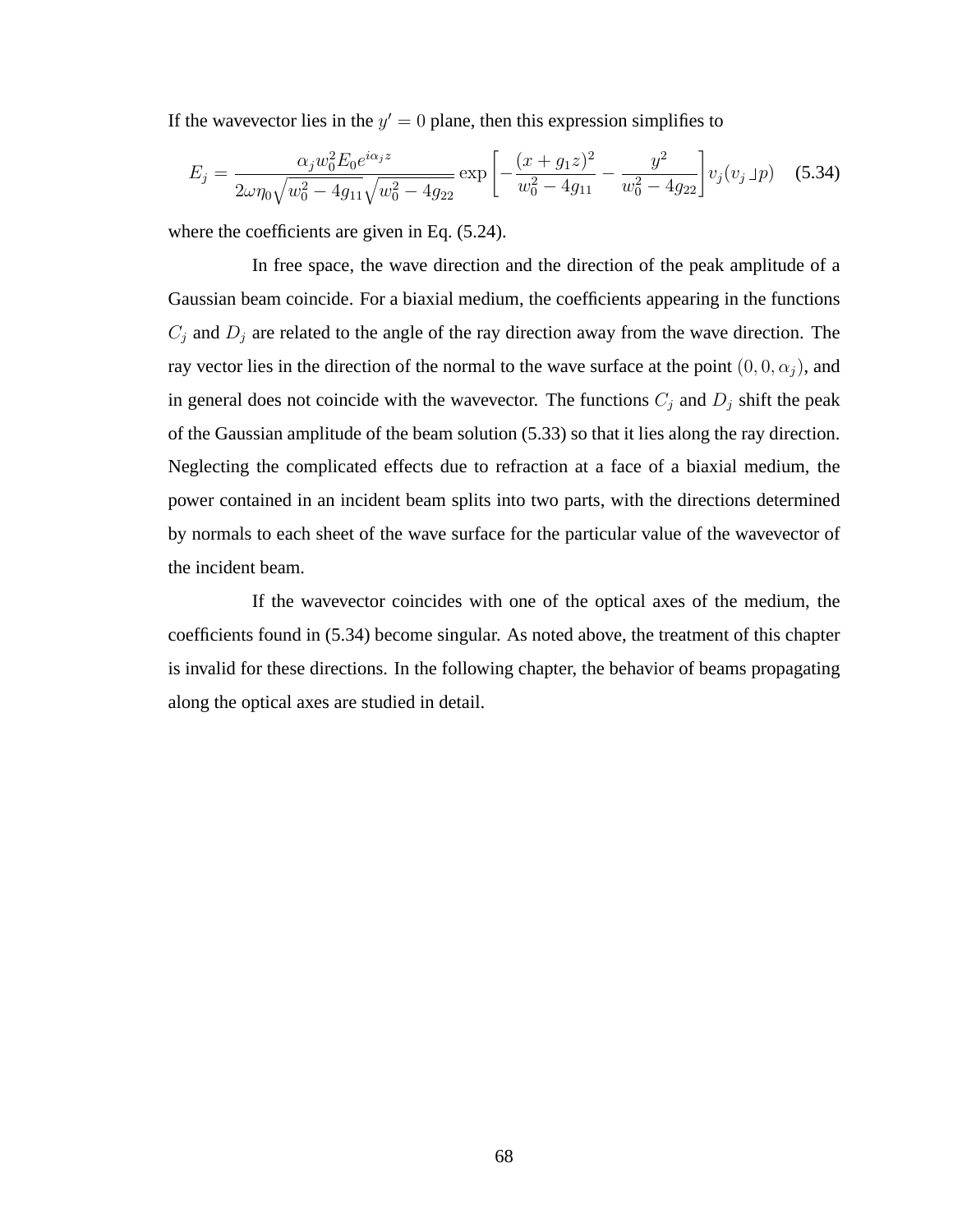### Chapter 6

# **INTERNAL CONICAL REFRACTION**

#### **6.1 Introduction**

The paraxial approximation for the Green form of the previous chapter breaks down if the direction of the wavevector about which the expansion is taken coincides with one of the four singular points of the wave surface for a biaxial medium. The singular points lie on two straight lines, which are known as optical axes or binormals. A narrow beam propagating along one of the optical axes of a biaxial medium spreads into a hollow cone. This phenomenon, internal conical refraction, was predicted by Hamilton in 1832 and observed shortly thereafter by Lloyd. A dark ring in the center of the circular intensity pattern produced by conical refraction was observed by Poggendorf in 1839 and later explained by Voigt. (These historical references and an elementary treatment of conical refraction are found in Born and Wolf [7].) Voigt's explanation of the Poggendorf dark ring was made more precise by Portigal and Burstein [64]. Lalor [65] and Juretschke [66] also reported methods for quantitative analysis of internal conical refraction. Schell and Bloembergen [67] further refined the work of Portigal and Burstein, achieving a result accurate to second order in angle away from the optical axis. Despite the improved accuracy, Schell and Bloembergen employed numerical integration in order to obtain some of the results given in the paper. Other theoretical treatments include that of Uhlmann [68], who proved the existence of the dark ring but did not examine the structure of the intensity pattern in detail. This chapter gives the treatment of internal conical refraction reported in Ref. [5].

Previous theoretical methods for obtaining the field intensity due to conical refraction amount to a two–dimensional stationary phase evaluation of an inverse Fourier transform integral for the refracted field intensity. This approximation for the field intensity can be understood geometrically, by considering the shape of the wave surface near an optical axis. The wave surface for a biaxial medium consists of an external and an internal sheet which meet in the directions of two optical axes. For wave directions away from the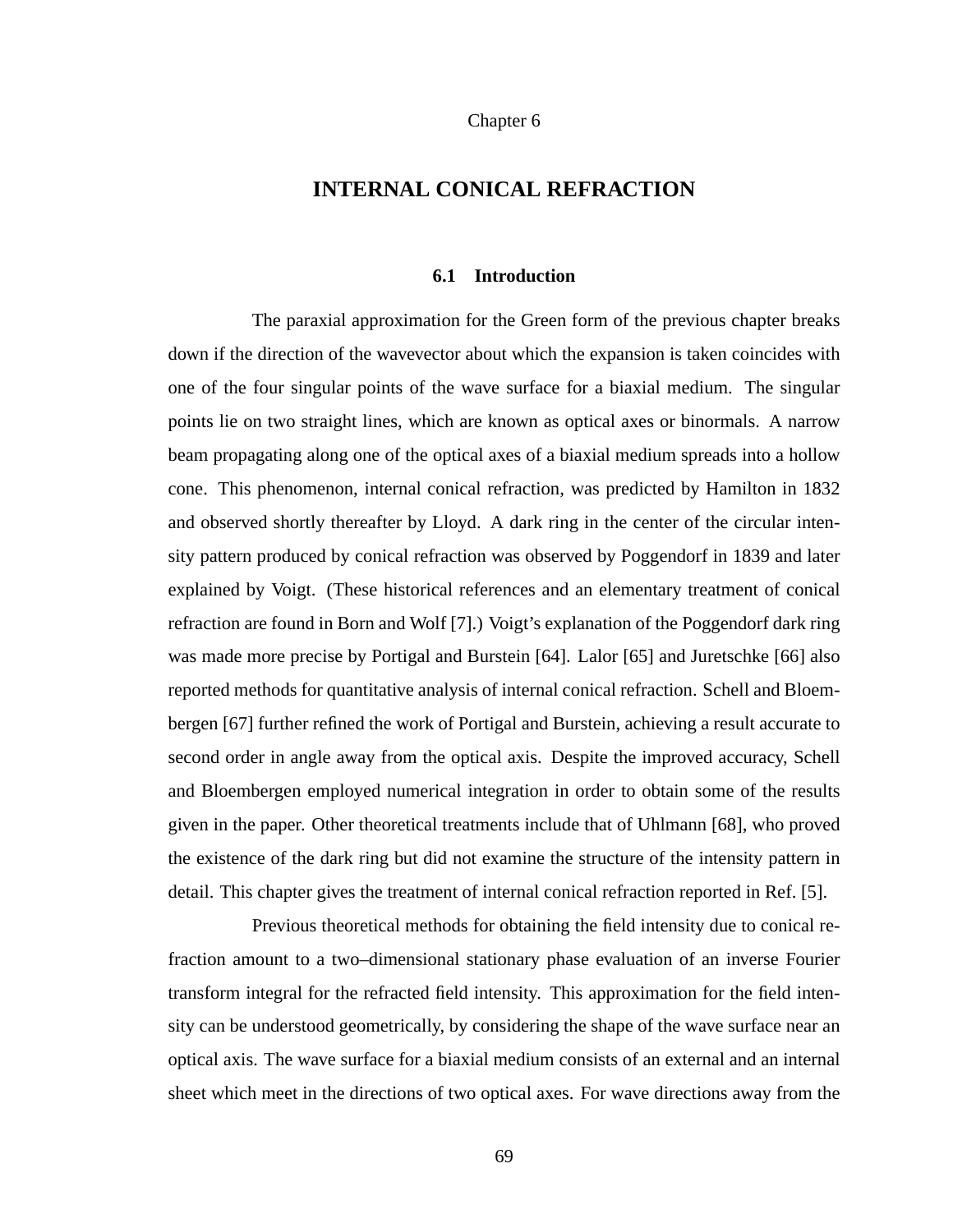optical axes, power associated with the particular wavevector flows along two ray vectors, one normal to the external sheet of the wave surface and the other to the internal sheet. Near each singular point, the wave surface has the shape of a cone. Instead of two distinct normals, at a singular point the wave surface has a family of normal directions lying on another cone. Incident power propagates along this cone of normals. The contributions from nearby wavevectors on the internal and external sheets are shifted slightly to the inside and outside of the cone of refraction respectively, so that a dark ring appears in the center of the circular intensity pattern produced by conical refraction [67].

The treatment of conical refraction given in this chapter employs the wavevector representation of Lax and Nelson [16] for the Green function for the electric field which was used in the previous chapter. A conical expansion for the wave surface near an optical axis given by Moskvin *et al.* [17] yields a paraxial approximation for the Green function. The refracted fields can then be obtained by finding the inverse Fourier transform of the product of the Green function and the spectral representation of a Gaussian beam. I treat asymptotically an integration in azimuthal angle about the optical axis, and the remaining transverse integration can be evaluated analytically. The resulting simple characterization of the intensity pattern in terms of special functions is one of the primary contributions of this chapter to the theory of internal conical refraction. In order to demonstrate the validity of this approach, I have also performed numerical integrations for the field intensity at certain parameter values.

The results obtained in this way agree with the theoretical and experimental results of Schell and Bloembergen [67] for a 1 cm Aragonite sample, a 34  $\mu$ m beam waist, and a wavelength of .6328  $\mu$ m. For a 10 cm sample length, however, their theoretical results are qualitatively similar to the 1 cm pattern, whereas this treatment predicts secondary dark rings or fringes in the interior of the cone of refraction. I specify the parameter ranges for which this secondary oscillatory behavior of the intensity pattern should appear, and demonstrate that even allowing for large variation of the parameters the effect persists. These secondary dark rings have apparently not been predicted by past theoretical treatments, nor have experimental results been given for parameter values lying within this oscillatory regime.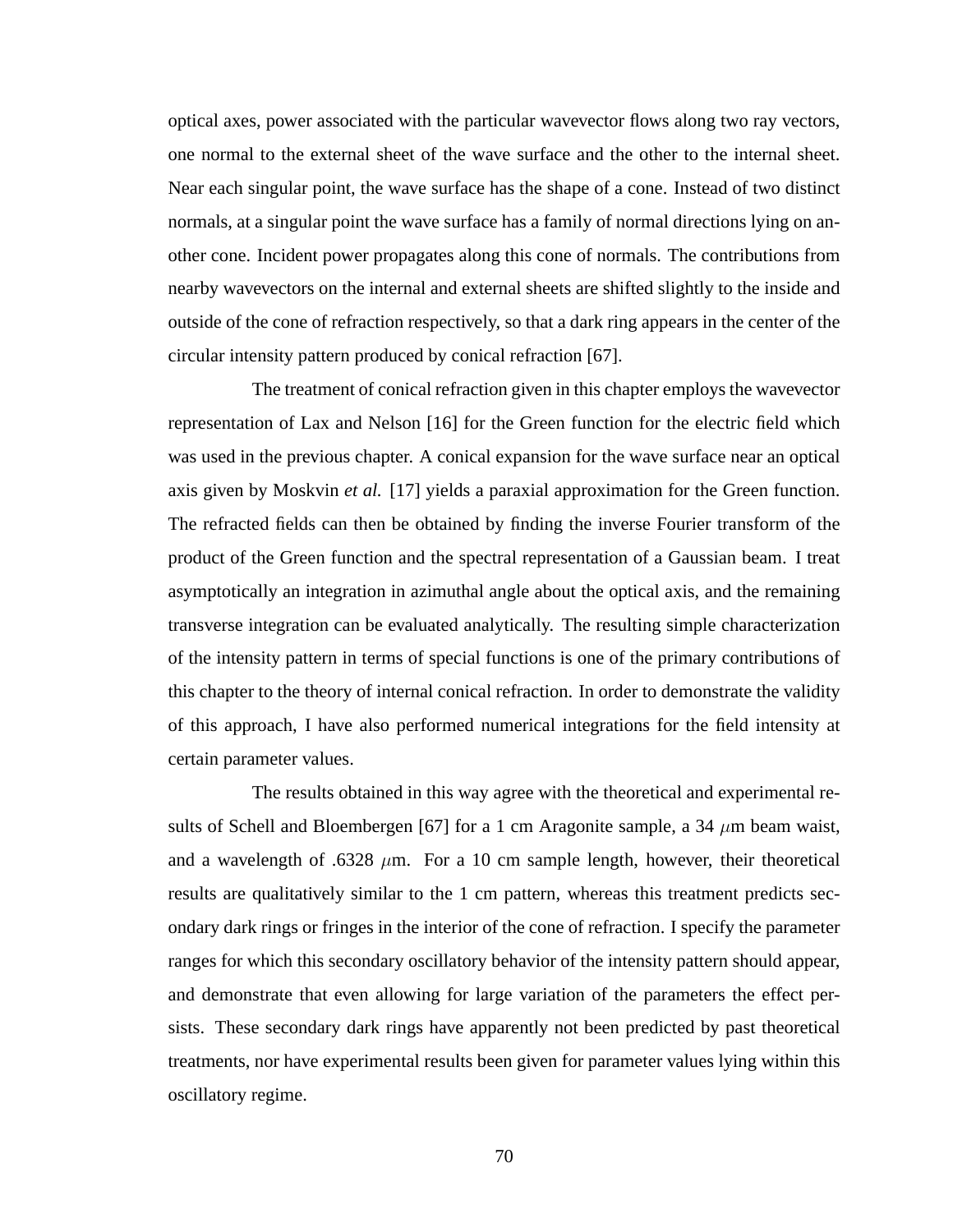Measurements by Schell and Bloembergen [6] indicate the appearance of qualitatively similar secondary rings for conical refraction by an optically active medium. Oscillatory behavior of the intensity pattern has been predicted for conical refraction in gyrotropic media [69, 70], but the field has an Airy function dependence and is identically zero for certain distances from the cone of refraction. This behavior is qualitatively different from that reported here for biaxial media. Other related work includes that of Naida [71], who considers conical refraction in an inhomogeneous, weakly biaxial medium. Belskii [72] obtains transmission coefficients for a thin biaxial plate along the optical axes, and Belskii *et al.* [73] discuss the change in astigmatism of a Gaussian beam propagating along an optical axis. Khatkevich [74] shows that a conically refracted beam is not confined to a particular generator of the cone, and plane wave solutions near the optical axis are discussed by Alexandroff [75]. References [69, 70, 76] also investigate the application of conical refraction in gyrotropic media to beam focusing. A recent experimental measurement for conical refraction in KTP is found in Ref. [77].

#### **6.2 Propagation Along an Optical Axis**

To determine the electric field due to the internal conical refraction of a Gaussian beam, I begin with the decomposition of the Fourier transform of the Green form given in Chap. 5 for a biaxial medium. As in the previous chapter, the refracted field can be obtained from an equivalent current source at the focus of a Gaussian beam by an inverse Fourier transform. The two main problems are the determination of the proper paraxial expansion of the Green form for wave directions near an optical axis and the asymptotic evaluation of the inverse Fourier transform in the paraxial limit.

For a given wave vector direction  $\hat{n}$ , the Fresnel equation is biquadratic in the length of the wave vector. The Fresnel equation therefore has two pairs of solutions, the members of each pair differing by a sign. The wave surface defined by these solutions consists of two sheets, one sheet for each pair of solutions. In four wave directions, the solutions become equal, so that the two sheets of the wave surface meet. At each of the singular points, the wave surface has the shape of a cone [17]. The singular points lie in pairs on two lines, which are the optical axes or binormals [8]. Due to the conical shape,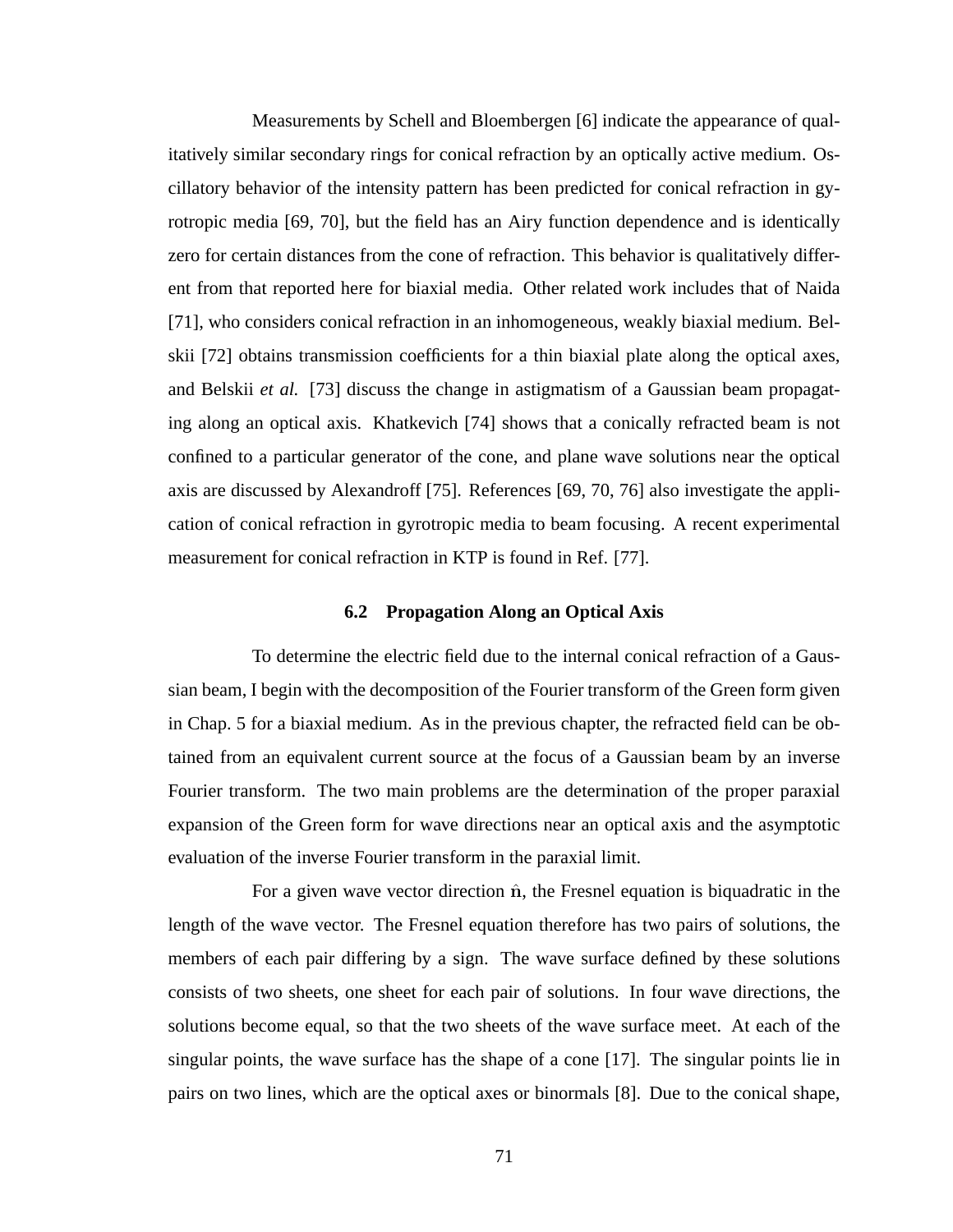the parabolic expansion of the previous chapter breaks down, and some of the coefficients become infinite. A different type of expansion which respects the conical shape of the wave surfaces must be used near the singular points.

Let  $(x', y', z')$  be the principal coordinate system of the permittivity tensor. If the eigenvalues are ordered so that  $\epsilon_1 < \epsilon_2 < \epsilon_3$ , then by Eq. (5.25) the optical axes lie in the  $x'-z'$  plane at the angles

$$
\tan \beta = \pm \sqrt{\frac{\epsilon_3(\epsilon_2 - \epsilon_1)}{\epsilon_1(\epsilon_3 - \epsilon_2)}}.
$$
\n(6.1)

from the  $z'$  axis. Near these directions, the wave surface forms a cone. Let  $x, y, z$  be the rotated coordinates

$$
x = x' \cos \beta - z' \sin \beta
$$
  
\n
$$
y = y'
$$
  
\n
$$
z = x' \sin \beta + z' \cos \beta
$$
  
\n(6.2)

so that the  $z$  axis lies in the direction of one of the optical axes. The geometry is depicted in Fig. 6.1.



Figure 6.1: Geometry of internal conical refraction. The z direction is an optical axis. Normals to the wave surface at the singular point generate the cone of refraction.

In cylindrical coordinates associated with the rotated coordinate system, the wave surface has an expansion about  $k_{\rho} = 0$  of the form  $k_z = T_j$ , where [17]

$$
T_j = k_2 + A[\cos\phi + (-1)^{j+1}]k_\rho - B_j(\phi)k_\rho^2 \tag{6.3}
$$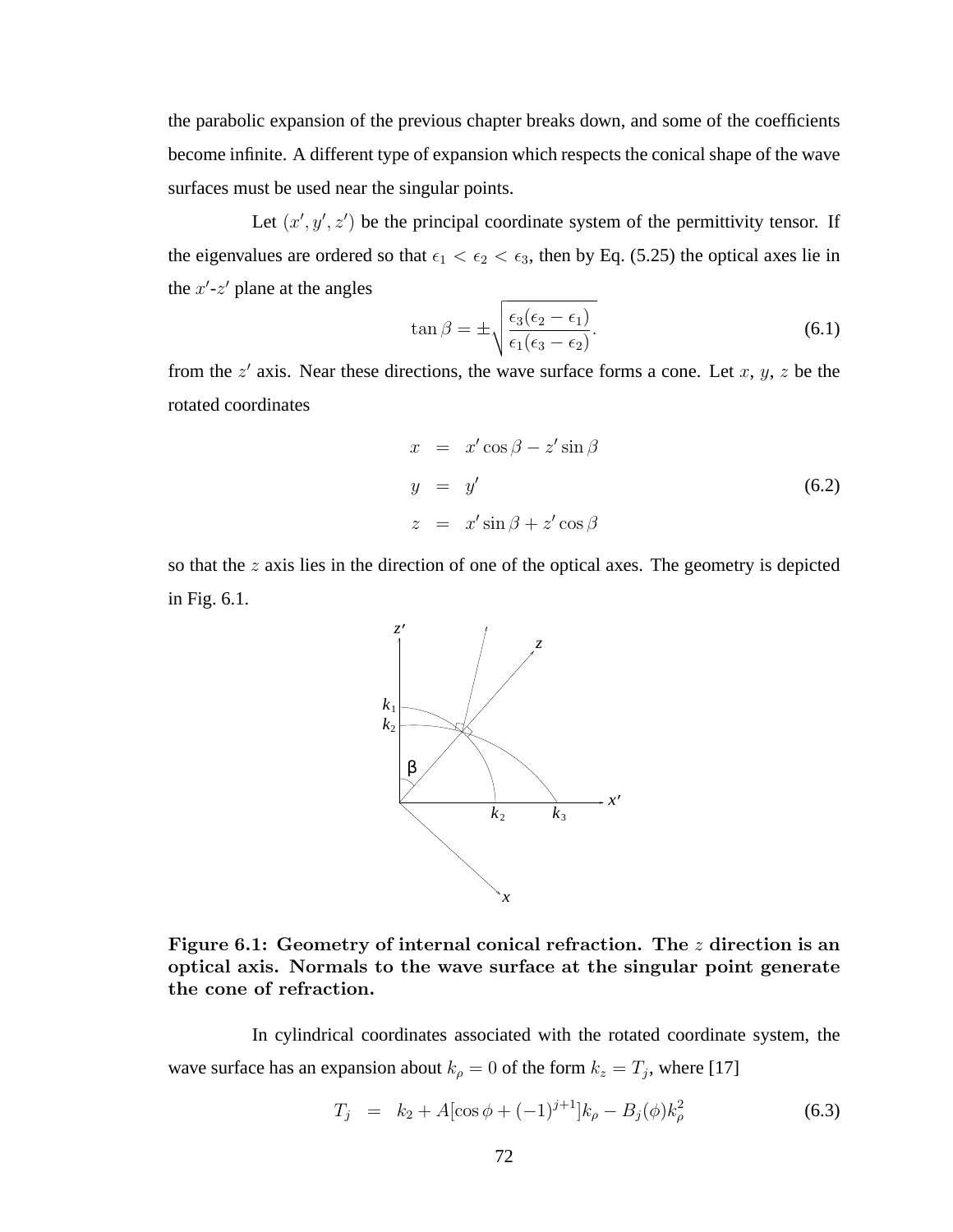$$
B_j(\phi) = B[1 + (-1)^j D \cos \phi][1 - (-1)^j E \cos \phi]. \tag{6.4}
$$

The  $j = 1$  term corresponds to the external part of the wave surface and  $j = 2$  to the inner part. The constants are

$$
A = \frac{1}{2} \sqrt{\frac{(\epsilon_3 - \epsilon_2)(\epsilon_2 - \epsilon_1)}{\epsilon_1 \epsilon_3}}
$$
  
\n
$$
B = \frac{(\epsilon_3 + \epsilon_2)(\epsilon_2 + \epsilon_1)}{8\epsilon_1 \epsilon_3 k_{02}}
$$
  
\n
$$
D = \frac{\epsilon_3 - \epsilon_2}{\epsilon_3 + \epsilon_2}
$$
  
\n
$$
E = \frac{\epsilon_2 - \epsilon_1}{\epsilon_2 + \epsilon_1}
$$

where  $k_{02} = \omega \sqrt{\epsilon_2 \mu_0}$ . The apex angle of the cone of refraction is 2A.

If we neglect the nonpropagating term, the tensor Green function for small  $k_{\rho}$  is given by Eq. (5.26) from the previous chapter,

$$
G = \sum_{j=1}^{2} \frac{\epsilon_2 \mathbf{v}_j \mathbf{v}_j}{k_z^2 - T_j^2}
$$
 (6.5)

where the polarization vectors  $v_j$  are expressed in the principal coordinate system. The vectors  $v_j$  can be found from the electric flux density eigenvectors, which lie in the plane perpendicular to the z axis. The vectors  $D_j$  corresponding to the  $v_j$  are [64]

$$
\mathbf{D}_1 = \hat{\mathbf{x}} \cos \frac{\phi}{2} + \hat{\mathbf{y}} \sin \frac{\phi}{2}
$$

$$
\mathbf{D}_2 = -\hat{\mathbf{x}} \sin \frac{\phi}{2} + \hat{\mathbf{y}} \cos \frac{\phi}{2}
$$

where  $\phi$  is the azimuthal angle associated with the rotated coordinate system. The  $v_j$  are proportional to  $\overline{\overline{\epsilon}}^{-1} \mathbf{D}_j,$  so that

$$
\mathbf{v}_1' = N \left( \hat{\mathbf{x}}' \epsilon_1^{-1} \cos \beta \cos \frac{\phi}{2} + \hat{\mathbf{y}}' \epsilon_2^{-1} \sin \frac{\phi}{2} - \hat{\mathbf{z}}' \epsilon_3^{-1} \sin \beta \cos \frac{\phi}{2} \right)
$$
(6.6)

with the normalization

$$
N = \left(\epsilon_1^{-1} \cos^2 \beta \cos^2 \frac{\phi}{2} + \epsilon_2^{-1} \sin^2 \frac{\phi}{2} + \epsilon_3^{-1} \sin^2 \beta \cos^2 \frac{\phi}{2}\right)^{-\frac{1}{2}}
$$
(6.7)

The eigenvector  $\mathbf{v}_2$  is equal to  $\mathbf{v}_1(\phi + \pi)$ .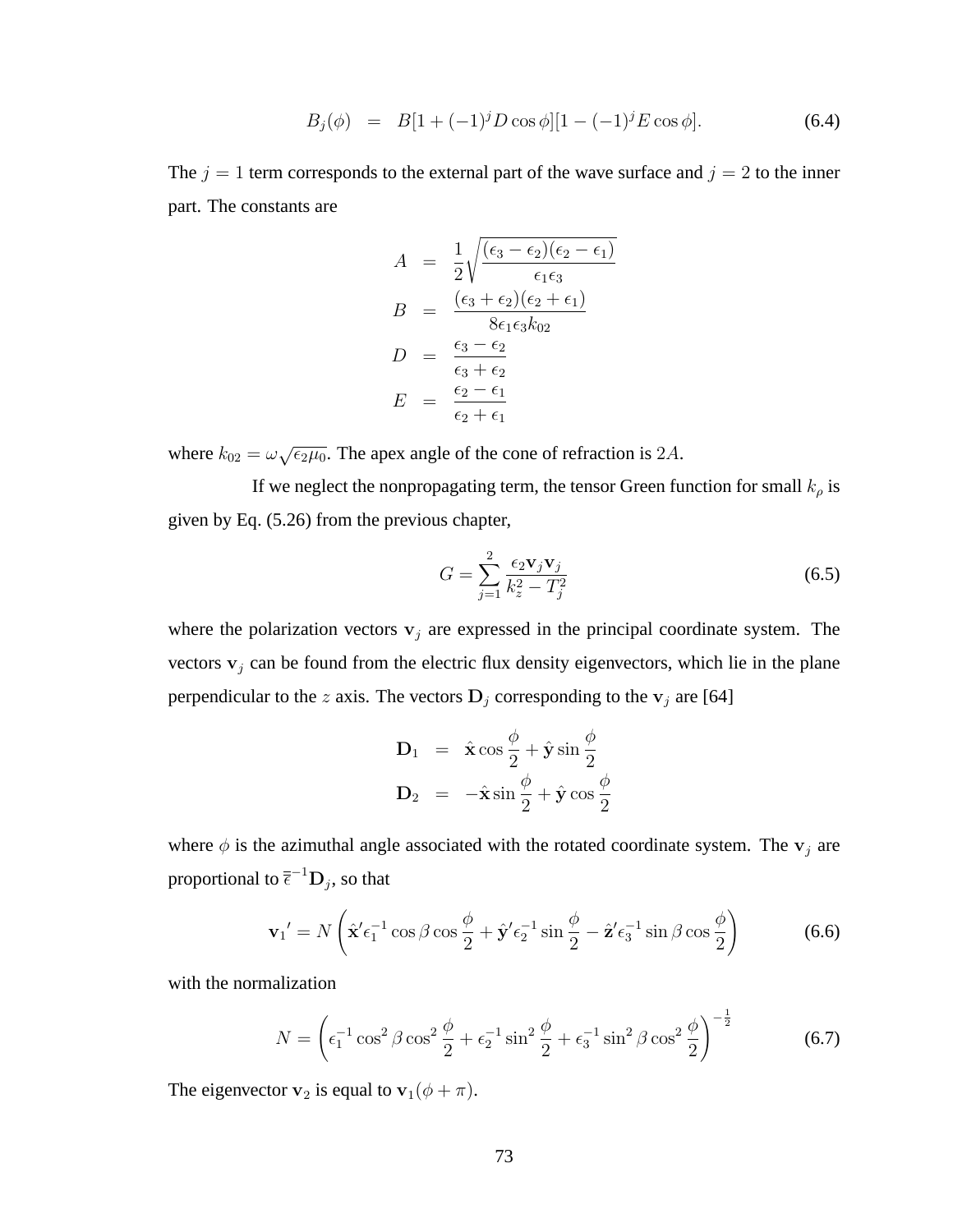The eigenvectors  $v_j$  can also be found from Eq. (5.7). The wavevector  $k\hat{n} =$  $(k_\rho \cos \phi, k_\rho \sin \phi, T_j)$  can be transformed into the principal coordinate system to yield  $\hat{\mathbf{n}}'$ . The  $k_j$  are given by  $k_j^2 = k_\rho^2 + T_j^2$ . Substituting these expressions into (5.7) and taking the limit as  $k_{\rho}$  goes to zero yields the result

$$
\mathbf{v}_{j}' = M\left(\hat{\mathbf{x}}'\frac{k_{02}\sin\beta}{k_{02}^{2} - k_{01}^{2}} + \hat{\mathbf{y}}'\frac{\sin\phi}{2k_{02}A(\cos\phi + (-1)^{j+1})} + \hat{\mathbf{z}}'\frac{k_{02}\cos\beta}{k_{02}^{2} - k_{03}^{2}}\right)
$$
(6.8)

where  $M$  is a normalization such that (5.4) holds. Transforming to the unprimed coordinate system,  $v_1$  can be shown to be parallel to

$$
\hat{\mathbf{x}}\cos\left(\phi/2\right) + \hat{\mathbf{y}}\sin\left(\phi/2\right) + \hat{\mathbf{z}}2A\cos\left(\phi/2\right) \tag{6.9}
$$

and  $v_2$  to

$$
-\hat{\mathbf{x}}\sin\left(\phi/2\right) + \hat{\mathbf{y}}\cos\left(\phi/2\right) - \hat{\mathbf{z}}2A\sin\left(\phi/2\right) \tag{6.10}
$$

which is equivalent to the result obtained in Ref. [67].

As in the previous chapter, I place an equivalent Gaussian surface current  $J_s =$  $\xi_0 p$  on the  $z = 0$  plane at the waist of the beam, where

$$
\xi_0 = \frac{2E_0}{\eta_2} e^{-\rho^2/w_0^2} \delta(z)
$$
\n(6.11)

and the 1-form  $p$  specifies the polarization of the beam in the principal coordinate system. The constant  $w_0$  specifies the waist size of the beam at its focus and  $\eta_2$  is the wave impedance  $\sqrt{\mu_0/\epsilon_2}$ . The beam is assumed to be focused at the incident face of the medium. The electric field is then

$$
E = \frac{i\omega\mu_0}{8\pi^3} \int d\mathbf{k} \, e^{i\mathbf{k} \cdot \mathbf{r}} G(\mathbf{k}) \, \mathbb{J}\xi_0(k_\rho) p \tag{6.12}
$$

where  $\xi_0(k_\rho) = (2E_0/\eta_2)\pi w_0^2 e^{-w_0^2 k_\rho^2/4}$ . Integrating  $k_z$  by a contour closing in the upper half plane yields for  $z > 0$ ,

$$
E = -\frac{k_{02}}{8\pi^2 \omega} \int k_{\rho} dk_{\rho} d\phi e^{ik_{\rho}(x\cos\phi + y\sin\phi)} \xi_0(k_{\rho}) \sum_j v_j(v_j \,\exists p) e^{iT_j z} \tag{6.13}
$$

where the  $v_j$  are 1-forms dual to the vectors  $v_j$ . Substituting the expressions for  $\xi_0$  and  $T_j$ given above yields

$$
E = -\frac{k_{02}w_0^2 E_0 e^{ik_{02}z}}{4\pi \omega \eta_2} \int k_\rho \, dk_\rho \, d\phi \sum_j \exp\left[i k_\rho (g(\phi) + (-1)^{j+1}Az) - k_\rho^2 \left(\frac{w_0^2}{4} + izB_j\right)\right] v_j(v_j \,\lrcorner\, p) \tag{6.14}
$$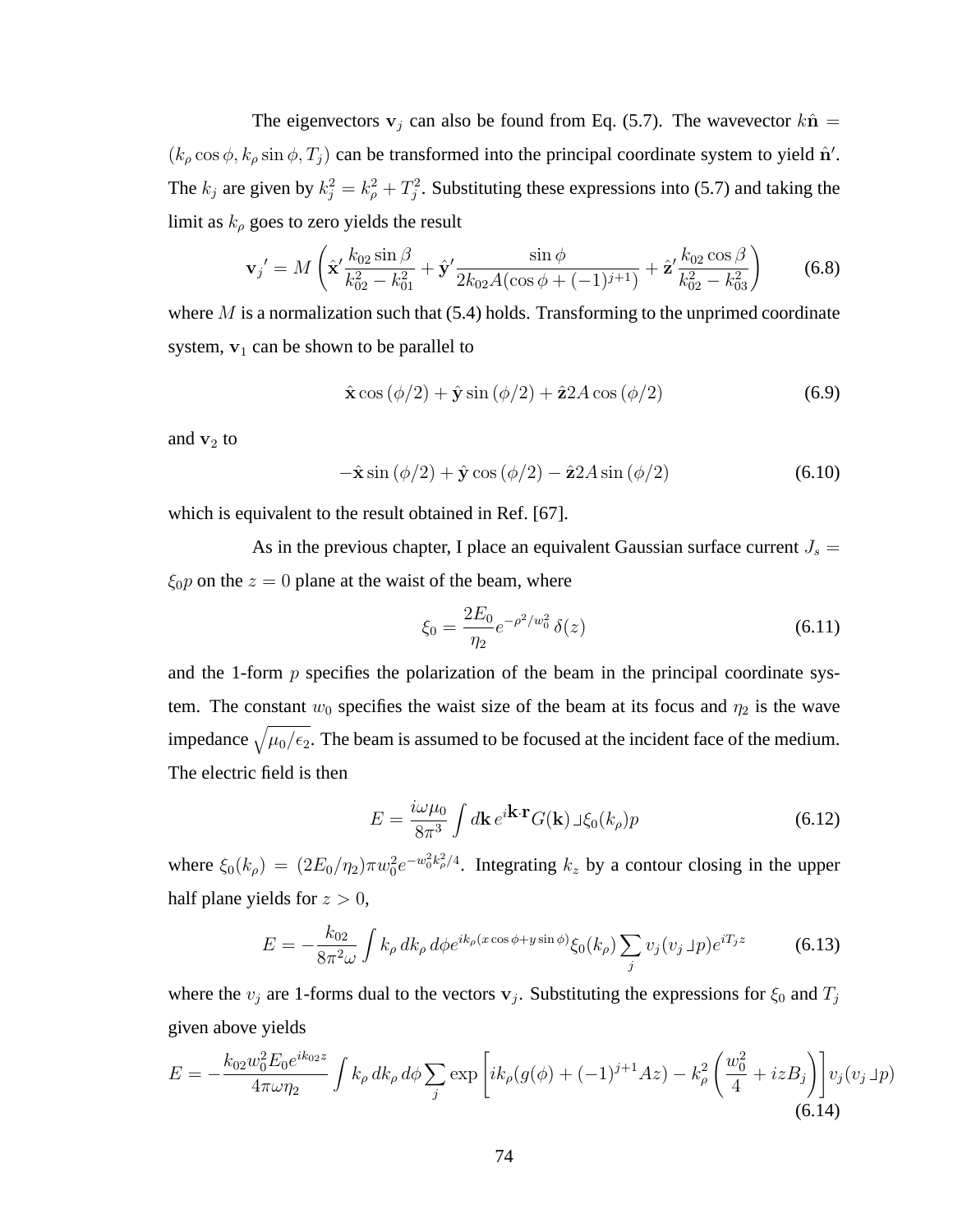where the leading order phase as a function of  $\phi$  for both the external and internal terms is

$$
g(\phi) = (x + Az)\cos\phi + y\sin\phi.
$$
 (6.15)

The phase is stationary at two angles; for each of the two terms one of the stationary points is nonphysical. The causal stationary points are

$$
\cos \phi_j = (-1)^j \frac{(x + Az)}{\sqrt{(x + Az)^2 + y^2}}
$$
(6.16)

where the signs are chosen by noting that  $\phi_j$  specifies the angle of the location on the external or internal sheet of the wave surface at which the surface normal is in the direction of the ray vector corresponding to the observation point  $(x, y, z)$ . Integrating (6.13) by the method of stationary phase gives

$$
E = -\frac{k_{02}w_0^2 E_0 e^{ik_{02}z}}{4\pi \omega \eta_2} \sum_j \sigma_j v_j (v_j \,\mathrm{J}p) \int k_\rho \, dk_\rho \left(\frac{2\pi}{k_\rho |g_j''|}\right)^{1/2} e^{ik_\rho b_j - k_\rho^2 a_j} \tag{6.17}
$$

where

$$
\sigma_j = \exp\left[i(-1)^{j+1}\frac{\pi}{4}\right],\tag{6.18}
$$

$$
g_j(\phi_j) = (-1)^{j+1} \sqrt{(x + Az)^2 + y^2} = -g''_j(\phi_j), \qquad (6.19)
$$

$$
a_j = \frac{w_0^2}{4} + iB_j(\phi_j)z,
$$
\n(6.20)

$$
b_j = (-1)^{j+1} [Az - \sqrt{(x + Az)^2 + y^2}], \tag{6.21}
$$

 $\mathcal{L}$ 

and the  $v_j$  are evaluated at the stationary point  $\phi_j$ .

For the stationary phase integration, the large parameter is  $k_{\rho}$  $(x + Az)^2 + y^2$ , so that the stationary phase condition becomes invalid as  $k<sub>\rho</sub>$  grows small. Due to the additional factor of  $k_{\rho}$  in the integrand, however, the complete integrand of (6.17) is quite accurate for all values of  $k_{\rho}$ . As the stationary phase condition becomes invalid, the factor of  $k_{\rho}$  causes the value of the integrand to grows small, so that the lack of stationarity of the phase contributes only a small error to the approximate value of the integral obtained below. This effect is related to the close agreement between  $xJ_0(x)$  and  $\sqrt{2x/\pi}$  cos  $(x - \pi/4)$  for all values of  $x$ , including small  $x$ .

Since  $\phi_2 = \phi_1 + \pi$  and  $v_2 = v_1(\phi + \pi)$ , we have that  $v_2(\phi_2) = v_1(\phi_1)$ . From the form of Eq. (6.4) for  $B_j$ ,  $a_1 = a_2$ , and from Eq. (6.21),  $b_1 = -b_2$ . The two terms of the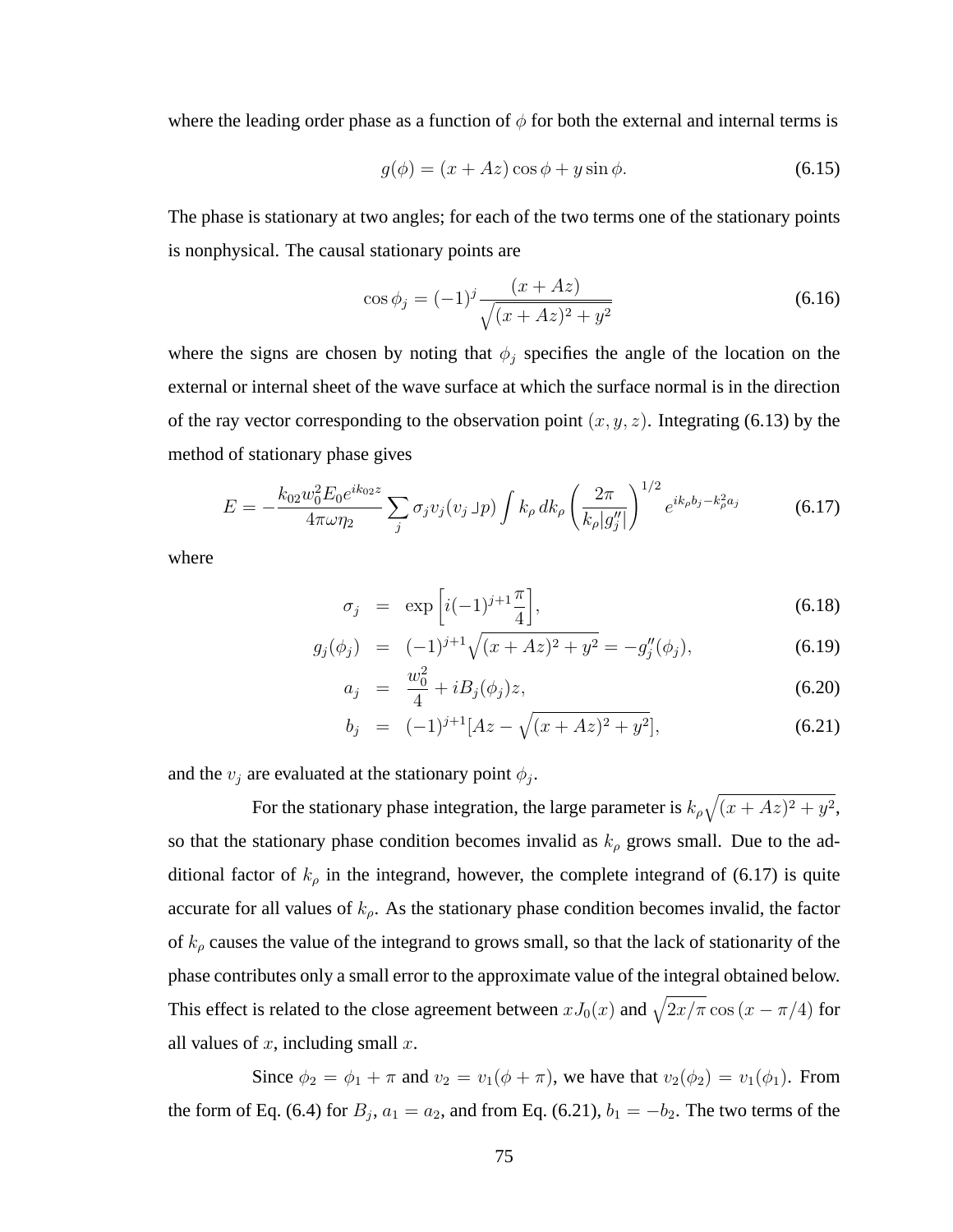integral in (6.17) can then be combined, so that the electric field intensity becomes

$$
E = -\frac{k_{02}w_0^2 E_0 e^{ik_{02}z}}{4\pi\omega\eta_2} v_1(v_1 \Box p) \left(\frac{2\pi}{|g_1''|}\right)^{1/2} e^{i\pi/4} \int_{-\infty}^{\infty} \sqrt{k_\rho} \, dk_\rho e^{ik_\rho b_1 - k_\rho^2 a_1} \tag{6.22}
$$

The remaining  $k_{\rho}$  integration can be evaluated exactly using the integral ([78], 3.462 #3)

$$
\int_{-\infty}^{\infty} \sqrt{x} e^{ibx - ax^2} = \sqrt{\pi} e^{-i\pi/4} 2^{-1/4} a^{-3/4} e^{-b^2/(8a)} D_{1/2} \left(\frac{-b}{\sqrt{2a}}\right)
$$
(6.23)

where  $D_{\nu}$  is the parabolic cylinder function. (A parabolic cylinder function of order 1/2 has also been obtained in connection with a different integral arising from conical refraction by a gyrotropic medium in a certain limit [69].)

Asymptotically, the function  $D_{1/2}(x)$  depends exponentially on the square of its argument. The expression (6.23) can be put into a more useful form in which this asymptotic dependence is extracted and combined with the existing exponential factor of  $e^{-b^2/(8a)}$ . This is done using the relationship ([78], 9.240)

$$
D_{\nu}(x) = 2^{\nu/2} e^{-x^2/4} \left[ \frac{\sqrt{\pi}}{\Gamma(1/4)} {}_1F_1\left(-\frac{\nu}{2}, \frac{1}{2}, \frac{x^2}{2}\right) - \frac{x\sqrt{2\pi}}{\Gamma(-\nu/2)} {}_1F_1\left(\frac{1-\nu}{2}, \frac{3}{2}, \frac{x^2}{2}\right) \right] \tag{6.24}
$$

for the parabolic cylinder function in terms of the hypergeometric function  $_1F_1$  and the expression ([78], 8.972 #1)

$$
L_n^{\alpha}(x) = \frac{\Gamma(n+\alpha+1)}{\Gamma(n+1)\Gamma(1-\alpha)} {}_1F_1(-n,\alpha+1,x) \tag{6.25}
$$

for the associated Laguerre function  $L_n^{\alpha}$  in terms of the hypergeometric function. These relationships, along with the identities  $\pi$ √  $\overline{2} = \Gamma(1/4)\Gamma(3/4) = -\Gamma(-1/4)\Gamma(5/4)$ , yield the result

$$
\frac{e^{-i\pi/4}}{\sqrt{2}a^{3/4}}e^{-b^2/(4a)}\left[\Gamma(1/2)\Gamma(5/4)L_{1/4}^{-1/2}\left(\frac{b^2}{4a}\right)-\frac{b}{\sqrt{a}}\Gamma(3/2)\Gamma(3/4)L_{-1/4}^{1/2}\left(\frac{b^2}{4a}\right)\right]
$$
(6.26)

for the integral (6.23).

By using this result, the final  $k_\rho$  integration of Eq. (6.22) can be performed, so that the electric field intensity for the refracted Gaussian beam is

$$
E = -\frac{\epsilon_2 w_0^2 E_0 e^{ik_0 z}}{4\sqrt{\pi}[(x + Az)^2 + y^2]^{1/4} a_1^{3/4}} v_1(\phi_1) [v_1(\phi_1) \lrcorner p] F(a_1, b_1)
$$
(6.27)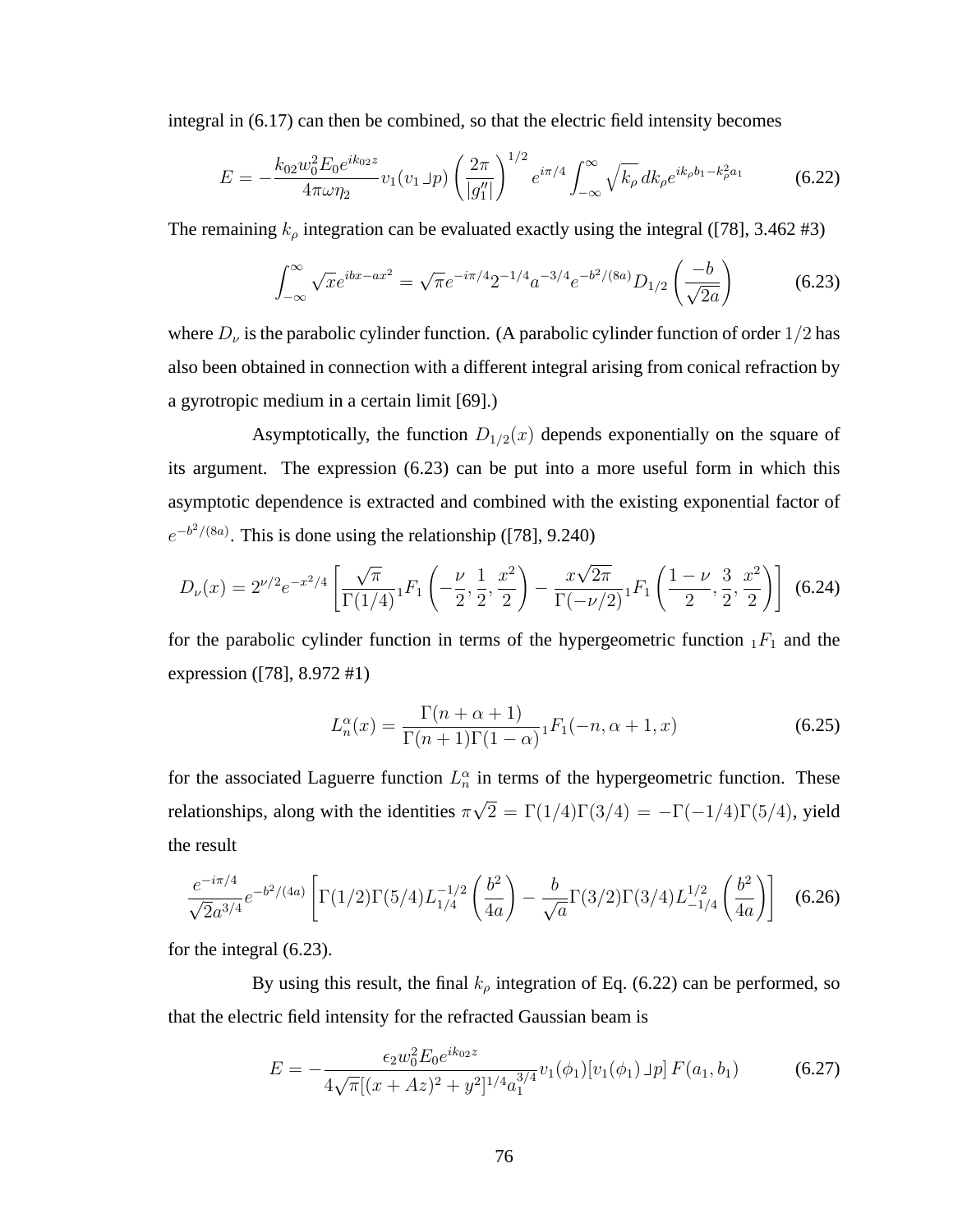where

$$
F(a,b) = e^{-b^2/(4a)} \left[ \Gamma(1/2) \Gamma(5/4) L_{1/4}^{-1/2} \left( \frac{b^2}{4a} \right) - \frac{b}{\sqrt{a}} \Gamma(3/2) \Gamma(3/4) L_{-1/4}^{1/2} \left( \frac{b^2}{4a} \right) \right].
$$
\n(6.28)

For large z,  $a_1$  is approximately  $iB_1z$ , so that the asymptotic dependence of E is  $z^{-5/4}$ . This matches the result reported by Moskvin *et al.* [17] for the field due to a point source in directions lying on the cone of internal conic refraction.



Figure 6.2: A circular cross section of the cone of refraction.  $b_1$  is the distance from  $(x, y, z)$  to the cone in the x-y plane.

For wave directions not lying exactly on an optical axis, the direction of the eigenvector  $v_1$  deviates from the value given by Eq. (6.6), leading to error in (6.27) in addition to that introduced by the asymptotic evaluation of the azimuthal integration. The behavior of the  $v_j$  as a function of  $k_x$  and  $k_y$  can be obtained from Eq. (5.7). The first order correction to (6.6) linear in  $k_{\rho}$  leads to an integral of the form

$$
\int_{-\infty}^{\infty} x^{3/2} e^{ibx - ax^2} = \frac{\sqrt{\pi} e^{i\pi/4}}{2\sqrt{2}a^{5/4}} e^{-b^2/(4a)} \left[ 2\Gamma(7/4) L_{3/4}^{-1/2} \left( \frac{b^2}{4a} \right) - \frac{b}{\sqrt{a}} \Gamma(5/4) L_{1/4}^{1/2} \left( \frac{b^2}{4a} \right) \right].
$$
\n(6.29)

This yields a contribution to the field which falls off for large z as  $z^{-7/4}$ , compared to  $z^{-5/4}$ for the leading term.

For fixed  $z$ , the leading behavior of (6.27) at large distances from the cone of refraction in the x-y plane is the Gaussian term  $\exp[-b_1^2/(4a_1)]$ , where  $b_1$  is the distance from the circular section of the cone with radius Az and center at  $(-Az, 0, z)$  as shown in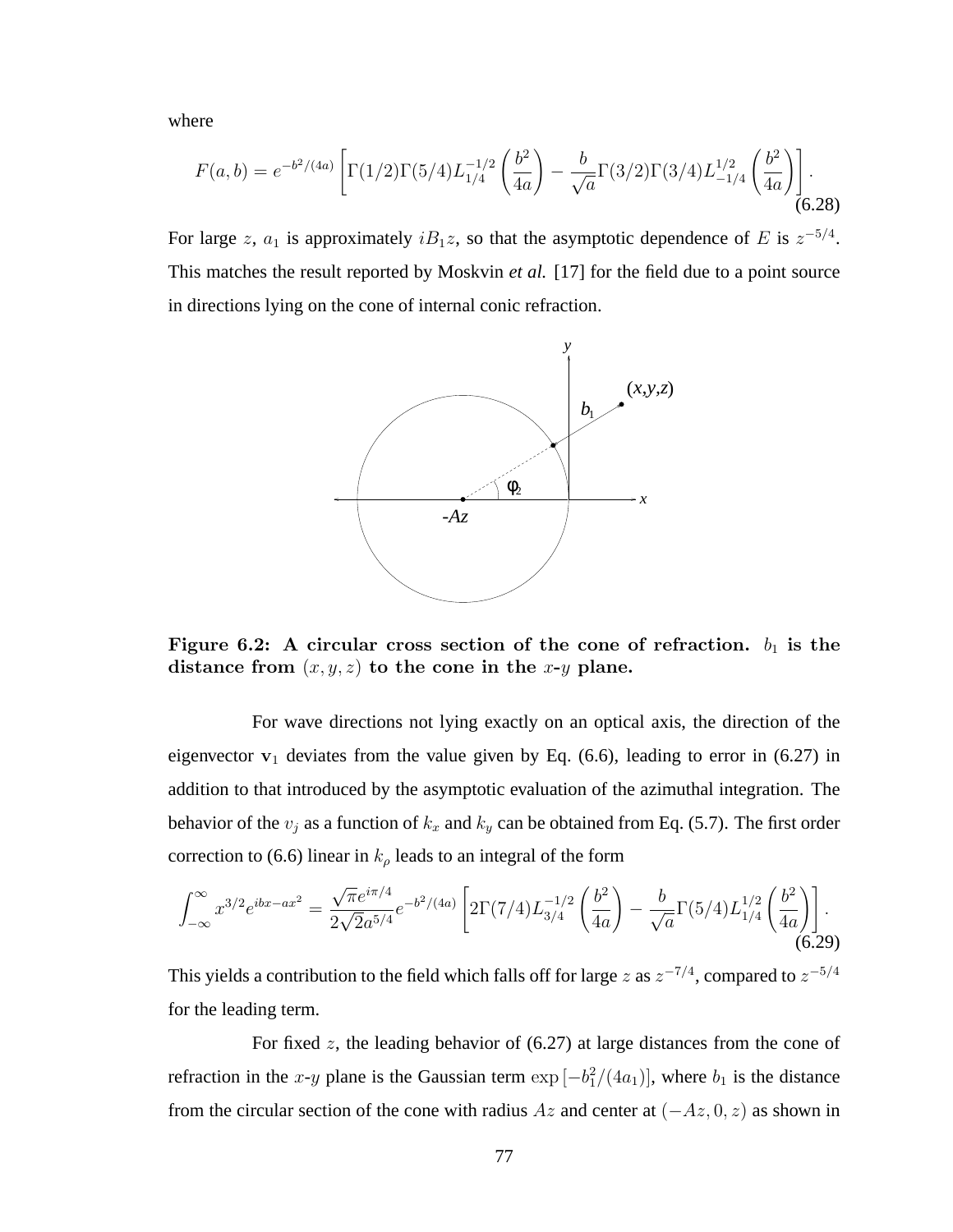Fig. 6.2. The term  $v_1(\phi_1) \perp p$  modulates the intensity pattern as a function of angle around the cone in the  $x-y$  plane, as exhibited by Fig. 3 of Ref. [67]. The polarization of the electric field is parallel to the vector given by Eq. (6.10) with  $\phi = \phi_2$ , where  $\phi_2$  is by (6.16) equal to the angle around the cone of refraction as shown in Fig. 6.2.

#### **6.3 Numerical Validation and Interpretation of Results**

Expression (6.27) is singular at the center of the cone of refraction, since the stationary phase condition used in obtaining (6.17) is invalid at that point. For points away from the center of the cone, (6.27) is quite accurate, as has been verified by numerical integration of (6.13). The  $k_{\rho}$  integral in (6.13) can be evaluated in terms of associated Laguerre functions or hypergeometric functions. The  $\phi$  integration is then performed numerically. Numerical results obtained in this manner for Aragonite ( $n_x = 1.530$ ,  $n_y = 1.680$ ,  $n_z = 1.685$  [67]),  $z = 10$  cm, beam waist 34  $\mu$ m, vacuum wavelength .6328  $\mu$ m, and incident polarization in the  $x$  direction differ from the approximate expression (6.27) by less than two percent over most of the intensity pattern, as shown in Fig. 6.3.



Figure 6.3: Magnitude of  $E/E_0$  for Aragonite,  $z = 10$  cm, beam waist 34  $\mu$ m, and wavelength .6328  $\mu$ m. The solid line is computed by numerical integration. On the same scale the percentage error is shown as a dashed line. Incident polarization is in the  $x$  direction. The cone of refraction intersects the x axis at  $x = -3.5$  mm.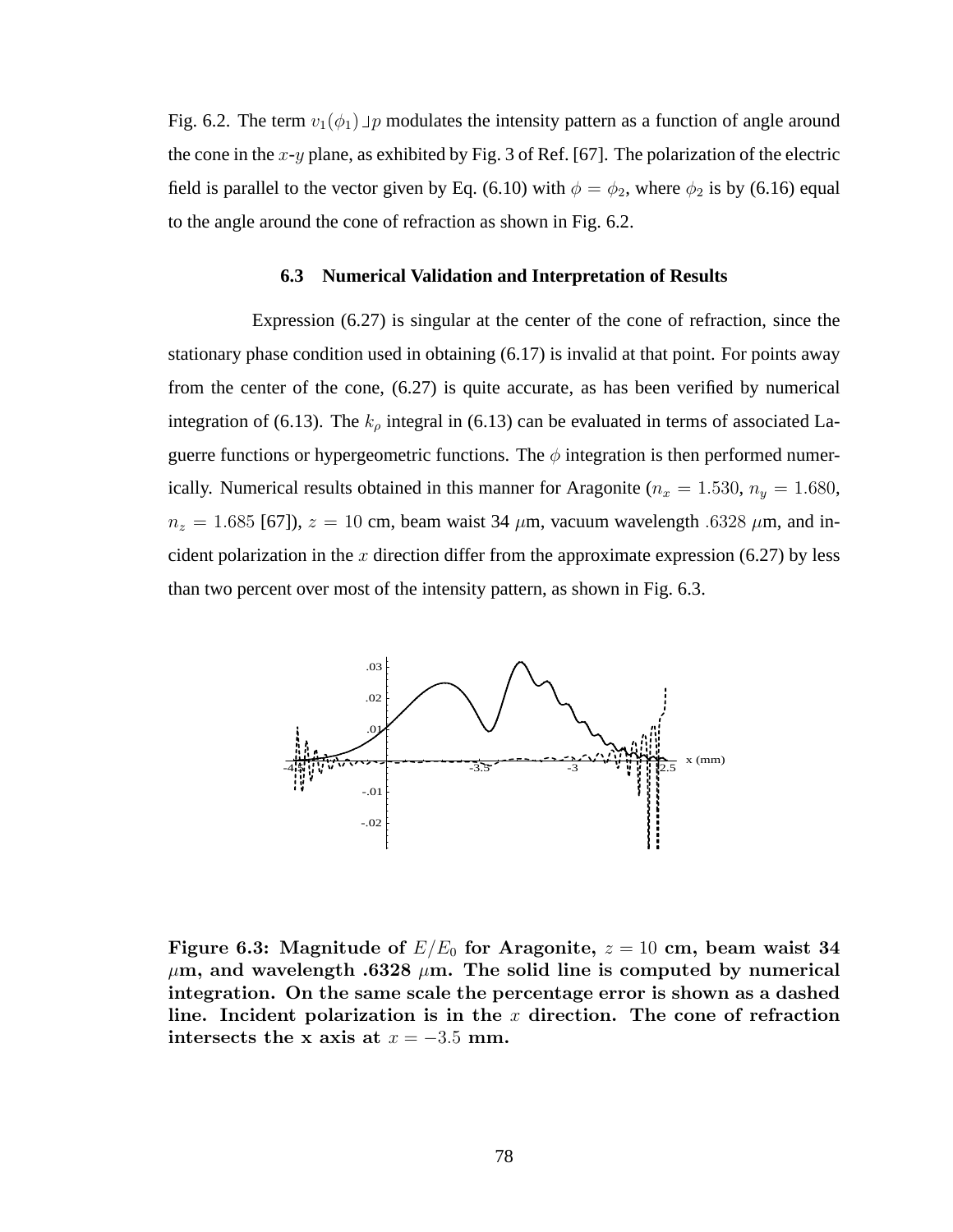

Figure 6.4: Magnitude of  $F(1+iq, b)$ . The local minimum along the  $b = 0$ axis produces the dark ring in the intensity pattern of conical refraction.  $b > 0$  corresponds to the interior of the cone and  $b < 0$  to the exterior.



Figure 6.5: Magnitude of  $E/E_0$  for Aragonite,  $z = 1$  cm,  $w_0 = 18 \mu m$ , and  $\lambda = .6328 \mu m$ . The singularity of (6.27) at the center of the cone of refraction appears at  $x = -0.175$  mm. Incident polarization is in the x direction.

The oscillatory behavior of  $F(a, b)$  includes the well–known Poggendorf dark ring, but for certain values of the beam waist size, propagation distance, and permittivities of the biaxial medium, additional fringes appear on the inside of the cone, as shown by the plot of  $|F(1 + iq, b)|$  in Fig. 6.4. There are two conditions which must be met in order for the secondary oscillatory behavior of the field intensity pattern to appear. First,  $a_1$  must be such that  $F(a_1, b_1)$  is oscillatory as the distance  $b_1$  from the cone of refraction varies. Second, the radius  $Az$  of the cone of refraction must be greater than the distance of the first secondary fringe from the cone of refraction.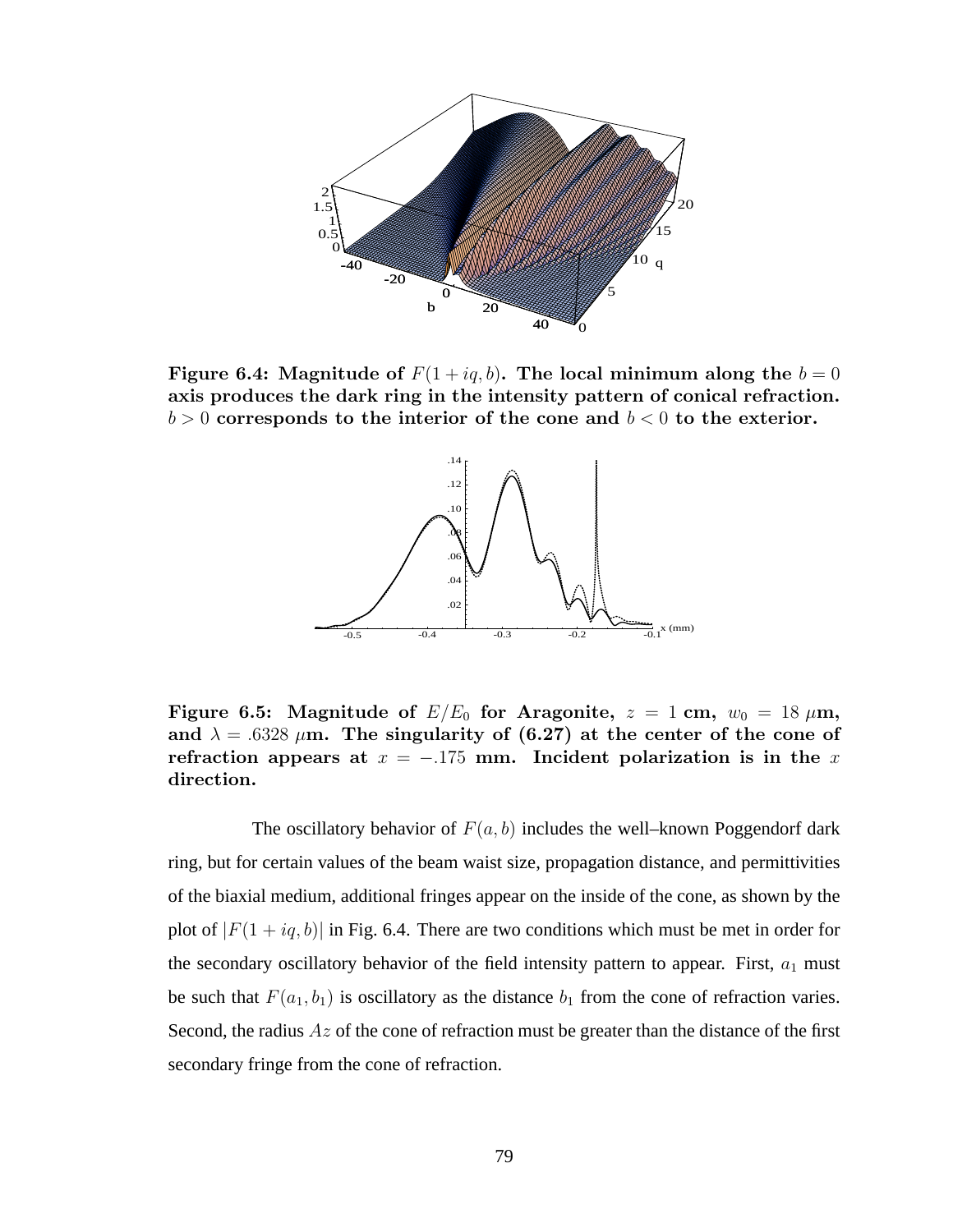The coefficients D and E are typically much less than unity, so that  $B_j \simeq B$ . We also need only consider the  $y = 0$  section of the intensity pattern. The parameters  $a_1$ and  $b_1$  of Eq. (6.27) can be rescaled so that  $a_1 = 1 + i4Bz/w_0^2$  and  $b_1 = -2x/w_0$ . As can be verified by examining the behavior of  $F(1 + iq, b)$ , the first of the above conditions then yields roughly

$$
.33 < \frac{Bz}{w_0^2} < 3.8 \tag{6.30}
$$

for an additional dark ring of at least ten percent variation. The second condition is satisfied if

$$
\frac{Az}{w_0} > 2.7 \frac{Bz}{w_0^2} + 3.0\tag{6.31}
$$

These ranges are sufficiently large that for reasonable experimental values and parameter variations the oscillatory regime should easily be observed. Secondary dark rings should appear, for example, in the intensity pattern for an Aragonite crystal of length 1 cm, a wavelength of .6328  $\mu$ m, and a beam waist size of 18  $\mu$ m, as shown in Fig. 6.5. For these values,  $Az/w_0 = 9.7$  and  $Bz/w_0^2 = 1.0$ , so that both conditions (6.30) and (6.31) are satisfied even with an error of ten percent in the beam waist size, sample length, or permittivities of the medium. The experimental arrangement described by Schell and Bloembergen [67] would allow sufficient control of the parameters to remain well within the oscillatory regime of the intensity pattern.

For a 10 cm crystal length and a beam waist of  $34 \mu m$ , the theory given here also predicts fringing in the intensity pattern (Fig. 6.6). This does not match the numerical results of Schell and Bloembergen (Fig. 7c of Ref. [67]). Although the shift of the dark ring's minimum towards the interior of the cone and the larger amplitude of the inner peak agree qualitatively, the intensity pattern obtained by Schell and Bloembergen exhibits no additional fringing. It is also interesting to note that although the fringes appear on both sides of the primary dark ring when the external and internal contributions to the field are taken separately, the interference is such that the total field exhibits fringing only on the interior of the cone of refraction due to interference between the two contributions.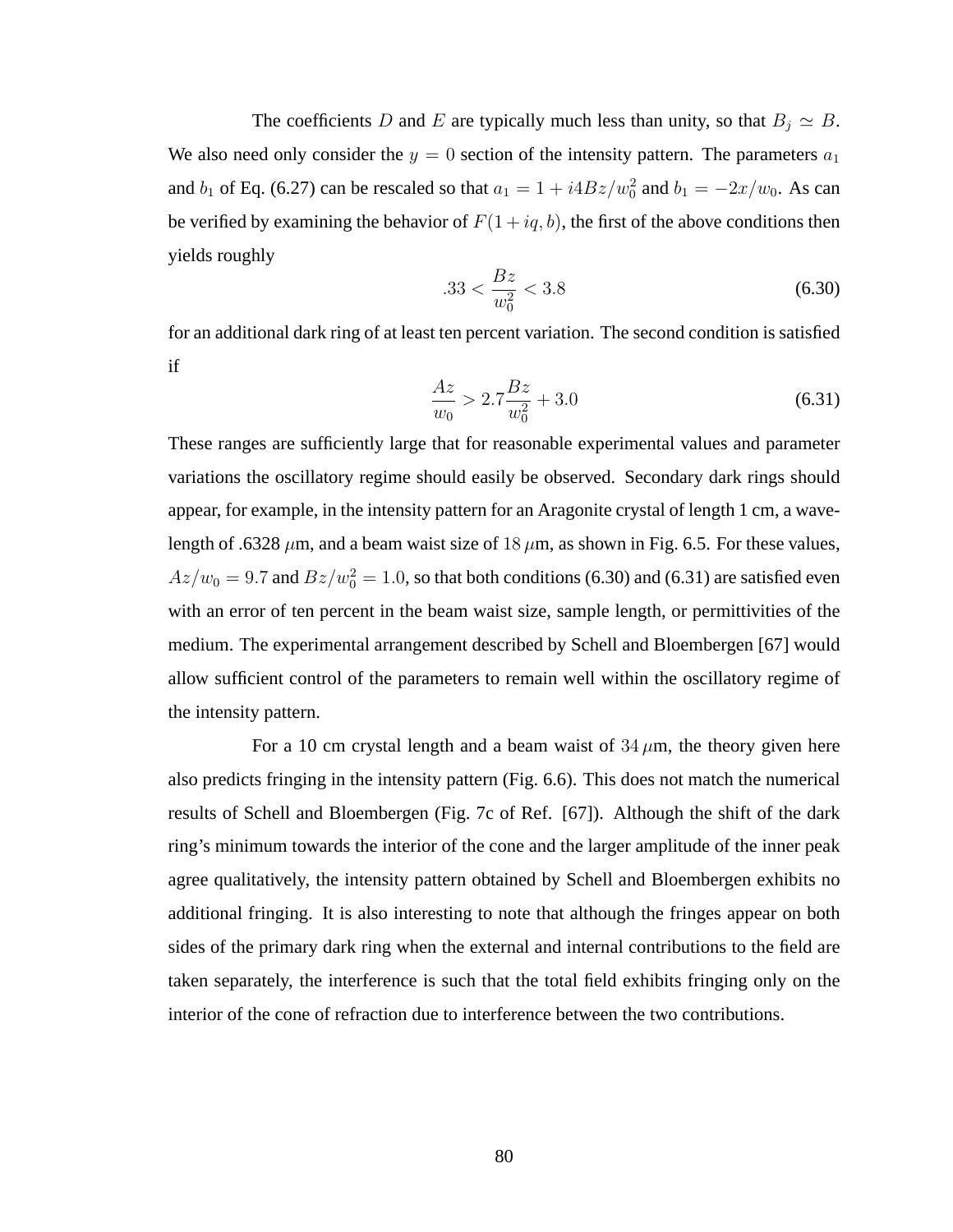

Figure 6.6: Same as Fig. 6.3, except that dashed lines are magnitudes of the internal and external contributions taken separately and the solid line is total intensity as given by Eq. (6.27).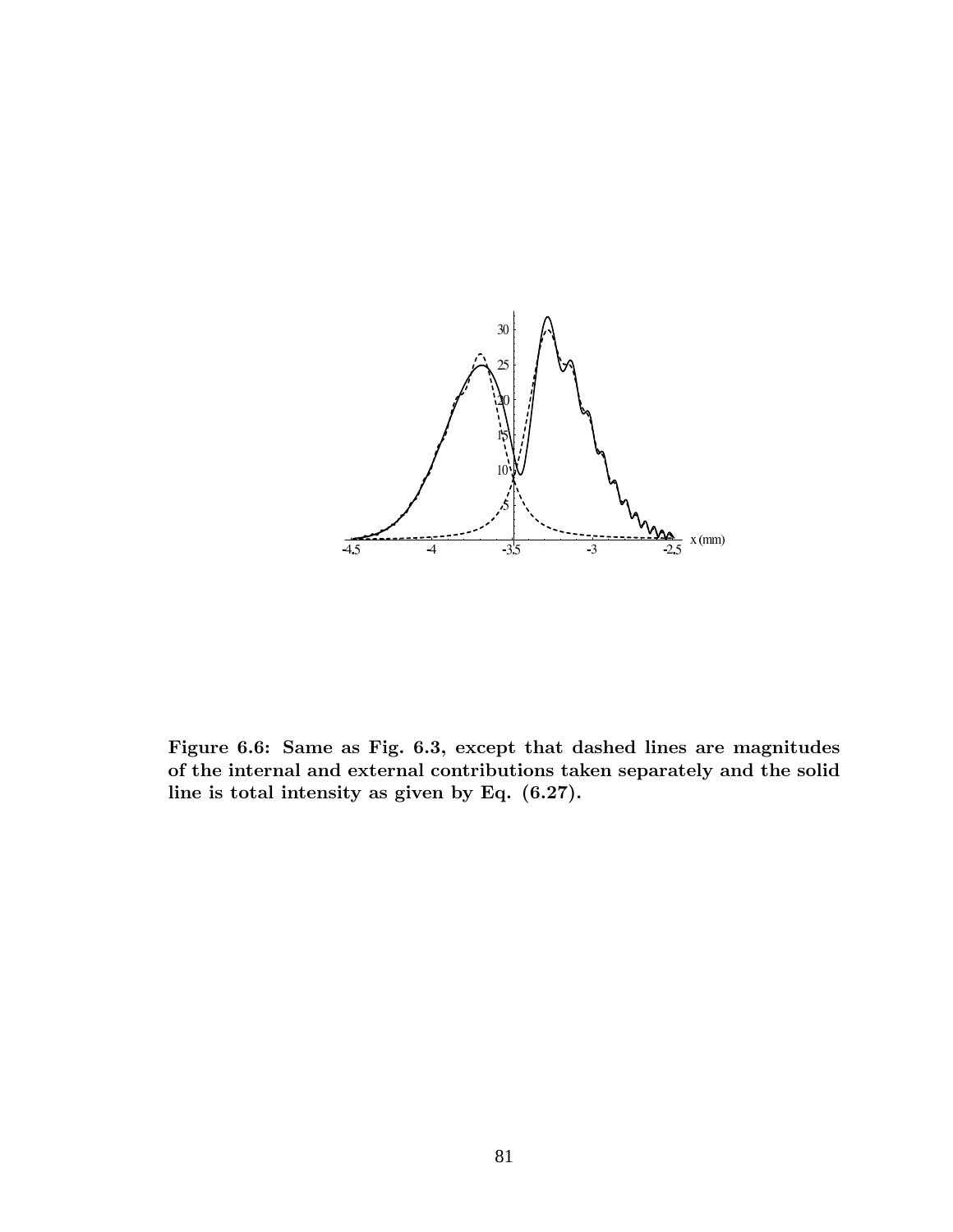### **6.4 Summary**

The intensity pattern due to internal conical refraction of a narrow beam by a biaxial medium apparently has a more complicated structure than previously thought, since the theory given here predicts additional dark rings on the interior of the cone for certain values of the material parameters, beam waist size, wavelength, and propagation distance. The existence of the primary dark ring in the intensity pattern can be explained heuristically, as is done in Ref. [7], by noting that if a narrow beam is considered to be a sum of plane waves, the solid angle of the plane wave components reaching a thin circle near the dark ring vanishes as the thin circle approaches the dark ring. For the secondary dark rings, however, there is no such qualitative explanation.

For biaxial media, there apparently do not exist in the literature measurements of the intensity pattern for beam and material parameters for which secondary dark rings would be expected to appear. It seems desirable to further explore conical refraction experimentally. I have given a reasonable sample size and beamwidth for Aragonite at which the fringes should appear and indicated generally how beam and material parameters relate to the appearance of oscillatory behavior in the intensity pattern.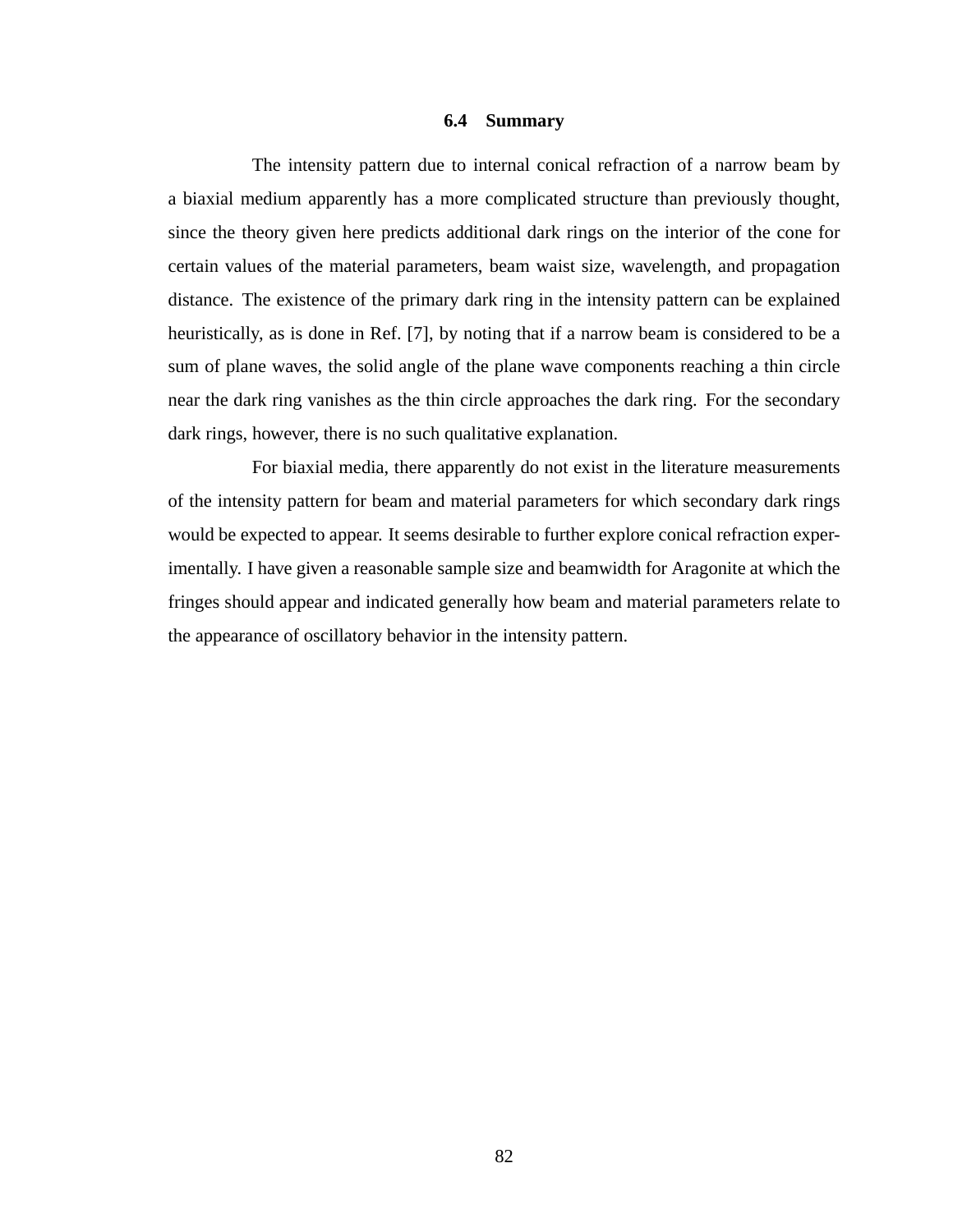Chapter 7

# **CONCLUSION**

The purpose of this dissertation is to provide new techniques for analysis of electromagnetic fields in anisotropic, inhomogeneous media. The primary results are a new formalism for tensor Green functions for anisotropic media, an integral equation generalizing to anisotropic, inhomogeneous media the standard isotropic solution method involving the Green function for the scalar Helmholtz equation, a new integral equation for the electric field for complex media, closed form expressions for the Gaussian beam wave solutions in biaxial media, and a precise analysis of internal conical refraction in biaxial media predicting the appearance of secondary dark rings in the associated intensity pattern.

The electric field integral equation obtained in Chap. 3 and discussed in Chap. 4 is of interest for two classes of media. The first is that of a homogeneous medium, for which the Helmholtz Green form can be obtained exactly. The integral equation then has a closed–form kernel, and may be useful as a basis for numerical methods. The second case is that of an isotropic, homogeneous medium, for which the Helmholtz Green form reduces to the Green function for the scalar scattering by the same medium. To support possible applications of this integral equation, I show how it reduces to standard results for the isotropic, homogeneous special case, give principal value interpretations for the integral involving highly singular derivatives of the Helmholtz Green form, and compare the equation to the usual integral equation method for electrically anisotropic and inhomogeneous media.

Important physical problems involving propagation in anisotropic media can be solved by a knowledge of the narrow beam solutions for the medium, including the analysis of optical devices which rely on anisotropic media. Since a biaxial medium is easier to analyze than more general media and is encountered commonly in applications, for the study of beams I restrict study to this special type of medium. For an unbounded biaxial medium, Chap. 5 gives the Gaussian beam solutions for all directions in the medium except those which are near one of the optical axes. The phenomenon of internal conical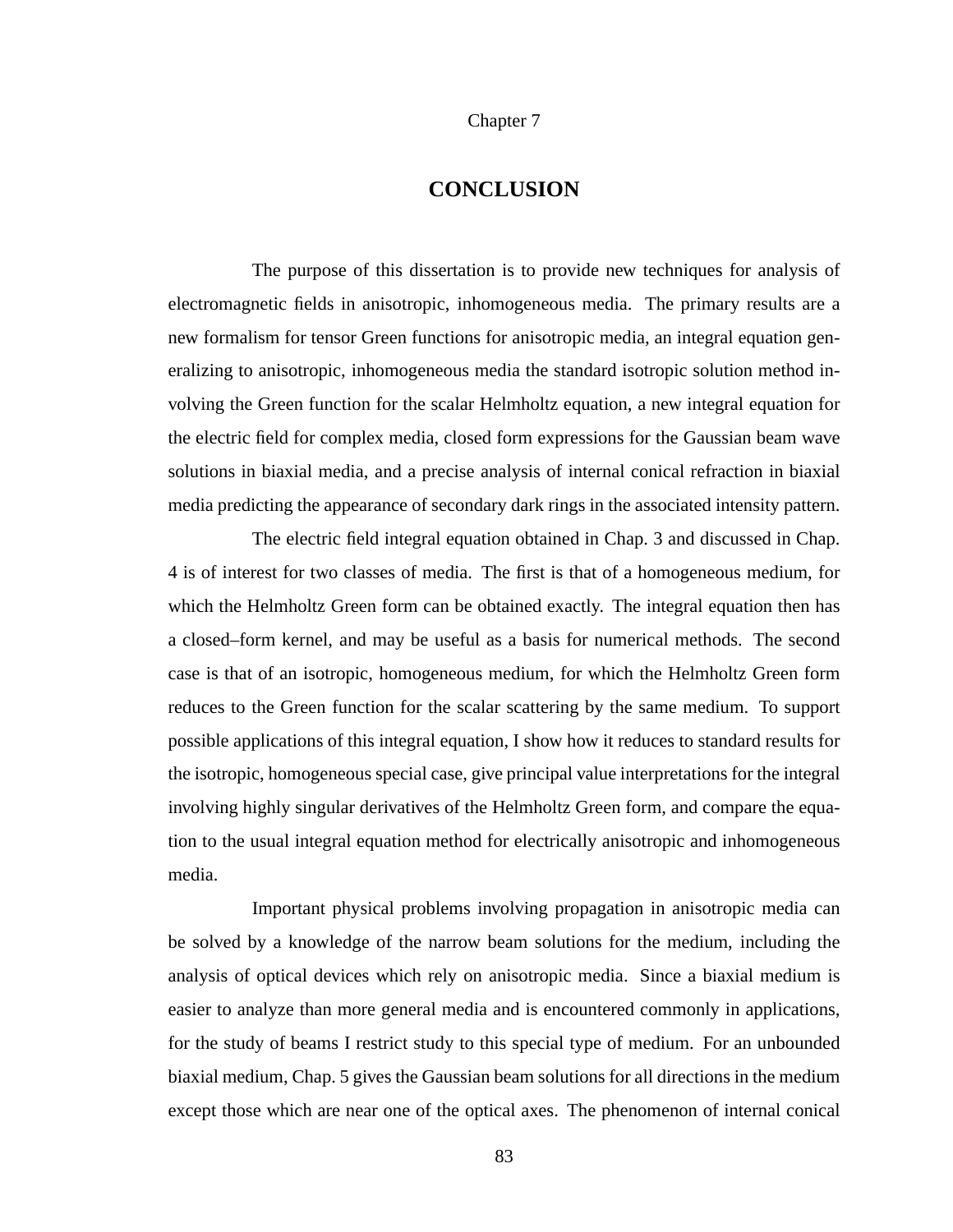refraction of beams propagating along these singular directions has been analyzed before, but the more precise analysis of Chap. 6 predicts a new effect, the existence of secondary dark rings concentric to the well–known Poggendorf dark ring in the intensity pattern of the refracted beam. I provide a numerical validations of the result and specify ranges of material parameters which should be suitable for experimental verification of the effect.

In addition to the presentation of the results noted above, this dissertation is intended to help establish the calculus of differential forms as a tool for applied electromagnetics problems. Results supporting this aim include the development of a geometrical meaning for field quantities expressed as differential forms in Chap. 2 and Appendix B. Appendix A gives the derivation of a new representation for electromagnetic boundary conditions, which is shown in Chap. 2 to have a clear geometrical meaning. In Chap. 3, the Hodge star operator is extended to allow its use for characterization of complex media with nonsymmetric permeability or permittivity tensors, and important theorems and definitions such as that of the Laplace–de Rham operator are generalized to the case of a nonsymmetric star operator. If one employs vectors and dyads, the derivation of key results in this dissertation is hindered by the necessity of separately proving many special cases of required identities. These results extend the utility of the calculus of differential forms as a formalism for the development of new theoretical methods.

### **7.1 Further Research**

It is hoped that new directions of research on the electromagnetics of complex media will arise from this work, either through direct applications of the results presented here or through new applications of the general approach and formalism for Green function theory. There are a number of avenues for further work in extending the methods developed in this dissertation. These include:

• Use of the electric field or Green form integral equation as a basis for numerical methods of analyzing propagation in anisotropic, homogeneous media or isotropic, inhomogeneous media for which the Helmholtz Green form can be represented exactly;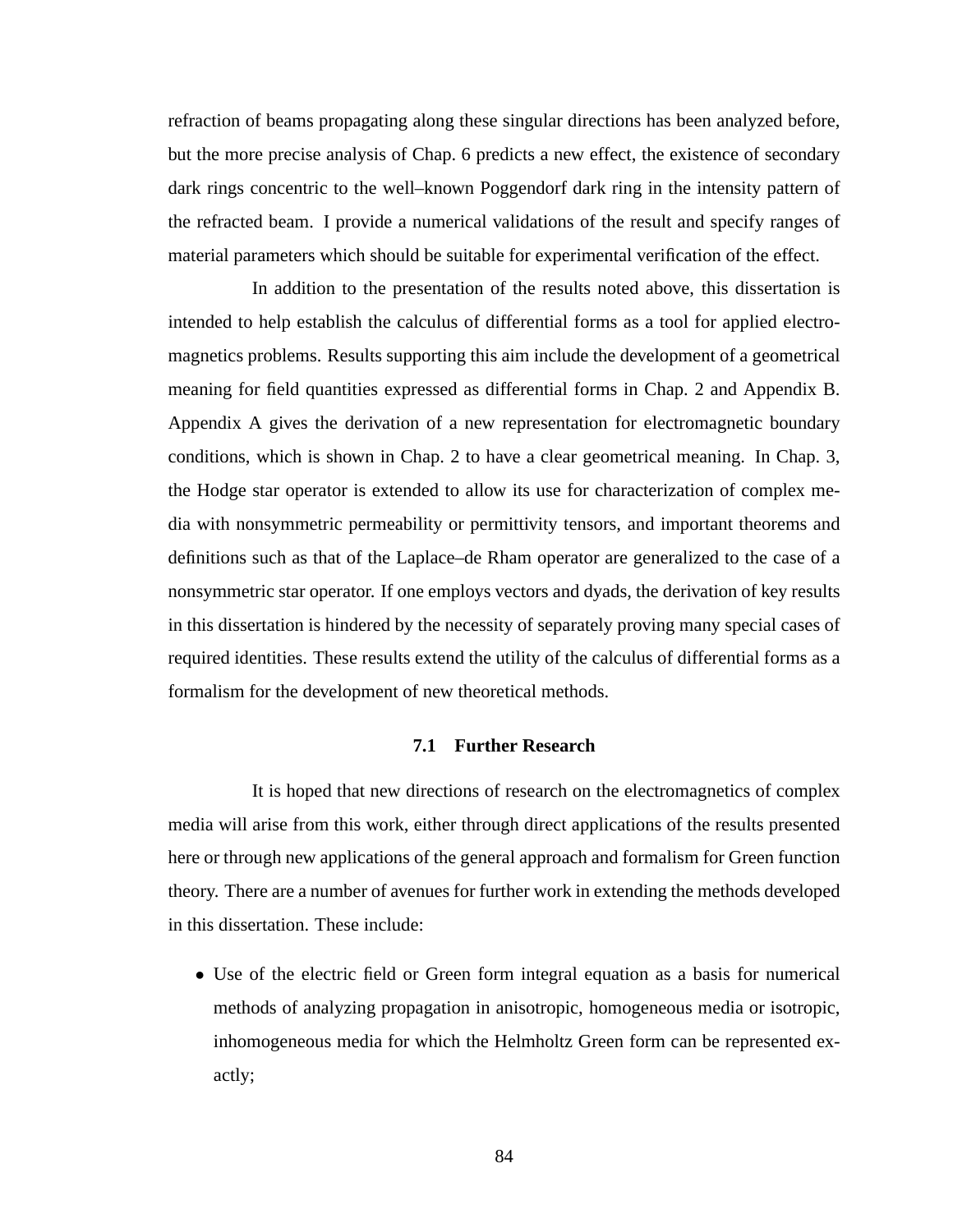- Determination of solutions for the Helmholtz Green form for bounded homogeneous media of various shapes which satisfy specified boundary conditions;
- Determination of other exact solutions for the Helmholtz Green form; types of media for which this may be possible include complex media with a certain symmetry, such as an inhomogeneous, anisotropic medium with radially symmetric permittivity profile;
- Investigation of the Helmholtz Green form and the associated derivative operator for the case of a magnetically inhomogeneous medium;
- Further exploration of the Neumann series solution for the electric field, since there may be types of media for which the series can be resummed in physical space or the terms represented generally using special functions, leading to new field solutions for the particular medium;
- Use of the integral equation for the case of an isotropic, electrically inhomogeneous medium in seeking analytical, asymptotic or numerical results for electromagnetic scattering from a knowledge of the scalar Green function, since the integral equation links scalar scattering with full vector scattering for the same medium;
- Experimental verification of the secondary dark rings predicted by the results of Chap. 6 for the intensity pattern of internal conical refraction, and a theoretical analysis of the relationship between the secondary fringes predicted by this theory and those that appear in the intensity pattern for an optically active medium [6].

In addition, there are likely many unexplored applications of the calculus of differential forms in applied electromagnetics other than the theory of Green functions. The strengths of differential forms are most evident when one is deriving coordinate–free expressions, rather than solving a problem for a specific source or boundary condition in a particular coordinate system. This makes the calculus of differential forms ideal as a tool for seeking new theoretical approaches. Differential forms also provide a link between electromagnetics and a large body of pure mathematical theory, and methods from these fields might be applied to the problems of applied electromagnetics. I hope that this work on the theory of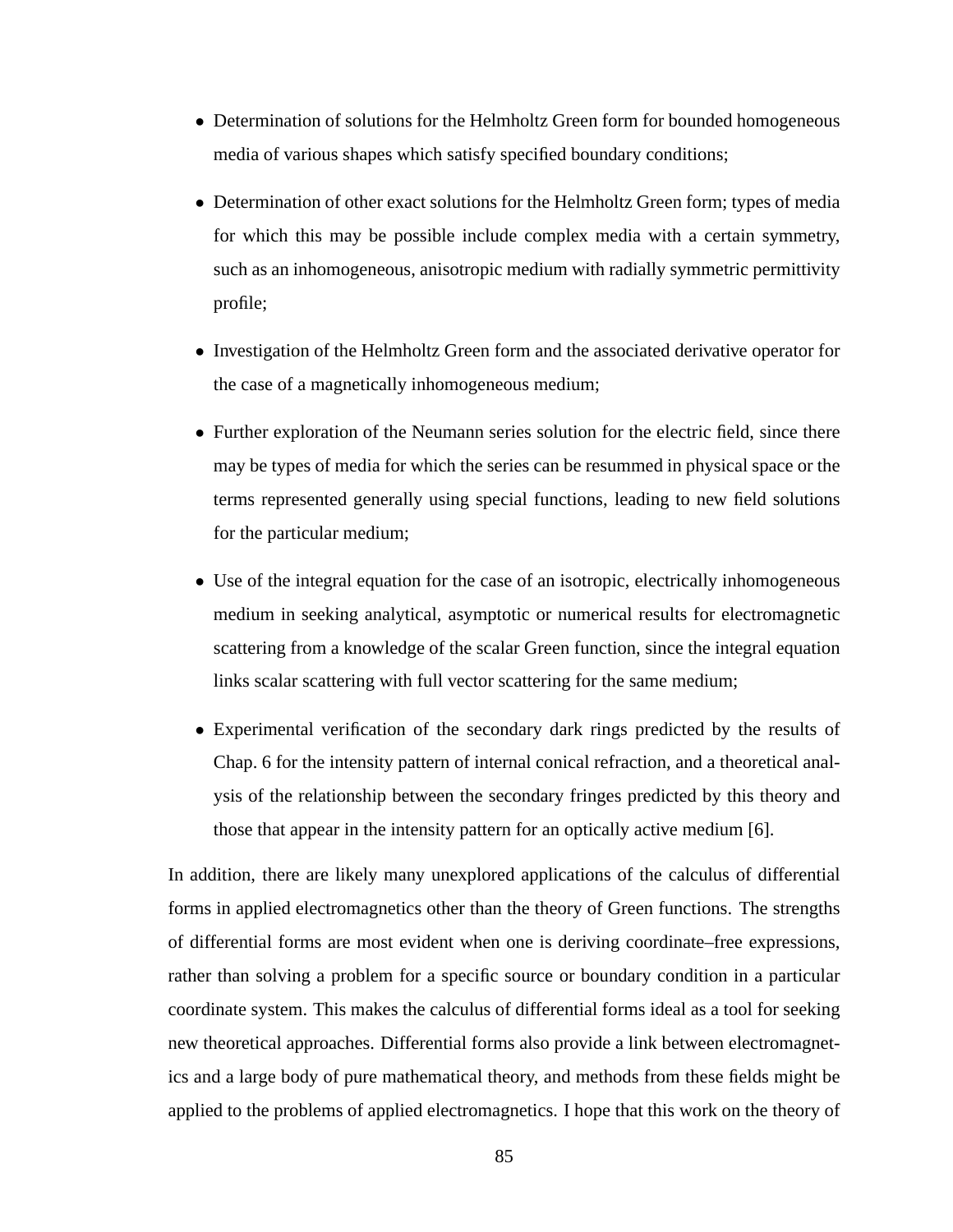Green functions will provide not only numerical and analytical approaches to the solution of problems involving electromagnetic propagation in complex media but also a foundation for further theoretical developments in other areas of electromagnetics through the use of the calculus of differential forms.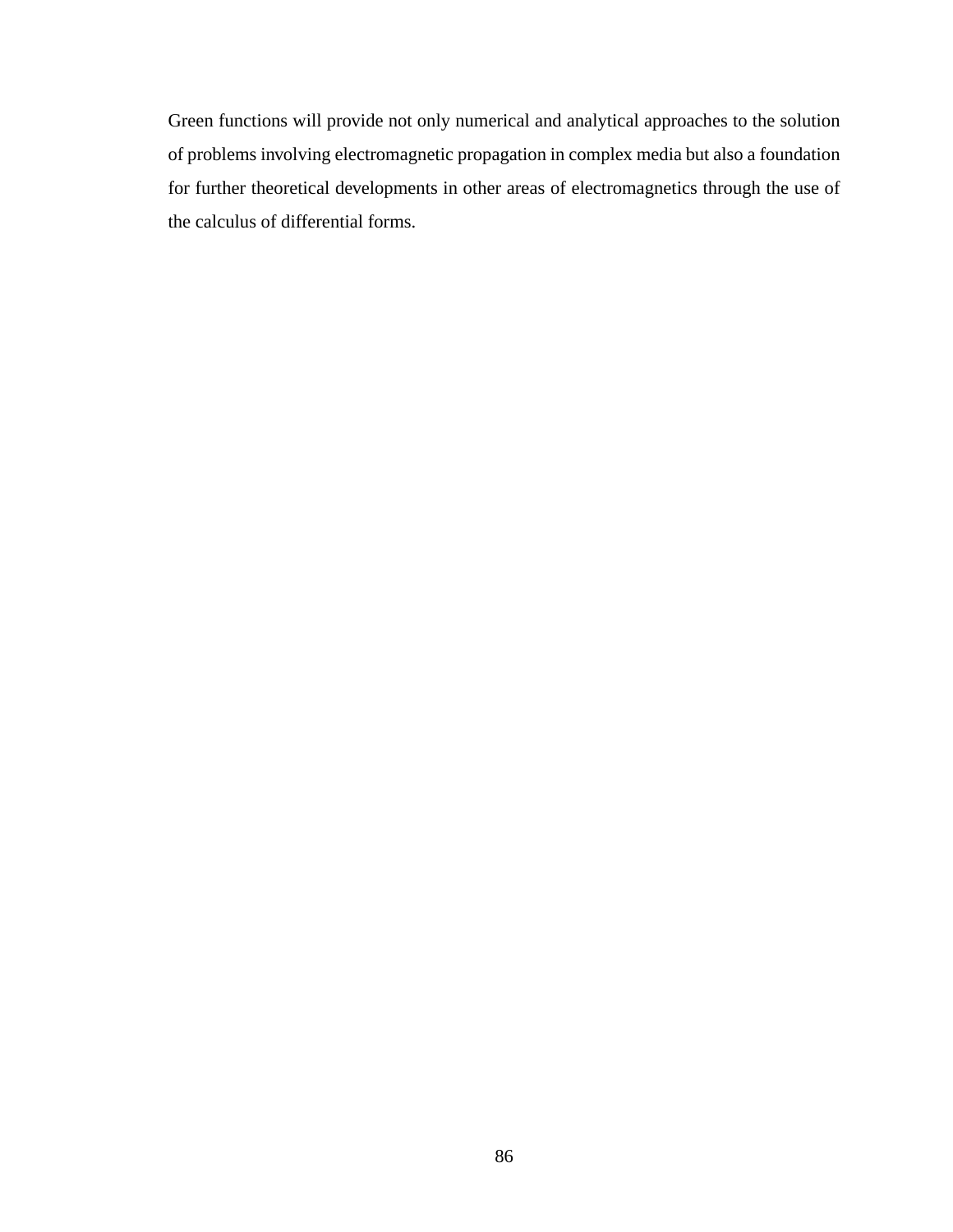# **Bibliography**

- [1] K. F. Warnick, R. H. Selfridge, and D. V. Arnold, "Teaching electromagnetic field theory using differential forms," *IEEE Trans. Educ.*, vol. 40, pp. 53–68, Feb. 1997.
- [2] K. F. Warnick, R. H. Selfridge, and D. V. Arnold, "Electromagnetic boundary conditions using differential forms," *IEE Proc.*, vol. 142, no. 4, pp. 326–332, 1995.
- [3] K. F. Warnick and D. V. Arnold, "Electromagnetic Green functions using differential forms," *J. Elect. Waves Appl.*, vol. 10, no. 3, pp. 427–438, 1996.
- [4] K. F. Warnick and D. V. Arnold, "Green forms for anisotropic, inhomogeneous media," *J. Elect. Waves Appl.*, in press, 1997.
- [5] K. F. Warnick and D. V. Arnold, "Secondary dark rings of internal conical refraction," *Phys. Rev. E*, in press, 1997.
- [6] A. J. Schell and N. Bloembergen, "Laser studies of internal conical diffraction. II. intensity patterns in an optically active crystal,  $\alpha$ –iodic acid," *J. Opt. Soc. Am.*, vol. 68, pp. 1098–1106, Aug. 1978.
- [7] M. Born and E. Wolf, *Principles of Optics*. Oxford: Pergamon, 1980.
- [8] L. D. Landau and E. M. Lifshitz, *Electrodynamics of Continuous Media*. New York: Pergamon, 2 ed., 1984.
- [9] P. Boulanger and M. Hayes, "Electromagnetic planes waves in anisotropic media: An approach using bivectors," *Phil. Trans. R. Soc. Lond. A*, vol. 330, pp. 335–393, 1990.
- [10] N. Weck, "Maxwell's boundary value problem on Riemannian manifolds with nonsmooth boundaries," *J. Math. Anal. Appl.*, vol. 46, pp. 410–437, 1974.
- [11] R. Picard, "Eigensolution expansions for generalized Maxwell fields on  $\mathbb{C}^{0,1}$ manifolds with boundary," *Applic. Anal.*, vol. 21, pp. 261–296, 1986.
- [12] W. Thirring, *Classical Field Theory*, vol. II. New York: Springer-Verlag, 2 ed., 1978.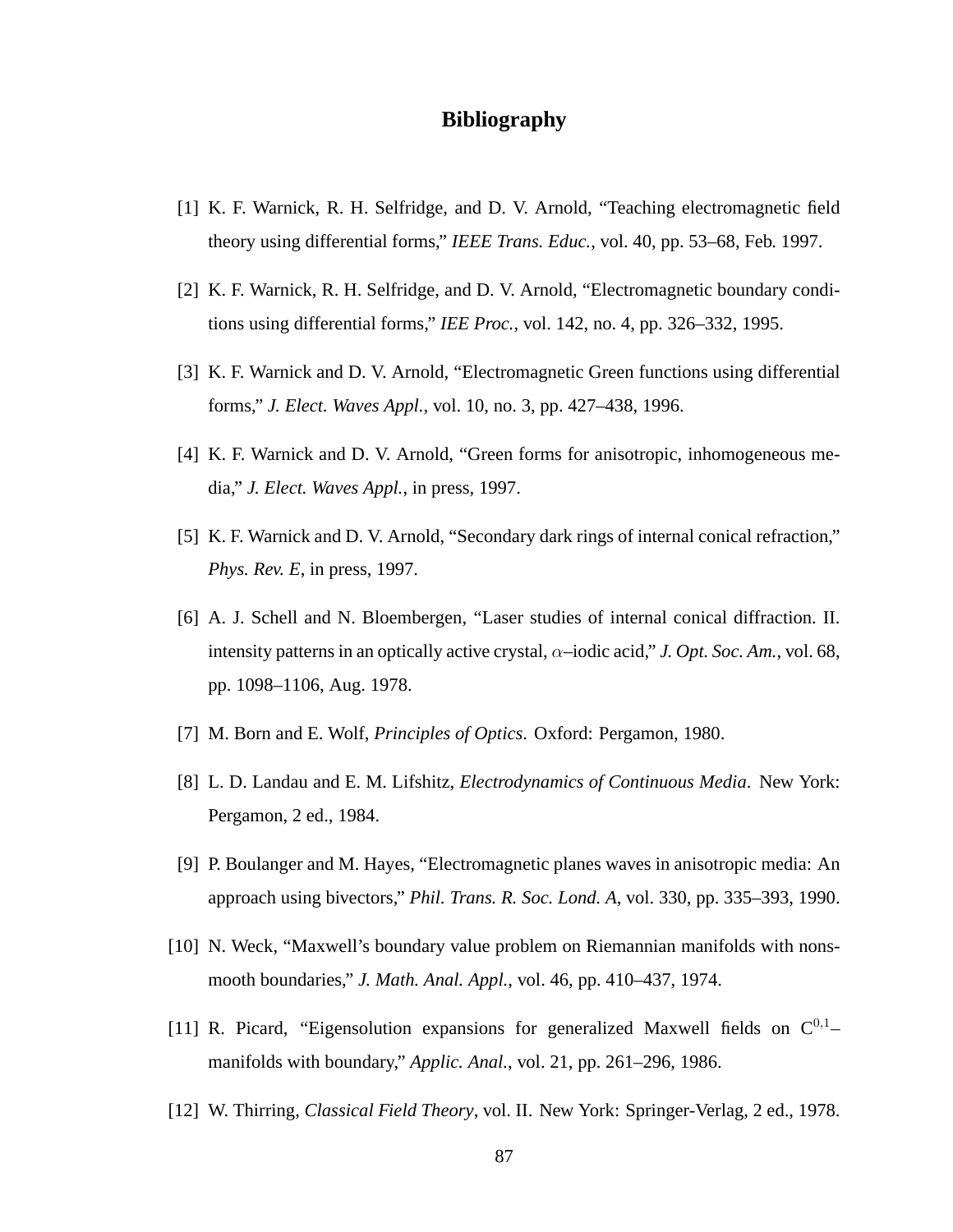- [13] P. Bamberg and S. Sternberg, *A Course in Mathematics for Students of Physics*, vol. II. Cambridge: Cambridge University Press, 1988.
- [14] W. S. Weiglhofer, "Dyadic Green's functions for general uniaxial media," *IEE Proc. H*, vol. 137, pp. 5–10, Feb. 1990.
- [15] D. I. Kaklamani and N. K. Uzunoglu, "Radiation of a dipole in an infinite triaxial anisotropic medium," *Electromagnetics*, vol. 12, pp. 231–245, 1992.
- [16] M. Lax and D. F. Nelson, "Linear and nonlinear electrodynamics in elastic anisotropic dielectrics," *Phys. Rev. B*, vol. 4, pp. 3694–3731, 1971.
- [17] D. N. Moskvin, V. P. Romanov, and A. Y. Val'kov, "Green's function of the electromagnetic field in biaxial media," *Phys. Rev. E*, vol. 48, no. 2, pp. 1436–1446, 1993.
- [18] W. Ren, "Contributions to the electromagnetic wave theory of bounded homogenous anisotropic media," *Phys. Rev. E*, vol. 47, pp. 664–673, Jan. 1993.
- [19] K. F. Warnick and M. A. Jensen, "The recursive Green function method for domain decomposition," *Appl. Num. Math.*, In Review.
- [20] A. Ben–Menahem, "Green's tensors and associated potentials for electromagnetic waves in inhomogeneous material media," *Proc. R. Soc. Lond. A*, vol. 426, pp. 79– 106, 1989.
- [21] G. de Rham, *Differentiable Manifolds*. New York: Springer-Verlag, 1984.
- [22] H. Cartan, *Differential Forms*. Boston: Houghton Mifflin, 1970.
- [23] C. Misner, K. Thorne, and J. A. Wheeler, *Gravitation*. San Francisco: Freeman, 1973.
- [24] C. Nash and S. Sen, *Topology and geometry for physicists*. San Diego, California: Academic Press, 1983.
- [25] H. Flanders, *Differential Forms with Applications to the Physical Sciences*. New York, New York: Dover, 1963.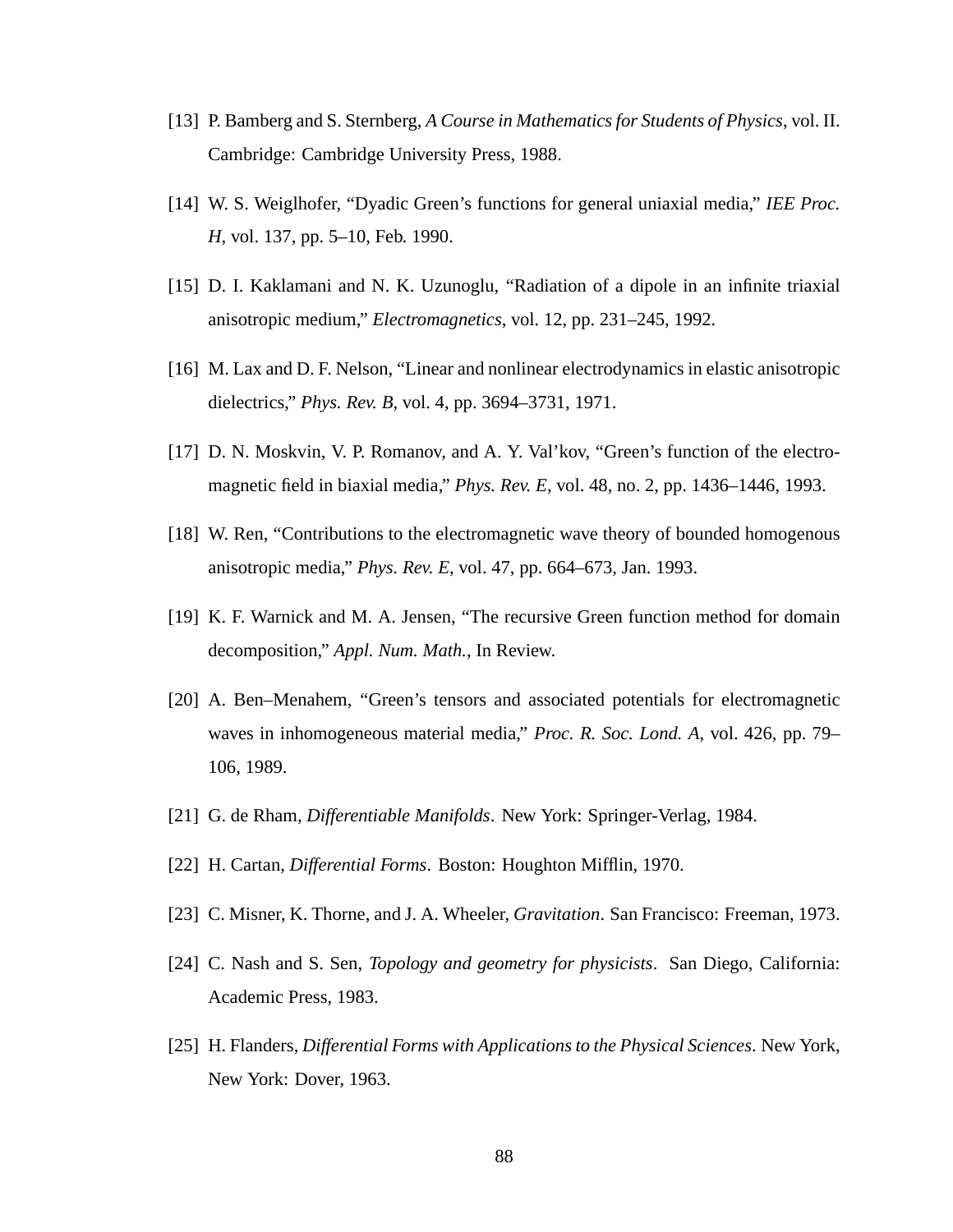- [26] Y. Choquet-Bruhat and C. DeWitt-Morette, *Analysis, Manifolds and Physics*. Amsterdam: North-Holland, rev. ed., 1982.
- [27] S. Hassani, *Foundations of Mathematical Physics*. Boston: Allyn and Bacon, 1991.
- [28] R. Hermann, *Topics in the geometric theory of linear systems*. Brookline, MA: Math Sci Press, 1984.
- [29] Y. Choquet-Bruhat and C. DeWitt-Morette, *Analysis, Manifolds and Physics. Part II: 92 Applications*, vol. 2. Amsterdam: North-Holland, 1989.
- [30] W. L. Burke, *Applied Differential Geometry*. Cambridge: Cambridge University Press, 1985.
- [31] R. S. Ingarden and A. Jamiołkowksi, *Classical Electrodynamics*. Amsterdam, The Netherlands: Elsevier, 1985.
- [32] S. Parrott, *Relativistic Electrodynamics and Differential Geometry*. New York: Springer-Verlag, 1987.
- [33] G. A. Deschamps, "Electromagnetics and differential forms," *IEEE Proc.*, vol. 69, pp. 676–696, June 1981.
- [34] D. Baldomir, "Differential forms and electromagnetism in 3-dimensional Euclidean space R<sup>3</sup> ," *IEE Proc.*, vol. 133, pp. 139–143, May 1986.
- [35] N. Schleifer, "Differential forms as a basis for vector analysis—with applications to electrodynamics," *Am. J. Phys.*, vol. 51, pp. 1139–1145, Dec. 1983.
- [36] D. B. Nguyen, "Relativistic constitutive relations, differential forms, and the pcompound," *Am. J. Phys.*, vol. 60, pp. 1137–1147, Dec. 1992.
- [37] D. Baldomir and P. Hammond, "Global geometry of electromagnetic systems," *IEE Proc.*, vol. 140, pp. 142–150, Mar. 1992.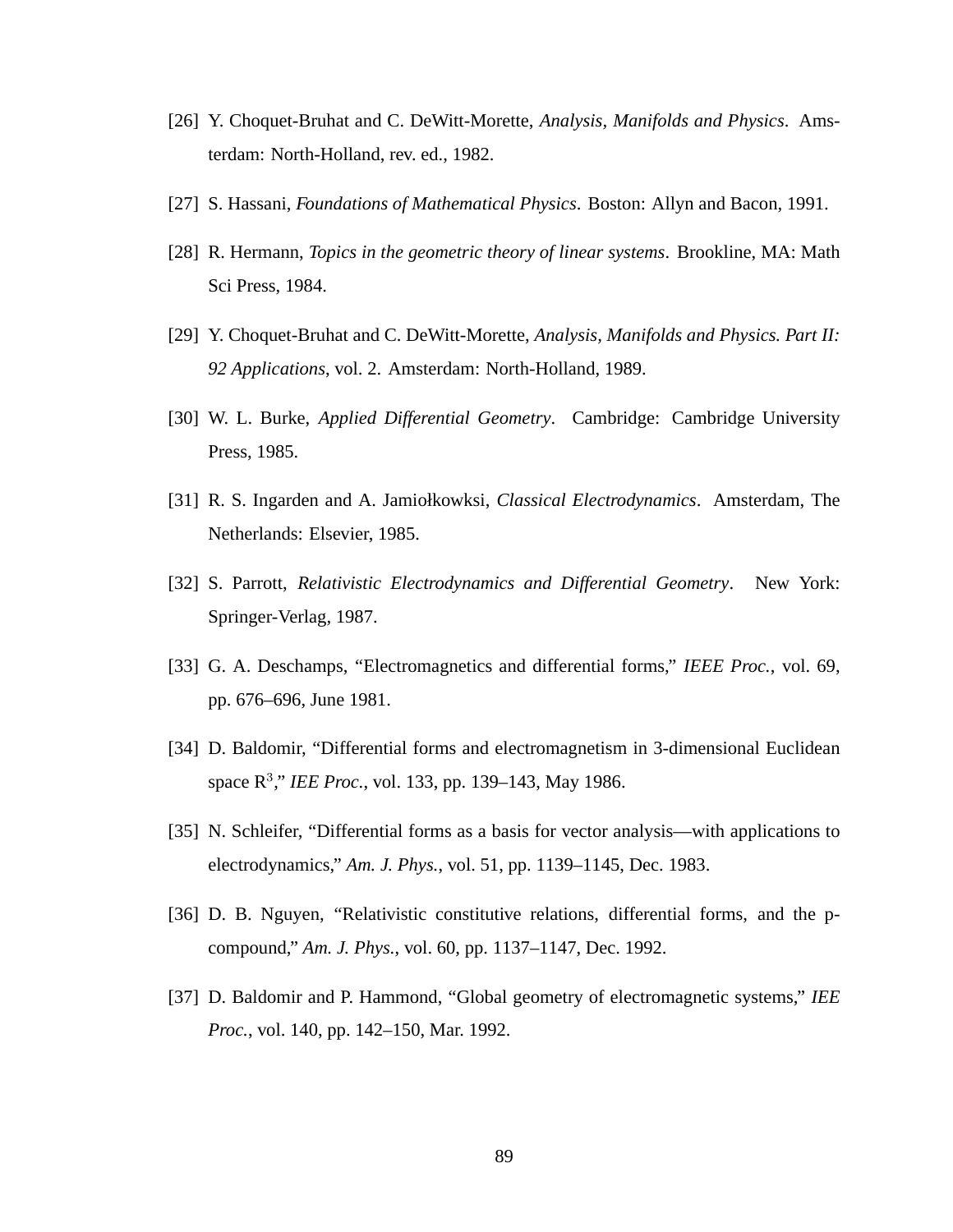- [38] R. Mingzhong, T. Banding, and H. Jian, "Differential forms with applications to description and analysis of electromagnetic problems," *Proc. CSEE*, vol. 14, pp. 56–62, Sept. 1994.
- [39] V. I. Karloukovski, "On the formulation of electrodynamics in terms of differential forms," *Annuaire de l'Universite de Sofia Faculte de Physique*, vol. 79, pp. 3–12, 1986.
- [40] W. L. Engl, "Topology and geometry of the electromagnetic field," *Radio Sci.*, vol. 19, pp. 1131–1138, Sept.–Oct. 1984.
- [41] P. Hammond and D. Baldomir, "Dual energy methods in electromagnetics using tubes and slices," *IEE Proc.*, vol. 135, pp. 167–172, Mar. 1988.
- [42] A. Bossavit, "Differential forms and the computation of fields and forces in electromagnetism," *Eur. J. Mech. B*, vol. 10, no. 5, pp. 474–488, 1991.
- [43] I. Sasaki and T. Kasai, "Algebraic–topological interpretations for basic equations of electromagnetic fields," *Bull. Univ. Osaka Prefecture A*, vol. 25, no. 1-2, pp. 49–57, 1976.
- [44] W. L. Burke, "Manifestly parity invariant electromagnetic theory and twisted tensors," *J. Math. Phys.*, vol. 24, pp. 65–69, Jan. 1983.
- [45] N. Salingaros, "Relativistic motion of a charged particle, the Lorentz group, and the Thomas precession," *J. Math. Phys.*, vol. 25, pp. 706–716, Mar. 1984.
- [46] N. Salingaros, "The gyrofrequency of a charged particle in a constant electromagnetic field," *Il Nuovo Cimento*, vol. 90 B, pp. 232–253, Dec. 1985.
- [47] P. R. Kotiuga, "On making cuts for magnetic scalar potentials in multiply connected regions," *J. Appl. Phys.*, vol. 61, pp. 3916–3918, Apr. 1987.
- [48] P. R. Baldwin, "Constructing Clebsch potentials for vector fields," Unpublished.
- [49] P. R. Baldwin and R. M. Kiehn, "A classification result for linearly polarized principal electromagnetic waves," *Phys. Lett. A*, vol. 189, pp. 161–166, 1994.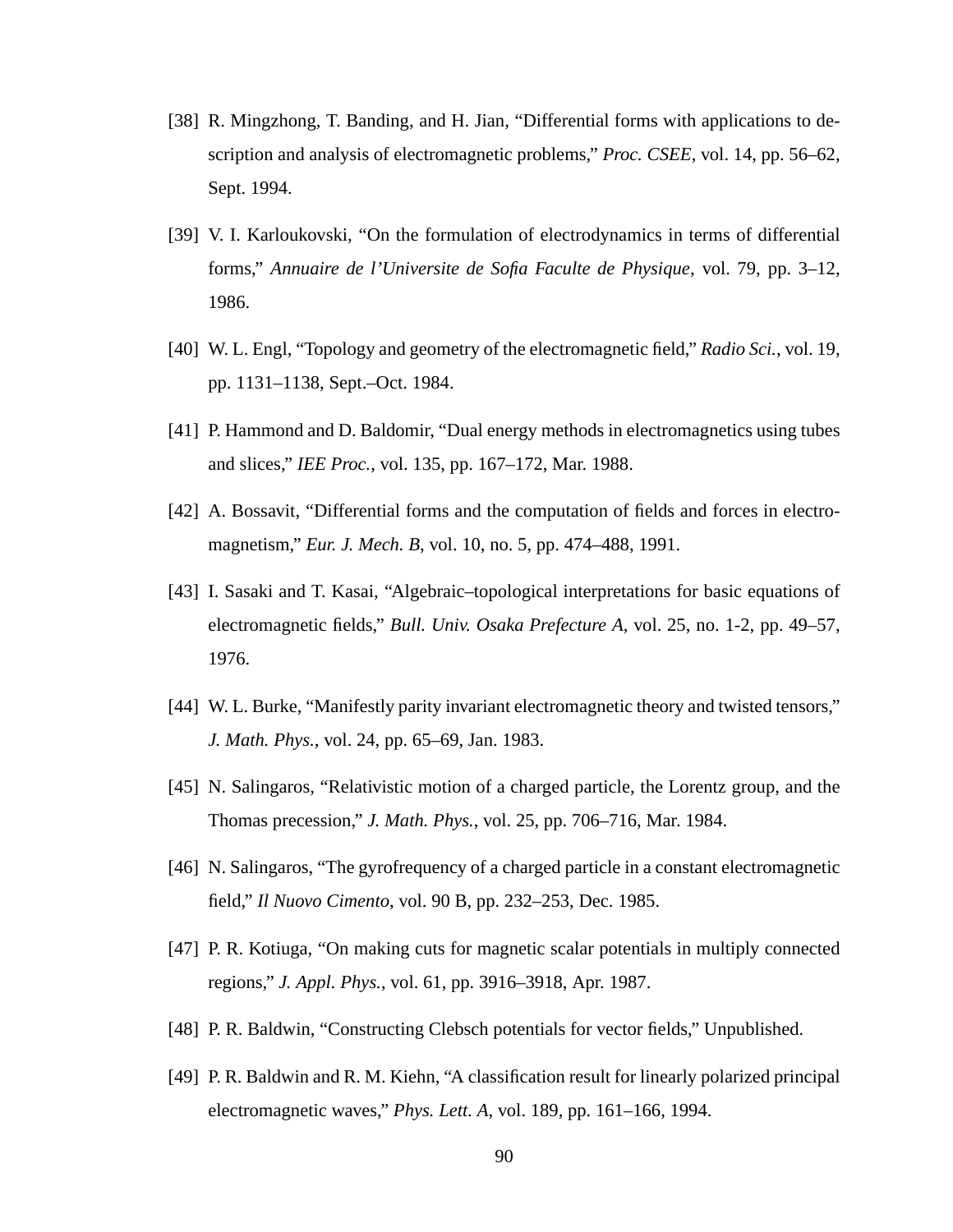- [50] K. F. Warnick, D. V. Arnold, and R. H. Selfridge, "Electromagnetics made easy: differential forms as a teaching tool," *Frontiers in Education Proceedings*, Salt Lake City, UT, 1996.
- [51] J. A. Schouten, *Pfaff's Problem and its Generalizations*. New York: Chelsea, 1969.
- [52] W. C. Chew, *Waves and Fields in Inhomogenous Media*. New York: IEEE Press, 1995.
- [53] A. D. Yaghjian, "Electric dyadic Green's functions in the source region," *Proc. IEEE*, vol. 68, no. 2, pp. 248–263, 1980.
- [54] Y. L. Li, C. H. Liu, and S. J. Franke, "Three–dimensional Green's function for wave propagation in a linear inhomogeneous medium–the exact analytic solution," *J. Acoust. Soc. Am.*, vol. 87, pp. 2285–2291, June 1990.
- [55] Y. L. Li, "Exact analytic expressions of Green's functions for wave propagation in certain types of range–dependent inhomogeneous media," *J. Acoust. Soc. Am.*, vol. 96, pp. 484–490, July 1994.
- [56] L. B. Felsen and N. Marcuvitz, *Radiation and Scattering of Waves*. Piscataway, NJ: IEEE Press, 1994.
- [57] D. E. Livesay and K. Chen, "Electromagnetic fields induced inside arbitrarily shaped biological bodies," *IEEE Trans. Micr. Th. Tech.*, vol. MTT-22, pp. 1273–1280, Dec. 1974.
- [58] J. J. H. Wong, "Analysis of a three–dimensional arbitrarily shaped dielectric or biological body inside a rectangular waveguide," *IEEE Trans. Micr. Th. Tech.*, vol. MTT-26, pp. 457–462, July 1978.
- [59] J. A. Kong, *Electromagnetic Wave Theory*. New York: John Wiley & Sons, 1990.
- [60] J. Ctyroký, "On the propagation of wave beams in anisotropic media," *Opt. Acta*, vol. 22, no. 5, pp. 435–441, 1975.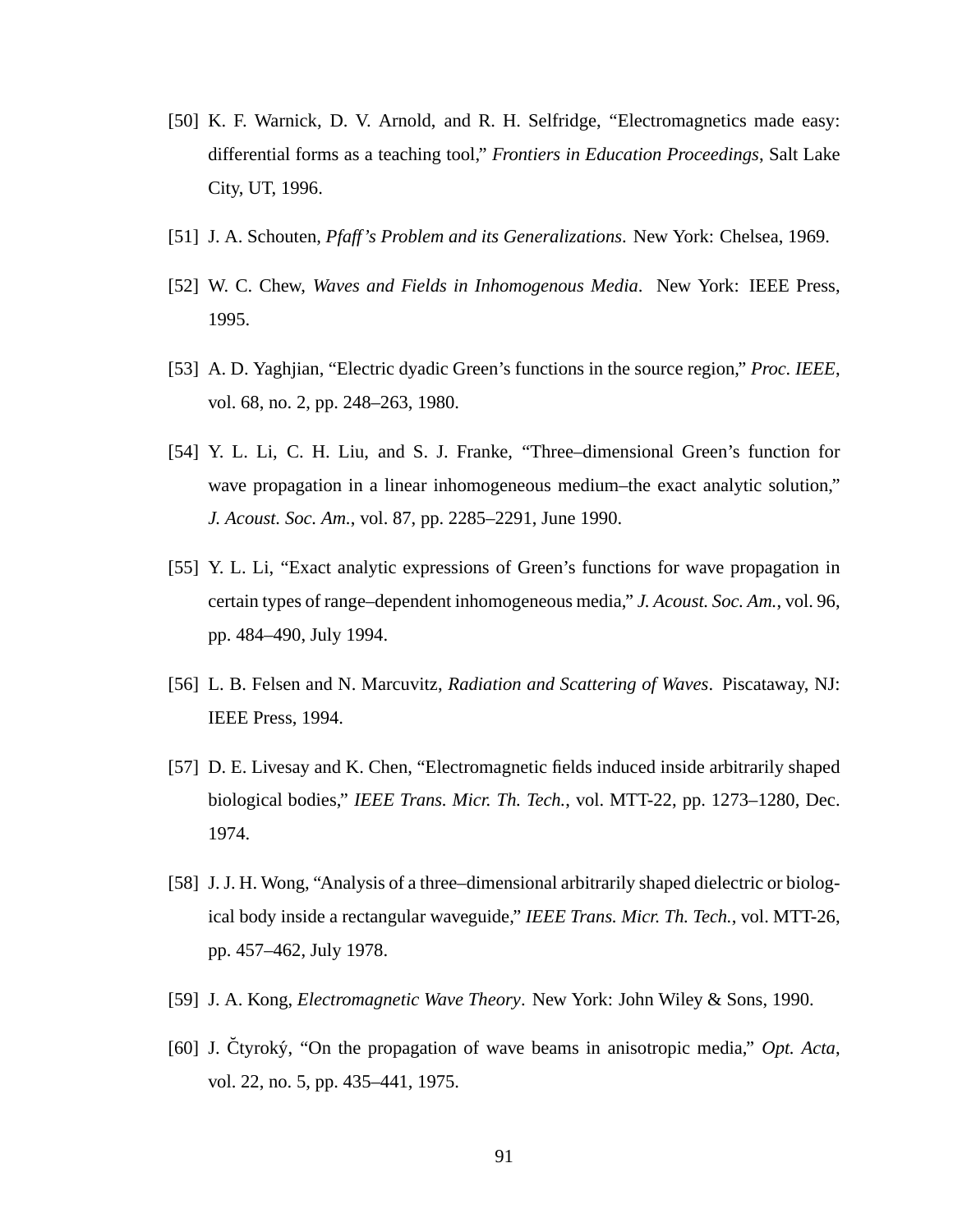- [61] S. Y. Shin and L. B. Felsen, "Gaussian beam in anisotropic medium," *Applied Physics*, vol. 5, pp. 239–250, Dec. 1974.
- [62] J. A. Fleck and M. D. Felt, "Beam propagation in uniaxial anisotropic media," *J. Opt. Soc. Am.*, vol. 73, pp. 920–926, July 1983.
- [63] H. Ermert, "Gaussian beams in anisotropic media," *Electron. Lett.*, vol. 6, no. 22, pp. 720–721, 1970.
- [64] D. L. Portigal and E. Burstein, "Internal conical refraction," *J. Opt. Soc. Am.*, vol. 59, pp. 1567–1573, 1969.
- [65] E. Lalor, "An analytical approach to the theory of internal conical refraction," *J. Math. Phys.*, vol. 13, pp. 449–454, 1972.
- [66] H. Juretschke, *Crystal Physics: Macroscopic Physics of Anisotropic Solids*. New York: Benjamin, 1974.
- [67] A. J. Schell and N. Bloembergen, "Laser studies of internal conical diffraction. I. Quantitative comparison of experimental and theoretical conical intensity distribution in aragonite," *J. Opt. Soc. Am.*, vol. 68, pp. 1093–1098, Aug. 1978.
- [68] G. A. Uhlmann, "Light intensity distribution in conical refraction," *Comm. Pure Appl. Math.*, vol. 25, pp. 69–80, 1982.
- [69] Y. A. Brodskii, I. G. Kondratev, and M. A. Miller, "Electromagnetic beams in anisotropic media. I.," *Radiophys. Quant. Elect.*, vol. 12, pp. 1047–1055, Sept. 1969.
- [70] Y. A. Brodskii, I. G. Kondratev, and M. A. Miller, "Electromagnetic beams in anisotropic media. II.," *Radiophys. Quant. Elect.*, vol. 15, pp. 447–453, April 1972.
- [71] O. N. Naida, "Tangential conical refraction in a three-dimensionally inhomogenous weakly anisotropic medium," *Sov. Phys.–JETP*, vol. 50, pp. 239–245, Aug. 1979.
- [72] A. M. Belskii, "Properties of light-wave propagation in weakly biaxial crystals," *Opt. Spectrosc.*, vol. 55, pp. 776–779, Oct. 1983.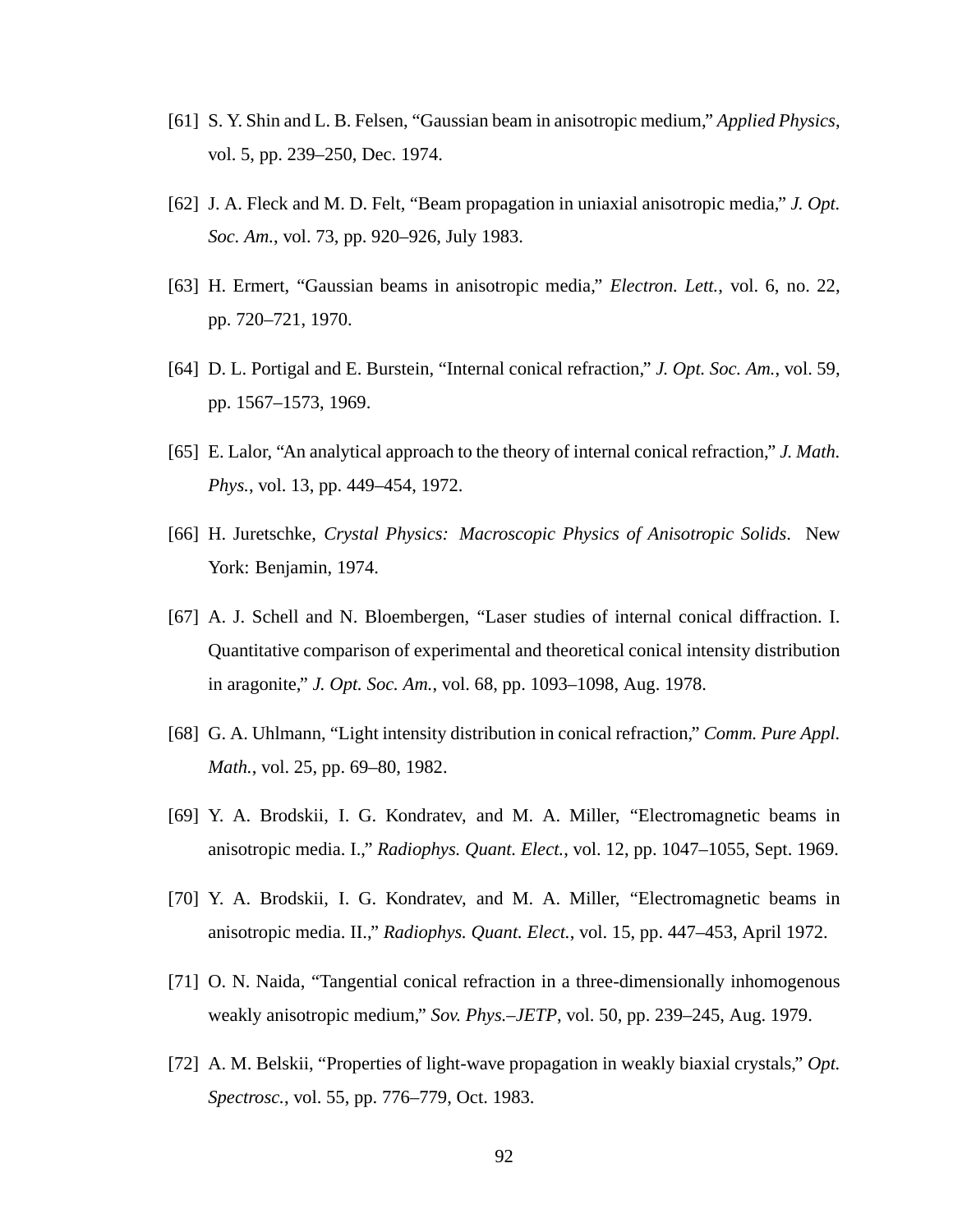- [73] A. M. Belskii and A. P. Khapalyuk, "Propagation of confined light beams along the beam axes of biaxial crystals," *Opt. Spectrosc.*, vol. 44, pp. 312–315, March 1978.
- [74] A. G. Khatkevich, "Internal conical refraction of light beams," *Opt. Spectrosc.*, vol. 46, pp. 282–284, March 1979.
- [75] V. N. Alexandroff, "II. Les solutions des equations de maxwell dans le cas de refraction conique interne," *J. Optics*, vol. 15, no. 4, pp. 219–228, 1984.
- [76] A. M. Goncharenko, V. N. Belyi, S. N. Kurilkina, A. G. Khatkevich, and N. A. Khilo, "Focusing and suppression of diffractive divergence in propagation of light beams in the vicinity of the optical axes of biaxial gyrotropic crystals," *Opt. Spectrosc.*, vol. 78, no. 5, pp. 787–791, 1995.
- [77] J. P. Féve, B. Boulanger, and G. Marnier, "Experimental study of internal and external conical refractions in KTP," *Opt. Commun.*, vol. 105, pp. 243–252, 1994.
- [78] I. S. Gradshteyn and I. M. Ryzhik, *Table of Integrals, Series, and Products*. San Diego: Academic Press, 5 ed., 1994.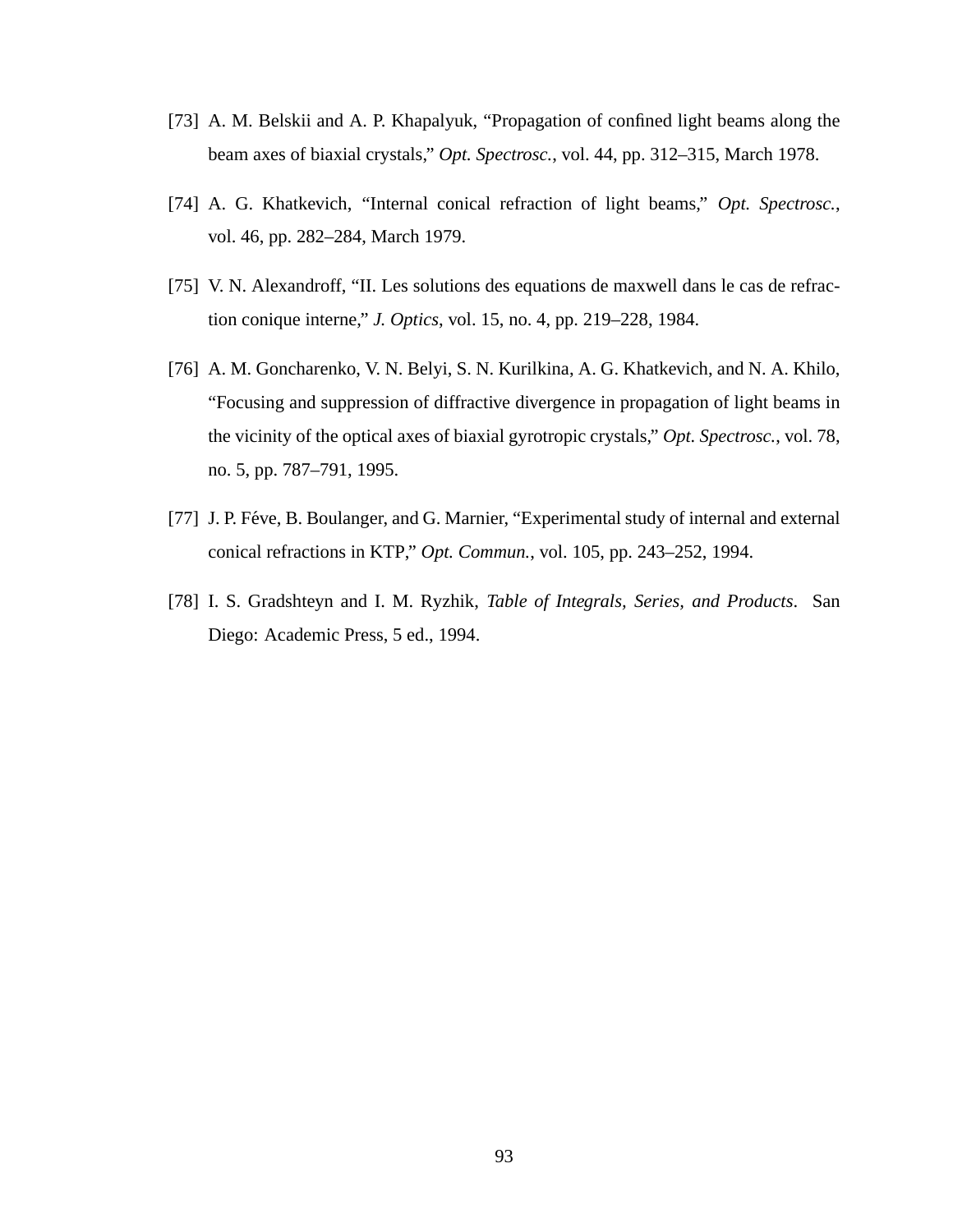# Appendix A

# **BOUNDARY CONDITIONS USING DIFFERENTIAL FORMS**

In this appendix I derive a new formulation for the boundary conditions at a discontinuity in the electromagnetic field using differential forms [2]. Thirring [12] and Burke [30, 44] treat boundary conditions using the calculus of differential forms. Thirring's approach is similar to that given here, but his expressions for boundary sources include a singularity in the direction normal to the boundary. The formulation given here is more closely analogous to the usual vector boundary conditions than those given by Burke and Thirring. As discussed in Sec. 2.4.5, the boundary conditions derived in this appendix have intuitive geometric interpretations.

## **A.1 Derivation**

In this section I derive an expression for sources on a boundary where a field is discontinuous. The boundary condition associated with a general field equation can be given in convenient form using an operator which projects a form to its component with surfaces orthogonal to the boundary. The specializations to magnetic field intensity and electric flux density are discussed further in Chap. 2.

## **A.1.1 Representing Surfaces With 1-forms**

If the continuous and differentiable function  $f(x_1, ..., x_n)$  vanishes (or is constant) along a boundary, then when interpreted graphically the 1-form  $df$  has a surface that lies on the boundary. This 1-form can be used to express boundary conditions for fields near a boundary. The surface of a paraboloid reflector antenna, for example, is given by  $-x^2-y^2+az=0$ , so that the unnormalized boundary 1-form is  $-2x dx-2y dy+a dz$ . A rough surface can be described by  $-h(x, y)+z = 0$ , giving the boundary 1-form  $-dh+ dz$ . For the remainder of this appendix I will use the notation

$$
n = \frac{df}{|df|} = \frac{df}{\sqrt{df \lrcorner df}}
$$
\n(A.1)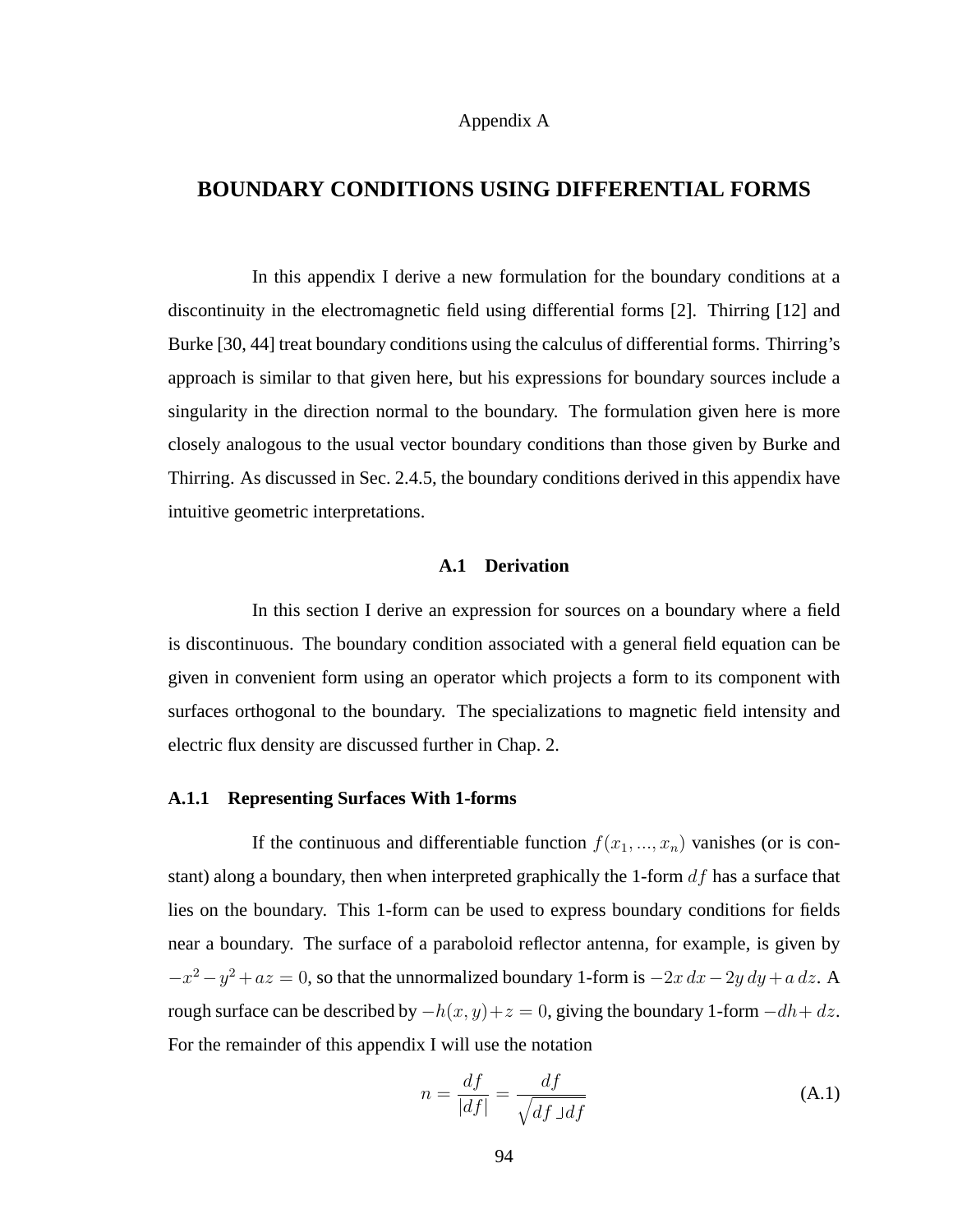where  $\perp$  is the interior product. The 1-form n is dual to the usual surface normal vector  $\hat{n}$ .

# **A.1.2 The Boundary Projection Operator**

In this section, I derive a general expression for the boundary conditions satisfied by a field which is related to a source and another nonsingular field by exterior differentiation. Let  $\alpha$  be a p-form with  $p < n$  (where n is the dimension of space) which represents a field with a  $(p + 1)$ -form  $\beta$  as a source, so that

$$
d\alpha = \gamma + \beta \tag{A.2}
$$

where  $\gamma$  is nonsingular. Let  $f = 0$  represent a boundary, where f is differentiable and vanishes only along the boundary. Let  $\alpha$  equal  $\alpha_1$  for  $f > 0$  and  $\alpha_2$  for  $f < 0$ .

We can write  $\alpha = (\alpha_1 - \alpha_2)\theta(f) + \alpha_2$ , where  $\theta$  is the unit step function. Then

$$
\gamma + \beta = d\{(\alpha_1 - \alpha_2)\theta(f) + \alpha_2\}
$$
  
=  $\delta(f)df \wedge (\alpha_1 - \alpha_2) + \theta(f)d(\alpha_1 - \alpha_2) + d\alpha_2.$  (A.3)  
=  $\tilde{\delta}(f)n \wedge (\alpha_1 - \alpha_2) + \theta(f)d(\alpha_1 - \alpha_2) + d\alpha_2$ 

where  $\delta$  is the Dirac delta function and  $\tilde{\delta}(f)$  is  $\delta(x^1 - x_0^1) \cdots \delta(x^n - x_0^n)$  such that the point  $(x_0^1, ..., x_0^n)$  lies on the boundary and  $\delta(f) = \tilde{\delta}(f)/\sqrt{df}$   $\Box df$ . The singular parts of  $^{\prime}$  , both sides of (A.3) must be equal, so that

$$
\beta' = \tilde{\delta}(f)n \wedge (\alpha_1 - \alpha_2) \tag{A.4}
$$

where  $\beta'$  is the singular part of  $\beta$ , representing the boundary source along  $f = 0$ . Since the source  $\beta'$  is confined to the boundary, it can be written [12]

$$
\beta' = \tilde{\delta}(f)n \wedge \beta_s \tag{A.5}
$$

where  $\beta_s$  is a p-form, the restriction of  $\beta'$  to the boundary. Integrating (A.4) and (A.5) over a small region containing the boundary shows that the equality

$$
n \wedge \beta_s = n \wedge (\alpha_1 - \alpha_2). \tag{A.6}
$$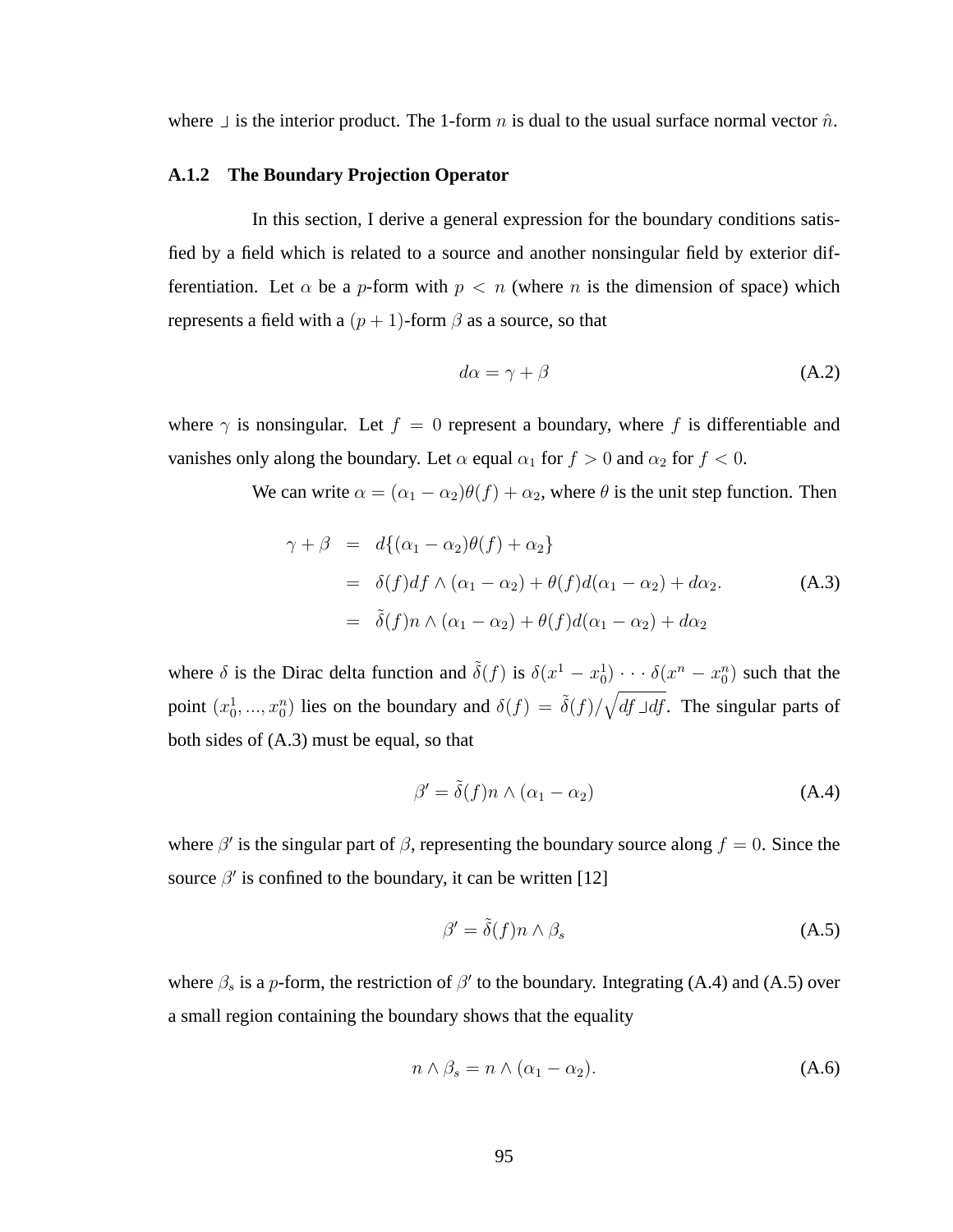must hold on the boundary. The interior product distributes over the exterior product according to the relationship

$$
\alpha \sqcup (\beta \wedge \gamma) = (\alpha \sqcup \beta) \wedge \gamma + (-1)^p \beta \wedge (\alpha \sqcup \gamma) \tag{A.7}
$$

where p is the degree of  $\beta$  and  $\alpha$  is a 1-form. Taking the interior product of both sides of  $(A.6)$  with *n* and applying the identity  $(A.7)$  yields

$$
n \Box (n \land (\alpha_1 - \alpha_2)) = n \Box (n \land \beta_s)
$$
  
= 
$$
(n \Box n) \land \beta_s - n \land (n \Box \beta_s).
$$
 (A.8)

By definition, we have that  $n \ln n = 1$ . Since the source  $\beta_s$  is confined to the boundary,  $n \Box \beta_s = 0$ . By interpreting this graphically, we see that the surfaces of  $\beta_s$  must be perpendicular to the boundary, so that  $\beta_s$  can contain no factor of n. Applying this to (A.8), we have

$$
\beta_s = n \, \Box (n \wedge (\alpha_1 - \alpha_2)) \tag{A.9}
$$

which is the central result of this appendix. Note that the source may be represented by a twisted form, as defined and discussed in detail in Ref. [2]. In this case, an orientation for  $\beta_s$  must be specified. In practice, the distinction between twisted and nontwisted forms can be ignored and the sense of the current or charge represented by  $\beta_s$  obtained precisely in a straighforward manner, as explained in the following section.

The operator  $n \ln \wedge$  can be interpreted as a boundary projection operator. Geometrically, its action on a differential form is to remove the component of the form with surfaces parallel to the boundary. The boundary projection of a 1-form has surfaces perpendicular to the boundary. The boundary projection of a 2-form has tubes perpendicular to the surface at every point.

Since the boundary condition derived above applies to any law of the form of Eq. (A.2), Maxwell's laws (2.4) lead to

$$
n \mathop{\perp} (n \wedge (E_1 - E_2)) = 0
$$
  
\n
$$
n \mathop{\perp} (n \wedge (H_1 - H_2)) = J_s
$$
  
\n
$$
n \mathop{\perp} (n \wedge (D_1 - D_2)) = \rho_s
$$
  
\n
$$
n \mathop{\perp} (n \wedge (B_1 - B_2)) = 0
$$
  
\n(A.10)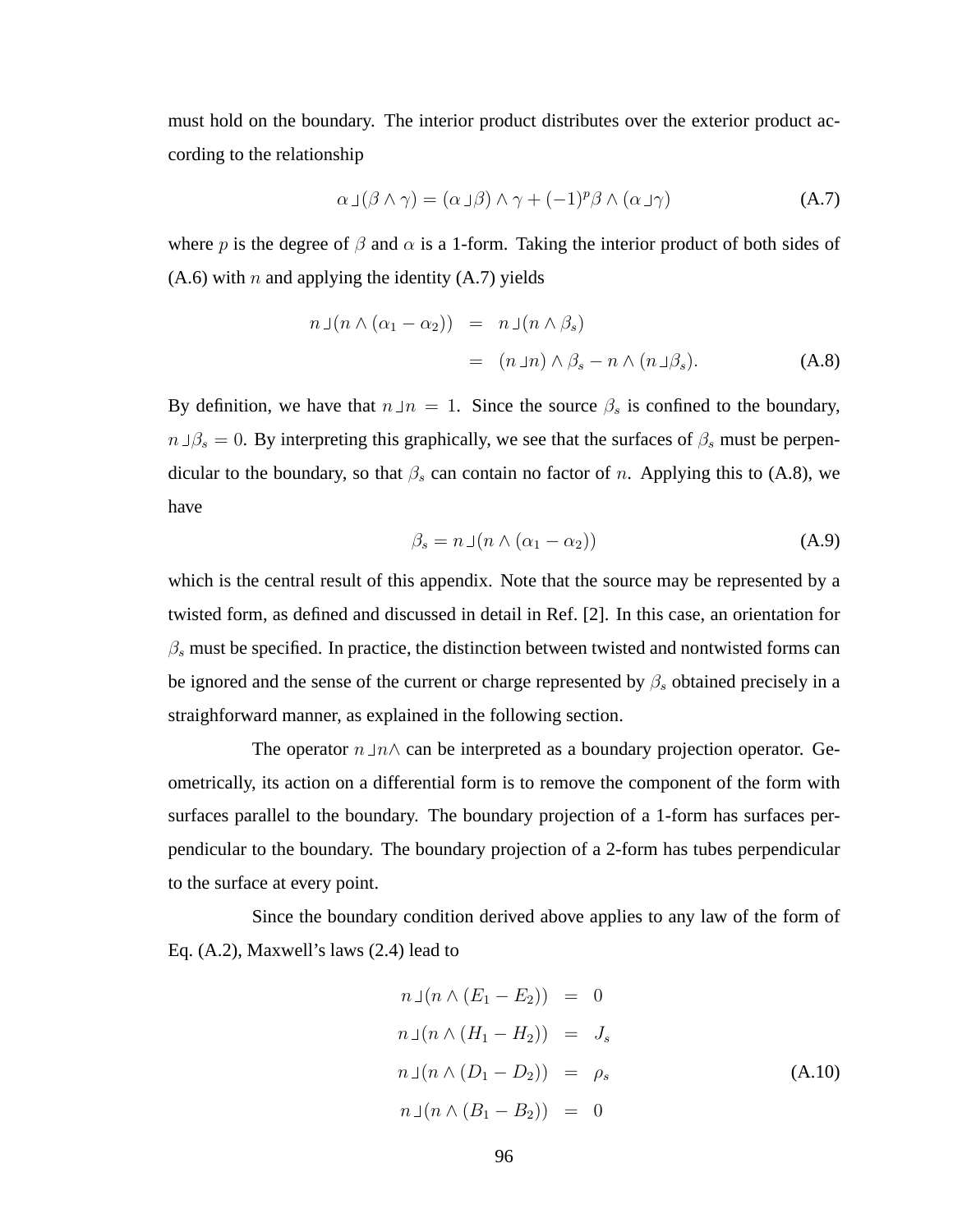where  $J_s$  is the surface current 1-form and  $\rho_s$  is the surface charge 2-form. In four-space we have  $dF = 0$  and  $dG = j$ , where  $F = B + E \wedge dt$ ,  $G = D - H \wedge dt$  and  $j = \rho - J \wedge dt$ . All four boundary conditions can be expressed as

$$
n \mathop{\perp} (n \wedge (F_1 - F_2)) = 0
$$
  

$$
n \mathop{\perp} (n \wedge (G_1 - G_2)) = j_s
$$
 (A.11)

where  $j_s = \rho_s - J_s \wedge dt$ .

## **A.1.3 Orientation of Sources**

The direction of flow of the surface current represented by  $J_s$  and the sign of the surface charge represented by  $\rho_s$  cannot be obtained directly from the forms  $J_s$  and  $\rho_s$ alone. If the labels 1 and 2 of the two sides of a boundary are interchanged, the signs of  $J_s$ and  $\rho_s$  also change. The signs of the vector surface current density  $J_s$  and the scalar charge density  $q_s$  do not change. If the quantities  $\mathbf{J}_s$  or  $q_s$  are integrated to yield total current or charge, however, one must choose a differential path length or differential surface element. There are two possible signs for these differential elements. This additional sign is already present in the differential forms  $J_s$  and  $\rho_s$ .

Although the sign change with respect to the labeling of regions makes the sense of the sources represented by  $J_s$  and  $\rho_s$  more difficult to specify precisely than is the case with the vector boundary sources, the differential forms lead to simpler integral expressions for total current and charge. For many electromagnetic quantities, the vector representation and the representation as a differential form are duals, so that their components differ only by metrical coefficients. This is not the case for the surface current and charge density forms yielded by the boundary projection operator. The integral of the surface current density  $J_s$  over a path should yield the total current through the path. The 1-form  $J_s$  as obtained using the boundary projection operator satisfies this definition:

$$
I = \int_{P} J_s \tag{A.12}
$$

where P is a path. The sense of I is with respect to the direction of the 2-form  $n \wedge s$ , where s is the 1-form dual to the tangent vector s of  $P$  (so that s is a 1-form with surfaces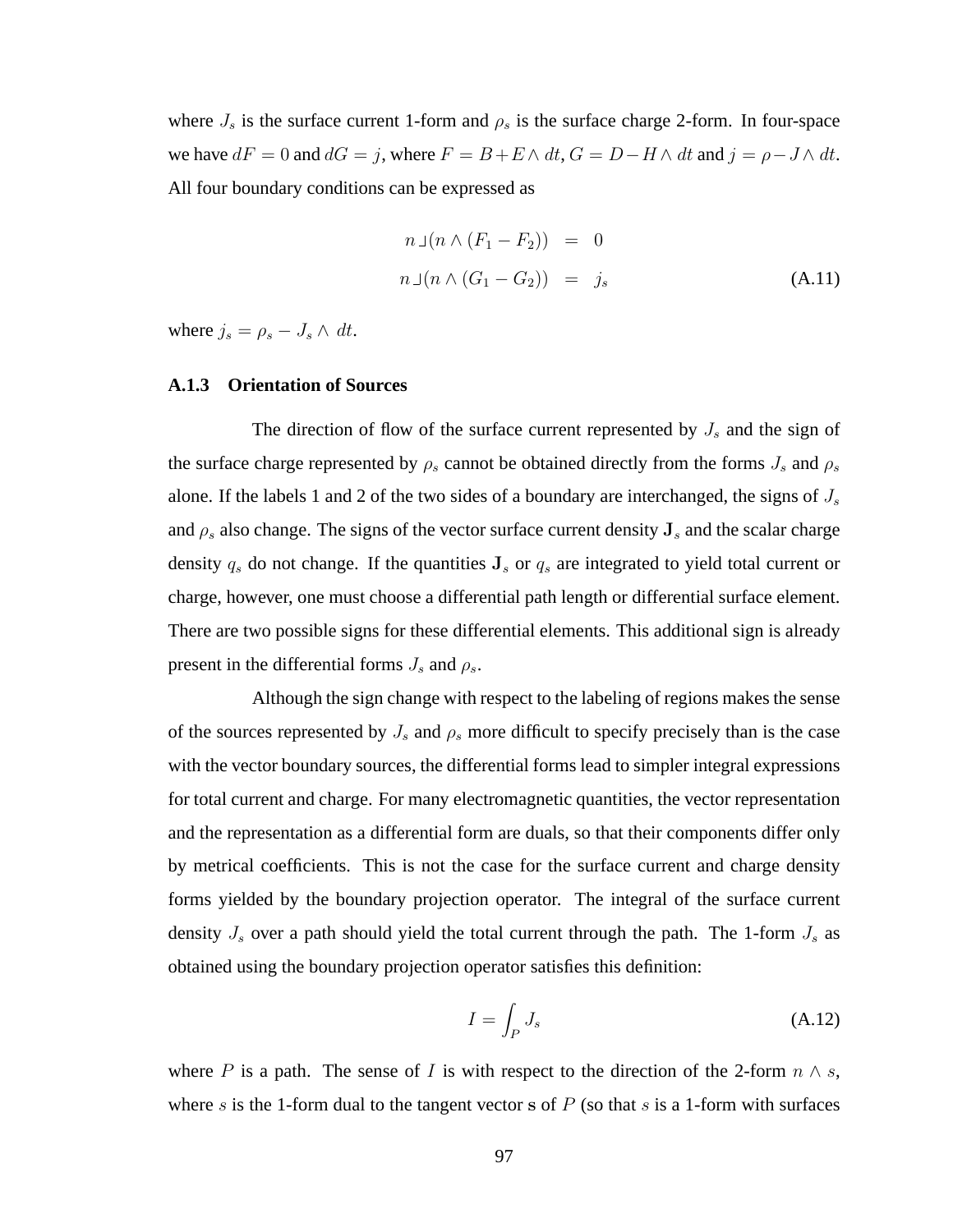perpendicular to the path  $P$  and oriented in the direction of integration). The total current given by (2.6) in terms of the vector surface current density is less natural than (A.12).

The total charge on an area A of a boundary with surface charge  $\rho_s$  is

$$
Q = \int_{A} \rho_s. \tag{A.13}
$$

In order to obtain the proper sign for  $Q$ , the orientation of  $A$  must be such that a 2-form  $ω$  which satisfies  $n \wedge ω = Ω$  also satisfies  $\int_A ω > 0$ , where  $Ω$  is the standard volume element,  $dx dy dz$  in rectangular coordinates. The sign of the charge represented by  $\rho_s$  can also be found by computing  $(n \wedge \rho_s)/\Omega$ . This complication in specifying the sense of Q is actually present when dealing with the scalar surface charge density  $q_s$  as well, since one must choose the area element dS and orientation of A in  $Q = \int_A q_s dS$  such that  $\int_A dS$  is positive in order to obtain the correct total charge.

# **A.2 Boundary Decomposition of Forms**

The boundary conditions of the previous section appear to depend on a metric, since the metric–dependent interior product of differential forms is employed. The boundary projection operator  $n \, \exists n \land$ , however, is in a sense extraneous. The 1-form  $H_1 - H_2$ , for example, yields the same result as the surface current  $J_s = n \ln(n \wedge (H_1 - H_2))$  for integration over any path lying in the boundary. The forms  $J_s$  and  $H_1 - H_2$  are equivalent in that they have the same restriction to the boundary. The boundary projection operator simply removes the component of the form with surfaces parallel to the boundary with respect to the metric. The metric has no effect on the relationship between the field discontinuity and boundary source.

A metric independent type of boundary decomposition can be defined. Let  $f$  be a function vanishing along a boundary as above. Let v be a an arbitrary vector field. The interior product expands across the exterior product according to

$$
\mathbf{v}\,\lrcorner\,(\alpha\wedge\omega) = (\mathbf{v}\,\lrcorner\,\alpha)\wedge\omega + (-1)^p\alpha\wedge(\mathbf{v}\,\lrcorner\,\omega) \tag{A.14}
$$

where p is the degree of  $\alpha$ . Recall that the interior product of a vector and a form represents the contraction of the vector with the leftmost index of the form, and is metric independent.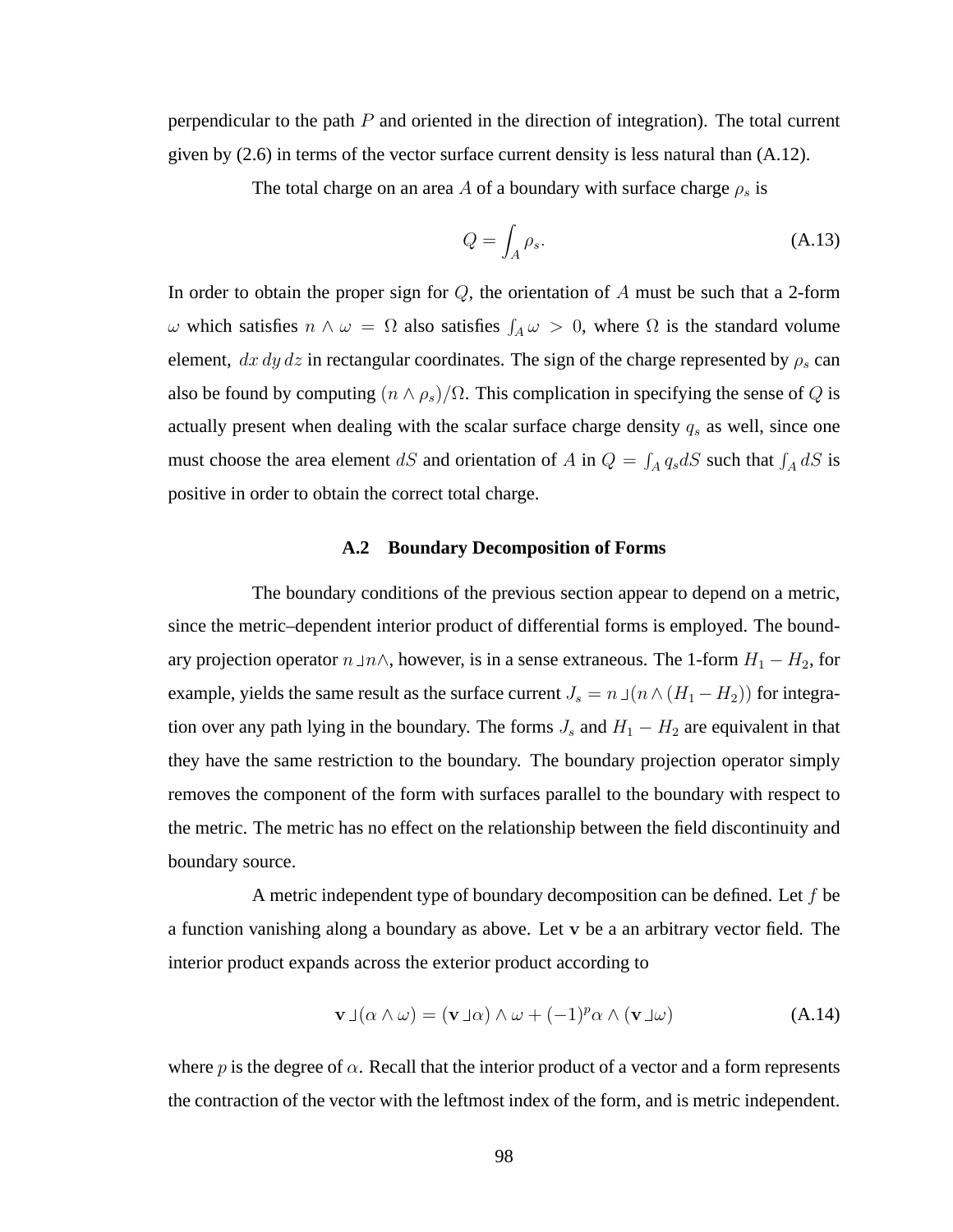If  $\alpha = df$ , then by rearranging (A.14) we have

$$
(\mathbf{v} \,\exists \, df)\omega = \mathbf{v} \,\exists \, (df \wedge \omega) + df \wedge (\mathbf{v} \,\exists \omega). \tag{A.15}
$$

Since the term  $df \wedge (\mathbf{v} \, \lrcorner \omega)$  contains a factor of  $df$ , its integral over any region lying in the boundary  $f = 0$  must vanish, as can be verified by integration by parts. The interior product of v with the term v  $\Box(df \wedge \omega)$  vanishes by the antisymmetry of the tensor  $df \wedge \omega$ . Thus, Eq. (A.15) decomposes  $(v \text{ } \text{ } \text{ } d f)\omega$  into two parts, one which has zero contraction with v and another which integrates to zero over any region confined to the boundary. Furthermore, if the vector v is chosen such that v  $\exists df = 1$ , then v  $\exists df \wedge \text{ and } df \wedge \text{v} \perp$  are both projections.

If the vector v is related to df by a metric, then the term v  $\Box(df \wedge \omega)$  is orthogonal to the boundary  $f = 0$  in a metrical sense. In the previous section, the use of  $n \perp$  instead of  $\mathbf{v} \perp$  is equivalent to obtaining v from  $df/|df|$  by raising its index using a metric.

If the boundary is sufficiently smooth, then there is a local coordinate system  $x_1, \ldots, x_n$  for which  $f = x_1$ . If the vector v is chosen to be  $\hat{\mathbf{x}}_1$  (or  $\partial_{x_1}$  in the notation of differential geometry), then the first term of the decomposition (A.15) consists of all terms of  $\omega$  which do not contain a factor of  $dx_1$ . This part of  $\omega$  is the restriction of  $\omega$ to the boundary, since it is equal to the pullback of  $\omega$  to the boundary by the function  $(0, x_2, \ldots, x_n)$ . The second term of the decomposition includes the remaining terms of  $\omega$ which contain a factor of  $dx_1$ .

It is interesting to compare Eq. (A.15) to the definition of the wave operator  $\Delta$ . For a constant metric the definition of the Laplace–de Rham operator can be written as [3]

$$
(d \Box d)\omega = d \Box (d \land \omega) + d \land (d \Box \omega) \tag{A.16}
$$

where the interior product of the exterior derivative with another quantity is defined by using the metric formally to convert the operator  $d = \partial/\partial_{x_1} dx_1 + \cdots + \partial/\partial_{x_n} dx_n$  from a 1-form to a vector and then contracting this vector with the first index of the second factor of the interior product. The spatial Fourier transform of  $(A.16)$  is identical to  $(A.15)$  with v equal to the wavevector k and  $df$  replaced with the dual 1-form  $k$ .

Finally, I note that Burke's formulation of boundary conditions provide an elegant alternative proof of the result  $(A.9)$  [30]. In integral form, Eq.  $(A.2)$  is

$$
\oint_{\partial M} \alpha = \int_M \gamma + \int_M \beta \tag{A.17}
$$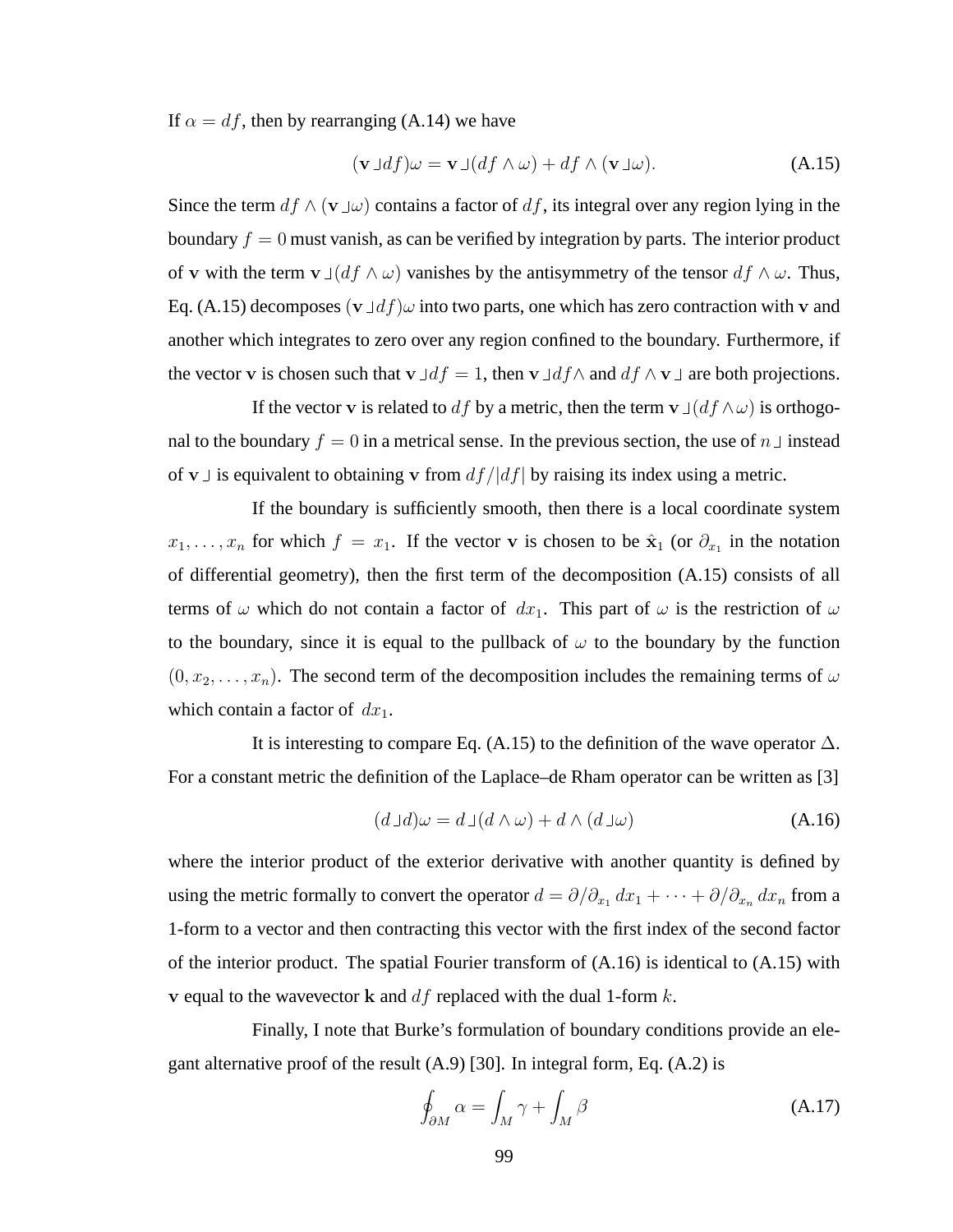As the region M approaches  $M \cap B$ , where B is the boundary  $f = 0$ , the right–hand side approaches

$$
\int_{M} \gamma + \int_{M} \beta = \int_{M \cap B} \beta_{s} \tag{A.18}
$$

where the  $\gamma$  term drops out since  $\gamma$  is nonsingular and so its integral vanishes as M loses its dimension in the direction perpendicular to  $B$ . In the same limit, the left–hand side reduces to

$$
\oint_{\partial M} \alpha = \int_{\partial M_1} \alpha + \int_{\partial M_2} \alpha \tag{A.19}
$$

where  $M_1$  is the part of M on the  $f < 0$  side of the boundary and  $M_2$  is the part on the  $f > 0$  side. This in turn becomes

$$
\int_{\partial M_1} \alpha + \int_{\partial M_2} \alpha = \int_{M \cap B} (p_1^* \alpha + p_2^* \alpha) \tag{A.20}
$$

where  $p_1$  is a mapping from the  $f > 0$  side of the boundary to the boundary,  $p_2$  is a mapping from the  $f < 0$  side of the boundary to the boundary, and the superscript  $*$  represents the pullback operation. The integrand on the right is given the symbol  $[\alpha]$  by Burke. By combining Eqs. (A.18) and (A.20), we have that

$$
\int_{M \cap B} [\alpha] = \int_{M \cap B} \beta_s \tag{A.21}
$$

Since  $M$  can be chosen to be arbitrarily small, the integrands on both sides of this expression must be equal if  $\alpha$  and  $\beta_s$  are sufficiently regular. The boundary condition on  $\alpha$  can thus be written

$$
[\alpha] = \beta_s. \tag{A.22}
$$

By the above discussion, the pullback of  $\mathbf{v} \,\lrcorner\, (df \wedge \alpha)$  to the boundary is equivalent to [ $\alpha$ ]. Furthermore, in a coordinate system  $x_1, \ldots, x_n$  such that  $f = x_1$ , then if  $\mathbf{v} = \hat{\mathbf{x}}_1$ , the form  $\mathbf{v} \,\lrcorner\,(df \wedge \alpha)$  is equal to  $\lceil \alpha \rceil$  expressed in the same coordinate system.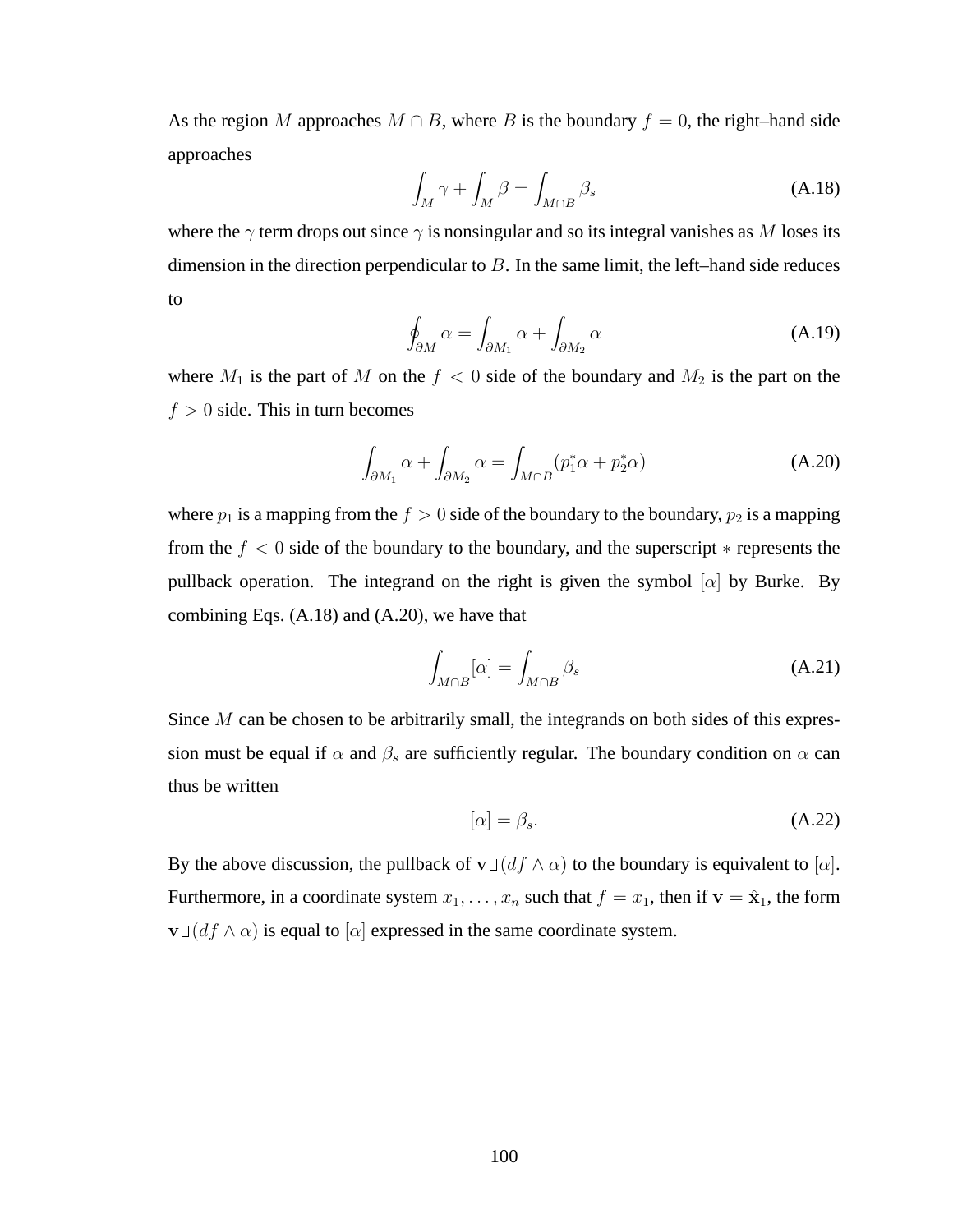# Appendix B

# **TEACHING ELECTROMAGNETIC FIELD THEORY USING DIFFERENTIAL FORMS**

The material in this appendix is taken from Ref. [1]. It includes an elementary introduction to electromagnetic field theory using differential forms, simple computational examples, and a summary of the pedagogical advantages of differential forms. The primary contribution of this appendix is to extend the geometric viewpoint advanced in Refs. [23] and [30], providing a new viewpoint on the quantities and physical principles of electromagnetic field theory. This viewpoint is a valuable tool in both teaching and research.

# **B.1 Introduction**

Certain questions are often asked by students of electromagnetic (EM) field theory: Why does one need both field intensity and flux density to describe a single field? How does one visualize the curl operation? Is there some way to make Ampere's law or Faraday's law as physically intuitive as Gauss's law? The Stokes theorem and the divergence theorem seem vaguely similar; do they have a deeper connection? Because of difficulty with concepts related to these questions, some students leave introductory courses lacking a real understanding of the physics of electromagnetics. Interestingly, none of these concepts are intrinsically more difficult than other aspects of EM theory; rather, they are unclear because of the limitations of the mathematical language traditionally used to teach electromagnetics: vector analysis. In this appendix, we show that the calculus of differential forms clarifies these and other fundamental principles of electromagnetic field theory.

The use of the calculus of differential forms in electromagnetics has been explored in several important papers and texts, including Misner, Thorne, and Wheeler [23], Deschamps [33], and Burke [30]. These works note some of the advantages of the use of differential forms in EM theory. Misner *et al.* and Burke treat the graphical representation of forms and operations on forms, as well as other aspects of the application of forms to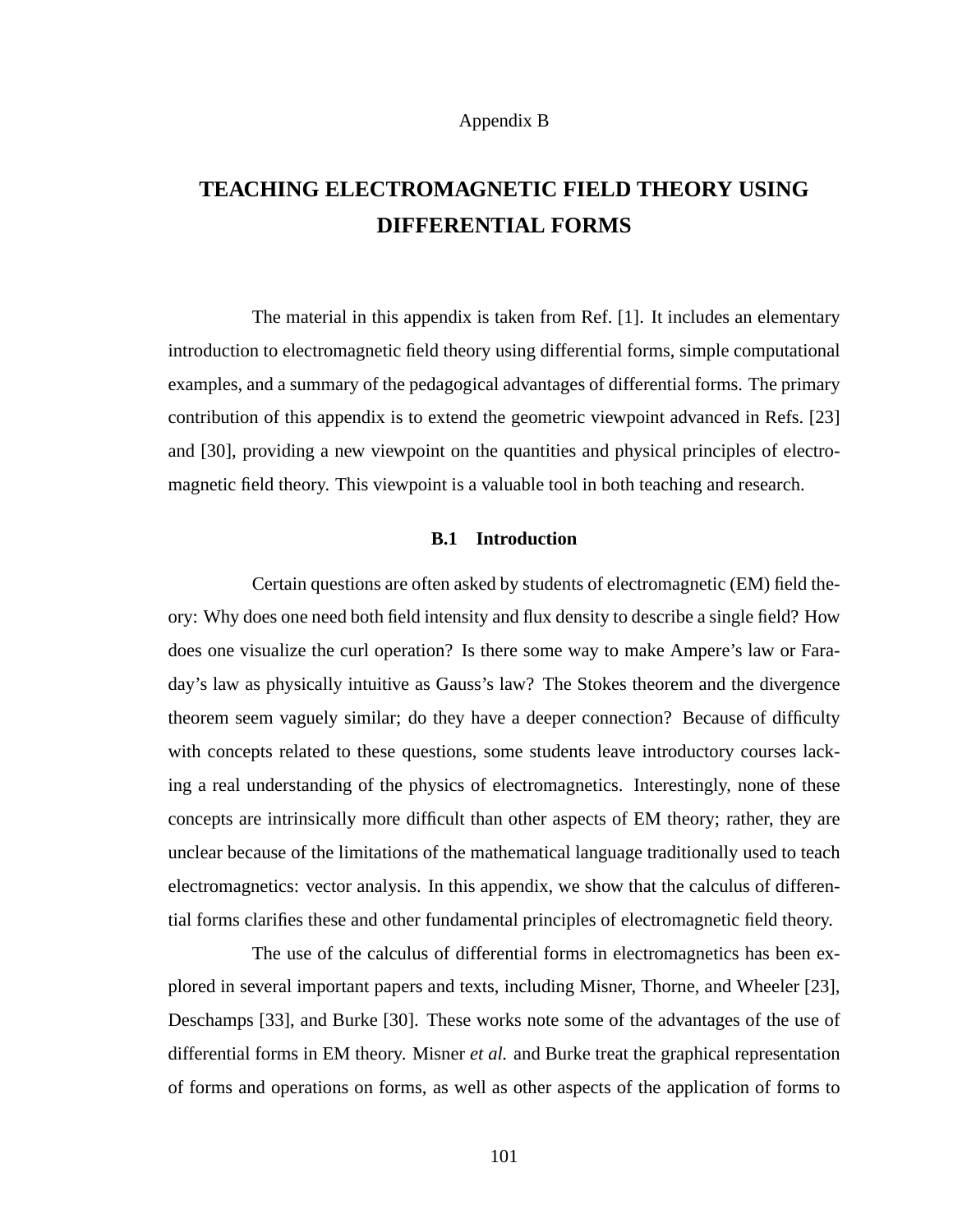electromagnetics. Deschamps was among the first to advocate the use of forms in teaching engineering electromagnetics.

Existing treatments of differential forms in EM theory either target an advanced audience or are not intended to provide a complete exposition of the pedagogical advantages of differential forms. This appendix presents the topic on an undergraduate level and emphasizes the benefits of differential forms in teaching introductory electromagnetics, especially graphical representations of forms and operators. The calculus of differential forms and principles of EM theory are introduced in parallel, much as would be done in a beginning EM course. We present concrete visual pictures of the various field quantities, Maxwell's laws, and boundary conditions. The aim of this appendix is to demonstrate that differential forms are an attractive and viable alternative to vector analysis as a tool for teaching electromagnetic field theory.

#### **B.1.1 Development of Differential Forms**

Cartan and others developed the calculus of differential forms in the early 1900's. A differential form is a quantity that can be integrated, including differentials. More precisely, a differential form is a fully covariant, fully antisymmetric tensor. The calculus of differential forms is a self–contained subset of tensor analysis.

Since Cartan's time, the use of forms has spread to many fields of pure and applied mathematics, from differential topology to the theory of differential equations. Differential forms are used by physicists in general relativity [23], quantum field theory [24], thermodynamics [13], mechanics [25], as well as electromagnetics. A section on differential forms is commonplace in mathematical physics texts [26, 27]. Differential forms have been applied to control theory by Hermann [28] and others.

# **B.1.2 Differential Forms in EM Theory**

The laws of electromagnetic field theory as expressed by James Clerk Maxwell in the mid 1800's required dozens of equations. Vector analysis offered a more convenient tool for working with EM theory than earlier methods. Tensor analysis is in turn more concise and general, but is too abstract to give students a conceptual understanding of EM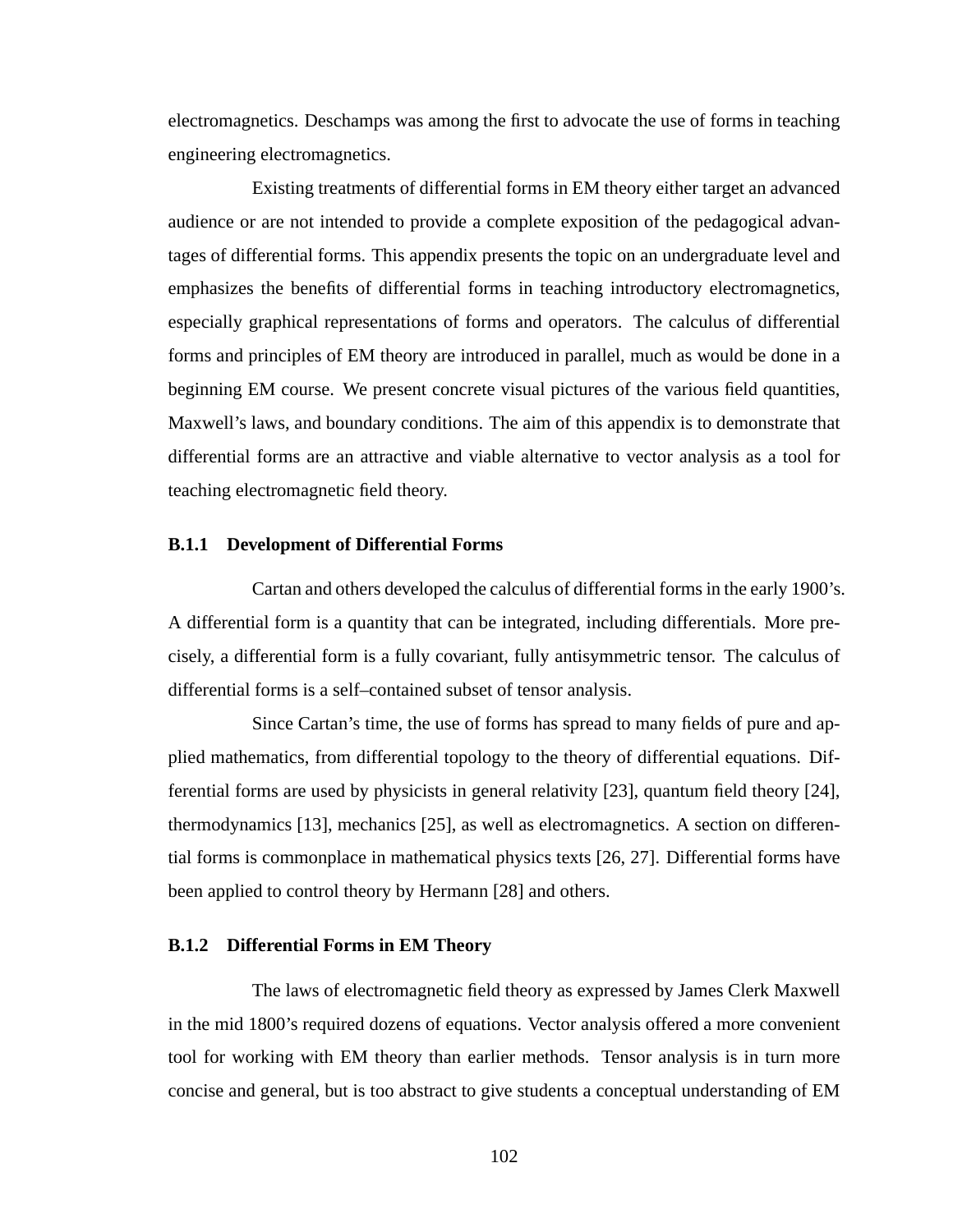theory. Weyl and Poincaré expressed Maxwell's laws using differential forms early this century. Applied to electromagnetics, differential forms combine much of the generality of tensors with the simplicity and concreteness of vectors.

General treatments of differential forms and EM theory include papers [33], [34], [35], [36], [37], and [41]. Ingarden and Jamiołkowksi [31] is an electrodynamics text using a mix of vectors and differential forms. Parrott [32] employs differential forms to treat advanced electrodynamics. Thirring [12] is a classical field theory text that includes certain applied topics such as waveguides. Bamberg and Sternberg [13] develop a range of topics in mathematical physics, including EM theory via a discussion of discrete forms and circuit theory. Burke [30] treats a range of physics topics using forms, shows how to graphically represent forms, and gives a useful discussion of twisted differential forms. The general relativity text by Misner, Thorne and Wheeler [23] has several chapters on EM theory and differential forms, emphasizing the graphical representation of forms. Flanders [25] treats the calculus of forms and various applications, briefly mentioning electromagnetics.

We note here that many authors, including most of those referenced above, give the spacetime formulation of Maxwell's laws using forms, in which time is included as a differential. We use only the  $(3+1)$  representation in this appendix, since the spacetime representation is treated in many references and is not as convenient for various elementary and applied topics. Other formalisms for EM theory are available, including bivectors, quaternions, spinors, and higher Clifford algebras. None of these offer the combination of concrete graphical representations, ease of presentation, and close relationship to traditional vector methods that the calculus of differential forms brings to undergraduate–level electromagnetics.

The tools of applied electromagnetics have begun to be reformulated using differential forms. The authors have developed a convenient representation of electromagnetic boundary conditions [2]. Thirring [12] treats several applications of EM theory using forms, and this dissertation applies differential forms to the Green function theory of complex media.

103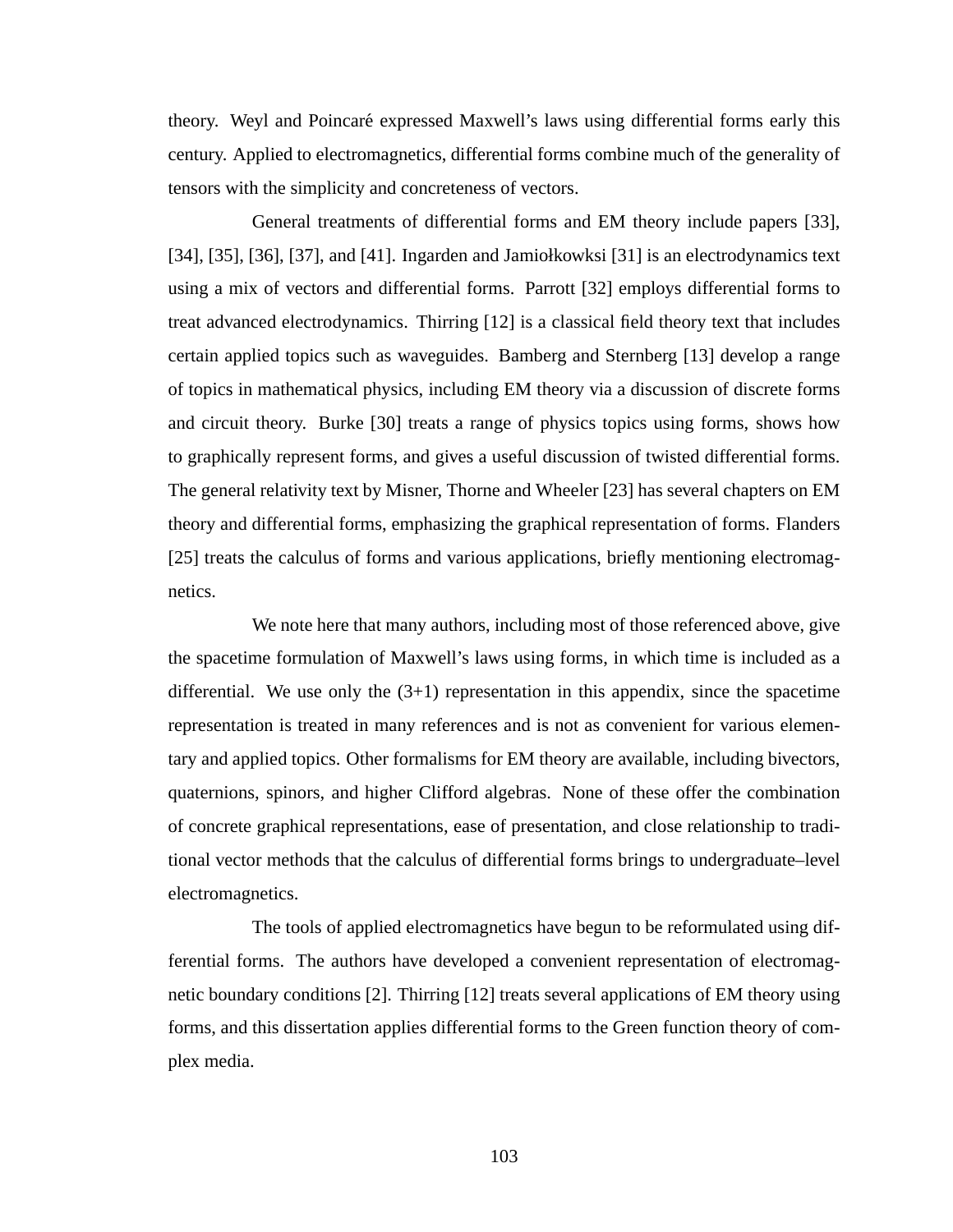### **B.1.3 Pedagogical Advantages of Differential Forms**

As a language for teaching electromagnetics, differential forms offer several important advantages over vector analysis. Vector analysis allows only two types of quantities: scalar fields and vector fields (ignoring inversion properties). In a three–dimensional space, differential forms of four different types are available. This allows flux density and field intensity to have distinct mathematical expressions and graphical representations, providing the student with mental pictures that clearly reveal the different properties of each type of quantity. The physical interpretation of a vector field is often implicitly contained in the choice of operator or integral that acts on it. With differential forms, these properties are directly evident in the type of form used to represent the quantity.

The basic derivative operators of vector analysis are the gradient, curl and divergence. The gradient and divergence lend themselves readily to geometric interpretation, but the curl operation is more difficult to visualize. The gradient, curl and divergence become special cases of a single operator, the exterior derivative and the curl obtains a graphical representation that is as clear as that for the divergence. The physical meanings of the curl operation and the integral expressions of Faraday's and Ampere's laws become so intuitive that the usual order of development can be reversed by introducing Faraday's and Ampere's laws to students first and using these to motivate Gauss's laws.

The Stokes theorem and the divergence theorem have an obvious connection in that they relate integrals over a boundary to integrals over the region inside the boundary, but in the language of vector analysis they appear very different. These theorems are special cases of the generalized Stokes theorem for differential forms, which also has a simple graphical interpretation.

Since 1992, in the Brigham Young University Department of Electrical and Computer Engineering we have incorporated short segments on differential forms into our beginning, intermediate, and graduate electromagnetics courses. In the Fall of 1995, we reworked the entire beginning electromagnetics course, changing emphasis from vector analysis to differential forms. Following the first semester in which the new curriculum was used, students completed a detailed written evaluation. Out of 44 responses, four were partially negative; the rest were in favor of the change to differential forms. Certainly,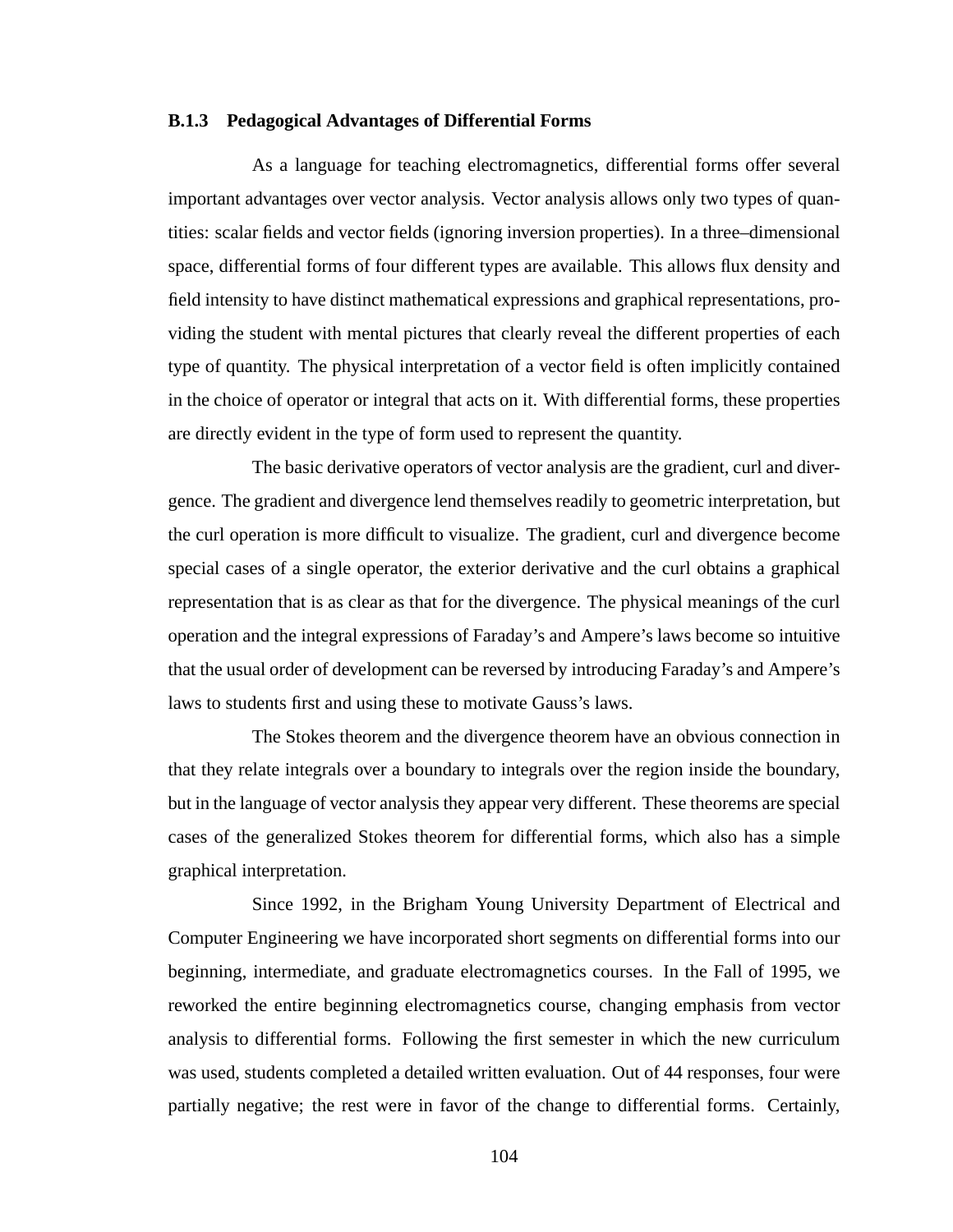enthusiasm of students involved in something new increased the likelihood of positive responses, but one fact was clear: pictures of differential forms helped students understand the principles of electromagnetics.

## **B.1.4 Outline**

Section B.2 defines differential forms and the degree of a form. Graphical representations for forms of each degree are given, and the differential forms representing the various quantities of electromagnetics are identified. In Sec. B.3 we use these differential forms to express Maxwell's laws in integral form and give graphical interpretations for each of the laws. Section B.4 introduces differential forms in curvilinear coordinate systems. Section B.5 applies Maxwell's laws to find the fields due to sources of basic geometries. In Sec. B.6 we define the exterior derivative, give the generalized Stokes theorem, and express Maxwell's laws in point form. Section B.7 treats boundary conditions using the interior product. Section B.8 provides a summary of the main points made in the appendix.

### **B.2 Differential Forms and the Electromagnetic Field**

In this section we define differential forms of various degrees and identify them with field intensity, flux density, current density, charge density and scalar potential.

A differential form is a quantity that can be integrated, including differentials.  $3x dx$  is a differential form, as are  $x^2y dx dy$  and  $f(x, y, z) dy dz + g(x, y, z) dz dx$ . The type of integral called for by a differential form determines its degree. The form  $3x dx$  is integrated under a single integral over a path and so is a 1-form. The form  $x^2y dx dy$  is integrated by a double integral over a surface, so its degree is two. A 3-form is integrated by a triple integral over a volume. 0-forms are functions, "integrated" by evaluation at a point. Table B.1 gives examples of forms of various degrees. The coefficients of the forms can be functions of position, time, and other variables.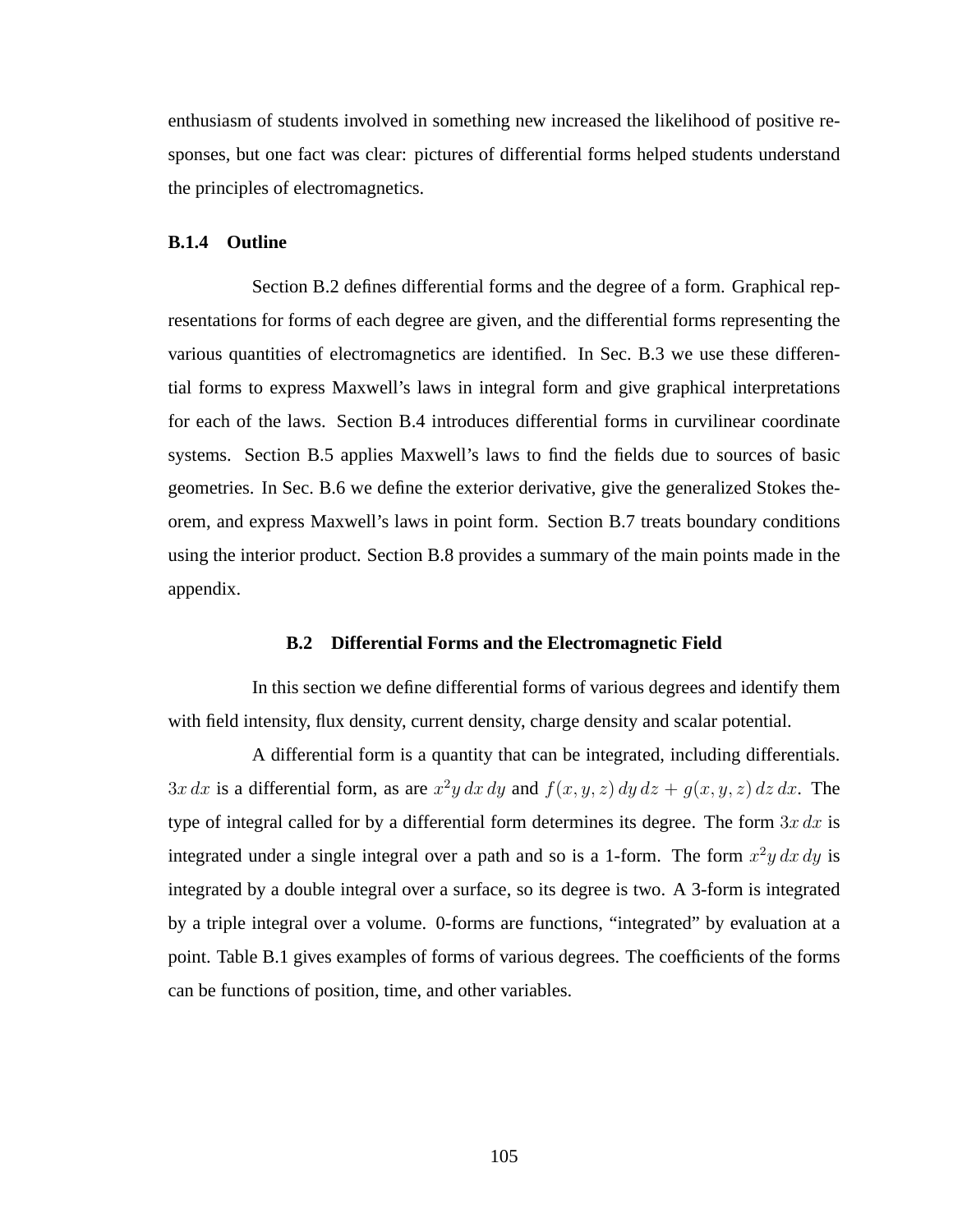Degree Region of Integration Example General Form 0-form Point  $3x$   $f(x, y, z, ...)$ 1-form Path  $y^2 dx + z dy$  $\alpha_1 dx + \alpha_2 dy + \alpha_3 dz$ 2-form Surface <sup>y</sup> dy  $dz + e^x$  $\beta_1 dy dz + \beta_2 dz dx + \beta_3 dx dy$ 3-form Volume  $(x + y) dx dy dz$  g dx dy dz

Table B.1: Differential forms of each degree.

# **B.2.1 Representing the Electromagnetic Field with Differential Forms**

From Maxwell's laws in integral form, we can readily determine the degrees of the differential forms that will represent the various field quantities. In vector notation,

$$
\oint_{P} \mathbf{E} \cdot d\mathbf{l} = -\frac{d}{dt} \int_{A} \mathbf{B} \cdot d\mathbf{A}
$$
\n
$$
\oint_{P} \mathbf{H} \cdot d\mathbf{l} = \frac{d}{dt} \int_{A} \mathbf{D} \cdot d\mathbf{A} + \int_{A} \mathbf{J} \cdot d\mathbf{A}
$$
\n
$$
\oint_{S} \mathbf{D} \cdot d\mathbf{S} = \int_{V} q dv
$$
\n
$$
\oint_{S} \mathbf{B} \cdot d\mathbf{S} = 0
$$

where A is a surface bounded by a path  $P$ , V is a volume bounded by a surface  $S$ , q is volume charge density, and the other quantities are defined as usual. The electric field intensity is integrated over a path, so that it becomes a 1-form. The magnetic field intensity is also integrated over a path, and becomes a 1-form as well. The electric and magnetic flux densities are integrated over surfaces, and so are 2-forms. The sources are electric current density, which is a 2-form, since it falls under a surface integral, and the volume charge density, which is a 3-form, as it is integrated over a volume. Table B.2 summarizes these forms.

# **B.2.2 1-Forms; Field Intensity**

The usual physical motivation for electric field intensity is the force experienced by a small test charge placed in the field. This leads naturally to the vector representation of the electric field, which might be called the "force picture." Another physical viewpoint for the electric field is the change in potential experienced by a charge as it moves through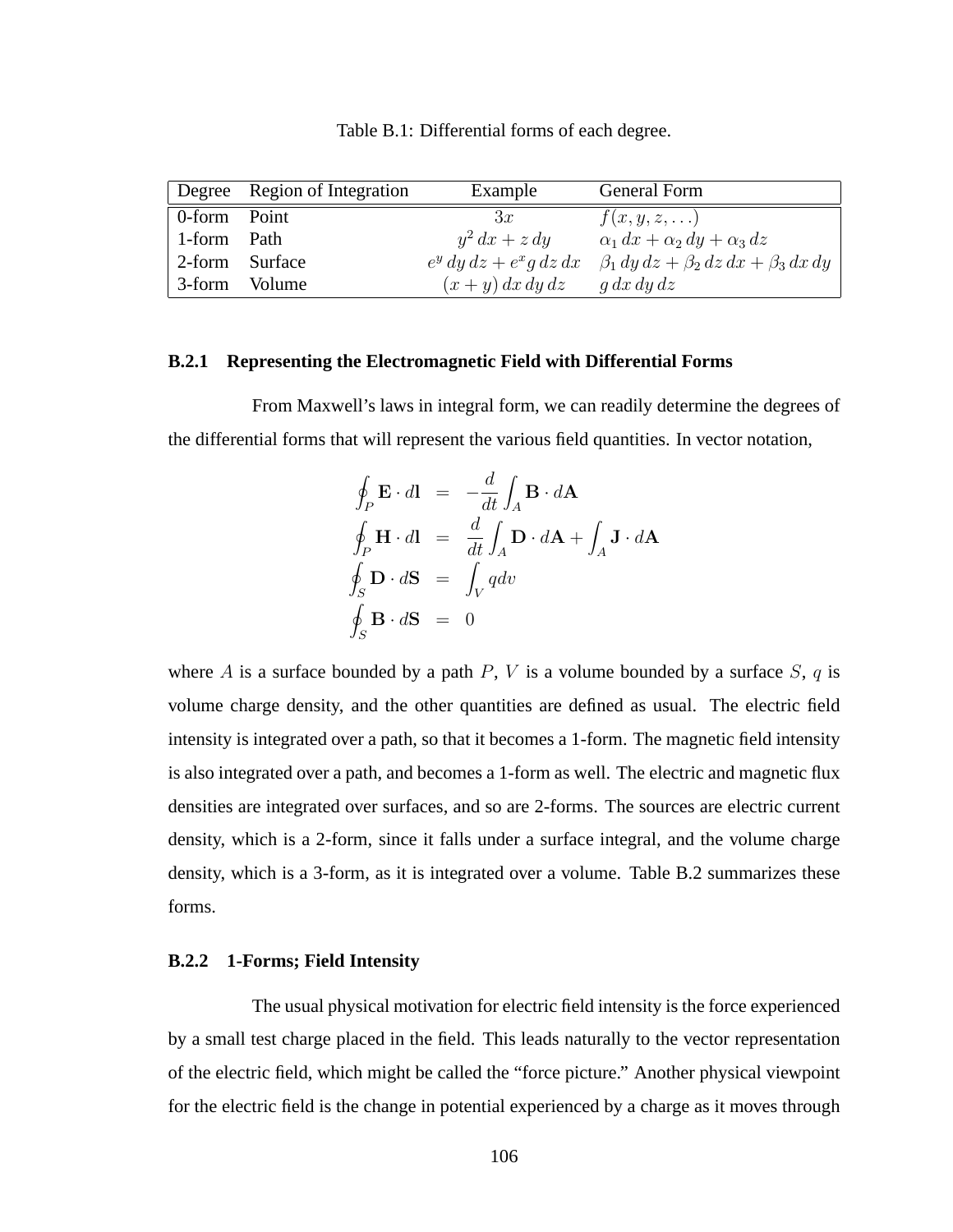| Quantity                        | Form           |           |              | Degree Units Vector/Scalar |
|---------------------------------|----------------|-----------|--------------|----------------------------|
| <b>Electric Field Intensity</b> | E              | 1-form    | $\vee$       | E                          |
| <b>Magnetic Field Intensity</b> | Н              | 1-form    | A            | H                          |
| <b>Electric Flux Density</b>    | $\iota$        | 2-form    |              | Ð                          |
| <b>Magnetic Flux Density</b>    | B              | 2-form    | Wh           | В                          |
| <b>Electric Current Density</b> | $\overline{J}$ | $2$ -form | $\mathsf{A}$ |                            |
| <b>Electric Charge Density</b>  | $\Omega$       | 3-form    |              |                            |

Table B.2: The differential forms that represent fields and sources.

the field. This leads naturally to the equipotential representation of the field, or the "energy picture." The energy picture shifts emphasis from the local concept of force experienced by a test charge to the global behavior of the field as manifested by change in energy of a test charge as it moves along a path.

Differential forms lead to the "energy picture" of field intensity. A 1-form is represented graphically as surfaces in space [23, 30]. For a conservative field, the surfaces of the associated 1-form are equipotentials. The differential  $dx$  produces surfaces perpendicular to the x-axis, as shown in Fig. B.1a. Likewise,  $dy$  has surfaces perpendicular to the y-axis and the surfaces of  $dz$  are perpendicular to the z axis. A linear combination of these differentials has surfaces that are skew to the coordinate axes. The coefficients of a 1-form determine the spacing of the surfaces per unit length; the greater the magnitude of the coefficients, the more closely spaced are the surfaces. The 1-form  $2 dz$ , shown in Fig. B.1b, has surfaces spaced twice as closely as those of  $dx$  in Fig. B.1a.

The surfaces of more general 1-forms can curve, end, or meet each other, depending on the behavior of the coefficients of the form. If surfaces of a 1-form do not meet or end, the field represented by the form is conservative. The field corresponding to the 1-form in Fig. B.1a is conservative; the field in Fig. B.1c is nonconservative.

Just as a line representing the magnitude of a vector has two possible orientations, the surfaces of a 1-form are oriented as well. This is done by specifying one of the two normal directions to the surfaces of the form. The surfaces of  $3 dx$  are oriented in the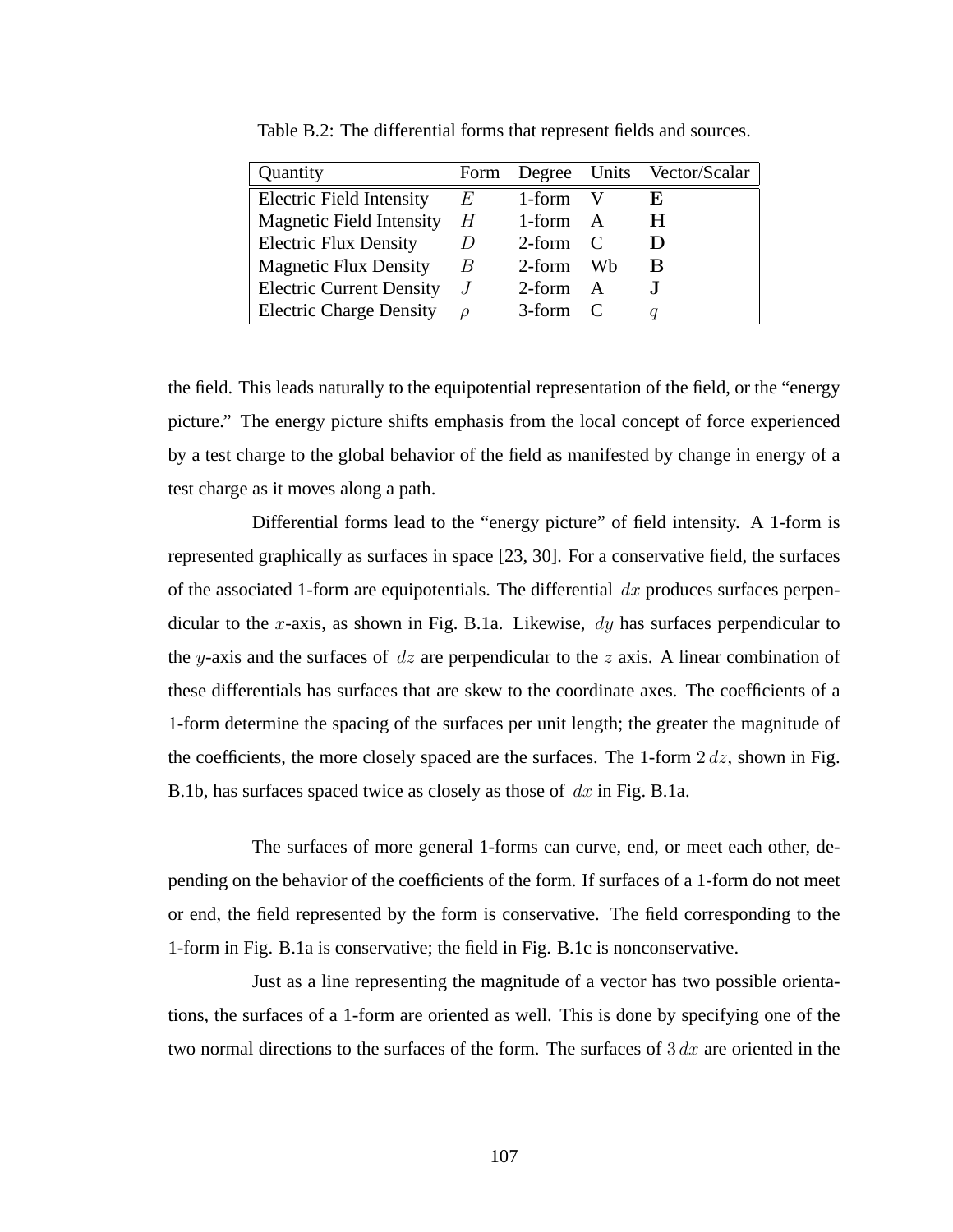

Figure B.1: (a) The 1-form  $dx$ , with surfaces perpendicular to the x axis and infinite in the y and z directions. (b) The 1-form  $2 dz$ , with surfaces perpendicular to the  $z$ -axis and spaced two per unit distance in the  $z$ direction. (c) A more general 1-form, with curved surfaces and surfaces that end or meet each other.

 $+x$  direction, and those of  $-3 dx$  in the  $-x$  direction. The orientation of a form is usually clear from context and is omitted from figures.

Differential forms are by definition the quantities that can be integrated, so it is natural that the surfaces of a 1-form are a graphical representation of path integration. The integral of a 1-form along a path is the number of surfaces pierced by the path (Fig. B.2), taking into account the relative orientations of the surfaces and the path. This simple picture of path integration will provide in the next section a means for visualizing Ampere's and Faraday's laws.

The 1-form  $E_1 dx + E_2 dy + E_3 dz$  is said to be *dual* to the vector field  $E_1\hat{\mathbf{x}} +$  $E_2\hat{\mathbf{y}} + E_3\hat{\mathbf{z}}$ . The field intensity 1-forms E and H are dual to the vectors E and H.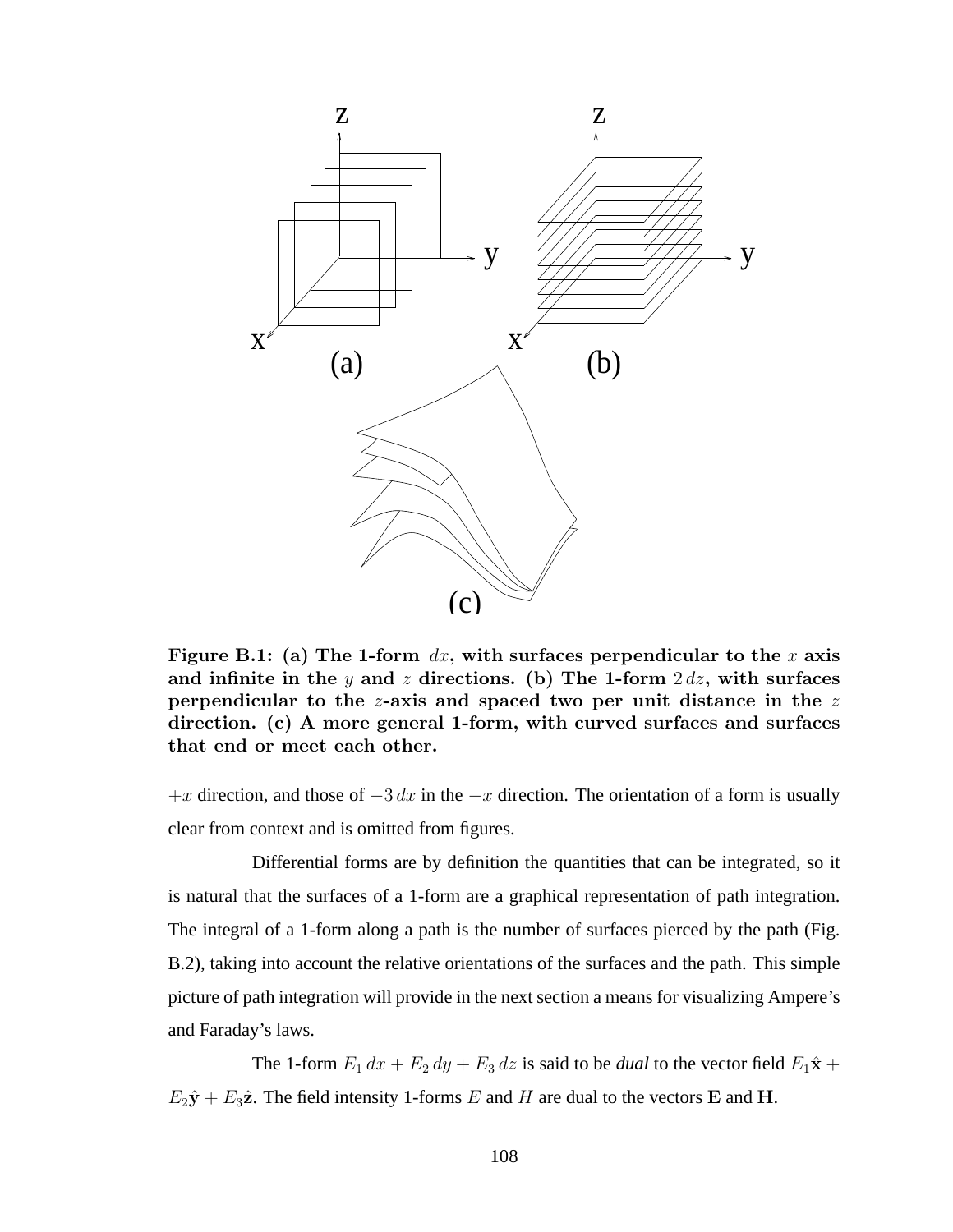

Figure B.2: A path piercing four surfaces of a 1-form. The integral of the 1-form over the path is four.

Following Deschamps, we take the units of the electric and magnetic field intensity 1-forms to be Volts and Amps, as shown in Table B.2. The differentials are considered to have units of length. Other field and source quantities are assigned units according to this same convention. A disadvantage of Deschamps' system is that it implies in a sense that the metric of space carries units. Alternative conventions are available; Bamberg and Sternberg [13] and others take the units of the electric and magnetic field intensity 1-forms to be V/m and A/m, the same as their vector counterparts, so that the differentials carry no units and the integration process itself is considered to provide a factor of length. If this convention is chosen, the basis differentials of curvilinear coordinate systems (see Sec. B.4) must also be taken to carry no units. This leads to confusion for students, since these basis differentials can include factors of distance. The advantages of this alternative convention are that it is more consistent with the mathematical point of view, in which basis vectors and forms are abstract objects not associated with a particular system of units, and that a field quantity has the same units whether represented by a vector or a differential form. Furthermore, a general differential form may include differentials of functions that do not represent position and so cannot be assigned units of length. The possibility of confusion when using curvilinear coordinates seems to outweigh these considerations, and so we have chosen Deschamps' convention.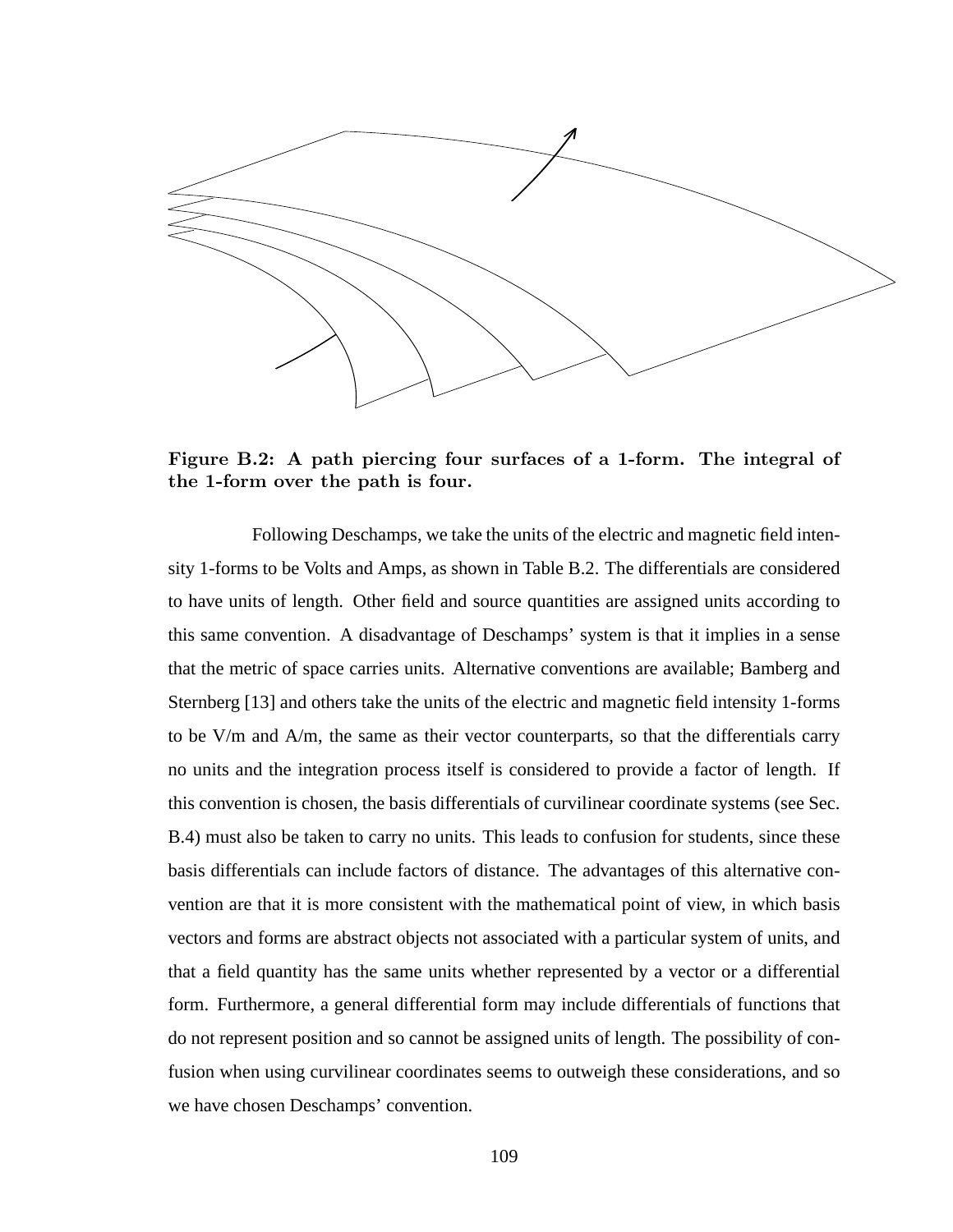With this convention, the electric field intensity 1-form can be taken to have units of energy per charge, or J/C. This supports the "energy picture," in which the electric field represents the change in energy experienced by a charge as it moves through the field. One might argue that this motivation of field intensity is less intuitive than the concept of force experienced by a test charge at a point. While this may be true, the graphical representations of Ampere's and Faraday's laws that will be outlined in Sec. B.3 favor the differential form point of view. Furthermore, the simple correspondence between vectors and forms allows both to be introduced with little additional effort, providing students a more solid understanding of field intensity than they could obtain from one representation alone.

### **B.2.3 2-Forms; Flux Density and Current Density**

Flux density or flow of current can be thought of as tubes that connect sources of flux or current. This is the natural graphical representation of a 2-form, which is drawn as sets of surfaces that intersect to form tubes. The differential  $dx dy$  is represented by the surfaces of dx and dy superimposed. The surfaces of dx perpendicular to the x-axis and those of dy perpendicular to the y-axis intersect to produce tubes in the z direction, as illustrated by Fig. B.3a. (To be precise, the tubes of a 2-form have no definite shape: tubes of dxdy have the same density those of [.5 dx][2 dy].) The coefficients of a 2-form give the spacing of the tubes. The greater the coefficients, the more dense the tubes. An arbitrary 2-form has tubes that may curve or converge at a point.

The direction of flow or flux along the tubes of a 2-form is given by the righthand rule applied to the orientations of the surfaces making up the walls of a tube. The orientation of dx is in the  $+x$  direction, and dy in the  $+y$  direction, so the flux due to  $dx dy$  is in the  $+z$  direction.

As with 1-forms, the graphical representation of a 2-form is fundamentally related to the integration process. The integral of a 2-form over a surface is the number of tubes passing through the surface, where each tube is weighted positively if its orientation is in the direction of the surface's oriention, and negatively if opposite. This is illustrated in Fig. B.3b.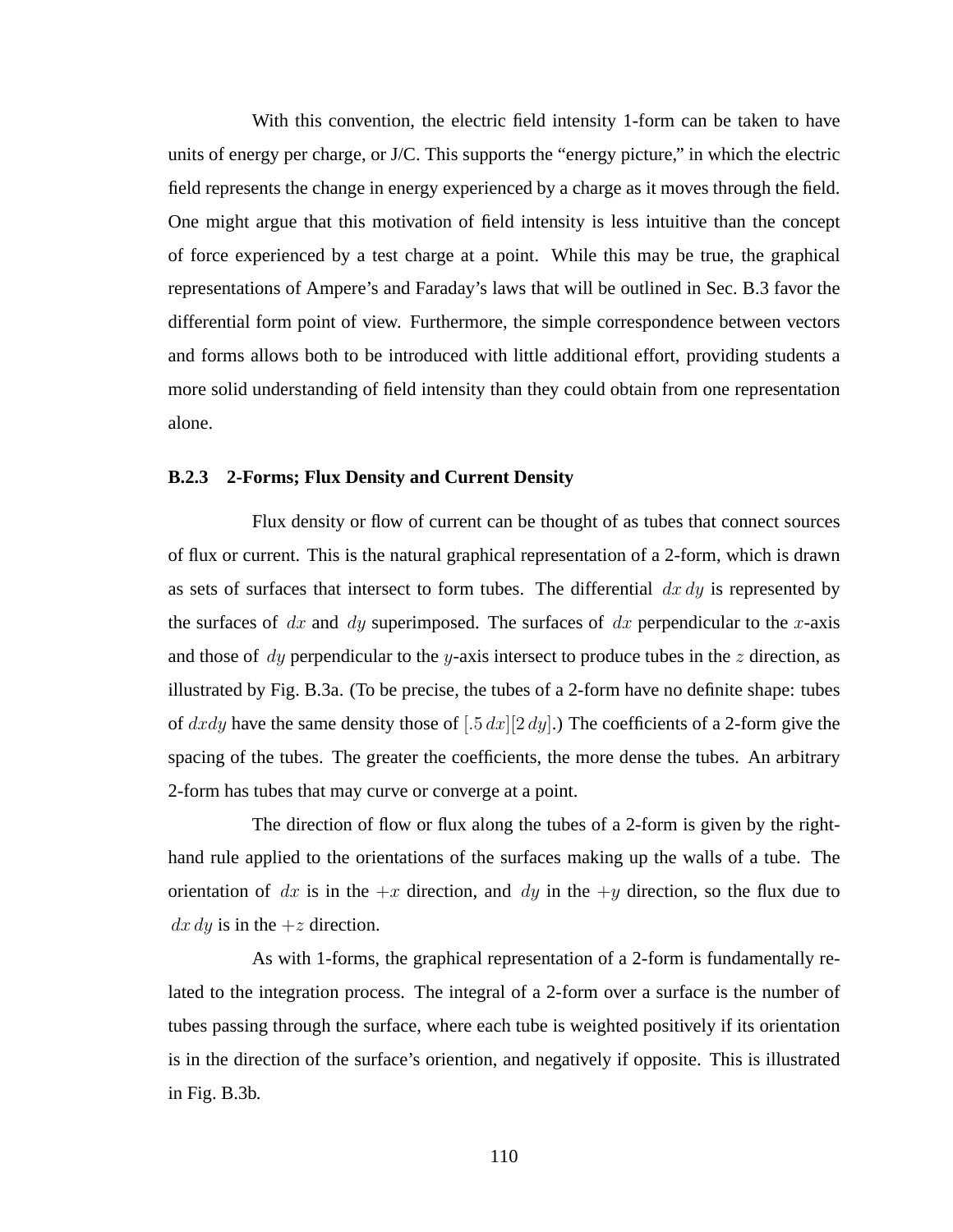

Figure B.3: (a) The 2-form  $dx dy$ , with tubes in the z direction. (b) Four tubes of a 2-form pass through a surface, so that the integral of the 2-form over the surface is four.

As with 1-forms, 2-forms correspond to vector fields in a simple way. An arbitrary 2-form  $D_1 dy dz + D_2 dz dx + D_3 dx dy$  is dual to the vector field  $D_1\hat{\mathbf{x}} + D_2\hat{\mathbf{y}} + D_3\hat{\mathbf{z}}$ , so that the flux density 2-forms  $D$  and  $B$  are dual to the usual flux density vectors  $D$  and B.

# **B.2.4 3-Forms; Charge Density**

Some scalar physical quantities are densities, and can be integrated over a volume. For other scalar quantities, such as electric potential, a volume integral makes no sense. The calculus of forms distinguishes between these two types of quantities by representing densities as 3-forms. Volume charge density, for example, becomes

$$
\rho = q \, dx \, dy \, dz \tag{B.1}
$$

where q is the usual scalar charge density in the notation of [33].

A 3-form is represented by three sets of surfaces in space that intersect to form boxes. The density of the boxes is proportional to the coefficient of the 3-form; the greater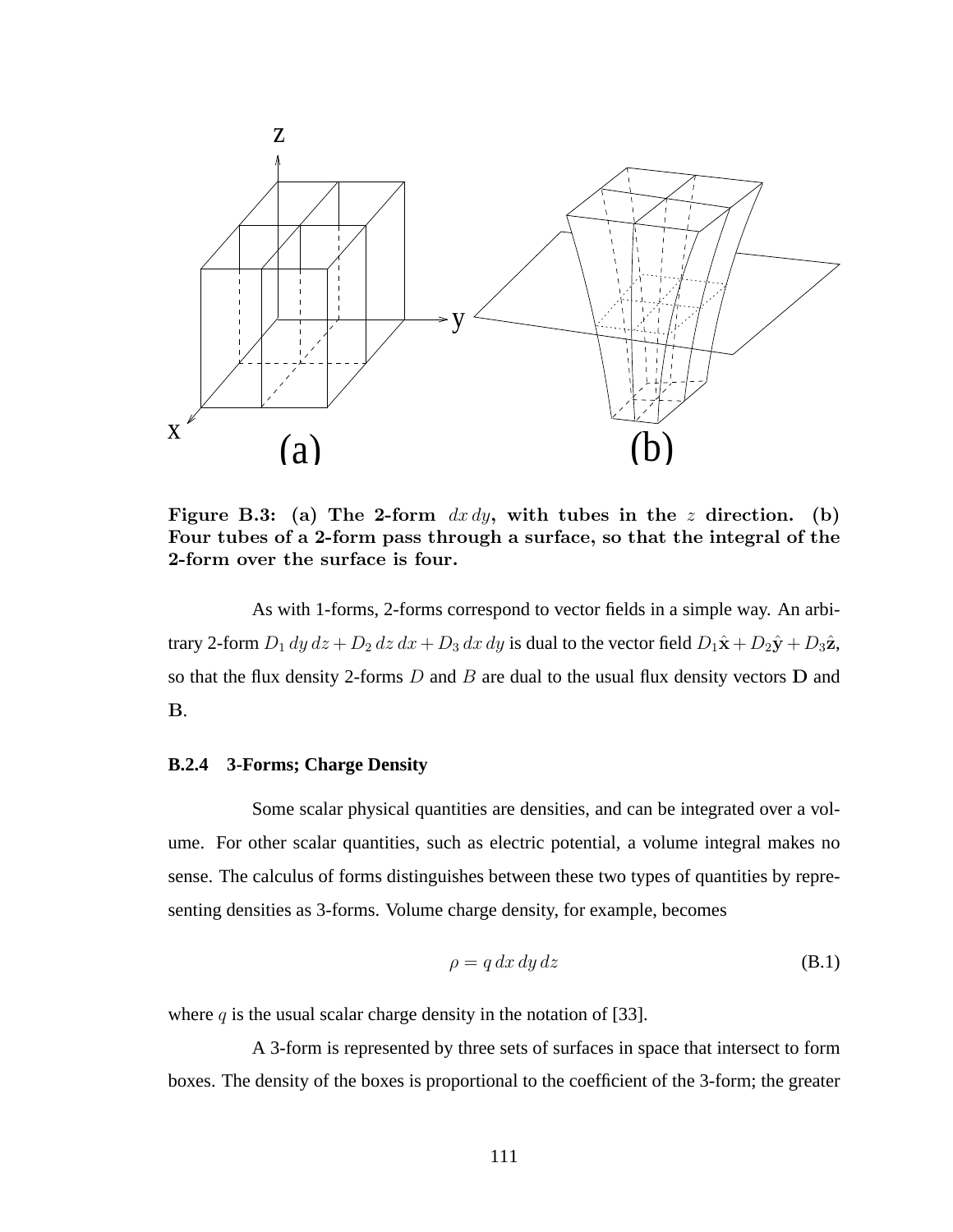

Figure B.4: The 3-form  $dx dy dz$ , with cubes of side equal to one. The cubes fill all space.

the coefficient, the smaller and more closely spaced are the boxes. A point charge is represented by an infinitesimal box at the location of the charge. The 3-form  $dx dy dz$  is the union of three families of planes perpendicular to each of the x, y and z axes. The planes along each of the axes are spaced one unit apart, forming cubes of unit side distributed evenly throughout space, as in Fig. B.4. The orientation of a 3-form is given by specifying the sign of its boxes. As with other differential forms, the orientation is usually clear from context and is omitted from figures.

# **B.2.5 0-forms; Scalar Potential**

0-forms are functions. The scalar potential  $\phi$ , for example, is a 0-form. Any scalar physical quantity that is not a volume density is represented by a 0-form.

# **B.2.6 Summary**

The use of differential forms helps students to understand electromagnetics by giving them distinct mental pictures that they can associate with the various fields and sources. As vectors, field intensity and flux density are mathematically and graphically indistinguishable as far as the type of physical quantity they represent. As differential forms, the two types of quantities have graphical representations that clearly express the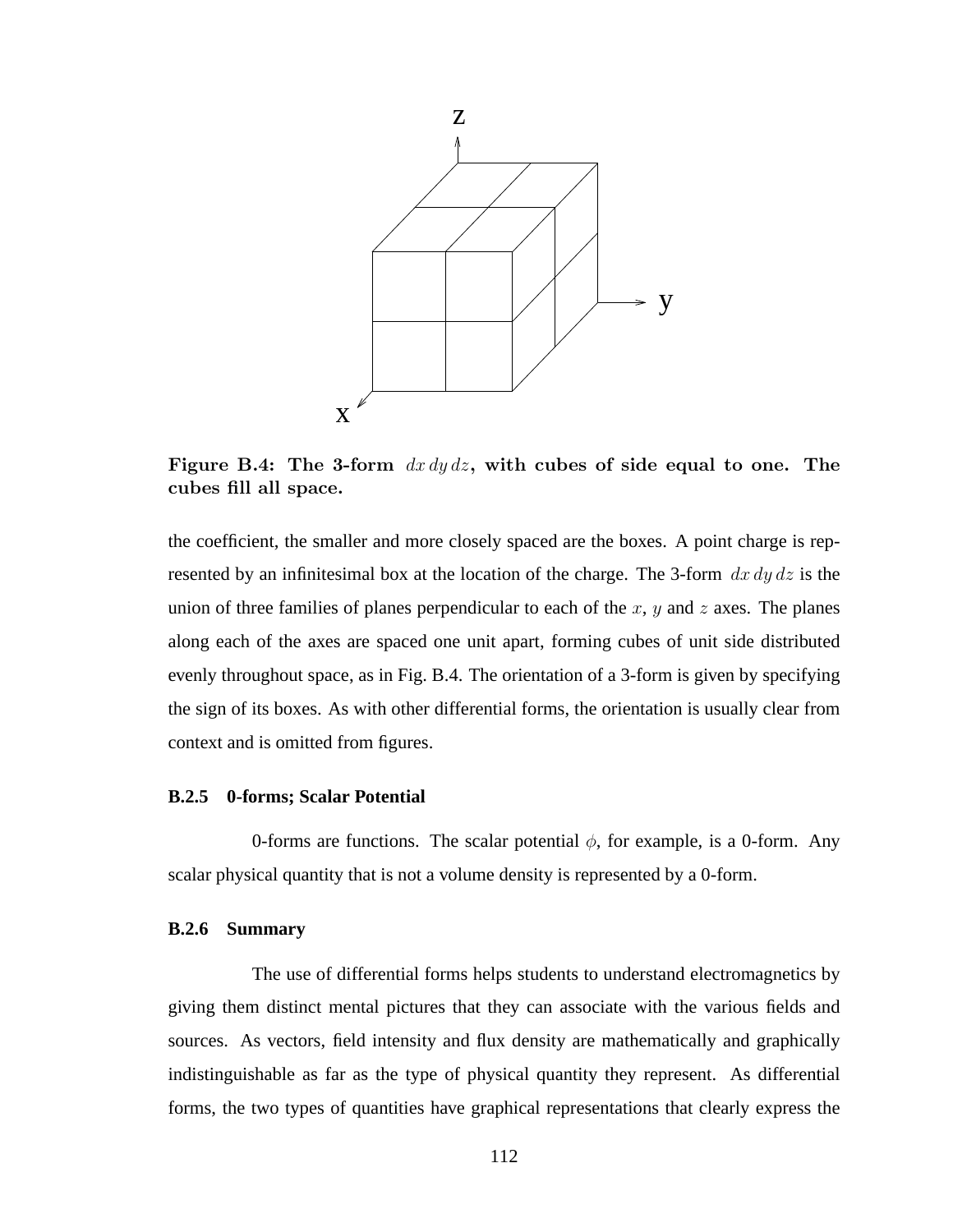physical meaning of the field. The surfaces of a field intensity 1-form assign potential change to a path. The tubes of a flux density 2-form give the total flux or flow through a surface. Charge density is also distinguished from other types of scalar quantities by its representation as a 3-form.

### **B.3 Maxwell's Laws in Integral Form**

In this section, we discuss Maxwell's laws in integral form in light of the graphical representations given in the previous section. Using the differential forms defined in Table B.2, Maxwell's laws can be written

$$
\oint_{P} E = -\frac{d}{dt} \int_{A} B
$$
\n
$$
\oint_{P} H = \frac{d}{dt} \int_{A} D + \int_{A} J
$$
\n
$$
\oint_{S} D = \int_{V} \rho
$$
\n
$$
\oint_{S} B = 0.
$$
\n(B.2)

The first pair of laws is often more difficult for students to grasp than the second, because the vector picture of curl is not as intuitive as that for divergence. With differential forms, Ampere's and Faraday's laws are graphically very similar to Gauss's laws for the electric and magnetic fields. The close relationship between the two sets of laws becomes clearer.

### **B.3.1 Ampere's and Faraday's Laws**

Faraday's and Ampere's laws equate the number of surfaces of a 1-form pierced by a closed path to the number of tubes of a 2-form passing through the path. Each tube of  $J$ , for example, must have a surface of  $H$  extending away from it, so that any path around the tube pierces the surface of  $H$ . Thus, Ampere's law states that tubes of displacement current and electric current are sources for surfaces of  $H$ . This is illustrated in Fig. B.5a. Likewise, tubes of time–varying magnetic flux density are sources for surfaces of E.

The illustration of Ampere's law in Fig. B.5a is arguably the most important pedagogical advantage of the calculus of differential forms over vector analysis. Ampere's and Faraday's laws are usually considered the more difficult pair of Maxwell's laws, because vector analysis provides no simple picture that makes the physical meaning of these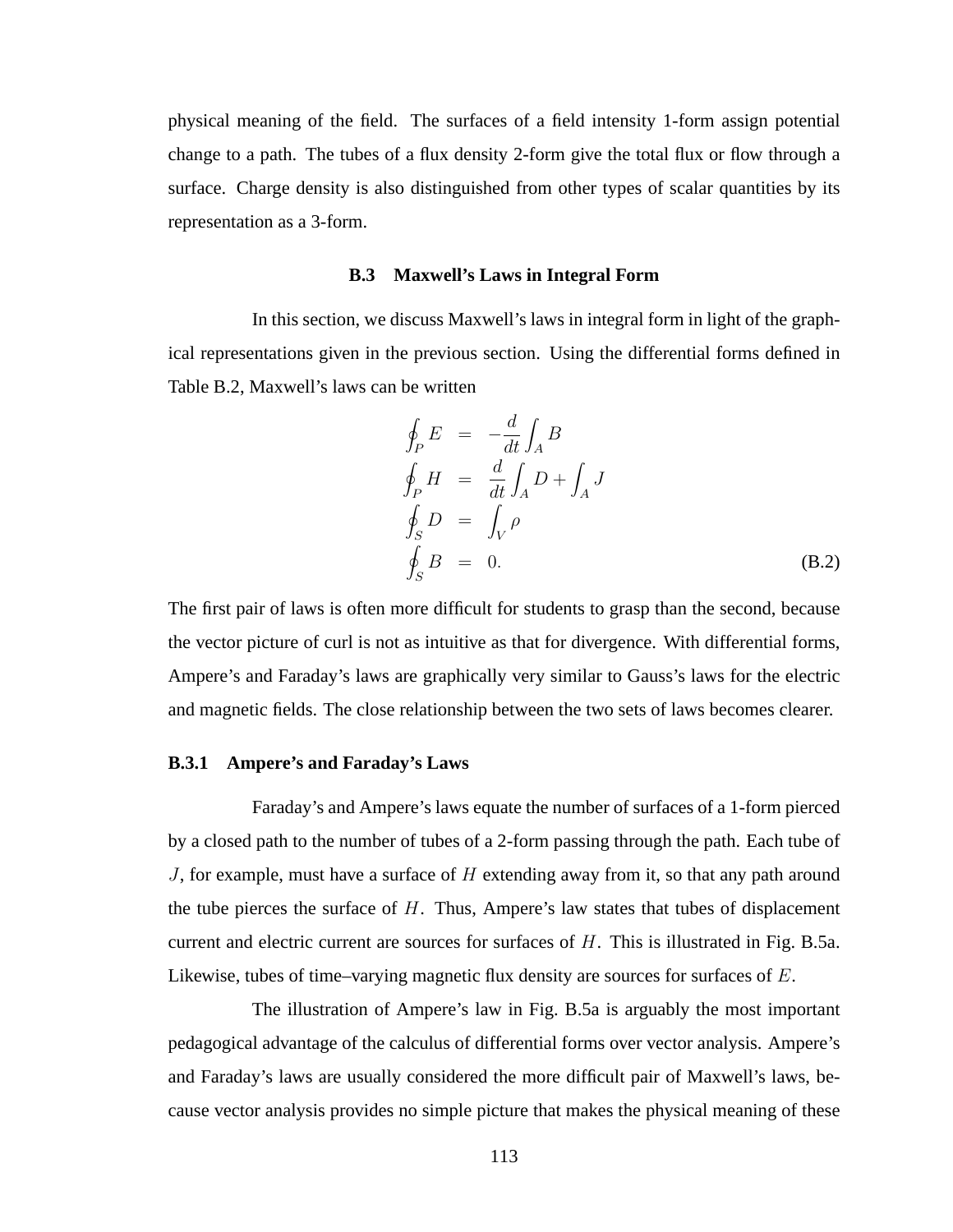laws intuitive. Compare Fig. B.5a to the vector representation of the same field in Fig. B.5b. The vector field appears to "curl" everywhere in space. Students must be convinced that indeed the field has no curl except at the location of the current, using some pedagogical device such as an imaginary paddle wheel in a rotating fluid. The surfaces of  $H$ , on the other hand, end only along the tubes of current; where they do not end, the field has no curl. This is the fundamental concept underlying Ampere's and Faraday's laws: tubes of time varying flux or current produce field intensity surfaces.



Figure B.5: (a) A graphical representation of Ampere's law: tubes of current produce surfaces of magnetic field intensity. Any loop around the three tubes of  $J$  must pierce three surfaces of  $H$ . (b) A cross section of the same magnetic field using vectors. The vector field appears to "curl" everywhere, even though the field has nonzero curl only at the location of the current.

## **B.3.2 Gauss's Laws**

Gauss's law for the electric field states that the number of tubes of  $D$  flowing out through a closed surface must be equal to the number of boxes of  $\rho$  inside the surface. The boxes of  $\rho$  are sources for the tubes of D, as shown in Fig. B.6. Gauss's law for the magnetic flux density states that tubes of the 2-form  $B$  can never end—they must either form closed loops or go off to infinity.

Comparing Figs. B.5a and B.6 shows the close relationship between the two sets of Maxwell's laws. In the same way that flux density tubes are produced by boxes of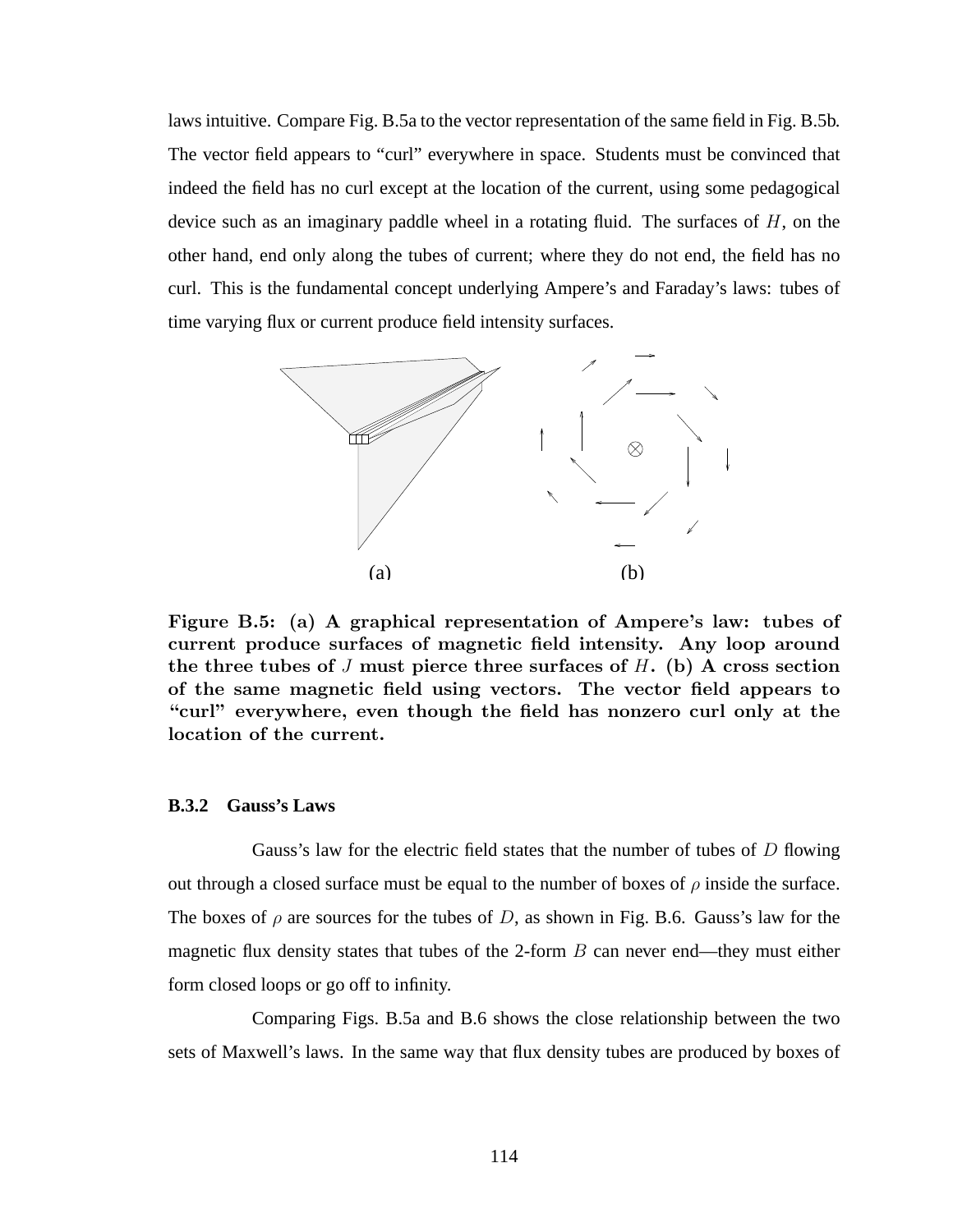

Figure B.6: A graphical representation of Gauss's law for the electric flux density: boxes of  $\rho$  produce tubes of D.

electric charge, field intensity surfaces are produced by tubes of the sources on the right– hand sides of Faraday's and Ampere's laws. Conceptually, the laws only differ in the degrees of the forms involved and the dimensions of their pictures.

# **B.3.3 Constitutive Relations and the Star Operator**

The vector expressions of the constitutive relations for an isotropic medium,

$$
\mathbf{D} = \epsilon \mathbf{E}
$$

$$
\mathbf{B} = \mu \mathbf{H},
$$

involve scalar multiplication. With differential forms, we cannot use these same relationships, because  $D$  and  $B$  are 2-forms, while  $E$  and  $H$  are 1-forms. An operator that relates forms of different degrees must be introduced.

The Hodge star operator [13, 12] naturally fills this role. As vector spaces, the spaces of 0-forms and 3-forms are both one-dimensional, and the spaces of 1-forms and 2-forms are both three-dimensional. The star operator  $\star$  is a set of isomorphisms between these pairs of vector spaces.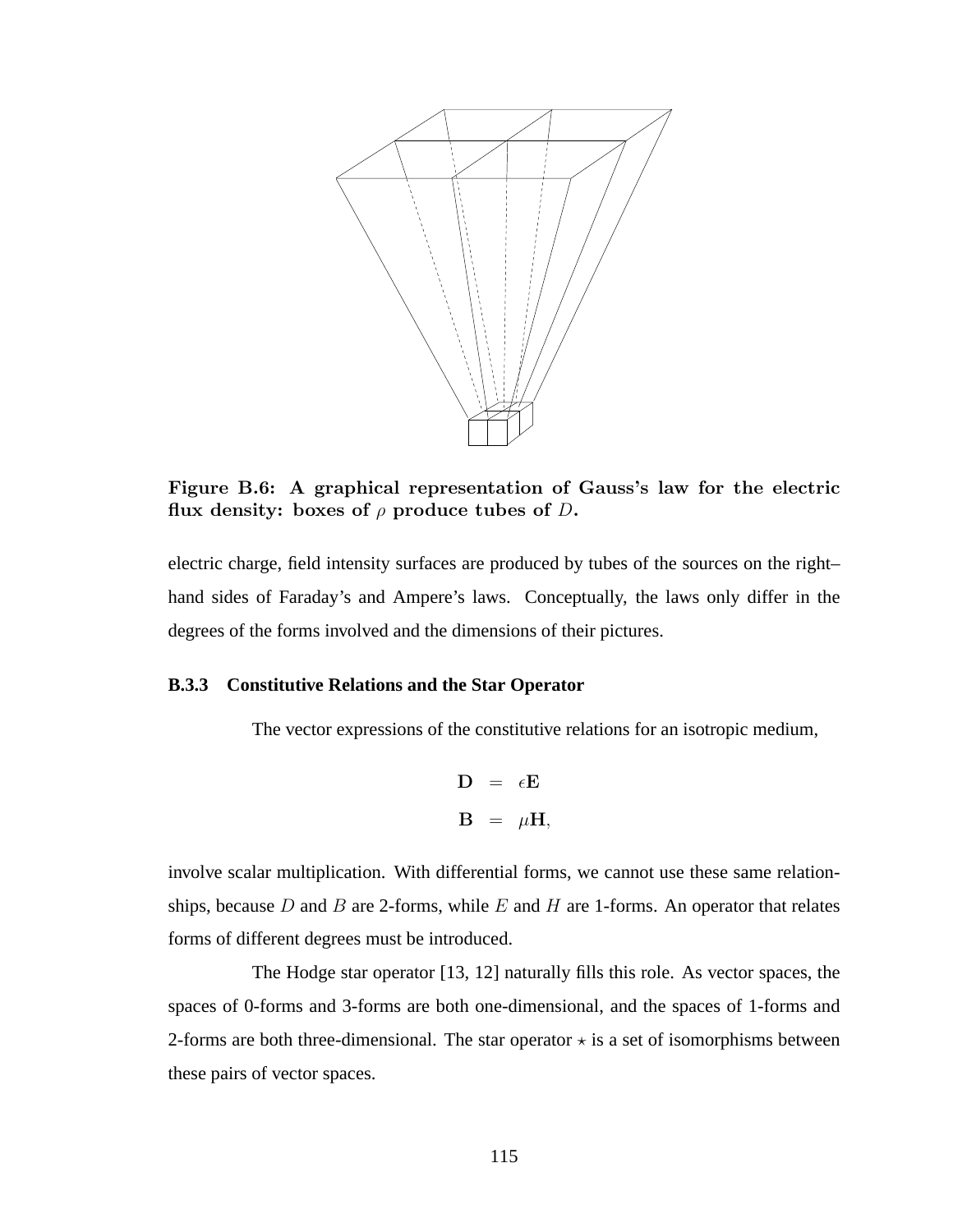For 1-forms and 2-forms, the star operator satisfies

$$
\star dx = dy dz
$$
  

$$
\star dy = dz dx
$$
  

$$
\star dz = dx dy.
$$

0-forms and 3-forms are related by

$$
\star 1 = dx\,dy\,dz.
$$

In  $R^3$ , the star operator is its own inverse, so that  $\star \star \alpha = \alpha$ . A 1-form  $\omega$  is dual to the same vector as the 2-form  $\star \omega$ .

Graphically, the star operator replaces the surfaces of a form with orthogonal surfaces, as in Fig. B.7. The 1-form  $3 dx$ , for example, has planes perpendicular to the x-axis. It becomes  $3 \frac{dy}{dx}$  under the star operation. This 2-form has planes perpendicular to the  $y$  and the  $z$  axes.



# Figure B.7: The star operator relates 1-form surfaces to perpendicular 2-form tubes.

By using the star operator, the constitutive relations can be written as

$$
D = \epsilon \star E \tag{B.3}
$$

$$
B = \mu \star H \tag{B.4}
$$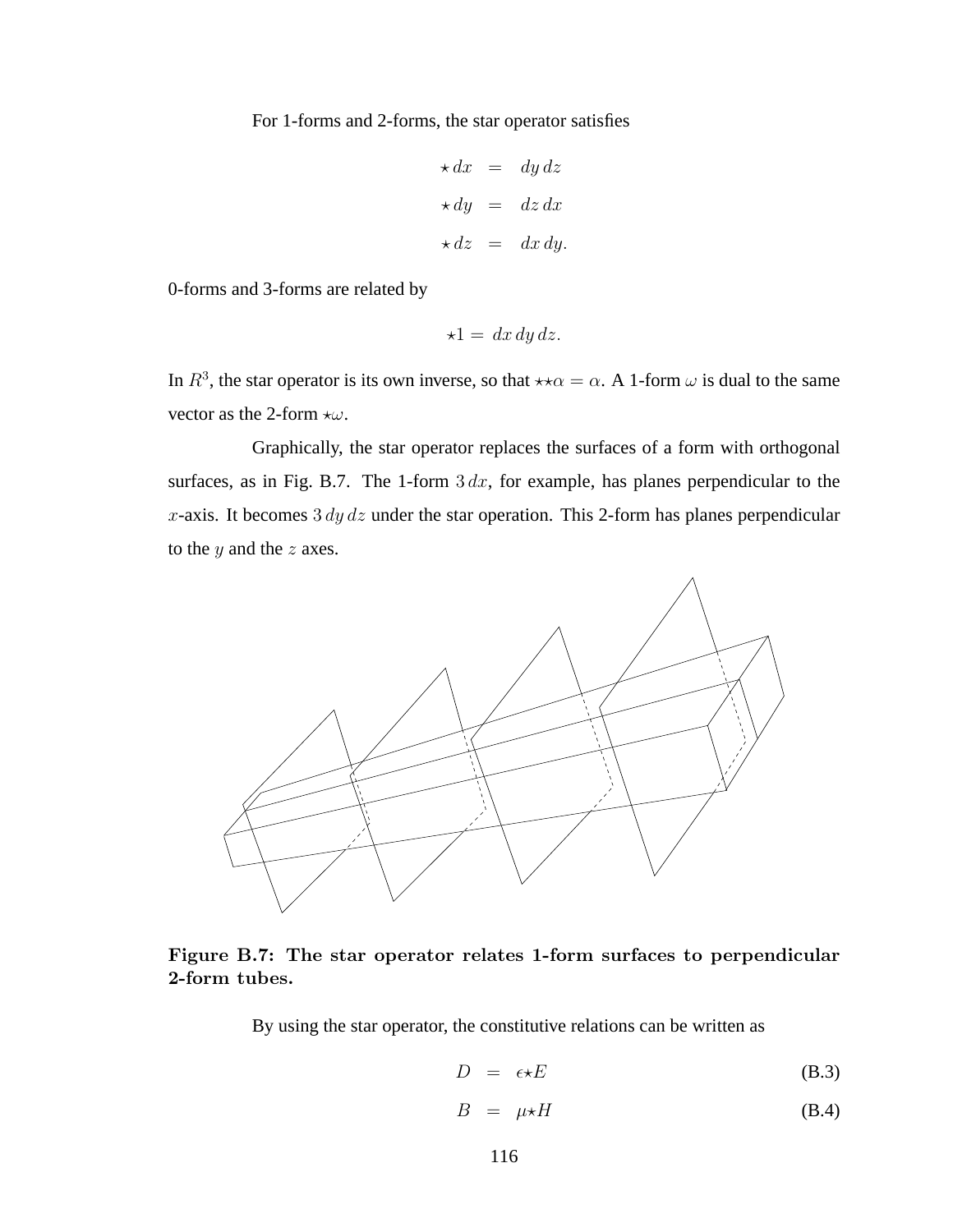where  $\epsilon$  and  $\mu$  are the permittivity and permeability of the medium. The surfaces of E are perpendicular to the tubes of  $D$ , and the surfaces of  $H$  are perpendicular to the tubes of  $B$ . The following example illustrates the use of these relations.

**Example 1.** Finding D due to an electric field intensity.

Let  $E = (dx + dy)e^{ik(x-y)}$  V be the electric field in free space. We wish to find the flux density due to this field. Using the constitutive relationship between  $D$  and  $E$ ,

$$
D = \epsilon_0 \star (dx + dy)e^{ik(x-y)}
$$
  
=  $\epsilon_0 e^{ik(x-y)} (\star dx + \star dy)$   
=  $\epsilon_0 e^{ik(x-y)} (dy dz + dz dx)$  C.

While we restrict our attention to isotropic media in this appendix, the star operator applies equally well to anisotropic media. As discussed in Ref. [13] and elsewhere, the star operator depends on a metric. If the metric is related to the permittivity or the permeability tensor in an appropriate manner, anisotropic star operators are obtained, and the constitutive relations become  $D = \star_e E$  and  $B = \star_h H$ . Graphically, an anisotropic star operator acts on 1-form surfaces to produce 2-form tubes that intersect the surfaces obliquely rather than orthogonally.

#### **B.3.4 The Exterior Product and the Poynting 2-form**

Between the differentials of 2-forms and 3-forms is an implied exterior product, denoted by a wedge ∧. The wedge is nearly always omitted from the differentials of a form, especially when the form appears under an integral sign. The exterior product of 1-forms is anticommutative, so that  $dx \wedge dy = - dy \wedge dx$ . As a consequence, the exterior product is in general supercommutative:

$$
\alpha \wedge \beta = (-1)^{ab} \beta \wedge \alpha \tag{B.5}
$$

where a and b are the degrees of  $\alpha$  and  $\beta$ , respectively. One usually converts the differentials of a form to right–cyclic order using (B.5).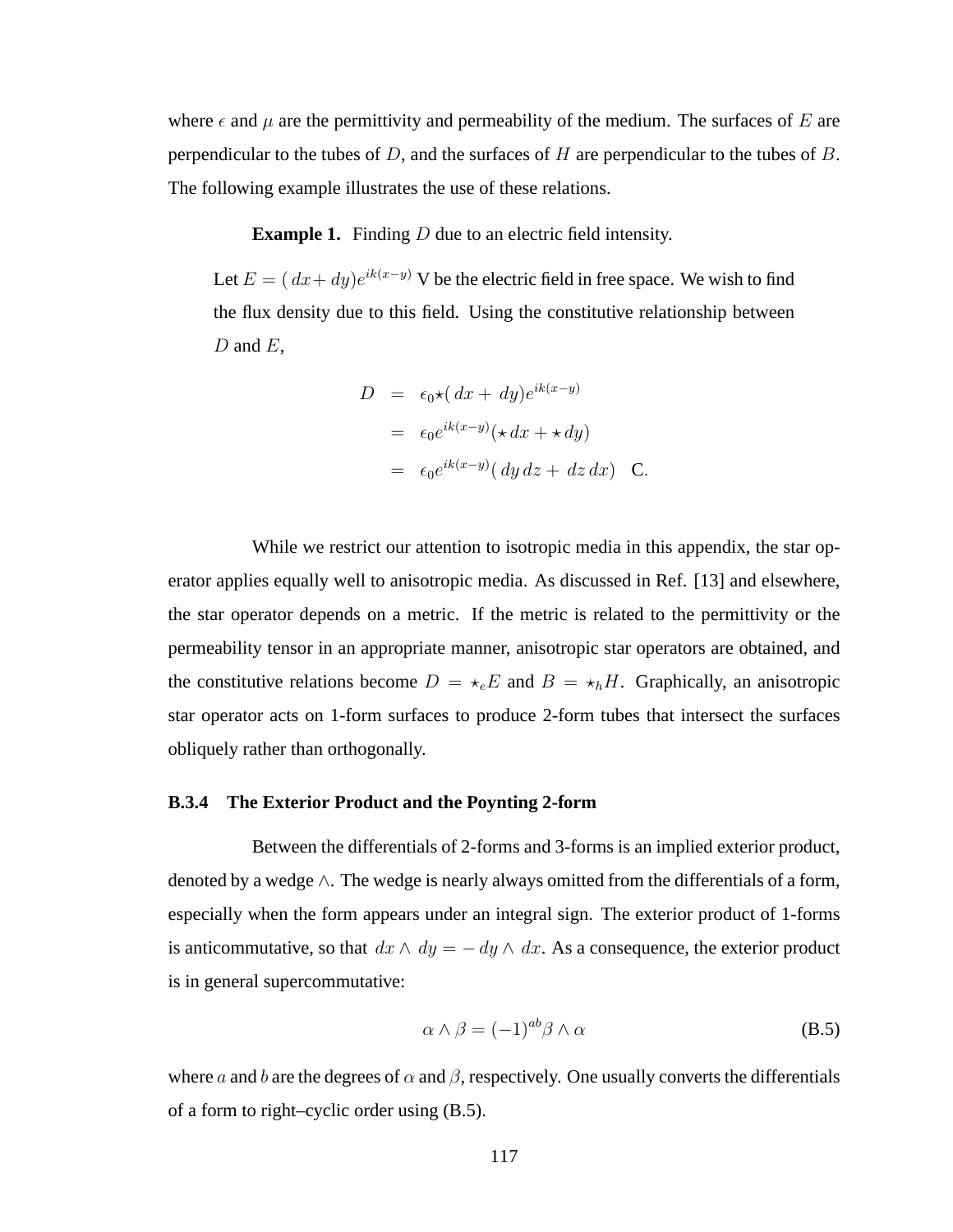As a consequence of (B.5), any differential form with a repeated differential vanishes. In a three-dimensional space each term of a p-form will always contain a repeated differential if  $p > 3$ , so there are no nonzero *p*-forms for  $p > 3$ .

The exterior product of two 1-forms is analogous to the vector cross product. With vector analysis, it is not obvious that the cross product of vectors is a different type of quantity than the factors. Under coordinate inversion,  $a \times b$  changes sign relative to a vector with the same components, so that  $a \times b$  is a pseudovector. With forms, the distinction between  $a \wedge b$  and  $a$  or  $b$  individually is clear.

The exterior product of a 1-form and a 2-form corresponds to the dot product. The coefficient of the resulting 3-form is equal to the dot product of the vector fields dual to the 1-form and 2-form in the euclidean metric.

Combinations of cross and dot products are somewhat difficult to manipulate algebraically, often requiring the use of tabulated identities. Using the supercommutativity of the exterior product, the student can easily manipulate arbitrary products of forms. For example, the identities

$$
\mathbf{A}\cdot(\mathbf{B}\times\mathbf{C})=\mathbf{C}\cdot(\mathbf{A}\times\mathbf{B})=\mathbf{B}\cdot(\mathbf{C}\times\mathbf{A})
$$

are in the euclidean metric equivalent to relationships which are easily obtained from (B.5). Factors in any exterior product can be interchanged arbitrarily as long as the sign of the product is changed according to (B.5).

Consider the exterior product of the 1-forms  $E$  and  $H$ ,

$$
E \wedge H = (E_1 dx + E_2 dy + E_3 dz) \wedge (H_1 dx + H_2 dy + H_3 dz)
$$
  
=  $E_1 H_1 dx dx + E_1 H_2 dx dy + E_1 H_3 dx dz$   
+ $E_2 H_1 dy dx + E_2 H_2 dy dy + E_2 H_3 dy dz$   
+ $E_3 H_1 dz dx + E_3 H_2 dz dy + E_3 H_3 dz dz$   
=  $(E_2 H_3 - E_3 H_2) dy dz + (E_3 H_1 - E_1 H_3) dz dx + (E_1 H_2 - E_2 H_1) dx dy.$ 

This is the Poynting 2-form S. For complex fields,  $S = E \wedge H^*$ . For time–varying fields, the tubes of this 2-form represent flow of electromagnetic power, as shown in Fig. B.8. The sides of the tubes are the surfaces of  $E$  and  $H$ . This gives a clear geometrical interpretation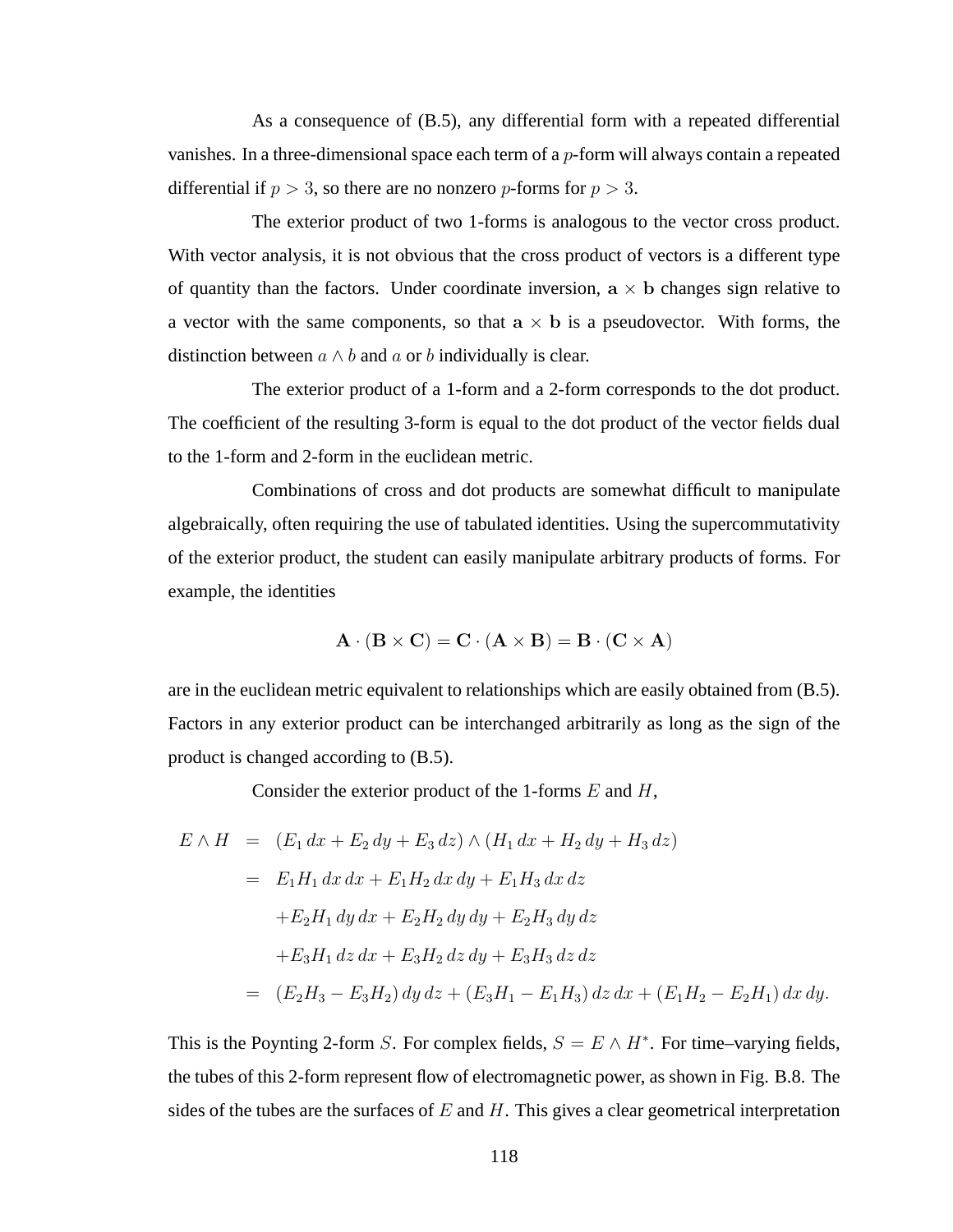to the fact that the direction of power flow is orthogonal to the orientations of both  $E$  and H.



Figure B.8: The Poynting power flow 2-form  $S = E \wedge H$ . Surfaces of the 1-forms  $E$  and  $H$  are the sides of the tubes of  $S$ .

**Example 2.** The Poynting 2-form due to a plane wave.

Consider a plane wave propagating in free space in the  $z$  direction, with the time–harmonic electric field  $E = E_0 dx$  V in the x direction. The Poynting 2-form is

$$
S = E \wedge H
$$
  
=  $E_0 dx \wedge \frac{E_0}{\eta_0} dy$   
=  $\frac{E_0^2}{\eta_0} dx dy$  W

where  $\eta_0$  is the wave impedance of free space.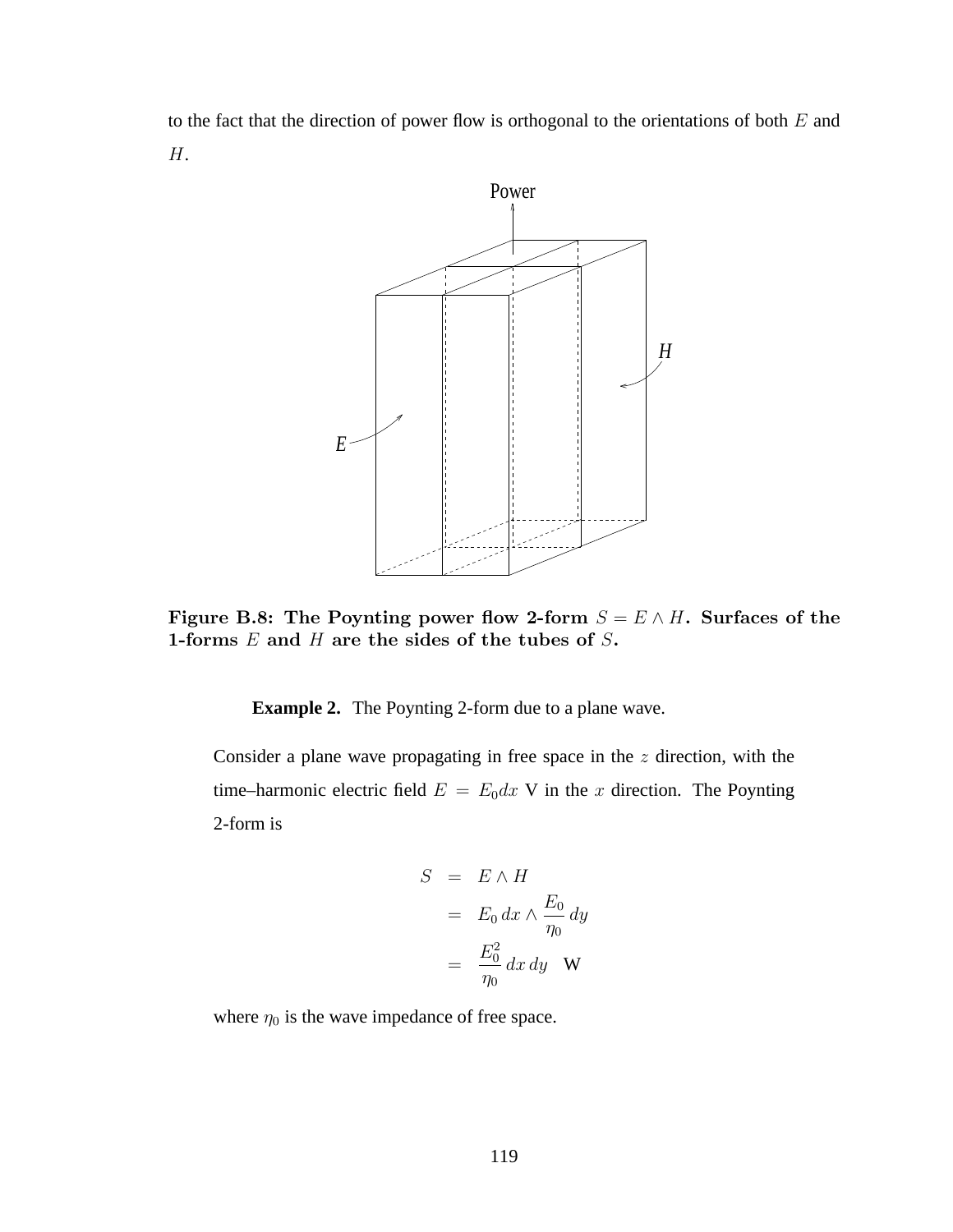# **B.3.5 Energy Density**

The exterior products  $E \wedge D$  and  $H \wedge B$  are 3-forms that represent the density of electromagnetic energy. The energy density 3-form  $w$  is defined to be

$$
w = \frac{1}{2} \left( E \wedge D + H \wedge B \right) \tag{B.6}
$$

The volume integral of  $w$  gives the total energy stored in a region of space by the fields present in the region.

Fig. B.9 shows the energy density 3-form between the plates of a capacitor, where the upper and lower plates are equally and oppositely charged. The boxes of  $2w$  are the intersection of the surfaces of  $E$ , which are parallel to the plates, with the tubes of  $D$ , which extend vertically from one plate to the other.



Figure B.9: The 3-form 2w due to fields inside a parallel plate capacitor with oppositely charged plates. The surfaces of  $E$  are parallel to the top and bottom plates. The tubes of  $D$  extend vertically from charges on one plate to opposite charges on the other. The tubes and surfaces intersect to form cubes of  $2\omega$ , one of which is outlined in the figure.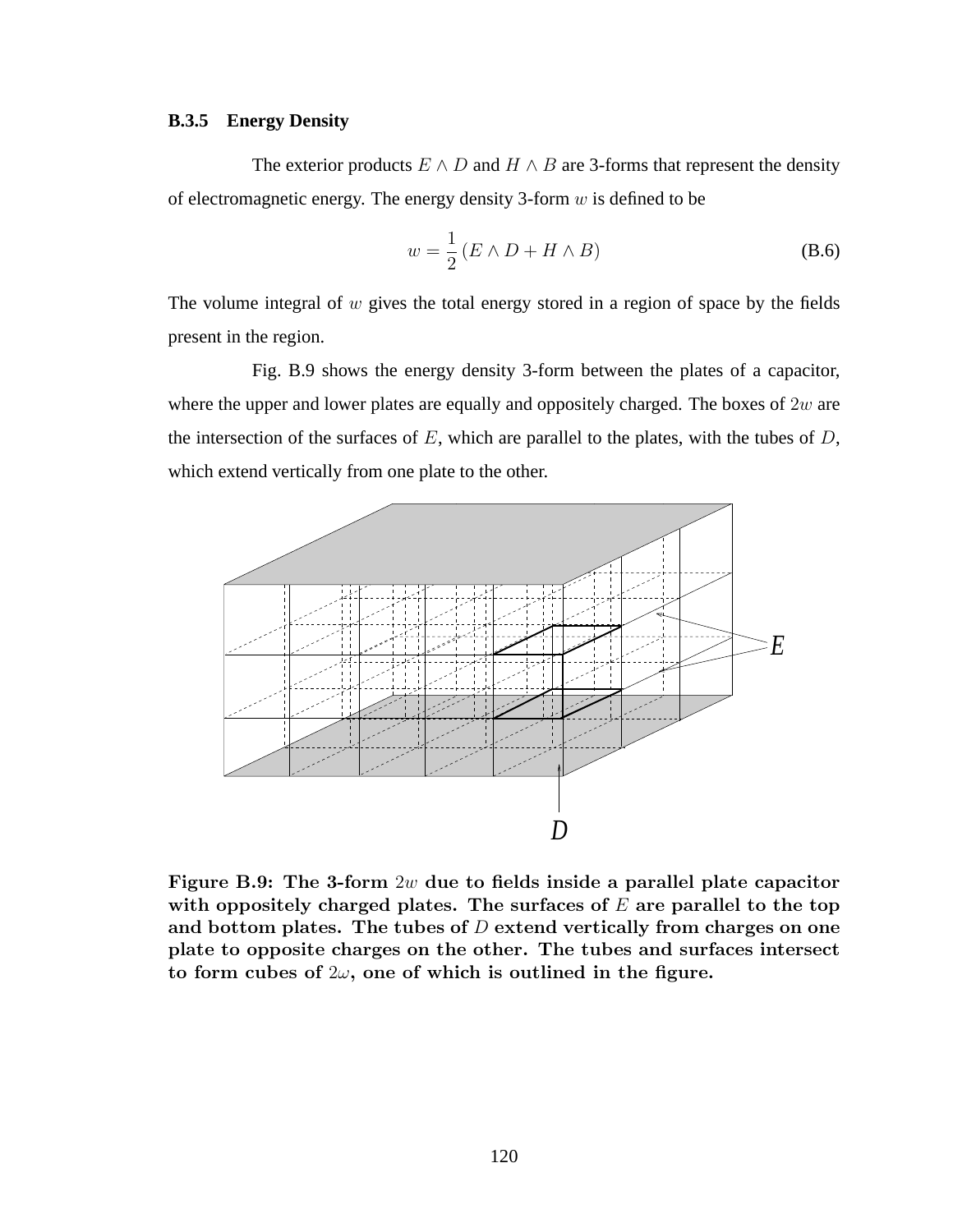### **B.4 Curvilinear Coordinate Systems**

In this section, we give the basis differentials, the star operator, and the correspondence between vectors and forms for cylindrical, spherical, and generalized orthogonal coordinates.

# **B.4.1 Cylindrical Coordinates**

The differentials of the cylindrical coordinate system are  $d\rho$ ,  $\rho d\phi$  and dz. Each of the basis differentials is considered to have units of length. The general 1-form

$$
A d\rho + B\rho d\phi + C dz \tag{B.7}
$$

is dual to the vector

$$
A\hat{\rho} + B\hat{\phi} + C\hat{\mathbf{z}}.\tag{B.8}
$$

The general 2-form

$$
A\rho \, d\phi \wedge dz + B \, dz \wedge d\rho + C \, d\rho \wedge \rho \, d\phi \tag{B.9}
$$

is dual to the same vector. The 2-form  $d\rho \, d\phi$ , for example, is dual to the vector  $(1/\rho)\hat{z}$ .

Differentials must be converted to basis elements before the star operator is applied. The star operator in cylindrical coordinates acts as follows:

$$
\star d\rho = \rho d\phi \wedge dz
$$
  

$$
\star \rho d\phi = dz \wedge d\rho
$$
  

$$
\star dz = d\rho \wedge \rho d\phi.
$$

Also,  $\star 1 = \rho \, d\rho \, d\phi \, dz$ . As with the rectangular coordinate system,  $\star \star = 1$ . The star operator applied to  $d\phi dz$ , for example, yields  $(1/\rho) d\rho$ .

Fig. B.10 shows the pictures of the differentials of the cylindrical coordinate system. The 2-forms can be obtained by superimposing these surfaces. Tubes of  $dz \wedge d\rho$ , for example, are square rings formed by the union of Figs. B.10a and B.10c.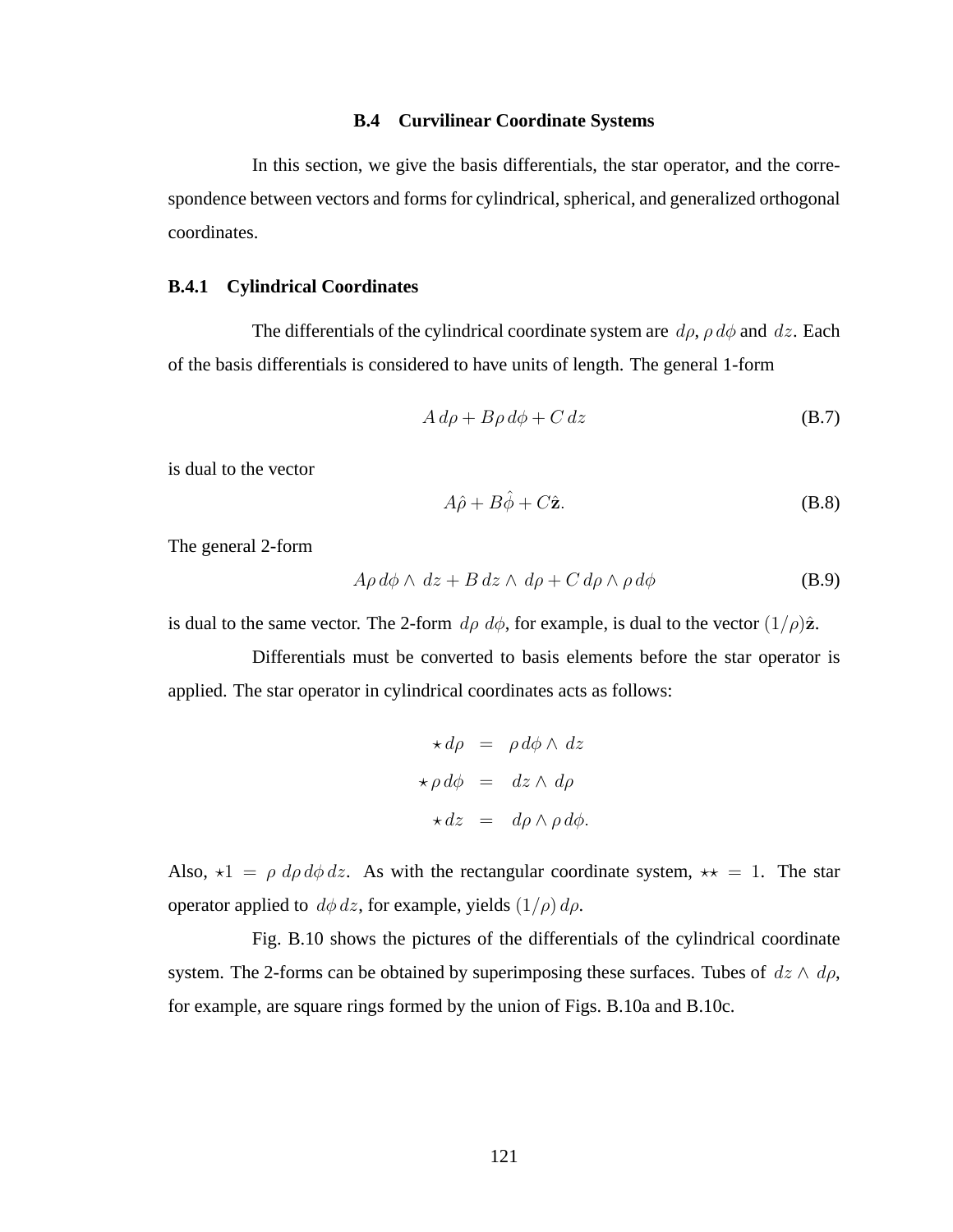

Figure B.10: Surfaces of (a)  $d\rho$ , (b)  $d\phi$  scaled by  $3/\pi$ , and (c) dz.

# **B.4.2 Spherical Coordinates**

The basis differentials of the spherical coordinate system are in right-cyclic order,  $dr$ ,  $r d\theta$  and  $r \sin \theta d\phi$ , each having units of length. The 1-form

$$
A dr + Br d\theta + Cr \sin \theta d\phi \tag{B.10}
$$

and the 2-form

$$
Ar\,d\theta \wedge r\sin\theta\,d\phi + Br\sin\theta\,d\phi \wedge dr + C\,dr \wedge r\,d\theta \tag{B.11}
$$

are both dual to the vector

$$
A\hat{\mathbf{r}} + B\hat{\theta} + C\hat{\phi} \tag{B.12}
$$

so that  $d\theta$  d $\phi$ , for example, is dual to the vector  $\hat{\mathbf{r}}/(r^2 \sin \theta)$ .

As in the cylindrical coordinate system, differentials must be converted to basis elements before the star operator is applied. The star operator acts on 1-forms and 2-forms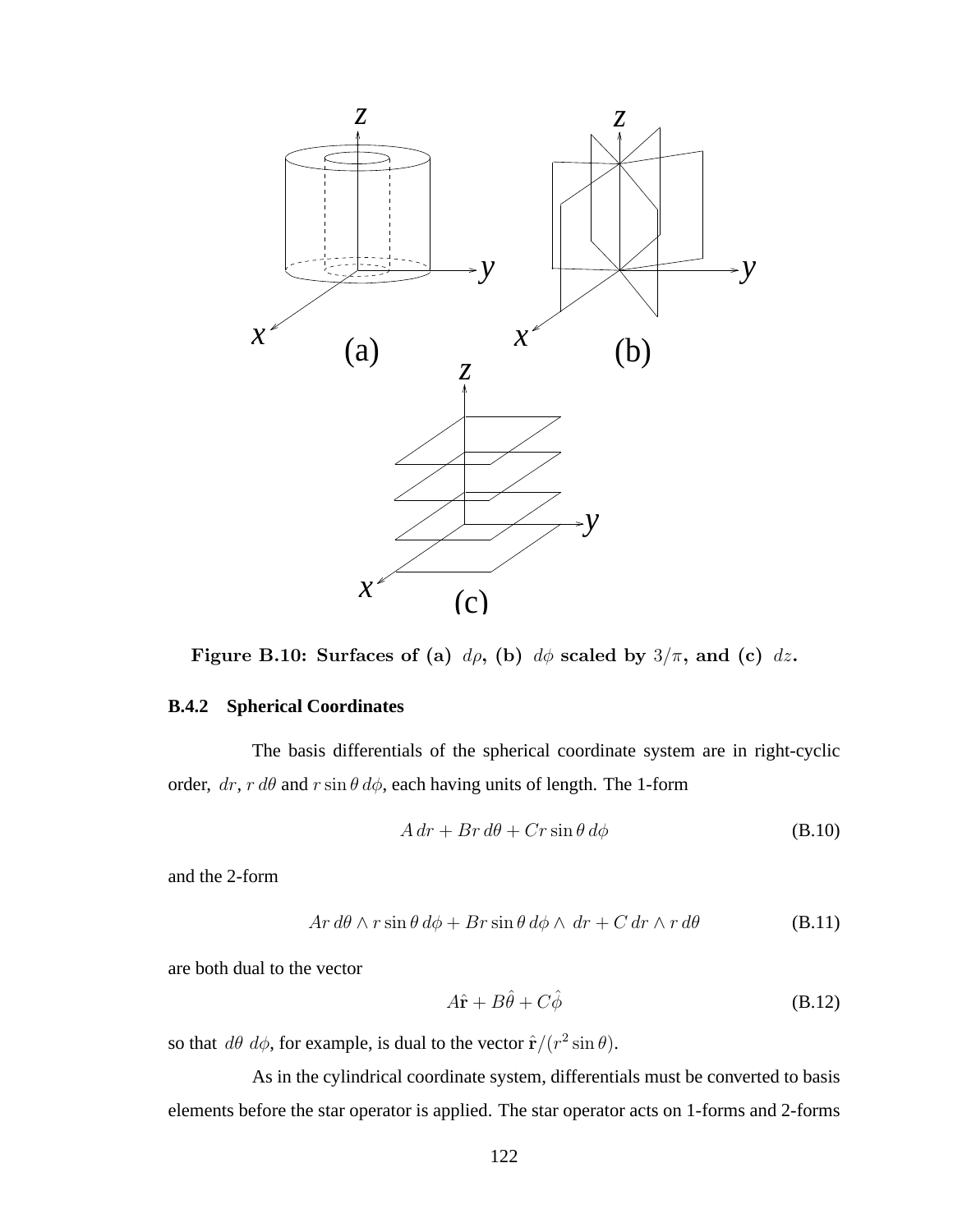as follows:

$$
\star dr = r d\theta \wedge r \sin \theta d\phi
$$

$$
\star r d\theta = r \sin \theta d\phi \wedge dr
$$

$$
\star r \sin \theta d\phi = dr \wedge r d\theta
$$

Again,  $\star\star = 1$ . The star operator applied to one is  $\star 1 = r^2 \sin \theta \, dr \, d\theta \, d\phi$ . Fig. B.11 shows the pictures of the differentials of the spherical coordinate system; pictures of 2-forms can be obtained by superimposing these surfaces.



Figure B.11: Surfaces of (a) dr, (b) dθ scaled by  $10/\pi$ , and (c) d $\phi$  scaled by  $3/\pi$ .

# **B.4.3 Generalized Orthogonal Coordinates**

Let the location of a point be given by  $(u, v, w)$  such that the tangents to each of the coordinates are mutually orthogonal. Define a function  $h_1$  such that the integral of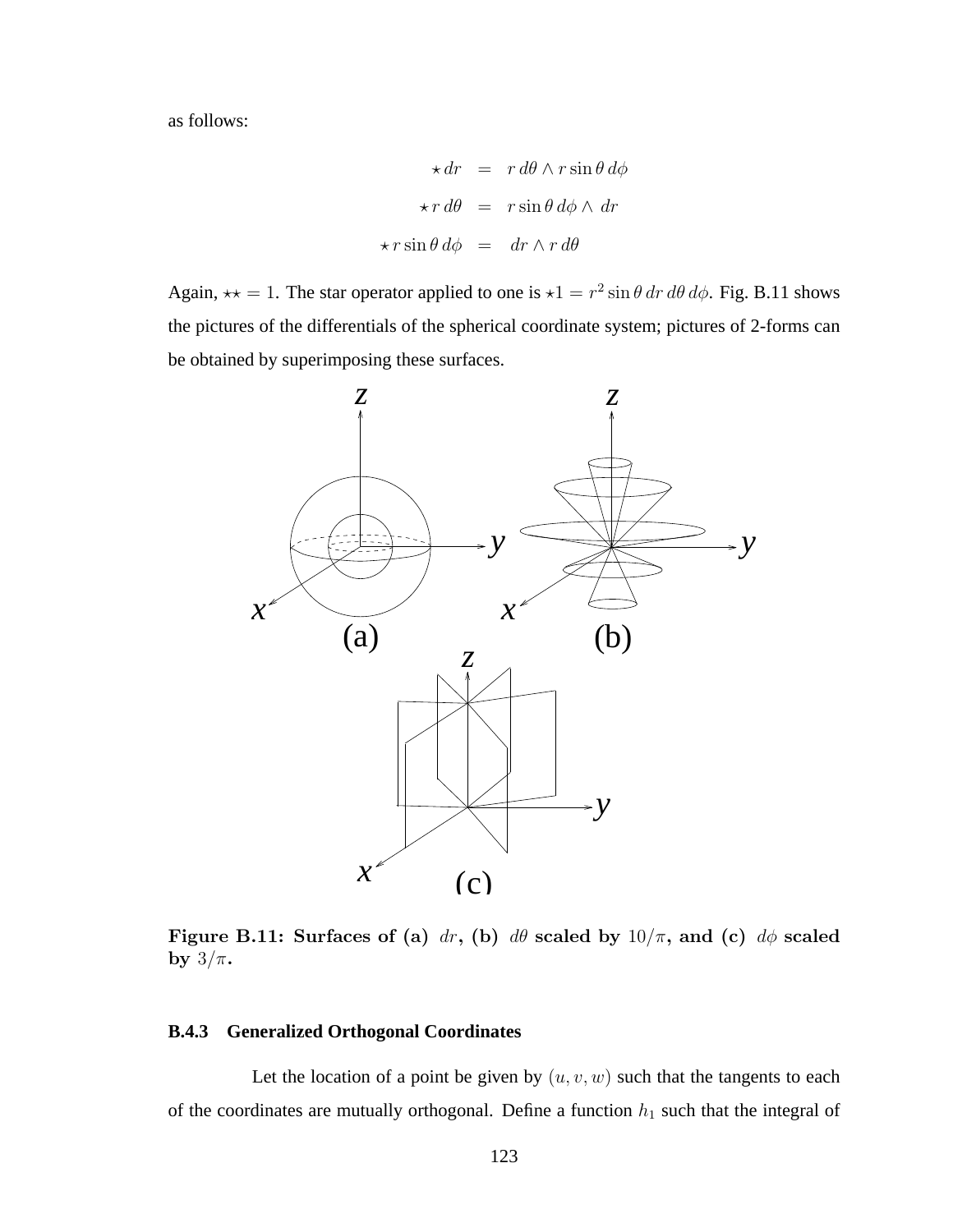$h_1 du$  along any path with v and w constant gives the length of the path. Define  $h_2$  and  $h_3$ similarly. Then the basis differentials are

$$
h_1 du, h_2 dv, h_3 dw.
$$
 (B.13)

The 1-form  $Ah_1 du + Bh_2 dv + Ch_3 dw$  and the 2-form  $Ah_2h_3 dv \wedge dw + Bh_3h_1 dw \wedge dw$  $du + Ch_1h_2 du \wedge dv$  are both dual to the vector  $A\hat{u} + B\hat{v} + C\hat{w}$ . The star operator on 1-forms and 2-forms satisfies

$$
\star (Ah_1 du + Bh_2 dv + Ch_3 dw) = Ah_2h_3 dv \wedge dw + Bh_3h_1 dw \wedge du + Ch_1h_2 du \wedge dv
$$
\n(B.14)

For 0-forms and 3-forms,  $\star 1 = h_1 h_2 h_3 du dv dw$ .

# **B.5 Electrostatics and Magnetostatics**

In this section we treat several of the usual elementary applications of Maxwell's laws in integral form. We find the electric flux due to a point charge and a line charge using Gauss's law for the electric field. Ampere's law is used to find the magnetic fields produced by a line current.

#### **B.5.1 Point Charge**

By symmetry, the tubes of flux from a point charge Q must extend out radially from the charge (Fig. B.12), so that

$$
D = D_0 r^2 \sin \theta \, d\theta \, d\phi \tag{B.15}
$$

To apply Gauss law  $\oint_S D = \int$  $\hat{V}_V$ , we choose S to be a sphere enclosing the charge. The right-hand side of Gauss's law is equal to  $Q$ , and the left-hand side is

$$
\oint_{S} D = \int_{0}^{2\pi} \int_{0}^{\pi} D_{0} r^{2} \sin \theta d\theta d\phi
$$

$$
= 4\pi r^{2} D_{0}.
$$

Solving for  $D_0$  and substituting into (B.15),

$$
D = \frac{Q}{4\pi r^2} r \, d\theta \, r \sin\theta \, d\phi \, C \tag{B.16}
$$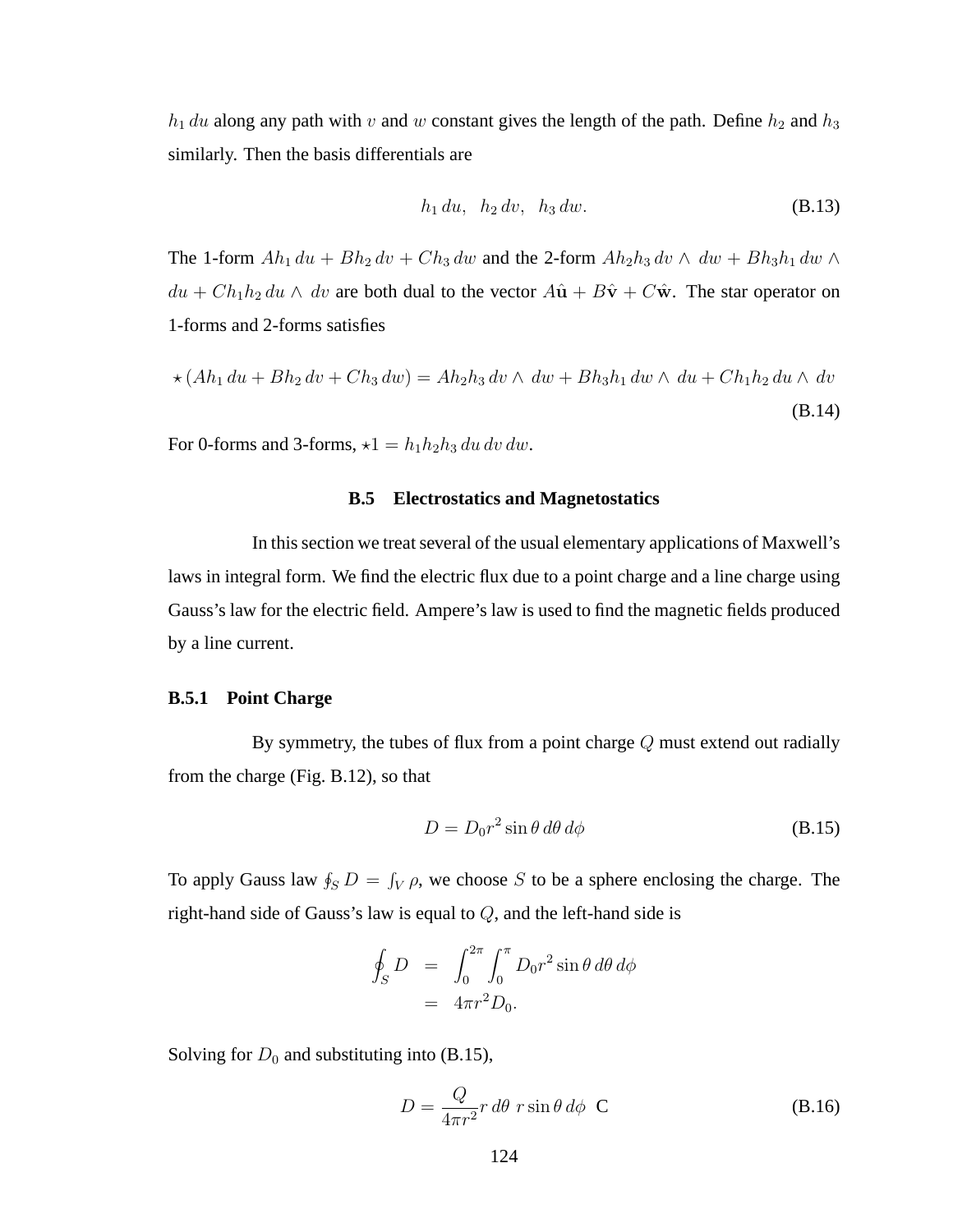for the electric flux density due to the point charge. This can also be written

$$
D = \frac{Q}{4\pi} \sin \theta \, d\theta \, d\phi \, C. \tag{B.17}
$$

Since  $4\pi$  is the total amount of solid angle for a sphere and  $\sin \theta d\theta d\phi$  is the differential element of solid angle, this expression matches Fig. B.12 in showing that the amount of flux per solid angle is constant.



Figure B.12: Electric flux density due to a point charge. Tubes of D extend away from the charge.

# **B.5.2 Line Charge**

For a line charge with charge density  $\rho_l$  C/m, by symmetry tubes of flux extend out radially from the line, as shown in Fig. B.13. The tubes are bounded by the surfaces of  $d\phi$  and dz, so that D has the form

$$
D = D_0 d\phi dz. \tag{B.18}
$$

Let  $S$  be a cylinder of height  $b$  with the line charge along its axis. The right-hand side of Gauss's law is

$$
\int_{V} \rho = \int_{0}^{b} \rho_{l} dz
$$

$$
= b\rho_{l}.
$$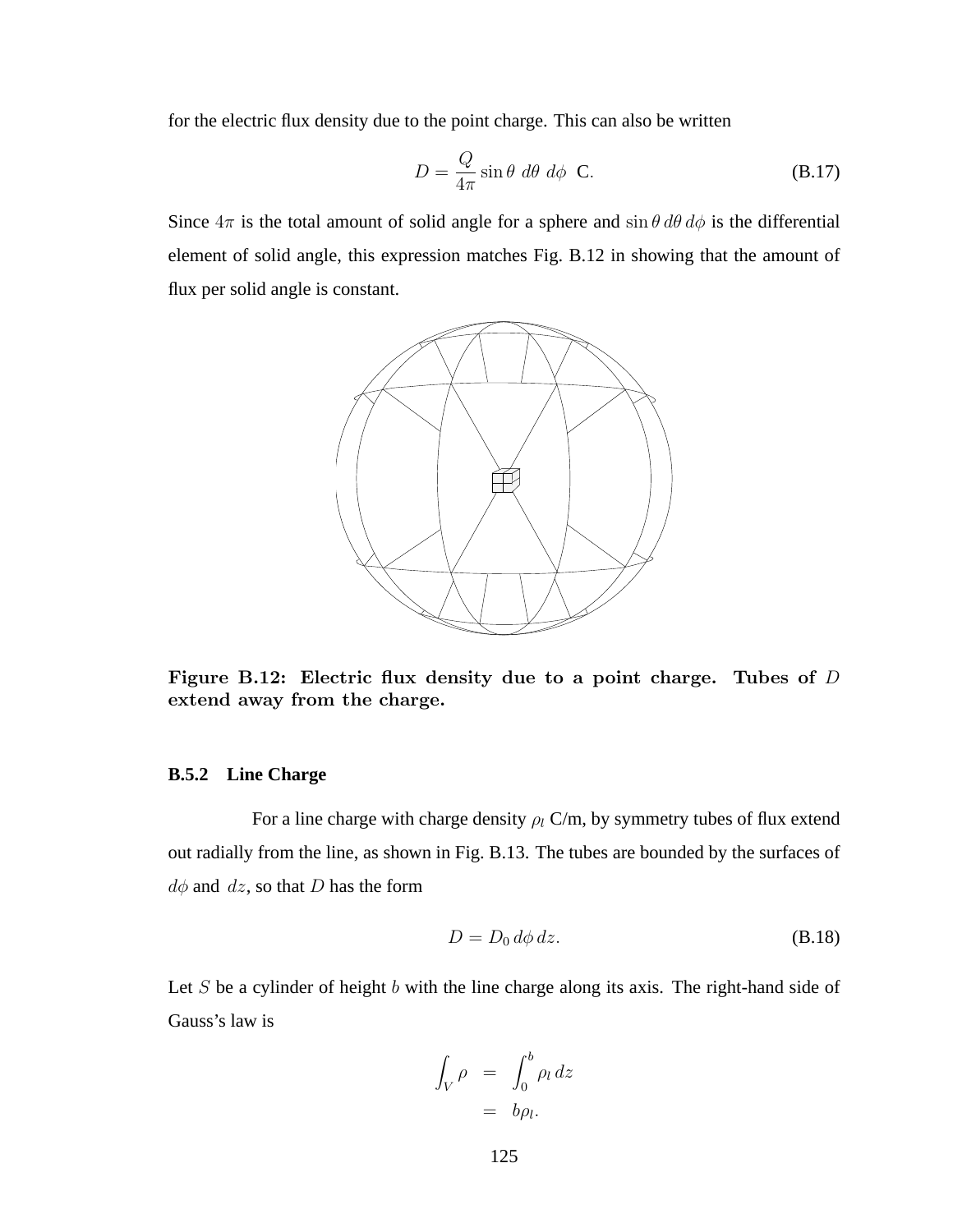The left-hand side is

$$
\oint_{S} D = \int_{0}^{b} \int_{0}^{2\pi} D_0 d\phi dz
$$
\n
$$
= 2\pi b D_0.
$$

Solving for  $D_0$  and substituting into (B.18), we obtain

$$
D = \frac{\rho_l}{2\pi} d\phi \, dz \quad \mathbf{C} \tag{B.19}
$$

for the electric flux density due to the line charge.



Figure B.13: Electric flux density due to a line charge. Tubes of D extend radially away from the vertical line of charge.

# **B.5.3 Line Current**

If a current  $I_l$  A flows along the z-axis, sheets of the  $H$  1-form will extend out radially from the current, as shown in Fig. B.14. These are the surfaces of  $d\phi$ , so that by symmetry,

$$
H = H_0 \, d\phi \tag{B.20}
$$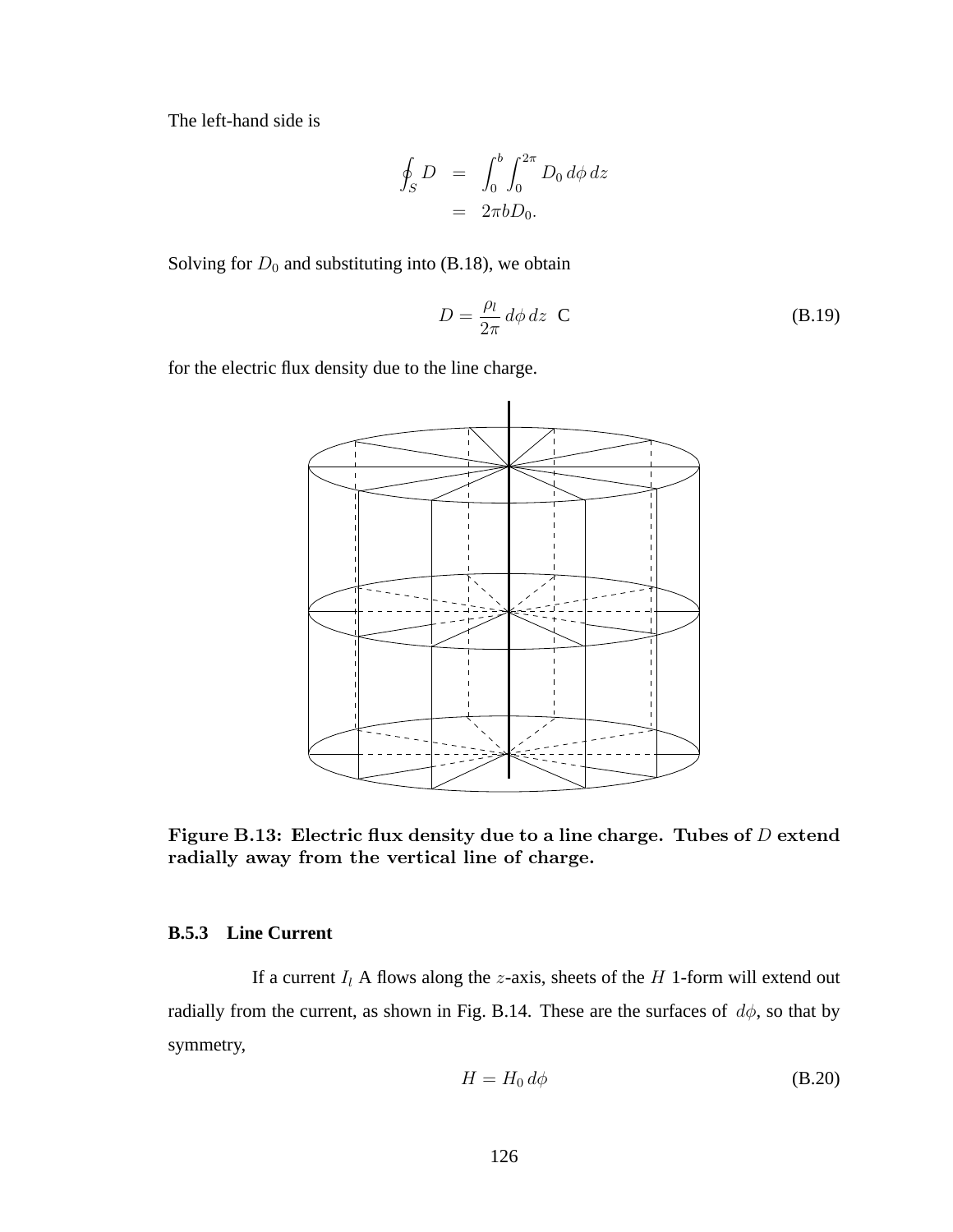where  $H_0$  is a constant we need to find using Ampere's law. We choose the path  $P$  in Ampere's law  $\oint_P H = \frac{d}{dt}$ dt  $\int_A D + \int_A J$  to be a loop around the z-axis. Assuming that  $D = 0$ , the right–hand side of Ampere's law is equal to  $I_l$ . The left-hand side is the integral of  $H$  over the loop,

$$
\oint_P H = \int_0^{2\pi} H_0 d\phi
$$
  
=  $2\pi H_0$ .

The magnetic field intensity is then

$$
H = \frac{I_l}{2\pi} d\phi \text{ A}
$$
 (B.21)

for the line current source.



Figure B.14: Magnetic field intensity  $H$  due to a line current.

### **B.6 The Exterior Derivative and Maxwell's Laws in Point Form**

In this section we introduce the exterior derivative and the generalized Stokes theorem and use these to express Maxwell's laws in point form. The exterior derivative is a single operator which has the gradient, curl, and divergence as special cases, depending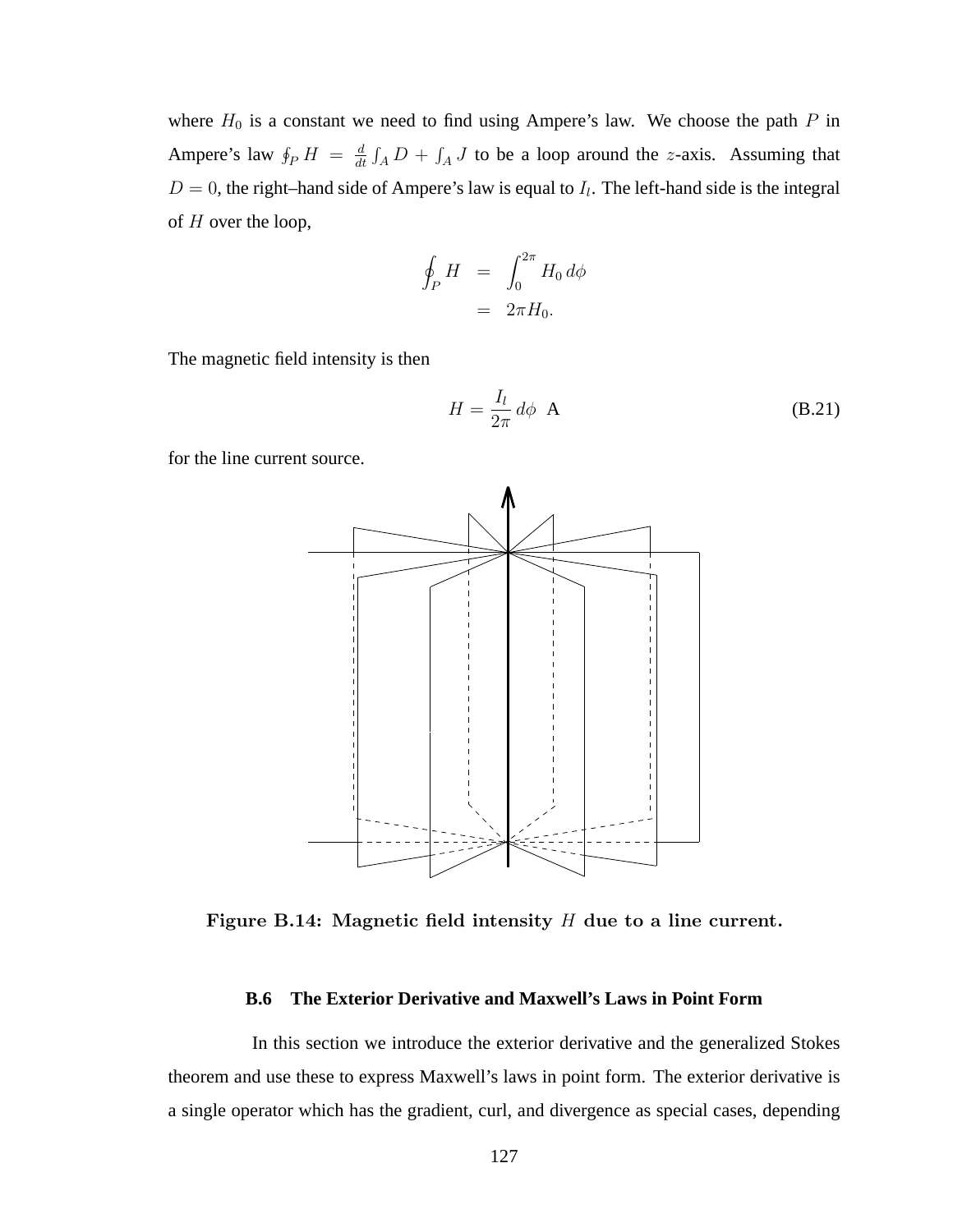on the degree of the differential form on which the exterior derivative acts. The exterior derivative has the symbol  $d$ , and can be written formally as

$$
d \equiv \frac{\partial}{\partial x} dx + \frac{\partial}{\partial y} dy + \frac{\partial}{\partial z} dz.
$$
 (B.22)

The exterior derivative can be thought of as implicit differentiation with new differentials introduced from the left.

# **B.6.1 Exterior Derivative of 0-forms**

Consider the 0-form  $f(x, y, z)$ . If we implicitly differentiate f with respect to each of the coordinates, we obtain

$$
df = \frac{\partial f}{\partial x} dx + \frac{\partial f}{\partial y} dy + \frac{\partial f}{\partial z} dz.
$$
 (B.23)

which is a 1-form, the exterior derivative of f. Note that the differentials dx, dy, and dz are the exterior derivatives of the coordinate functions x, y, and z. The 1-form  $df$  is dual to the gradient of  $f$ .

If  $\phi$  represents a scalar electric potential, the negative of its exterior derivative is electric field intensity:

$$
E = -d\phi.
$$

As noted earlier, the surfaces of the 1-form  $E$  are equipotentials, or level sets of the function  $\phi$ , so that the exterior derivative of a 0-form has a simple graphical interpretation.

# **B.6.2 Exterior Derivative of 1-forms**

The exterior derivative of a 1-form is analogous to the vector curl operation. If E is an arbitrary 1-form  $E_1 dx + E_2 dy + E_3 dz$ , then the exterior derivative of E is

$$
dE = \left(\frac{\partial}{\partial x}E_1 dx + \frac{\partial}{\partial y}E_1 dy + \frac{\partial}{\partial z}E_1 dz\right) dx
$$

$$
+ \left(\frac{\partial}{\partial x}E_2 dx + \frac{\partial}{\partial y}E_2 dy + \frac{\partial}{\partial z}E_2 dz\right) dy
$$

$$
+ \left(\frac{\partial}{\partial x}E_3 dx + \frac{\partial}{\partial y}E_3 dy + \frac{\partial}{\partial z}E_3 dz\right) dz
$$

Using the antisymmetry of the exterior product, this becomes

$$
dE = \left(\frac{\partial E_3}{\partial y} - \frac{\partial E_2}{\partial z}\right)dy\,dz + \left(\frac{\partial E_1}{\partial z} - \frac{\partial E_3}{\partial x}\right)dz\,dx + \left(\frac{\partial E_2}{\partial x} - \frac{\partial E_1}{\partial y}\right)dx\,dy,\tag{B.24}
$$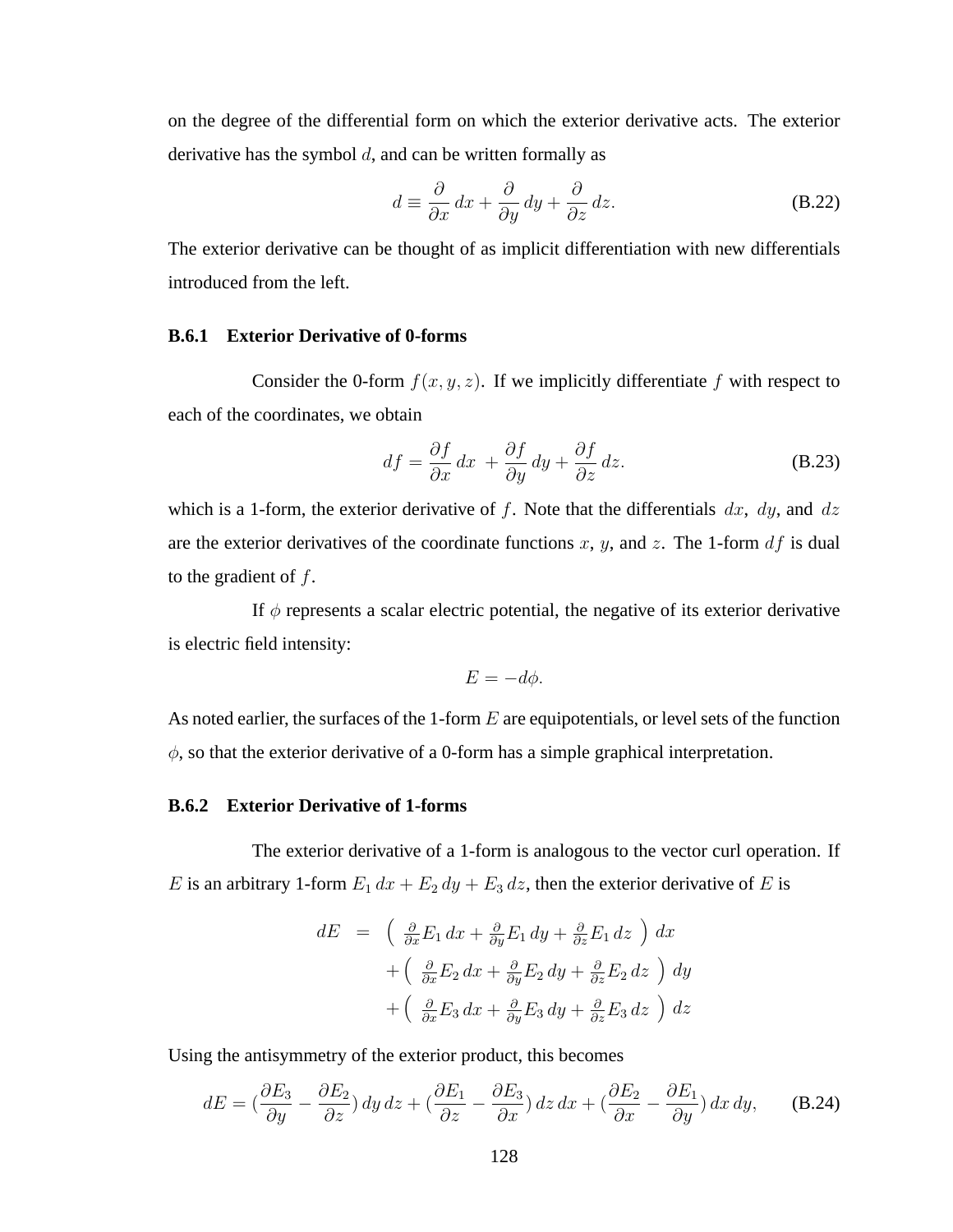which is a 2-form dual to the curl of the vector field  $E_1\hat{\mathbf{x}} + E_2\hat{\mathbf{y}} + E_3\hat{\mathbf{z}}$ .

Any 1-form  $E$  for which  $dE = 0$  is called *closed* and represents a conservative field. Surfaces representing different potential values can never meet. If  $dE \neq 0$ , the field is non-conservative, and surfaces meet or end wherever the exterior derivative is nonzero.

# **B.6.3 Exterior Derivative of 2-forms**

The exterior derivative of a 2-form is computed by the same rule as for 0-forms and 1-forms: take partial derivatives by each coordinate variable and add the corresponding differential on the left. For an arbitrary 2-form  $B$ ,

$$
dB = d(B_1 dy dz + B_2 dz dx + B_3 dx dy)
$$
  
\n
$$
= \left(\frac{\partial}{\partial x} B_1 dx + \frac{\partial}{\partial y} B_1 dy + \frac{\partial}{\partial z} B_1 dz\right) dy dz
$$
  
\n
$$
+ \left(\frac{\partial}{\partial x} B_2 dx + \frac{\partial}{\partial y} B_2 dy + \frac{\partial}{\partial z} B_2 dz\right) dz dx
$$
  
\n
$$
+ \left(\frac{\partial}{\partial x} B_3 dx + \frac{\partial}{\partial y} B_3 dy + \frac{\partial}{\partial z} B_3 dz\right) dx dy
$$
  
\n
$$
= \left(\frac{\partial B_1}{\partial x} + \frac{\partial B_2}{\partial y} + \frac{\partial B_3}{\partial z}\right) dx dy dz
$$

where six of the terms vanish due to repeated differentials. The coefficient of the resulting 3-form is the divergence of the vector field dual to  $B$ .

### **B.6.4 Properties of the Exterior Derivative**

Because the exterior derivative unifies the gradient, curl, and divergence operators, many common vector identities become special cases of simple properties of the exterior derivative. The equality of mixed partial derivatives leads to the identity

$$
dd = 0,\t\t(B.25)
$$

so that the exterior derivative applied twice yields zero. This relationship is equivalent to the vector relationships  $\nabla \times (\nabla f) = 0$  and  $\nabla \cdot (\nabla \times \mathbf{A}) = 0$ . The exterior derivative also obeys the product rule

$$
d(\alpha \wedge \beta) = d\alpha \wedge \beta + (-1)^p \alpha \wedge d\beta \tag{B.26}
$$

where p is the degree of  $\alpha$ . A special case of (B.26) is

$$
\nabla \cdot (\mathbf{A} \times \mathbf{B}) = \mathbf{B} \cdot (\nabla \times \mathbf{A}) - \mathbf{A} \cdot (\nabla \times \mathbf{B}).
$$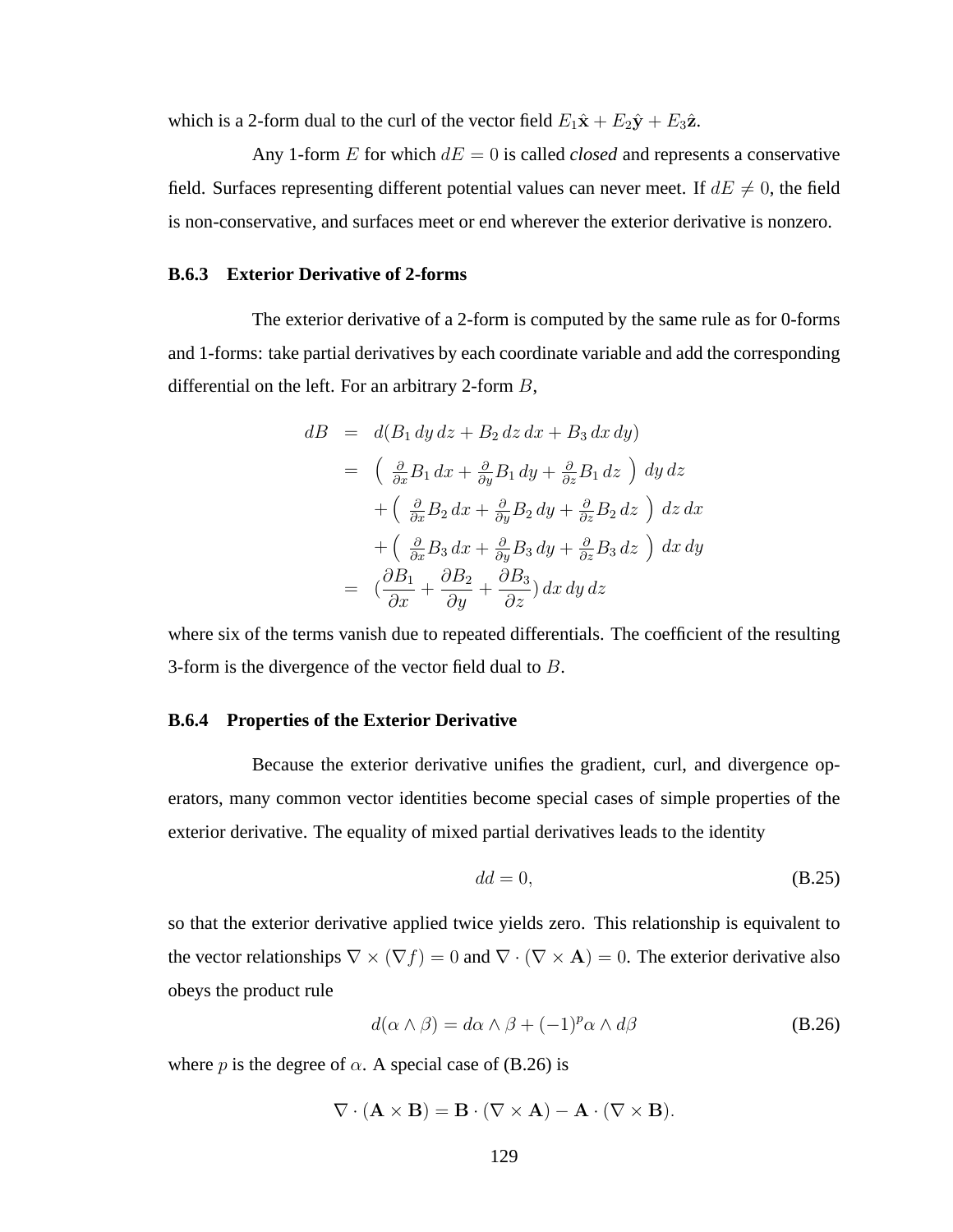These and other vector identities are often placed in reference tables; by contrast, (B.25) and (B.26) are easily remembered.

The exterior derivative in cylindrical coordinates is

$$
d = \frac{\partial}{\partial \rho} d\rho + \frac{\partial}{\partial \phi} d\phi + \frac{\partial}{\partial z} dz
$$
 (B.27)

which is the same as for rectangular coordinates but with the coordinates  $\rho$ ,  $\phi$ , z in the place of x, y, z. Note that the exterior derivative does not require the factor of  $\rho$  that is involved in converting forms to vectors and applying the star operator. In spherical coordinates,

$$
d = \frac{\partial}{\partial r} dr + \frac{\partial}{\partial \theta} d\theta + \frac{\partial}{\partial \phi} d\phi
$$
 (B.28)

where the factors r and r sin  $\theta$  are not found in the exterior derivative operator. The exterior derivative is

$$
d = \frac{\partial}{\partial u} du + \frac{\partial}{\partial v} dv + \frac{\partial}{\partial w} dw
$$
 (B.29)

in general orthogonal coordinates. The exterior derivative is much easier to apply in curvilinear coordinates than the vector derivatives; there is no need for reference tables of derivative formulas in various coordinate systems.

### **B.6.5 The Generalized Stokes Theorem**

The exterior derivative satisfies the generalized Stokes theorem, which states that for any *p*-form  $\omega$ ,

$$
\int_{M} d\omega = \oint_{bd M} \omega \tag{B.30}
$$

where M is a  $(p + 1)$ –dimensional region of space and bd M is its boundary. If  $\omega$  is a 0-form, then the Stokes theorem becomes  $\int_a^b df = f(b) - f(a)$ . This is the fundamental theorem of calculus.

If  $\omega$  is a 1-form, then bd M is a closed loop and M is a surface that has the path as its boundary. This case is analogous to the vector Stokes theorem. Graphically, the number of surfaces of  $\omega$  pierced by the loop equals the number of tubes of the 2-form  $d\omega$ that pass through the loop (Fig. B.15).

If  $\omega$  is a 2-form, then bd M is a closed surface and M is the volume inside it. The Stokes theorem requires that the number of tubes of  $\omega$  that cross the surface equal the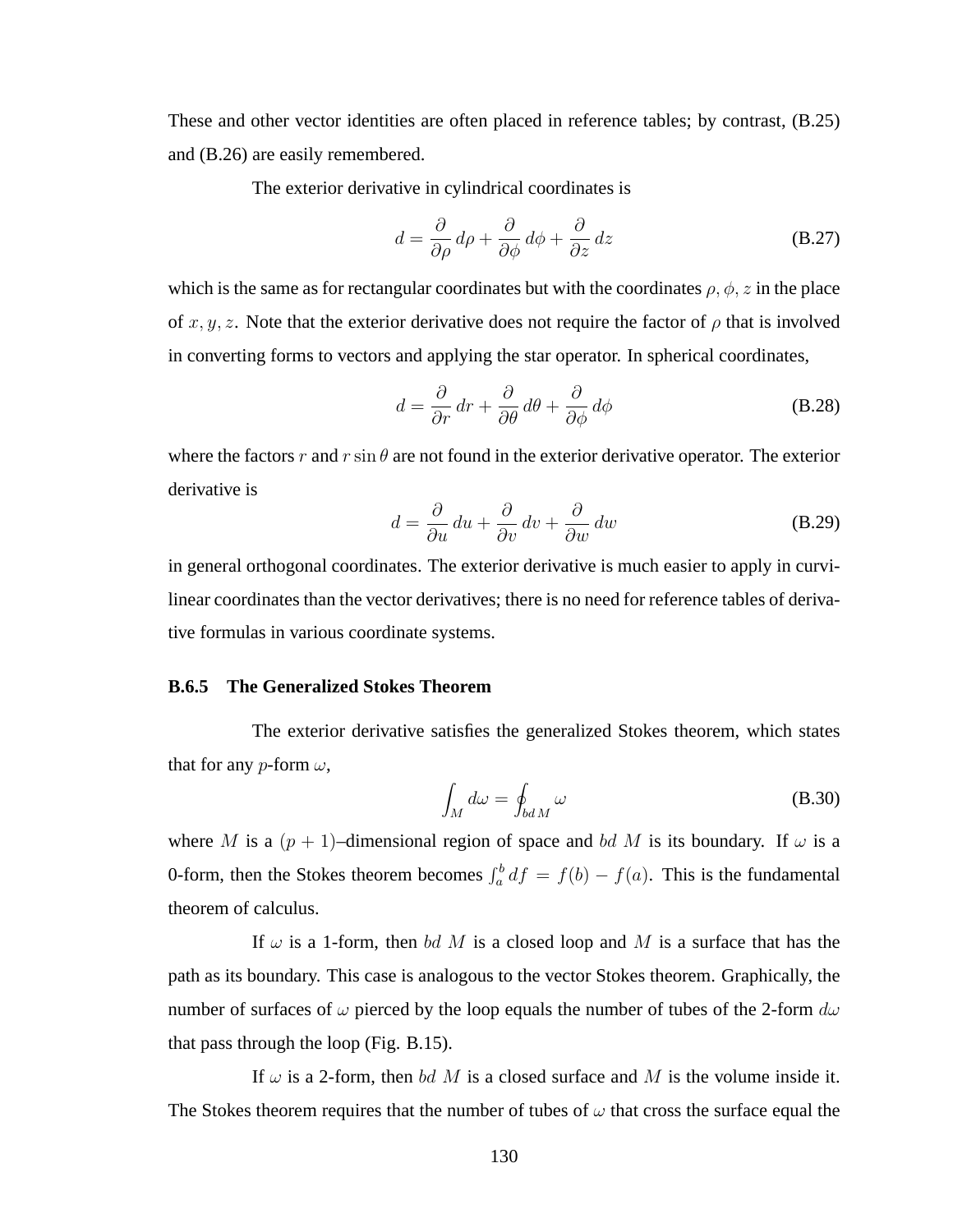

Figure B.15: The Stokes theorem for  $\omega$  a 1-form. (a) The loop bd M pierces three of the surfaces of  $\omega$ . (b) Three tubes of  $d\omega$  pass through any surface  $M$  bounded by the loop  $bd M$ .

number of boxes of  $d\omega$  inside the surface, as shown in Fig. B.16. This is equivalent to the vector divergence theorem.

Compared to the usual formulations of these theorems,

$$
f(b) - f(a) = \int_{a}^{b} \frac{\partial f}{\partial x} dx
$$
  

$$
\oint_{bdA} \mathbf{E} \cdot d\mathbf{l} = \int_{A} \nabla \times \mathbf{E} \cdot d\mathbf{A}
$$
  

$$
\oint_{bdV} \mathbf{D} \cdot d\mathbf{S} = \int_{V} \nabla \cdot \mathbf{D} dv
$$

the generalized Stokes theorem is simpler in form and hence easier to remember. It also makes clear that the vector Stokes theorem and the divergence theorem are higher-dimensional statements of the fundamental theorem of calculus.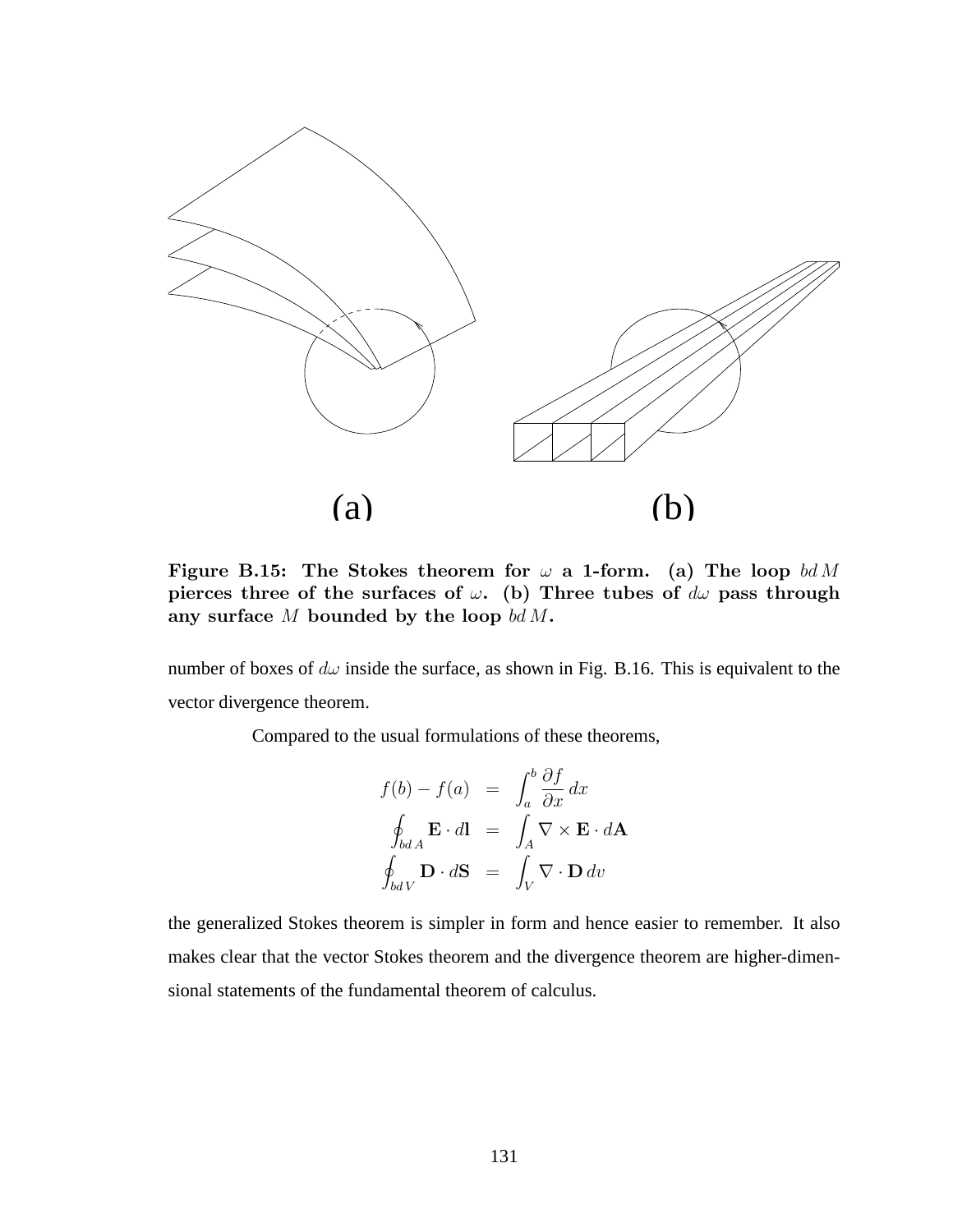

Figure B.16: Stokes theorem for  $\omega$  a 2-form. (a) Four tubes of the 2-form  $\omega$  pass through a surface. (b) The same number of boxes of the 3-form  $d\omega$  lie inside the surface.

# **B.6.6 Faraday's and Ampere's Laws in Point Form**

Faraday's law in integral form is

$$
\oint_{P} E = -\frac{d}{dt} \int_{A} B.
$$
\n(B.31)

Using the Stokes theorem, taking  $M$  to be the surface  $A$ , we can relate the path integral of  $E$  to the surface integral of the exterior derivative of  $E$ ,

$$
\oint_{P} E = \int_{A} dE. \tag{B.32}
$$

By Faraday's law,

$$
\int_{A} dE = -\frac{d}{dt} \int_{A} B.
$$
\n(B.33)

For sufficiently regular forms  $E$  and  $B$ , we have that

$$
dE = -\frac{\partial B}{\partial t} \tag{B.34}
$$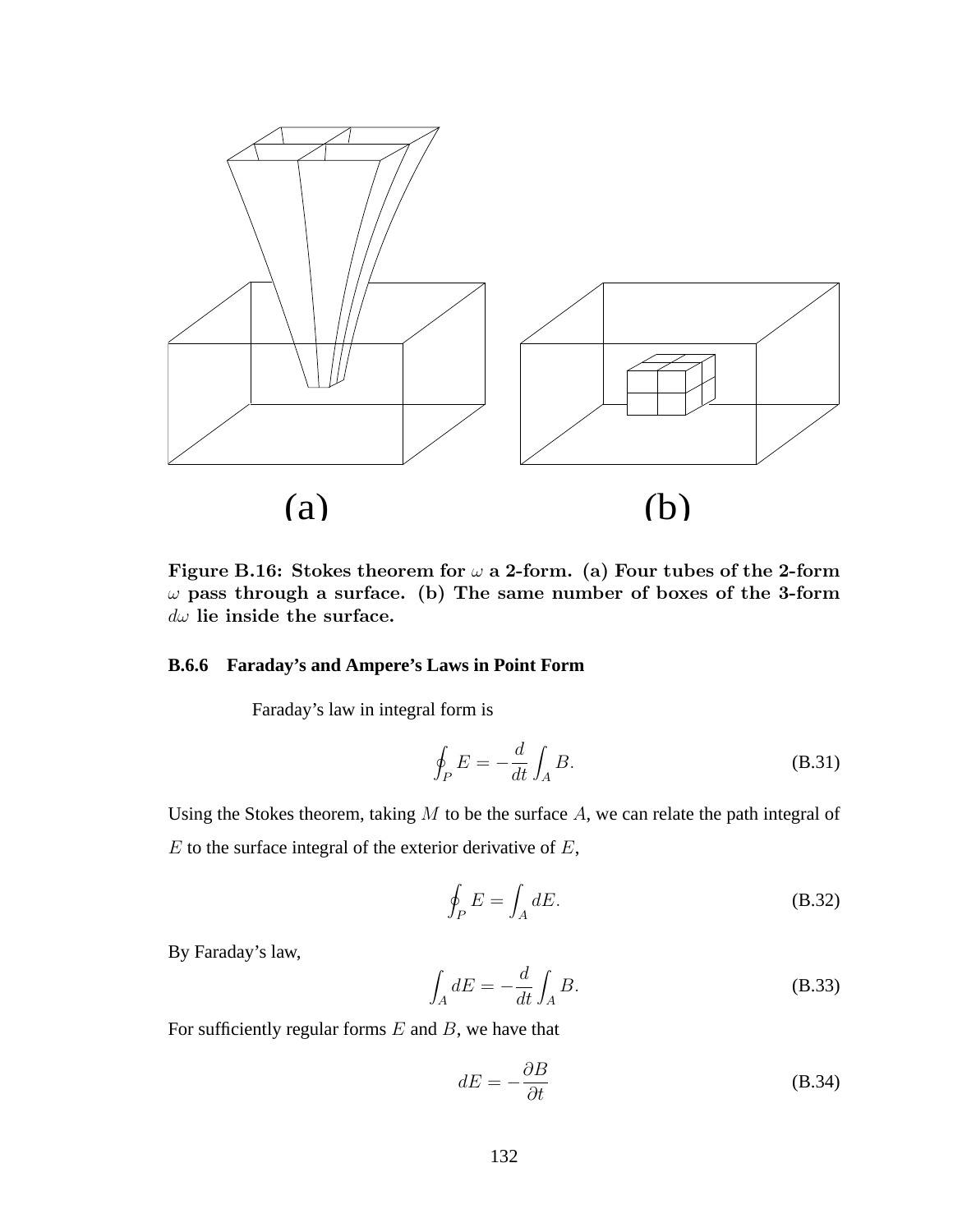since  $(B.33)$  is valid for all surfaces A. This is Faraday's law in point form. This law states that new surfaces of  $E$  are produced by tubes of time–varying magnetic flux.

Using the same argument, Ampere's law becomes

$$
dH = \frac{\partial D}{\partial t} + J.
$$
 (B.35)

Ampere's law shows that new surfaces of  $H$  are produced by tubes of time–varying electric flux or electric current.

# **B.6.7 Gauss's Laws in Point Form**

Gauss's law for the electric flux density is

$$
\oint_{S} D = \int_{V} \rho. \tag{B.36}
$$

The Stokes theorem with M as the volume V and bd M as the surface S shows that

$$
\oint_{S} D = \int_{V} dD. \tag{B.37}
$$

Using Gauss's law in integral form (B.36),

$$
\int_{V} dD = \int_{V} \rho. \tag{B.38}
$$

We can then write

$$
dD = \rho. \tag{B.39}
$$

This is Gauss's law for the electric field in point form. Graphically, this law shows that tubes of electric flux density can end only on electric charges. Similarly, Gauss's law for the magnetic field is

$$
dB = 0.\t\t(B.40)
$$

This law requires that tubes of magnetic flux density never end; they must form closed loops or extend to infinity.

#### **B.6.8 Poynting's Theorem**

Using Maxwell's laws, we can derive a conservation law for electromagnetic energy. The exterior derivative of  $S$  is

$$
dS = d(E \wedge H)
$$
  
=  $(dE) \wedge H - E \wedge (dH)$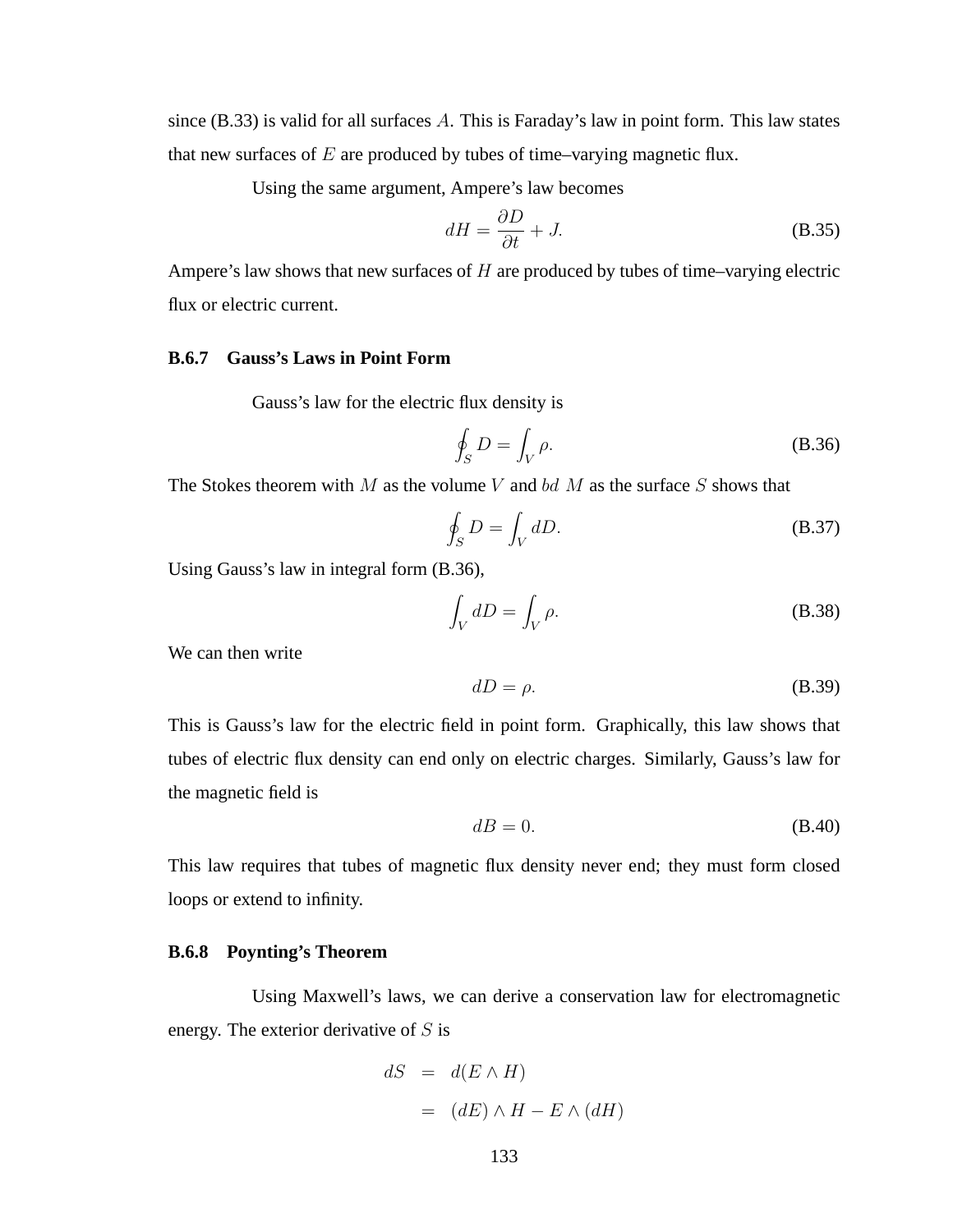Using Ampere's and Faraday's laws, this can be written

$$
dS = -\frac{\partial B}{\partial t} \wedge H - E \wedge \frac{\partial D}{\partial t} - E \wedge J \tag{B.41}
$$

Finally, using the definition  $(B.6)$  of w, this becomes

$$
dS = -\frac{\partial w}{\partial t} - E \wedge J. \tag{B.42}
$$

At a point where no sources exist, a change in stored electromagnetic energy must be accompanied by tubes of S that represent flow of energy towards or away from the point.

#### **B.6.9 Integrating Forms by Pullback**

We have seen in previous sections that differential forms give integration a clear graphical interpretation. The use of differential forms also results in several simplifications of the integration process itself. Integrals of vector fields require a metric; integrals of differential forms do not. The method of pullback replaces the computation of differential length and surface elements that is required before a vector field can be integrated.

Consider the path integral

$$
\int_{P} \mathbf{E} \cdot d\mathbf{l}.\tag{B.43}
$$

The dot product of  $E$  with  $d$ l produces a 1-form with a single differential in the parameter of the path  $P$ , allowing the integral to be evaluated. The integral of the 1-form  $E$  dual to E over the same path is computed by the method of *pullback*, as change of variables for differential forms is commonly termed. Let the path  $P$  be parameterized by

$$
x = p_1(t), \ y = p_2(t), \ z = p_3(t)
$$

for  $a < t < b$ . The pullback of E to the path P is denoted  $P^*E$ , and is defined to be

$$
P^*E = P^*(E_1 dx + E_2 dy + E_3 dz)
$$
  
=  $E_1(p_1, p_2, p_3)dp_1 + E_2(p_1, p_2, p_3)dp_2 + E_3(p_1, p_2, p_3)dp_3.$   
=  $\left(E_1(p_1, p_2, p_3)\frac{\partial p_1}{\partial t} + E_2(p_1, p_2, p_3)\frac{\partial p_2}{\partial t} + E_3(p_1, p_2, p_3)\frac{\partial p_3}{\partial t}\right) dt.$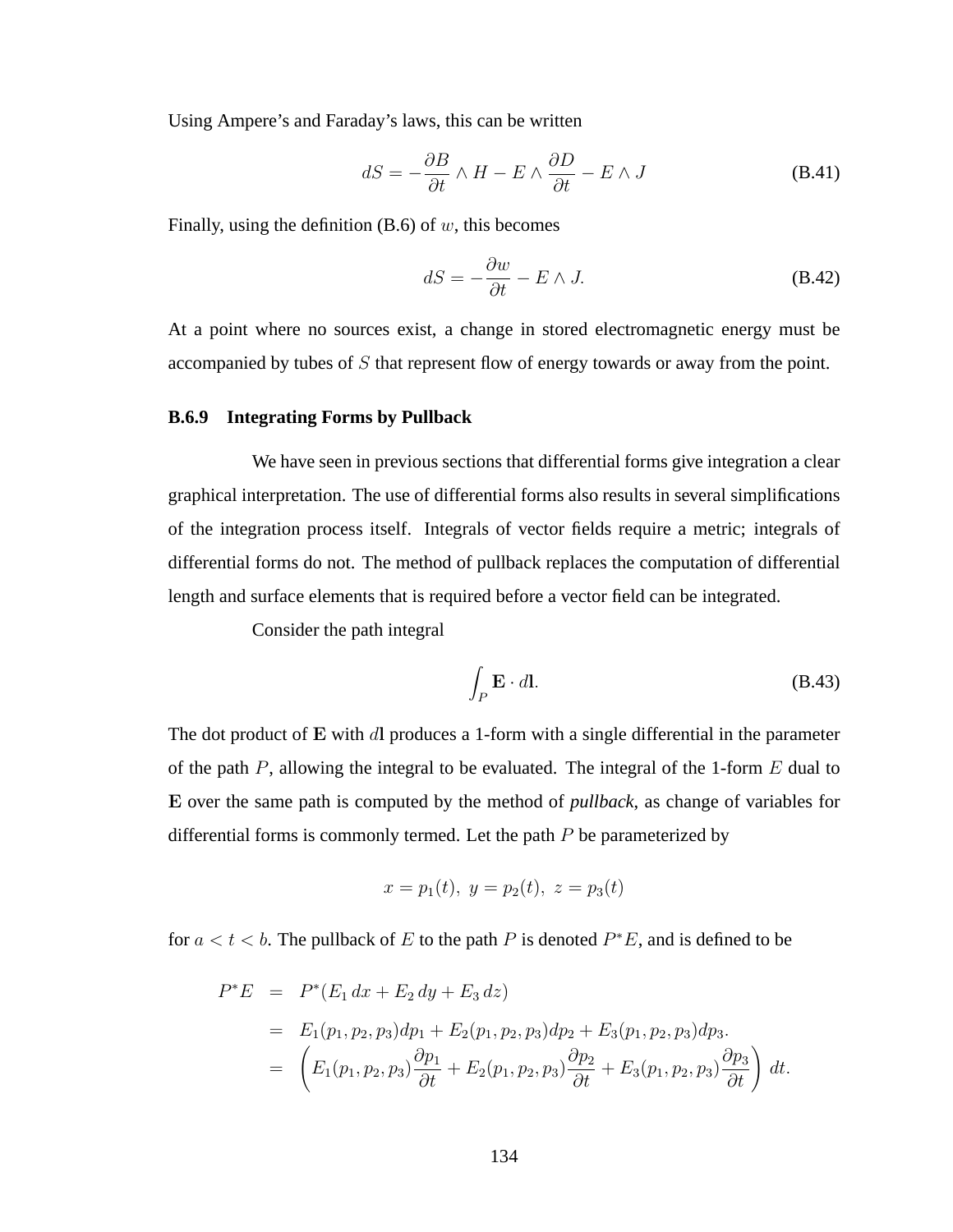Using the pullback of  $E$ , we convert the integral over  $P$  to an integral in  $t$  over the interval  $[a, b],$ 

$$
\int_{P} E = \int_{a}^{b} P^* E \tag{B.44}
$$

Components of the Jacobian matrix of the coordinate transform from the original coordinate system to the parameterization of the region of integration enter naturally when the exterior derivatives are performed. Pullback works similarly for 2-forms and 3-forms, allowing evaluation of surface and volume integrals by the same method. The following example illustrates the use of pullback.

**Example 3.** Work required to move a charge through an electric field.

Let the electric field intensity be given by  $E = 2xy dx + x^2 dy - dz$ . A charge of  $q = 1$  C is transported over the path P given by  $(x = t^2, y = t, z = 1-t^3)$ from  $t = 0$  to  $t = 1$ . The work required is given by

$$
W = -q \int_{P} 2xy \, dx + x^2 \, dy - dz \tag{B.45}
$$

which by Eq. (B.44) is equal to

$$
= -q \int_0^1 P^*(2xy \, dx + x^2 \, dy - dz)
$$

where  $P^*E$  is the pullback of the field 1-form to the path  $P$ ,

$$
P^*E = 2(t^2)(t)2t dt + (t^2)^2 dt - (-3t^2) dt
$$
  
= 
$$
(5t^4 + 3t^2) dt.
$$

Integrating this new 1-form in t over  $[0, 1]$ , we obtain

$$
W = -\int_0^1 (5t^4 + 3t^2)dt = -2 J
$$

as the total work required to move the charge along P.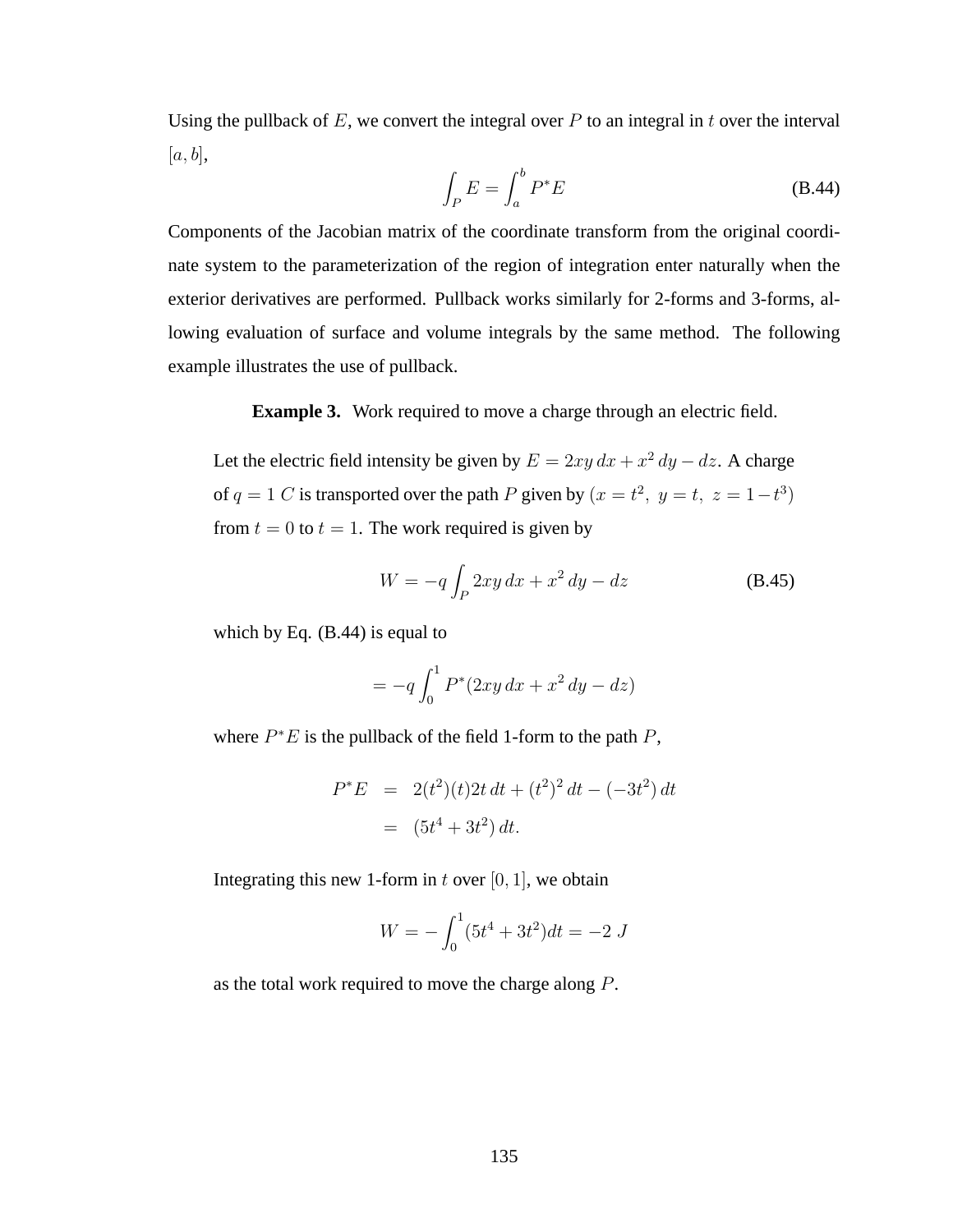### **B.6.10 Existence of Graphical Representations**

With the exterior derivative, a condition can be given for the existence of the graphical representations of Sec. B.2. These representations do not correspond to the usual "tangent space" picture of a vector field, but rather are analogous to the integral curves of a vector field. Obtaining the graphical representation of a differential form as a family of surfaces is in general nontrivial, and is closely related to Pfaff's problem [51]. By the solution to Pfaff's problem, each differential form may be represented graphically in two dimensions as families of lines. In three dimensions, a 1-form  $\omega$  can be represented as surfaces if the rotation  $\omega \wedge d\omega$  is zero. If  $\omega \wedge d\omega \neq 0$ , then there exist local coordinates for which  $\omega$  has the form  $du + v dw$ , so that it is the sum of two 1-forms, both of which can be graphically represented as surfaces.

An arbitrary, smooth 2-form in R<sup>3</sup> can be written locally in the form  $fdg \wedge dh$ , so that the 2-form consists of tubes of  $dg \wedge dh$  scaled by f.

# **B.6.11 Summary**

Throughout this section, we have noted various aspects of the calculus of differential forms that simplify manipulations and provide insight into the principles of electromagnetics. The exterior derivative behaves differently depending on the degree of the form it operates on, so that physical properties of a field are encoded in the type of form used to represent it, rather than in the type of operator used to take its derivative. The generalized Stokes theorem gives the vector Stokes theorem and the divergence theorem intuitive graphical interpretations that illuminate the relationship between the two theorems. While of lesser pedagogical importance, the algebraic and computational advantages of forms cited in this section also aid students by reducing the need for reference tables or memorization of identities.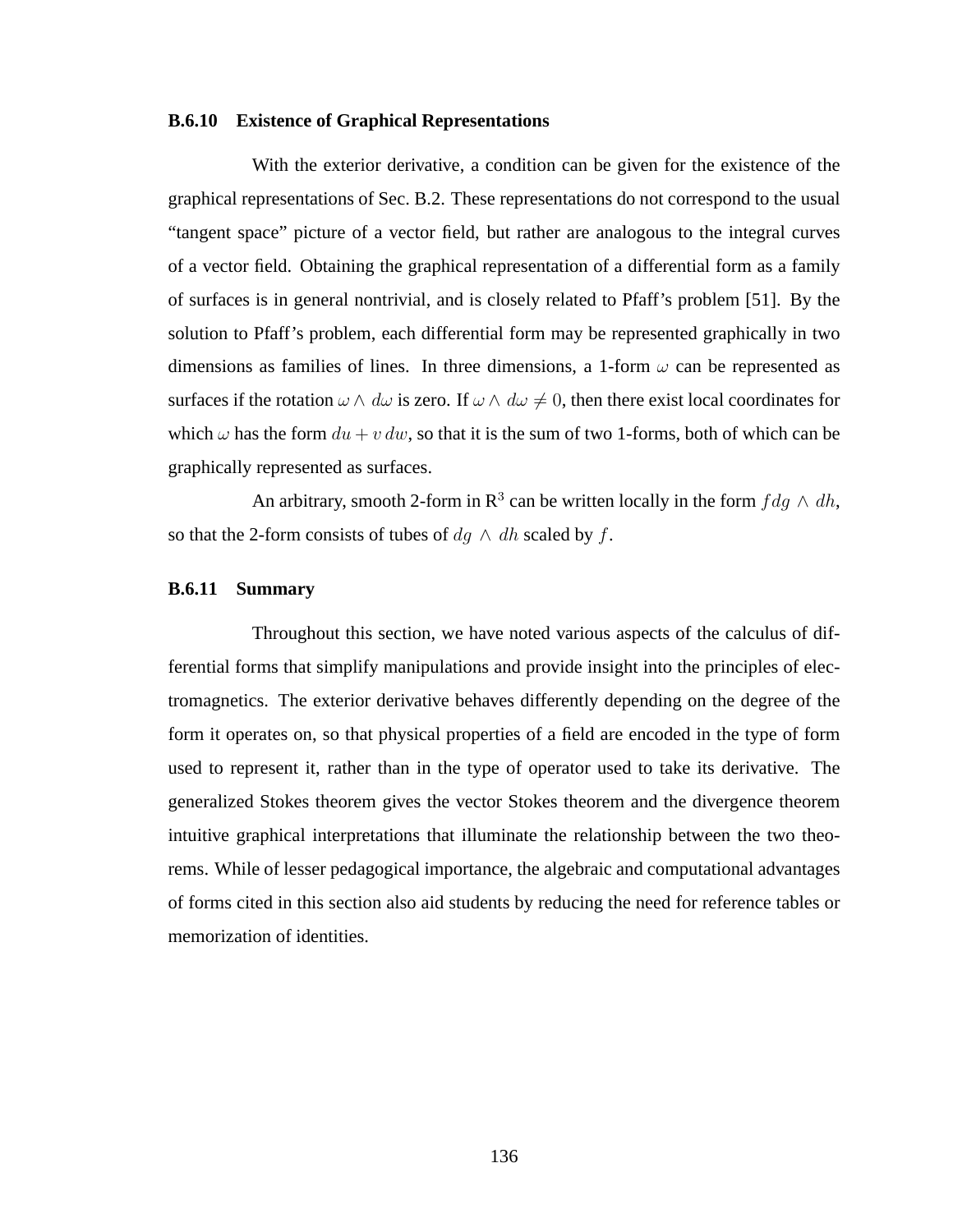#### **B.7 The Interior Product and Boundary Conditions**

Boundary conditions can be expressed using a combination of the exterior and interior products. The same operator is used to express boundary conditions for field intensities and flux densities, and in both cases the boundary conditions have simple graphical interpretations.

# **B.7.1 The Interior Product**

The interior product has the symbol  $\perp$ . Graphically, the interior product removes the surfaces of the first form from those of the second. The interior product  $dx \perp dy$ is zero, since there are no  $dx$  surfaces to remove. The interior product of  $dx$  with itself is one. The interior product of dx and dx dy is  $dx \perp dx dy = dy$ . To compute the interior product  $dy \perp dx dy$ , the differential dy must be moved to the left of dx dy before it can be removed, so that

$$
dy \perp dx dy = -dy \perp dy dx
$$

$$
= -dx.
$$

The interior product of arbitrary 1-forms can be found by linearity from the relationships

$$
dx \perp dx = 1, \quad dx \perp dy = 0, \quad dx \perp dz = 0
$$
  
\n
$$
dy \perp dx = 0, \quad dy \perp dy = 1, \quad dy \perp dz = 0
$$
  
\n
$$
dz \perp dx = 0, \quad dz \perp dy = 0, \quad dz \perp dz = 1.
$$
  
\n(B.46)

The interior product of a 1-form and a 2-form can be found using

$$
dx \perp dy \wedge dz = 0, \quad dx \perp dz \wedge dx = -dz, \quad dx \perp dx \wedge dy = dy
$$
  

$$
dy \perp dy \wedge dz = dz, \quad dy \perp dz \wedge dx = 0, \quad dy \perp dx \wedge dy = -dx \quad (B.47)
$$
  

$$
dz \perp dy \wedge dz = -dy, \quad dz \perp dz \wedge dx = dx, \quad dz \perp dx \wedge dy = 0.
$$

The following examples illustrate the use of the interior product.

**Example 4.** The Interior Product of two 1-forms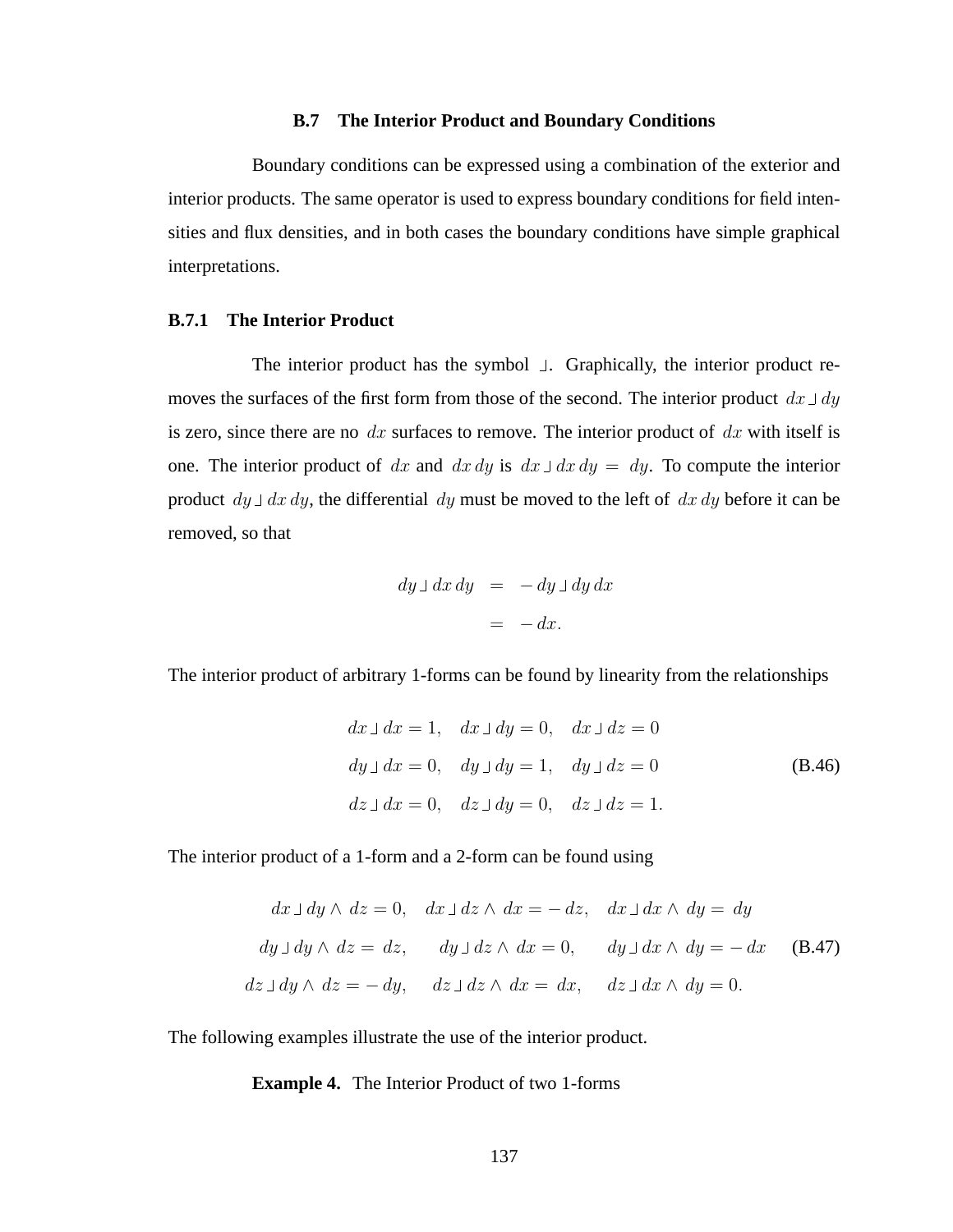The interior product of  $a = 3x dx - y dz$  and  $b = 4 dy + 5 dz$  is

$$
a \exists b = (3x dx - y dz) \exists (4 dy + 5 dz)
$$
  
= 12x dx \exists dy + 15x dx \exists dz - 4y dz \exists dy - 5y dz \exists dz  
= -5y

which is the dot product  $\mathbf{a} \cdot \mathbf{b}$  of the vectors dual to the 1-forms a and b.

**Example 5.** The Interior Product of a 1-form and a 2-form

The interior product of  $a = 3x dx - y dz$  and  $c = 4 dz dx + 5 dx dy$  is

$$
a \,\exists c = (3x \, dx - y \, dz) \,\exists (4 \, dz \, dx + 5 \, dx \, dy)
$$
  
= 12x dx \,\exists dz \, dx + 15x dx \,\exists dx \, dy - 4y dz \,\exists dz \, dx - 5y dz \,\exists dx \, dy  
= -12x dz + 15x dy - 4y dx

which is the 1-form dual to  $-a \times c$ , where a and c are dual to a and c.

The interior product can be related to the exterior product using the star operator. The interior product of arbitrary forms  $a$  and  $b$  is

$$
a \,\exists b = \star (\star b \land a) \tag{B.48}
$$

which can be used to compute the interior product in curvilinear coordinate systems. (This formula shows the metric dependence of the interior product as we have defined it; the interior product is usually defined to be the contraction of a vector with a form, which is independent of any metric.) The interior and exterior products satisfy the identity

$$
\alpha = n \wedge (n \sqcup \alpha) + n \sqcup (n \wedge \alpha) \tag{B.49}
$$

where *n* is a 1-form and  $\alpha$  is arbitrary.

The Lorentz force law can be expressed using the interior product. The force 1-form  $F$  is

$$
F = q(E - \mathbf{v} \,\lrcorner\, B) \tag{B.50}
$$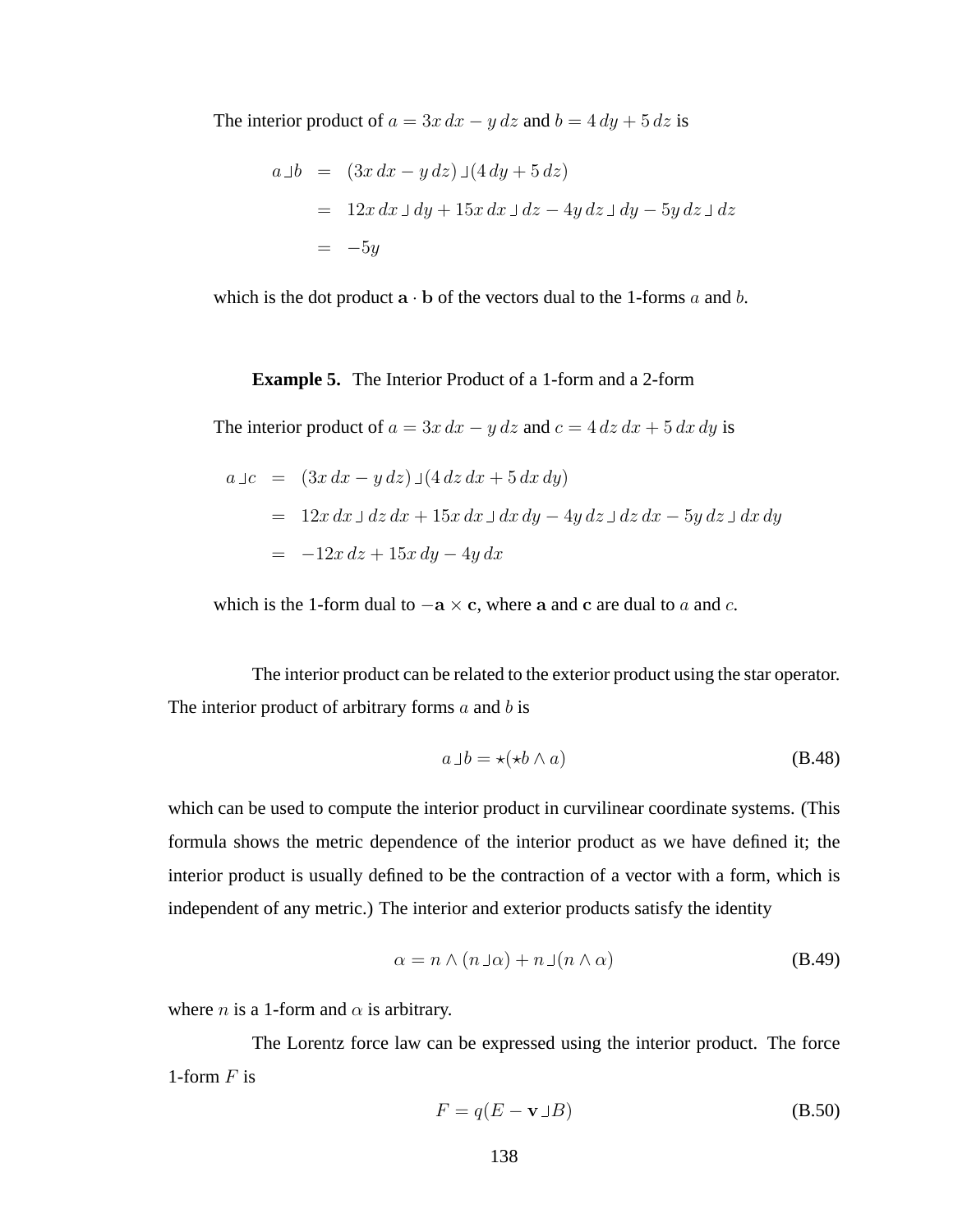where  $\bf{v}$  is the velocity of a charge q, and the interior product can be computed by finding the 1-form dual to v and using the rules given above.  $F$  is dual to the usual force vector  $\mathbf{F}$ . The force 1-form has units of energy, and does not have as clear a physical interpretation as the usual force vector. In this case we prefer to work with the vector dual to  $F$ , rather than  $F$  itself. Force, like displacement and velocity, is naturally a vector quantity.

### **B.7.2 Boundary Conditions**

A boundary can be specified as the set of points satisfying  $f(x, y, z) = 0$  for some suitable function  $f$ . The surface normal 1-form is defined to be the normalized exterior derivative of  $f$ ,

$$
n = \frac{df}{\sqrt{(df \sqcup df)}}.\tag{B.51}
$$

The surfaces of  $n$  are parallel to the boundary. Using a subscript 1 to denote the region where  $f > 0$ , and a subscript 2 for  $f < 0$ , the four electromagnetic boundary conditions can be written [2]

$$
n \Box (n \land (E_1 - E_2)) = 0
$$
  
\n
$$
n \Box (n \land (H_1 - H_2)) = J_s
$$
  
\n
$$
n \Box (n \land (D_1 - D_2)) = \rho_s
$$
  
\n
$$
n \Box (n \land (B_1 - B_2)) = 0
$$

where  $J_s$  is the surface current density 1-form and  $\rho_s$  is the surface charge density 2-form. The form  $n \triangleleft (n \wedge \omega)$  is the component of  $\omega$  which has surfaces perpendicular to the boundary and integrates to the same value as  $\omega$  over any region lying in the boundary.

#### **B.7.3 Surface Current**

The action of the operator  $n \ln \wedge$  can be interpreted graphically, leading to a simple picture of the field intensity boundary conditions. Consider the field discontinuity  $H_1 - H_2$  shown in Fig. B.17a. The exterior product of n and  $H_1 - H_2$  is a 2-form with tubes that run parallel to the boundary, as shown in Fig. B.17b. The component of  $H_1 - H_2$ with surfaces parallel to the boundary is removed. The interior product  $n \ln (n \ln (H_1 - H_2))$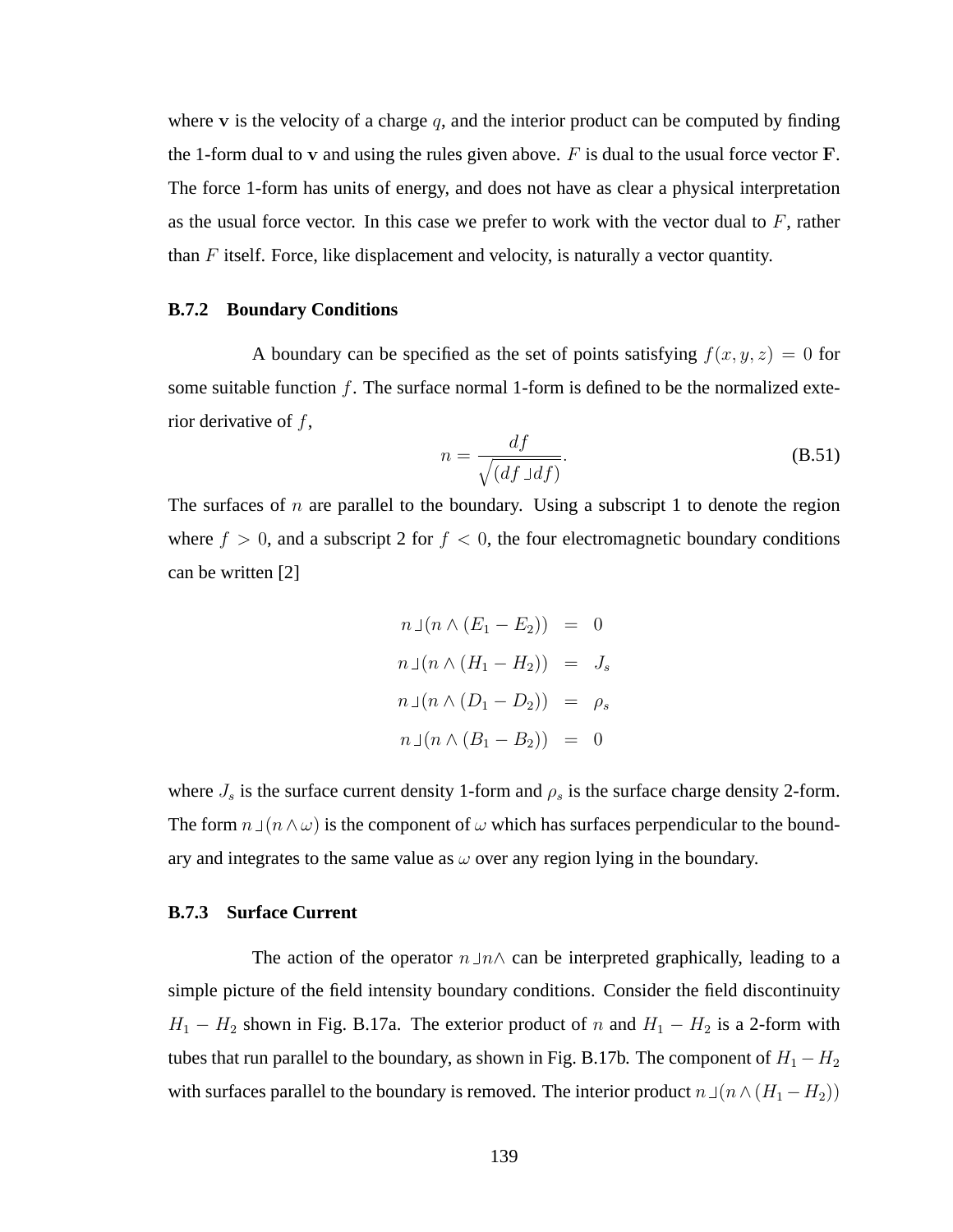removes the surfaces parallel to the boundary, leaving only surfaces perpendicular to the boundary, as in Fig. B.17c. Current flows along the lines where the surfaces intersect the boundary. The direction of flow along the lines of the 1-form can be found using the righthand rule on the direction of  $H_1 - H_2$  in region 1 above the boundary.



Figure B.17: (a) The 1-form  $H_1 - H_2$ . (b) The 2-form  $n \wedge (H_1 - H_2)$ . (c) The 1-form  $J_s$ , represented by lines on the boundary. Current flows along the lines.

The field intensity boundary conditions are intuitive: the boundary condition for magnetic field intensity requires that surfaces of the 1-form  $H_1 - H_2$  end along lines of the surface current density 1-form  $J_s$ , as can be seen in Fig. B.17. The surfaces of  $E_1 - E_2$ cannot intersect a boundary at all, so that they must be parallel to the boundary.

Unlike other electromagnetic quantities,  $J_s$  is not dual to the vector  $J_s$ . The direction of  $J_s$  is parallel to the lines of  $J_s$  in the boundary, as shown in Fig. B.17c. ( $J_s$  is a twisted differential form, so that under coordinate inversion it transforms with a minus sign relative to a nontwisted 1-form. This property is discussed in detail in Refs. [30, 2, 44]. Operationally, the distinction can be ignored as long as one remains in right–handed coordinates.)  $J_s$  is natural both mathematically and geometrically as a representation of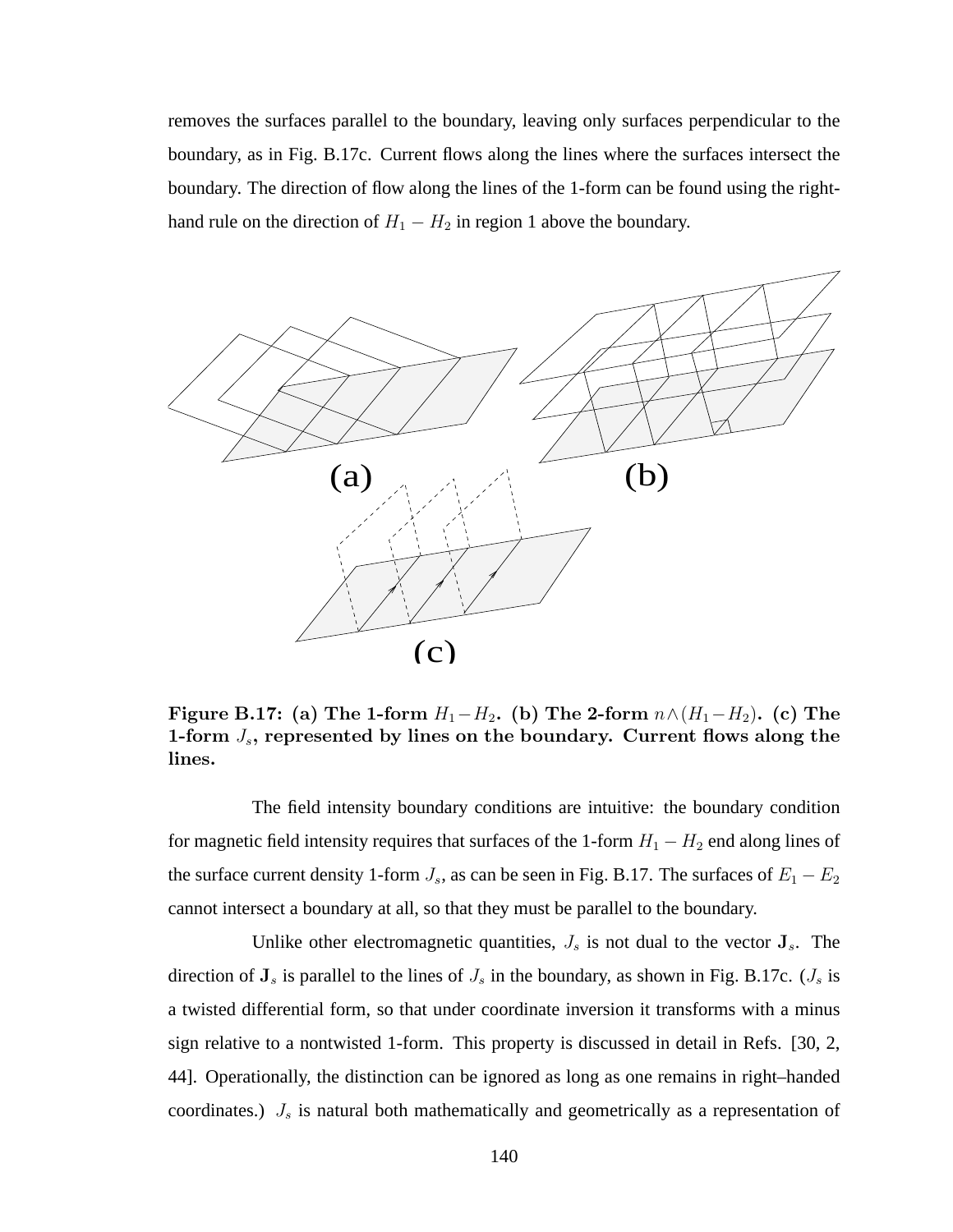surface current density. The expression for current through a path using the vector surface current density is

$$
I = \int_{P} \mathbf{J}_s \cdot (\hat{\mathbf{n}} \times d\hat{\mathbf{l}})
$$
 (B.52)

where  $\hat{n}$  is a surface normal. This simplifies to

$$
I = \int_{P} J_s \tag{B.53}
$$

using the 1-form  $J_s$ . Note that  $J_s$  changes sign depending on the labeling of regions one and two; this ambiguity is equivalent to the existence of two choices for  $\hat{n}$  in Eq. (B.52).

The following example illustrates the boundary condition on the magnetic field intensity.

# **Example 6.** Surface current on a sinusoidal surface

A sinusoidal boundary given by  $z - \cos y = 0$  has magnetic field intensity  $H_1 = dx$  A above and zero below. The surface normal 1-form is

$$
n = \frac{\sin y \, dy + dz}{\sqrt{1 + \sin^2 y}}
$$

By the boundary conditions given above,

$$
J_s = n \ln(n \wedge dx)
$$
  
= 
$$
\frac{1}{1 + \sin^2 y} (\sin y \, dy + dz) \ln(y \, dy \, dz + dz \, dx)
$$
  
= 
$$
\frac{dx + \sin^2 y \, dx}{1 + \sin^2 y}
$$
  
= dx A.

The usual surface current density vector  $J_s$  is  $(\hat{y} - \sin y\hat{z})(1 + \sin^2 y)^{-1/2}$ , which clearly is not dual to  $dx$ . The direction of the vector is parallel to the lines of  $J_s$  on the boundary.

# **B.7.4 Surface Charge**

The flux density boundary conditions can also be interpreted graphically. Figure B.18a shows the 2-form  $D_1 - D_2$ . The exterior product  $n \wedge (D_1 - D_2)$  yields boxes that have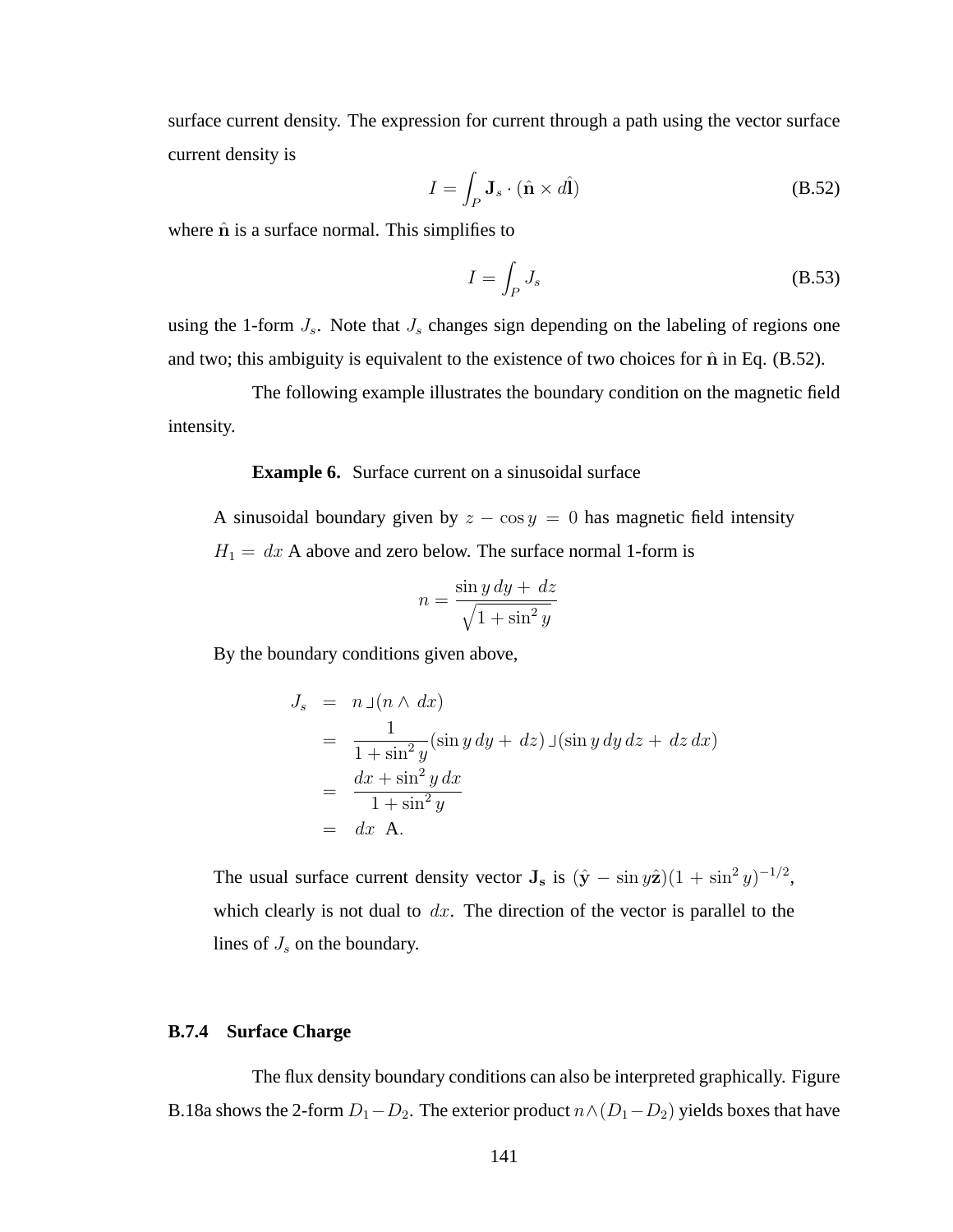sides parallel to the boundary, as shown in Fig. B.18b. The component of  $D_1 - D_2$  with tubes parallel to the boundary is removed by the exterior product. The interior product with  $n$  removes the surfaces parallel to the boundary, leaving tubes perpendicular to the boundary. These tubes intersect the boundary to form boxes of charge (Fig. B.18c). This is the 2-form  $\rho_s = n \, \mathsf{J}(n \wedge (D_1 - D_2)).$ 



Figure B.18: (a) The 2-form  $D_1 - D_2$ . (b) The 3-form  $n \wedge (D_1 - D_2)$ , with sides perpendicular to the boundary. (c) The 2-form  $\rho_s$ , represented by boxes on the boundary.

The flux density boundary conditions have as clear a graphical interpretation as those for field intensity: tubes of the difference  $D_1 - D_2$  in electric flux densities on either side of a boundary intersect the boundary to form boxes of surface charge density. Tubes of the discontinuity in magnetic flux density cannot intersect the boundary.

The sign of the charge on the boundary can be obtained from the direction of  $D_1 - D_2$  in region 1 above the boundary, which must point away from positive charge and towards negative charge. The integral of  $\rho_s$  over a surface,

$$
Q = \int_{S} \rho_s \tag{B.54}
$$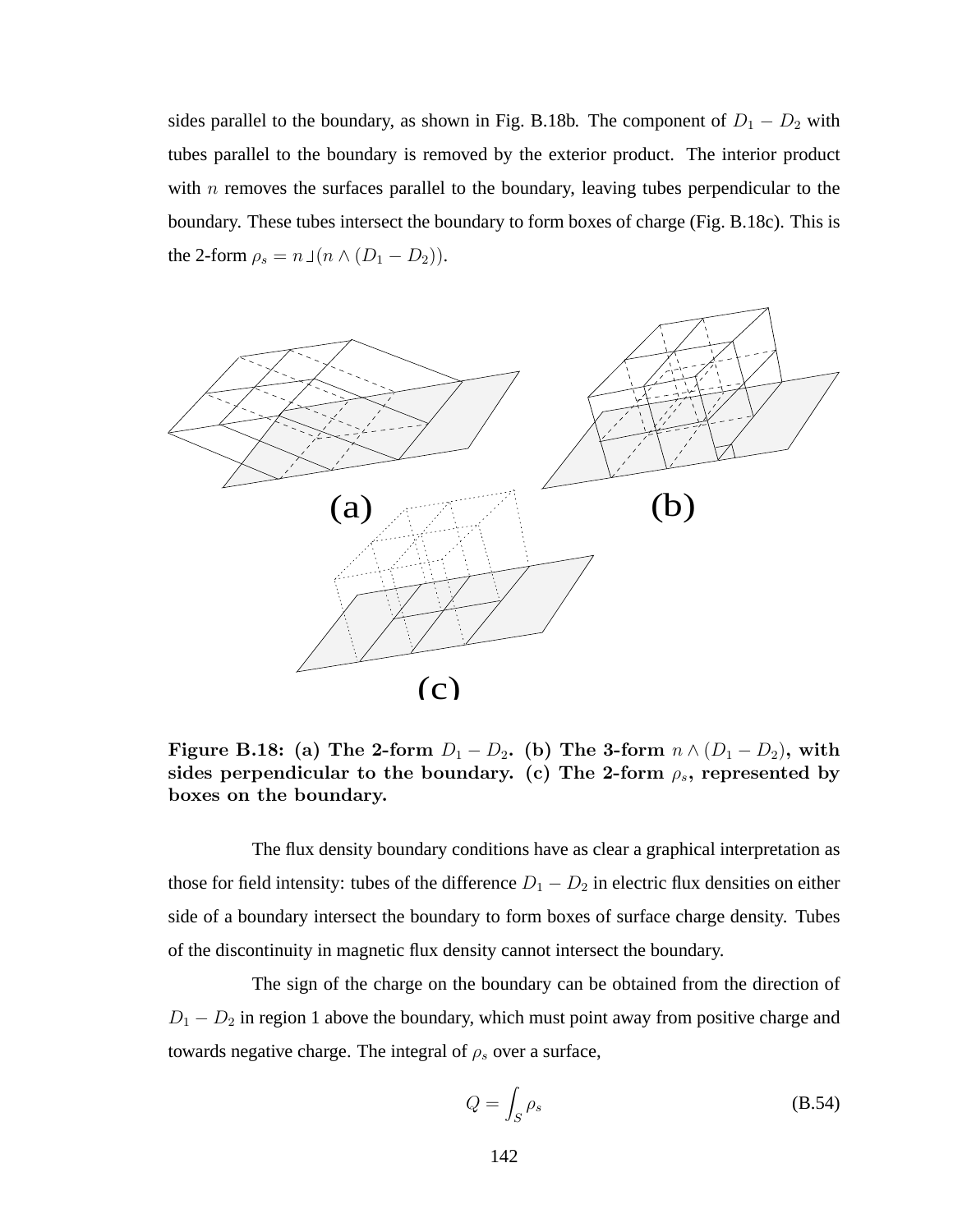yields the total charge on the surface. Note that  $\rho_s$  changes sign depending on the labeling of regions one and two. This ambiguity is equivalent to the existence of two choices for the area element dA and orientation of the area A in the integral  $\int_A q_s dA$ , where  $q_s$  is the usual scalar surface charge density. Often, the sign of the value of the integral is known beforehand, and the subtlety goes unnoticed.

# **B.8 Conclusion**

The primary pedagogical advantages of differential forms are the distinct representations of field intensity and flux density, intuitive graphical representations of each of Maxwell's laws, and a simple picture of electromagnetic boundary conditions. Differential forms provide visual models that can help students remember and apply the principles of electromagnetics. Computational simplifications also result from the use of forms: derivatives are easier to employ in curvilinear coordinates, integration becomes more straightforward, and families of related vector identities are replaced by algebraic rules. These advantages over traditional methods make the calculus of differential forms ideal as a language for teaching electromagnetic field theory.

The reader will note that we have omitted important aspects of forms. In particular, we have not discussed forms as linear operators on vectors, or covectors, focusing instead on the integral point of view. Other aspects of electromagnetics, including vector potentials, Green functions, and wave propagation also benefit from the use of differential forms.

Ideally, the electromagnetics curriculum set forth in this appendix would be taught in conjunction with calculus courses employing differential forms. A unified curriculum, although desirable, is not necessary in order for students to profit from the use of differential forms. We have found that because of the simple correspondence between vectors and forms, the transition from vector analysis to differential forms is generally quite easy for students to make. Familiarity with vector analysis also helps students to recognize and appreciate the advantages of the calculus of differential forms over other methods.